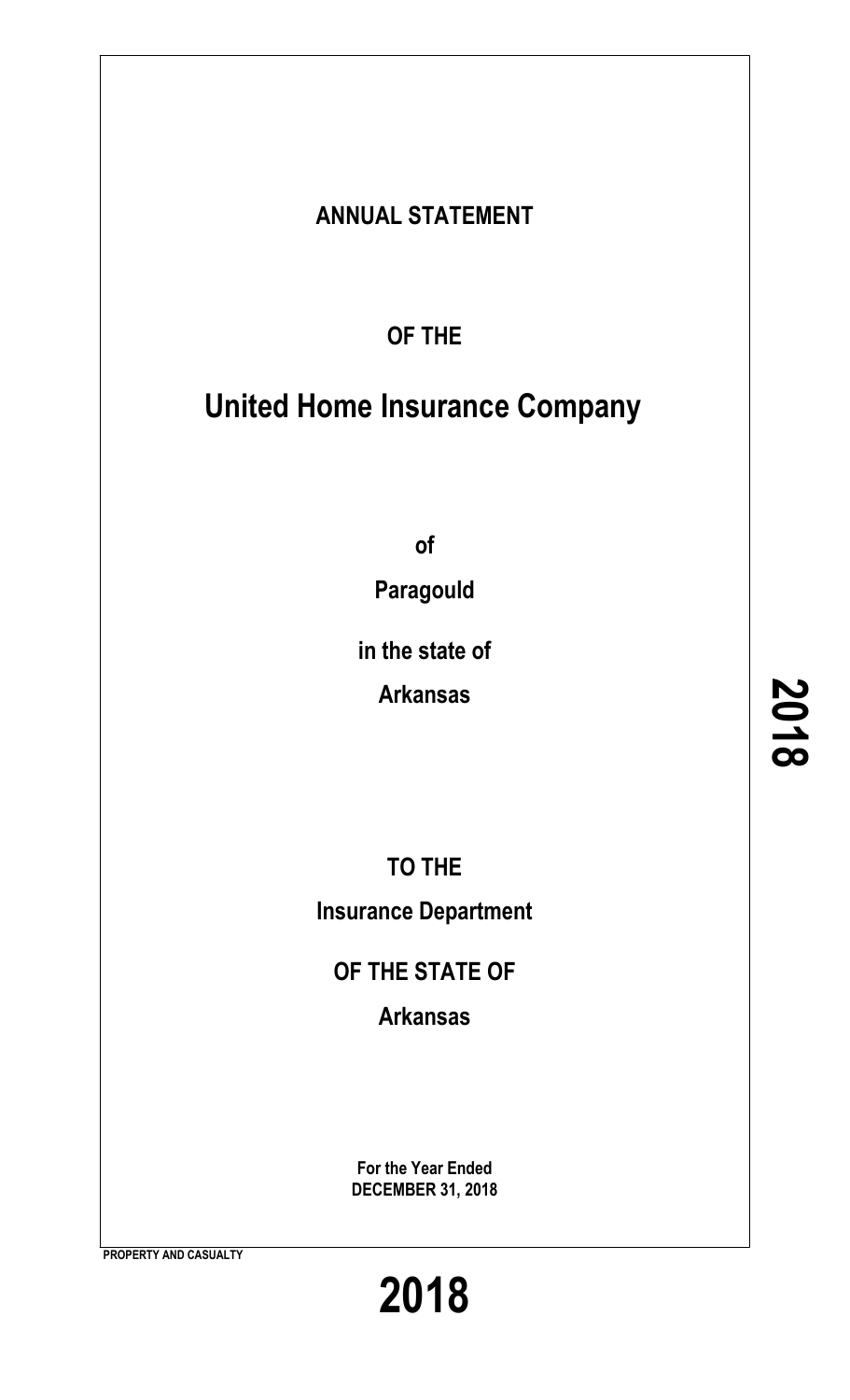

# ANNUAL STATEMENT

**For the Year Ended DECEMBER 31, 2018**

OF THE CONDITION AND AFFAIRS OF THE

## **United Home Insurance Company**

| 0000<br>0000<br>17647<br><b>NAIC Group Code</b><br>NAIC Company Code<br>(Current Period)<br>(Prior Period) |                      | Employer's ID Number                           | 73-1233518                                       |                                                                       |                        |                                    |                                                                                                                                                                                                                                                                                                                                                                                                                                                                                                                                                                                                                                                                                                                                                                                                                                                                                                                                                                                                                                                                                                                                                                                                                                                                                                                                                                                        |    |  |
|------------------------------------------------------------------------------------------------------------|----------------------|------------------------------------------------|--------------------------------------------------|-----------------------------------------------------------------------|------------------------|------------------------------------|----------------------------------------------------------------------------------------------------------------------------------------------------------------------------------------------------------------------------------------------------------------------------------------------------------------------------------------------------------------------------------------------------------------------------------------------------------------------------------------------------------------------------------------------------------------------------------------------------------------------------------------------------------------------------------------------------------------------------------------------------------------------------------------------------------------------------------------------------------------------------------------------------------------------------------------------------------------------------------------------------------------------------------------------------------------------------------------------------------------------------------------------------------------------------------------------------------------------------------------------------------------------------------------------------------------------------------------------------------------------------------------|----|--|
| Organized under the Laws of                                                                                |                      | Arkansas                                       |                                                  |                                                                       |                        | State of Domicile or Port of Entry |                                                                                                                                                                                                                                                                                                                                                                                                                                                                                                                                                                                                                                                                                                                                                                                                                                                                                                                                                                                                                                                                                                                                                                                                                                                                                                                                                                                        | AR |  |
| Country of Domicile                                                                                        |                      | United States of America                       |                                                  |                                                                       |                        |                                    |                                                                                                                                                                                                                                                                                                                                                                                                                                                                                                                                                                                                                                                                                                                                                                                                                                                                                                                                                                                                                                                                                                                                                                                                                                                                                                                                                                                        |    |  |
| Incorporated/Organized                                                                                     |                      | 07/17/1984                                     |                                                  | 03/01/1985<br><b>Commenced Business</b>                               |                        |                                    |                                                                                                                                                                                                                                                                                                                                                                                                                                                                                                                                                                                                                                                                                                                                                                                                                                                                                                                                                                                                                                                                                                                                                                                                                                                                                                                                                                                        |    |  |
| <b>Statutory Home Office</b>                                                                               |                      | 1201 West Court Street                         |                                                  | Paragould, AR, US 72450                                               |                        |                                    |                                                                                                                                                                                                                                                                                                                                                                                                                                                                                                                                                                                                                                                                                                                                                                                                                                                                                                                                                                                                                                                                                                                                                                                                                                                                                                                                                                                        |    |  |
| Main Administrative Office                                                                                 |                      | (Street and Number)                            |                                                  | (City or Town, State, Country and Zip Code)<br>1201 West Court Street |                        |                                    |                                                                                                                                                                                                                                                                                                                                                                                                                                                                                                                                                                                                                                                                                                                                                                                                                                                                                                                                                                                                                                                                                                                                                                                                                                                                                                                                                                                        |    |  |
|                                                                                                            |                      |                                                |                                                  |                                                                       | (Street and Number)    |                                    |                                                                                                                                                                                                                                                                                                                                                                                                                                                                                                                                                                                                                                                                                                                                                                                                                                                                                                                                                                                                                                                                                                                                                                                                                                                                                                                                                                                        |    |  |
|                                                                                                            |                      | Paragould, AR, US 72450                        |                                                  |                                                                       |                        |                                    | (870)236-2208                                                                                                                                                                                                                                                                                                                                                                                                                                                                                                                                                                                                                                                                                                                                                                                                                                                                                                                                                                                                                                                                                                                                                                                                                                                                                                                                                                          |    |  |
|                                                                                                            |                      | (City or Town, State, Country and Zip Code)    |                                                  |                                                                       |                        |                                    | (Area Code) (Telephone Number)                                                                                                                                                                                                                                                                                                                                                                                                                                                                                                                                                                                                                                                                                                                                                                                                                                                                                                                                                                                                                                                                                                                                                                                                                                                                                                                                                         |    |  |
| Mail Address                                                                                               |                      | P.O. Box 1546                                  |                                                  |                                                                       |                        |                                    | Paragould, AR, US 72451                                                                                                                                                                                                                                                                                                                                                                                                                                                                                                                                                                                                                                                                                                                                                                                                                                                                                                                                                                                                                                                                                                                                                                                                                                                                                                                                                                |    |  |
| (Street and Number or P.O. Box)                                                                            |                      |                                                |                                                  |                                                                       |                        | 1201 West Court Street             | (City or Town, State, Country and Zip Code)                                                                                                                                                                                                                                                                                                                                                                                                                                                                                                                                                                                                                                                                                                                                                                                                                                                                                                                                                                                                                                                                                                                                                                                                                                                                                                                                            |    |  |
| Primary Location of Books and Records                                                                      |                      |                                                |                                                  |                                                                       |                        | (Street and Number)                |                                                                                                                                                                                                                                                                                                                                                                                                                                                                                                                                                                                                                                                                                                                                                                                                                                                                                                                                                                                                                                                                                                                                                                                                                                                                                                                                                                                        |    |  |
|                                                                                                            |                      | Paragould, AR, US 72450                        |                                                  |                                                                       |                        |                                    | (870)236-2208                                                                                                                                                                                                                                                                                                                                                                                                                                                                                                                                                                                                                                                                                                                                                                                                                                                                                                                                                                                                                                                                                                                                                                                                                                                                                                                                                                          |    |  |
|                                                                                                            |                      | (City or Town, State, Country and Zip Code)    |                                                  |                                                                       |                        |                                    | (Area Code) (Telephone Number)                                                                                                                                                                                                                                                                                                                                                                                                                                                                                                                                                                                                                                                                                                                                                                                                                                                                                                                                                                                                                                                                                                                                                                                                                                                                                                                                                         |    |  |
| Internet Website Address<br>www.unitedhomeins.com                                                          |                      |                                                |                                                  |                                                                       |                        |                                    |                                                                                                                                                                                                                                                                                                                                                                                                                                                                                                                                                                                                                                                                                                                                                                                                                                                                                                                                                                                                                                                                                                                                                                                                                                                                                                                                                                                        |    |  |
| <b>Statutory Statement Contact</b><br>Chandra L McGowan                                                    |                      |                                                |                                                  |                                                                       |                        |                                    | (870)236-2208-305                                                                                                                                                                                                                                                                                                                                                                                                                                                                                                                                                                                                                                                                                                                                                                                                                                                                                                                                                                                                                                                                                                                                                                                                                                                                                                                                                                      |    |  |
|                                                                                                            |                      |                                                | (Name)                                           |                                                                       |                        |                                    | (Area Code)(Telephone Number)(Extension)                                                                                                                                                                                                                                                                                                                                                                                                                                                                                                                                                                                                                                                                                                                                                                                                                                                                                                                                                                                                                                                                                                                                                                                                                                                                                                                                               |    |  |
|                                                                                                            |                      | cmcgowan@unitedhomeins.com<br>(E-Mail Address) |                                                  | (870)236-5717<br>(Fax Number)                                         |                        |                                    |                                                                                                                                                                                                                                                                                                                                                                                                                                                                                                                                                                                                                                                                                                                                                                                                                                                                                                                                                                                                                                                                                                                                                                                                                                                                                                                                                                                        |    |  |
|                                                                                                            |                      |                                                |                                                  | <b>OFFICERS</b>                                                       |                        |                                    |                                                                                                                                                                                                                                                                                                                                                                                                                                                                                                                                                                                                                                                                                                                                                                                                                                                                                                                                                                                                                                                                                                                                                                                                                                                                                                                                                                                        |    |  |
|                                                                                                            |                      |                                                | Name                                             |                                                                       | Title                  |                                    |                                                                                                                                                                                                                                                                                                                                                                                                                                                                                                                                                                                                                                                                                                                                                                                                                                                                                                                                                                                                                                                                                                                                                                                                                                                                                                                                                                                        |    |  |
|                                                                                                            |                      |                                                | William Kyle Harris                              |                                                                       | President              |                                    |                                                                                                                                                                                                                                                                                                                                                                                                                                                                                                                                                                                                                                                                                                                                                                                                                                                                                                                                                                                                                                                                                                                                                                                                                                                                                                                                                                                        |    |  |
|                                                                                                            |                      |                                                | Matthew Stephen Miller<br>Matthew Stephen Miller |                                                                       | Secretary<br>Treasurer |                                    |                                                                                                                                                                                                                                                                                                                                                                                                                                                                                                                                                                                                                                                                                                                                                                                                                                                                                                                                                                                                                                                                                                                                                                                                                                                                                                                                                                                        |    |  |
|                                                                                                            |                      |                                                |                                                  | <b>OTHERS</b>                                                         |                        |                                    |                                                                                                                                                                                                                                                                                                                                                                                                                                                                                                                                                                                                                                                                                                                                                                                                                                                                                                                                                                                                                                                                                                                                                                                                                                                                                                                                                                                        |    |  |
|                                                                                                            |                      |                                                | <b>DIRECTORS OR TRUSTEES</b>                     |                                                                       |                        |                                    |                                                                                                                                                                                                                                                                                                                                                                                                                                                                                                                                                                                                                                                                                                                                                                                                                                                                                                                                                                                                                                                                                                                                                                                                                                                                                                                                                                                        |    |  |
|                                                                                                            |                      | William Kyle Harris                            |                                                  |                                                                       |                        | <b>Michael Thomas Harris</b>       |                                                                                                                                                                                                                                                                                                                                                                                                                                                                                                                                                                                                                                                                                                                                                                                                                                                                                                                                                                                                                                                                                                                                                                                                                                                                                                                                                                                        |    |  |
|                                                                                                            |                      | Michael Ray Cline<br>Michael P Ford #          |                                                  |                                                                       |                        | Matthew Stephen Miller             |                                                                                                                                                                                                                                                                                                                                                                                                                                                                                                                                                                                                                                                                                                                                                                                                                                                                                                                                                                                                                                                                                                                                                                                                                                                                                                                                                                                        |    |  |
| State of                                                                                                   | Arkansas             |                                                |                                                  |                                                                       |                        |                                    |                                                                                                                                                                                                                                                                                                                                                                                                                                                                                                                                                                                                                                                                                                                                                                                                                                                                                                                                                                                                                                                                                                                                                                                                                                                                                                                                                                                        |    |  |
| County of                                                                                                  | <b>United States</b> | SS                                             |                                                  |                                                                       |                        |                                    |                                                                                                                                                                                                                                                                                                                                                                                                                                                                                                                                                                                                                                                                                                                                                                                                                                                                                                                                                                                                                                                                                                                                                                                                                                                                                                                                                                                        |    |  |
|                                                                                                            |                      |                                                |                                                  |                                                                       |                        |                                    | The officers of this reporting entity being duly swom, each depose and say that they are the described officers of the said reporting entity, and that on the reporting period stated above, all of the herein described asset<br>were the absolute property of the said reporting entity, free and clear from any liens or claims thereon, except as herein stated, and that this statement, together with related exhibits, schedules and explanations therein<br>contained, annexed or referred to, is a full and true statement of all the assets and liabilities and of the condition and affairs of the said reporting entity as of the reporting period stated above, and of its income and<br>deductions therefrom for the period ended, and have been completed in accordance with the NAIC Annual Statement Instructions and Accounting Practices and Procedures manual except to the extent that: (1) state law<br>may differ; or, (2) that state rules or regulations require differences in reporting not related to accounting practices and procedures, according to the best of their information, knowledge and belief, respectively.<br>Furthermore, the scope of this attestation by the described officers also includes the related corresponding electronic filing with the NAIC, when required, that is an exact copy (except for formatting differences due to |    |  |

| (Signature)                                                                                                                                                                                                                                                                                             |        |           | (Signature)                    | (Signature)                   |  |  |
|---------------------------------------------------------------------------------------------------------------------------------------------------------------------------------------------------------------------------------------------------------------------------------------------------------|--------|-----------|--------------------------------|-------------------------------|--|--|
| William Kyle Harris                                                                                                                                                                                                                                                                                     |        |           | Matthew Stephen Miller         | <b>Matthew Stephen Miller</b> |  |  |
| (Printed Name)                                                                                                                                                                                                                                                                                          |        |           | (Printed Name)                 | (Printed Name)                |  |  |
| ъ.                                                                                                                                                                                                                                                                                                      |        |           | 2.                             | 3.                            |  |  |
| President                                                                                                                                                                                                                                                                                               |        |           | Secretary                      | Treasurer                     |  |  |
| (Title)                                                                                                                                                                                                                                                                                                 |        |           | (Title)                        | (Title)                       |  |  |
| Subscribed and sworn to before me this                                                                                                                                                                                                                                                                  |        |           | a. Is this an original filing? | Yes[X] No[]                   |  |  |
| day of                                                                                                                                                                                                                                                                                                  | . 2019 | b. If no, | 1. State the amendment number  |                               |  |  |
|                                                                                                                                                                                                                                                                                                         |        |           | 2. Date filed                  |                               |  |  |
|                                                                                                                                                                                                                                                                                                         |        |           | 3. Number of pages attached    |                               |  |  |
| $(A)$ . $(A)$ . $(B)$ . $(B)$ . $(B)$ . $(B)$ . $(B)$ . $(B)$ . $(B)$ . $(B)$ . $(B)$ . $(B)$ . $(B)$ . $(B)$ . $(B)$ . $(B)$ . $(B)$ . $(B)$ . $(B)$ . $(B)$ . $(B)$ . $(B)$ . $(B)$ . $(B)$ . $(B)$ . $(B)$ . $(B)$ . $(B)$ . $(B)$ . $(B)$ . $(C)$ . $(D)$ . $(D)$ . $(D)$ . $(D)$ . $(D)$ . $(D)$ . |        |           |                                |                               |  |  |

electronic filing) of the enclosed statement. The electronic filing may be requested by various regulators in lieu of or in addition to the enclosed statement.

(Notary Public Signature)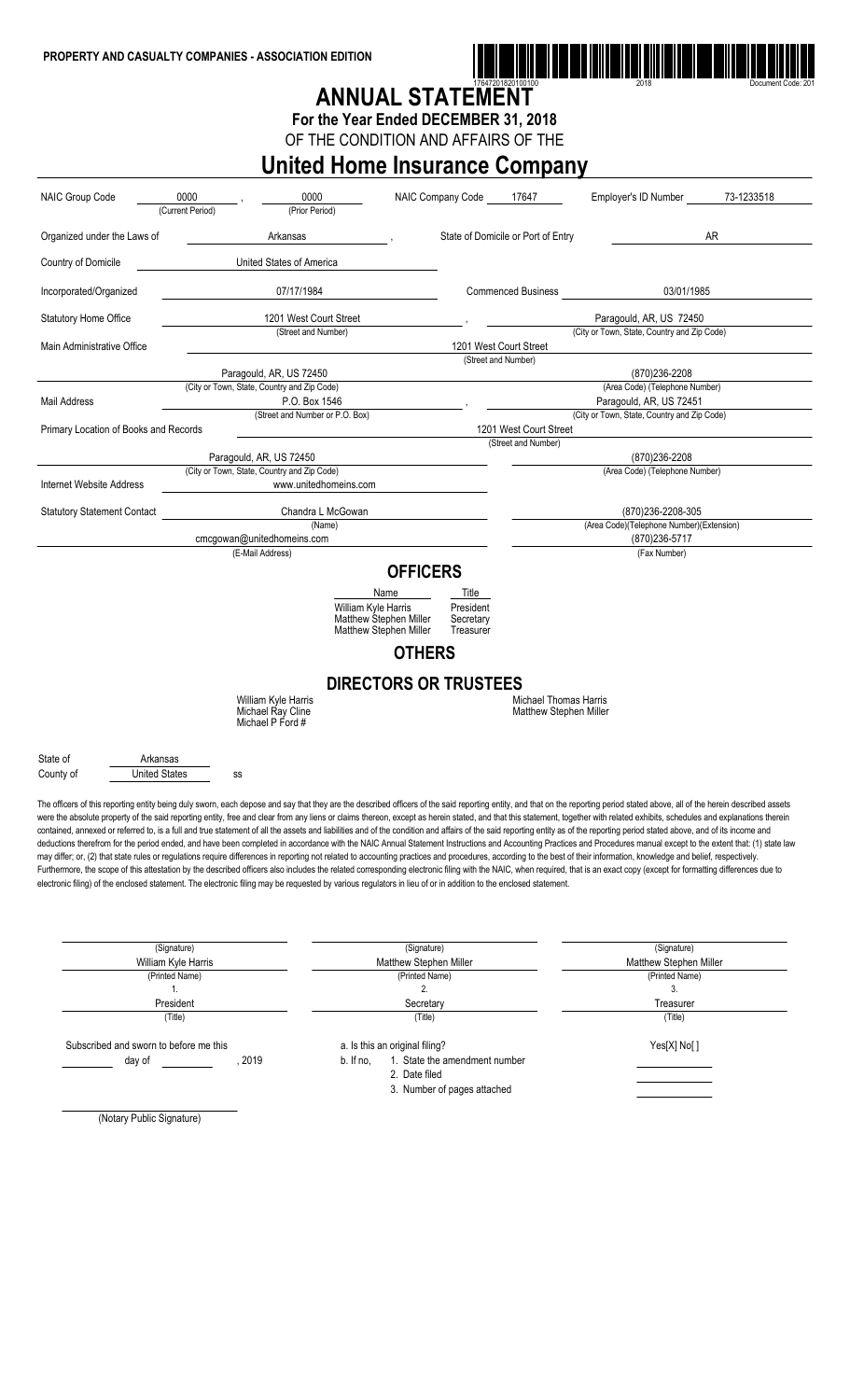|                | <b>ASSETS</b>                                                                                                              |                                                                           |                     |                                          |                                            |
|----------------|----------------------------------------------------------------------------------------------------------------------------|---------------------------------------------------------------------------|---------------------|------------------------------------------|--------------------------------------------|
|                |                                                                                                                            |                                                                           | <b>Current Year</b> |                                          | Prior Year                                 |
|                |                                                                                                                            | $\mathbf{1}$                                                              | 2<br>Nonadmitted    | 3<br>Net Admitted<br>Assets              | 4<br>Net Admitted                          |
| 1.             |                                                                                                                            | Assets<br>$\begin{array}{ccc}\n\ldots & \ldots & 28,457,635\n\end{array}$ | Assets              | $(Cols.1-2)$<br>28,457,635    25,490,965 | Assets                                     |
| 2.             | Stocks (Schedule D):                                                                                                       |                                                                           |                     |                                          |                                            |
|                | 2.1                                                                                                                        |                                                                           |                     |                                          |                                            |
|                | 2.2                                                                                                                        |                                                                           |                     |                                          |                                            |
| 3.             | Mortgage loans on real estate (Schedule B):                                                                                |                                                                           |                     |                                          |                                            |
|                | 3.1                                                                                                                        |                                                                           |                     |                                          |                                            |
|                | 3.2                                                                                                                        |                                                                           |                     |                                          |                                            |
| 4.             | Real estate (Schedule A):                                                                                                  |                                                                           |                     |                                          |                                            |
|                | Properties occupied by the company (less \$0<br>4.1                                                                        |                                                                           |                     |                                          |                                            |
|                | Properties held for the production of income (less \$0<br>4.2                                                              |                                                                           |                     |                                          |                                            |
|                | 4.3                                                                                                                        |                                                                           |                     |                                          |                                            |
| 5.             | Cash (\$6,901,763, Schedule E Part 1), cash equivalents                                                                    |                                                                           |                     |                                          |                                            |
|                | (\$0, Schedule E Part 2) and short-term investments                                                                        |                                                                           |                     |                                          |                                            |
| 6.             |                                                                                                                            |                                                                           |                     |                                          | <b>Contract Contract Contract Contract</b> |
| 7.             |                                                                                                                            |                                                                           |                     |                                          |                                            |
| 8.             |                                                                                                                            |                                                                           |                     |                                          |                                            |
| 9.             |                                                                                                                            |                                                                           |                     |                                          |                                            |
| 10.            |                                                                                                                            |                                                                           |                     |                                          |                                            |
| 11.            |                                                                                                                            |                                                                           |                     |                                          |                                            |
| 12.            |                                                                                                                            |                                                                           |                     |                                          |                                            |
| 13.            |                                                                                                                            |                                                                           |                     |                                          |                                            |
| 14.            |                                                                                                                            |                                                                           |                     |                                          |                                            |
| 15.            | Premiums and considerations:                                                                                               |                                                                           |                     |                                          |                                            |
|                | 15.1 Uncollected premiums and agents' balances in the course of                                                            |                                                                           |                     |                                          |                                            |
|                | 15.2 Deferred premiums, agents' balances and installments booked<br>but deferred and not yet due (Including \$0 earned but |                                                                           |                     |                                          |                                            |
|                | 15.3 Accrued retrospective premiums (\$0) and contracts                                                                    |                                                                           |                     |                                          |                                            |
| 16.            | Reinsurance:                                                                                                               |                                                                           |                     |                                          |                                            |
|                | 16.1                                                                                                                       |                                                                           |                     |                                          |                                            |
|                |                                                                                                                            |                                                                           |                     |                                          |                                            |
|                | 16.3                                                                                                                       |                                                                           |                     |                                          |                                            |
| 17.            |                                                                                                                            |                                                                           |                     |                                          |                                            |
| 18.1           |                                                                                                                            |                                                                           |                     |                                          |                                            |
| 18.2           |                                                                                                                            |                                                                           |                     |                                          |                                            |
| 19.            |                                                                                                                            |                                                                           |                     |                                          |                                            |
| 20.            |                                                                                                                            |                                                                           |                     |                                          |                                            |
| 21.            | Furniture and equipment, including health care delivery assets                                                             |                                                                           |                     |                                          |                                            |
|                |                                                                                                                            |                                                                           |                     |                                          |                                            |
| 22.            |                                                                                                                            |                                                                           |                     |                                          |                                            |
| 23.            |                                                                                                                            |                                                                           |                     |                                          |                                            |
| 24.            |                                                                                                                            |                                                                           |                     |                                          |                                            |
| 25.<br>26.     | TOTAL assets excluding Separate Accounts, Segregated Accounts and                                                          |                                                                           |                     |                                          |                                            |
|                |                                                                                                                            |                                                                           |                     |                                          |                                            |
| 27.            | From Separate Accounts, Segregated Accounts and Protected Cell                                                             |                                                                           |                     |                                          |                                            |
| 28.            |                                                                                                                            |                                                                           |                     |                                          |                                            |
|                | <b>DETAILS OF WRITE-INS</b>                                                                                                |                                                                           |                     |                                          |                                            |
| 1101.<br>1102. |                                                                                                                            |                                                                           |                     |                                          |                                            |
| 1103.          |                                                                                                                            |                                                                           |                     |                                          |                                            |
|                |                                                                                                                            |                                                                           |                     |                                          |                                            |
|                |                                                                                                                            |                                                                           |                     |                                          |                                            |
|                |                                                                                                                            |                                                                           |                     |                                          |                                            |
| 2503.          |                                                                                                                            |                                                                           |                     |                                          |                                            |
|                |                                                                                                                            |                                                                           |                     |                                          |                                            |
|                |                                                                                                                            |                                                                           |                     |                                          |                                            |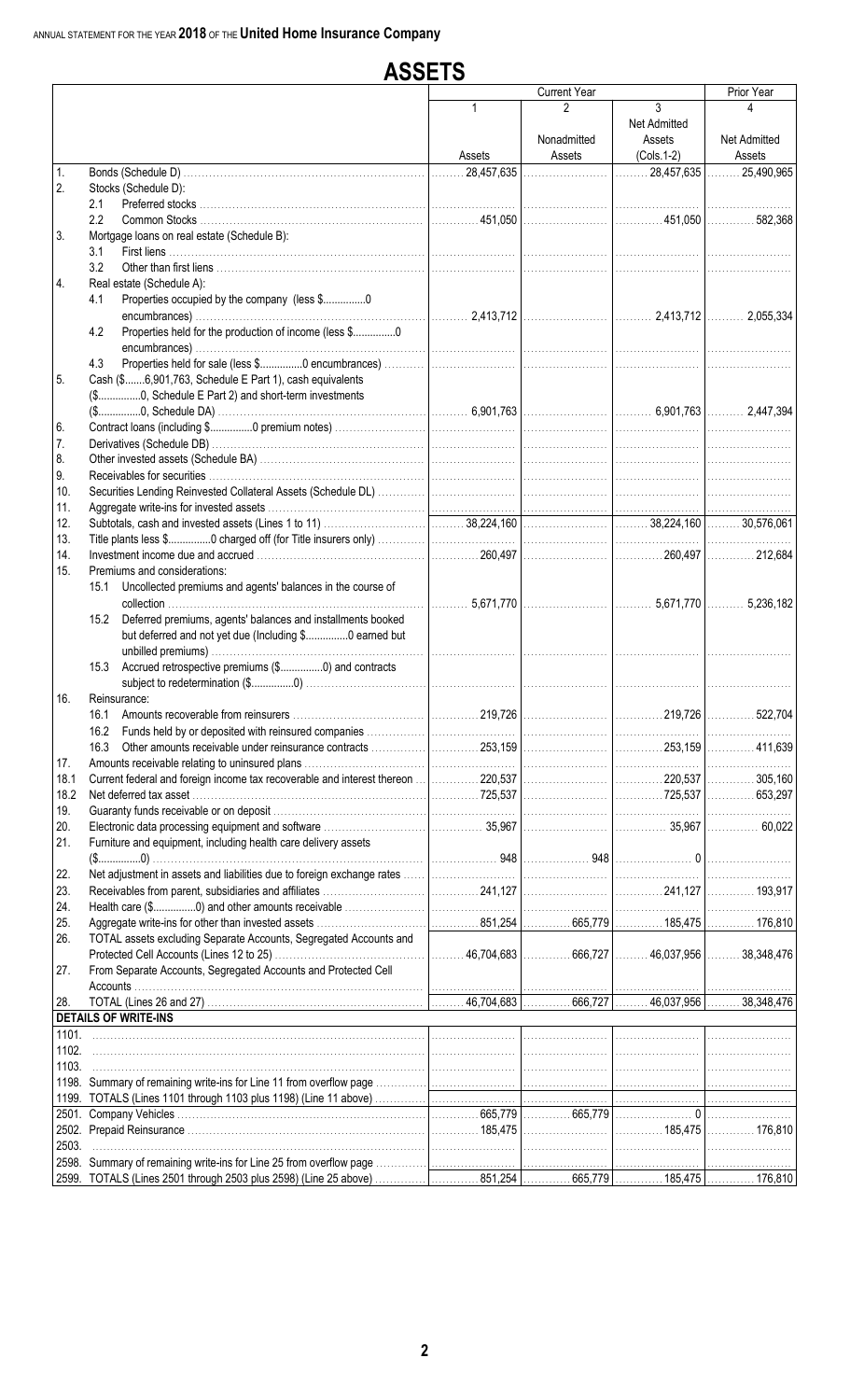# **LIABILITIES, SURPLUS AND OTHER FUNDS**

|                |                                                                                                                                                 | $\mathbf{1}$ | $\overline{2}$ |
|----------------|-------------------------------------------------------------------------------------------------------------------------------------------------|--------------|----------------|
|                |                                                                                                                                                 | Current Year | Prior Year     |
| 1.             |                                                                                                                                                 |              |                |
| 2.             |                                                                                                                                                 |              |                |
| 3.             |                                                                                                                                                 |              |                |
| 4.             |                                                                                                                                                 |              |                |
| 5.             |                                                                                                                                                 |              |                |
| 6.             |                                                                                                                                                 |              |                |
| 7.1            |                                                                                                                                                 |              |                |
| 7.2            |                                                                                                                                                 |              |                |
| 8.             |                                                                                                                                                 |              |                |
| 9.             | Unearned premiums (Part 1A, Line 38, Column 5) (after deducting unearned premiums for ceded reinsurance of                                      |              |                |
|                | \$4,261,996 and including warranty reserves of \$0 and accrued accident and health experience rating                                            |              |                |
|                |                                                                                                                                                 |              |                |
| 10.            |                                                                                                                                                 |              |                |
| 11.            | Dividends declared and unpaid:                                                                                                                  |              |                |
|                | 11.1                                                                                                                                            |              |                |
|                | 11.2                                                                                                                                            |              |                |
|                |                                                                                                                                                 |              |                |
| 12.            |                                                                                                                                                 |              |                |
| 13.            |                                                                                                                                                 |              |                |
| 14.            |                                                                                                                                                 |              |                |
| 15.            |                                                                                                                                                 |              |                |
| 16.            |                                                                                                                                                 |              |                |
| 17.            |                                                                                                                                                 |              |                |
| 18.            |                                                                                                                                                 |              |                |
| 19.            |                                                                                                                                                 |              |                |
| 20.            |                                                                                                                                                 |              |                |
| 21.            |                                                                                                                                                 |              |                |
| 22.            |                                                                                                                                                 |              |                |
| 23.            |                                                                                                                                                 |              |                |
| 24.            |                                                                                                                                                 |              |                |
| 25.            |                                                                                                                                                 |              |                |
| 26.            |                                                                                                                                                 |              |                |
| 27.            |                                                                                                                                                 |              |                |
| 28.            |                                                                                                                                                 |              |                |
| 29.            |                                                                                                                                                 |              |                |
| 30.            |                                                                                                                                                 |              |                |
| 31.            |                                                                                                                                                 |              |                |
| 32.            |                                                                                                                                                 |              |                |
| 33.            |                                                                                                                                                 |              |                |
| 34.            | [1,037,931] [1,037,931] [1,037,931] [1,037,931] [1,037,931] [1,037,931] [1,037,931] [1,037,931] [1,037,931] [1,037,931] [1,037,931] [1,037,931] |              |                |
| 35.            |                                                                                                                                                 |              |                |
| 36.            | Less treasury stock, at cost:                                                                                                                   |              |                |
|                | 36.1                                                                                                                                            |              |                |
|                | 36.2                                                                                                                                            |              |                |
| 37.            |                                                                                                                                                 |              |                |
| 38.            |                                                                                                                                                 |              |                |
| 2501.          | <b>DETAILS OF WRITE-INS</b>                                                                                                                     |              |                |
| 2502.          |                                                                                                                                                 |              |                |
| 2503.          |                                                                                                                                                 |              |                |
| 2598.          |                                                                                                                                                 |              |                |
| 2599.          |                                                                                                                                                 |              |                |
| 2901.<br>2902. |                                                                                                                                                 |              |                |
| 2903.          |                                                                                                                                                 |              |                |
| 2998.          |                                                                                                                                                 |              |                |
| 2999.          |                                                                                                                                                 |              |                |
| 3201.<br>3202. |                                                                                                                                                 |              |                |
| 3203.          |                                                                                                                                                 |              |                |
| 3298.          |                                                                                                                                                 |              |                |
| 3299.          |                                                                                                                                                 |              |                |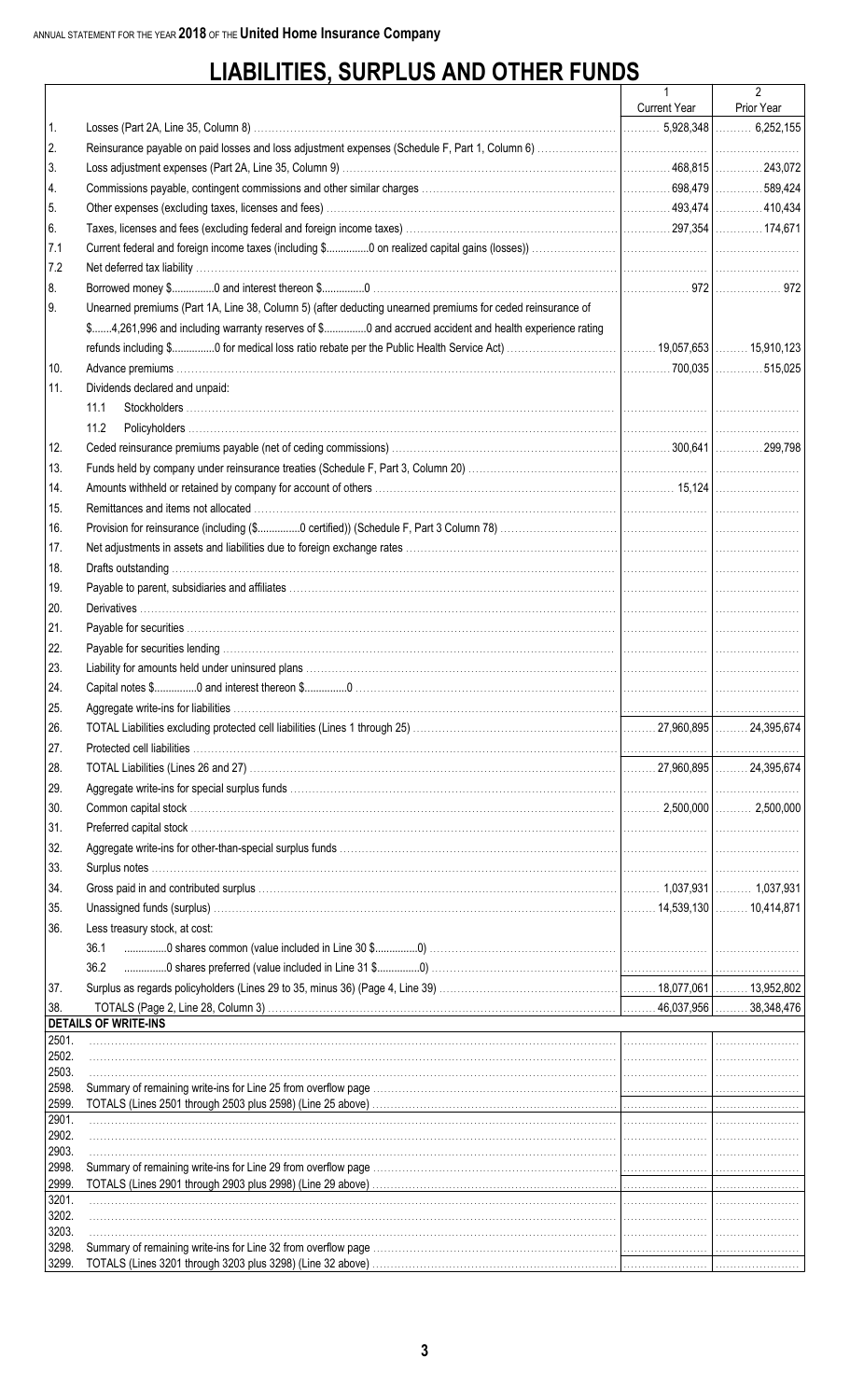# ANNUAL STATEMENT FOR THE YEAR 2018 OF THE United Home Insurance Company<br>
STATEMENT OF INCOME

|       |                                                                                                                | 1       | $\overline{2}$           |
|-------|----------------------------------------------------------------------------------------------------------------|---------|--------------------------|
|       |                                                                                                                | Current | Prior                    |
|       |                                                                                                                | Year    | Year                     |
|       | UNDERWRITING INCOME                                                                                            |         |                          |
| 1.    |                                                                                                                |         | . 37,941,161  31,939,321 |
|       | <b>DEDUCTIONS</b>                                                                                              |         |                          |
| 2.    |                                                                                                                |         |                          |
|       |                                                                                                                |         |                          |
| 3.    |                                                                                                                |         |                          |
| 4.    |                                                                                                                |         |                          |
| 5.    |                                                                                                                |         |                          |
| 6.    |                                                                                                                |         |                          |
| 7.    |                                                                                                                |         |                          |
| 8.    |                                                                                                                |         |                          |
|       | <b>INVESTMENT INCOME</b>                                                                                       |         |                          |
| 9.    |                                                                                                                |         |                          |
| 10.   |                                                                                                                |         |                          |
| 11.   |                                                                                                                |         |                          |
|       |                                                                                                                |         |                          |
|       | <b>OTHER INCOME</b>                                                                                            |         |                          |
| 12.   | Net gain or (loss) from agents' or premium balances charged off (amount recovered \$0 amount charged           |         |                          |
|       |                                                                                                                |         |                          |
| 13.   |                                                                                                                |         |                          |
| 14.   |                                                                                                                |         |                          |
| 15.   |                                                                                                                |         |                          |
| 16.   | Net income before dividends to policyholders, after capital gains tax and before all other federal and foreign |         |                          |
|       |                                                                                                                |         |                          |
|       |                                                                                                                |         |                          |
| 17.   |                                                                                                                |         |                          |
| 18.   | Net income, after dividends to policyholders, after capital gains tax and before all other federal and foreign |         |                          |
|       |                                                                                                                |         |                          |
| 19.   |                                                                                                                |         | 369,260                  |
| 20.   |                                                                                                                |         |                          |
|       | <b>CAPITAL AND SURPLUS ACCOUNT</b>                                                                             |         |                          |
| 21.   |                                                                                                                |         |                          |
|       |                                                                                                                |         |                          |
| 22.   |                                                                                                                |         |                          |
| 23.   |                                                                                                                |         |                          |
| 24.   |                                                                                                                |         |                          |
| 25.   |                                                                                                                |         |                          |
| 26.   |                                                                                                                |         |                          |
| 27.   |                                                                                                                |         |                          |
| 28.   |                                                                                                                |         |                          |
| 29.   |                                                                                                                |         |                          |
|       |                                                                                                                |         |                          |
| 30.   |                                                                                                                |         |                          |
| 31.   |                                                                                                                |         |                          |
| 32.   | Capital changes:                                                                                               |         |                          |
|       | 32.1                                                                                                           |         |                          |
|       |                                                                                                                |         |                          |
|       | 32.3                                                                                                           |         |                          |
| 33.   | Surplus adjustments:                                                                                           |         |                          |
|       | 33.1                                                                                                           |         |                          |
|       |                                                                                                                |         |                          |
|       | 33.2                                                                                                           |         |                          |
|       | 33.3                                                                                                           |         |                          |
| 34.   |                                                                                                                |         |                          |
| 35.   |                                                                                                                |         |                          |
| 36.   |                                                                                                                |         |                          |
| 37.   |                                                                                                                |         |                          |
| 38.   |                                                                                                                |         |                          |
| 39.   |                                                                                                                |         |                          |
|       | <b>DETAILS OF WRITE-INS</b>                                                                                    |         |                          |
| 0501. |                                                                                                                |         |                          |
|       |                                                                                                                |         |                          |
| 0502. |                                                                                                                |         |                          |
| 0503. |                                                                                                                |         |                          |
| 0598. |                                                                                                                |         |                          |
| 0599. |                                                                                                                |         |                          |
|       |                                                                                                                |         |                          |
| 1402. |                                                                                                                |         |                          |
| 1403. |                                                                                                                |         |                          |
| 1498. |                                                                                                                |         |                          |
|       |                                                                                                                |         |                          |
|       |                                                                                                                |         |                          |
| 3701. |                                                                                                                |         |                          |
| 3702. |                                                                                                                |         |                          |
| 3703. |                                                                                                                |         |                          |
| 3798. |                                                                                                                |         |                          |
|       |                                                                                                                |         |                          |
|       |                                                                                                                |         |                          |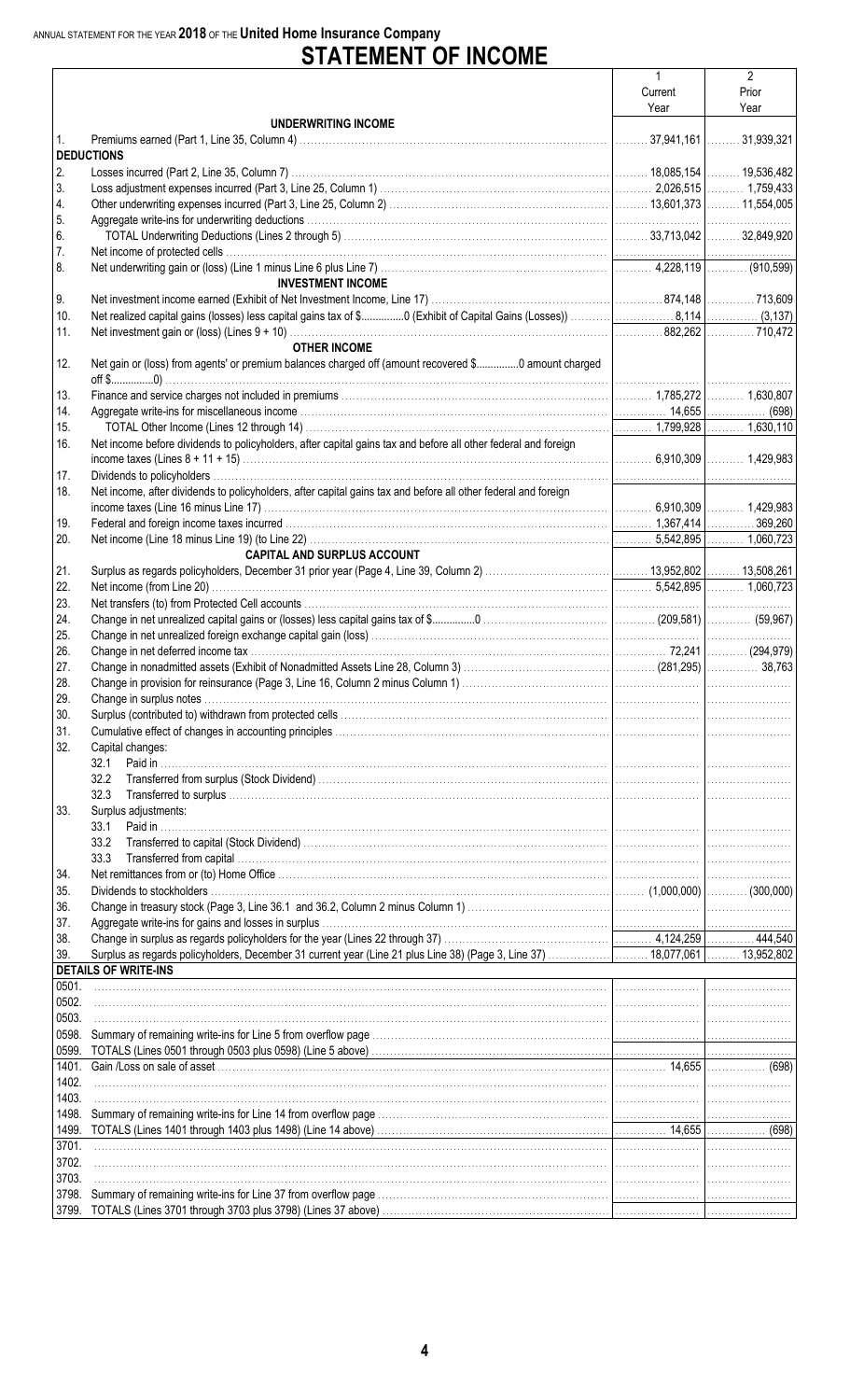# **CASH FLOW**

|         |                                                                                    | $\mathbf{1}$        | $\overline{2}$ |
|---------|------------------------------------------------------------------------------------|---------------------|----------------|
|         |                                                                                    | <b>Current Year</b> | Prior Year     |
|         | <b>Cash from Operations</b>                                                        |                     |                |
| 1.      |                                                                                    |                     |                |
| 2.      |                                                                                    |                     |                |
| 3.      |                                                                                    |                     |                |
| 4.      |                                                                                    |                     |                |
| 5.      |                                                                                    |                     |                |
| 6.      |                                                                                    |                     |                |
| 7.      |                                                                                    |                     |                |
| 8.      |                                                                                    |                     |                |
| 9.      |                                                                                    |                     |                |
| 10.     |                                                                                    |                     |                |
| 11.     |                                                                                    |                     |                |
|         | <b>Cash from Investments</b>                                                       |                     |                |
| 12.     | Proceeds from investments sold, matured or repaid:                                 |                     |                |
|         | 12.1                                                                               |                     |                |
|         | 12.2                                                                               |                     |                |
|         | 12.3                                                                               |                     |                |
|         | 12.4                                                                               |                     |                |
|         | 12.5                                                                               |                     |                |
|         | 12.6                                                                               |                     |                |
|         | 12.7                                                                               |                     |                |
|         | 12.8                                                                               |                     |                |
| 13.     | Cost of investments acquired (long-term only):                                     |                     |                |
|         | 13.1                                                                               |                     |                |
|         | 13.2                                                                               |                     |                |
|         | 13.3                                                                               |                     |                |
|         | 13.4                                                                               |                     |                |
|         | 13.5                                                                               |                     |                |
|         | 13.6                                                                               |                     |                |
|         | 13.7                                                                               |                     |                |
| 14.     |                                                                                    |                     |                |
|         |                                                                                    |                     |                |
| 15.     |                                                                                    |                     |                |
|         | <b>Cash from Financing and Miscellaneous Sources</b>                               |                     |                |
| 16.     | Cash provided (applied):                                                           |                     |                |
|         | 16.1                                                                               |                     |                |
|         | 16.2                                                                               |                     |                |
|         | 16.3                                                                               |                     |                |
|         | 16.4                                                                               |                     |                |
|         | 16.5                                                                               |                     |                |
|         | 16.6                                                                               |                     |                |
| 17.     |                                                                                    |                     |                |
|         | RECONCILIATION OF CASH, CASH EQUIVALENTS AND SHORT-TERM INVESTMENTS                |                     |                |
| 18.     |                                                                                    |                     |                |
| 19.     | Cash, cash equivalents and short-term investments:                                 |                     |                |
|         | 19.1                                                                               |                     |                |
|         | 19.2                                                                               |                     |                |
|         | Note: Supplemental Disclosures of Cash Flow Information for Non-Cash Transactions: |                     |                |
|         |                                                                                    |                     |                |
| 20.0001 |                                                                                    |                     |                |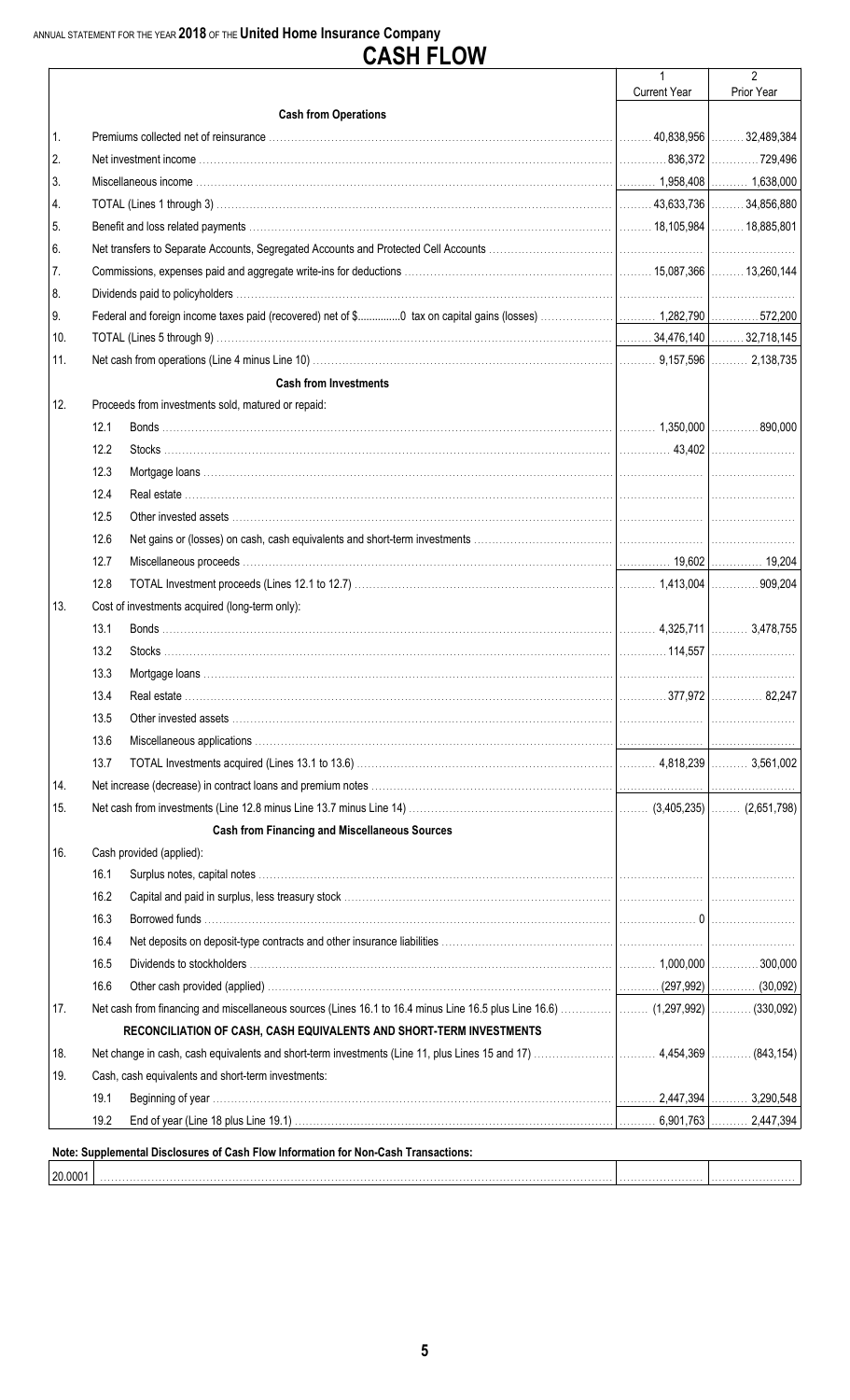## UNDERWRITING AND INVESTMENT EXHIBIT **PART 1 - PREMIUMS EARNED**

|                | Line of Business                                                                                              | Net<br>Premiums<br><b>Written Per</b><br>Column 6,<br>Part 1B | $\overline{2}$<br>Unearned<br>Premiums<br>Dec. 31 Prior Year -<br>per Column 3, | 3<br>Unearned<br>Premiums<br>Dec. 31<br>Current Year - per<br>Last Year's Part 1   Column 5, Part 1A | 4<br>Premiums<br>Earned<br>During Year<br>(Columns<br>$1 + 2 - 3$ |
|----------------|---------------------------------------------------------------------------------------------------------------|---------------------------------------------------------------|---------------------------------------------------------------------------------|------------------------------------------------------------------------------------------------------|-------------------------------------------------------------------|
| 1.             |                                                                                                               |                                                               |                                                                                 |                                                                                                      |                                                                   |
| 2.             |                                                                                                               |                                                               |                                                                                 |                                                                                                      |                                                                   |
| 3.             |                                                                                                               |                                                               |                                                                                 |                                                                                                      |                                                                   |
| 4.             |                                                                                                               |                                                               |                                                                                 |                                                                                                      |                                                                   |
| 5.             |                                                                                                               |                                                               |                                                                                 |                                                                                                      |                                                                   |
| 6.             |                                                                                                               |                                                               |                                                                                 |                                                                                                      |                                                                   |
| 8.             |                                                                                                               |                                                               |                                                                                 |                                                                                                      |                                                                   |
| 9.             |                                                                                                               |                                                               |                                                                                 |                                                                                                      |                                                                   |
| 10.            |                                                                                                               |                                                               |                                                                                 |                                                                                                      |                                                                   |
| 11.1           |                                                                                                               |                                                               |                                                                                 |                                                                                                      |                                                                   |
| 11.2           |                                                                                                               |                                                               |                                                                                 |                                                                                                      |                                                                   |
| 12.            |                                                                                                               |                                                               |                                                                                 |                                                                                                      |                                                                   |
| 13.            |                                                                                                               |                                                               |                                                                                 |                                                                                                      |                                                                   |
| 14.            |                                                                                                               |                                                               |                                                                                 |                                                                                                      |                                                                   |
| 15.            |                                                                                                               |                                                               |                                                                                 |                                                                                                      |                                                                   |
| 16.            |                                                                                                               |                                                               |                                                                                 |                                                                                                      |                                                                   |
| 17.1           |                                                                                                               |                                                               |                                                                                 |                                                                                                      |                                                                   |
| 17.2           |                                                                                                               |                                                               |                                                                                 |                                                                                                      |                                                                   |
| 17.3           |                                                                                                               |                                                               |                                                                                 |                                                                                                      |                                                                   |
| 18.1           |                                                                                                               |                                                               |                                                                                 |                                                                                                      |                                                                   |
| 18.2           |                                                                                                               |                                                               |                                                                                 |                                                                                                      |                                                                   |
| 19.1           |                                                                                                               |                                                               |                                                                                 |                                                                                                      |                                                                   |
| 19.3           |                                                                                                               |                                                               |                                                                                 |                                                                                                      |                                                                   |
| 21.            |                                                                                                               |                                                               |                                                                                 |                                                                                                      |                                                                   |
| 22.            |                                                                                                               |                                                               |                                                                                 |                                                                                                      |                                                                   |
| 23.            |                                                                                                               |                                                               |                                                                                 |                                                                                                      |                                                                   |
| 24.            |                                                                                                               |                                                               |                                                                                 |                                                                                                      |                                                                   |
| 26.            |                                                                                                               |                                                               |                                                                                 |                                                                                                      |                                                                   |
| 27.            |                                                                                                               |                                                               |                                                                                 |                                                                                                      |                                                                   |
| 28.            |                                                                                                               |                                                               |                                                                                 |                                                                                                      |                                                                   |
| 29.            |                                                                                                               |                                                               |                                                                                 |                                                                                                      |                                                                   |
| 30.            |                                                                                                               |                                                               |                                                                                 |                                                                                                      |                                                                   |
| 31.            |                                                                                                               |                                                               |                                                                                 |                                                                                                      |                                                                   |
| 32.            |                                                                                                               |                                                               |                                                                                 |                                                                                                      |                                                                   |
| 33.            |                                                                                                               |                                                               |                                                                                 |                                                                                                      |                                                                   |
| 34.            |                                                                                                               |                                                               |                                                                                 |                                                                                                      |                                                                   |
| 35.            | <b>DETAILS OF WRITE-INS</b>                                                                                   |                                                               |                                                                                 |                                                                                                      |                                                                   |
| 3401.<br>3402. | 1000 - 1000 - 1000 - 1000 - 1000 - 1000 - 1000 - 1000 - 1000 - 1000 - 1000 - 1000 - 1000 - 1000 - 1000 - 1000 |                                                               |                                                                                 |                                                                                                      |                                                                   |
| 3403.<br>3498. |                                                                                                               |                                                               |                                                                                 |                                                                                                      |                                                                   |
| 3499.          |                                                                                                               |                                                               |                                                                                 |                                                                                                      |                                                                   |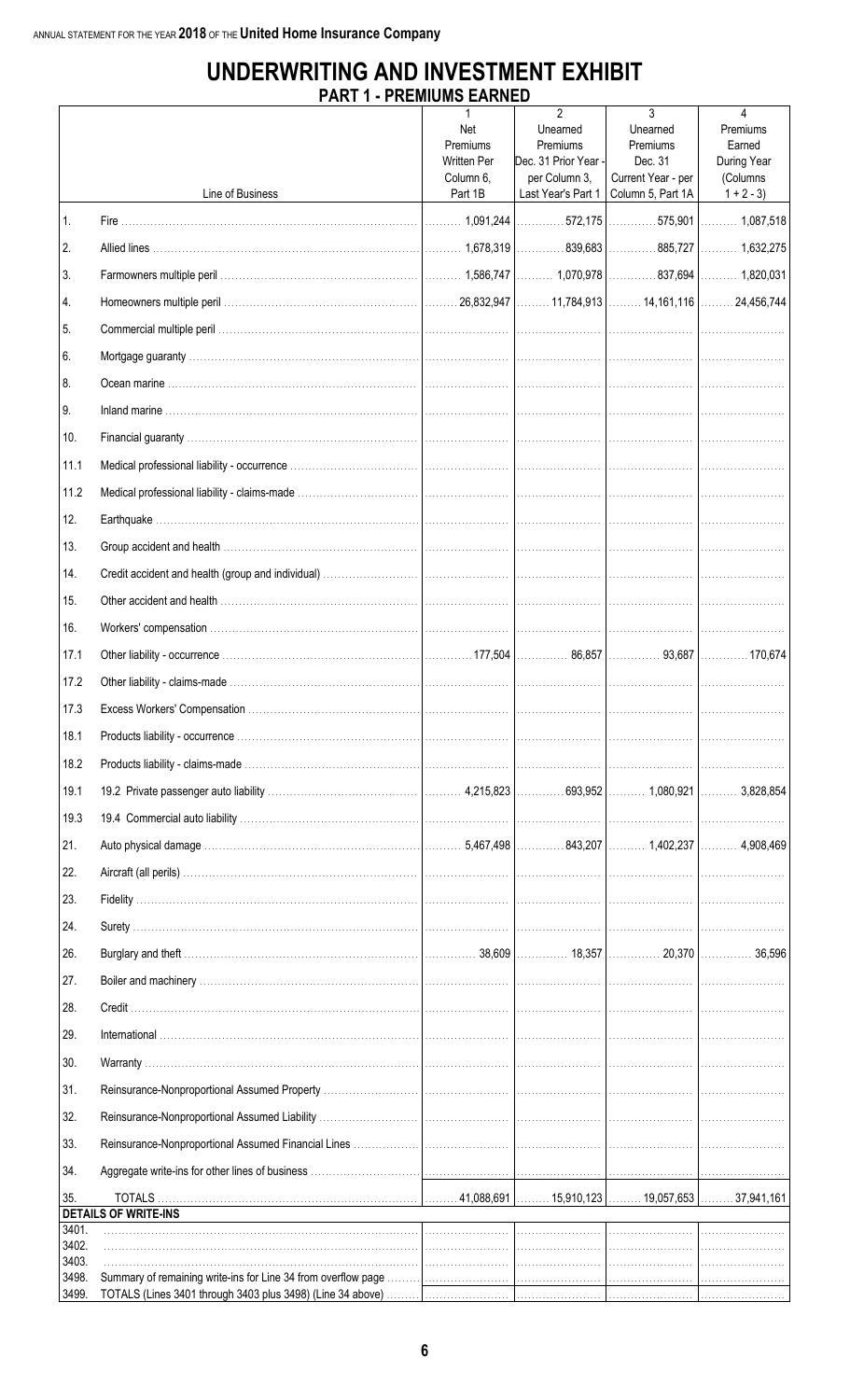## UNDERWRITING AND INVESTMENT EXHIBIT PART 1A - RECAPITULATION OF ALL PREMIUMS

|                |                                                        | (Running One<br>Year or Less<br>From Date<br>of Policy) | $\overline{2}$<br>Amount Unearned   Amount Unearned<br>(Running More<br>Than One Year<br>From Date<br>of Policy) | 3<br>Earned<br>But<br>Unbilled | 4<br>Reserve for<br><b>Rate Credits</b><br>and Retrospective<br>Adjustments<br>Based on | 5<br>Total<br>Reserve<br>For Unearned<br>Premiums<br>Columns |
|----------------|--------------------------------------------------------|---------------------------------------------------------|------------------------------------------------------------------------------------------------------------------|--------------------------------|-----------------------------------------------------------------------------------------|--------------------------------------------------------------|
|                | Line of Business                                       | (a)                                                     | (a)                                                                                                              | Premium                        | Experience                                                                              | $1 + 2 + 3 + 4$                                              |
| 1.             |                                                        |                                                         |                                                                                                                  |                                |                                                                                         | 575,901<br>.                                                 |
| 2.             |                                                        |                                                         |                                                                                                                  |                                |                                                                                         |                                                              |
| 3.             |                                                        |                                                         |                                                                                                                  |                                |                                                                                         |                                                              |
| 4.             |                                                        |                                                         |                                                                                                                  |                                |                                                                                         |                                                              |
| 5.             |                                                        |                                                         |                                                                                                                  |                                |                                                                                         |                                                              |
| 6.             |                                                        |                                                         |                                                                                                                  |                                |                                                                                         |                                                              |
| 8.             |                                                        |                                                         |                                                                                                                  |                                |                                                                                         |                                                              |
| 9.             |                                                        |                                                         |                                                                                                                  |                                |                                                                                         |                                                              |
| 10.            |                                                        |                                                         |                                                                                                                  |                                |                                                                                         |                                                              |
| 11.1           |                                                        |                                                         |                                                                                                                  |                                |                                                                                         |                                                              |
| 11.2           |                                                        |                                                         |                                                                                                                  |                                |                                                                                         |                                                              |
| 12.            |                                                        |                                                         |                                                                                                                  |                                |                                                                                         |                                                              |
| 13.            |                                                        |                                                         |                                                                                                                  |                                |                                                                                         |                                                              |
| 14.            |                                                        |                                                         |                                                                                                                  |                                |                                                                                         |                                                              |
| 15.            |                                                        |                                                         |                                                                                                                  |                                |                                                                                         |                                                              |
| 16.            |                                                        |                                                         |                                                                                                                  |                                |                                                                                         |                                                              |
| 17.1           |                                                        |                                                         |                                                                                                                  |                                |                                                                                         |                                                              |
| 17.2           |                                                        |                                                         |                                                                                                                  |                                |                                                                                         |                                                              |
| 17.3           |                                                        |                                                         |                                                                                                                  |                                |                                                                                         |                                                              |
| 18.1           |                                                        |                                                         |                                                                                                                  |                                |                                                                                         |                                                              |
| 18.2           |                                                        |                                                         |                                                                                                                  |                                |                                                                                         |                                                              |
| 19.1           |                                                        |                                                         |                                                                                                                  |                                |                                                                                         | 1,080,921                                                    |
|                |                                                        |                                                         |                                                                                                                  |                                |                                                                                         |                                                              |
| 21.            |                                                        |                                                         |                                                                                                                  |                                |                                                                                         |                                                              |
| 22.            |                                                        |                                                         |                                                                                                                  |                                |                                                                                         |                                                              |
| 23.            |                                                        |                                                         |                                                                                                                  |                                |                                                                                         |                                                              |
| 24.            |                                                        |                                                         |                                                                                                                  |                                |                                                                                         |                                                              |
| 26.            |                                                        |                                                         |                                                                                                                  |                                |                                                                                         |                                                              |
| 27.            |                                                        |                                                         |                                                                                                                  |                                |                                                                                         |                                                              |
| 28.            |                                                        |                                                         |                                                                                                                  |                                |                                                                                         |                                                              |
| 29.            |                                                        |                                                         |                                                                                                                  |                                |                                                                                         |                                                              |
| 30.            |                                                        |                                                         |                                                                                                                  |                                |                                                                                         |                                                              |
| 31.            |                                                        |                                                         |                                                                                                                  |                                |                                                                                         |                                                              |
| 32.            |                                                        |                                                         |                                                                                                                  |                                |                                                                                         |                                                              |
| 33.            |                                                        |                                                         |                                                                                                                  |                                |                                                                                         |                                                              |
| 34.            |                                                        |                                                         |                                                                                                                  |                                |                                                                                         |                                                              |
| 35.            |                                                        |                                                         |                                                                                                                  |                                |                                                                                         |                                                              |
| 36.            |                                                        |                                                         |                                                                                                                  |                                |                                                                                         |                                                              |
| 37.            |                                                        |                                                         |                                                                                                                  |                                |                                                                                         |                                                              |
| 38.            | <b>DETAILS OF WRITE-INS</b>                            |                                                         |                                                                                                                  |                                |                                                                                         |                                                              |
| 3401.          |                                                        |                                                         |                                                                                                                  |                                |                                                                                         |                                                              |
| 3402.<br>3403. |                                                        |                                                         |                                                                                                                  |                                |                                                                                         |                                                              |
|                | 3498. Summary of remaining write-ins for Line 34 from  |                                                         |                                                                                                                  |                                |                                                                                         |                                                              |
|                | 3499. TOTALS (Lines 3401 through 3403 plus 3498) (Line |                                                         |                                                                                                                  |                                |                                                                                         |                                                              |
|                |                                                        |                                                         |                                                                                                                  |                                |                                                                                         |                                                              |

(a) State here basis of computation used in each case: Pro rata for all lines of business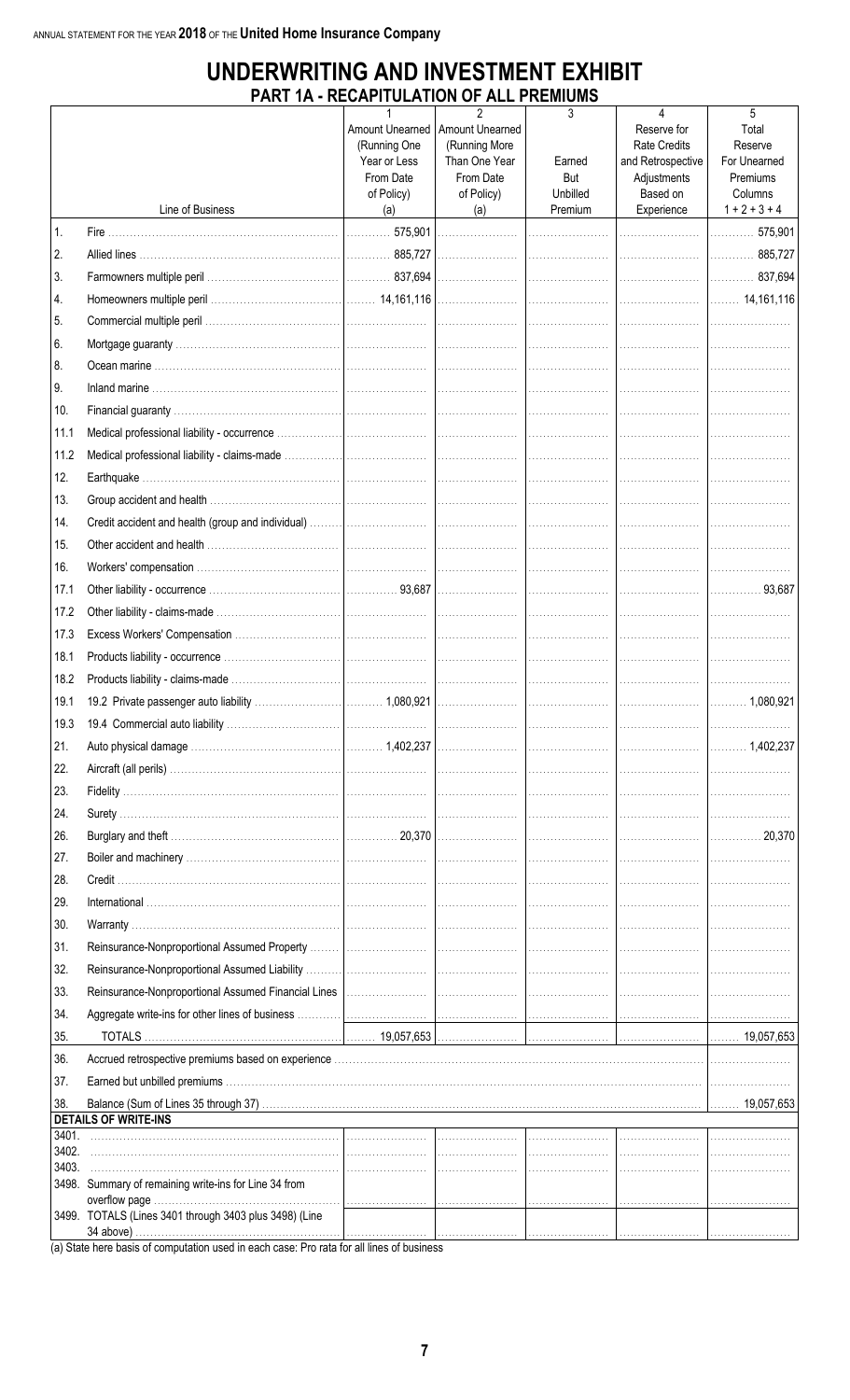## UNDERWRITING AND INVESTMENT EXHIBIT **PART 1B - PREMIUMS WRITTEN**

|       |                                      | 1                      |                    | Reinsurance Assumed    |                  | Reinsurance Ceded        | 6                       |
|-------|--------------------------------------|------------------------|--------------------|------------------------|------------------|--------------------------|-------------------------|
|       |                                      | <b>Direct</b>          |                    |                        |                  | 5                        | Net Premiums<br>Written |
|       | Line of Business                     | <b>Business</b><br>(a) | From<br>Affiliates | From<br>Non-Affiliates | To<br>Affiliates | To<br>Non-Affiliates     | Columns<br>$1+2+3-4-5$  |
| 1.    |                                      |                        |                    |                        |                  |                          |                         |
| 2.    |                                      |                        |                    |                        |                  |                          |                         |
|       |                                      |                        |                    |                        |                  |                          |                         |
| 3.    |                                      |                        |                    |                        |                  |                          |                         |
| 4.    |                                      |                        |                    |                        |                  |                          |                         |
| 5.    |                                      |                        |                    |                        |                  |                          |                         |
| 6.    |                                      |                        |                    |                        |                  |                          |                         |
| 8.    |                                      |                        |                    |                        |                  |                          |                         |
| 9.    |                                      |                        |                    |                        |                  |                          |                         |
| 10.   |                                      |                        |                    |                        |                  |                          |                         |
| 11.1  | Medical professional liability -     |                        |                    |                        |                  |                          |                         |
|       |                                      |                        |                    |                        |                  |                          |                         |
| 11.2  | Medical professional liability -     |                        |                    |                        |                  |                          |                         |
|       |                                      |                        |                    |                        |                  |                          |                         |
| 12.   |                                      |                        |                    |                        |                  |                          |                         |
| 13.   |                                      |                        |                    |                        |                  |                          |                         |
| 14.   | Credit accident and health (group    |                        |                    |                        |                  |                          |                         |
|       |                                      |                        |                    |                        |                  |                          |                         |
| 15.   |                                      |                        |                    |                        |                  |                          |                         |
| 16.   |                                      |                        |                    |                        |                  |                          |                         |
| 17.1  |                                      |                        |                    |                        |                  |                          |                         |
| 17.2  |                                      |                        |                    |                        |                  |                          |                         |
| 17.3  |                                      |                        |                    |                        |                  |                          |                         |
| 18.1  |                                      |                        |                    |                        |                  |                          |                         |
| 18.2  |                                      |                        |                    |                        |                  |                          |                         |
| 19.1  | 19.2 Private passenger auto          |                        |                    |                        |                  |                          |                         |
|       |                                      |                        |                    |                        |                  |                          |                         |
| 19.3  |                                      |                        |                    |                        |                  |                          |                         |
| 21.   |                                      |                        |                    |                        |                  |                          |                         |
| 22.   |                                      |                        |                    |                        |                  |                          |                         |
| 23.   |                                      |                        |                    |                        |                  |                          |                         |
| 24.   |                                      |                        |                    |                        |                  |                          |                         |
| 26.   |                                      |                        |                    |                        |                  | $ $ 8,180 $ $ 38,609 $ $ |                         |
| 27.   |                                      |                        |                    |                        |                  |                          |                         |
| 28.   |                                      |                        |                    |                        |                  |                          |                         |
| 29.   |                                      |                        |                    |                        |                  |                          |                         |
| 30.   |                                      |                        |                    |                        |                  |                          |                         |
| 31.   | Reinsurance-Nonproportional          |                        |                    |                        |                  |                          |                         |
|       |                                      |                        |                    |                        |                  |                          |                         |
| 32.   | Reinsurance-Nonproportional          |                        |                    |                        |                  |                          |                         |
|       |                                      |                        |                    |                        |                  |                          |                         |
| 33.   | Reinsurance-Nonproportional          |                        |                    |                        |                  |                          |                         |
|       |                                      |                        |                    |                        |                  |                          |                         |
| 34.   | Aggregate write-ins for other lines  |                        |                    |                        |                  |                          |                         |
|       |                                      |                        |                    |                        |                  |                          |                         |
| 35.   |                                      |                        |                    |                        |                  |                          |                         |
|       | <b>DETAILS OF WRITE-INS</b>          |                        |                    |                        |                  |                          |                         |
| 3401. |                                      |                        |                    |                        |                  |                          |                         |
| 3402. |                                      |                        |                    |                        |                  |                          |                         |
| 3403. | 3498. Summary of remaining write-ins |                        |                    |                        |                  |                          |                         |
|       | for Line 34 from overflow page       |                        |                    |                        |                  |                          |                         |
|       | 3499. TOTALS (Lines 3401 through     |                        |                    |                        |                  |                          |                         |
|       | 3403 plus 3498) (Line 34 above)      |                        |                    |                        |                  |                          |                         |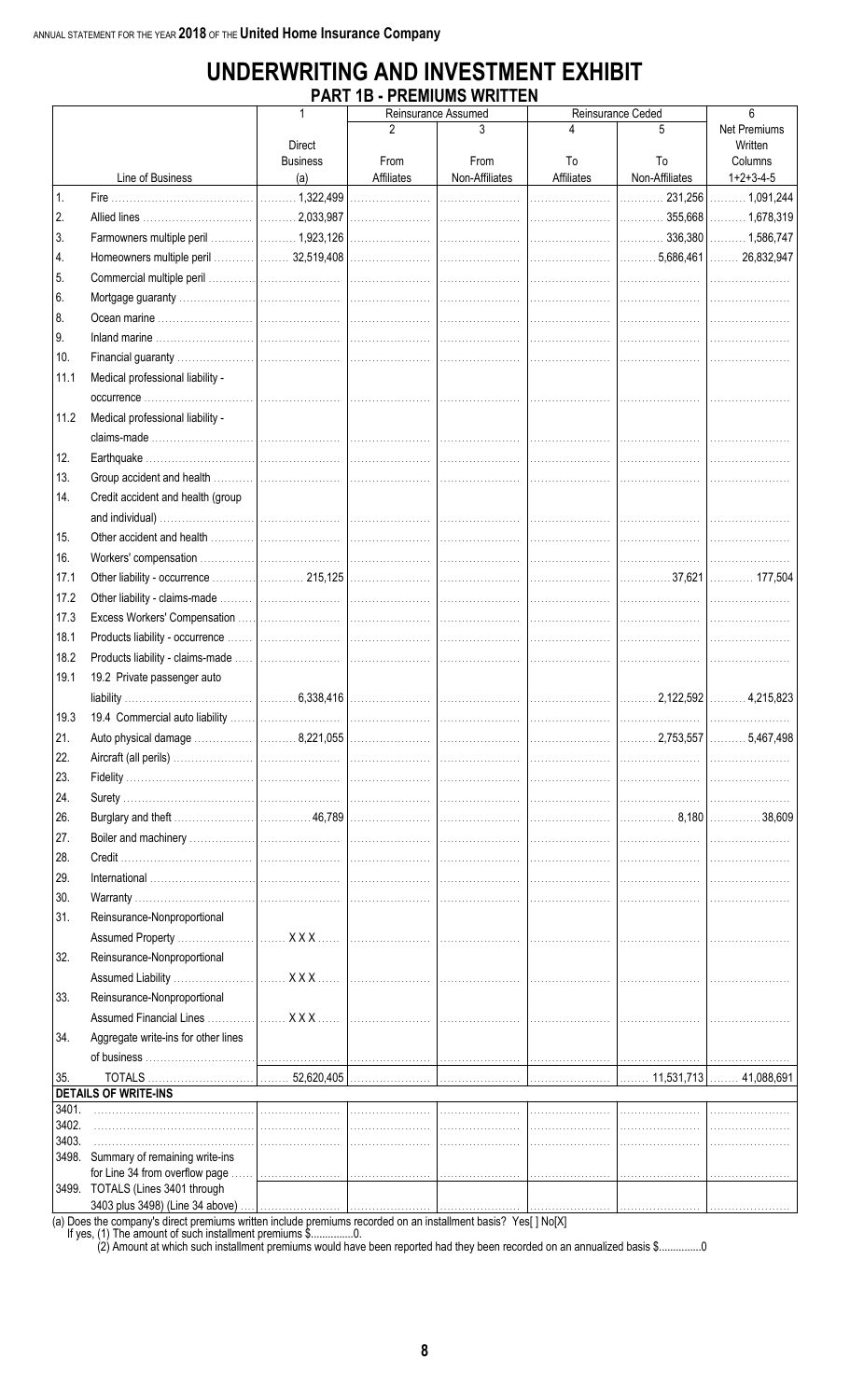## UNDERWRITING AND INVESTMENT EXHIBIT **PART 2 - LOSSES PAID AND INCURRED**

|              |                                               |                                                                   |                | Losses Paid Less Salvage |                             | 5                              | 6                              | $\overline{7}$      | 8                                           |
|--------------|-----------------------------------------------|-------------------------------------------------------------------|----------------|--------------------------|-----------------------------|--------------------------------|--------------------------------|---------------------|---------------------------------------------|
|              |                                               | $\mathbf{1}$                                                      | $\mathfrak{p}$ | 3                        | $\overline{4}$              | Net Losses                     |                                | Losses              | Percentage of                               |
|              |                                               |                                                                   |                |                          | Net                         | Unpaid                         | Net                            | Incurred            | Losses Incurred                             |
|              |                                               |                                                                   |                |                          | Payments                    | <b>Current Year</b>            | Losses                         | <b>Current Year</b> | (Column 7, Part 2)                          |
|              |                                               | <b>Direct</b>                                                     | Reinsurance    | Reinsurance              | (Columns)                   | (Part 2A,                      | Unpaid                         | (Columns            | to Premiums Earned                          |
|              | Line of Business                              | <b>Business</b>                                                   | Assumed        | Recovered                | $1 + 2 - 3$                 | Column 8)                      | Prior Year                     | $4 + 5 - 6$         | (Column 4, Part 1)                          |
|              |                                               | . 195.693                                                         |                | 36.311<br>.              | $\overline{\cdots}$ 159,382 | 13.822                         | . 88.767                       | 84.437<br>.         | $\ldots \ldots \ldots \ldots \ldots$ . 7.76 |
| 2.           |                                               | $\ldots \ldots \ldots 480.321$                                    |                | . 89.178                 | 391.143                     | $\ldots \ldots \ldots 116.230$ | $\ldots \ldots \ldots 110.033$ | . 397.340           | 24.34                                       |
| 3.           |                                               |                                                                   |                |                          | 649.834                     |                                | $\ldots \ldots \ldots 113.188$ | . 659.352           | $\ldots \ldots \ldots \ldots$ 36.23         |
| 4.           |                                               |                                                                   |                |                          |                             | . 3.081.585                    | 3.406.891                      | $\ldots$ 11.863.899 | . 48.51                                     |
| 5.           |                                               |                                                                   |                |                          |                             |                                |                                |                     |                                             |
| 6.           |                                               |                                                                   |                |                          |                             |                                |                                |                     |                                             |
| 8.           |                                               |                                                                   |                |                          |                             |                                |                                |                     |                                             |
| 9.           |                                               |                                                                   |                |                          |                             |                                |                                |                     |                                             |
| 10.          |                                               |                                                                   |                |                          |                             |                                |                                |                     |                                             |
| 11.1         |                                               |                                                                   |                |                          |                             |                                |                                |                     |                                             |
| 11.2         |                                               |                                                                   |                |                          |                             |                                |                                |                     |                                             |
| 12.          |                                               |                                                                   |                |                          |                             |                                |                                |                     |                                             |
| 13.          |                                               |                                                                   |                |                          |                             |                                |                                |                     |                                             |
| 14.          |                                               |                                                                   |                |                          |                             |                                |                                |                     |                                             |
| 15.          |                                               |                                                                   |                |                          |                             |                                |                                |                     |                                             |
|              |                                               |                                                                   |                |                          |                             |                                |                                |                     |                                             |
| 16.          |                                               |                                                                   |                | . 1.415                  |                             | . 185                          | . 53.749                       |                     | $\ldots \ldots \ldots \ldots (27.71)$       |
| 17.1         |                                               |                                                                   |                |                          |                             |                                |                                |                     |                                             |
| 17.2<br>17.3 |                                               |                                                                   |                |                          |                             |                                |                                |                     |                                             |
|              |                                               |                                                                   |                |                          |                             |                                |                                |                     |                                             |
| 18.1         |                                               |                                                                   |                |                          |                             |                                |                                |                     |                                             |
| 18.2         |                                               | $\begin{bmatrix} \dots & \dots & \dots & 5,054,249 \end{bmatrix}$ |                |                          |                             | 1,972,868                      | $\ldots$ , 2.167.589           | $\ldots$ 2.703.943  | . 70.62                                     |
| 19.1<br>19.3 |                                               |                                                                   |                |                          |                             |                                |                                |                     |                                             |
|              |                                               |                                                                   |                | . 1,529,556              | $\ldots$ 2.114.471          | $\ldots \ldots \ldots 615.281$ | 311.939                        | 2,417,813           |                                             |
| 21.          |                                               |                                                                   |                |                          |                             |                                |                                |                     |                                             |
| 22.<br>23.   |                                               |                                                                   |                |                          |                             |                                |                                |                     |                                             |
| 24.          |                                               |                                                                   |                |                          |                             |                                |                                |                     |                                             |
| 26.          |                                               |                                                                   |                |                          |                             | 5.671                          |                                | 5.670               |                                             |
| 27.          |                                               |                                                                   |                |                          |                             |                                |                                |                     |                                             |
| 28.          |                                               |                                                                   |                |                          |                             |                                |                                |                     |                                             |
| 29.          |                                               |                                                                   |                |                          |                             |                                |                                |                     |                                             |
|              |                                               |                                                                   |                |                          |                             |                                |                                |                     |                                             |
| 30.<br>31.   |                                               |                                                                   |                |                          |                             |                                |                                |                     |                                             |
| 32.          | Reinsurance-Nonproportional Assumed Liability | I XXX                                                             |                |                          |                             |                                |                                |                     |                                             |
| 33.          |                                               |                                                                   |                |                          |                             |                                |                                |                     |                                             |
| 34.          |                                               |                                                                   |                |                          |                             |                                |                                |                     |                                             |
|              |                                               |                                                                   |                |                          |                             |                                |                                |                     |                                             |
| 35.          |                                               |                                                                   |                | $\overline{6,741,761}$   | 18,408,961                  | $\overline{5,928,348}$         | . 6.252,155                    |                     | . 47.67                                     |
|              | <b>DETAILS OF WRITE-INS</b>                   |                                                                   |                |                          |                             |                                |                                |                     |                                             |
| 3401.        |                                               |                                                                   |                |                          |                             |                                |                                |                     |                                             |
| 3402.        |                                               |                                                                   |                |                          |                             |                                |                                |                     |                                             |
| 3403.        |                                               |                                                                   |                |                          |                             |                                |                                |                     |                                             |
| 3498.        |                                               |                                                                   |                |                          |                             |                                |                                |                     |                                             |
| 3499.        |                                               |                                                                   |                |                          |                             |                                |                                |                     |                                             |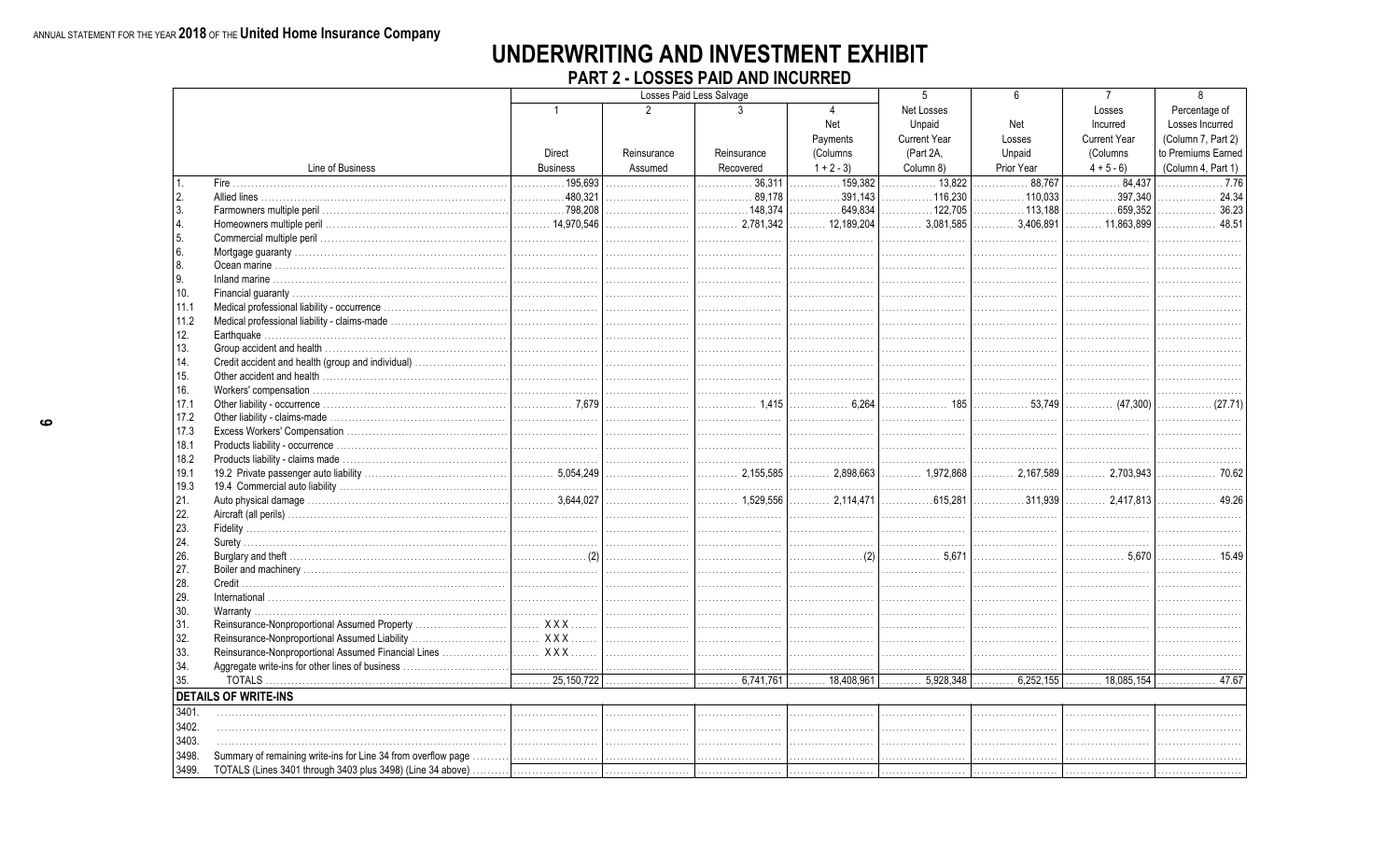## UNDERWRITING AND INVESTMENT EXHIBIT PART 2A - UNPAID LOSSES AND LOSS ADJUSTMENT EXPENSES

|                |                                                                    | <b>Reported Losses</b><br>Incurred But Not Reported |                |                               |                                |                        |             | <sub>R</sub>                        | a                                     |                    |
|----------------|--------------------------------------------------------------------|-----------------------------------------------------|----------------|-------------------------------|--------------------------------|------------------------|-------------|-------------------------------------|---------------------------------------|--------------------|
|                |                                                                    |                                                     |                |                               |                                |                        |             |                                     |                                       |                    |
|                |                                                                    | $\overline{1}$                                      | $\mathfrak{D}$ | $\mathcal{S}$                 | $\overline{4}$                 | $\overline{5}$         | ĥ           | $\overline{7}$                      |                                       |                    |
|                |                                                                    |                                                     |                |                               | Net Losses                     |                        |             |                                     |                                       |                    |
|                |                                                                    |                                                     |                |                               | Excluding                      |                        |             |                                     | Net                                   | Net                |
|                |                                                                    |                                                     |                | Deduct                        | <b>Incurred But Not</b>        |                        |             |                                     | <b>Losses Unpaid</b>                  | <b>Unpaid Loss</b> |
|                |                                                                    |                                                     | Reinsurance    | Reinsurance                   | Reported                       |                        | Reinsurance | Reinsurance                         | (Columns                              |                    |
|                |                                                                    |                                                     |                |                               |                                |                        |             |                                     |                                       | Adjustment         |
|                | Line of Business                                                   | Direct                                              | Assumed        | Recoverable                   | (Columns $1 + 2 - 3$ )         | Direct                 | Assumed     | Ceded                               | $4 + 5 + 6 - 7$                       | Expenses           |
|                |                                                                    | 12.183                                              |                | 1.827                         |                                | . 4,078                |             | . 612                               | 13.822                                | . 1.827            |
| 2.             |                                                                    | $\frac{1}{2}$ 102.231                               |                | 15.665                        | 86.566<br>.                    | 35,023<br>.            |             | 5.359<br>.                          | 116.230                               | 11.635             |
| 3.             |                                                                    | 105.009                                             |                | $\ldots \ldots \ldots 17.604$ | 87.404<br>.                    | 42.731<br>.            |             | $\ldots \ldots \ldots \ldots$ 7.430 | . 122,705                             | 18,162             |
| $\overline{4}$ |                                                                    |                                                     |                | 434.134<br>.                  | 2.283.683<br>.                 | 946.284<br>.           |             | $\ldots$ 148.382                    | 3.081.585<br>.                        | . 187,667          |
| 5.             |                                                                    |                                                     |                |                               |                                |                        |             |                                     |                                       |                    |
| 6.             |                                                                    |                                                     |                |                               |                                |                        |             |                                     |                                       |                    |
| 8.             |                                                                    |                                                     |                |                               |                                |                        |             |                                     |                                       |                    |
| 9.             |                                                                    |                                                     |                |                               |                                |                        |             |                                     |                                       |                    |
| 10.            |                                                                    |                                                     |                |                               |                                |                        |             |                                     |                                       |                    |
| 11.1           |                                                                    |                                                     |                |                               |                                |                        |             |                                     |                                       |                    |
| 11.2           |                                                                    |                                                     |                |                               |                                |                        |             |                                     |                                       |                    |
| 12.            |                                                                    |                                                     |                |                               |                                |                        |             |                                     |                                       |                    |
| 13.            |                                                                    |                                                     |                |                               |                                |                        |             |                                     | $(a)$                                 |                    |
| 14.            |                                                                    |                                                     |                |                               |                                |                        |             |                                     |                                       |                    |
|                |                                                                    |                                                     |                |                               |                                |                        |             |                                     |                                       |                    |
| 15.            |                                                                    |                                                     |                |                               |                                |                        |             |                                     |                                       |                    |
| 16.            |                                                                    |                                                     |                |                               |                                |                        |             |                                     |                                       |                    |
| 17.1           |                                                                    |                                                     |                | . 25                          | . 140                          | . 53                   |             | . 8                                 | . 185                                 |                    |
| 17.2           |                                                                    |                                                     |                |                               |                                |                        |             |                                     |                                       |                    |
| 17.3           |                                                                    |                                                     |                |                               |                                |                        |             |                                     |                                       |                    |
| 18.1           |                                                                    |                                                     |                |                               |                                |                        |             |                                     |                                       |                    |
| 18.2           |                                                                    |                                                     |                |                               |                                |                        |             |                                     |                                       |                    |
| 19.1           |                                                                    |                                                     |                | . 519.119                     |                                | $\ldots$ 2.356.560     |             |                                     | 1.972.868                             | .98,266            |
| 19.3           |                                                                    |                                                     |                |                               |                                |                        |             |                                     |                                       |                    |
| 21.            |                                                                    |                                                     |                | . 111,184                     | $\ldots \ldots \ldots 206.270$ | 629,478                |             | 220,467                             | $\ldots \ldots \ldots \ldots 615.281$ | . 150.333          |
| 22.            |                                                                    |                                                     |                |                               |                                |                        |             |                                     |                                       |                    |
| 23.            |                                                                    |                                                     |                |                               |                                |                        |             |                                     |                                       |                    |
| 24.            |                                                                    |                                                     |                |                               |                                |                        |             |                                     |                                       |                    |
| 26.            |                                                                    |                                                     |                | . 750                         | . 4,250                        | . 1.672                |             | . 251                               | . 5.671                               |                    |
| 27.            |                                                                    |                                                     |                |                               |                                |                        |             |                                     |                                       |                    |
| 28.            | Credit.                                                            |                                                     |                |                               |                                |                        |             |                                     |                                       |                    |
|                |                                                                    |                                                     |                |                               |                                |                        |             |                                     |                                       |                    |
| 29.            |                                                                    |                                                     |                |                               |                                |                        |             |                                     |                                       |                    |
| 30.            |                                                                    |                                                     |                |                               |                                |                        |             |                                     |                                       |                    |
| 31.            |                                                                    |                                                     |                |                               |                                | XXX                    |             |                                     |                                       |                    |
| 32.            |                                                                    |                                                     |                |                               |                                | XXX                    |             |                                     |                                       |                    |
| 33.            |                                                                    |                                                     |                |                               |                                | <u>. XXX</u>           |             |                                     |                                       |                    |
| 34.            |                                                                    |                                                     |                |                               |                                |                        |             |                                     |                                       |                    |
| 35.            |                                                                    |                                                     |                | $\overline{1,100,308}$        | $\ldots$ 3,335,115             | $\overline{4,015,879}$ |             | $\ldots$ 1,422,646                  | $\overline{\cdots}$ 5,928,348         | 468,815            |
|                | <b>DETAILS OF WRITE-INS</b>                                        |                                                     |                |                               |                                |                        |             |                                     |                                       |                    |
| 3401.          |                                                                    |                                                     |                |                               |                                |                        |             |                                     |                                       |                    |
| 3402.          |                                                                    |                                                     |                |                               |                                |                        |             |                                     |                                       |                    |
| 3403.          |                                                                    |                                                     |                |                               |                                |                        |             |                                     |                                       |                    |
| 3498.          |                                                                    |                                                     |                |                               |                                |                        |             |                                     |                                       |                    |
|                |                                                                    |                                                     |                |                               |                                |                        |             |                                     |                                       |                    |
| 3499.          |                                                                    |                                                     |                |                               |                                |                        |             |                                     |                                       |                    |
|                | (a) Including $$$<br>0 for present value of life indemnity claims. |                                                     |                |                               |                                |                        |             |                                     |                                       |                    |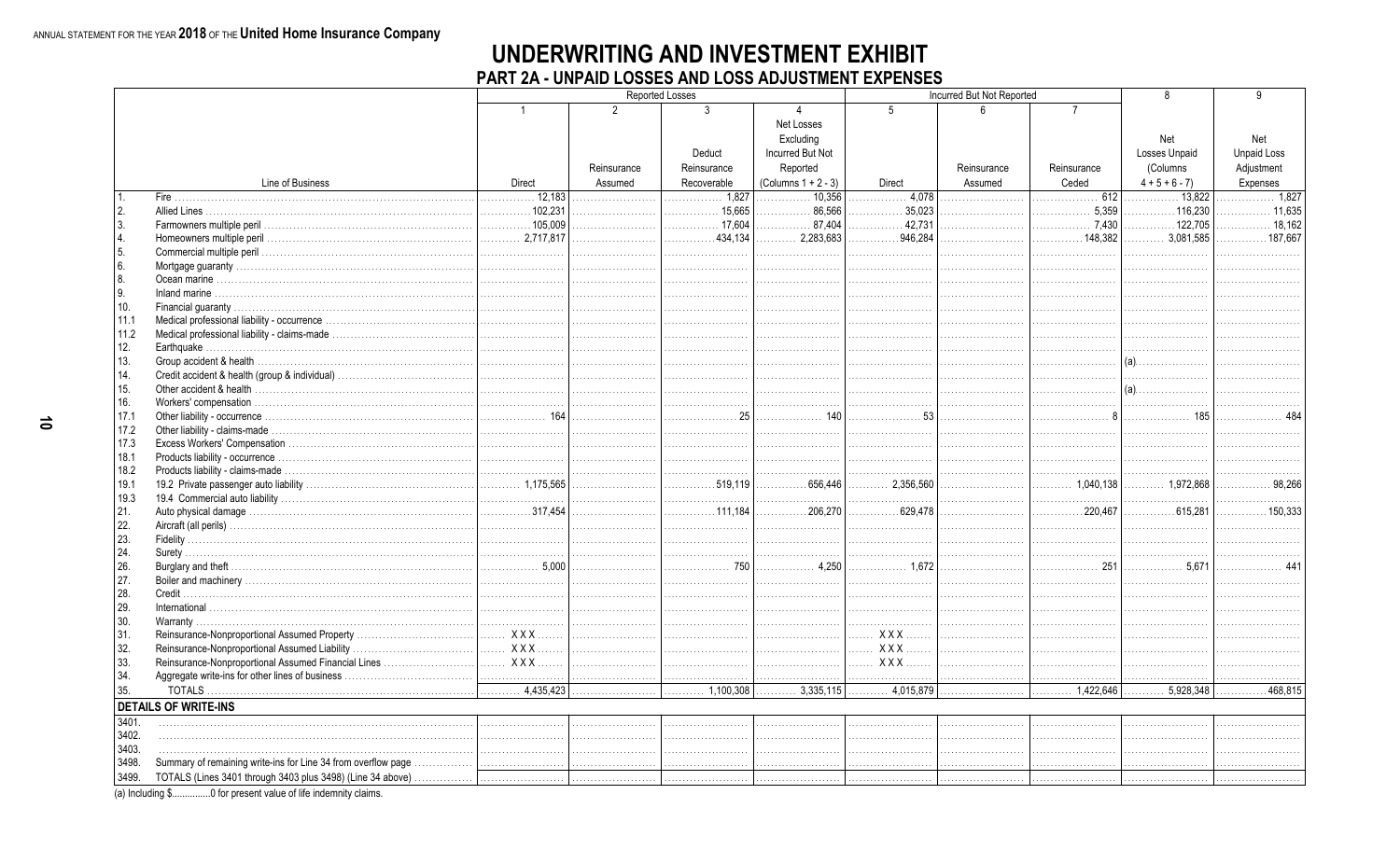# **UNDERWRITING AND INVESTMENT EXHIBIT**

|            | PARI 3 - EAPENDED                                                                               |                 |                |            |       |
|------------|-------------------------------------------------------------------------------------------------|-----------------|----------------|------------|-------|
|            |                                                                                                 |                 | $\overline{2}$ | 3          | 4     |
|            |                                                                                                 | Loss            | Other          |            |       |
|            |                                                                                                 | Adjustment      | Underwriting   | Investment |       |
|            |                                                                                                 |                 |                |            |       |
|            |                                                                                                 | <b>Expenses</b> | Expenses       | Expenses   | Total |
| $\vert$ 1. | Claim adjustment services:                                                                      |                 |                |            |       |
|            | 1.1                                                                                             |                 |                |            |       |
|            | 1.2                                                                                             |                 |                |            |       |
|            | 1.3                                                                                             |                 |                |            |       |
|            | 1.4                                                                                             |                 |                |            |       |
|            |                                                                                                 |                 |                |            |       |
| 2.         | Commission and brokerage:                                                                       |                 |                |            |       |
|            | 2.1                                                                                             |                 |                |            |       |
|            | 2.2                                                                                             |                 |                |            |       |
|            | 2.3                                                                                             |                 |                |            |       |
|            | 2.4                                                                                             |                 |                |            |       |
|            |                                                                                                 |                 |                |            |       |
|            | 2.5                                                                                             |                 |                |            |       |
|            | 2.6                                                                                             |                 |                |            |       |
|            | 2.7                                                                                             |                 |                |            |       |
|            | 2.8                                                                                             |                 |                |            |       |
| 3.         |                                                                                                 |                 |                |            |       |
| 4.         |                                                                                                 |                 |                |            |       |
|            |                                                                                                 |                 |                |            |       |
| l 5.       |                                                                                                 |                 |                |            |       |
| 6.         |                                                                                                 |                 |                |            |       |
| 7.         |                                                                                                 |                 |                |            |       |
| 8.         | Salary and related items:                                                                       |                 |                |            |       |
|            | 8.1                                                                                             |                 |                |            |       |
|            | 8.2                                                                                             |                 |                |            |       |
|            |                                                                                                 |                 |                |            |       |
| 9.         |                                                                                                 |                 |                |            |       |
| 10.        |                                                                                                 |                 |                |            |       |
| 11.        |                                                                                                 |                 |                |            |       |
| 12.        |                                                                                                 |                 |                |            |       |
| 13.        |                                                                                                 |                 |                |            |       |
|            |                                                                                                 |                 |                |            |       |
| 14.        |                                                                                                 |                 |                |            |       |
| 15.        |                                                                                                 |                 |                |            |       |
| 16.        |                                                                                                 |                 |                |            |       |
| 17.        |                                                                                                 |                 |                |            |       |
| 18.        |                                                                                                 |                 |                |            |       |
| 19.        |                                                                                                 |                 |                |            |       |
|            |                                                                                                 |                 |                |            |       |
| 20.        | Taxes, licenses and fees:                                                                       |                 |                |            |       |
|            | 20.1 State and local insurance taxes deducting guaranty association credits                     |                 |                |            |       |
|            |                                                                                                 |                 |                |            |       |
|            | 20.2                                                                                            |                 |                |            |       |
|            | 20.3                                                                                            |                 |                |            |       |
|            |                                                                                                 |                 |                |            |       |
|            | 20.4                                                                                            |                 |                |            |       |
|            | 20.5                                                                                            |                 |                |            |       |
| 21.        |                                                                                                 |                 |                |            |       |
| 22.        |                                                                                                 |                 |                |            |       |
| 23.        |                                                                                                 |                 |                |            |       |
| 24.        |                                                                                                 |                 |                |            |       |
|            |                                                                                                 |                 |                |            |       |
| 25.        |                                                                                                 |                 |                |            |       |
| 26.        |                                                                                                 |                 |                |            |       |
| 27.        |                                                                                                 |                 |                |            |       |
| 28.        |                                                                                                 |                 |                |            |       |
| 29.        |                                                                                                 |                 |                |            |       |
|            |                                                                                                 |                 |                |            |       |
| 30.        |                                                                                                 |                 |                |            |       |
|            | <b>DETAILS OF WRITE-INS</b><br><u> 1989 - Johann Stone, margaret eta biztanleria (h. 1989).</u> |                 |                |            |       |
| 2401.      |                                                                                                 |                 |                |            |       |
| 2402.      |                                                                                                 |                 |                |            |       |
| 2403.      |                                                                                                 |                 |                |            |       |
|            |                                                                                                 |                 |                |            |       |
|            |                                                                                                 |                 |                |            |       |
|            |                                                                                                 |                 |                |            |       |

(a) Includes management fees of \$................0 to affiliates and \$...............0 to non-affiliates.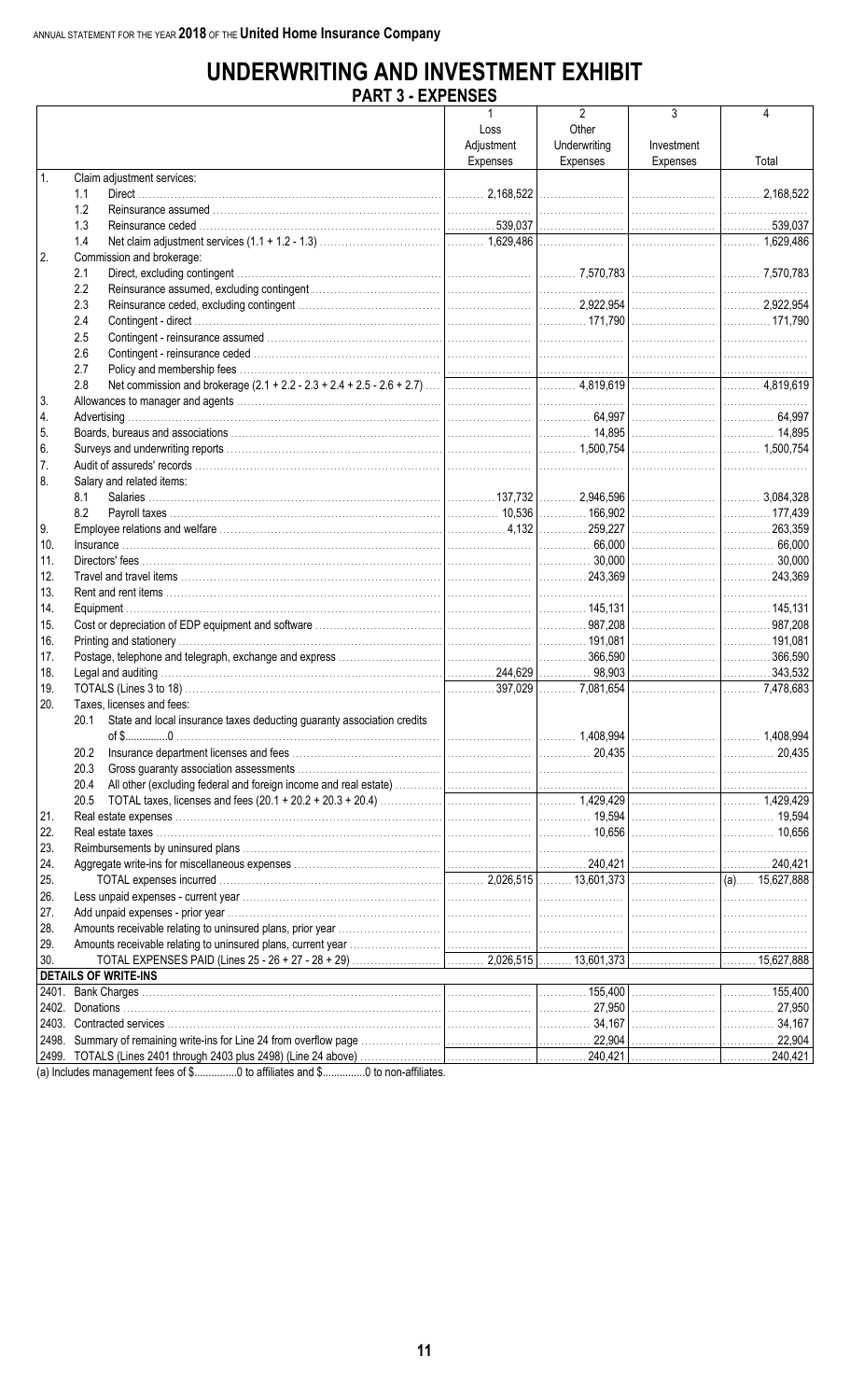# **EXHIBIT OF NET INVESTMENT INCOME**

|                                                                                                                                                            |                                                                                                                                                                                                                                                           |             | 2                    |  |  |  |  |  |  |
|------------------------------------------------------------------------------------------------------------------------------------------------------------|-----------------------------------------------------------------------------------------------------------------------------------------------------------------------------------------------------------------------------------------------------------|-------------|----------------------|--|--|--|--|--|--|
|                                                                                                                                                            |                                                                                                                                                                                                                                                           | Collected   | Earned               |  |  |  |  |  |  |
|                                                                                                                                                            |                                                                                                                                                                                                                                                           | During Year | During Year          |  |  |  |  |  |  |
| 1.                                                                                                                                                         |                                                                                                                                                                                                                                                           |             | $\frac{3}{\sqrt{2}}$ |  |  |  |  |  |  |
| 1.1                                                                                                                                                        |                                                                                                                                                                                                                                                           |             |                      |  |  |  |  |  |  |
| 1.2                                                                                                                                                        |                                                                                                                                                                                                                                                           |             |                      |  |  |  |  |  |  |
| 1.3                                                                                                                                                        |                                                                                                                                                                                                                                                           |             |                      |  |  |  |  |  |  |
| 2.1                                                                                                                                                        |                                                                                                                                                                                                                                                           |             |                      |  |  |  |  |  |  |
| 2.11                                                                                                                                                       |                                                                                                                                                                                                                                                           |             |                      |  |  |  |  |  |  |
| 2.2                                                                                                                                                        |                                                                                                                                                                                                                                                           |             |                      |  |  |  |  |  |  |
| 2.21                                                                                                                                                       |                                                                                                                                                                                                                                                           |             |                      |  |  |  |  |  |  |
| 3.                                                                                                                                                         |                                                                                                                                                                                                                                                           |             |                      |  |  |  |  |  |  |
| 4.                                                                                                                                                         |                                                                                                                                                                                                                                                           |             |                      |  |  |  |  |  |  |
| 5.                                                                                                                                                         |                                                                                                                                                                                                                                                           |             |                      |  |  |  |  |  |  |
| 6.                                                                                                                                                         |                                                                                                                                                                                                                                                           |             |                      |  |  |  |  |  |  |
| 7.                                                                                                                                                         |                                                                                                                                                                                                                                                           |             |                      |  |  |  |  |  |  |
| 8.                                                                                                                                                         |                                                                                                                                                                                                                                                           |             |                      |  |  |  |  |  |  |
| 9.                                                                                                                                                         |                                                                                                                                                                                                                                                           |             |                      |  |  |  |  |  |  |
| 10.                                                                                                                                                        |                                                                                                                                                                                                                                                           |             |                      |  |  |  |  |  |  |
| 11.                                                                                                                                                        |                                                                                                                                                                                                                                                           |             |                      |  |  |  |  |  |  |
| 12.                                                                                                                                                        |                                                                                                                                                                                                                                                           |             |                      |  |  |  |  |  |  |
| 13.                                                                                                                                                        |                                                                                                                                                                                                                                                           |             |                      |  |  |  |  |  |  |
| 14.                                                                                                                                                        |                                                                                                                                                                                                                                                           |             |                      |  |  |  |  |  |  |
| 15.                                                                                                                                                        |                                                                                                                                                                                                                                                           |             |                      |  |  |  |  |  |  |
| 16.                                                                                                                                                        |                                                                                                                                                                                                                                                           |             |                      |  |  |  |  |  |  |
| 17.                                                                                                                                                        |                                                                                                                                                                                                                                                           |             |                      |  |  |  |  |  |  |
|                                                                                                                                                            | <b>DETAILS OF WRITE-INS</b>                                                                                                                                                                                                                               |             |                      |  |  |  |  |  |  |
| 0901.                                                                                                                                                      |                                                                                                                                                                                                                                                           |             |                      |  |  |  |  |  |  |
| 0902.                                                                                                                                                      |                                                                                                                                                                                                                                                           |             |                      |  |  |  |  |  |  |
| 0903.                                                                                                                                                      |                                                                                                                                                                                                                                                           |             |                      |  |  |  |  |  |  |
| 0998.                                                                                                                                                      |                                                                                                                                                                                                                                                           |             |                      |  |  |  |  |  |  |
| 0999.                                                                                                                                                      |                                                                                                                                                                                                                                                           |             |                      |  |  |  |  |  |  |
| 1501.                                                                                                                                                      |                                                                                                                                                                                                                                                           |             |                      |  |  |  |  |  |  |
| 1502.                                                                                                                                                      | $\frac{1}{2}$ . The contract of the contract of the contract of the contract of the contract of the contract of the contract of the contract of the contract of the contract of the contract of the contract of the contract of t                         |             |                      |  |  |  |  |  |  |
| 1503.                                                                                                                                                      |                                                                                                                                                                                                                                                           |             |                      |  |  |  |  |  |  |
| 1598.                                                                                                                                                      |                                                                                                                                                                                                                                                           |             |                      |  |  |  |  |  |  |
| 1599.                                                                                                                                                      |                                                                                                                                                                                                                                                           |             |                      |  |  |  |  |  |  |
|                                                                                                                                                            | (a) Includes \$0 accrual of discount less \$0 amortization of premium and less \$0 paid for accrued interest on purchases.                                                                                                                                |             |                      |  |  |  |  |  |  |
|                                                                                                                                                            | (b) Includes \$0 accrual of discount less \$0 amortization of premium and less \$0 paid for accrued dividends on purchases.<br>(c) Includes \$0 accrual of discount less \$0 amortization of premium and less \$0 paid for accrued interest on purchases. |             |                      |  |  |  |  |  |  |
|                                                                                                                                                            |                                                                                                                                                                                                                                                           |             |                      |  |  |  |  |  |  |
| (d) Includes \$0 for company's occupancy of its own buildings; and excludes \$ 0 interest on encumbrances.<br>(e) Includes \$0 accrual of discount less \$ |                                                                                                                                                                                                                                                           |             |                      |  |  |  |  |  |  |
| (f) Includes \$0 accrual of discount less \$0 amortization of premium.                                                                                     |                                                                                                                                                                                                                                                           |             |                      |  |  |  |  |  |  |
|                                                                                                                                                            | (g) Includes \$0 investment expenses and \$0 investment taxes, licenses and fees, excluding federal income taxes, attributable to                                                                                                                         |             |                      |  |  |  |  |  |  |
|                                                                                                                                                            | segregated and Separate Accounts.<br>(b) $ $ ncludes \$ $\qquad$ $\qquad$ 0 interest on surplus notes and \$ $\qquad$ 0 interest on capital notes                                                                                                         |             |                      |  |  |  |  |  |  |

# **EXHIBIT OF CAPITAL GAINS (LOSSES)**

|                  |                                                                    |                 |                       | 3                     |                    |                         |
|------------------|--------------------------------------------------------------------|-----------------|-----------------------|-----------------------|--------------------|-------------------------|
|                  |                                                                    |                 |                       | <b>Total Realized</b> |                    | Change in               |
|                  |                                                                    | Realized Gain   |                       | Capital Gain          | Change in          | Unrealized Foreign      |
|                  |                                                                    | (Loss) on Sales | <b>Other Realized</b> | (Loss)                | Unrealized Capital | <b>Exchange Capital</b> |
|                  |                                                                    | or Maturity     | Adjustments           | $(Columns 1 + 2)$     | Gain (Loss)        | Gain (Loss)             |
| 1.               |                                                                    |                 |                       |                       |                    |                         |
| 1.1              |                                                                    |                 |                       |                       |                    |                         |
| 1.2              |                                                                    |                 |                       |                       |                    |                         |
| 1.3              |                                                                    |                 |                       |                       |                    |                         |
| 2.1              |                                                                    |                 |                       |                       |                    |                         |
| 2.11             |                                                                    |                 |                       |                       |                    |                         |
| 2.2              |                                                                    |                 |                       |                       |                    |                         |
| 2.21             |                                                                    |                 |                       |                       |                    |                         |
| 3.               |                                                                    |                 |                       |                       |                    |                         |
| $\overline{4}$ . |                                                                    |                 |                       |                       |                    |                         |
| 5.               | Contract loans                                                     |                 |                       |                       |                    |                         |
| 6.               |                                                                    |                 |                       |                       |                    |                         |
| 7.               |                                                                    |                 |                       |                       |                    |                         |
| 8.               |                                                                    |                 |                       |                       |                    |                         |
| 9.               |                                                                    |                 |                       |                       |                    |                         |
| 10.              |                                                                    |                 |                       |                       |                    |                         |
|                  | <b>DETAILS OF WRITE-INS</b>                                        |                 |                       |                       |                    |                         |
| 0901.            |                                                                    |                 |                       |                       |                    |                         |
| 0902.            |                                                                    |                 |                       |                       |                    |                         |
| 0903.            |                                                                    |                 |                       |                       |                    |                         |
|                  | 0998. Summary of remaining write-ins for Line 9 from overflow page |                 |                       |                       |                    |                         |
|                  |                                                                    |                 |                       |                       |                    |                         |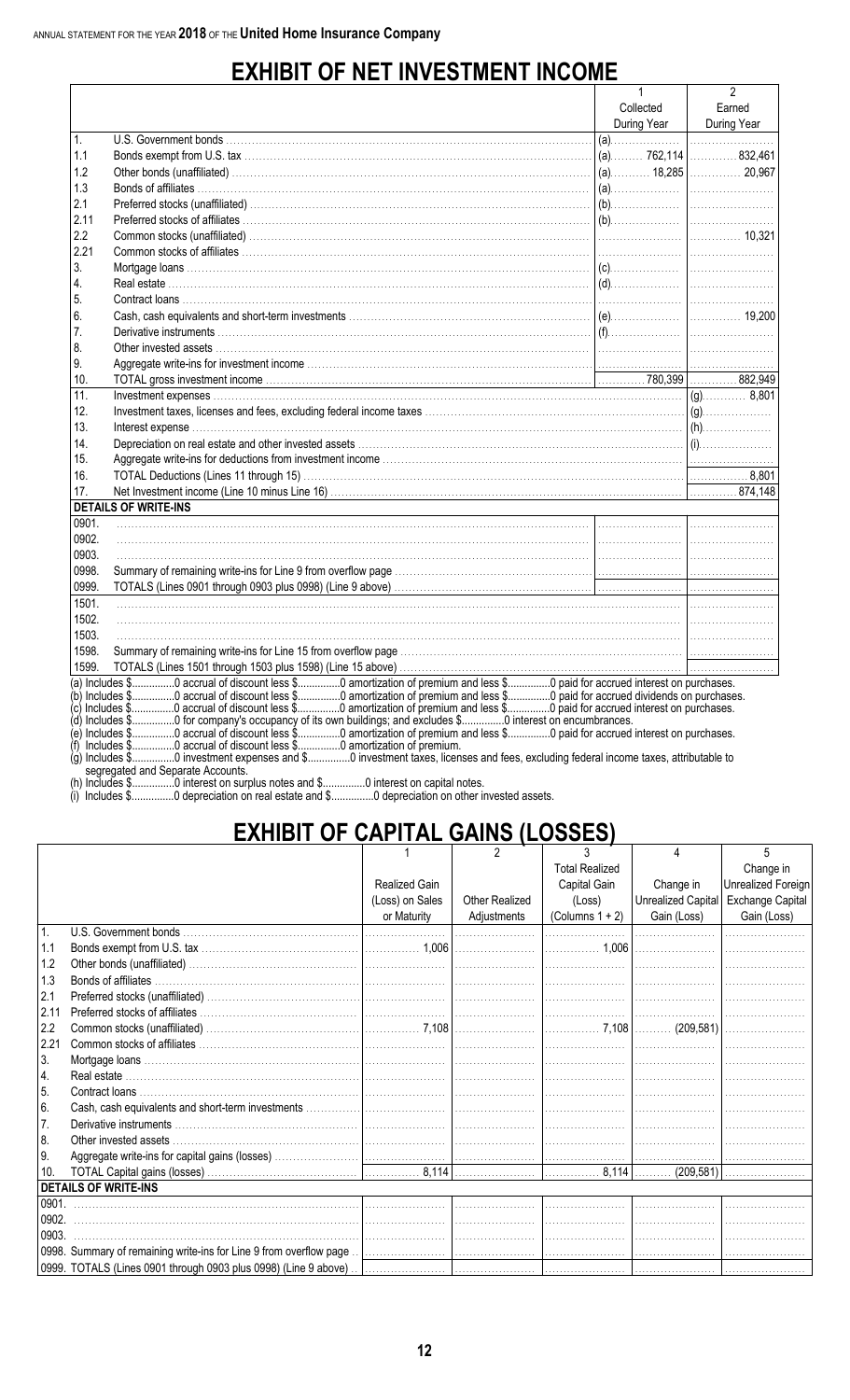# ANNUAL STATEMENT FOR THE YEAR 2018 OF THE United Home Insurance Company<br>
EXHIBIT OF NONADMITTED ASSETS

|       |                                                                                                                                                                                              | 1                  | 2                                       | 3                  |
|-------|----------------------------------------------------------------------------------------------------------------------------------------------------------------------------------------------|--------------------|-----------------------------------------|--------------------|
|       |                                                                                                                                                                                              |                    |                                         | Change in Total    |
|       |                                                                                                                                                                                              | Current Year Total | Prior Year Total                        | Nonadmitted Assets |
|       |                                                                                                                                                                                              |                    | Nonadmitted Assets   Nonadmitted Assets | (Col. 2 - Col. 1)  |
| 1.    |                                                                                                                                                                                              |                    |                                         |                    |
| 2.    | Stocks (Schedule D):                                                                                                                                                                         |                    |                                         |                    |
|       | 2.1                                                                                                                                                                                          |                    |                                         |                    |
|       | $2.2^{\circ}$                                                                                                                                                                                |                    |                                         |                    |
| 3.    | Mortgage loans on real estate (Schedule B):                                                                                                                                                  |                    |                                         |                    |
|       | 3.1                                                                                                                                                                                          |                    |                                         |                    |
|       | 3.2                                                                                                                                                                                          |                    |                                         |                    |
| 4.    | Real estate (Schedule A):                                                                                                                                                                    |                    |                                         |                    |
|       | 4.1                                                                                                                                                                                          |                    |                                         |                    |
|       | 4.2                                                                                                                                                                                          |                    |                                         |                    |
|       | 4.3                                                                                                                                                                                          |                    |                                         |                    |
| 5.    | Cash (Schedule E-Part 1), cash equivalents (Schedule E-Part 2) and short-term                                                                                                                |                    |                                         |                    |
|       |                                                                                                                                                                                              |                    |                                         |                    |
|       |                                                                                                                                                                                              |                    |                                         |                    |
| 6.    |                                                                                                                                                                                              |                    |                                         |                    |
| 7.    |                                                                                                                                                                                              |                    |                                         |                    |
| 8.    |                                                                                                                                                                                              |                    |                                         |                    |
| 9.    |                                                                                                                                                                                              |                    |                                         |                    |
| 10.   |                                                                                                                                                                                              |                    |                                         |                    |
| 11.   |                                                                                                                                                                                              |                    |                                         |                    |
| 12.   |                                                                                                                                                                                              |                    |                                         |                    |
| 13.   |                                                                                                                                                                                              |                    |                                         |                    |
| 14.   |                                                                                                                                                                                              |                    |                                         |                    |
| 15.   | Premium and considerations:                                                                                                                                                                  |                    |                                         |                    |
|       | 15.1                                                                                                                                                                                         |                    |                                         |                    |
|       | Deferred premiums, agents' balances and installments booked but deferred and<br>15.2                                                                                                         |                    |                                         |                    |
|       |                                                                                                                                                                                              |                    |                                         |                    |
|       | 15.3                                                                                                                                                                                         |                    |                                         |                    |
|       |                                                                                                                                                                                              |                    |                                         |                    |
| 16.   | Reinsurance:                                                                                                                                                                                 |                    |                                         |                    |
|       | 16.1                                                                                                                                                                                         |                    |                                         |                    |
|       | 16.2                                                                                                                                                                                         |                    |                                         |                    |
|       | 16.3                                                                                                                                                                                         |                    |                                         |                    |
| 17.   |                                                                                                                                                                                              |                    |                                         |                    |
| 18.1  |                                                                                                                                                                                              |                    |                                         |                    |
| 18.2  |                                                                                                                                                                                              |                    |                                         |                    |
| 19.   |                                                                                                                                                                                              |                    |                                         |                    |
| 20.   | Electronic data processing equipment and software manufactured contained and contained at a processing equipment and software manufactured contained at a processing equipment and software. |                    |                                         |                    |
| 21.   |                                                                                                                                                                                              |                    |                                         |                    |
| 22.   |                                                                                                                                                                                              |                    |                                         |                    |
| 23.   |                                                                                                                                                                                              |                    |                                         |                    |
| 24.   |                                                                                                                                                                                              |                    |                                         |                    |
| 25.   |                                                                                                                                                                                              |                    |                                         |                    |
| 26.   | TOTAL Assets excluding Separate Accounts, Segregated Accounts and Protected Cell                                                                                                             |                    |                                         |                    |
|       |                                                                                                                                                                                              |                    |                                         |                    |
|       |                                                                                                                                                                                              |                    |                                         |                    |
| 27.   |                                                                                                                                                                                              |                    |                                         |                    |
| 28.   |                                                                                                                                                                                              |                    |                                         |                    |
|       | <b>DETAILS OF WRITE-INS</b>                                                                                                                                                                  |                    |                                         |                    |
| 1101. |                                                                                                                                                                                              |                    |                                         |                    |
| 1102. |                                                                                                                                                                                              |                    |                                         |                    |
| 1103. |                                                                                                                                                                                              |                    |                                         |                    |
| 1198. |                                                                                                                                                                                              |                    |                                         |                    |
| 1199. |                                                                                                                                                                                              |                    |                                         |                    |
| 2501. |                                                                                                                                                                                              |                    |                                         |                    |
| 2502. |                                                                                                                                                                                              |                    |                                         |                    |
| 2503. |                                                                                                                                                                                              |                    |                                         |                    |
| 2598. |                                                                                                                                                                                              |                    |                                         |                    |
|       |                                                                                                                                                                                              |                    |                                         |                    |
| 2599. |                                                                                                                                                                                              |                    |                                         |                    |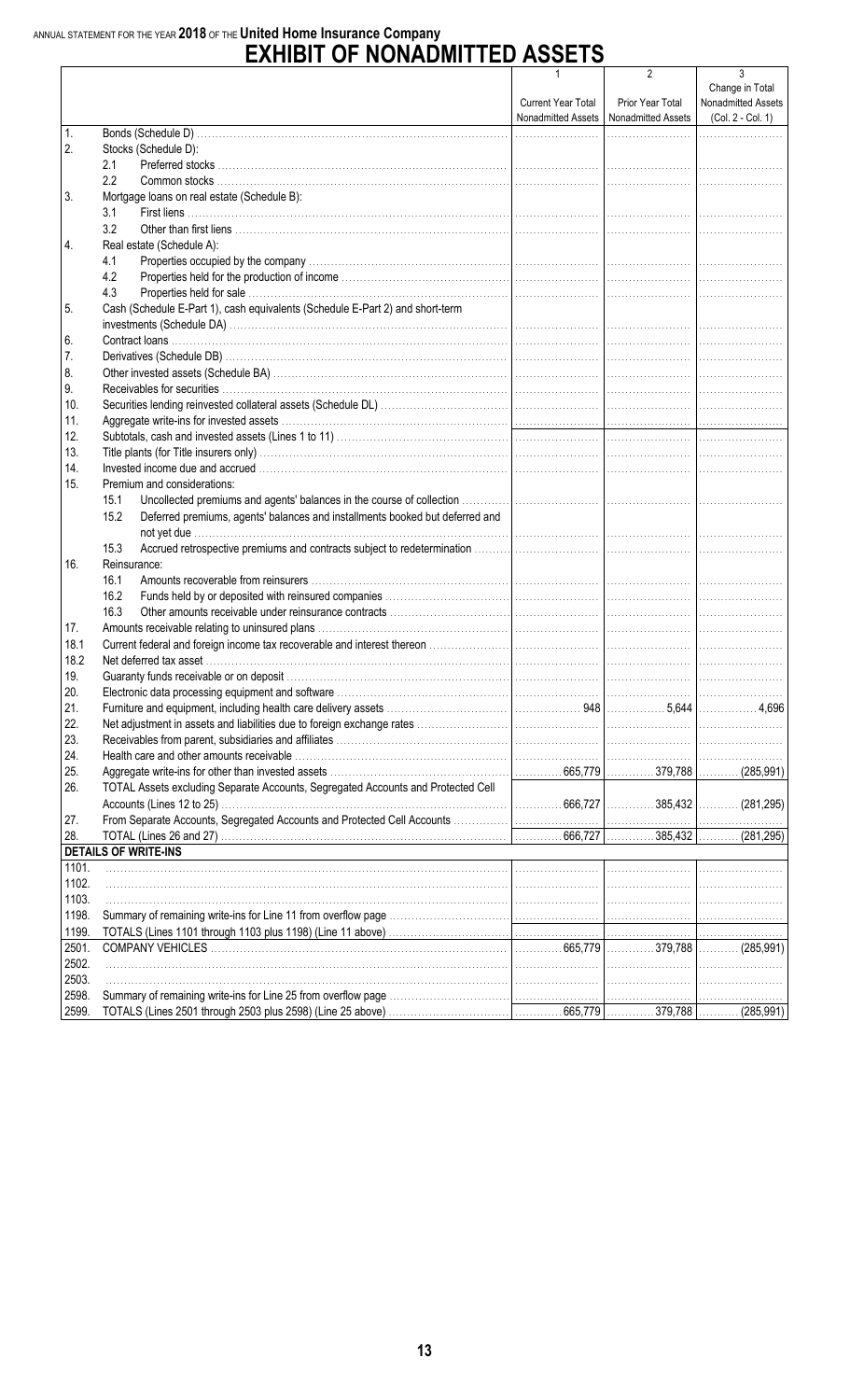#### **1. Summary of Significant Accounting Policies**

A. Accounting Practices

- A. The financial statements of United Home Insurance Company are presented on the basis of accounting practices prescribed or permitted by the Arkansas Insurance Department. The National Association of Insurance Commissioners' *Accounting Practices and Procedures Manual*  has been adopted as a component of prescribed or permitted practices by the state of Arkansas.
- B. The preparation of financial statements in conformity with Statutory Accounting Principles requires management to make estimates and assumptions that affect the reported amounts of assets and liabilities. It also requires disclosure of contingent assets and liabilities at the date of financial statements and reported amounts of revenue and expenses during the period. Actual results could differ from those estimates.

C. Premiums are earned over the terms of the related insurance policies and reinsurance contracts. Unearned premium reserves are established to cover the unexpired portion of premiums written. Such reserves are computed by pro rata methods for direct business and are based on reports received from ceding companies for reinsurance. Expenses incurred in connection with acquiring new insurance business, including such acquisition cost as sales commissions, are charged to operations as incurred. In addition the company also uses the following accounting policies:

- a. Short term investments, if any, are listed at cost
- b. Bonds are stated at amortized cost using the interest method.
- c. Publically traded common stocks, if any, are listed at market value
- d. No preferred stock
- e. No mortgage loans
- f. Book value for mortgage-backed securities is the cost of remaining principal plus accrual of the discount or less amortization of the premium over the life of the bond to maturity
- g. See # 3
- h. No joint ventures, partnerships or LLC's
- i. No derivatives
- j. No anticipated investment income utilized in calculations
- k. Case loss reserve estimates per onsite inspection of damage with IBNR tied to historical norms. There are no liability exposures to toxic waste, asbestos, ect.
- l. Company has not changed its capitalization policy form prior period
- m. No pharmaceutical rebate receivable

|                |                                                               | SSAP#      | F/S Page | $F/S$ Line # | 2018       | 2017       |
|----------------|---------------------------------------------------------------|------------|----------|--------------|------------|------------|
|                | <b>NET INCOME</b>                                             |            |          |              |            |            |
| (1)            | State basis (Page 4, Line 20, Columns 1 & 2)                  | XXX        | XXX      | <b>XXX</b>   | 5.542.895  | 1.060.723  |
| (2)            | State Prescribed Practices that increase/(decrease) NAIC SAP: |            |          |              |            |            |
|                |                                                               |            |          |              |            |            |
| (3)            | State Permitted Practices that increase/(decrease) NAIC SAP:  |            |          |              |            |            |
|                |                                                               |            |          |              |            |            |
| (4)            | NAIC SAP $(1-2-3=4)$                                          | XXX        | XXX      | XXX          | 5.542.895  | 1.060.723  |
| <b>SURPLUS</b> |                                                               |            |          |              |            |            |
| (5)            | State basis (Page 3, Line 37, Columns $1 \& 2$ )              | <b>XXX</b> | xxx      | <b>XXX</b>   | 18,077,061 | 13.952.802 |
| (6)            | State Prescribed Practices that increase/(decrease) NAIC SAP: |            |          |              |            |            |
|                |                                                               |            |          |              |            |            |
| (7)            | State Permitted Practices that increase/(decrease) NAIC SAP:  |            |          |              |            |            |
|                |                                                               |            |          |              |            |            |
| (8)            | NAIC SAP $(5-6-7=8)$                                          | XXX        | XXX      | XXX          | 18,077,061 | 13.952.802 |

D. The management of United Home Insurance Company does not have any going concerns about the Company's ability to continue.

#### **2. Accounting Changes and Corrections of Errors**

The Company did not have any material changes in accounting principles and/or corrections of errors.

#### **3. Business Combinations and Goodwill**

Not applicable. The Company did not have any business combinations.

#### **4. Discontinued Operations**

Not applicable. The Company did not discontinue any of its operations.

#### **5. Investments**

- A. Mortgage Loans, including Mezzanine Real Estate Loans Not Applicable. The Company has no investments in real estate mortgage loans
- B. Debt Restructuring
	- Not Applicable. The Company did not have any debt investments restructured during 2017.
- C. Reverse Mortgages Not Applicable. The Company has no investments in reverse mortgages.
- D. Loan-Backed Securities Not Applicable. The Company has no investments in loan-backed securities.
- E. Dollar Repurchase Agreements and/or Securities Lending Transactions Not Applicable. The Company has no investments in repurchase agreement securities requiring collateral.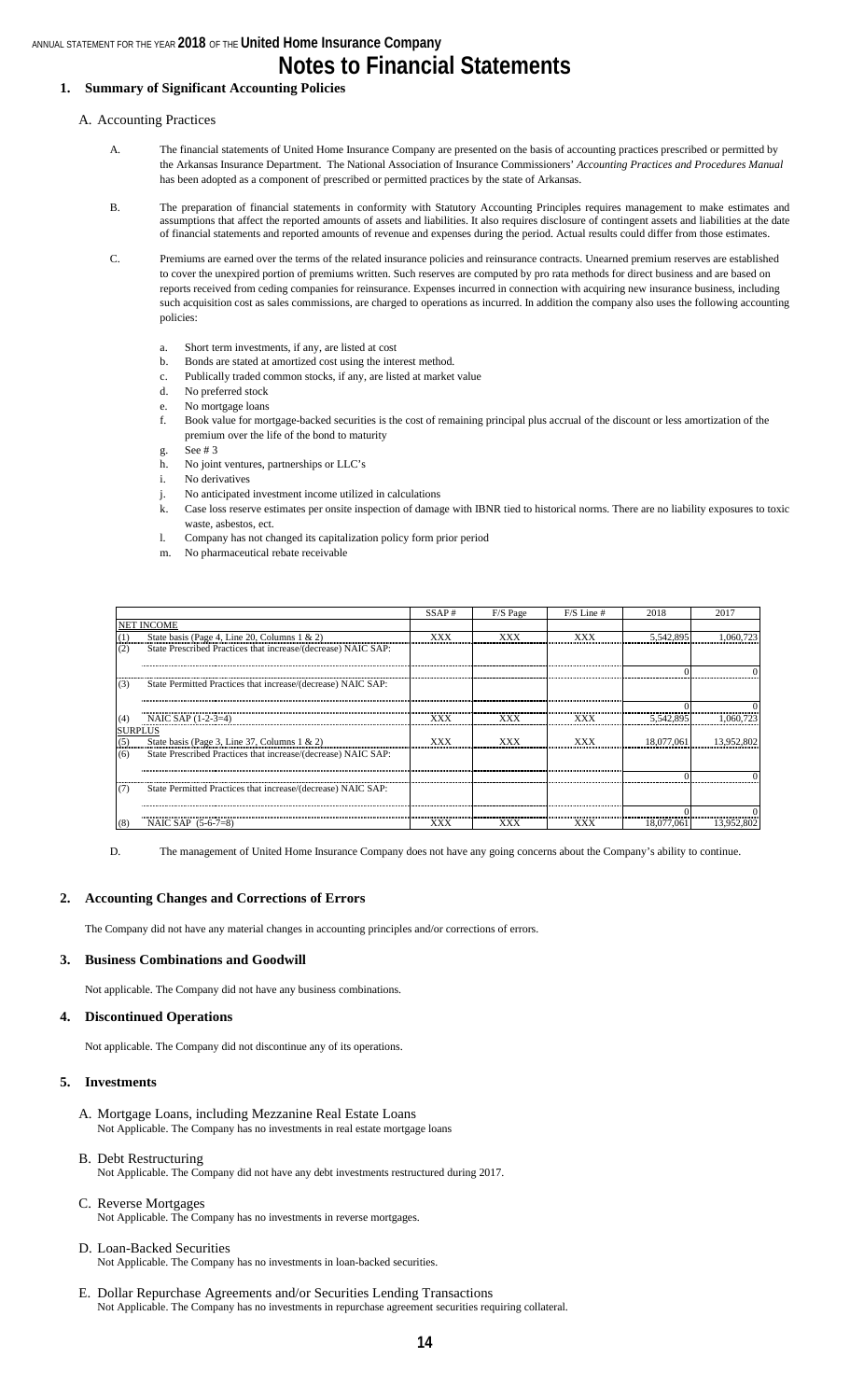# **Notes to Financial Statements**

- F. Repurchase Agreements Transactions Accounted for as Secured Borrowing Not Applicable.
- G. Reverse Repurchase Agreements Transactions Accounted for as Secured Borrowing Not Applicable.
- H. Repurchase Agreements Transactions Accounted for as a Sale Not Applicable.
- I. Reverse Repurchase Agreements Transactions Accounted for as a Sale Not Applicable.
- L. Restricted Assets

As of 12/31/2018 United Home Insurance Company had restricted assets on deposit with states valued at \$2,826,821.

(1) Restricted Assets (Including Pledged)

|         |                                  |                                                      | Gross (Admitted & Nonadmited) Restricted<br>Current Year |                        |                       |                |                   |                        |              |                        |                  |                       |
|---------|----------------------------------|------------------------------------------------------|----------------------------------------------------------|------------------------|-----------------------|----------------|-------------------|------------------------|--------------|------------------------|------------------|-----------------------|
|         |                                  |                                                      |                                                          | <b>Current Year</b>    |                       |                | 6                 | $\tau$                 | 8            | 9                      | Percentage       |                       |
|         |                                  |                                                      | 2                                                        | 3                      | 4                     | 5              |                   |                        |              |                        | 10               | 11                    |
|         |                                  |                                                      | G/A Supporting                                           | <b>Total Protected</b> | Protected Cell        |                |                   |                        |              | Total                  | Gross (Admitted  | Admitted              |
|         |                                  |                                                      | Protected Cell                                           | Cell Account           | <b>Account Assets</b> |                |                   | Increase/              | Total        | Admitted               | & Nonadmitted)   | Restricted to         |
|         |                                  | <b>Total General</b>                                 | <b>Account Activity</b>                                  | Restricted             | Supporting G/A        | Total          | <b>Total From</b> | (Decrease)             | Nonadmitted  | Restricted             | Restricted to    | <b>Total Admitted</b> |
|         | <b>Restricted Asset Category</b> | Account $(G/A)$                                      | (a)                                                      | Assets                 | Activity (b)          | $(1$ plus $3)$ | Prior Year        | $(5 \text{ minus } 6)$ | Restricted   | $(5 \text{ minus } 8)$ | Total Assets (c) | Assets (d)            |
| (a)     | Subject to contractual           |                                                      |                                                          |                        |                       |                |                   |                        |              |                        |                  |                       |
|         | obligation for which             |                                                      |                                                          |                        |                       |                |                   |                        |              |                        |                  |                       |
|         | liability is not shown           | $\Omega$                                             | $\Omega$                                                 | $\Omega$               | $\Omega$              | $\mathbf{0}$   | $\Omega$          | $\mathbf{0}$           | $\mathbf{0}$ | $\mathbf{0}$           | 0.000            | 0.000                 |
| (b)     | Collateral held under            |                                                      |                                                          |                        |                       |                |                   |                        |              |                        |                  |                       |
|         | security lending agreements      | $\Omega$                                             | $\Omega$                                                 | $\Omega$               | $\Omega$              | $\mathbf{0}$   | $\Omega$          | $\Omega$               | $\mathbf{0}$ | $\Omega$               | 0.000            | 0.000                 |
| (c)     | Subject to repurchase            |                                                      |                                                          |                        |                       |                |                   |                        |              |                        |                  |                       |
|         | agreements                       | $\theta$                                             | $\Omega$                                                 | $\mathbf{0}$           | $\Omega$              | $\mathbf{0}$   | $\overline{0}$    | $\mathbf{0}$           | $\mathbf{0}$ | $\mathbf{0}$           | 0.000            | 0.000                 |
| (d)     | Subject to reverse               |                                                      |                                                          |                        |                       |                |                   |                        |              |                        |                  |                       |
|         | repurchase agreements            | $\mathbf{0}$                                         | $\Omega$                                                 | $\Omega$               | $\Omega$              | $\mathbf{0}$   | $\sqrt{ }$        | $\theta$               | $\mathbf{0}$ | $\mathbf{0}$           | 0.000            | 0.000                 |
| (e)     | Subject to dollar repurchase     |                                                      |                                                          |                        |                       |                |                   |                        |              |                        |                  |                       |
|         | agreements                       | $\Omega$                                             | $\Omega$                                                 | $\Omega$               | $\Omega$              | $\mathbf{0}$   | $\Omega$          | $\Omega$               | $\mathbf{0}$ | $\Omega$               | 0.000            | 0.000                 |
| (f)     | Subject to dollar reverse        |                                                      |                                                          |                        |                       |                |                   |                        |              |                        |                  |                       |
|         | repurchase agreements            | $\Omega$                                             |                                                          | $\Omega$               |                       | $\mathbf{0}$   | $\sqrt{ }$        | $\Omega$               | $\mathbf{0}$ | $\theta$               | 0.000            | 0.000                 |
| (g)     | Placed under option              |                                                      |                                                          |                        |                       |                |                   |                        |              |                        |                  |                       |
|         | contracts                        | $\Omega$                                             | O                                                        | $\Omega$               | $\Omega$              | $\mathbf{0}$   | $\Omega$          | $\theta$               | $\Omega$     | $\Omega$               | 0.000            | 0.000                 |
| (h)     | Letter stock or securities       |                                                      |                                                          |                        |                       |                |                   |                        |              |                        |                  |                       |
|         | restricted as to sale -          |                                                      |                                                          |                        |                       |                |                   |                        |              |                        |                  |                       |
|         | excluding FHLB capital           |                                                      |                                                          |                        |                       |                |                   |                        |              |                        |                  |                       |
|         | stock                            | $\Omega$                                             |                                                          | $\Omega$               |                       | $\mathbf{0}$   | $\sqrt{ }$        | $\Omega$               | $\mathbf{0}$ | $\mathbf{0}$           | 0.000            | 0.000                 |
| (i)     | FHLB capital stock               | $\Omega$                                             | $\Omega$                                                 | $\Omega$               |                       | $\Omega$       |                   |                        | $\theta$     | $\Omega$               | 0.000            | 0.000                 |
| (i)     | On deposit with states           | 2,826,821                                            |                                                          | $\Omega$               | $\Omega$              | 2,826,821      | 2,828,820         | (1,999)                | $\mathbf{0}$ | 2,826,821              | 6.053            | 6.140                 |
| (k)     | On deposit with other            |                                                      |                                                          |                        |                       |                |                   |                        |              |                        |                  |                       |
|         | regulatory bodies                | $\Omega$                                             | $\Omega$                                                 | $\Omega$               | $\Omega$              | $\Omega$       | $\Omega$          | $\Omega$               | $\Omega$     | $\theta$               | 0.000            | 0.000                 |
| $\circ$ | Pledged as collateral to         |                                                      |                                                          |                        |                       |                |                   |                        |              |                        |                  |                       |
|         | FHLB (including assets           |                                                      |                                                          |                        |                       |                |                   |                        |              |                        |                  |                       |
|         | backing funding                  |                                                      |                                                          |                        |                       |                |                   |                        |              |                        |                  |                       |
|         | agreements)                      | $\Omega$                                             | $\Omega$                                                 | $\Omega$               | $\Omega$              | $\mathbf{0}$   | $\Omega$          | $\Omega$               | $\Omega$     | $\Omega$               | 0.000            | 0.000                 |
|         | (m) Pledged as collateral not    |                                                      |                                                          |                        |                       |                |                   |                        |              |                        |                  |                       |
|         | captured in other categories     | $\theta$                                             | $\Omega$                                                 | $\mathbf{0}$           | $\Omega$              | $\mathbf{0}$   | $\sqrt{ }$        | $\mathbf{0}$           | $\mathbf{0}$ | $\mathbf{0}$           | 0.000            | 0.000                 |
| (n)     | Other restricted assets          | $\Omega$                                             | 0                                                        | $\theta$               | 0                     | $\Omega$       | $\Omega$          | $\theta$               | $\theta$     | $\theta$               | 0.000            | 0.000                 |
| (O)     | <b>Total Restricted Assets</b>   |                                                      |                                                          |                        |                       | 2,826,8        |                   |                        |              |                        |                  |                       |
|         |                                  | 2,826,821                                            |                                                          | $\Omega$               | $\Omega$              |                | 21 2,828,820      | (1,999)                |              | 0 2,826,821            | 6.053            | 6.140                 |
|         | (a) Subset of column 1           |                                                      |                                                          |                        |                       |                |                   |                        |              |                        |                  |                       |
|         |                                  | (c) Column 5 divided by Asset Page Column 1, Line 28 |                                                          |                        |                       |                |                   |                        |              |                        |                  |                       |

(a) Subset of column 1 (b) Subset of column 3 (c) Column 5 divided by Asset Page Column 1,Line 28 (d) Column 9 divided by Asset Page, Column 3, Line 28

- M. Working Capital Finance Investments Not Applicable.
- N. Offsetting and Netting of Assets and Liabilities Not Applicable.
- O. Structured Notes Not Applicable.
- P. 5GI Securities Not Applicable.
- Q. Short Sales Not Applicable.
- R. Prepayment Penalty and Acceleration Fees Not Applicable.

## **6. Joint Ventures, Partnerships and Limited Liability Companies**

- A. The Company does not have any investments in joint ventures that exceed 10% of admitted assets.
- B. The Company did not recognize any impairment in its joint ventures.

### **7. Investment Income**

The Company does not have any investment income due and accrued over 90 days past due and does not have any amounts excluded from surplus.

## **8. Derivative Instruments**

Not applicable. The Company does not invest in derivative type investments.

**9. Income Taxes**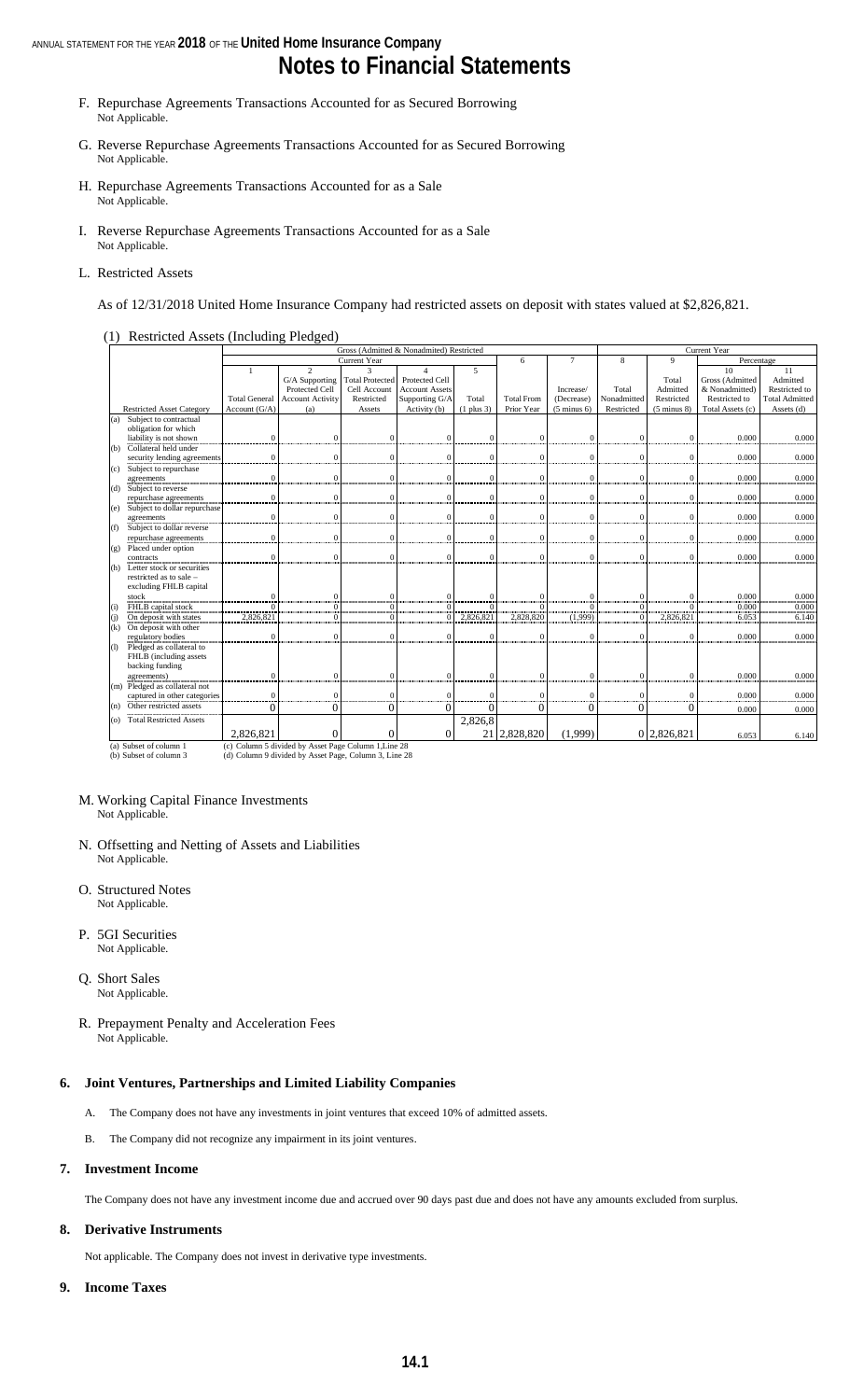# **Notes to Financial Statements**

A. The components of the net deferred tax asset/(liability) at December 31 are as follows:

| 1. |                                                                                    |            | 12/31/2018   |                       |              | 12/31/2017 |                       |                       | Change                |                       |
|----|------------------------------------------------------------------------------------|------------|--------------|-----------------------|--------------|------------|-----------------------|-----------------------|-----------------------|-----------------------|
|    |                                                                                    | (1)        | (2)          | (3)<br>$(Col. 1 + 2)$ | (4)          | (5)        | (6)<br>$(Col. 4 + 5)$ | (7)<br>$(Col. 1 - 4)$ | (8)<br>$(Col. 2 - 5)$ | (9)<br>$(Col. 7 + 8)$ |
|    | Description                                                                        | Ordinary   | Capital      | Total                 | Ordinary     | Capital    | Total                 | Ordinary              | Capital               | Total                 |
|    | <b>Gross Deferred Tax Assets</b><br>(a)                                            | 834,695    | 57,483       | 892,178               | 704,354      | 45,354     | 749,708               | 130,341               | 12,129                | 142,470               |
|    | <b>Statutory Valuation Allowance Adjustments</b><br>(b)                            | $\Omega$   | $\Omega$     | $\Omega$              | $\Omega$     | $\Omega$   | $\Omega$              | $\Omega$              | $\Omega$              |                       |
|    | Adjusted Gross Deferred Tax Assets $(1a - 1b)$<br>(c)                              | 834,695    | 57,483       | 892,178               | 704.354      | 45,354     | 749,708               | 130,341               | 12,129                | 142,470               |
|    | Deferred Tax Assets Nonadmitted<br>(d)                                             | $\Omega$   | $\Omega$     | $\Omega$              |              | $\Omega$   | $\Omega$              | $\sqrt{ }$            | $\Omega$              | $\Omega$              |
|    | Subtotal Net Admitted Deferred Tax Asset $(1c - 1d)$<br>(e)                        | 834,695    | 57,483       | 892,178               | 704,354      | 45,354     | 749,708               | 130,341               | 12,129                | 142,470               |
|    | Deferred Tax Liabilities<br>(f)                                                    | 166,640    | $\mathbf{0}$ | 166,640               | 62,680       | 33,732     | 96,412                | 103,960               | (33, 732)             | 70,228                |
|    | Net Admitted Deferred Tax Asset/(Net Deferred Tax<br>(g)<br>Liability) $(1e - 1f)$ | 668,055    | 57,483       | 725,538               | 641,674      | 11,622     | 653,296               | 26,381                | 45,861                | 72,242                |
| 2. |                                                                                    |            | 12/31/2018   |                       |              | 12/31/2017 |                       |                       | Change                |                       |
|    |                                                                                    | (1)        | (2)          | (3)                   | (4)          | (5)        | (6)                   | (7)                   | (8)                   | (9)                   |
|    |                                                                                    |            |              | $(Col. 1 + 2)$        |              |            | $(Col. 4 + 5)$        | $(Col. 1 - 4)$        | $(Col. 2 - 5)$        | $(Col. 7 + 8)$        |
|    | Admission Calculation Components SSAP No. 101                                      | Ordinary   | Capital      | Total                 | Ordinary     | Capital    | Total                 | Ordinary              | Capital               | Total                 |
|    | Federal Income Taxes Paid In Prior Years<br>(a)                                    |            |              |                       |              |            |                       |                       |                       |                       |
|    | Recoverable Through Loss Carrybacks                                                | C          | $\sqrt{ }$   | $\Omega$              | $\Omega$     | $\Omega$   | $\Omega$              | $\Omega$              | $\Omega$              | $\Omega$              |
|    | Adjusted Gross Deferred Tax Assets Expected To Be<br>(b)                           |            |              |                       |              |            |                       |                       |                       |                       |
|    | Realized (Excluding The Amount Of Deferred Tax                                     |            |              |                       |              |            |                       |                       |                       |                       |
|    | Assets From 2(a) Above) After Application of the                                   |            |              |                       |              |            |                       |                       |                       |                       |
|    | Threshold Limitation (The Lesser of $2(b)1$ and $2(b)2$                            |            |              |                       |              |            |                       |                       |                       |                       |
|    | below)<br>1. Adjusted Gross Deferred Tax Assets Expected to                        | 834,695    | 46,389       | 881,084               | 704,354      | 34,260     | 738,614               | 130,341               | 12,129                | 142,470               |
|    | be Realized Following the Balance Sheet Date                                       | $\sqrt{ }$ | $\sqrt{ }$   | $\mathbf{0}$          | $\mathbf{0}$ | $\Omega$   | $\Omega$              | $\Omega$              |                       | $\mathbf{0}$          |
|    | 2. Adjusted Gross Deferred Tax Assets Allowed per                                  |            |              |                       |              |            |                       |                       |                       |                       |
|    | <b>Limitation Threshold</b>                                                        | <b>XXX</b> | <b>XXX</b>   | $\theta$              | <b>XXX</b>   | <b>XXX</b> | $\Omega$              | <b>XXX</b>            | <b>XXX</b>            | $\Omega$              |
|    | Adjusted Gross Deferred Tax Assets (Excluding The<br>(c)                           |            |              |                       |              |            |                       |                       |                       |                       |
|    | Amount Of Deferred Tax Assets From 2(a) and 2(b)                                   |            |              |                       |              |            |                       |                       |                       |                       |
|    | above) Offset by Gross Deferred Tax Liabilities                                    | $\Omega$   | 11,094       | 11,094                | $\mathbf{0}$ | 11,094     | 11,094                | $\Omega$              | $\Omega$              | $\mathbf{0}$          |
|    | Deferred Tax Assets Admitted as the result of<br>(d)                               |            |              |                       |              |            |                       |                       |                       |                       |
|    | application of SSAP No. 101 Total $(2(a) + 2(b) +$                                 |            |              |                       |              |            |                       |                       |                       |                       |
|    | 2(c)                                                                               | 834,695    | 57,483       | 892,178               | 704,354      | 45,354     | 749,708               | 130,341               | 12,129                | 142,470               |
|    |                                                                                    |            |              |                       |              |            |                       |                       |                       |                       |
| 3. |                                                                                    |            | Description  |                       |              |            |                       | 2018                  |                       | 2017                  |
|    | Ratio Percentage Used To Determine Recovery Period And Threshold Limitation<br>(a) |            |              |                       |              |            |                       |                       |                       |                       |
|    | Amount.                                                                            |            |              |                       |              |            |                       |                       | 466.088               | 371.400               |
|    |                                                                                    |            |              |                       |              |            |                       |                       |                       |                       |
|    | Amount Of Adjusted Capital And Surplus Used To Determine Recovery Period<br>(b)    |            |              |                       |              |            |                       |                       |                       |                       |
|    | And Threshold Limitation in 2(b)2 Above.                                           |            |              |                       |              |            |                       |                       | 17.351.524            | 13,299,505            |
|    |                                                                                    |            |              |                       |              |            |                       |                       |                       |                       |

| 4. |                                                 |          | 12/31/2018 | 12/31/2017 |          | Change         |                |
|----|-------------------------------------------------|----------|------------|------------|----------|----------------|----------------|
|    |                                                 | (1)      | (2)        | (3)        | (4)      | (5)            | (6)            |
|    |                                                 |          |            |            |          | $(Col. 1 - 3)$ | $(Col. 2 - 4)$ |
|    | <b>Impact of Tax-Planning Strategies</b>        | Ordinary | Capital    | Ordinary   | Capital  | Ordinary       | Capital        |
|    | Determination of adjusted gross deferred<br>(a) |          |            |            |          |                |                |
|    | tax assets and net admitted deferred tax        |          |            |            |          |                |                |
|    | assets, by tax character as a percentage        |          |            |            |          |                |                |
|    | Adjusted gross DTAs amount from                 |          |            |            |          |                |                |
|    | Note $9A1(c)$                                   | 834.695  | 57,483     | 704,354    | 45,354   | 130.341        | 12,129         |
|    | Percentage of adjusted gross DTAs by            |          |            |            |          |                |                |
|    | tax character attributable to the impact        |          |            |            |          |                |                |
|    | of tax planning strategies                      | $\Omega$ |            |            |          |                |                |
|    | Net Admitted Adjusted Gross DTAs<br>3.          |          |            |            |          |                |                |
|    | amount from Note 9A1(e)                         | 834.695  | 57,483     | 704.354    | 45,354   | 130.341        | 12,129         |
|    | Percentage of net admitted adjusted<br>4.       |          |            |            |          |                |                |
|    | gross DTAs by tax character admitted            |          |            |            |          |                |                |
|    | because of the impact of tax planning           |          |            |            |          |                |                |
|    | strategies                                      | $\theta$ |            |            | $\Omega$ |                | $\Omega$       |

(b) Does the Company's tax-planning strategies include the use of reinsurance? Yes[] No[X]

B. Regarding deferred tax liabilities that are not recognized:

C. Current income taxes incurred consist of the following major components:

|    |     |                                            | (1)        | (2)        | (3)              |
|----|-----|--------------------------------------------|------------|------------|------------------|
|    |     |                                            |            |            | $(Col. 1 - 2)$   |
|    |     | Description                                | 12/31/2018 | 12/31/2017 | Change           |
|    |     | <b>Current Income Tax</b>                  |            |            |                  |
|    | (a) | Federal                                    | 1,367,414  | 369,260    | 998,154          |
|    | (b) | Foreign                                    |            |            | $\overline{0}$   |
|    | (c) | Subtotal                                   | 1,367,414  | 369,260    | 998,154          |
|    | (d) | Federal income tax on net capital gains    |            |            | 0                |
|    | (e) | Utilization of capital loss carry-forwards |            |            | 0                |
|    | (f) | Other                                      |            |            | $\mathbf{0}$     |
|    | (g) | Federal and foreign income taxes incurred  | 1,367,414  | 369,260    | 998,154          |
| 2. |     | Deferred Tax Assets:                       |            |            |                  |
|    | (a) | Ordinary                                   |            |            |                  |
|    |     | (1) Discounting of unpaid losses           | 34,273     | 36,129     | (1, 856)         |
|    |     | (2) Unearned premium reserve               | 800,421    | 668,225    | 132,196          |
|    |     | (3) Policyholder reserves                  |            |            | $\overline{0}$   |
|    |     | (4) Investments                            | (10, 280)  | 33,732     | (44, 012)        |
|    |     | (5) Deferred acquisition costs             |            |            | 0                |
|    |     | (6) Policyholder dividends accrual         |            | $\theta$   | $\overline{0}$   |
|    |     | (7) Fixed assets                           |            | $\theta$   | $\boldsymbol{0}$ |
|    |     | (8) Compensation and benefits accrual      |            | $\theta$   | $\mathbf{0}$     |
|    |     | (9) Pension accrual                        |            | $\theta$   | $\boldsymbol{0}$ |
|    |     | $(10)$ Receivables - nonadmitted           | 0          | $\theta$   | $\boldsymbol{0}$ |
|    |     | (11) Net operating loss carry-forward      | 0          | $\theta$   | $\boldsymbol{0}$ |
|    |     | (12) Tax credit carry-forward              |            | $\theta$   | $\mathbf{0}$     |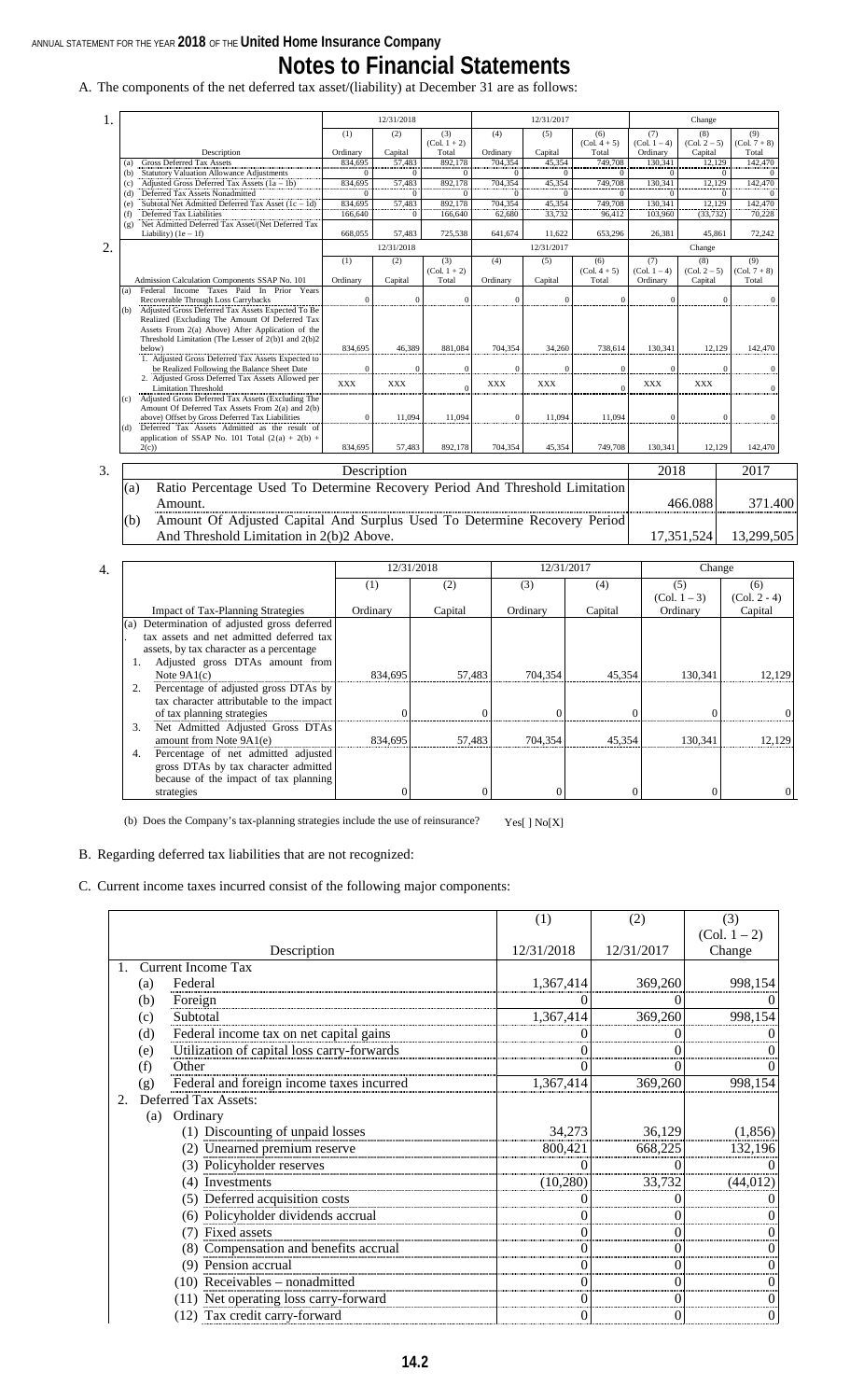# **Notes to Financial Statements**

| (13) Other (including items $<$ 5% of total ordinary tax assets)     | $_{0}$   |                  | 0                 |
|----------------------------------------------------------------------|----------|------------------|-------------------|
| (99) Subtotal                                                        | 824,414  | 738,086          | 86,328            |
| (b) Statutory valuation allowance adjustment                         | $\theta$ |                  | 0                 |
| (c) Nonadmitted                                                      | $\theta$ |                  | $^{(1)}$          |
| (d) Admitted ordinary deferred tax assets $(2a99 – 2b – 2c)$         | 824,414  | 738,086          | 86,328            |
| (e) Capital:                                                         |          |                  |                   |
| (1) Investments                                                      | 36,108   | 34,260           | 1,848             |
| (2) Net capital loss carry-forward                                   | 11,094   | 11,094           | $^{(1)}$          |
| (3) Real estate                                                      |          |                  | 0                 |
| (4) Other (including items $<$ 5% of total capital tax assets)       |          |                  | $\Omega$          |
| (99) Subtotal                                                        | 47,202   | 45,354           | 1,848             |
| (f) Statutory valuation allowance adjustment                         | $\theta$ |                  | 0                 |
| (g) Nonadmitted                                                      | 0        |                  | $\theta$          |
| (h) Admitted capital deferred tax assets $(2e99 – 2f – 2g)$          | 47,202   | 45,354           | 1,848             |
| (i) Admitted deferred tax assets $(2d + 2h)$                         | 871,616  | 783,440          | 86,176            |
| Deferred Tax Liabilities:<br>3.                                      |          |                  |                   |
| (a) Ordinary                                                         |          |                  |                   |
| (1) Investments                                                      | 0        |                  | $\Omega$          |
| (2) Fixed assets                                                     | 166,640  | 62,680           | 103,960           |
| (3) Deferred and uncollected premium                                 |          |                  |                   |
| (4) Policyholder reserves                                            | $\theta$ |                  | 0                 |
| (5) Other (including items $<$ 5% of total ordinary tax liabilities) | 0        | $\left( \right)$ | $\Omega$          |
| (99) Subtotal                                                        | 166,640  | 62,680           | 103,960           |
| (b) Capital:                                                         |          |                  |                   |
| (1) Investments                                                      | 0        | 0                | (0)               |
| (2) Real estate                                                      |          | $\left( \right)$ | $\theta$          |
| (3) Other (including items $<$ 5% of total capital tax liabilities)  | $\theta$ | 0                | 0                 |
| (99) Subtotal                                                        |          |                  | $\left( 0\right)$ |
| (c) Deferred tax liabilities $(3a99 + 3b99)$                         | 166,640  | 62,680           | 103,960           |
| 4. Net deferred tax assets/liabilities $(2i – 3c)$                   | 704,976  | 720,760          | (15, 784)         |

#### **10. Information Concerning Parent, Subsidiaries, Affiliates and Other Related Parties**

- A. As of December 31, 2018, all outstanding shares of the Company are owned by the parent company, Farmers Home Holding Company. B. United Home Insurance Company paid Farmers Home Holding Company a \$1,000,000.00 dividend on 11/21/2018. United Home Insurance Company is owned by the same parent company as Ford, Harris, and Lamb Insurance Agency, which writes business for United Home Insurance Company. United Home insurance Company had written premiums of 52,620,405 of that 1,271,494 was written by Ford Harris and Lamb. United Home Insurance Company paid \$200,677 in commission to Ford Harris and Lamb in 2018.
- C. None D. None
- E. As of December 31, 2018, the Company has a \$241,127 receivable from Farmers Home Holding Company.
- F. None
- G. All outstanding shares of United Home Insurance Company are owned by the Parent Company, Farmers Home Holding Company, an insurance holding company domiciled in the state of Arkansas.
- H. Not Applicable.
- I. Not Applicable.
- J. Not Applicable.
- K. Not Applicable.
- L. Not Applicable.
- M. Not Applicable.
- N. Not Applicable.

#### **11. Debt**

#### **A.** Debt

The Company has no capital notes. It does have a \$1,000,000 line of credit with First National Bank of Paragould, AR. The outstanding balance at 12/31/2018 was \$972.44. This line of credit is collateralized by a \$1,292,412.74 certificate of deposit at the same bank.

**B.** FHLB (Federal Home Loan Bank) Agreements Not Applicable.

#### **12. Retirement Plans, Deferred Compensation, Postemployment Benefits and Compensated Absences and Other Postretirement Benefit Plans.**

#### Not Applicable.

#### **13. Capital and Surplus, Dividend Restrictions and Quasi-Reorganizations**

- 1. The Company has 1,000,000 shares authorized, 1,000,000 shares issued and 1,000,000 shares outstanding. All shares are Class A Shares.
- There are 1,000,000 shares of United Home Insurance Company common stock authorized and outstanding with a par value of \$2.50 per share
- 2. The Company has no preferred stock outstanding
- 3. Without prior approval from the Arkansas Insurance Department, Dividends to shareholders are limited by the laws of the Company's state of incorporation, Arkansas, to 10% of surplus. However, since dividends paid by United Home to the holding company are used to retire debt, the Company is currently under an arrangement with the Arkansas Department not to pay any dividend without the written consent of the Department
- 4. An ordinary dividend in the amount of 1,000,000 on 11/21/2018 was paid by the company.
- 5. Within the limitations of (3) above, there are no restrictions placed on the portion of Company profits that may be paid as ordinary dividends to stockholders.
- 6. There were no restrictions placed on the company's surplus, including for whom the surplus is being held.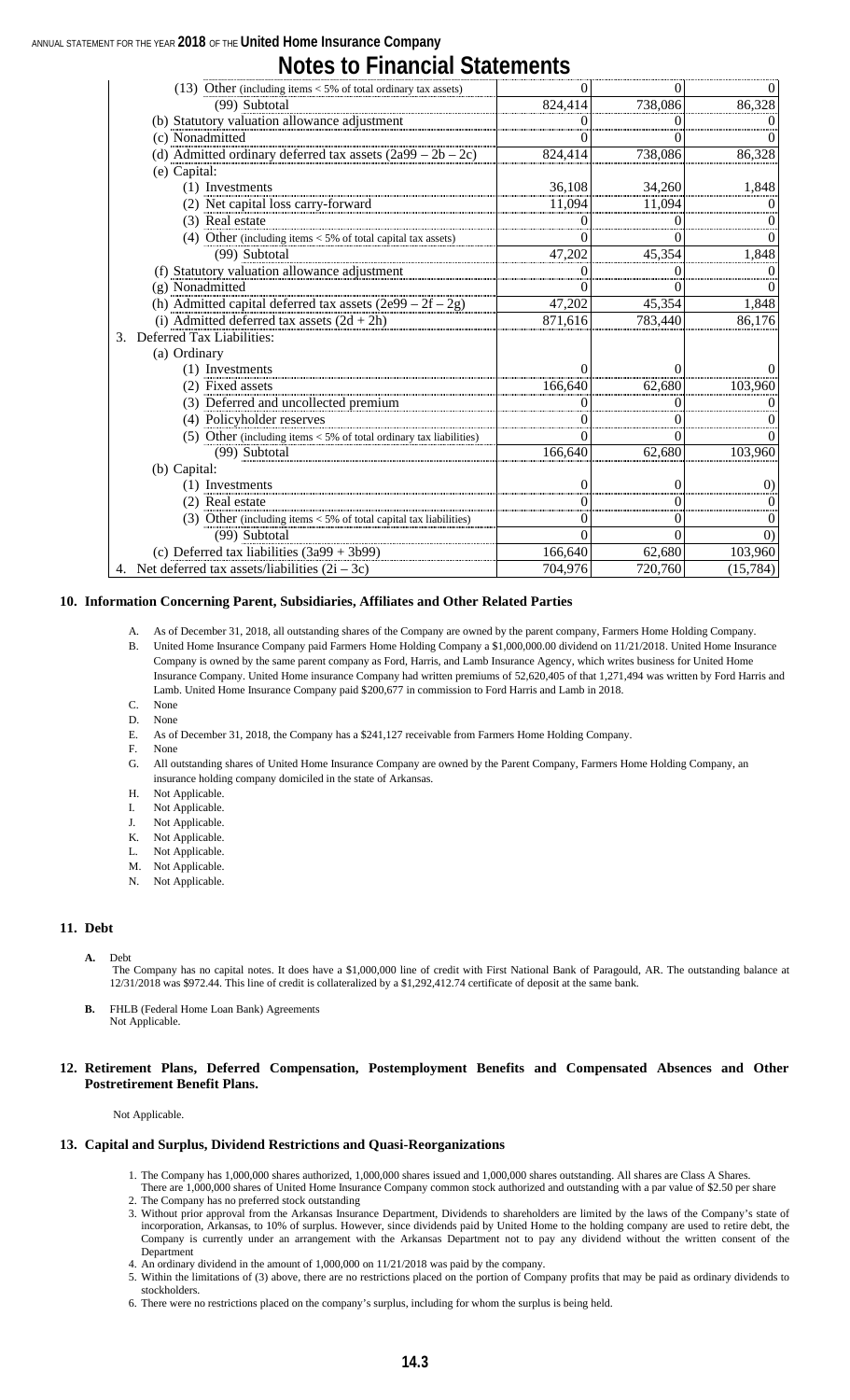- 7. The Arkansas Insurance Code requires that every company maintain a minimum surplus of \$750,000 (Section 2363-205 and 2363-207). By any amount that unassigned surplus does not equal the minimum, the Company agrees to recognize that amount of its paid in capital as surplus in order to meet the requirement.
- 8. The amounts of stock held by the Company, including stock of affiliated companies, for special purposes are: None
- 9. The Company does not have any changes in balances of special surplus funds from the prior year. 10. The portion of unassigned funds (surplus) represented or reduced by cumulative unrealized gains and losses is \$0
- 11. The Company does not have any surplus debentures or similar obligations.
- 12. The Company does not have any restatement due to prior quasi-reorganizations.

#### **14. Liabilities, Contingencies and Assessments**

- Contingent Commitments
	- The Company has no commitments, contingent commitments or guarantees or commitments to provide additional capital contributions.
- B. Assessments Not Applicable.
- C. Gain Contingencies
- The Company has recorded no gain contingencies as of December 31, 2017.
- D. Claims Related to Extra Contractual Obligations and Bad Faith Losses Stemming from Lawsuits The Company has no claims related to extra contractual obligations or bad faith losses.
- E. Product Warranties Not Applicable.
- F. Joint and Several Liabilities Not Applicable.
- G. All Other Contingencies

In the normal course of business, the Company is subject to various contingent liabilities, including possible income tax assessment resulting from issues raised by taxing or regulatory authorities in their regular examinations. Management does not anticipate any significant losses or costs to result from any known or existing contingencies.

There are no material legal proceedings other than those arising in the normal course of business and which generally pertain to claim matters relating to insurance policies and contracts issued by the Company.

#### **15. Leases**

- A. Lessee Operating Lease Not Applicable.
- B. Lessor Leases Not Applicable.

#### **16. Information About Financial Instruments With Off-Balance-Sheet Risk And Financial Instruments With Concentrations of Credit Risk**

The Company does not invest in swaps, futures, derivatives or options.

#### **17. Sale, Transfer and Servicing of Financial Assets and Extinguishments of Liabilities**

Not Applicable.

#### **18. Gain or Loss to the Reporting Entity from Uninsured Plans and the Uninsured Portion of Partially Insured Plans**

The Company does not write insurance for these types of A&H Plans.

#### **19. Direct Premium Written/Produced by Managing General Agents/Third Party Administrators**

Not Applicable.

#### **20. Fair Value Measurements**

A.

(1) Fair Value Measurements at Reporting Date

|                                                  |           |           |           | Net Asset   |         |
|--------------------------------------------------|-----------|-----------|-----------|-------------|---------|
| Description for each class of asset or liability | (Level 1) | (Level 2) | (Level 3) | Value (NAV) | Total   |
| a. Assets at fair value                          |           |           |           |             |         |
| Common Stock                                     | 451,050   |           |           |             | 451.050 |
| Total assets at fair value / NAV                 | 451.050   |           |           |             |         |
| b. Liabilities at fair value                     |           |           |           |             |         |
|                                                  |           |           |           |             |         |
| Total liabilities at fair value                  |           |           |           |             |         |

#### **21. Other Items**

- A. Unusual or Infrequent Items Not Applicable.
- B. Troubled Debt Restructuring Not Applicable.
- C. Other Disclosures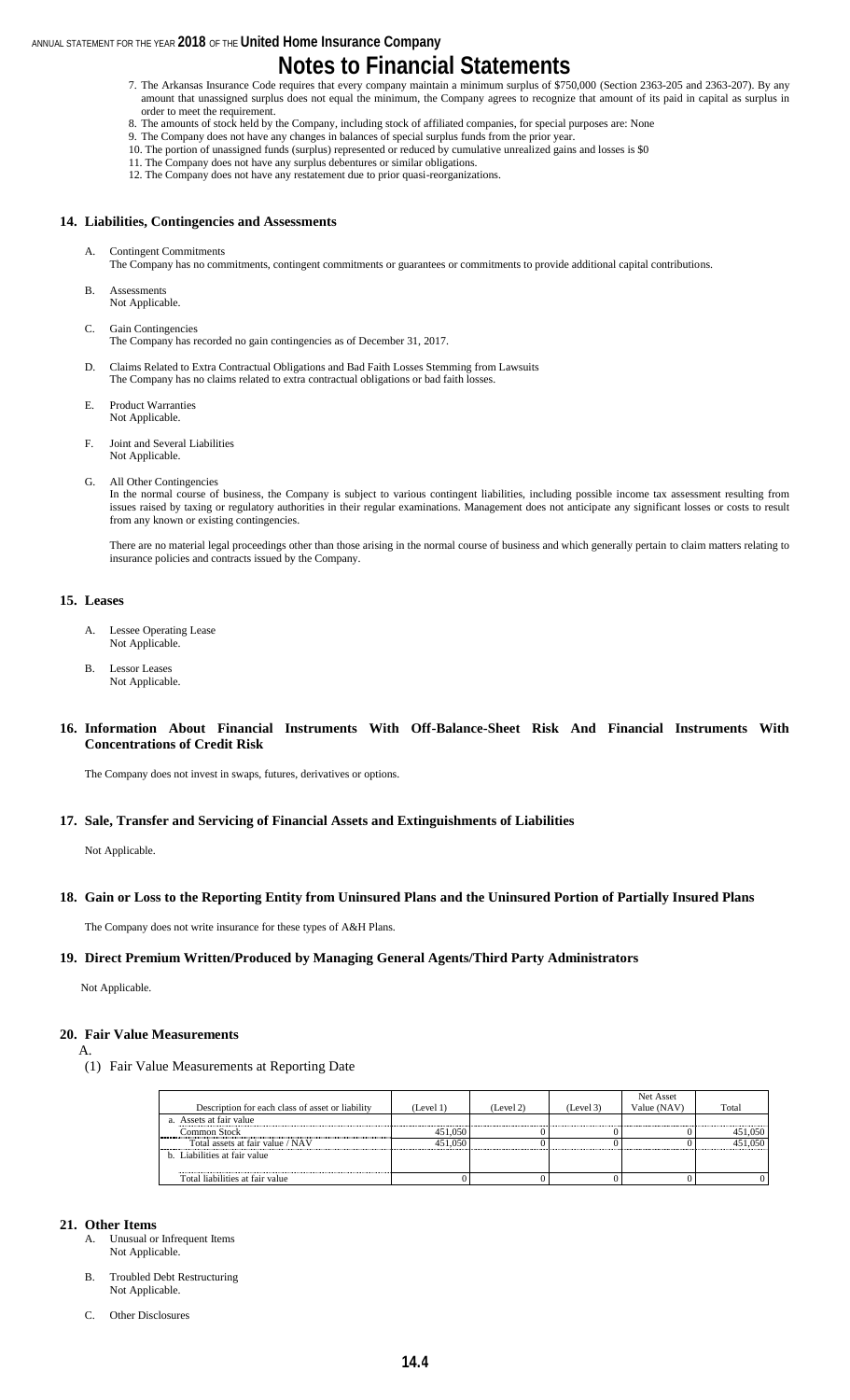#### Not Applicable

- D. Business Interruption Insurance Recoveries Not Applicable
- E. State Transferable and Non-transferable Tax Credits Not Applicable
- F. Subprime-Mortgage-Related Risk Exposure Not Applicable
- G. Insurance-Linked Securities (ILS) Contracts Not Applicable

#### **22. Events Subsequent**

There were no material events subsequent to December 31, 2018.

#### **23. Reinsurance**

#### B. Reinsurance Recoverable in Dispute

The Company has no reinsurance recoverable in dispute exceeding the disclosure requirement of 5% of policyholder's surplus for any one company or 10% of policyholder's surplus in the aggregate.

#### C. Reinsurance Assumed and Ceded

(1)

|                |                                 | <b>Assumed Reinsurance</b> |            |            | Ceded Reinsurance | Net         |                             |
|----------------|---------------------------------|----------------------------|------------|------------|-------------------|-------------|-----------------------------|
|                |                                 | Premium                    | Commission | Premium    | Commission        | Premium     | Commission                  |
|                | Description                     | Reserve                    | Equity     | Reserve    | Equity            | Reserves    | Equity                      |
| -a.            | <b>Affiliates</b>               |                            |            | 4,261,996  | 1.336.680         | (4,261,966) | (1,336,680)                 |
|                | All Other                       |                            |            |            |                   |             |                             |
| $\mathbf{C}$ . | TOTAL                           |                            |            | 4,261,996  | 1.336.680         |             | $(4,261,996)$ $(1,336,680)$ |
|                | Direct Unearned Premium Reserve |                            |            | 23,319,650 |                   |             |                             |

Line (c) of Ceded Reinsurance Premium Reserve Column must equal Page 3, Line 9, first inside amount.

#### (2) REINSURANCE

|    | ----------------                            |        |         |         |     |  |  |  |  |  |  |
|----|---------------------------------------------|--------|---------|---------|-----|--|--|--|--|--|--|
|    | Description                                 | Direct | Assumed | Ceded   | Net |  |  |  |  |  |  |
| a. | <b>Contingent Commission</b>                |        |         | 253.159 |     |  |  |  |  |  |  |
|    | Sliding Scale Adjustments                   |        |         |         |     |  |  |  |  |  |  |
| c. | <b>Other Profit Commission arrangements</b> |        |         |         |     |  |  |  |  |  |  |
|    | <b>TOTAI</b>                                |        |         |         |     |  |  |  |  |  |  |

(3)

#### D. Uncollectible Reinsurance

The Company has not written off any reinsurance balance during the current calendar year.

#### E. Commutation of Ceded Reinsurance

The Company has not commuted any reinsurance balance during the current calendar year.

#### F. Retroactive Reinsurance

The Company has not entered into any retroactive reinsurance agreements during the current calendar year.

#### **24. Retrospectively Rated Contracts & Contracts Subject to Redetermination**

The Company does not participate in this type of business

#### **25. Changes in Incurred Losses and Loss Adjustment Expenses**

Reserves for losses and loss adjustment expenses as of December 31, 2017 were \$6,495,227. As of December 31, 2018, \$4,697,000 has been paid for incurred losses and loss adjustment expenses attributable to insured events of prior years. Reserves remaining for prior years are now \$1,436,000 as a result of reestimation of unpaid claims and claim adjustment expenses. Therefore there has been no favorable prior year development from December 31, 2017 to December 31, 2018. The change is generally the result of ongoing analysis of the recent loss development trends. Original estimates are increased or decreased as additional information becomes known regarding individual claims

#### **26. Intercompany Pooling Arrangements**

The Company does not participate in any intercompany pooling arrangements.

#### **27. Structured Settlements**

Not Applicable.

#### **28. Health Care Receivables**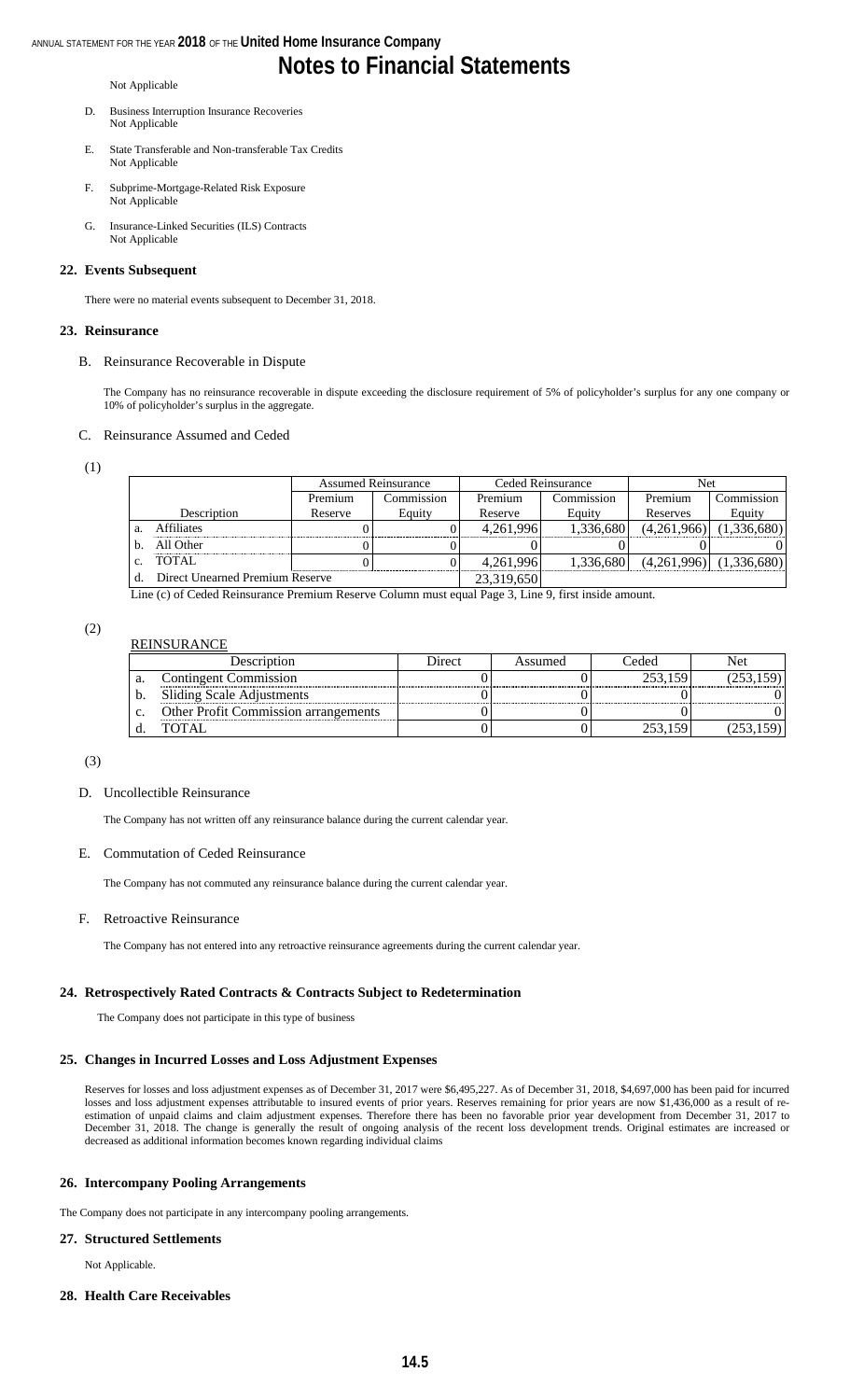Not Applicable.

#### **29. Participating Policies**

Not Applicable.

#### **30. Premium Deficiency Reserves**

As of December 31, 2018, the Company did not have any liabilities related to premium deficiency reserves.

#### **31. High Deductibles**

Not Applicable.

#### **32. Discounting of Liabilities for Unpaid Losses or Unpaid Loss Adjustment Expenses**

The Company does not discount liabilities for unpaid losses and loss adjustment expenses.

#### **33. Asbestos/Environmental Reserves**

The Company does not have exposure to asbestos or environmental claims.

#### **34. Subscriber Savings Accounts**

The Company does not utilize subscriber savings accounts.

#### **35. Multiple Peril Crop Insurance**

The Company does not write Multiple Peril Crop Insurance.

#### **36. Financial Guaranty Insurance**

The Company does not write Financial Guaranty Insurance.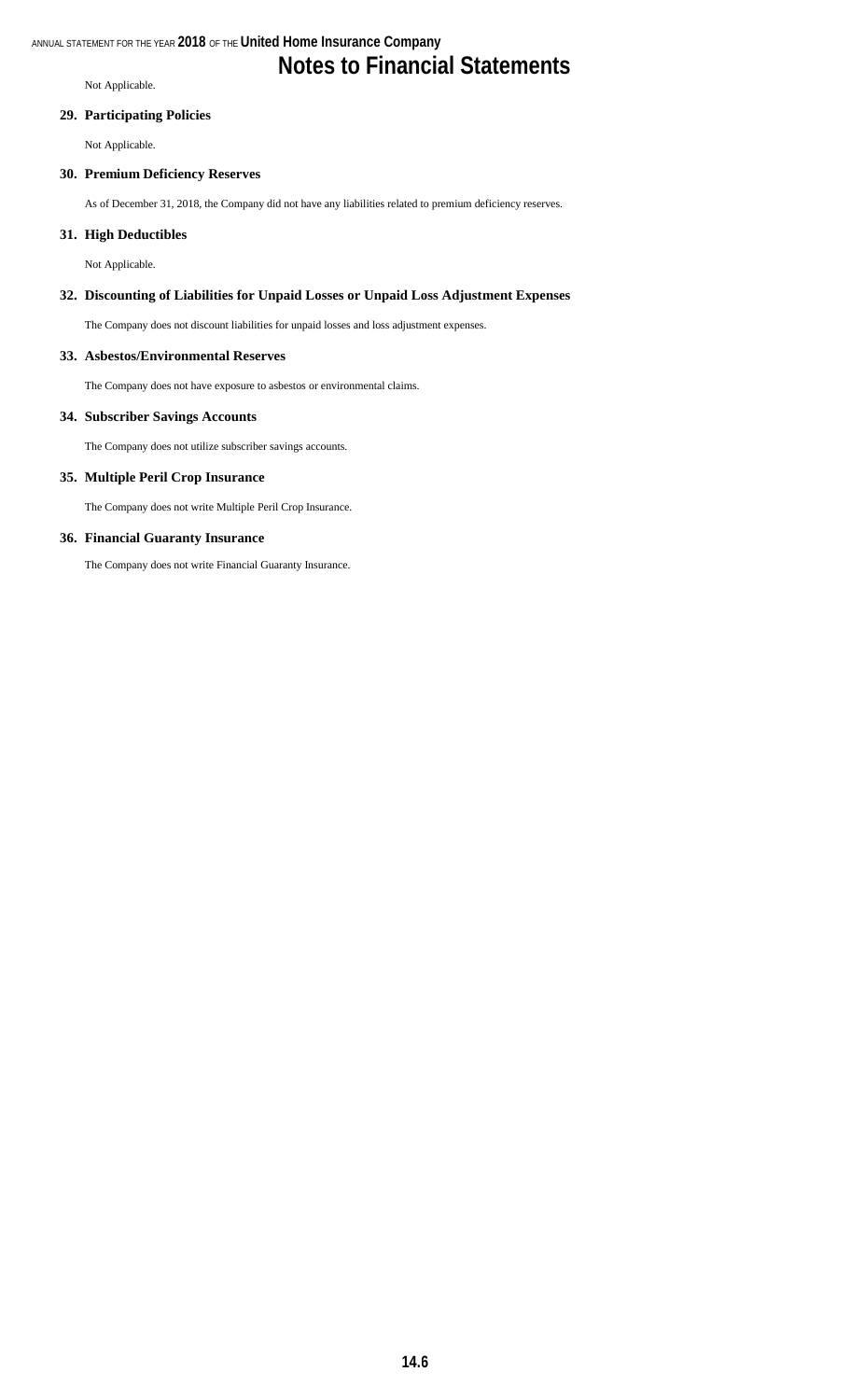## **GENERAL INTERROGATORIES PART 1 - COMMON INTERROGATORIES GENERAL**

|                                                                                                                                                                                                                                                                                                                                                                                                                                                                                                                                                                                                                                                                                                                                                                                  | <b>GENERAL</b>    |                   |                                          |
|----------------------------------------------------------------------------------------------------------------------------------------------------------------------------------------------------------------------------------------------------------------------------------------------------------------------------------------------------------------------------------------------------------------------------------------------------------------------------------------------------------------------------------------------------------------------------------------------------------------------------------------------------------------------------------------------------------------------------------------------------------------------------------|-------------------|-------------------|------------------------------------------|
| 1.1 Is the reporting entity a member of an Insurance Holding Company System consisting of two or more affiliated persons, one or more of which is<br>an insurer?                                                                                                                                                                                                                                                                                                                                                                                                                                                                                                                                                                                                                 |                   |                   | Yes[X] No[]                              |
| If yes, complete Schedule Y, Parts 1, 1A and 2.<br>1.2 If yes, did the reporting entity register and file with its domiciliary State Insurance Commissioner, Director or Superintendent or with such<br>regulatory official of the state of domicile of the principal insurer in the Holding Company System, a registration statement providing disclosure<br>substantially similar to the standards adopted by the National Association of Insurance Commissioners (NAIC) in its Model Insurance Holding<br>Company System Regulatory Act and model regulations pertaining thereto, or is the reporting entity subject to standards and disclosure<br>requirements substantially similar to those required by such Act and regulations?<br>1.3 State Regulating?                |                   |                   | Yes[X] No[ ] N/A[ ]<br>Arkansas          |
| 1.4 Is the reporting entity publicly traded or a member of a publicly traded group?<br>1.5 If the response to 1.4 is yes, provide the CIK (Central Index Key) code issued by the SEC for the entity/group.                                                                                                                                                                                                                                                                                                                                                                                                                                                                                                                                                                       |                   |                   | Yes[] No[X]                              |
| 2.1 Has any change been made during the year of this statement in the charter, by-laws, articles of incorporation, or deed of settlement of the<br>reporting entity?<br>2.2 If yes, date of change:                                                                                                                                                                                                                                                                                                                                                                                                                                                                                                                                                                              |                   |                   | Yes[ ] No[X]                             |
| 3.1 State as of what date the latest financial examination of the reporting entity was made or is being made.                                                                                                                                                                                                                                                                                                                                                                                                                                                                                                                                                                                                                                                                    |                   |                   | $\ldots$ 12/31/2014                      |
| 3.2 State the as of date that the latest financial examination report became available from either the state of domicile or the reporting entity. This<br>date should be the date of the examined balance sheet and not the date the report was completed or released.                                                                                                                                                                                                                                                                                                                                                                                                                                                                                                           |                   |                   | $\ldots$ 12/31/2014.                     |
| 3.3 State as of what date the latest financial examination report became available to other states or the public from either the state of domicile or<br>the reporting entity. This is the release date or completion date of the examination report and not the date of the examination (balance sheet<br>date).<br>3.4 By what department or departments?                                                                                                                                                                                                                                                                                                                                                                                                                      |                   |                   | 01/21/2016                               |
| 3.5 Have all financial statement adjustments within the latest financial examination report been accounted for in a subsequent financial statement<br>filed with departments?<br>3.6 Have all of the recommendations within the latest financial examination report been complied with?                                                                                                                                                                                                                                                                                                                                                                                                                                                                                          |                   |                   | Yes[] No[] N/A[X]<br>Yes[ ] No[ ] N/A[X] |
| 4.1 During the period covered by this statement, did any agent, broker, sales representative, non-affiliated sales/service organization or any<br>combination thereof under common control (other than salaried employees of the reporting entity) receive credit or commissions for or control a<br>substantial part (more than 20 percent of any major line of business measured on direct premiums) of:<br>4.11 sales of new business?<br>4.12 renewals?<br>4.2 During the period covered by this statement, did any sales/service organization owned in whole or in part by the reporting entity or an affiliate,<br>receive credit or commissions for or control a substantial part (more than 20 percent of any major line of business measured on direct<br>premiums) of: |                   |                   | Yes[] No[X]<br>Yes[ ] No[X]              |
| 4.21 sales of new business?<br>4.22 renewals?                                                                                                                                                                                                                                                                                                                                                                                                                                                                                                                                                                                                                                                                                                                                    |                   |                   | Yes[] No[X]<br>Yes[] No[X]               |
| 5.1 Has the reporting entity been a party to a merger or consolidation during the period covered by this statement?<br>If yes, complete and file the merger history data file with the NAIC.<br>5.2 If yes, provide the name of the entity, NAIC company code, and state of domicile (use two letter state abbreviation) for any entity that has<br>ceased to exist as a result of the merger or consolidation.                                                                                                                                                                                                                                                                                                                                                                  |                   |                   | Yes[] No[X]                              |
| 1                                                                                                                                                                                                                                                                                                                                                                                                                                                                                                                                                                                                                                                                                                                                                                                | 2                 | 3                 |                                          |
| Name of Entity                                                                                                                                                                                                                                                                                                                                                                                                                                                                                                                                                                                                                                                                                                                                                                   | NAIC Company Code | State of Domicile |                                          |
|                                                                                                                                                                                                                                                                                                                                                                                                                                                                                                                                                                                                                                                                                                                                                                                  |                   |                   |                                          |
|                                                                                                                                                                                                                                                                                                                                                                                                                                                                                                                                                                                                                                                                                                                                                                                  |                   |                   |                                          |

6.1 Has the reporting entity had any Certificates of Authority, licenses or registrations (including corporate registration, if applicable) suspended or revoked by any governmental entity during the reporting period? Yes[ ] No[X]

6.2 If yes, give full information:

| 7.1 Does any foreign (non-United States) person or entity directly or indirectly control 10% or more of the reporting entity?                                                                                                                                                                                                                                              | Yes[ ] No[X] |
|----------------------------------------------------------------------------------------------------------------------------------------------------------------------------------------------------------------------------------------------------------------------------------------------------------------------------------------------------------------------------|--------------|
|                                                                                                                                                                                                                                                                                                                                                                            |              |
| $\overline{ }$ 0 $\overline{ }$ 10 $\overline{ }$ 10 $\overline{ }$ 10 $\overline{ }$ 10 $\overline{ }$ 10 $\overline{ }$ 10 $\overline{ }$ 10 $\overline{ }$ 10 $\overline{ }$ 10 $\overline{ }$ 10 $\overline{ }$ 10 $\overline{ }$ 10 $\overline{ }$ 10 $\overline{ }$ 10 $\overline{ }$ 10 $\overline{ }$ 10 $\overline{ }$ 10 $\overline{ }$ 10 $\overline{ }$ 10 $\$ |              |

7.2 If yes,

7.21 State the percentage of foreign control . . . . . . . . . . . . . . . . . . 0.000% 7.22 State the nationality(s) of the foreign person(s) or entity(s); or if the entity is a mutual or reciprocal, the nationality of its manager or attorney-in-fact and identify the type of entity(s) (e.g., individual, corporation, government, manager or attorney-in-fact).

| Tyne of Entity |
|----------------|
|                |
|                |

- 8.1 Is the company a subsidiary of a bank holding company regulated by the Federal Reserve Board? Yeserous and the South of Norman Yeserous Reserve Board and the South of Norman Yeserous Reserve Board?
- 8.2 If response to 8.1 is yes, please identify the name of the bank holding company.
- 8.3 Is the company affiliated with one or more banks, thrifts or securities firms? The company of the company of the SI No[X]

8.4 If response to 8.3 is yes, please provide the names and locations (city and state of the main office) of any affiliates regulated by a federal financial regulatory services agency [i.e. the Federal Reserve Board (FRB), the Office of the Comptroller of the Currency (OCC), the Federal Deposit Insurance Corporation (FDIC) and the Securities Exchange Commission (SEC) and identify the affiliate's primary federal regulator.

| $\overline{\phantom{a}}$ | State.<br>ùt∨<br>∩∩ | FRB               | no c<br>טיי       | FDIC               | ∼~                  |
|--------------------------|---------------------|-------------------|-------------------|--------------------|---------------------|
|                          |                     | -Nr<br>. <b>.</b> | ΛIΓ<br>. <b>.</b> | Nr<br>. <b>INU</b> | N۸<br>1. <b>INU</b> |

9. What is the name and address of the independent certified public accountant or accounting firm retained to conduct the annual audit? Jones & Company, P.O. Drawer 1970, Jonesboro, AR 72403-1970

10.1 Has the insurer been granted any exemptions to the prohibited non-audit services provided by the certified independent public accountant requirements as allowed in Section 7H of the Annual Financial Reporting Model Regulation (Model Audit Rule), or substantially similar state law or regulation? Yes[ ] No[X]

10.2 If response to 10.1 is yes, provide information related to this exemption:

10.3 Has the insurer been granted any exemptions related to the other requirements of the Annual Financial Reporting Model Regulation as allowed for in Section 18A of the Model Regulation, or substantially similar state law or regulation? Yes[ ] No[X]

10.4 If response to 10.3 is yes, provide information related to this exemption:

10.5 Has the reporting entity established an Audit Committee in compliance with the domiciliary state insurance laws? Yes[X] No[ ] N/A[ ] 10.6 If the response to 10.5 is no or n/a please explain:

- Independent director appointed January 2011 and appointed as chairman of audit committee to bring company into compliance.
- 11. What is the name, address and affiliation (officer/employee of the reporting entity or actuary/consultant associated with an actuarial consulting firm) of the individual providing the statement of actuarial opinion/certification? Chuck Pearl, Milliman, 101 W Renner Road Suite 325, Richardson, TX 75082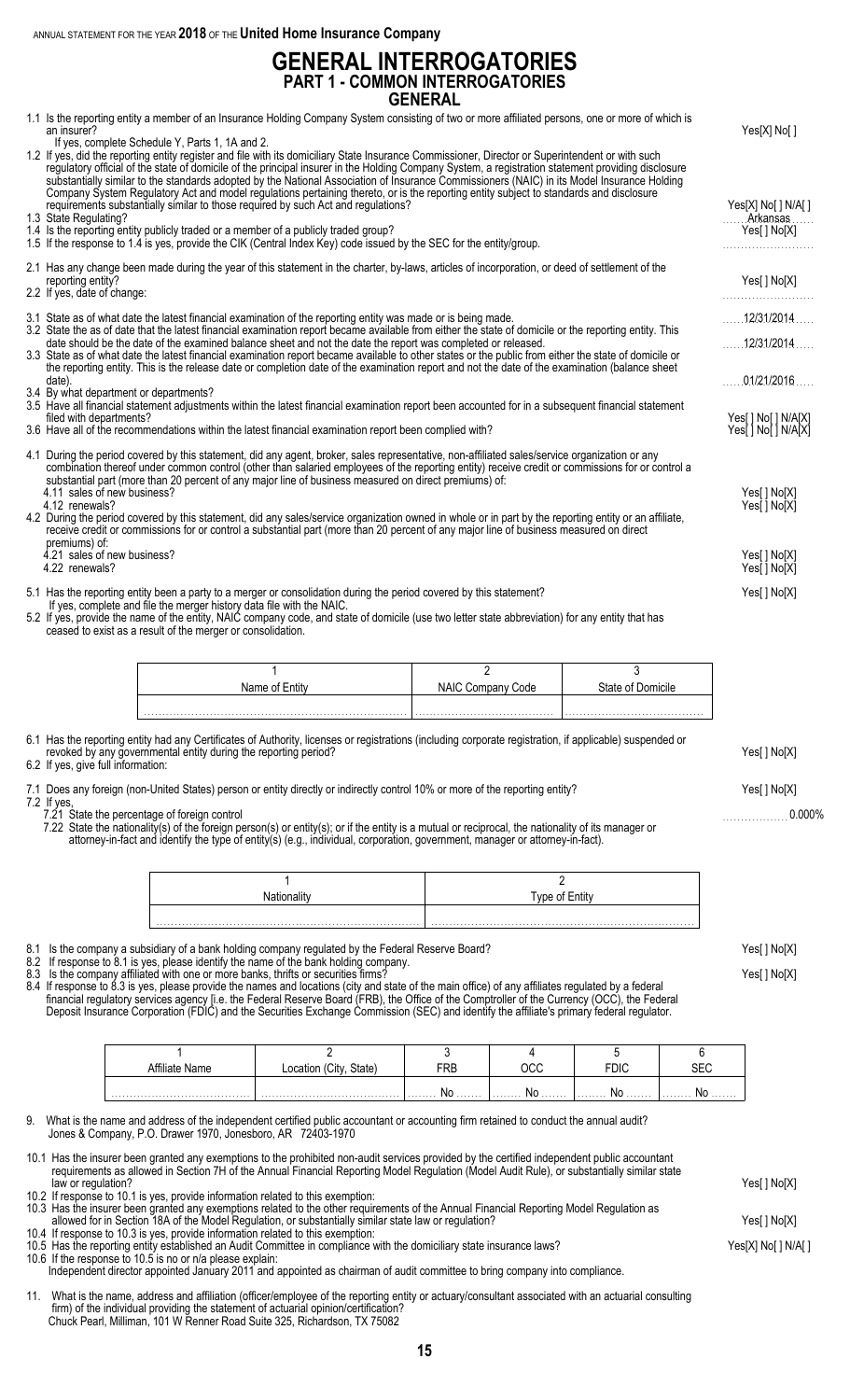| ANNUAL STATEMENT FOR THE YEAR 2018 OF THE United Home Insurance Company                                                                                                                                                                                                                                                                                                                                                                                                                                                                                                                                                                                                                                                                                                                                                           |                                                                      |
|-----------------------------------------------------------------------------------------------------------------------------------------------------------------------------------------------------------------------------------------------------------------------------------------------------------------------------------------------------------------------------------------------------------------------------------------------------------------------------------------------------------------------------------------------------------------------------------------------------------------------------------------------------------------------------------------------------------------------------------------------------------------------------------------------------------------------------------|----------------------------------------------------------------------|
| 12.1 Does the reporting entity own any securities of a real estate holding company or otherwise hold real estate indirectly?<br>12.11 Name of real estate holding company<br>12.12 Number of parcels involved<br>12.13 Total book/adjusted carrying value<br>12.2 If yes, provide explanation                                                                                                                                                                                                                                                                                                                                                                                                                                                                                                                                     | Yes[] No[X]<br>$\begin{array}{c} 0 \\ \updownarrow \\ 0 \end{array}$ |
| 13. FOR UNITED STATES BRANCHES OF ALIEN REPORTING ENTITIES ONLY:<br>13.1 What changes have been made during the year in the United States manager or the United States trustees of the reporting entity?<br>13.2 Does this statement contain all business transacted for the reporting entity through its United States Branch on risks wherever located?<br>13.3 Have there been any changes made to any of the trust indentures during the year?<br>13.4 If answer to (13.3) is yes, has the domiciliary or entry state approved the changes?                                                                                                                                                                                                                                                                                   | Yes[] No[] N/A[X]<br>Yes[ ] No[ ] N/A[X]<br>Yes[] No[] N/A[X]        |
| 14.1 Are the senior officers (principal executive officer, principal financial officer, principal accounting officer or controller, or persons performing<br>similar functions) of the reporting entity subject to a code of ethics, which includes the following standards?<br>a. Honest and ethical conduct, including the ethical handling of actual or apparent conflicts of interest between personal and professional<br>relationships:<br>b. Full, fair, accurate, timely and understandable disclosure in the periodic reports required to be filed by the reporting entity;<br>c. Compliance with applicable governmental laws, rules and regulations;<br>d. The prompt internal reporting of violations to an appropriate person or persons identified in the code; and<br>e. Accountability for adherence to the code. | Yes[X] No[]                                                          |
| 14.11 If the response to 14.1 is no, please explain:<br>14.2 Has the code of ethics for senior managers been amended?                                                                                                                                                                                                                                                                                                                                                                                                                                                                                                                                                                                                                                                                                                             | Yes[] No[X]                                                          |
| 14.21 If the response to 14.2 is yes, provide information related to amendment(s).<br>14.3 Have any provisions of the code of ethics been waived for any of the specified officers?<br>14.31 If the response to 14.3 is yes, provide the nature of any waiver(s).                                                                                                                                                                                                                                                                                                                                                                                                                                                                                                                                                                 | Yes[] No[X]                                                          |
| 15.1 Is the reporting entity the beneficiary of a Letter of Credit that is unrelated to reinsurance where the issuing or confirming bank is not on the<br>SVO Bank List?<br>15.2 If the response to 15.1 is yes, indicate the American Bankers Association (ABA) Routing Number and the name of the issuing or confirming<br>bank of the Letter of Credit and describe the circumstances in which the Letter of Credit is triggered.                                                                                                                                                                                                                                                                                                                                                                                              | Yes[] No[X]                                                          |

| American          |                                    |                              |        |
|-------------------|------------------------------------|------------------------------|--------|
| <b>Bankers</b>    |                                    |                              |        |
| Association (ABA) |                                    |                              |        |
| Routing           |                                    | Circumstances That Can       |        |
| Number            | Issuing or Confirming<br>Bank Name | Trigger the Letter of Credit | Amount |
|                   |                                    |                              |        |
| .                 |                                    | .                            |        |

## **BOARD OF DIRECTORS**

| טחטושוען זט שחאט                                                                                                                                                                                                                                                                                                                                                                                                                                                                                                                                                                                                                                                                                                                                                                                                                                                                                                                             |                                                                                                                 |
|----------------------------------------------------------------------------------------------------------------------------------------------------------------------------------------------------------------------------------------------------------------------------------------------------------------------------------------------------------------------------------------------------------------------------------------------------------------------------------------------------------------------------------------------------------------------------------------------------------------------------------------------------------------------------------------------------------------------------------------------------------------------------------------------------------------------------------------------------------------------------------------------------------------------------------------------|-----------------------------------------------------------------------------------------------------------------|
| 16. Is the purchase or sale of all investments of the reporting entity passed upon either by the Board of Directors or a subordinate committee<br>thereof?                                                                                                                                                                                                                                                                                                                                                                                                                                                                                                                                                                                                                                                                                                                                                                                   | Yes[X] No[]                                                                                                     |
| 17. Does the reporting entity keep a complete permanent record of the proceedings of its Board of Directors and all subordinate committees<br>thereof?                                                                                                                                                                                                                                                                                                                                                                                                                                                                                                                                                                                                                                                                                                                                                                                       | Yes[X] No[]                                                                                                     |
| 18. Has the reporting entity an established procedure for disclosure to its board of directors or trustees of any material interest or affiliation on the<br>part of any of its officers, directors, trustees or responsible employees that is in conflict or is likely to conflict with the official duties of such<br>person?                                                                                                                                                                                                                                                                                                                                                                                                                                                                                                                                                                                                              | Yes[X] No[]                                                                                                     |
| <b>FINANCIAL</b>                                                                                                                                                                                                                                                                                                                                                                                                                                                                                                                                                                                                                                                                                                                                                                                                                                                                                                                             |                                                                                                                 |
| 19. Has this statement been prepared using a basis of accounting other than Statutory Accounting Principles (e.g., Generally Accepted<br><b>Accounting Principles)?</b>                                                                                                                                                                                                                                                                                                                                                                                                                                                                                                                                                                                                                                                                                                                                                                      | Yes[] No[X]                                                                                                     |
| 20.1 Total amount loaned during the year (inclusive of Separate Accounts, exclusive of policy loans):<br>20.11 To directors or other officers<br>20.12 To stockholders not officers<br>20.13 Trustees, supreme or grand (Fraternal only)<br>20.2 Total amount of loans outstanding at end of year (inclusive of Separate Accounts, exclusive of policy loans):<br>20.21 To directors or other officers<br>20.22 To stockholders not officers<br>20.23 Trustees, supreme or grand (Fraternal only)                                                                                                                                                                                                                                                                                                                                                                                                                                            | $\$\ldots\ldots\ldots\ldots\ldots\ldots\ldots$<br>$\frac{1}{2}$<br>$\begin{matrix} 5 & 0 \\ 5 & 0 \end{matrix}$ |
| 21.1 Were any assets reported in this statement subject to a contractual obligation to transfer to another party without the liability for such<br>obligation being reported in the statement?<br>21.2 If yes, state the amount thereof at December 31 of the current year:<br>21.21 Rented from others<br>21.22 Borrowed from others<br>21.23 Leased from others<br>21.24 Other                                                                                                                                                                                                                                                                                                                                                                                                                                                                                                                                                             | Yes[] No[X]                                                                                                     |
| 22.1 Does this statement include payments for assessments as described in the Annual Statement Instructions other than guaranty fund or<br>guaranty association assessments?<br>22.2 If answer is yes:<br>22.21 Amount paid as losses or risk adjustment<br>22.22 Amount paid as expenses<br>22.23 Other amounts paid                                                                                                                                                                                                                                                                                                                                                                                                                                                                                                                                                                                                                        | Yes[] No[X]<br>$\frac{1}{2}$<br>$\frac{1}{2}$                                                                   |
| 23.1 Does the reporting entity report any amounts due from parent, subsidiaries or affiliates on Page 2 of this statement?<br>23.2 If yes, indicate any amounts receivable from parent included in the Page 2 amount:                                                                                                                                                                                                                                                                                                                                                                                                                                                                                                                                                                                                                                                                                                                        | Yes[X] No[ ]                                                                                                    |
| <b>INVESTMENT</b>                                                                                                                                                                                                                                                                                                                                                                                                                                                                                                                                                                                                                                                                                                                                                                                                                                                                                                                            |                                                                                                                 |
| 24.01 Were all the stocks, bonds and other securities owned December 31 of current year, over which the reporting entity has exclusive control, in<br>the actual possession of the reporting entity on said date? (other than securities lending programs addressed in 24.03)<br>24.02 If no, give full and complete information, relating thereto<br>Line of Credit with First National Bank of Paragould, outstanding balance \$972.44 is collateralized by \$1,292,412.74 CD (#95515) held by Bank.<br>24.03 For security lending programs, provide a description of the program including value for collateral and amount of loaned securities, and<br>whether collateral is carried on or off-balance sheet. (an alternative is to reference Note 17 where this information is also provided)<br>24.04 Does the Company's security lending program meet the requirements for a conforming program as outlined in the Risk-Based Capital | Yes[] No[X]                                                                                                     |
| Instructions?<br>24.05 If answer to 24.04 is yes, report amount of collateral for conforming programs.<br>24.06 If answer to 24.04 is no, report amount of collateral for other programs.<br>24.07 Does your securities lending program require 102% (domestic securities) and 105% (foreign securities) from the counterparty at the outset of<br>the contract?                                                                                                                                                                                                                                                                                                                                                                                                                                                                                                                                                                             | Yes[ ] No[ ] N/A[X]<br>Yes[] No[] N/A[X]                                                                        |

- 24.08 Does the reporting entity non-admit when the collateral received from the counterparty falls below 100%? Yesel interparty falls below 100%?
- 24.09 Does the reporting entity or the reporting entity's securities lending agent utilize the Master Securities Lending Agreement (MSLA) to conduct securities lending? Yes[ ] No[ ] N/A[X] Necessary Necessary Necessary Necessary Necessary Necessary Necessary Necessary Necessary Necessary Necessary Necessary Necessary Necessary Necessary Necessary Necessary Necessary Ne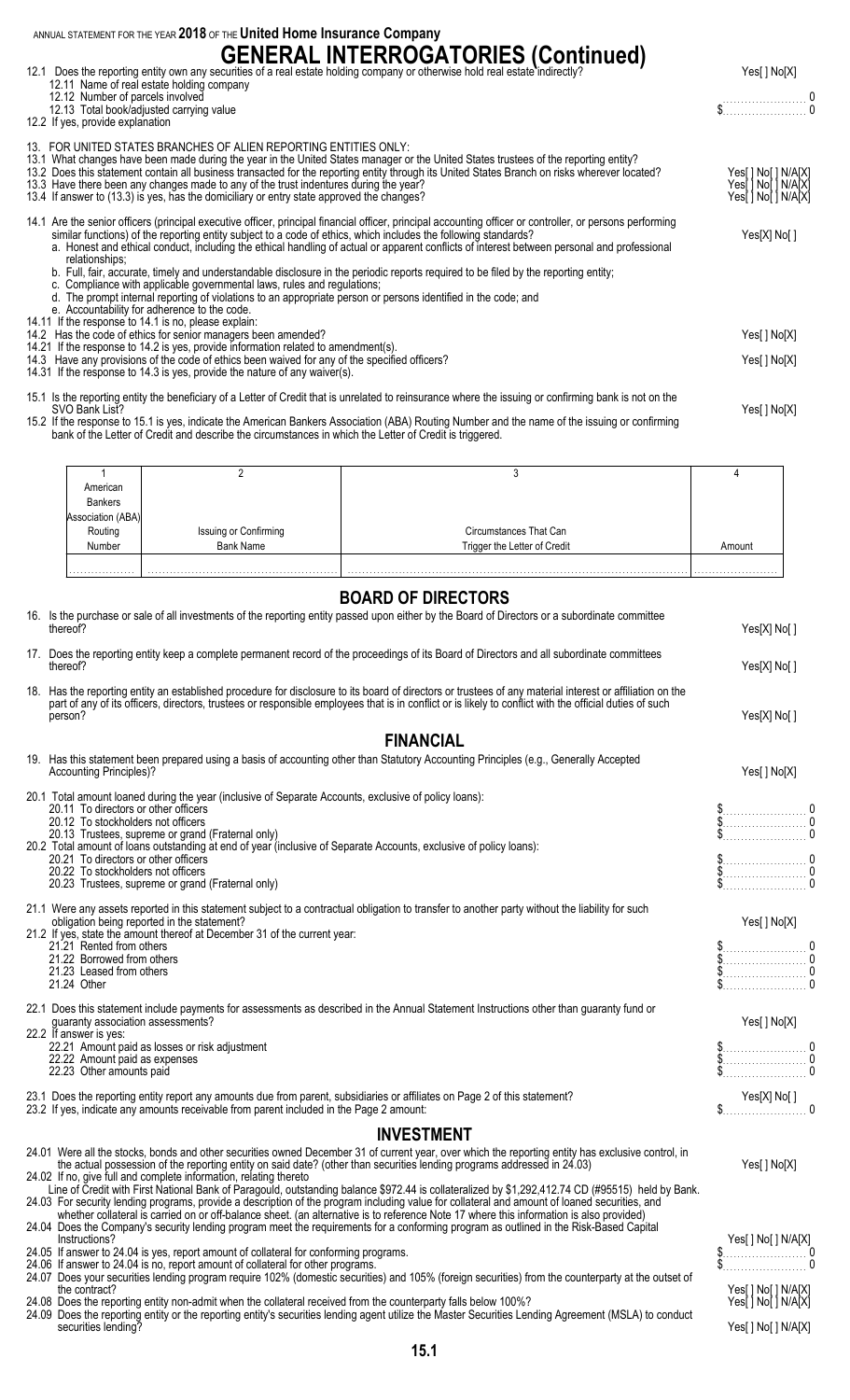# **GENERAL INTERROGATORIES (Continued)**<br>24.10 For the reporting entity's security lending program, state the amount of the following as of December 31 of the current year:

24.101 Total fair value of reinvested collateral assets reported on Schedule DL, Parts 1 and 2. \$. . . . . . . . . . . . . . . . . . . . . . . 0 24.102 Total book/adjusted carrying value of reinvested collateral assets reported on Schedule DL, Parts 1 and 2. \$. . . . . . . . . . . . . . . . . . . . . . . 0 24.103 Total payable for securities lending reported on the liability page. Notice that the control of the liability page. A securities of the liability page.

25.1 Were any of the stocks, bonds or other assets of the reporting entity owned at December 31 of the current year not exclusively under the control of the reporting entity, or has the reporting entity sold or transferred any assets subject to a put option contract that is currently in force? (Exclude securities subject to Interrogatory 21.1 and 24.03). Yes[X] No[ ]

|  | $10.001$ . The contract contract complete the internet district $\frac{1}{2}$ . The contract of $\frac{1}{2}$ | . 331. 1.33 |
|--|---------------------------------------------------------------------------------------------------------------|-------------|
|  | 25.2 If yes, state the amount thereof at December 31 of the current year:                                     |             |
|  | 25.21 Subject to repurchase agreements                                                                        |             |
|  | 25.22 Subject to reverse repurchase agreements                                                                |             |
|  | 25.23 Subject to dollar repurchase agreements                                                                 |             |
|  | 25.24 Subject to reverse dollar repurchase agreements                                                         |             |
|  | 25.25 Placed under option agreements                                                                          |             |
|  | 25.26 Letter stock or securities restricted as to sale - excluding FHLB Capital Stock                         |             |
|  | 25.27 FHLB Capital Stock                                                                                      |             |
|  | 25.28 On deposit with states                                                                                  | 2.826.821   |
|  | 25.29 On deposit with other regulatory bodies                                                                 |             |
|  | 25.30 Pledged as collateral - excluding collateral pledged to an FHLB                                         |             |
|  | 25.31 Pledged as collateral to FHLB - including assets backing funding agreements                             |             |
|  | Other                                                                                                         |             |
|  |                                                                                                               |             |

25.3 For category (25.26) provide the following:

| Nature of Restriction                                                                                                                                                                                                                                                            | Description | Amount                            |
|----------------------------------------------------------------------------------------------------------------------------------------------------------------------------------------------------------------------------------------------------------------------------------|-------------|-----------------------------------|
|                                                                                                                                                                                                                                                                                  |             |                                   |
| 26.1 Does the reporting entity have any hedging transactions reported on Schedule DB?<br>26.2 If yes, has a comprehensive description of the hedging program been made available to the domiciliary state?<br>. Handi a compared to a constant and constitute to the proposed of |             | Yes[ ] No[X]<br>Yes[] No[] N/A[X] |

If no, attach a description with this statement.

27.1 Were any preferred stocks or bonds owned as of December 31 of the current year mandatorily convertible into equity, or, at the option of the issuer, convertible into equity?<br>If yes, state the amount thereof at December 31 of the current year

27.2 If yes, state the amount thereof at December 31 of the current year. \$. . . . . . . . . . . . . . . . . . . . . . . 0

28. Excluding items in Schedule E - Part 3 - Special Deposits, real estate, mortgage loans and investments held physically in the reporting entity's offices, vaults or safety deposit boxes, were all stocks, bonds and other securities, owned throughout the current year held pursuant to a custodial agreement with a qualified bank or trust company in accordance with Section I, III - General Examination Considerations, F. Outsourcing of Critical Functions, Custodial or Safekeeping Agreements of the NAIC Financial Condition Examiners Handbook? Yes[X] No[ ]

28.01 For agreements that comply with the requirements of the NAIC Financial Condition Examiners Handbook, complete the following:

| Name of Custodian(s) | Custodian's Address                                                                                                                                                          |
|----------------------|------------------------------------------------------------------------------------------------------------------------------------------------------------------------------|
|                      | Centennial Bank Trust Department ………………………………………………………   2901 E Highland Dr, Jonesboro, AR 72401 …………………………………<br>  1020 West 2nd Street. Little Rock. AR_72201 ……………………………… |

#### 28.02 For all agreements that do not comply with the requirements of the NAIC Financial Condition Examiners Handbook, provide the name, location and a complete explanation:

|  | Complete Explanation(s) |
|--|-------------------------|
|  |                         |
|  |                         |

#### 28.03 Have there been any changes, including name changes, in the custodian(s) identified in 28.01 during the current year? Yes[ ] No[X] 28.04 If yes, give full and complete information relating thereto:

| Old Custodian | New Custodian | Changel | Reason |
|---------------|---------------|---------|--------|
|               |               |         |        |
| .             |               | .       |        |

28.05 Investment management - Identify all investment advisors, investment managers, broker/dealers, including individuals that have the authority to make investment decisions on behalf of the reporting entity. For assets that are managed internally by employees of the reporting entity, note as such. I" that have access to the investment accounts": " handle reporting entity, note as such. [" that have access to the investment accounts";

| Name of Firm or Individual |  |
|----------------------------|--|
|                            |  |
|                            |  |

28.0597 For those firms/individuals listed in the table for Question 28.05, do any firms/individuals unaffiliated with the reporting entity (i.e. designated with a "U") manage more than 10% of the reporting entity's assets? Yes[ ] No[X]

28.0598 For firms/individuals unaffiliated with the reporting entity (i.e. designated with a "U") listed in the table for Question 28.05, does the total assets under management aggregate to more than 50% of the reporting entity's assets? Yese and the reporting than the reporting entity's assets? 28.06 For those firms or individuals listed in the table for 28.05 with an affiliation code of "A" (affiliated) or "U" (unaffiliated), provide the information for the table below.

**15.2**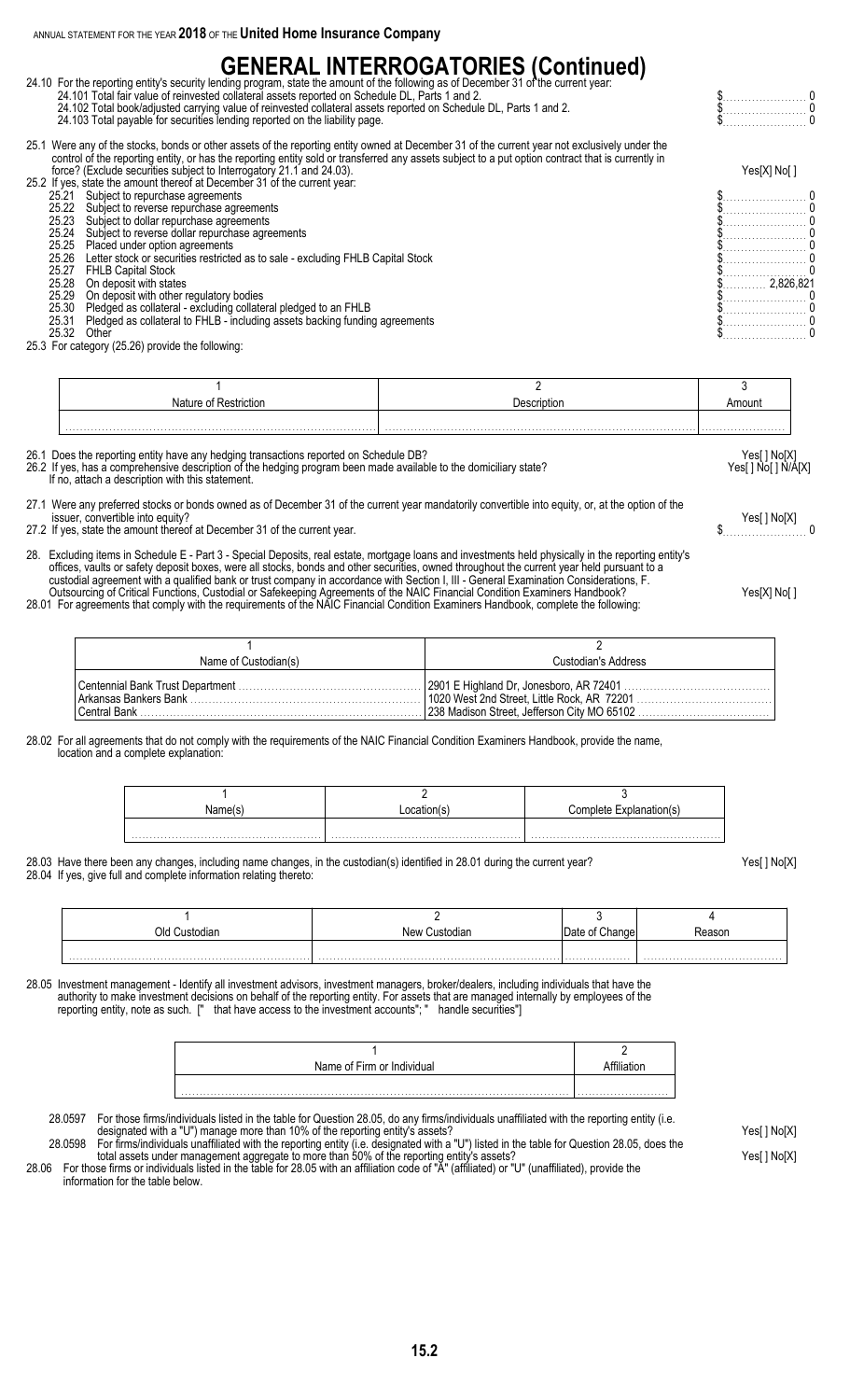## ANNUAL STATEMENT FOR THE YEAR **2018** OF THE **United Home Insurance Company GENERAL INTERROGATORIES (Continued)**

|                            | ∟egal             |            | Investment  |
|----------------------------|-------------------|------------|-------------|
|                            | Entity            |            | Management  |
|                            | <b>Identifier</b> | Registered | Agreement   |
| Name of Firm or Individual | (LEI)             | With       | (IMA) Filed |
|                            |                   |            |             |
|                            |                   |            |             |

- 29.1 Does the reporting entity have any diversified mutual funds reported in Schedule D Part 2 (diversified according to the Securities and
- Exchange Commission (SEC) in the Investment Company Act of 1940 [Section 5 (b)(1)])? Yes[ ] No[X]

29.2 If yes, complete the following schedule:

|                  |                     | Book/Adjusted  |
|------------------|---------------------|----------------|
|                  | Name of Mutual Fund | Carrying Value |
| 29.2999<br>™otal |                     |                |

29.3 For each mutual fund listed in the table above, complete the following schedule:

|                     |                             | Amount of             |           |
|---------------------|-----------------------------|-----------------------|-----------|
|                     |                             | Mutual Fund's         |           |
|                     |                             | Book/Adjusted         |           |
|                     |                             | <b>Carrying Value</b> |           |
| Name of Mutual Fund | Name of Significant Holding | Attributable to       | Date of   |
| (from above table)  | of the Mutual Fund          | the Holding           | Valuation |
|                     |                             |                       |           |

#### 30. Provide the following information for all short-term and long-term bonds and all preferred stocks. Do not substitute amortized value or statement value for fair value.

|      |                  |                    |       | Excess of                             |
|------|------------------|--------------------|-------|---------------------------------------|
|      |                  |                    |       | Statement over                        |
|      |                  |                    |       |                                       |
|      |                  | Statement          | Fair  | Fair Value (-),<br>or Fair Value over |
|      |                  | Value<br>Admitted) | Value | Statement (+)                         |
| 30.1 | <b>Bonds</b>     |                    |       |                                       |
| 30.2 | Preferred stocks |                    |       | .                                     |
| 30.3 | Totals           |                    |       |                                       |

30.4 Describe the sources or methods utilized in determining the fair values: Market value prices provided by broker statements at yearend.

| value for Schedule D:                          | 31.1 Was the rate used to calculate fair value determined by a broker or custodian for any of the securities in Schedule D?<br>31.2 If the answer to 31.1 is yes, does the reporting entity have a copy of the broker's or custodian's pricing policy (hard copy or electronic copy)<br>for all brokers or custodians used as a pricing source?<br>31.3 If the answer to 31.2 is no, describe the reporting entity's process for determining a reliable pricing source for purposes of disclosure of fair                                                                                                                                                                                                                                  |                    | Yes[X] No[]<br>Yes[X] No[ ] N/A[ ] |
|------------------------------------------------|--------------------------------------------------------------------------------------------------------------------------------------------------------------------------------------------------------------------------------------------------------------------------------------------------------------------------------------------------------------------------------------------------------------------------------------------------------------------------------------------------------------------------------------------------------------------------------------------------------------------------------------------------------------------------------------------------------------------------------------------|--------------------|------------------------------------|
| 32.2 If no, list exceptions:<br>a.<br>b.<br>C. | 32.1 Have all the filing requirements of the Purposes and Procedures Manual of the NAIC Investment Analysis Office been followed?<br>33. By self-designation 5GI securities, the reporting entity is certifying the following elements for each self-designated 5GI security:<br>Documentation necessary to permit a full credit analysis of the security does not exist or an NAIC CRP credit rating for an FE or PL<br>security is not available.<br>Issuer or obligor is current on all contracted interest and principal payments.<br>The insurer has an actual expectation of ultimate payment of all contracted interest and principal.                                                                                              |                    | Yes[X] No[]                        |
| a.<br>b.<br>C.<br>d.                           | Has the reporting-entity self-designated 5GI securities?<br>34. By self-designating PLGI securities, the reporting entity is certifying the following elements of each self-designated PLGI security:<br>The security was purchased prior to January 1, 2018.<br>The reporting entity is holding capital commensurate with the NAIC Designation reported for the security<br>The NAIC Designation was derived from the credit rating assigned by an NAIC CRP in its legal capacity as an NRSRO which is<br>shown on a current private letter rating held by the insurer and available for examination by state insurance regulators.<br>The reporting entity is not permitted to share this credit rating of the PL security with the SVO. |                    | Yes[] No[X]                        |
|                                                | Has the reporting entity self-designated PLGI securities?                                                                                                                                                                                                                                                                                                                                                                                                                                                                                                                                                                                                                                                                                  |                    | Yes[] No[X]                        |
|                                                | <b>OTHER</b><br>35.1 Amount of payments to Trade Associations, Service Organizations and Statistical or Rating Bureaus, if any?<br>35.2 List the name of the organization and the amount paid if any such payment represented 25% or more of the total payments to Trade<br>Associations, Service Organizations and Statistical or Rating Bureaus during the period covered by this statement.                                                                                                                                                                                                                                                                                                                                             |                    | \$                                 |
|                                                |                                                                                                                                                                                                                                                                                                                                                                                                                                                                                                                                                                                                                                                                                                                                            | $\mathfrak{p}$     |                                    |
|                                                | Name                                                                                                                                                                                                                                                                                                                                                                                                                                                                                                                                                                                                                                                                                                                                       | <b>Amount Paid</b> |                                    |
|                                                |                                                                                                                                                                                                                                                                                                                                                                                                                                                                                                                                                                                                                                                                                                                                            |                    |                                    |

36.1 Amount of payments for legal expenses, if any? \$. . . . . . . . . . . . . . . . . . . . . . . 0

36.2 List the name of the firm and the amount paid if any such payments represented 25% or more of the total payments for legal expenses during the period covered by this statement.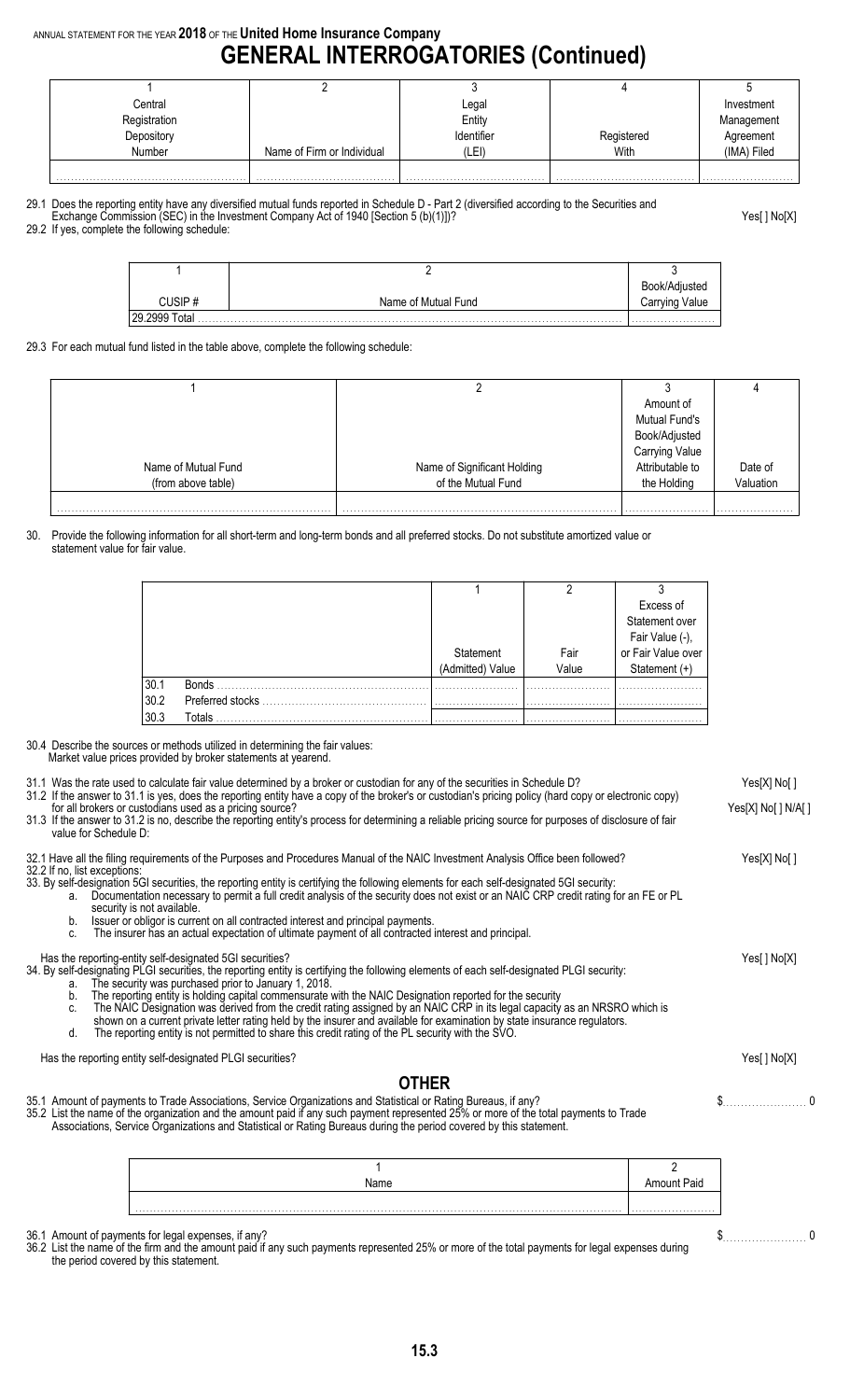| Name | Paig |
|------|------|
|      |      |
|      |      |

37.1 Amount of payments for expenditures in connection with matters before legislative bodies, officers or department of government, if any? \$. . . . . . . . . . . . . . . . . . . . . . . 0 37.2 List the name of firm and the amount paid if any such payment represented 25% or more of the total payment expenditures in connection with matters before legislative bodies, officers or departments of government during the period covered by this statement.

| Name | aid |
|------|-----|
|      |     |
|      |     |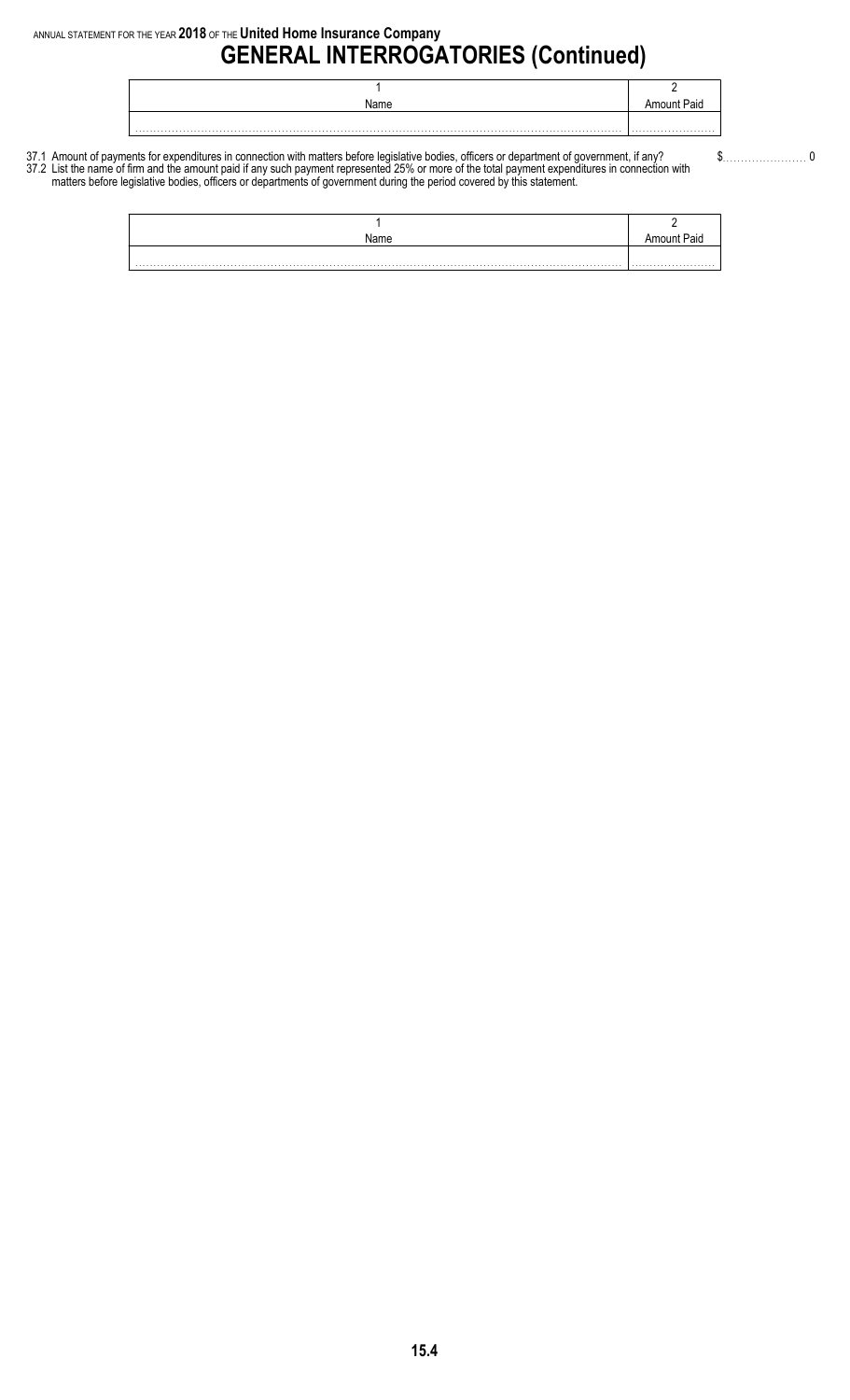# **GENERAL INTERROGATORIES (Continued)**

## **PART 2 - PROPERTY & CASUALTY INTERROGATORIES**

| 1.4 Indicate amount of earned premium attributable to Canadian and/or Other Alien not included in Item (1.2) above.<br>1.5 Indicate total incurred claims on all Medicare Supplement insurance.<br>1.6 Individual policies<br>Most current three years:<br>1.61 Total premium earned<br>1.62 Total incurred claims<br>1.63 Number of covered lives<br>All years prior to most current three years:<br>1.64 Total premium earned<br>1.65 Total incurred claims<br>1.66 Number of covered lives<br>1.7 Group policies<br>Most current three years:<br>1.71 Total premium earned<br>1.72 Total incurred claims<br>1.73 Number of covered lives<br>All years prior to most current three years:<br>1.74 Total premium earned<br>$\sum_{i=1}^{n}$<br>1.75 Total incurred claims<br>1.76 Number of covered lives | 1.1 Does the reporting entity have any direct Medicare Supplement Insurance in force?<br>1.2 If yes, indicate premium earned on U.S. business only.<br>1.3 What portion of Item (1.2) is not reported on the Medicare Supplement Insurance Experience Exhibit?<br>1.31 Reason for excluding: | Yes[] No[X] |  |
|------------------------------------------------------------------------------------------------------------------------------------------------------------------------------------------------------------------------------------------------------------------------------------------------------------------------------------------------------------------------------------------------------------------------------------------------------------------------------------------------------------------------------------------------------------------------------------------------------------------------------------------------------------------------------------------------------------------------------------------------------------------------------------------------------------|----------------------------------------------------------------------------------------------------------------------------------------------------------------------------------------------------------------------------------------------------------------------------------------------|-------------|--|
|                                                                                                                                                                                                                                                                                                                                                                                                                                                                                                                                                                                                                                                                                                                                                                                                            |                                                                                                                                                                                                                                                                                              |             |  |
|                                                                                                                                                                                                                                                                                                                                                                                                                                                                                                                                                                                                                                                                                                                                                                                                            |                                                                                                                                                                                                                                                                                              |             |  |
|                                                                                                                                                                                                                                                                                                                                                                                                                                                                                                                                                                                                                                                                                                                                                                                                            |                                                                                                                                                                                                                                                                                              |             |  |
|                                                                                                                                                                                                                                                                                                                                                                                                                                                                                                                                                                                                                                                                                                                                                                                                            |                                                                                                                                                                                                                                                                                              |             |  |
|                                                                                                                                                                                                                                                                                                                                                                                                                                                                                                                                                                                                                                                                                                                                                                                                            |                                                                                                                                                                                                                                                                                              |             |  |
|                                                                                                                                                                                                                                                                                                                                                                                                                                                                                                                                                                                                                                                                                                                                                                                                            |                                                                                                                                                                                                                                                                                              |             |  |
|                                                                                                                                                                                                                                                                                                                                                                                                                                                                                                                                                                                                                                                                                                                                                                                                            |                                                                                                                                                                                                                                                                                              |             |  |
|                                                                                                                                                                                                                                                                                                                                                                                                                                                                                                                                                                                                                                                                                                                                                                                                            |                                                                                                                                                                                                                                                                                              |             |  |
|                                                                                                                                                                                                                                                                                                                                                                                                                                                                                                                                                                                                                                                                                                                                                                                                            |                                                                                                                                                                                                                                                                                              |             |  |
|                                                                                                                                                                                                                                                                                                                                                                                                                                                                                                                                                                                                                                                                                                                                                                                                            |                                                                                                                                                                                                                                                                                              |             |  |
|                                                                                                                                                                                                                                                                                                                                                                                                                                                                                                                                                                                                                                                                                                                                                                                                            |                                                                                                                                                                                                                                                                                              |             |  |
|                                                                                                                                                                                                                                                                                                                                                                                                                                                                                                                                                                                                                                                                                                                                                                                                            |                                                                                                                                                                                                                                                                                              |             |  |
|                                                                                                                                                                                                                                                                                                                                                                                                                                                                                                                                                                                                                                                                                                                                                                                                            |                                                                                                                                                                                                                                                                                              |             |  |
|                                                                                                                                                                                                                                                                                                                                                                                                                                                                                                                                                                                                                                                                                                                                                                                                            |                                                                                                                                                                                                                                                                                              |             |  |
|                                                                                                                                                                                                                                                                                                                                                                                                                                                                                                                                                                                                                                                                                                                                                                                                            |                                                                                                                                                                                                                                                                                              |             |  |
|                                                                                                                                                                                                                                                                                                                                                                                                                                                                                                                                                                                                                                                                                                                                                                                                            |                                                                                                                                                                                                                                                                                              |             |  |
|                                                                                                                                                                                                                                                                                                                                                                                                                                                                                                                                                                                                                                                                                                                                                                                                            |                                                                                                                                                                                                                                                                                              |             |  |
|                                                                                                                                                                                                                                                                                                                                                                                                                                                                                                                                                                                                                                                                                                                                                                                                            |                                                                                                                                                                                                                                                                                              |             |  |
|                                                                                                                                                                                                                                                                                                                                                                                                                                                                                                                                                                                                                                                                                                                                                                                                            |                                                                                                                                                                                                                                                                                              |             |  |

2. Health Test

|     |                           | <b>Current Year</b> | <b>Prior Year</b>         |
|-----|---------------------------|---------------------|---------------------------|
|     | <b>Premium Numerator</b>  |                     |                           |
|     |                           | 37.941.161          |                           |
| 2.3 |                           |                     |                           |
| 2.4 |                           |                     |                           |
| 2.5 |                           |                     | . 25.454,816│. 22,405,35Ր |
|     | Reserve Ratio (2.4 / 2.5) |                     |                           |

| 3.1 Does the reporting entity issue both participating and non-participating policies?<br>3.2 If yes, state the amount of calendar year premiums written on:<br>3.21 Participating policies<br>3.22 Non-participating policies                                                                                                                                                                                                                                                                                                                                                                                                                                                                                                                                                                                                                                                                                                                                                                                                                                                                                                                                                                                                                                                                                                                                                                                                                                                                                                            | Yes[] No[X]<br>$\begin{matrix} \mathsf{S} & \mathsf{O} \\ \mathsf{S} & \mathsf{O} \end{matrix}$                                                                                                                                                                                                                                                                                                                                                                                                                                                                                                                                                                      |
|-------------------------------------------------------------------------------------------------------------------------------------------------------------------------------------------------------------------------------------------------------------------------------------------------------------------------------------------------------------------------------------------------------------------------------------------------------------------------------------------------------------------------------------------------------------------------------------------------------------------------------------------------------------------------------------------------------------------------------------------------------------------------------------------------------------------------------------------------------------------------------------------------------------------------------------------------------------------------------------------------------------------------------------------------------------------------------------------------------------------------------------------------------------------------------------------------------------------------------------------------------------------------------------------------------------------------------------------------------------------------------------------------------------------------------------------------------------------------------------------------------------------------------------------|----------------------------------------------------------------------------------------------------------------------------------------------------------------------------------------------------------------------------------------------------------------------------------------------------------------------------------------------------------------------------------------------------------------------------------------------------------------------------------------------------------------------------------------------------------------------------------------------------------------------------------------------------------------------|
| 4. For Mutual reporting entities and Reciprocal Exchanges only:<br>4.1 Does the reporting entity issue assessable policies?<br>4.2 Does the reporting entity issue non-assessable policies?<br>4.3 If assessable policies are issued, what is the extent of the contingent liability of the policyholders?<br>4.4 Total amount of assessments paid or ordered to be paid during the year on deposit notes or contingent premiums.                                                                                                                                                                                                                                                                                                                                                                                                                                                                                                                                                                                                                                                                                                                                                                                                                                                                                                                                                                                                                                                                                                         | Yes[ ] No[ ] N/A[X]<br>Yes[ ] No[ ] N/A[X]<br>$$\begin{array}{c} \begin{array}{c} \circ \\ \circ \\ \circ \end{array}$ \begin{array}{c} \circ \\ \circ \\ \circ \end{array}$ \begin{array}{c} \circ \\ \circ \\ \circ \end{array}$ \end{array}$ \begin{array}{c} \circ \\ \circ \\ \circ \end{array}$ \end{array}$ \begin{array}{c} \circ \\ \circ \\ \circ \\ \circ \end{array}$ \end{array}$ \begin{array}{c} \circ \\ \circ \\ \circ \\ \circ \end{array}$ \begin{array}{c} \circ \\ \circ \\ \circ \\ \circ \end{array}$ \end{array}$ \begin{array}{c} \circ \\ \circ \\ \circ \\ \circ \\ \circ \end{array}$ \begin{array}{c} \circ \\ \circ \\ \circ \\ \circ$ |
| 5. For Reciprocal Exchanges Only:<br>5.1 Does the exchange appoint local agents?<br>5.2 If yes, is the commission paid:<br>5.21 Out of Attorney's-in-fact compensation<br>5.22 As a direct expense of the exchange<br>5.3 What expenses of the Exchange are not paid out of the compensation of the Attorney-in-fact?<br>5.4 Has any Attorney-in-fact compensation, contingent on fulfillment of certain conditions been deferred?<br>5.5 If yes, give full information:                                                                                                                                                                                                                                                                                                                                                                                                                                                                                                                                                                                                                                                                                                                                                                                                                                                                                                                                                                                                                                                                  | Yes[] No[] N/A[X]<br>Yes[] No[] N/A[X]<br>Yes[ ] No[ ] N/A[X]<br>Yes[] No[] N/A[X]                                                                                                                                                                                                                                                                                                                                                                                                                                                                                                                                                                                   |
| 6.1 What provision has this reporting entity made to protect itself from an excessive loss in the event of a catastrophe under a workers'<br>compensation contract issued without limit of loss:<br>NA - Workers Comp not written.<br>6.2 Describe the method used to estimate this reporting entity's probable maximum insurance loss, and identify the type of insured exposures<br>comprising that probable maximum loss, the locations of concentrations of those exposures and the external resources (such as consulting<br>firms or computer software models), if any, used in the estimation process:<br>Biggest exposures are storm related. Reinsurance broker provides computer model for estimates.<br>6.3 What provision has this reporting entity made (such as a catastrophic reinsurance program) to protect itself from an excessive loss arising<br>from the types and concentrations of insured exposures comprising its probable maximum property insurance loss:<br>Per risk contracts on both property and casualty and catastrophe contracts on all property business.<br>6.4 Does the reporting entity carry catastrophic reinsurance protection for at least one reinstatement, in an amount sufficient to cover its estimated<br>probable maximum loss attributable to a single loss event or occurrence?<br>6.5 If no, describe any arrangements or mechanisms employed by the reporting entity to supplement its catastrophe reinsurance program or to<br>hedge its exposure to unreinsured catastrophic loss | Yes[X] No[]                                                                                                                                                                                                                                                                                                                                                                                                                                                                                                                                                                                                                                                          |
| 7.1 Has the reporting entity reinsured any risk with any other entity under a quota share reinsurance contract that includes a provision that would<br>limit the reinsurer's losses below the stated quota share percentage (e.g., a deductible, a loss ratio corridor, a loss cap, an aggregate limit or<br>any similar provisions)?<br>7.2 If yes, indicate the number of reinsurance contracts containing such provisions.<br>7.3 If yes, does the amount of reinsurance credit taken reflect the reduction in quota share coverage caused by any applicable limiting<br>provision(s)?                                                                                                                                                                                                                                                                                                                                                                                                                                                                                                                                                                                                                                                                                                                                                                                                                                                                                                                                                 | Yes[] No[X]<br>Yes[] No[] N/A[X]                                                                                                                                                                                                                                                                                                                                                                                                                                                                                                                                                                                                                                     |
| 8.1 Has this reporting entity reinsured any risk with any other entity and agreed to release such entity from liability, in whole or in part, from any<br>loss that may occur on this risk, or portion thereof, reinsured?<br>8.2 If yes, give full information.                                                                                                                                                                                                                                                                                                                                                                                                                                                                                                                                                                                                                                                                                                                                                                                                                                                                                                                                                                                                                                                                                                                                                                                                                                                                          | Yes[] No[X]                                                                                                                                                                                                                                                                                                                                                                                                                                                                                                                                                                                                                                                          |
| 9.1 Has the reporting entity ceded any risk under any reinsurance contract (or under multiple contracts with the same reinsurer or its affiliates) for<br>which during the period covered by the statement: (i) it recorded a positive or negative underwriting result greater than 5% of prior year-end<br>surplus as regards policyholders or it reported calendar year written premium ceded or year-end loss and loss expense reserves ceded greater<br>than 5% of prior year-end surplus as regards policyholders; (ii) it accounted for that contract as reinsurance and not as a deposit; and (iii) the<br>contract(s) contain one or more of the following features or other features that would have similar results:<br>(a) A contract term longer than two years and the contract is noncancellable by the reporting entity during the contract term;<br>(b) A limited or conditional cancellation provision under which cancellation triggers an obligation by the reporting entity, or an affiliate of the                                                                                                                                                                                                                                                                                                                                                                                                                                                                                                                   |                                                                                                                                                                                                                                                                                                                                                                                                                                                                                                                                                                                                                                                                      |

reporting entity, to enter into a new reinsurance contract with the reinsurer, or an affiliate of the reinsurer; (c) Aggregate stop loss reinsurance coverage;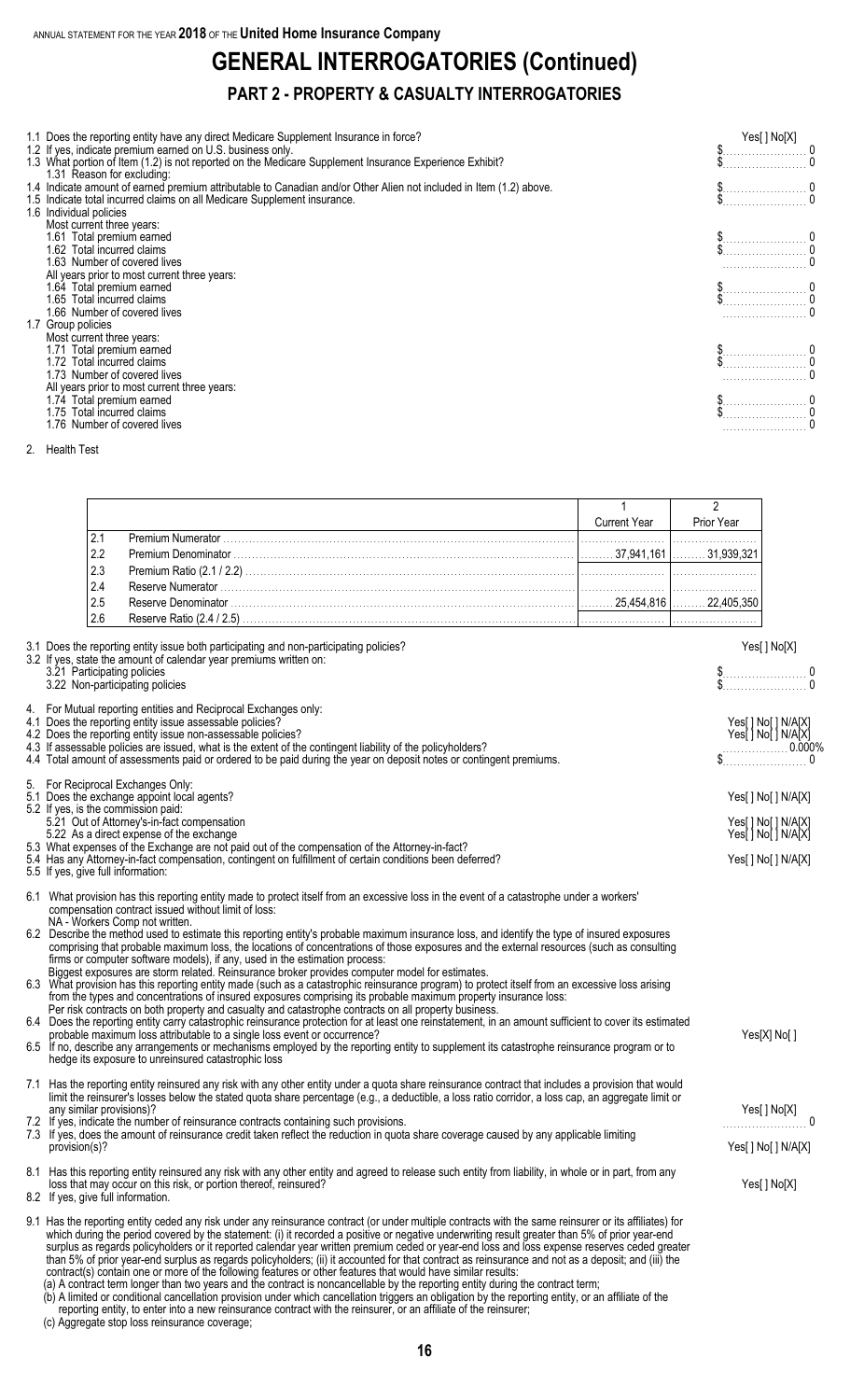# **GENERAL INTERROGATORIES (Continued)**

| (d) A unilateral right by either party (or both parties) to commute the reinsurance contract, whether conditional or not, except for such provisions<br>which are only triggered by a decline in the credit status of the other party;<br>(e) A provision permitting reporting of losses, or payment of losses, less frequently than on a quarterly basis (unless there is no activity during<br>the period); or<br>(f) Payment schedule, accumulating retentions from multiple years or any features inherently designed to delay timing of the reimbursement to<br>the ceding entity.<br>9.2 Has the reporting entity during the period covered by the statement ceded any risk under any reinsurance contract (or under multiple contracts<br>with the same reinsurer or its affiliates), for which, during the period covered by the statement, it recorded a positive or negative underwriting<br>result greater than 5% of prior year-end surplus as regards policyholders or it reported calendar year written premium ceded or year-end loss<br>and loss expense reserves ceded greater than 5% of prior year-end surplus as regards policyholders; excluding cessions to approved pooling<br>arrangements or to captive insurance companies that are directly or indirectly controlling, controlled by, or under common control with (i) one or<br>more unaffiliated policyholders of the reporting entity, or (ii) an association of which one or more unaffiliated policyholders of the reporting entity<br>is a member where:                                                                                                                    | Yes[] No[X]                                                                                                                                                                                                                                                                                                                                                                                                                                                                                                                                                       |
|--------------------------------------------------------------------------------------------------------------------------------------------------------------------------------------------------------------------------------------------------------------------------------------------------------------------------------------------------------------------------------------------------------------------------------------------------------------------------------------------------------------------------------------------------------------------------------------------------------------------------------------------------------------------------------------------------------------------------------------------------------------------------------------------------------------------------------------------------------------------------------------------------------------------------------------------------------------------------------------------------------------------------------------------------------------------------------------------------------------------------------------------------------------------------------------------------------------------------------------------------------------------------------------------------------------------------------------------------------------------------------------------------------------------------------------------------------------------------------------------------------------------------------------------------------------------------------------------------------------------------------------------------------------|-------------------------------------------------------------------------------------------------------------------------------------------------------------------------------------------------------------------------------------------------------------------------------------------------------------------------------------------------------------------------------------------------------------------------------------------------------------------------------------------------------------------------------------------------------------------|
| (a) The written premium ceded to the reinsurer by the reporting entity or its affiliates represents fifty percent (50%) or more of the entire direct<br>and assumed premium written by the reinsurer based on its most recently available financial statement; or<br>(b) Twenty-five percent (25%) or more of the written premium ceded to the reinsurer has been retroceded back to the reporting entity or its<br>affiliates in a separate reinsurance contract.<br>9.3 If yes to 9.1 or 9.2, please provide the following information in the Reinsurance Summary Supplemental Filing for General Interrogatory 9:<br>(a) The aggregate financial statement impact gross of all such ceded reinsurance contracts on the balance sheet and statement of income.<br>(b) A summary of the reinsurance contract terms and indicate whether it applies to the contracts meeting the criteria in 9.1 or 9.2; and<br>(c) A brief discussion of management's principle objectives in entering into the reinsurance contract including the economic purpose to be<br>achieved.<br>9.4 Except for transactions meeting the requirements of paragraph 31 of SSAP No. 62R, Property and Casualty Reinsurance, has the reporting                                                                                                                                                                                                                                                                                                                                                                                                                                        | Yes[] No[X]                                                                                                                                                                                                                                                                                                                                                                                                                                                                                                                                                       |
| entity ceded any risk under any reinsurance contract (or multiple contracts with the same reinsurer or its affiliates) during the period covered by<br>the financial statement, and either:<br>(a) Accounted for that contract as reinsurance (either prospective or retroactive) under statutory accounting principles ("SAP") and as a deposit<br>under generally accepted accounting principles ("GAAP"); or<br>(b) Accounted for that contract as reinsurance under GAAP and as a deposit under SAP?<br>9.5 If yes to 9.4, explain in the Reinsurance Summary Supplemental Filing for General Interrogatory 9 (section D) why the contract(s) is treated<br>differently for GAAP and SAP.<br>9.6 The reporting entity is exempt from the Reinsurance Attestation Supplement under one or more of the following criteria:                                                                                                                                                                                                                                                                                                                                                                                                                                                                                                                                                                                                                                                                                                                                                                                                                                 | Yes[] No[X]                                                                                                                                                                                                                                                                                                                                                                                                                                                                                                                                                       |
| (a) The entity does not utilize reinsurance; or<br>(b) The entity only engages in a 100% quota share contract with an affiliate and the affiliated or lead company has filed an attestation<br>supplement; or<br>(c) The entity has no external cessions and only participates in an intercompany pool and the affiliated or lead company has filed an attestation<br>supplement.                                                                                                                                                                                                                                                                                                                                                                                                                                                                                                                                                                                                                                                                                                                                                                                                                                                                                                                                                                                                                                                                                                                                                                                                                                                                            | Yes[] No[X]<br>Yes[] No[X]<br>Yes[] No[X]                                                                                                                                                                                                                                                                                                                                                                                                                                                                                                                         |
| 10. If the reporting entity has assumed risks from another entity, there should be charged on account of such reinsurances a reserve equal to that<br>which the original entity would have been required to charge had it retained the risks. Has this been done?<br>11.1 Has the reporting entity guaranteed policies issued by any other entity and now in force?                                                                                                                                                                                                                                                                                                                                                                                                                                                                                                                                                                                                                                                                                                                                                                                                                                                                                                                                                                                                                                                                                                                                                                                                                                                                                          | Yes[ ] No[ ] N/A[X]<br>Yes[] No[X]                                                                                                                                                                                                                                                                                                                                                                                                                                                                                                                                |
| 11.2 If yes, give full information:<br>12.1 If the reporting entity recorded accrued retrospective premiums on insurance contracts on Line 15.3 of the asset schedule, Page 2, state the<br>amount of corresponding liabilities recorded for:<br>12.11 Unpaid losses<br>12.12 Unpaid underwriting expenses (including loss adjustment expenses)<br>12.2 Of the amount on Line 15.3, Page 2, state the amount that is secured by letters of credit, collateral and other funds.<br>12.3 If the reporting entity underwrites commercial insurance risks, such as workers' compensation, are premium notes or promissory notes<br>accepted from its insureds covering unpaid premiums and/or unpaid losses?<br>12.4 If yes, provide the range of interest rates charged under such notes during the period covered by this statement:<br>12.41 From<br>12.42 To<br>12.5 Are letters of credit or collateral and other funds received from insureds being utilized by the reporting entity to secure premium notes or<br>promissory notes taken by a reporting entity, or to secure any of the reporting entity's reported direct unpaid loss reserves, including unpaid<br>losses under loss deductible features of commercial policies?<br>12.6 If yes, state the amount thereof at December 31 of current year:<br>12.61 Letters of Credit<br>12.62 Collateral and other funds<br>13.1 Largest net aggregate amount insured in any one risk (excluding workers' compensation):<br>13.2 Does any reinsurance contract considered in the calculation of this amount include an aggregate limit of recovery without also including a<br>reinstatement provision? | $\begin{matrix} \frac{6}{9} & 0 \\ 0 & 0 \end{matrix}$<br>$\mathbb{S}$<br>Yes[ ] No[ ] N/A[X]<br>0.000%<br>0.000%<br>Yes[] No[X]<br>$\begin{array}{c} \n\text{\$} \n\text{\$} \n\text{\$} \n\text{\$} \n\text{\$} \n\text{\$} \n\text{\$} \n\text{\$} \n\text{\$} \n\text{\$} \n\text{\$} \n\text{\$} \n\text{\$} \n\text{\$} \n\text{\$} \n\text{\$} \n\text{\$} \n\text{\$} \n\text{\$} \n\text{\$} \n\text{\$} \n\text{\$} \n\text{\$} \n\text{\$} \n\text{\$} \n\text{\$} \n\text{\$} \n\text{\$} \n\text{\$} \n\text{\$} \n\$<br>$$$ 225,000<br>Yes[ ] No[X] |
| 13.3 State the number of reinsurance contracts (excluding individual facultative risk certificates, but including facultative programs, automatic<br>facilities or facultative obligatory contracts) considered in the calculation of the amount.<br>14.1 Is the company a cedant in a multiple cedant reinsurance contract?<br>14.2 If yes, please describe the method of allocating and recording reinsurance among the cedants<br>14.3 If the answer to 14.1 is yes, are the methods described in item 14.2 entirely contained in the respective multiple cedant reinsurance contracts?<br>14.4 If the answer to 14.3 is no, are all the methods described in 14.2 entirely contained in written agreements?<br>14.5 If the answer to 14.4 is no, please explain                                                                                                                                                                                                                                                                                                                                                                                                                                                                                                                                                                                                                                                                                                                                                                                                                                                                                          | Yes[] No[X]<br>Yes[ ] No[ ] N/A[X]<br>Yes[ ] No[ ] N/A[X]                                                                                                                                                                                                                                                                                                                                                                                                                                                                                                         |
| 15.1 Has the reporting entity guaranteed any financed premium accounts?<br>15.2 If yes, give full information:                                                                                                                                                                                                                                                                                                                                                                                                                                                                                                                                                                                                                                                                                                                                                                                                                                                                                                                                                                                                                                                                                                                                                                                                                                                                                                                                                                                                                                                                                                                                               | Yes[ ] No[X]                                                                                                                                                                                                                                                                                                                                                                                                                                                                                                                                                      |
| 16.1 Does the reporting entity write any warranty business?                                                                                                                                                                                                                                                                                                                                                                                                                                                                                                                                                                                                                                                                                                                                                                                                                                                                                                                                                                                                                                                                                                                                                                                                                                                                                                                                                                                                                                                                                                                                                                                                  | Yes[] No[X]                                                                                                                                                                                                                                                                                                                                                                                                                                                                                                                                                       |

If yes, disclose the following information for each of the following types of warranty coverage:

|       |                | <b>Direct</b>   | Direct        | Direct | Direct                                              | Direct |
|-------|----------------|-----------------|---------------|--------|-----------------------------------------------------|--------|
|       |                | Losses Incurred | Losses Unpaid |        | Written Premium   Premium Unearned   Premium Earned |        |
| 16.11 | Home           |                 |               |        |                                                     |        |
|       | 16.12 Products |                 |               |        |                                                     |        |
| 16.13 | Automobile     |                 |               |        |                                                     | .      |
| 16.14 | Other *        |                 |               |        |                                                     | .      |

\* Disclose type of coverage:

17.1 Does the reporting entity include amounts recoverable on unauthorized reinsurance in Schedule F - Part 3 that is exempt from the statutory provision for unauthorized reinsurance? Yes[ ] No[X]

Incurred but not reported losses on contracts in force prior to July 1, 1984 and not subsequently renewed are exempt from the statutory provision for unauthorized reinsurance. Provide the following information for this exemption. 17.11 Gross amount of unauthorized reinsurance in Schedule F - Part 3 exempt from the statutory provision for unauthorized reinsurance \$. . . . . . . . . . . . . . . . . . . . . . . 0

17.12 Unfunded portion of Interrogatory 17.11 \$. . . . . . . . . . . . . . . . . . . . . . . 0

17.13 Paid losses and loss adjustment expenses portion of Interrogatory 17.11 \$. . . . . . . . . . . . . . . . . . . . . . . 0

17.14 Case reserves portion of Interrogatory 17.11 \$. . . . . . . . . . . . . . . . . . . . . . . 0

17.15 Incurred but not reported portion of Interrogatory 17.11 **and the set of the set of the set of the set of the set of the set of the set of the set of the set of the set of the set of the set of the set of the set of** 

17.16 Unearned premium portion of Interrogatory 17.11 \$. . . . . . . . . . . . . . . . . . . . . . . 0

17.17 Contingent commission portion of Interrogatory 17.11 \$. . . . . . . . . . . . . . . . . . . . . . . 0

|  |  |  |  |  |  |  |  |  |  |  | $\begin{bmatrix} 0 & 0 & 0 \ 0 & 0 & 0 \ 0 & 0 & 0 \ 0 & 0 & 0 \ 0 & 0 & 0 \end{bmatrix}$ |
|--|--|--|--|--|--|--|--|--|--|--|-------------------------------------------------------------------------------------------|
|  |  |  |  |  |  |  |  |  |  |  |                                                                                           |
|  |  |  |  |  |  |  |  |  |  |  |                                                                                           |
|  |  |  |  |  |  |  |  |  |  |  |                                                                                           |
|  |  |  |  |  |  |  |  |  |  |  |                                                                                           |
|  |  |  |  |  |  |  |  |  |  |  |                                                                                           |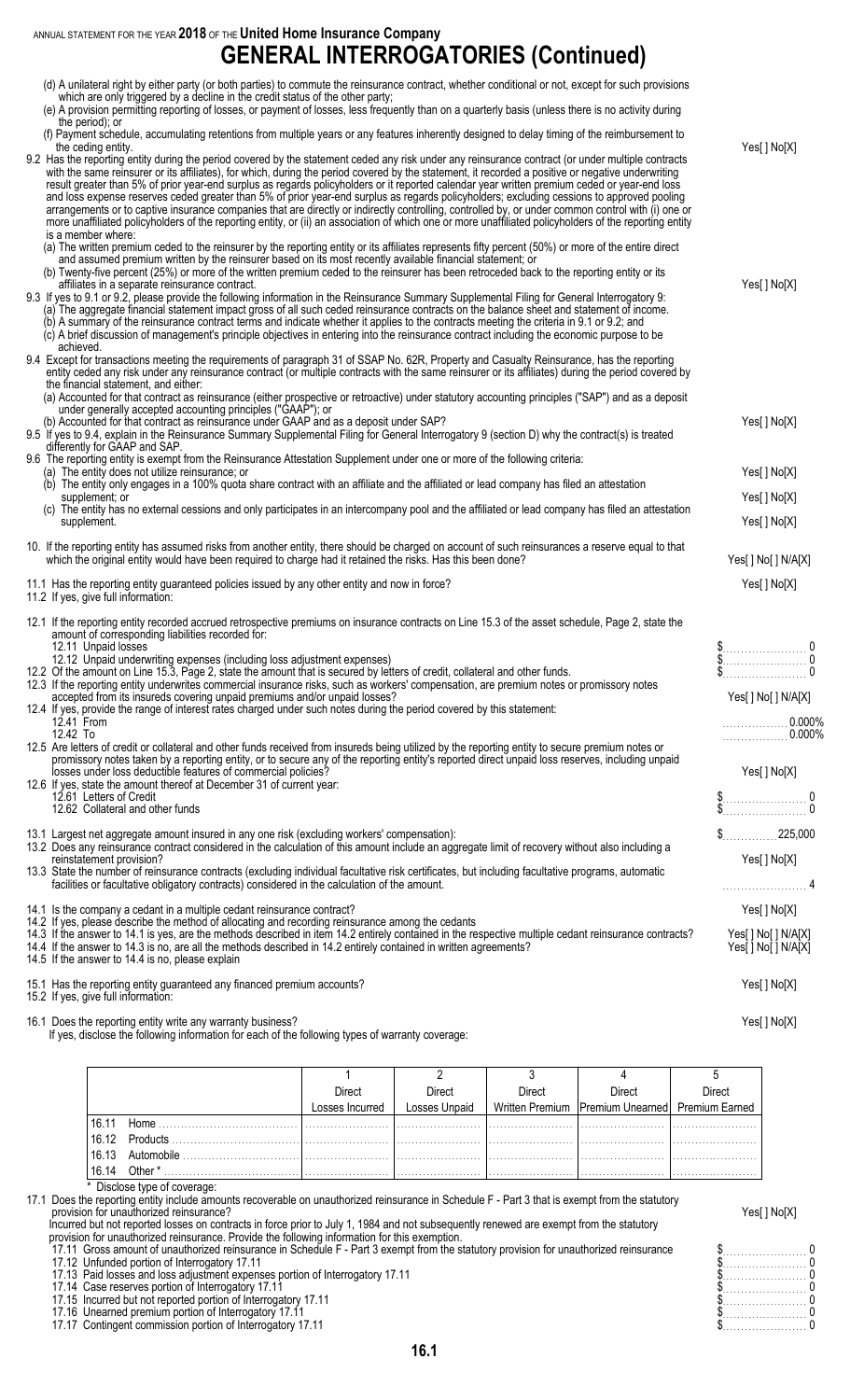# **GENERAL INTERROGATORIES (Continued)**

- 18.1 Do you act as a custodian for health savings accounts? Notice that the same of the same of the same of the same of the same of the same of the same of the same of the same of the same of the same of the same of the sa 18.2 If yes, please provide the amount of custodial funds held as of the reporting date: \$. . . . . . . . . . . . . . . . . . . . . . . 0
- 18.3 Do you act as an administrator for health savings accounts? Yes[ ] No[X]
- 18.4 If yes, please provide the balance of the funds administered as of the reporting date: \$. . . . . . . . . . . . . . . . . . . . . . . 0
- 19. Is the reporting entity licensed or chartered, registered, qualified, eligible or writing business in at least two states? Yes[X] No[ ]

19.1 If no, does the reporting entity assume reinsurance business that covers risks residing in at least one state other than the state of domicile of the reporting entity? Yes[ ] No[X]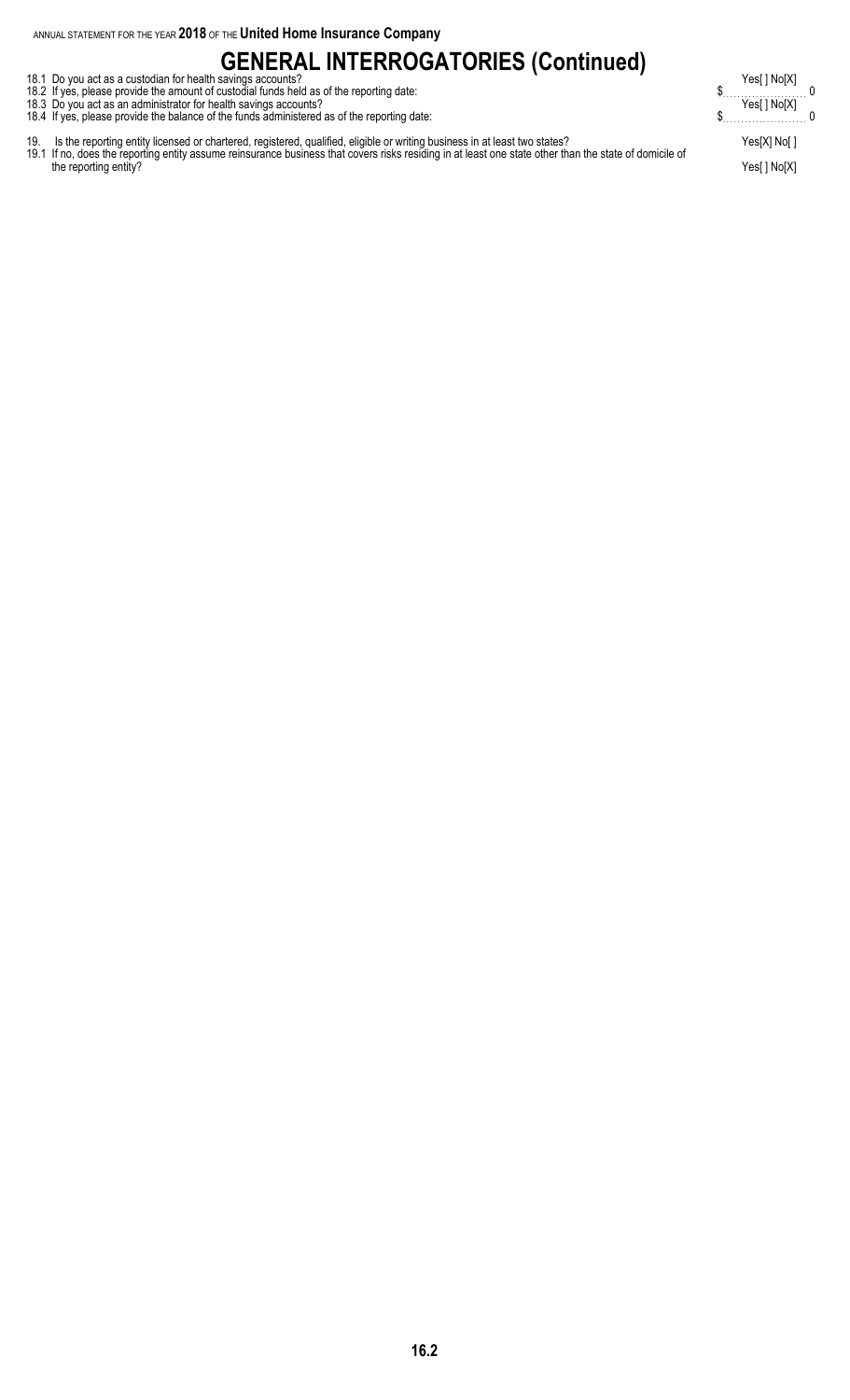# **FIVE - YEAR HISTORICAL DATA**

**Show amounts in whole dollars only, no cents; show percentages to one decimal place, i.e., 17.6**

|            |                                                                                                                                           | $\mathbf{1}$<br>2018 | $\overline{2}$<br>2017                                                           | 3<br>2016 | 4<br>2015                              | 5<br>2014                                |
|------------|-------------------------------------------------------------------------------------------------------------------------------------------|----------------------|----------------------------------------------------------------------------------|-----------|----------------------------------------|------------------------------------------|
|            |                                                                                                                                           |                      |                                                                                  |           |                                        |                                          |
| 1.         | Gross Premiums Written (Page 8, Part 1B, Columns 1, 2 & 3)<br>Liability Lines (Lines 11.1, 11.2, 16, 17.1, 17.2, 17.3, 18.1, 18.2, 19.1,  |                      |                                                                                  |           |                                        |                                          |
|            |                                                                                                                                           |                      | 6,553,541  5,771,665  5,485,213  8,126,875                                       |           |                                        | $\ldots$ 7,618,836                       |
| 2.<br>3.   |                                                                                                                                           |                      |                                                                                  |           |                                        | $\ldots$ . 10,302,551                    |
| 4.         |                                                                                                                                           |                      |                                                                                  |           |                                        | .                                        |
| 5.         |                                                                                                                                           |                      |                                                                                  |           |                                        |                                          |
| 6.         |                                                                                                                                           | 1.1.1.1.1            | $52,620,405$ 47,424,772  44,970,354  50,211,170  43,827,074                      |           |                                        |                                          |
|            | Net Premiums Written (Page 8, Part 1B, Column 6)                                                                                          |                      |                                                                                  |           |                                        |                                          |
| 7.         | Liability Lines (Lines 11.1, 11.2, 16, 17.1, 17.2, 17.3, 18.1, 18.2,                                                                      |                      |                                                                                  |           |                                        |                                          |
|            |                                                                                                                                           |                      |                                                                                  |           |                                        | $\ldots$ 3,924,894                       |
| 8.         |                                                                                                                                           |                      |                                                                                  |           |                                        |                                          |
| 9.         | Property and Liability Combined Lines (Lines 3, 4, 5, 8, 22 & 27)  28,419,694  24,539,087  21,467,750  17,992,649  18,695,698             |                      |                                                                                  |           |                                        |                                          |
| 10.<br>11. | Non-proportional Reinsurance Lines (Lines 31, 32 & 33)                                                                                    |                      |                                                                                  |           |                                        |                                          |
| 12.        |                                                                                                                                           | .                    | $41,088,691$ 33,553,600  29,910,479  28,487,491  28,668,239                      |           |                                        |                                          |
|            | <b>Statement of Income (Page 4)</b>                                                                                                       |                      |                                                                                  |           |                                        |                                          |
| 13.        |                                                                                                                                           |                      |                                                                                  |           |                                        |                                          |
| 14.        |                                                                                                                                           |                      |                                                                                  |           |                                        |                                          |
| 15.        |                                                                                                                                           |                      |                                                                                  |           |                                        |                                          |
| 16.        |                                                                                                                                           |                      |                                                                                  |           |                                        |                                          |
| 17.<br>18. |                                                                                                                                           |                      |                                                                                  |           |                                        |                                          |
|            | Balance Sheet Lines (Pages 2 and 3)                                                                                                       |                      |                                                                                  |           |                                        | $\ldots$ 2,505,878                       |
| 19.        | TOTAL admitted assets excluding protected cell business (Page                                                                             |                      | . 46,037,956   ……. 38,348,476   ……. 36,985,409   ……. 34,149,143   ……. 29,509,798 |           |                                        |                                          |
| 20.        | Premiums and considerations (Page 2, Column 3)                                                                                            |                      |                                                                                  |           |                                        |                                          |
|            | 20.1                                                                                                                                      |                      |                                                                                  |           |                                        |                                          |
|            | 20.2                                                                                                                                      |                      |                                                                                  |           |                                        |                                          |
|            | 20.3                                                                                                                                      |                      |                                                                                  |           |                                        |                                          |
| 21.        | TOTAL liabilities excluding protected cell business (Page 3, Line                                                                         |                      |                                                                                  |           |                                        |                                          |
|            |                                                                                                                                           |                      |                                                                                  |           | 24,395,674    23,477,148    23,044,397 | 20,663,682                               |
| 22.<br>23. |                                                                                                                                           |                      |                                                                                  |           |                                        | $\ldots$ . 3,025,636<br>$\ldots$ 224,556 |
| 24.        |                                                                                                                                           |                      |                                                                                  |           |                                        | $\ldots$ 14,490,404                      |
| 25.        |                                                                                                                                           |                      |                                                                                  |           |                                        |                                          |
| 26.        |                                                                                                                                           |                      |                                                                                  |           |                                        |                                          |
|            | Cash Flow (Page 5)                                                                                                                        |                      |                                                                                  |           |                                        |                                          |
| 27.        |                                                                                                                                           |                      |                                                                                  |           |                                        |                                          |
|            | <b>Risk-Based Capital Analysis</b>                                                                                                        |                      |                                                                                  |           |                                        |                                          |
| 28.<br>29. |                                                                                                                                           |                      |                                                                                  |           |                                        |                                          |
|            | Percentage Distribution of Cash, Cash Equivalents and Invested Assets                                                                     |                      |                                                                                  |           |                                        |                                          |
|            | (Page 2, Column 3)<br>(Item divided by Page 2, Line 12, Column 3) x 100.0                                                                 |                      |                                                                                  |           |                                        |                                          |
| 30.        |                                                                                                                                           |                      |                                                                                  |           |                                        |                                          |
| 31.        |                                                                                                                                           |                      |                                                                                  |           |                                        |                                          |
| 32.        |                                                                                                                                           |                      |                                                                                  |           |                                        |                                          |
| 33.        |                                                                                                                                           |                      |                                                                                  |           |                                        |                                          |
| 34.        |                                                                                                                                           |                      |                                                                                  |           |                                        |                                          |
| 35.<br>36. |                                                                                                                                           |                      |                                                                                  |           |                                        |                                          |
| 37.        |                                                                                                                                           |                      |                                                                                  |           |                                        |                                          |
| 38.        |                                                                                                                                           |                      |                                                                                  |           |                                        |                                          |
| 39.        |                                                                                                                                           |                      |                                                                                  |           |                                        |                                          |
| 40.        |                                                                                                                                           |                      |                                                                                  |           |                                        |                                          |
| 41.        |                                                                                                                                           |                      |                                                                                  |           |                                        |                                          |
|            | Investments in Parent, Subsidiaries and Affiliates                                                                                        |                      |                                                                                  |           |                                        |                                          |
| 42.<br>43. |                                                                                                                                           |                      |                                                                                  |           |                                        |                                          |
| 44.        |                                                                                                                                           |                      |                                                                                  |           |                                        |                                          |
| 45.        | Affiliated short-term investments (subtotals included in Schedule DA                                                                      |                      |                                                                                  |           |                                        |                                          |
|            |                                                                                                                                           |                      |                                                                                  |           |                                        |                                          |
| 46.        |                                                                                                                                           |                      |                                                                                  |           |                                        |                                          |
| 47.        |                                                                                                                                           |                      |                                                                                  |           |                                        |                                          |
| 48.        |                                                                                                                                           |                      |                                                                                  |           |                                        |                                          |
| 49.<br>50. |                                                                                                                                           |                      |                                                                                  |           |                                        |                                          |
|            | Percentage of investments in parent, subsidiaries and affiliates to<br>surplus as regards policyholders (Line 48 above divided by Page 3, |                      |                                                                                  |           |                                        |                                          |
|            |                                                                                                                                           |                      |                                                                                  |           |                                        |                                          |
|            |                                                                                                                                           |                      |                                                                                  |           |                                        |                                          |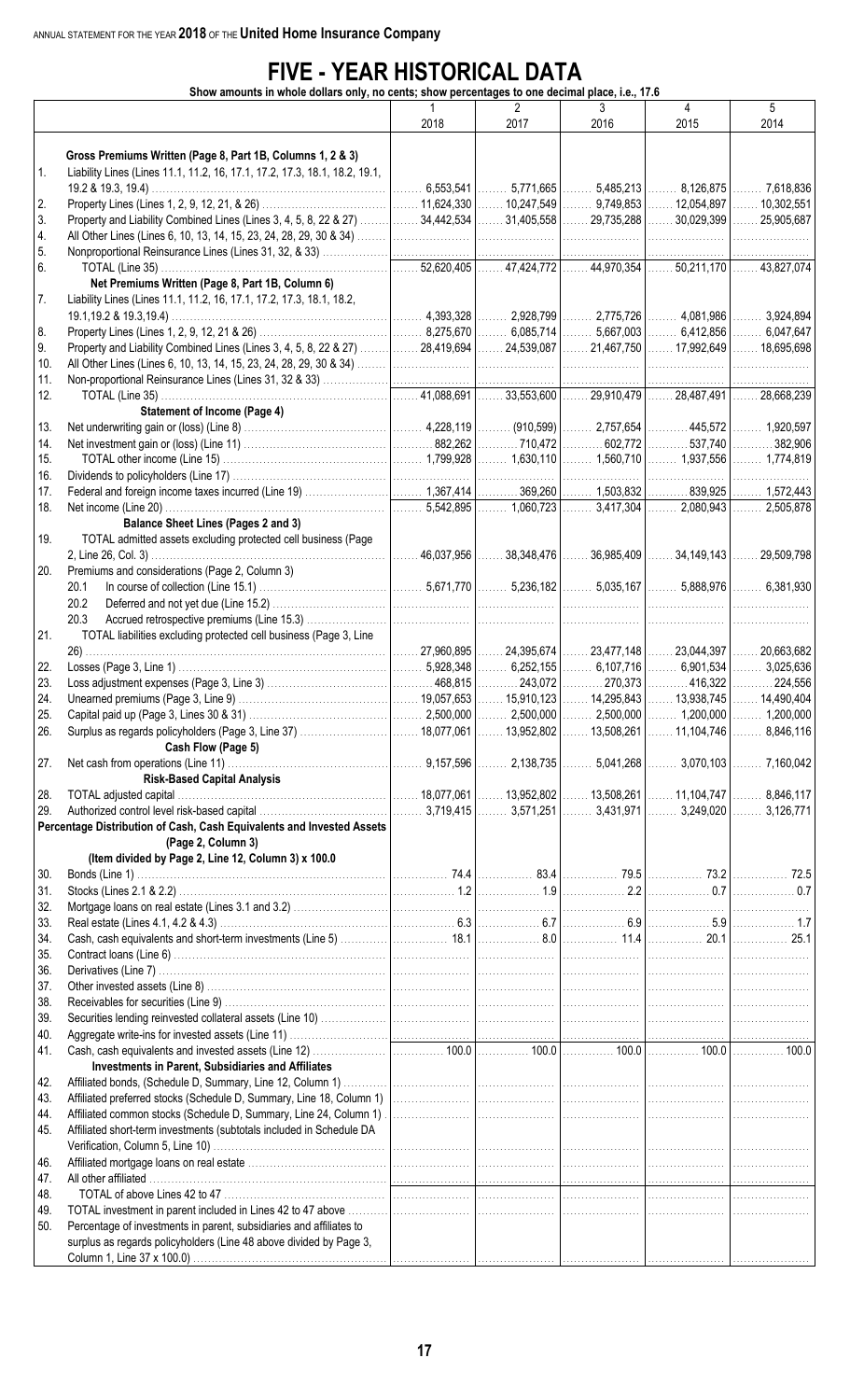# **FIVE - YEAR HISTORICAL DATA (Continued)**

|            |                                                                                                                                                                     | $\mathbf{1}$ | $\overline{2}$ | 3    | 4    | 5      |
|------------|---------------------------------------------------------------------------------------------------------------------------------------------------------------------|--------------|----------------|------|------|--------|
|            |                                                                                                                                                                     | 2018         | 2017           | 2016 | 2015 | 2014   |
|            | <b>Capital and Surplus Accounts (Page 4)</b>                                                                                                                        |              |                |      |      |        |
| 51.        |                                                                                                                                                                     |              |                |      |      |        |
| 52.        |                                                                                                                                                                     |              |                |      |      |        |
| 53.        | Change in surplus as regards policyholders for the year (Line 38)    4,124,259    444,540    2,403,516    2,258,629    2,394,112                                    |              |                |      |      |        |
|            | Gross Losses Paid (Page 9, Part 2, Columns 1 and 2)                                                                                                                 |              |                |      |      |        |
| 54.        | Liability lines (Lines 11.1, 11.2, 16, 17.1, 17.2, 17.3, 18.1, 18.2, 19.1, 19.2                                                                                     |              |                |      |      |        |
|            |                                                                                                                                                                     |              |                |      |      |        |
| 55.        |                                                                                                                                                                     |              |                |      |      |        |
| 56.        |                                                                                                                                                                     |              |                |      |      |        |
| 57.        |                                                                                                                                                                     |              |                |      |      | .      |
| 58.        |                                                                                                                                                                     |              |                |      |      |        |
| 59.        |                                                                                                                                                                     |              |                |      |      |        |
|            | Net Losses Paid (Page 9, Part 2, Column 4)                                                                                                                          |              |                |      |      |        |
| 60.        | Liability lines (Lines 11.1, 11.2, 16, 17.1, 17.2, 17.3, 18.1, 18.2, 19.1, 19.2                                                                                     |              |                |      |      |        |
|            |                                                                                                                                                                     |              |                |      |      |        |
| 61.        |                                                                                                                                                                     |              |                |      |      |        |
| 62.        |                                                                                                                                                                     |              |                |      |      |        |
| 63.<br>64. |                                                                                                                                                                     |              |                |      |      | .<br>. |
| 65.        |                                                                                                                                                                     |              |                |      |      |        |
|            | <b>Operating Percentages (Page 4)</b>                                                                                                                               |              |                |      |      |        |
|            | (Item divided by Page 4, Line 1) x 100.0                                                                                                                            |              |                |      |      |        |
| 66.        |                                                                                                                                                                     |              |                |      |      |        |
| 67.        |                                                                                                                                                                     |              |                |      |      |        |
| 68.        |                                                                                                                                                                     |              |                |      |      |        |
| 69.        |                                                                                                                                                                     |              |                |      |      |        |
| 70.        |                                                                                                                                                                     |              |                |      |      |        |
|            | <b>Other Percentages</b>                                                                                                                                            |              |                |      |      |        |
| 71.        | Other underwriting expenses to net premiums written (Page 4, Lines 4 + 5                                                                                            |              |                |      |      |        |
|            |                                                                                                                                                                     |              |                |      |      | 24.0   |
| 72.        | Losses and loss expenses incurred to premiums earned (Page 4, Lines 2                                                                                               |              |                |      |      |        |
|            |                                                                                                                                                                     |              |                |      |      | 56.2   |
| 73.        | Net premiums written to policyholders' surplus (Page 8, Part 1B, Column                                                                                             |              |                |      |      |        |
|            |                                                                                                                                                                     |              |                |      |      | 324.1  |
|            | One Year Loss Development (\$000 omitted)                                                                                                                           |              |                |      |      |        |
| 74.        | Development in estimated losses and loss expenses incurred prior to                                                                                                 |              |                |      |      |        |
|            |                                                                                                                                                                     |              |                |      |      |        |
| 75.        | Percent of development of losses and loss expenses incurred to                                                                                                      |              |                |      |      |        |
|            | policyholders' surplus of prior year end (Line 74 above divided by Page 4,                                                                                          |              |                |      |      |        |
|            |                                                                                                                                                                     |              |                |      |      |        |
|            | Two Year Loss Development (\$000 omitted)                                                                                                                           |              |                |      |      |        |
| 76.        | Development in estimated losses and loss expenses incurred 2 years                                                                                                  |              |                |      |      |        |
|            | before the current year and prior year (Schedule P, Part 2 - Summary,                                                                                               |              |                |      |      |        |
|            |                                                                                                                                                                     |              |                |      |      |        |
| 77.        | Percent of development of losses and loss expenses incurred to reported                                                                                             |              |                |      |      |        |
|            | policyholders' surplus of second prior year end (Line 76 above divided by                                                                                           |              |                |      |      |        |
|            |                                                                                                                                                                     |              |                |      |      |        |
| NOTE:      | If a party to a merger, have the two most recent years of this exhibit been restated due to a merger in compliance with the disclosure requirements of SSAP No. 3 - |              |                |      |      |        |

Accounting Changes and Correction of Errors? Yes[ ] No[ ] N/A[X]

If no, please explain: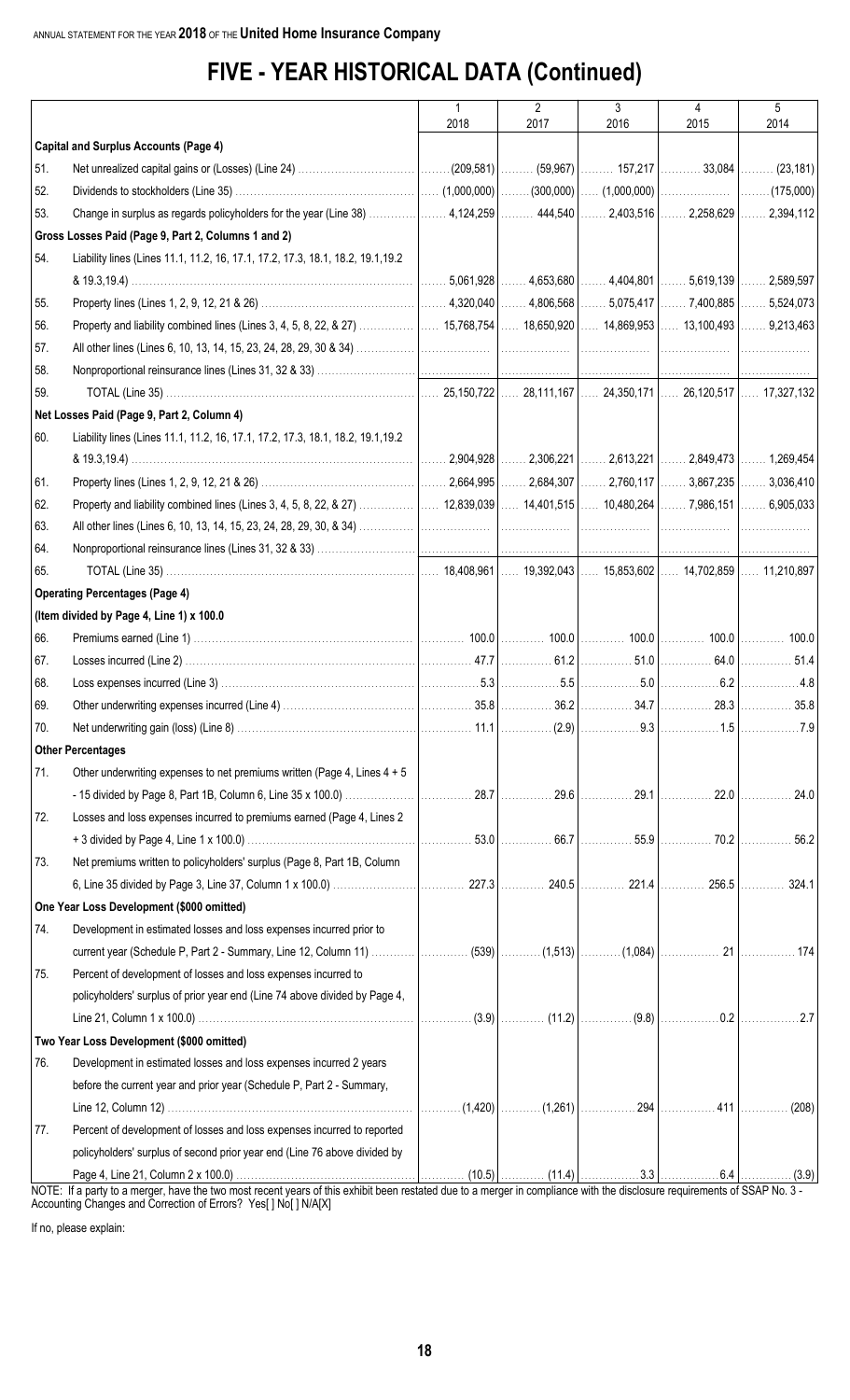## **EXHIBIT OF PREMIUMS AND LOSSES** (Statutory Page 14)



NAIC Company Code: 17647

|                | <b>NAIC Group Code:</b>                                                                                                           |                                                                                                                                                                                                                                                                                                                                                                                                                                                                                                                | BUSINESS IN THE STATE OF ARKANSAS DURING THE YEAR |                                                  |                                |                                      |                               |                                |                                        |                                        |                                                | NAIC Company Code: 17647  |                      |
|----------------|-----------------------------------------------------------------------------------------------------------------------------------|----------------------------------------------------------------------------------------------------------------------------------------------------------------------------------------------------------------------------------------------------------------------------------------------------------------------------------------------------------------------------------------------------------------------------------------------------------------------------------------------------------------|---------------------------------------------------|--------------------------------------------------|--------------------------------|--------------------------------------|-------------------------------|--------------------------------|----------------------------------------|----------------------------------------|------------------------------------------------|---------------------------|----------------------|
|                |                                                                                                                                   | Gross Premiums, Including Policy and<br>Membership Fees, Less Return Premiums<br>and Premiums on Policies not Taken                                                                                                                                                                                                                                                                                                                                                                                            |                                                   | $\mathbf{3}$<br>Dividends Paid<br>or Credited to | Direct<br>Unearned             | $5^{\circ}$<br>Direct<br>Losses Paid | 6<br>Direct                   | $\overline{7}$                 | 8<br><b>Direct Defense</b><br>and Cost | 9<br><b>Direct Defense</b><br>and Cost | 10 <sup>10</sup><br>Direct Defense<br>and Cost | 11<br>Commissions         | 12<br>Taxes,         |
|                | Line of Business                                                                                                                  | $\overline{1}$<br>Direct Premiums Written                                                                                                                                                                                                                                                                                                                                                                                                                                                                      | $\mathfrak{p}$<br><b>Direct Premiums Earned</b>   | Policyholders<br>on Direct Business              | Premium<br>Reserves            | (deducting<br>salvage)               | Losses<br>Incurred            | Direct<br>Losses Unpaid        | Containment<br><b>Expense Paid</b>     | Containment<br>Expense Incurred        | Containment<br><b>Expense Unpaid</b>           | and Brokerage<br>Expenses | Licenses<br>and Fees |
| 1.             | Fire.                                                                                                                             | 579.599<br>.                                                                                                                                                                                                                                                                                                                                                                                                                                                                                                   | 577.326<br>.                                      | .                                                | 296.955<br>.                   | 95,395<br>.                          | .86.204                       | $\ldots$ 15,409                | .                                      | .                                      | .                                              | 53.074<br>.               | $\ldots$ 15.741      |
| 2.1<br>2.2     | Allied lines<br>Multiple peril crop                                                                                               | 893,099                                                                                                                                                                                                                                                                                                                                                                                                                                                                                                        | 866.891<br>.                                      | .                                                | $\ldots$ 457.576               | 224,693<br>.                         | $\ldots$ . 250.066            | 91,399                         | .                                      | .                                      | .                                              | . 81.781                  | . 24.255             |
|                |                                                                                                                                   |                                                                                                                                                                                                                                                                                                                                                                                                                                                                                                                |                                                   |                                                  |                                |                                      |                               |                                |                                        |                                        |                                                |                           |                      |
| $^{2.3}_{2.4}$ |                                                                                                                                   |                                                                                                                                                                                                                                                                                                                                                                                                                                                                                                                |                                                   |                                                  |                                |                                      |                               |                                |                                        |                                        |                                                |                           |                      |
| 2.5            |                                                                                                                                   |                                                                                                                                                                                                                                                                                                                                                                                                                                                                                                                |                                                   |                                                  |                                |                                      |                               |                                |                                        |                                        |                                                |                           |                      |
|                | Farmowners multiple peril<br>Homeowners multiple peril                                                                            | $\ldots \ldots \ldots \ldots$ 809.585                                                                                                                                                                                                                                                                                                                                                                                                                                                                          |                                                   |                                                  | .414.788<br>$\ldots$ 9.028.395 | 500,917<br>8.564.878                 | 553,214<br>$\ldots$ 7.798.979 | 97.048<br>$\ldots$ . 1,891,098 | 10,627<br>35,666                       | 18,254<br>21.608                       | 13,000<br>$\ldots$ 13,373                      |                           |                      |
| 5.1            | Commercial multiple peril (non - liability portion)                                                                               | . 17,621,676                                                                                                                                                                                                                                                                                                                                                                                                                                                                                                   | 16,191,097                                        | .<br>.                                           | .                              | .                                    | .                             | .                              | .                                      | .                                      |                                                | $\ldots$ 1.613.606        | 478.572              |
| 5.2            | Commercial multiple peril (liability portion)                                                                                     |                                                                                                                                                                                                                                                                                                                                                                                                                                                                                                                |                                                   | .                                                |                                | .                                    | .                             | .                              | .                                      | .                                      | .                                              |                           |                      |
| 6.             |                                                                                                                                   |                                                                                                                                                                                                                                                                                                                                                                                                                                                                                                                |                                                   | .                                                |                                | .                                    |                               |                                | .                                      | .                                      |                                                |                           |                      |
| 8.             |                                                                                                                                   |                                                                                                                                                                                                                                                                                                                                                                                                                                                                                                                |                                                   |                                                  |                                |                                      | .                             |                                | .                                      | .                                      |                                                |                           |                      |
| 9.<br>10.      |                                                                                                                                   |                                                                                                                                                                                                                                                                                                                                                                                                                                                                                                                |                                                   | .                                                |                                |                                      |                               |                                | .<br>.                                 |                                        |                                                |                           |                      |
| 11.            |                                                                                                                                   |                                                                                                                                                                                                                                                                                                                                                                                                                                                                                                                |                                                   | .                                                | .                              | .                                    | .                             | .                              | .                                      | .                                      | .                                              | .                         |                      |
| 12.            | Earthquake                                                                                                                        |                                                                                                                                                                                                                                                                                                                                                                                                                                                                                                                |                                                   |                                                  |                                |                                      |                               |                                | .                                      |                                        |                                                |                           |                      |
| 13.            |                                                                                                                                   |                                                                                                                                                                                                                                                                                                                                                                                                                                                                                                                |                                                   | .                                                | .                              | .                                    | .                             | .                              | .                                      |                                        |                                                |                           |                      |
| 14.<br>15.1    |                                                                                                                                   |                                                                                                                                                                                                                                                                                                                                                                                                                                                                                                                |                                                   | .                                                |                                |                                      |                               |                                | .                                      |                                        |                                                |                           |                      |
| 15.2           | Non-cancelable A & H (b)                                                                                                          |                                                                                                                                                                                                                                                                                                                                                                                                                                                                                                                |                                                   | .<br>.                                           | .<br>.                         | .<br>.                               | .<br>.                        | .                              | .<br>.                                 | .<br>.                                 | .                                              |                           |                      |
| 15.3           |                                                                                                                                   |                                                                                                                                                                                                                                                                                                                                                                                                                                                                                                                |                                                   |                                                  |                                |                                      |                               |                                |                                        |                                        |                                                |                           |                      |
| 15.4           |                                                                                                                                   |                                                                                                                                                                                                                                                                                                                                                                                                                                                                                                                |                                                   | .                                                | .                              | .                                    | .                             | .                              | .                                      |                                        |                                                |                           |                      |
| 15.5           | Other accident only                                                                                                               |                                                                                                                                                                                                                                                                                                                                                                                                                                                                                                                |                                                   | .                                                | .                              | .                                    | .                             | .                              | .                                      | .                                      |                                                |                           |                      |
| 15.6           | Medicare Title XVIII exempt from state taxes or fees<br>All other $A & H(b)$                                                      |                                                                                                                                                                                                                                                                                                                                                                                                                                                                                                                |                                                   | .                                                | .                              | .                                    | .                             | .                              | .                                      | .                                      | .                                              | .                         |                      |
| 15.7<br>15.8   | Federal Employees Health Benefits Plan premium                                                                                    |                                                                                                                                                                                                                                                                                                                                                                                                                                                                                                                |                                                   | .                                                | .                              | .                                    | .                             | .                              | .<br>.                                 | .                                      | .                                              | .                         |                      |
| 16.            |                                                                                                                                   |                                                                                                                                                                                                                                                                                                                                                                                                                                                                                                                |                                                   |                                                  |                                |                                      |                               |                                | .                                      |                                        |                                                |                           |                      |
| 17.1           |                                                                                                                                   |                                                                                                                                                                                                                                                                                                                                                                                                                                                                                                                | . 79,090                                          | .                                                | 42.382<br>.                    | . 70                                 | $\ldots \ldots$ (7,022)       | .                              | .                                      | .                                      | .                                              | . 7.575                   |                      |
| 17.2           |                                                                                                                                   |                                                                                                                                                                                                                                                                                                                                                                                                                                                                                                                |                                                   |                                                  |                                |                                      | .                             |                                | .                                      |                                        |                                                |                           |                      |
| 17.3<br>18.    |                                                                                                                                   |                                                                                                                                                                                                                                                                                                                                                                                                                                                                                                                |                                                   |                                                  |                                | .                                    | .                             |                                | .<br>.                                 | .                                      |                                                |                           |                      |
| 19.1           | Private passenger auto no-fault (personal injury protection)                                                                      | $\cdots$ 174,674                                                                                                                                                                                                                                                                                                                                                                                                                                                                                               | $\ldots \ldots \ldots \ldots \ldots$ 223,010      | .                                                | 45.367                         | $\ldots \ldots 156,111$              | . 135,961                     | 146,395                        |                                        | .                                      | .                                              | . 16,001                  | . 4,746              |
| 19.2           |                                                                                                                                   |                                                                                                                                                                                                                                                                                                                                                                                                                                                                                                                | . 2,333.332                                       | .                                                | . 726,616                      | $\ldots$ 1,764,002                   | $\ldots$ 1,733,538            | $\ldots$ 938,169               | $\frac{1}{39,933}$                     | 21,145                                 | . 7.692                                        | . 256,287                 | . 76,011             |
| 19.3           | Commercial auto no-fault (personal injury protection).                                                                            |                                                                                                                                                                                                                                                                                                                                                                                                                                                                                                                |                                                   |                                                  |                                |                                      |                               |                                | .                                      |                                        |                                                |                           |                      |
| 19.4<br>21.1   |                                                                                                                                   |                                                                                                                                                                                                                                                                                                                                                                                                                                                                                                                |                                                   | .                                                |                                | .<br>$\ldots$ . 1.803.679            | .<br>$\ldots$ 1,943,128       | .<br>$\ldots \ldots$ 467,756   | .<br>$\ldots \ldots \ldots 8,466$      | .<br>4.483                             | .<br>. 2,378                                   | $\ldots$ . 394.704        |                      |
| 21.2           |                                                                                                                                   |                                                                                                                                                                                                                                                                                                                                                                                                                                                                                                                |                                                   | .                                                | .                              | .                                    | .                             | .                              | .                                      | .                                      | .                                              | .                         |                      |
| 22.            |                                                                                                                                   |                                                                                                                                                                                                                                                                                                                                                                                                                                                                                                                |                                                   |                                                  |                                |                                      | .                             |                                | .                                      |                                        |                                                |                           |                      |
| 23.            |                                                                                                                                   |                                                                                                                                                                                                                                                                                                                                                                                                                                                                                                                |                                                   | .                                                | .                              | .                                    | .                             | .                              | .                                      | .                                      | .                                              |                           |                      |
| 24.            |                                                                                                                                   | $\begin{array}{ccc}\n&\cdots & \cdots & \cdots & \cdots & \cdots & \cdots \\ &\cdots & \cdots & \cdots & \cdots & \cdots & \cdots & \cdots & \cdots \\ &\vdots & \vdots & \vdots & \ddots & \vdots & \vdots \\ &\vdots & \vdots & \ddots & \vdots & \vdots \\ &\vdots & \vdots & \ddots & \vdots & \vdots \\ &\vdots & \vdots & \ddots & \vdots & \vdots \\ &\vdots & \vdots & \ddots & \vdots & \vdots \\ &\vdots & \vdots & \ddots & \vdots & \vdots \\ &\vdots & \vdots & \vdots & \ddots & \vdots \\ &\vd$ | . 26.813                                          |                                                  |                                |                                      | .                             | .<br>. 6,672                   | .                                      | .                                      |                                                |                           |                      |
| 26.<br>27.     | Burglary and theft.                                                                                                               |                                                                                                                                                                                                                                                                                                                                                                                                                                                                                                                |                                                   | .                                                | . 14,366<br>.                  | . (2)<br>.                           | . 6,670<br>.                  | .                              | .<br>.                                 | .                                      | .                                              | .                         |                      |
| 28.            | Credit.                                                                                                                           |                                                                                                                                                                                                                                                                                                                                                                                                                                                                                                                |                                                   |                                                  |                                |                                      |                               |                                |                                        |                                        |                                                |                           |                      |
| 30.            |                                                                                                                                   |                                                                                                                                                                                                                                                                                                                                                                                                                                                                                                                |                                                   | .                                                | .                              | .                                    | .                             | .                              | .                                      | .                                      |                                                |                           |                      |
| 34.            |                                                                                                                                   |                                                                                                                                                                                                                                                                                                                                                                                                                                                                                                                |                                                   |                                                  |                                |                                      |                               |                                |                                        |                                        |                                                |                           |                      |
| 35.            |                                                                                                                                   | .27,295,746<br>.                                                                                                                                                                                                                                                                                                                                                                                                                                                                                               | .24,754,798<br>.                                  |                                                  | 12,145,496                     | 13,109,743                           | . 12,500,738                  | .3,653,947                     | 94,692<br>.                            | 65,491<br>.                            | 36,442                                         | .2,499,727                | $\ldots$ . 741.383   |
|                | <b>DETAILS OF WRITE-INS</b>                                                                                                       |                                                                                                                                                                                                                                                                                                                                                                                                                                                                                                                |                                                   |                                                  |                                |                                      |                               |                                |                                        |                                        |                                                |                           |                      |
| 3401.          |                                                                                                                                   |                                                                                                                                                                                                                                                                                                                                                                                                                                                                                                                |                                                   |                                                  |                                | .                                    |                               |                                |                                        |                                        |                                                |                           |                      |
| 3402.          |                                                                                                                                   |                                                                                                                                                                                                                                                                                                                                                                                                                                                                                                                |                                                   |                                                  |                                |                                      |                               |                                |                                        |                                        |                                                |                           |                      |
| 3403.<br>3498. |                                                                                                                                   |                                                                                                                                                                                                                                                                                                                                                                                                                                                                                                                |                                                   |                                                  |                                |                                      |                               |                                |                                        |                                        |                                                |                           |                      |
|                | Summary of remaining write-ins for Line 34 from overflow page<br>3499. TOTALS (Lines 3401 through 3403 plus 3498) (Line 34 above) |                                                                                                                                                                                                                                                                                                                                                                                                                                                                                                                |                                                   | .                                                | .                              | .                                    |                               | .                              | .                                      |                                        |                                                |                           |                      |
|                |                                                                                                                                   |                                                                                                                                                                                                                                                                                                                                                                                                                                                                                                                |                                                   |                                                  |                                |                                      |                               |                                |                                        |                                        |                                                |                           |                      |

(a) Finance and service charges not included in Lines 1 to 35 \$.........968,471<br>(b) For health business on indicated lines report: Number of persons insured under PPO managed care products ..... ....0 and number of persons insured under indemnity only products ...............0.

19 Arkansas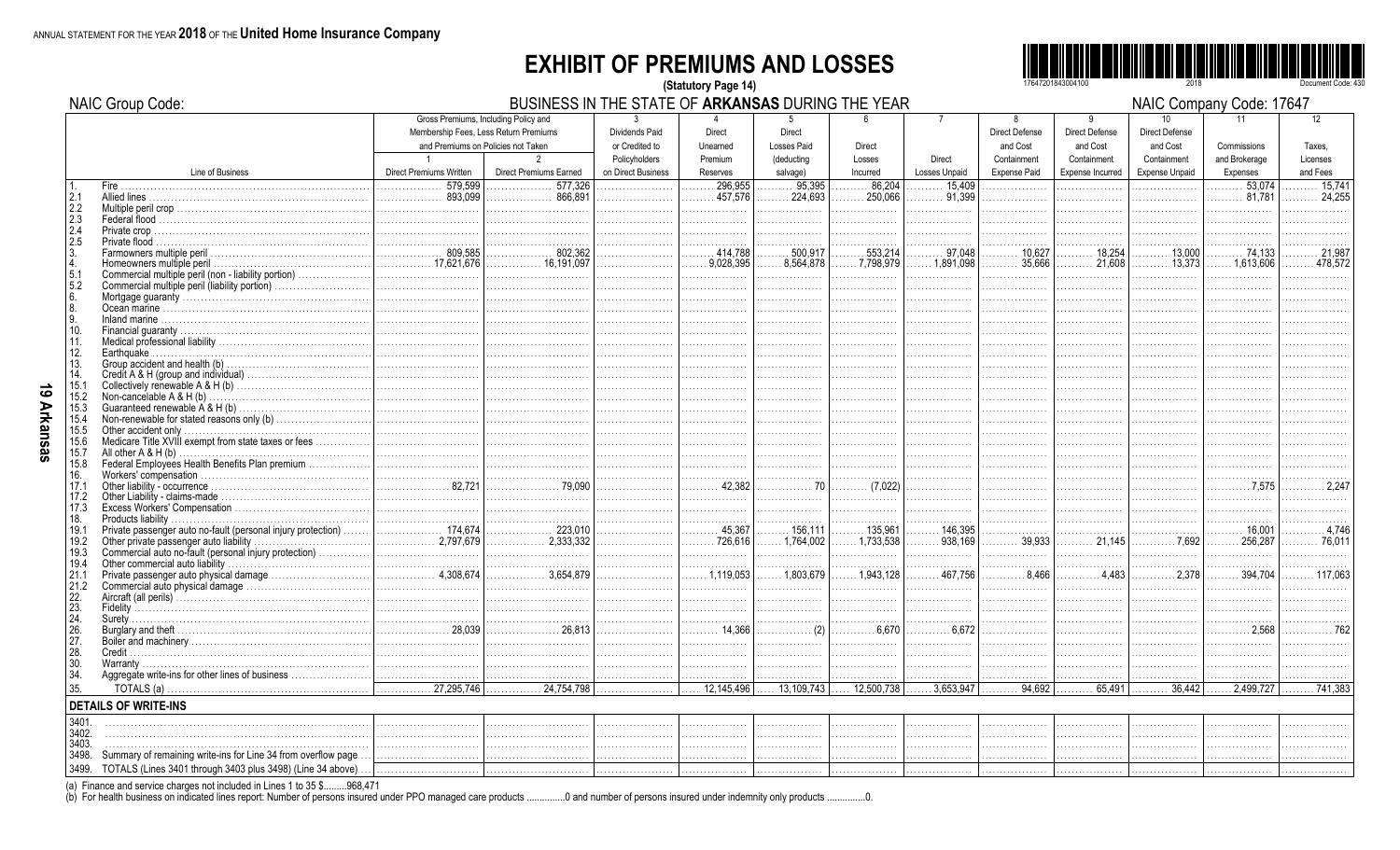## **EXHIBIT OF PREMIUMS AND LOSSES** (Statutory Page 14)



 $\cdots$ 

|                                                | NAIC Group Code:                                                 |                                |                                                                                                                     | BUSINESS IN THE STATE OF INDIANA DURING THE YEAR         |                               |                                            |                         |                          |                                                       |                                                       |                                                                     | NAIC Company Code: 17647     |                          |
|------------------------------------------------|------------------------------------------------------------------|--------------------------------|---------------------------------------------------------------------------------------------------------------------|----------------------------------------------------------|-------------------------------|--------------------------------------------|-------------------------|--------------------------|-------------------------------------------------------|-------------------------------------------------------|---------------------------------------------------------------------|------------------------------|--------------------------|
|                                                |                                                                  |                                | Gross Premiums, Including Policy and<br>Membership Fees, Less Return Premiums<br>and Premiums on Policies not Taken | <b>Dividends Paid</b><br>or Credited to<br>Policyholders | Direct<br>Unearned<br>Premium | <b>Direct</b><br>Losses Paid<br>(deducting | <b>Direct</b><br>Losses | $\overline{7}$<br>Direct | 8<br><b>Direct Defense</b><br>and Cost<br>Containment | 9<br><b>Direct Defense</b><br>and Cost<br>Containment | 10 <sup>°</sup><br><b>Direct Defense</b><br>and Cost<br>Containment | Commissions<br>and Brokerage | 12<br>Taxes,<br>Licenses |
|                                                | Line of Business                                                 | <b>Direct Premiums Written</b> | <b>Direct Premiums Earned</b>                                                                                       | on Direct Business                                       | Reserves                      | salvage)                                   | Incurred                | Losses Unpaid            | <b>Expense Paid</b>                                   | <b>Expense Incurred</b>                               | <b>Expense Unpaid</b>                                               | Expenses                     | and Fees                 |
| 2.1                                            |                                                                  |                                |                                                                                                                     |                                                          | .                             |                                            |                         |                          |                                                       |                                                       |                                                                     |                              |                          |
| 2.2                                            |                                                                  |                                |                                                                                                                     |                                                          |                               |                                            |                         |                          |                                                       |                                                       |                                                                     |                              |                          |
|                                                |                                                                  |                                |                                                                                                                     |                                                          |                               |                                            |                         |                          |                                                       |                                                       |                                                                     |                              |                          |
| $\frac{2.3}{2.4}$<br>2.5                       |                                                                  |                                |                                                                                                                     |                                                          |                               |                                            |                         |                          |                                                       |                                                       |                                                                     |                              |                          |
| 3.                                             |                                                                  |                                |                                                                                                                     |                                                          |                               |                                            |                         |                          |                                                       |                                                       |                                                                     |                              |                          |
| 14.                                            |                                                                  |                                |                                                                                                                     |                                                          |                               |                                            |                         |                          |                                                       |                                                       |                                                                     |                              |                          |
| 5.1                                            | Commercial multiple peril (non - liability portion)              |                                |                                                                                                                     |                                                          |                               |                                            |                         | .                        |                                                       |                                                       |                                                                     |                              |                          |
| 5.2                                            | Commercial multiple peril (liability portion)                    | .                              |                                                                                                                     |                                                          |                               |                                            |                         |                          |                                                       |                                                       |                                                                     |                              |                          |
| 16.<br>8.                                      |                                                                  |                                |                                                                                                                     |                                                          |                               |                                            |                         |                          |                                                       |                                                       |                                                                     |                              |                          |
| l 9.                                           |                                                                  |                                |                                                                                                                     |                                                          |                               |                                            |                         |                          |                                                       |                                                       |                                                                     |                              |                          |
| 10.                                            |                                                                  |                                |                                                                                                                     |                                                          |                               |                                            |                         | .                        |                                                       |                                                       |                                                                     |                              |                          |
| 11.                                            |                                                                  | .                              |                                                                                                                     |                                                          |                               |                                            | .                       | .                        |                                                       |                                                       |                                                                     |                              |                          |
| 12.                                            |                                                                  |                                |                                                                                                                     |                                                          |                               |                                            |                         |                          |                                                       |                                                       |                                                                     |                              |                          |
| 13.                                            |                                                                  |                                |                                                                                                                     |                                                          |                               |                                            |                         |                          |                                                       |                                                       |                                                                     |                              |                          |
| 14.                                            |                                                                  | .                              |                                                                                                                     |                                                          |                               |                                            |                         |                          |                                                       |                                                       |                                                                     |                              |                          |
| 15.1                                           |                                                                  |                                |                                                                                                                     |                                                          |                               |                                            |                         |                          |                                                       |                                                       |                                                                     |                              |                          |
| 15.2<br>15.3                                   |                                                                  |                                |                                                                                                                     |                                                          |                               |                                            |                         | .                        |                                                       |                                                       |                                                                     |                              |                          |
| 15.4                                           |                                                                  |                                |                                                                                                                     |                                                          |                               |                                            |                         |                          |                                                       |                                                       |                                                                     |                              |                          |
| 15.5                                           |                                                                  |                                |                                                                                                                     |                                                          |                               |                                            |                         | .                        |                                                       |                                                       |                                                                     |                              |                          |
| 15.6                                           | Medicare Title XVIII exempt from state taxes or fees             | .                              |                                                                                                                     |                                                          |                               |                                            |                         |                          |                                                       |                                                       |                                                                     |                              |                          |
| 15.7                                           | All other $A \& H(b)$ .                                          |                                |                                                                                                                     |                                                          |                               |                                            |                         |                          |                                                       |                                                       |                                                                     |                              |                          |
| 15.8                                           | Federal Employees Health Benefits Plan premium                   |                                |                                                                                                                     |                                                          |                               |                                            |                         |                          |                                                       |                                                       |                                                                     |                              |                          |
| 16.                                            |                                                                  |                                |                                                                                                                     |                                                          |                               |                                            |                         |                          |                                                       |                                                       |                                                                     |                              |                          |
| 17.1                                           |                                                                  |                                |                                                                                                                     |                                                          | .                             |                                            |                         | .                        |                                                       |                                                       |                                                                     |                              |                          |
| 17.2<br>17.3                                   |                                                                  |                                |                                                                                                                     |                                                          |                               |                                            |                         |                          |                                                       |                                                       |                                                                     |                              |                          |
| 18.                                            |                                                                  |                                |                                                                                                                     |                                                          |                               |                                            |                         |                          |                                                       |                                                       |                                                                     |                              |                          |
| 19.1                                           | Private passenger auto no-fault (personal injury protection)     |                                |                                                                                                                     |                                                          |                               |                                            |                         |                          |                                                       |                                                       |                                                                     |                              |                          |
| 19.2                                           |                                                                  |                                |                                                                                                                     |                                                          |                               |                                            |                         |                          |                                                       |                                                       |                                                                     |                              |                          |
| 19.3                                           | Commercial auto no-fault (personal injury protection)            |                                |                                                                                                                     |                                                          |                               |                                            |                         | .                        |                                                       |                                                       |                                                                     |                              |                          |
| 19.4                                           |                                                                  |                                |                                                                                                                     |                                                          |                               |                                            |                         |                          |                                                       |                                                       |                                                                     |                              |                          |
| 21.1                                           |                                                                  | .                              |                                                                                                                     |                                                          |                               |                                            |                         |                          |                                                       |                                                       |                                                                     |                              |                          |
| 21.2                                           |                                                                  |                                |                                                                                                                     |                                                          |                               |                                            |                         |                          |                                                       |                                                       |                                                                     |                              |                          |
| $\begin{bmatrix} 22 \\ 23 \\ 24 \end{bmatrix}$ |                                                                  |                                |                                                                                                                     |                                                          |                               |                                            |                         |                          |                                                       |                                                       |                                                                     |                              |                          |
|                                                | Surety.                                                          |                                |                                                                                                                     |                                                          |                               |                                            |                         |                          |                                                       |                                                       |                                                                     |                              |                          |
| 26.                                            |                                                                  |                                |                                                                                                                     |                                                          |                               |                                            |                         |                          |                                                       |                                                       |                                                                     |                              |                          |
| 27.                                            |                                                                  |                                |                                                                                                                     |                                                          |                               |                                            |                         |                          |                                                       |                                                       |                                                                     |                              |                          |
| 28.                                            |                                                                  |                                |                                                                                                                     |                                                          |                               |                                            |                         |                          |                                                       |                                                       |                                                                     |                              |                          |
| 30.                                            |                                                                  |                                |                                                                                                                     |                                                          |                               |                                            |                         |                          |                                                       |                                                       |                                                                     |                              |                          |
| 34.                                            | Aggregate write-ins for other lines of business                  |                                |                                                                                                                     |                                                          |                               |                                            |                         |                          |                                                       |                                                       |                                                                     |                              |                          |
| 35.                                            |                                                                  |                                |                                                                                                                     |                                                          |                               |                                            |                         |                          |                                                       |                                                       |                                                                     |                              |                          |
|                                                | <b>DETAILS OF WRITE-INS</b>                                      |                                |                                                                                                                     |                                                          |                               |                                            |                         |                          |                                                       |                                                       |                                                                     |                              |                          |
| 3401                                           |                                                                  |                                |                                                                                                                     | .                                                        | .                             | .                                          | .                       | .                        | .                                                     | .                                                     | .                                                                   | .                            |                          |
| 3402.                                          |                                                                  |                                |                                                                                                                     |                                                          | .                             |                                            |                         | .                        |                                                       |                                                       |                                                                     |                              |                          |
| 3403.                                          |                                                                  |                                |                                                                                                                     | .                                                        | .                             | .                                          |                         | .                        |                                                       |                                                       | .                                                                   |                              |                          |
| 3498.                                          | Summary of remaining write-ins for Line 34 from overflow page    |                                |                                                                                                                     | .                                                        | .                             | .                                          | .                       | .                        | .                                                     |                                                       | .                                                                   |                              |                          |
|                                                | 3499. TOTALS (Lines 3401 through 3403 plus 3498) (Line 34 above) |                                |                                                                                                                     | .                                                        | .                             | .                                          | .                       | .                        | .                                                     | .                                                     | .                                                                   |                              |                          |

(a) Finance and service charges not included in Lines 1 to 35 \$................0<br>(b) For health business on indicated lines report: Number of persons insured under PPO managed care products ................................  $\ldots 0$ .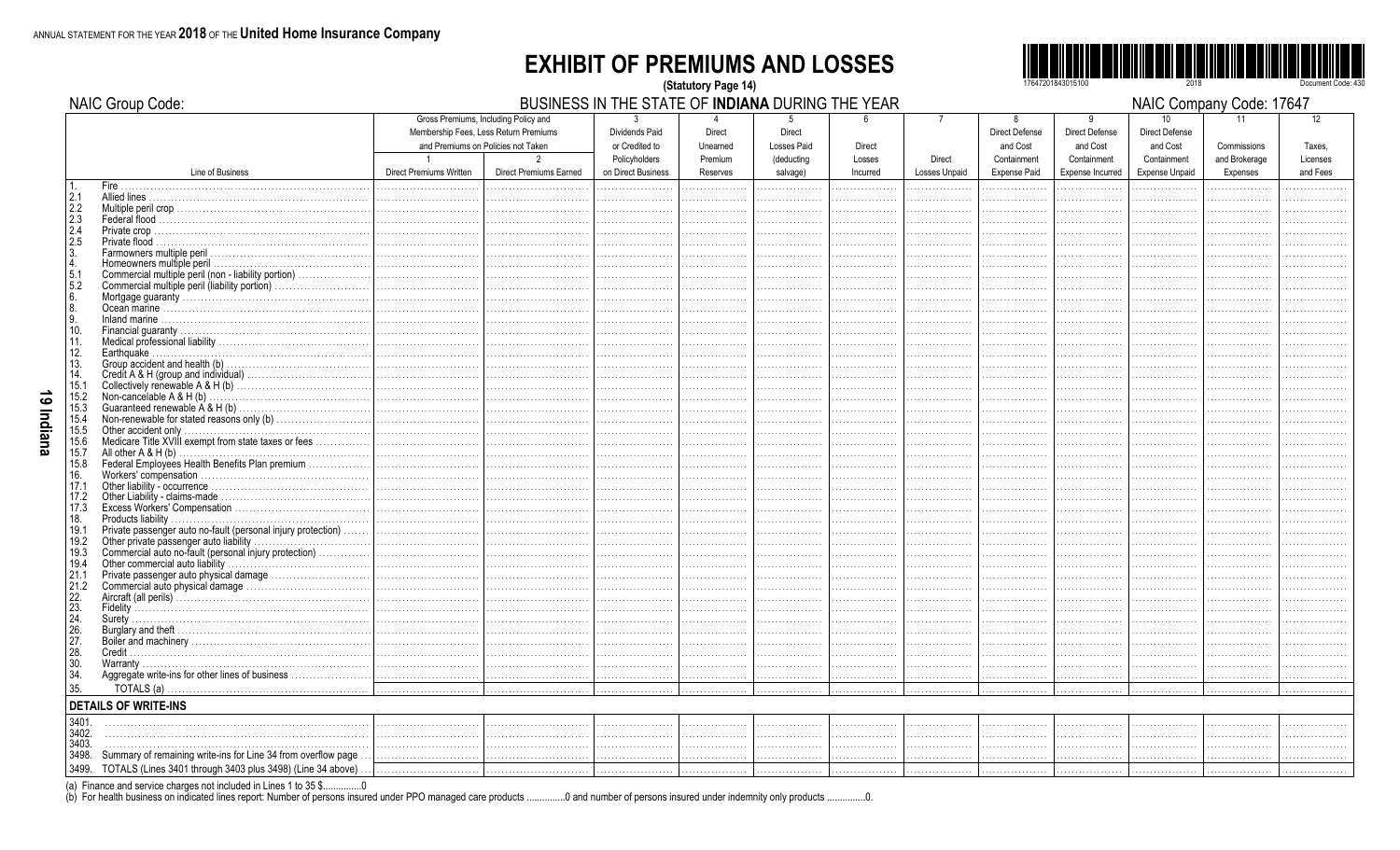NAIC Group Code:

## **EXHIBIT OF PREMIUMS AND LOSSES** (Statutory Page 14)



BUSINESS IN THE STATE OF KANSAS DURING THE YEAR

NAIC Company Code: 17647

|                                                  | iwww.com                                                         |                                    |                                                                               |                     |                                 | -------     |          |                      |                     |                            | ייישעויויט טיי יי     | <b>,,,,,,,,,,</b> |          |
|--------------------------------------------------|------------------------------------------------------------------|------------------------------------|-------------------------------------------------------------------------------|---------------------|---------------------------------|-------------|----------|----------------------|---------------------|----------------------------|-----------------------|-------------------|----------|
|                                                  |                                                                  |                                    | Gross Premiums, Including Policy and<br>Membership Fees, Less Return Premiums | 3<br>Dividends Paid | $\overline{4}$<br><b>Direct</b> | 5<br>Direct | հ        |                      | 8<br>Direct Defense | 9<br><b>Direct Defense</b> | 10<br>Direct Defense  | 11                | 12       |
|                                                  |                                                                  | and Premiums on Policies not Taken |                                                                               | or Credited to      | Unearned                        | Losses Paid | Direct   |                      | and Cost            | and Cost                   | and Cost              | Commissions       | Taxes.   |
|                                                  |                                                                  | $\overline{1}$                     | $\mathcal{P}$                                                                 | Policyholders       | Premium                         | (deducting  | Losses   | Direct               | Containment         | Containment                | Containment           | and Brokerage     | Licenses |
|                                                  | Line of Business                                                 | Direct Premiums Written            | <b>Direct Premiums Earned</b>                                                 | on Direct Business  | Reserves                        | salvage)    | Incurred | <b>Losses Unpaid</b> | <b>Expense Paid</b> | Expense Incurred           | <b>Expense Unpaid</b> | Expenses          | and Fees |
|                                                  |                                                                  |                                    |                                                                               |                     | .                               | .           |          |                      |                     |                            |                       |                   |          |
| 2.1                                              |                                                                  |                                    |                                                                               | .                   |                                 |             |          | .                    | .                   |                            |                       |                   |          |
|                                                  |                                                                  |                                    |                                                                               | .                   |                                 |             |          | .                    | .                   | .                          |                       |                   |          |
| $\begin{array}{r} 2.2 \\ 2.3 \\ 2.4 \end{array}$ | Federal flood                                                    |                                    |                                                                               |                     |                                 |             |          |                      | .                   |                            |                       |                   |          |
| 2.5                                              |                                                                  |                                    |                                                                               |                     |                                 |             |          |                      | .                   |                            |                       |                   |          |
|                                                  |                                                                  |                                    |                                                                               |                     |                                 | .           |          | .                    | .                   |                            |                       | .                 |          |
| $\begin{bmatrix} 3 \\ 4 \end{bmatrix}$           |                                                                  |                                    |                                                                               |                     |                                 | .           | .        | .<br>.               | .<br>.              |                            |                       | .                 |          |
| 5.1                                              | Commercial multiple peril (non - liability portion)<br>.         |                                    |                                                                               |                     |                                 |             |          |                      |                     |                            |                       |                   |          |
| 5.2                                              | Commercial multiple peril (liability portion)                    |                                    |                                                                               |                     |                                 |             |          | .                    | .                   |                            |                       | .                 |          |
| 6.                                               |                                                                  |                                    |                                                                               |                     |                                 | .           |          | .                    | .                   |                            |                       | .                 |          |
| 8                                                |                                                                  |                                    |                                                                               |                     |                                 |             |          |                      | .                   |                            |                       |                   |          |
| l 9.                                             |                                                                  |                                    |                                                                               |                     |                                 |             |          |                      | .                   |                            |                       |                   |          |
| 10.                                              |                                                                  |                                    |                                                                               |                     | .                               | .           |          | .                    | .                   |                            |                       | .                 |          |
| 11.                                              |                                                                  |                                    |                                                                               |                     |                                 | .           |          | .                    | .                   |                            |                       |                   |          |
| 12.                                              | Earthquake.                                                      |                                    |                                                                               |                     |                                 |             |          |                      |                     |                            |                       |                   |          |
| 13.                                              |                                                                  |                                    |                                                                               |                     |                                 |             |          |                      | .                   |                            |                       |                   |          |
| 14.                                              |                                                                  |                                    |                                                                               |                     |                                 |             |          | .                    | .                   |                            |                       |                   |          |
| 15.1                                             | Non-cancelable $A \& H(b)$ .                                     |                                    |                                                                               |                     |                                 |             |          |                      |                     |                            |                       |                   |          |
| 15.2<br>15.3                                     |                                                                  | .                                  |                                                                               |                     |                                 |             |          |                      |                     |                            |                       |                   |          |
| 15.4                                             | Non-renewable for stated reasons only (b)                        |                                    |                                                                               |                     |                                 |             |          |                      |                     |                            |                       |                   |          |
| 15.5                                             |                                                                  |                                    |                                                                               |                     |                                 |             |          |                      |                     |                            |                       |                   |          |
| 15.6                                             | Medicare Title XVIII exempt from state taxes or fees             |                                    |                                                                               |                     |                                 |             |          |                      |                     |                            |                       |                   |          |
| 15.7                                             |                                                                  |                                    |                                                                               |                     |                                 |             |          |                      |                     |                            |                       |                   |          |
| 15.8                                             | Federal Employees Health Benefits Plan premium                   |                                    |                                                                               |                     |                                 |             |          |                      |                     |                            |                       |                   |          |
| 16.                                              |                                                                  |                                    |                                                                               |                     |                                 |             |          |                      |                     |                            |                       |                   |          |
| 17.1                                             |                                                                  |                                    |                                                                               |                     |                                 |             |          |                      |                     |                            |                       |                   |          |
| 17.2                                             |                                                                  |                                    |                                                                               |                     |                                 |             |          |                      |                     |                            |                       |                   |          |
| 17.3                                             |                                                                  |                                    |                                                                               |                     |                                 |             |          |                      |                     |                            |                       |                   |          |
| 18.                                              |                                                                  |                                    |                                                                               |                     |                                 |             |          | .                    | .                   |                            |                       |                   |          |
| 19.1                                             |                                                                  |                                    |                                                                               |                     |                                 |             |          |                      |                     |                            |                       |                   |          |
| 19.2                                             |                                                                  |                                    |                                                                               |                     |                                 |             |          |                      |                     |                            |                       |                   |          |
| 19.3<br>19.4                                     | Commercial auto no-fault (personal injury protection)            |                                    |                                                                               |                     |                                 |             |          |                      | .                   |                            |                       |                   |          |
| 21.1                                             |                                                                  |                                    |                                                                               |                     |                                 |             |          | .                    | .                   |                            |                       |                   |          |
| 21.2                                             |                                                                  |                                    |                                                                               |                     |                                 |             |          |                      |                     |                            |                       |                   |          |
|                                                  |                                                                  |                                    |                                                                               |                     |                                 |             |          |                      | .                   |                            |                       |                   |          |
| $\left  \frac{22}{23} \right $                   |                                                                  |                                    |                                                                               |                     |                                 |             |          | .                    | .<br>.              |                            |                       |                   |          |
|                                                  |                                                                  |                                    |                                                                               |                     |                                 |             |          |                      |                     |                            |                       |                   |          |
| $^{24}_{26}$                                     |                                                                  |                                    |                                                                               |                     |                                 |             |          |                      | .                   |                            |                       |                   |          |
| 27.                                              |                                                                  |                                    |                                                                               |                     |                                 |             |          |                      | .                   |                            |                       |                   |          |
| 28.                                              |                                                                  |                                    |                                                                               |                     |                                 |             |          |                      |                     |                            |                       |                   |          |
| $\frac{30}{34}$                                  |                                                                  |                                    |                                                                               |                     |                                 |             |          |                      | .                   |                            |                       |                   |          |
|                                                  | Aggregate write-ins for other lines of business                  |                                    |                                                                               |                     |                                 |             |          |                      | .                   |                            |                       |                   |          |
| 35.                                              |                                                                  |                                    |                                                                               |                     |                                 |             |          |                      | .                   |                            |                       |                   |          |
|                                                  | <b>DETAILS OF WRITE-INS</b>                                      |                                    |                                                                               |                     |                                 |             |          |                      |                     |                            |                       |                   |          |
| 3401.                                            |                                                                  |                                    |                                                                               |                     |                                 |             |          | .                    | .                   |                            |                       |                   |          |
| 3402.                                            |                                                                  |                                    |                                                                               |                     |                                 |             |          |                      | .                   |                            |                       |                   |          |
| 3403.                                            |                                                                  |                                    |                                                                               |                     |                                 |             |          |                      |                     |                            |                       |                   |          |
| 3498.                                            | Summary of remaining write-ins for Line 34 from overflow page.   |                                    |                                                                               | .                   |                                 |             |          |                      |                     |                            |                       |                   |          |
|                                                  | 3499. TOTALS (Lines 3401 through 3403 plus 3498) (Line 34 above) |                                    |                                                                               | .                   | .                               | .           | .        | .                    | .                   | .                          | .                     | .                 |          |

(a) Finance and service charges not included in Lines 1 to 35 \$................0<br>(b) For health business on indicated lines report: Number of persons insured under PPO managed care products ................................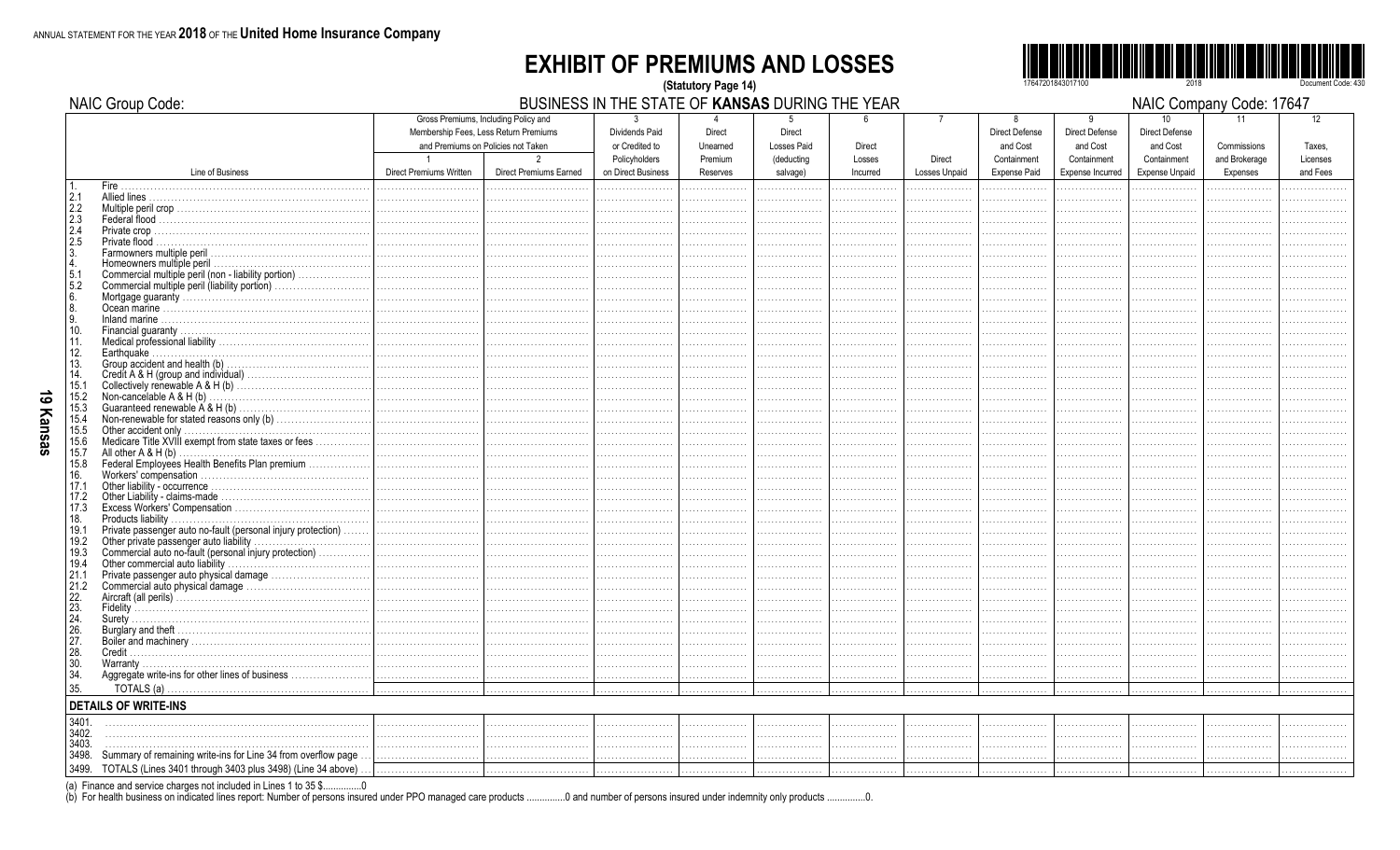## **EXHIBIT OF PREMIUMS AND LOSSES** (Statutory Page 14)



|                          | NAIC Group Code:                                                                                                                  |                                                                                                                     | BUSINESS IN THE STATE OF KENTUCKY DURING THE YEAR |                                                  |                                              |                                   |                             |                              |                                    |                                        |                                         | NAIC Company Code: 17647  |                            |
|--------------------------|-----------------------------------------------------------------------------------------------------------------------------------|---------------------------------------------------------------------------------------------------------------------|---------------------------------------------------|--------------------------------------------------|----------------------------------------------|-----------------------------------|-----------------------------|------------------------------|------------------------------------|----------------------------------------|-----------------------------------------|---------------------------|----------------------------|
|                          |                                                                                                                                   | Gross Premiums, Including Policy and<br>Membership Fees, Less Return Premiums<br>and Premiums on Policies not Taken | $\overline{2}$                                    | $\mathbf{R}$<br>Dividends Paid<br>or Credited to | Direct<br>Unearned<br>Premium                | Direct<br><b>Losses Paid</b>      | Direct                      | $\overline{7}$               | 8<br>Direct Defense<br>and Cost    | 9<br><b>Direct Defense</b><br>and Cost | 10<br><b>Direct Defense</b><br>and Cost | 11<br>Commissions         | 12 <sup>12</sup><br>Taxes. |
|                          | Line of Business                                                                                                                  | $\overline{1}$<br>Direct Premiums Written                                                                           | <b>Direct Premiums Earned</b>                     | Policyholders<br>on Direct Business              | Reserves                                     | (deducting<br>salvage)            | Losses<br>Incurred          | Direct<br>Losses Unpaid      | Containment<br><b>Expense Paid</b> | Containment<br>Expense Incurred        | Containment<br>Expense Unpaid           | and Brokerage<br>Expenses | Licenses<br>and Fees       |
| 2.1<br>2.2               |                                                                                                                                   | 1,203<br>.                                                                                                          | 396                                               | .                                                | . 760<br>. 1.158                             | .                                 | .                           | .                            | .                                  |                                        |                                         | . 111                     |                            |
| 2.3<br>2.4               |                                                                                                                                   |                                                                                                                     |                                                   |                                                  |                                              | .                                 |                             | .                            | .                                  |                                        |                                         |                           |                            |
| 2.5                      |                                                                                                                                   |                                                                                                                     |                                                   |                                                  | .                                            | .                                 |                             |                              |                                    |                                        |                                         |                           |                            |
|                          | Commercial multiple peril (non - liability portion)                                                                               | . 53,605<br>593,391                                                                                                 | 202,545                                           | .                                                | $\ldots \ldots 33.857$<br>$\ldots$ . 374.782 | 54.049<br>.                       | 70,945                      | . 16,896                     |                                    |                                        |                                         | 4.962<br>54.923           | 16.289                     |
| 5.1<br>5.2<br>6.         | Commercial multiple peril (liability portion)                                                                                     |                                                                                                                     |                                                   | .<br>.                                           | .                                            | .                                 | .<br>.                      | .<br>.                       | .                                  |                                        | .                                       |                           |                            |
| 8.                       |                                                                                                                                   |                                                                                                                     |                                                   | .                                                | .                                            | .                                 |                             |                              | .                                  |                                        | .                                       |                           |                            |
| 10.<br>l 11.             |                                                                                                                                   |                                                                                                                     |                                                   | .<br>.                                           | .                                            | .<br>.                            | .                           | .                            |                                    |                                        | .<br>.                                  | .                         |                            |
| 12.<br>13.               | Earthquake                                                                                                                        |                                                                                                                     |                                                   | .                                                |                                              | .                                 |                             | .                            |                                    |                                        | .                                       |                           |                            |
| 14.<br>15.1              |                                                                                                                                   |                                                                                                                     |                                                   | .                                                | .                                            | .                                 | .                           | .                            | .                                  | .                                      | .                                       |                           |                            |
| 15.2<br>15.3             |                                                                                                                                   |                                                                                                                     |                                                   |                                                  |                                              | .<br>.                            |                             |                              |                                    |                                        | .                                       |                           |                            |
| 15.4<br>15.5<br>15.6     | Medicare Title XVIII exempt from state taxes or fees                                                                              |                                                                                                                     |                                                   | .<br>.                                           | .                                            | .<br>.                            |                             | .<br>.                       | .                                  |                                        | .<br>.<br>.                             |                           |                            |
| 15.7<br>15.8             | All other $A & H(b)$<br>Federal Employees Health Benefits Plan premium                                                            |                                                                                                                     |                                                   | .                                                | .                                            | .                                 | .                           | .                            | .                                  |                                        | .                                       |                           |                            |
| 16.<br>17.1              |                                                                                                                                   |                                                                                                                     |                                                   | .                                                | . 116                                        | .<br>.                            | .                           | .                            | .                                  | .                                      | .                                       | .                         |                            |
| 17.2<br>17.3             |                                                                                                                                   |                                                                                                                     |                                                   |                                                  |                                              | .                                 |                             |                              |                                    |                                        |                                         |                           |                            |
| 18.<br>19.1              | Private passenger auto no-fault (personal injury protection)                                                                      | $\frac{201,633}{ }$                                                                                                 | . 79,390                                          | .<br>.                                           | .<br>. 95,175                                | .<br>$\ldots \ldots \ldots 4,021$ | .<br>. 4,021                | .<br>.                       | .                                  |                                        | .                                       | 18,399                    |                            |
| 19.2<br>19.3<br>19.4     | Commercial auto no-fault (personal injury protection)                                                                             |                                                                                                                     | . 105,177                                         | .                                                | 125,088<br>.<br>.                            | 31,565<br>.                       | . 295,835                   | $\ldots \ldots 264,270$<br>. | .                                  | .                                      | .                                       | $\cdots$ 24,182<br>.      | . 7.172                    |
| 21.1<br>21.2             |                                                                                                                                   | . 282.391                                                                                                           | . 111.651                                         | .                                                | $\ldots$ 133.294<br>.                        | $\ldots \ldots$ 127.546<br>.      | 259.406<br>.                | 131.860<br>.                 | . 1.613<br>.                       | . 1.048<br>.                           | .<br>.                                  | . 25.769                  |                            |
| 22.<br>$\overline{23}$ . |                                                                                                                                   |                                                                                                                     |                                                   | .                                                | .                                            | .                                 | .                           | .                            | .                                  |                                        |                                         |                           |                            |
| 24.<br>26.               |                                                                                                                                   |                                                                                                                     |                                                   | .                                                | .                                            | .                                 | .                           | .                            |                                    |                                        |                                         |                           |                            |
| 27.<br>28.               |                                                                                                                                   |                                                                                                                     |                                                   |                                                  | .                                            | .                                 | .                           | .                            | .                                  | .                                      | .                                       | .                         |                            |
| 30.<br>34.               |                                                                                                                                   |                                                                                                                     |                                                   | .                                                | .<br>.                                       | .<br>.                            | .<br>.                      | .<br>.                       | .<br>.                             |                                        | .                                       |                           |                            |
| 35.                      | <b>DETAILS OF WRITE-INS</b>                                                                                                       | $\overline{\cdots}$ 1,399,276                                                                                       | $\overline{\cdots}$ 517,464                       | .                                                | $\ldots \ldots$ 764,248                      | $\ldots \ldots 217,181$           | $\overline{\cdots}$ 630,207 | $\ldots \ldots$ 413,026      | $\overline{\cdots \cdots 1,613}$   | . 1,048                                | .                                       | . 128,535                 | $\ldots \ldots$ 38,12      |
| 3401                     |                                                                                                                                   |                                                                                                                     |                                                   |                                                  |                                              |                                   |                             |                              |                                    |                                        |                                         |                           |                            |
| 3402.<br>3403            |                                                                                                                                   |                                                                                                                     |                                                   |                                                  |                                              | .                                 |                             |                              |                                    | .                                      | .                                       |                           |                            |
| 3498.                    | Summary of remaining write-ins for Line 34 from overflow page<br>3499. TOTALS (Lines 3401 through 3403 plus 3498) (Line 34 above) |                                                                                                                     |                                                   | .                                                | .                                            | .                                 | .                           | .                            | .                                  |                                        |                                         |                           |                            |
|                          |                                                                                                                                   |                                                                                                                     |                                                   |                                                  |                                              |                                   |                             |                              |                                    |                                        |                                         |                           |                            |

(a) Finance and service charges not included in Lines 1 to 35 \$..........52,097<br>(b) For health business on indicated lines report: Number of persons insured under PPO managed care products .................................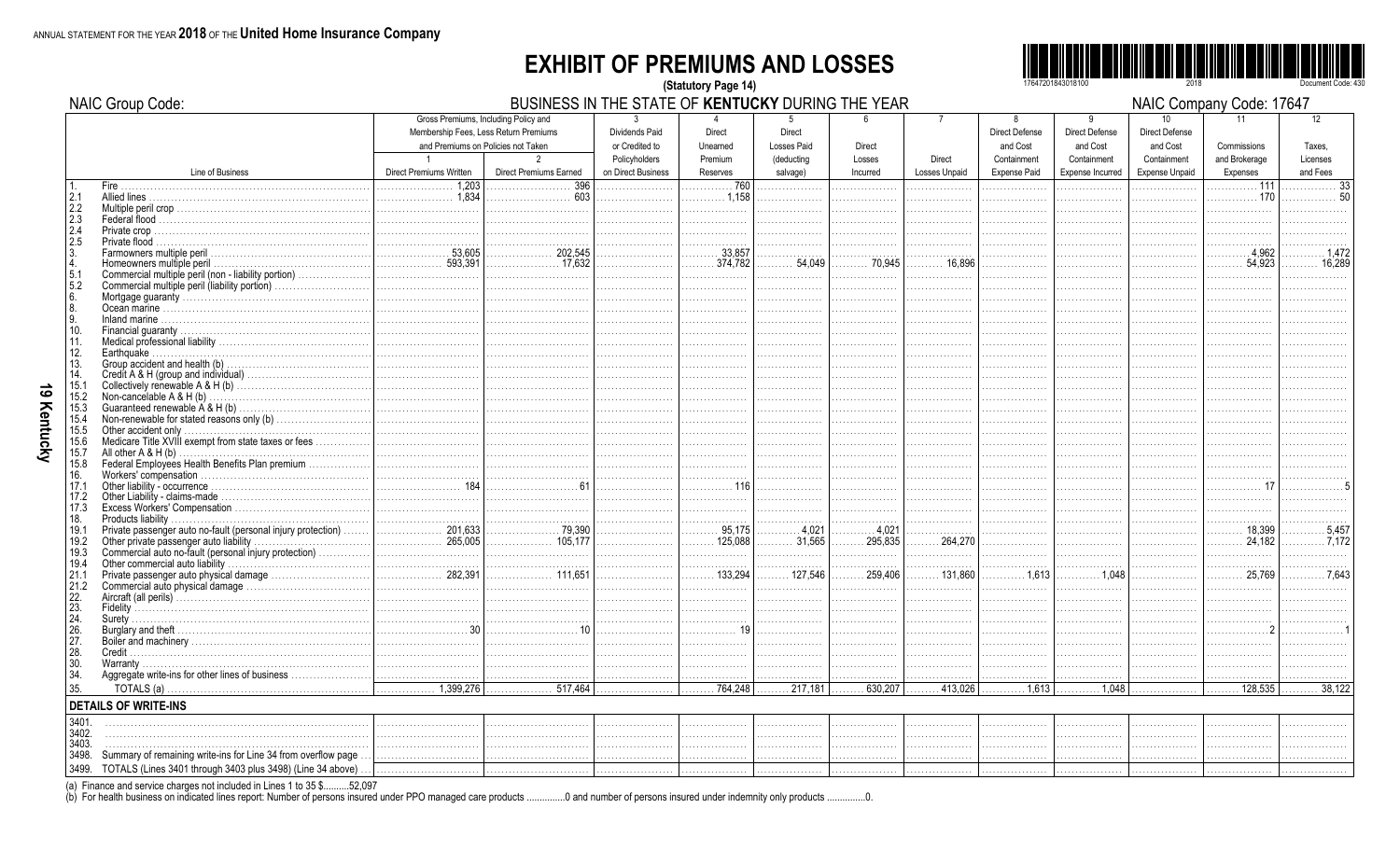## **EXHIBIT OF PREMIUMS AND LOSSES** (Statutory Page 14)



NAIC Company Code: 17647

|               | <b>NAIC Group Code:</b>                                                                                                     |                                       |                                | BUSINESS IN THE STATE OF MISSOURI DURING THE YEAR |                             |                          |                                |                              |                       |                                                |                        | NAIC Company Code: 17647 |                         |
|---------------|-----------------------------------------------------------------------------------------------------------------------------|---------------------------------------|--------------------------------|---------------------------------------------------|-----------------------------|--------------------------|--------------------------------|------------------------------|-----------------------|------------------------------------------------|------------------------|--------------------------|-------------------------|
|               |                                                                                                                             | Gross Premiums, Including Policy and  |                                | $\mathbf{3}$                                      |                             | $5^{\circ}$              | 6                              | $\overline{7}$               | 8                     | q                                              | 10 <sup>10</sup>       | 11                       | 12                      |
|               |                                                                                                                             | Membership Fees, Less Return Premiums |                                | Dividends Paid                                    | <b>Direct</b>               | <b>Direct</b>            |                                |                              | <b>Direct Defense</b> | <b>Direct Defense</b>                          | Direct Defense         |                          |                         |
|               |                                                                                                                             | and Premiums on Policies not Taken    |                                | or Credited to                                    | Unearned                    | Losses Paid              | Direct                         |                              | and Cost              | and Cost                                       | and Cost               | Commissions              | Taxes.                  |
|               |                                                                                                                             | $\overline{1}$                        | 2                              | Policyholders                                     | Premium                     | <i>(deducting</i>        | Losses                         | <b>Direct</b>                | Containment           | Containment                                    | Containment            | and Brokerage            | Licenses                |
|               | Line of Business                                                                                                            | Direct Premiums Written               | <b>Direct Premiums Earned</b>  | on Direct Business                                | Reserves                    | salvage)                 | Incurred                       | Losses Unpaid                | <b>Expense Paid</b>   | Expense Incurred                               | <b>Expense Unpaid</b>  | Expenses                 | and Fees                |
|               | Fire.                                                                                                                       | 244,121<br>.                          | 251.661<br>.                   | .                                                 | $\overline{\cdots}$ 123,814 | 46.880<br>.              | (37,298)                       | .                            | .                     | $\overline{\cdots}$ (1,680)                    | .                      | 22,390<br>.              | .6.64 <sup>2</sup><br>. |
| 2.1           | Allied lines                                                                                                                | 377.538<br>.                          | 376.651<br>.                   | .                                                 |                             | $\ldots$ 137.020         | $\ldots$ . 119,765             | $\ldots \ldots 30,544$       | .                     | .                                              |                        | 34,626                   | $\ldots$ 10.270         |
| 2.2           | Multiple peril crop                                                                                                         |                                       |                                |                                                   |                             |                          | .                              | .                            | .                     | .                                              |                        | .                        |                         |
| 2.3<br>2.4    |                                                                                                                             |                                       |                                |                                                   |                             |                          |                                |                              |                       |                                                |                        |                          |                         |
| 2.5           |                                                                                                                             |                                       |                                |                                                   |                             |                          |                                |                              | .                     | .                                              |                        | .                        |                         |
|               | Farmowners multiple peril.                                                                                                  | 585.782                               |                                |                                                   | 297,098                     | 207,407                  | 201.208                        | .29,197                      |                       |                                                |                        | 53,726                   |                         |
|               | Homeowners multiple peril                                                                                                   | 6,359,284                             | 6.095.051<br>.                 | .                                                 | $\ldots$ . 3,225,312        | .4,243,635<br>$\ldots$ . | $\ldots$ 3,932,382             | 807,829                      | 56,128                | . 41,226                                       | . 10,876               | $\ldots \ldots 583.250$  | . 172,984               |
| 5.1           | Commercial multiple peril (non - liability portion)                                                                         |                                       |                                |                                                   |                             | .                        | .                              |                              | .                     |                                                |                        |                          |                         |
| 5.2           | Commercial multiple peril (liability portion)                                                                               |                                       |                                | .                                                 | .                           | .                        | .                              | .                            | .                     | .                                              |                        | .                        |                         |
| 6.            |                                                                                                                             |                                       |                                |                                                   |                             |                          | .                              |                              |                       |                                                |                        |                          |                         |
| 8             |                                                                                                                             |                                       |                                | .                                                 | .                           | .                        | .                              | .                            | .                     | .                                              | .                      | .                        |                         |
| 9             |                                                                                                                             |                                       |                                |                                                   |                             |                          |                                |                              |                       |                                                |                        |                          |                         |
| 10.           |                                                                                                                             |                                       |                                | .                                                 | .                           | .                        | .                              | .                            | .                     | .                                              | .                      | .                        |                         |
| 11.<br>12.    | Earthouake                                                                                                                  |                                       |                                | .                                                 | .                           | .                        | .                              | .                            | .                     | .                                              | .                      | .                        |                         |
| 13.           |                                                                                                                             |                                       |                                | .                                                 |                             |                          | .                              |                              | .<br>.                |                                                |                        |                          |                         |
| 14.           |                                                                                                                             |                                       |                                |                                                   | .                           |                          |                                |                              | .                     |                                                |                        |                          |                         |
| 15.1          |                                                                                                                             |                                       |                                | .                                                 | .                           |                          | .                              |                              | .                     | .                                              |                        |                          |                         |
| 15.2          | Non-cancelable $A & H(b)$                                                                                                   |                                       |                                |                                                   |                             |                          |                                |                              |                       |                                                |                        |                          |                         |
| 15.3          |                                                                                                                             |                                       |                                | .                                                 | .                           | .                        | .                              | .                            | .                     | .                                              | .                      | .                        |                         |
| 15.4          |                                                                                                                             |                                       |                                |                                                   |                             |                          |                                |                              |                       |                                                |                        |                          |                         |
| 15.5          |                                                                                                                             |                                       |                                |                                                   | .                           | .                        | .                              | .                            | .                     | .                                              | .                      | .                        |                         |
| 15.6          | Medicare Title XVIII exempt from state taxes or fees                                                                        |                                       |                                | .                                                 | .                           | .                        | .                              |                              | .                     | .                                              |                        | .                        |                         |
| 15.7<br>15.8  | All other $A & H(b)$<br>Federal Employees Health Benefits Plan premium                                                      |                                       |                                | .                                                 |                             |                          | .                              |                              | .                     | .                                              |                        |                          |                         |
| 16.           |                                                                                                                             |                                       |                                |                                                   |                             |                          |                                | .                            | .<br>.                | .                                              | .                      |                          |                         |
| 17.1          |                                                                                                                             |                                       | . 54.675                       | .                                                 | . 27.928                    | . 1.000                  | $\ldots \ldots \ldots$ (8,104) | . 218                        | .                     | .                                              | .                      | . 5,050                  |                         |
| 17.2          |                                                                                                                             |                                       |                                |                                                   |                             |                          | .                              | .                            | .                     |                                                |                        |                          |                         |
| 17.3          |                                                                                                                             |                                       |                                | .                                                 | .                           | .                        | .                              | .                            | .                     |                                                | .                      |                          |                         |
| 18.           |                                                                                                                             |                                       |                                |                                                   |                             |                          |                                | .                            | .                     |                                                |                        |                          |                         |
| 19.1          | Private passenger auto no-fault (personal injury protection)                                                                |                                       |                                | .                                                 | .                           |                          | .                              | .                            | .                     |                                                | .                      | .                        |                         |
| 19.2          | Other private passenger auto liability.                                                                                     |                                       |                                |                                                   |                             | 2,206,063                | 1.400.047                      | 1.906.245                    | $\ldots$ . 137,746    | . 75.873                                       | 55 249                 |                          |                         |
| 19.3<br>19.4  | Commercial auto no-fault (personal injury protection)                                                                       |                                       |                                | .                                                 | .                           | .                        | .                              | .                            | .                     | .                                              | .                      | .                        |                         |
| 21.1          |                                                                                                                             | 2,379,388                             | . 2,246,911                    | .                                                 | 554,971                     | $\ldots$ . 1,117,811     | $\ldots$ . 1,148,396           | .<br>$\ldots \ldots 248,266$ | .<br>95,844           | 52,793                                         | 4.730                  | 217,408                  |                         |
| 21.2          |                                                                                                                             |                                       |                                |                                                   |                             | .                        | .                              | .                            | .                     | .                                              | .                      | .                        |                         |
| 22.           |                                                                                                                             |                                       |                                | .                                                 | .                           | .                        | .                              | .                            | .                     | .                                              | .                      | .                        |                         |
| 23.           |                                                                                                                             |                                       |                                |                                                   | .                           | .                        | .                              |                              | .                     |                                                |                        |                          |                         |
| 24.           |                                                                                                                             |                                       |                                | .                                                 | .                           | .                        | .                              | .                            | .                     | .                                              | .                      | .                        |                         |
| 26.           |                                                                                                                             |                                       | . 10,129                       | .                                                 | . 5,267                     | .                        | .                              | .                            | .                     | .                                              | .                      | . 952                    |                         |
| 27.           |                                                                                                                             |                                       |                                |                                                   |                             |                          |                                |                              | .                     |                                                |                        |                          |                         |
| 28.           |                                                                                                                             |                                       |                                | .                                                 |                             | .                        | .                              | .                            |                       |                                                |                        |                          |                         |
| 30.<br>34.    |                                                                                                                             |                                       |                                |                                                   |                             |                          |                                |                              |                       |                                                |                        |                          |                         |
| 35.           |                                                                                                                             | $\overline{\ldots}$ 11,961,816        | $\overline{\cdots}$ 11,534,833 | .                                                 | .<br>.4,880,749             | .<br>. 7,959,816         | .<br>.6,756,396                | .3,022,300                   | .<br>.289,718         | .<br>$\overline{\ldots \ldots \ldots 168,212}$ | $\ldots \ldots$ 70,855 | $\ldots$ 1,095,601       | 324.939                 |
|               |                                                                                                                             |                                       |                                | .                                                 |                             |                          |                                |                              | .                     |                                                |                        |                          |                         |
|               | <b>DETAILS OF WRITE-INS</b>                                                                                                 |                                       |                                |                                                   |                             |                          |                                |                              |                       |                                                |                        |                          |                         |
| 3401          |                                                                                                                             |                                       |                                |                                                   |                             |                          |                                |                              |                       |                                                |                        |                          |                         |
| 3402.         |                                                                                                                             |                                       |                                |                                                   |                             | .                        |                                | .                            |                       |                                                |                        |                          |                         |
|               |                                                                                                                             |                                       |                                |                                                   |                             |                          |                                |                              |                       |                                                |                        |                          |                         |
| 3498.<br>3499 | Summary of remaining write-ins for Line 34 from overflow page<br>TOTALS (Lines 3401 through 3403 plus 3498) (Line 34 above) |                                       |                                | .                                                 | .                           | .                        | .                              | .                            | .                     | .                                              | .                      |                          |                         |
|               |                                                                                                                             |                                       |                                |                                                   |                             |                          |                                |                              |                       |                                                |                        |                          |                         |

(a) Finance and service charges not included in Lines 1 to 35 \$........430,902<br>(b) For health business on indicated lines report: Number of persons insured under PPO managed care products ..... ...0 and number of persons insured under indemnity only products ...............0.

19 Missouri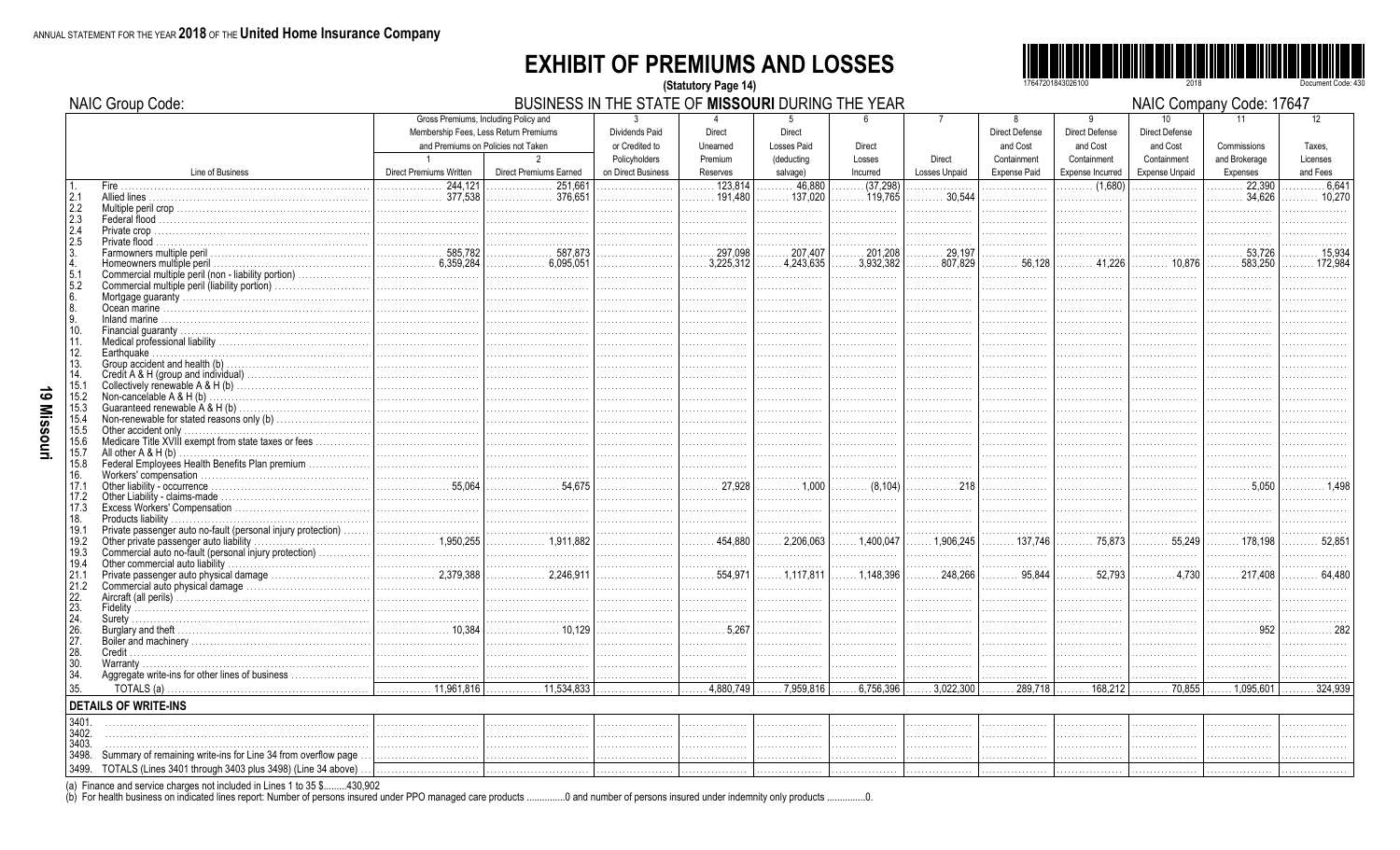#### **EXHIBIT OF PREMIUMS AND LOSSES** (Statutory Page 14)



 $MMOQ$ 

Document Code: 430

|               | <b>NAIC Group Code:</b>                                          |                                           | BUSINESS IN THE STATE OF OKLAHOMA DURING THE YEAR                                                                   |                                                   |                         |                               |                               |                         |                                        |                                         |                                                      | NAIC Company Code: 17647     |                           |
|---------------|------------------------------------------------------------------|-------------------------------------------|---------------------------------------------------------------------------------------------------------------------|---------------------------------------------------|-------------------------|-------------------------------|-------------------------------|-------------------------|----------------------------------------|-----------------------------------------|------------------------------------------------------|------------------------------|---------------------------|
|               |                                                                  |                                           | Gross Premiums, Including Policy and<br>Membership Fees, Less Return Premiums<br>and Premiums on Policies not Taken | $\mathcal{R}$<br>Dividends Paid<br>or Credited to | Direct<br>Unearned      | Direct<br><b>Losses Paid</b>  | Direct                        | $\overline{7}$          | 8<br><b>Direct Defense</b><br>and Cost | 9<br><b>Direct Defense</b><br>and Cost  | 10 <sup>1</sup><br><b>Direct Defense</b><br>and Cost | 11<br>Commissions            | 12 <sup>°</sup><br>Taxes. |
|               | Line of Business                                                 | $\overline{1}$<br>Direct Premiums Written | 2<br><b>Direct Premiums Earned</b>                                                                                  | Policyholders<br>on Direct Business               | Premium<br>Reserves     | (deducting<br>salvage)        | Losses<br>Incurred            | Direct<br>Losses Unpaid | Containment<br><b>Expense Paid</b>     | Containment<br>Expense Incurred         | Containment<br><b>Expense Unpaid</b>                 | and Brokerage<br>Expenses    | Licenses<br>and Fees      |
| 1.            |                                                                  | 497,577<br>.                              | 489.294                                                                                                             |                                                   | 252,940                 | 53,418<br>$\ldots$ 118.607    | 52.089                        | 853                     |                                        |                                         | .                                                    | 45,631<br>statistica         | 13,53                     |
| 2.1<br>2.2    | Multiple peril crop                                              | . 761.516                                 | $\ldots \ldots \ldots \ldots$ 733.720                                                                               | .                                                 | . 387.111               |                               | $\ldots$ 110.065              | 15.310<br>.             | .                                      |                                         |                                                      | $\ldots \ldots 69.837$       | . 20.713                  |
| 2.3           |                                                                  |                                           |                                                                                                                     |                                                   |                         |                               |                               |                         |                                        |                                         |                                                      |                              |                           |
| 2.4           |                                                                  |                                           |                                                                                                                     |                                                   |                         |                               |                               |                         |                                        |                                         | .                                                    |                              |                           |
| 2.5           |                                                                  | . 474.154                                 |                                                                                                                     |                                                   | $\ldots$ 241.033        | 89.884                        | 50.041                        | .<br>$\ldots$ 21.494    |                                        |                                         |                                                      | 43.483                       |                           |
|               | Farmowners multiple peril<br>Homeowners multiple peril           | . 7,945,057                               | 797.011<br>. 7,067.712                                                                                              | .                                                 | $\ldots$ 4,038,814      | $\ldots$ . 2,107,984          | $\ldots$ . 2,281,841          | $\ldots \ldots 948,278$ | $\ldots \ldots \ldots 4,103$           | . 1,663                                 | .                                                    | 728,621                      | . 216,098                 |
| 5.1           | Commercial multiple peril (non - liability portion)              |                                           |                                                                                                                     |                                                   | .                       | .                             | .                             | .                       |                                        |                                         |                                                      |                              |                           |
| 5.2           | Commercial multiple peril (liability portion)                    |                                           |                                                                                                                     | .                                                 | .                       | .                             | .                             | .                       | .                                      | .                                       | .                                                    | .                            |                           |
| 6.            |                                                                  |                                           |                                                                                                                     |                                                   |                         | .                             | .                             |                         |                                        |                                         |                                                      |                              |                           |
| 8.            |                                                                  |                                           |                                                                                                                     |                                                   | .                       | .                             |                               | .                       | .                                      |                                         |                                                      |                              |                           |
| 10.           |                                                                  |                                           |                                                                                                                     |                                                   | .                       | .                             | .                             | .                       | .                                      |                                         | .                                                    |                              |                           |
| 11.           |                                                                  |                                           |                                                                                                                     | .                                                 | .                       | .                             | .                             | .                       | .                                      | .                                       | .                                                    |                              |                           |
| 12.           | Earthquake.                                                      |                                           |                                                                                                                     |                                                   |                         | .                             |                               |                         | .                                      |                                         |                                                      |                              |                           |
| 13.<br>14.    |                                                                  |                                           |                                                                                                                     | .                                                 | .                       | .                             | .                             | .                       | .                                      | .                                       | .                                                    | .                            |                           |
| 15.1          |                                                                  |                                           |                                                                                                                     |                                                   | .                       | .                             | .                             | .                       | .                                      | .                                       | .                                                    | .                            |                           |
| 15.2          | Non-cancelable $A & H(b)$                                        |                                           |                                                                                                                     |                                                   |                         | .                             | .                             | .                       | .                                      |                                         |                                                      |                              |                           |
| 15.3          |                                                                  |                                           |                                                                                                                     |                                                   |                         | .                             | .                             |                         | .                                      |                                         |                                                      |                              |                           |
| 15.4          |                                                                  |                                           |                                                                                                                     | .                                                 |                         |                               |                               |                         |                                        |                                         |                                                      |                              |                           |
| 15.5<br>15.6  | Other accident only                                              |                                           |                                                                                                                     |                                                   | .                       | .                             | .                             | .                       | .                                      | .                                       | .                                                    | .                            |                           |
| 15.7          | All other $A & H(b)$                                             |                                           |                                                                                                                     |                                                   |                         |                               |                               |                         |                                        |                                         |                                                      |                              |                           |
| 15.8          | Federal Employees Health Benefits Plan premium                   |                                           |                                                                                                                     |                                                   | .                       | .                             | .                             | .                       | .                                      |                                         | .                                                    | .                            |                           |
| 16.           |                                                                  |                                           |                                                                                                                     |                                                   | .                       | .                             | .                             | .                       | .                                      | .                                       |                                                      |                              |                           |
| 17.1          |                                                                  |                                           | . 72,946                                                                                                            | .                                                 | 39,221                  | . 6.609                       | $\ldots \ldots$ (47,148)      | .                       | .                                      |                                         | .                                                    | $\ldots \ldots \ldots 7.076$ | . 2.099                   |
| 17.2<br>17.3  |                                                                  |                                           |                                                                                                                     | .                                                 | .                       | .<br>.                        | .                             | .                       | .<br>.                                 | .                                       | .                                                    | .                            |                           |
| 18.           |                                                                  |                                           |                                                                                                                     | .                                                 | .                       | .                             | .                             | .                       | .                                      | .                                       | .                                                    |                              |                           |
| 19.1          | Private passenger auto no-fault (personal injury protection)     |                                           |                                                                                                                     |                                                   |                         | .                             | .                             | .                       |                                        |                                         |                                                      |                              |                           |
| 19.2          |                                                                  |                                           | 868,820                                                                                                             | .                                                 | $\ldots \ldots 244.135$ | $\ldots \ldots$ 892,487       | . 676,394<br>.                | $\ldots \ldots 277,046$ | . 23,547                               | . 8,657                                 | . 2.513                                              | . 86,445                     | . 25,638                  |
| 19.3<br>19.4  | Commercial auto no-fault (personal injury protection)            |                                           |                                                                                                                     |                                                   |                         | .                             |                               | .                       | .                                      |                                         |                                                      |                              |                           |
| 21.1          |                                                                  | $\ldots \ldots \ldots \ldots 1.250.602$   | . 1,132,422                                                                                                         | .                                                 | .<br>. 321.665          | .<br>594.991<br>.             | .<br>616.151                  | .                       | .<br>. 5.427                           | .<br>. 1,995                            | .<br>. 1.390                                         | .                            | 33.780                    |
| 21.2          |                                                                  |                                           |                                                                                                                     |                                                   | .                       | .                             | .                             | .                       | .                                      | .                                       | .                                                    | .                            |                           |
| 22.           |                                                                  |                                           |                                                                                                                     | .                                                 | .                       | .                             | .                             | .                       | .                                      | .                                       | .                                                    | .                            |                           |
| 23.           |                                                                  |                                           |                                                                                                                     |                                                   |                         |                               |                               |                         |                                        |                                         |                                                      |                              |                           |
| 24.<br>26.    |                                                                  | 8,336                                     | . 7.470                                                                                                             | .                                                 | .                       | .<br>.                        | .                             | .<br>.                  | .                                      | .                                       | .                                                    | .                            |                           |
| 27.           |                                                                  |                                           |                                                                                                                     |                                                   | .                       | .                             | .                             | .                       | .                                      | .                                       | .                                                    | .                            |                           |
| 28.           |                                                                  |                                           |                                                                                                                     |                                                   |                         |                               |                               |                         |                                        |                                         |                                                      |                              |                           |
| 30.           |                                                                  |                                           |                                                                                                                     |                                                   | .                       | .                             | .                             | .                       | .                                      | .                                       |                                                      |                              |                           |
| 34.           |                                                                  |                                           |                                                                                                                     |                                                   |                         |                               |                               |                         |                                        | .                                       |                                                      |                              |                           |
| 35.           |                                                                  | $\overline{\cdots}$ 11,963,566            | $\overline{\ldots}$ 11,169,395                                                                                      | .                                                 | $\overline{5,529,156}$  | $\overline{\ldots 3,863,981}$ | $\overline{\ldots 3,739,433}$ | $\overline{1,362,029}$  | $\overline{\cdots}$ 33,078             | $\overline{\ldots \ldots \ldots 9,878}$ | 3,902                                                | $\ldots$ 1,095,755           | 324,98                    |
|               | <b>DETAILS OF WRITE-INS</b>                                      |                                           |                                                                                                                     |                                                   |                         |                               |                               |                         |                                        |                                         |                                                      |                              |                           |
| 3401          |                                                                  |                                           |                                                                                                                     |                                                   |                         |                               |                               |                         |                                        |                                         |                                                      |                              |                           |
| 3402          |                                                                  |                                           |                                                                                                                     |                                                   |                         | .                             | .                             |                         |                                        |                                         | .                                                    |                              |                           |
| 3403<br>3498. | Summary of remaining write-ins for Line 34 from overflow page    |                                           |                                                                                                                     |                                                   |                         |                               |                               |                         |                                        |                                         |                                                      |                              |                           |
|               | 3499. TOTALS (Lines 3401 through 3403 plus 3498) (Line 34 above) |                                           |                                                                                                                     | .                                                 | .                       | .                             | .                             | .<br>.                  | .                                      |                                         | .                                                    |                              |                           |
|               |                                                                  |                                           |                                                                                                                     |                                                   |                         |                               |                               |                         |                                        |                                         |                                                      |                              |                           |

(a) Finance and service charges not included in Lines 1 to 35 \$.........333,803<br>(b) For health business on indicated lines report: Number of persons insured under PPO managed care products .................................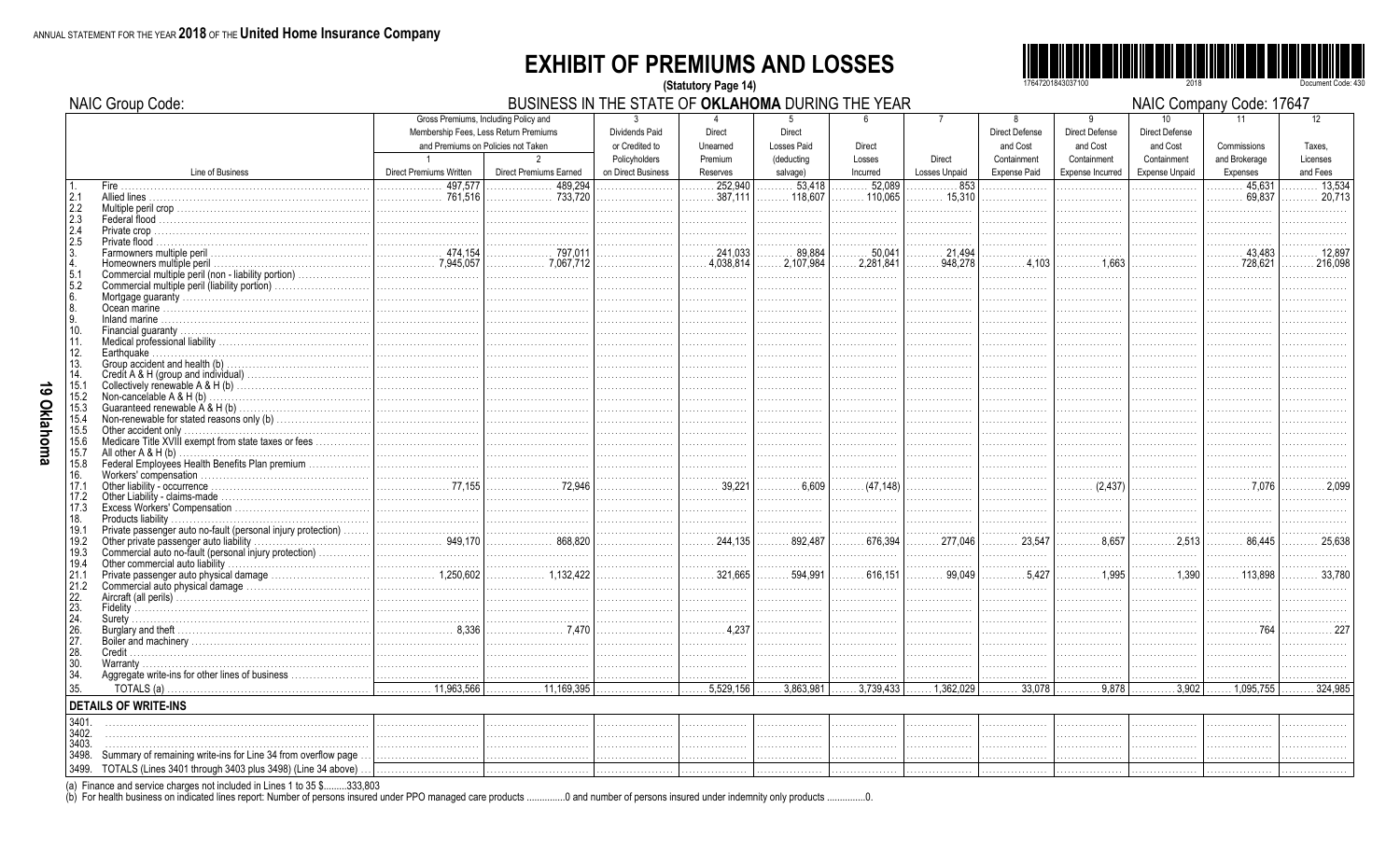NAIC Group Code:

#### **EXHIBIT OF PREMIUMS AND LOSSES** (Statutory Page 14)



BUSINESS IN THE STATE OF TENNESSEE DURING THE YEAR

NAIC Company Code: 17647

|                                                         |                                                                  |                                | Gross Premiums, Including Policy and  | $\mathbf{3}$       | $\overline{4}$ | 5                  | 6             |                      | $\mathbf{g}$        | 9                       | 10                    | 11            | 12       |
|---------------------------------------------------------|------------------------------------------------------------------|--------------------------------|---------------------------------------|--------------------|----------------|--------------------|---------------|----------------------|---------------------|-------------------------|-----------------------|---------------|----------|
|                                                         |                                                                  |                                | Membership Fees, Less Return Premiums | Dividends Paid     | <b>Direct</b>  |                    |               |                      |                     | Direct Defense          | Direct Defense        |               |          |
|                                                         |                                                                  |                                |                                       |                    |                | Direct             |               |                      | Direct Defense      |                         |                       |               |          |
|                                                         |                                                                  |                                | and Premiums on Policies not Taken    | or Credited to     | Unearned       | <b>Losses Paid</b> | <b>Direct</b> |                      | and Cost            | and Cost                | and Cost              | Commissions   | Taxes.   |
|                                                         |                                                                  |                                | $\overline{2}$                        | Policyholders      | Premium        | (deducting         | Losses        | Direct               | Containment         | Containment             | Containment           | and Brokerage | Licenses |
|                                                         | Line of Business                                                 | <b>Direct Premiums Written</b> | <b>Direct Premiums Earned</b>         | on Direct Business | Reserves       | salvage)           | Incurred      | <b>Losses Unpaid</b> | <b>Expense Paid</b> | <b>Expense Incurred</b> | <b>Expense Unpaid</b> | Expenses      | and Fees |
| $\overline{1}$ .                                        |                                                                  |                                |                                       |                    |                |                    |               |                      |                     |                         |                       |               |          |
|                                                         | Fire.                                                            |                                |                                       |                    |                | .                  | .             | .                    | .                   |                         |                       |               |          |
|                                                         |                                                                  |                                |                                       |                    | .              | .                  | .             | .                    | .                   | .                       | .                     | .             |          |
| $\begin{array}{r} 2.1 \\ 2.2 \\ 2.3 \\ 2.4 \end{array}$ |                                                                  |                                |                                       |                    |                |                    |               |                      | .                   |                         |                       |               |          |
|                                                         |                                                                  |                                |                                       |                    |                |                    |               |                      | .                   |                         |                       |               |          |
|                                                         |                                                                  |                                |                                       |                    |                |                    |               |                      | .                   |                         |                       |               |          |
| $\sqrt{2.5}$                                            |                                                                  |                                |                                       |                    |                |                    |               |                      |                     |                         |                       |               |          |
|                                                         |                                                                  |                                |                                       |                    |                |                    |               |                      | .                   |                         |                       |               |          |
| $\frac{3}{4}$                                           |                                                                  |                                |                                       |                    |                |                    |               |                      | .                   |                         |                       |               |          |
| 5.1                                                     | Commercial multiple peril (non - liability portion)              |                                |                                       |                    |                |                    |               |                      | .                   |                         |                       |               |          |
| 5.2                                                     | Commercial multiple peril (liability portion)                    |                                |                                       |                    |                |                    |               |                      |                     |                         |                       |               |          |
|                                                         |                                                                  |                                |                                       |                    |                |                    |               |                      | .                   |                         |                       |               |          |
| $\begin{bmatrix} 6 \\ 8 \end{bmatrix}$                  |                                                                  |                                |                                       |                    |                |                    |               |                      | .                   |                         |                       |               |          |
| l 9.                                                    | Inland marine                                                    |                                |                                       |                    |                |                    |               |                      |                     |                         |                       |               |          |
| 10.                                                     |                                                                  |                                |                                       |                    |                |                    |               |                      |                     |                         |                       |               |          |
| 11.                                                     |                                                                  |                                |                                       |                    |                |                    |               |                      |                     |                         |                       |               |          |
|                                                         |                                                                  |                                |                                       |                    |                |                    |               |                      | .                   |                         |                       |               |          |
| 12.                                                     | Earthquake.                                                      |                                |                                       |                    |                |                    |               |                      |                     |                         |                       |               |          |
| 13.                                                     |                                                                  |                                |                                       |                    |                |                    |               |                      |                     |                         |                       |               |          |
| 14.                                                     |                                                                  |                                |                                       |                    |                |                    |               |                      |                     |                         |                       |               |          |
| 15.1                                                    |                                                                  |                                |                                       |                    |                |                    |               |                      |                     |                         |                       |               |          |
| 15.2                                                    | Non-cancelable $A & H(b)$                                        |                                |                                       |                    |                |                    |               |                      |                     |                         |                       |               |          |
| 15.3                                                    |                                                                  |                                |                                       |                    |                |                    |               |                      |                     |                         |                       |               |          |
| 15.4                                                    |                                                                  |                                |                                       |                    |                |                    |               |                      |                     |                         |                       |               |          |
| 15.5                                                    | Other accident only                                              |                                |                                       |                    |                |                    |               |                      |                     |                         |                       |               |          |
| 15.6                                                    | Medicare Title XVIII exempt from state taxes or fees             |                                |                                       |                    |                |                    |               |                      |                     |                         |                       |               |          |
| 15.7                                                    | All other A & H (b)                                              |                                |                                       |                    |                |                    |               |                      |                     |                         |                       |               |          |
| 15.8                                                    | Federal Employees Health Benefits Plan premium                   |                                |                                       |                    |                |                    |               |                      |                     |                         |                       |               |          |
| 16.                                                     |                                                                  |                                |                                       |                    |                |                    |               |                      |                     |                         |                       |               |          |
| 17.1                                                    |                                                                  |                                |                                       |                    |                | .                  |               |                      | .                   |                         |                       |               |          |
| 17.2                                                    |                                                                  |                                |                                       |                    |                |                    |               |                      |                     |                         |                       |               |          |
| $ 17.3\rangle$                                          |                                                                  |                                |                                       |                    |                |                    |               |                      |                     |                         |                       |               |          |
| 18.                                                     |                                                                  |                                |                                       |                    |                |                    |               |                      |                     |                         |                       |               |          |
| 19.1                                                    | Private passenger auto no-fault (personal injury protection)     |                                |                                       |                    |                | .                  |               |                      | .                   |                         |                       |               |          |
| 19.2                                                    |                                                                  |                                |                                       |                    |                |                    |               |                      | .                   |                         |                       |               |          |
|                                                         | Commercial auto no-fault (personal injury protection)            |                                |                                       |                    |                |                    |               |                      |                     |                         |                       |               |          |
| 19.3                                                    |                                                                  |                                |                                       |                    |                |                    |               |                      |                     |                         |                       |               |          |
| 19.4                                                    |                                                                  |                                |                                       |                    |                | .                  |               |                      | .                   |                         |                       |               |          |
| 21.1                                                    | Private passenger auto physical damage                           |                                |                                       |                    |                |                    |               |                      |                     |                         |                       |               |          |
| 21.2                                                    |                                                                  |                                |                                       |                    |                |                    |               |                      |                     |                         |                       |               |          |
| $\begin{bmatrix} 22 \\ 23 \\ 24 \end{bmatrix}$          |                                                                  |                                |                                       |                    |                |                    |               |                      |                     |                         |                       |               |          |
|                                                         |                                                                  |                                |                                       |                    |                |                    |               |                      | .                   |                         |                       |               |          |
|                                                         |                                                                  | .                              |                                       |                    |                |                    |               |                      |                     |                         |                       |               |          |
| $\left  \frac{26}{27} \right $                          |                                                                  |                                |                                       |                    |                |                    |               |                      |                     |                         |                       |               |          |
|                                                         |                                                                  |                                |                                       |                    |                |                    |               |                      |                     |                         |                       |               |          |
| 28.                                                     | Credit.                                                          |                                |                                       |                    |                |                    |               |                      |                     |                         |                       |               |          |
| 30.                                                     |                                                                  |                                |                                       |                    |                |                    |               |                      |                     |                         |                       |               |          |
| 34.                                                     | Aggregate write-ins for other lines of business                  |                                |                                       |                    |                |                    |               |                      |                     |                         |                       |               |          |
| 35.                                                     |                                                                  |                                |                                       |                    |                |                    |               |                      |                     |                         |                       |               |          |
|                                                         |                                                                  |                                |                                       |                    |                |                    |               |                      |                     |                         |                       |               |          |
|                                                         | <b>DETAILS OF WRITE-INS</b>                                      |                                |                                       |                    |                |                    |               |                      |                     |                         |                       |               |          |
| 3401                                                    |                                                                  |                                |                                       |                    |                |                    |               |                      |                     |                         |                       |               |          |
|                                                         |                                                                  |                                |                                       |                    |                | .                  | .             |                      | .                   | .                       |                       |               |          |
| 3402.                                                   |                                                                  |                                |                                       |                    |                | .                  |               |                      | .                   |                         |                       |               |          |
| 3403.                                                   |                                                                  |                                |                                       |                    |                |                    |               |                      | .                   | .                       |                       |               |          |
| 3498.                                                   | Summary of remaining write-ins for Line 34 from overflow page    |                                |                                       |                    |                |                    |               |                      |                     |                         |                       |               |          |
|                                                         | 3499. TOTALS (Lines 3401 through 3403 plus 3498) (Line 34 above) |                                |                                       |                    |                |                    |               |                      | .                   |                         |                       |               |          |

(a) Finance and service charges not included in Lines 1 to 35 \$................0<br>(b) For health business on indicated lines report: Number of persons insured under PPO managed care products ................................  $\ldots$ 0.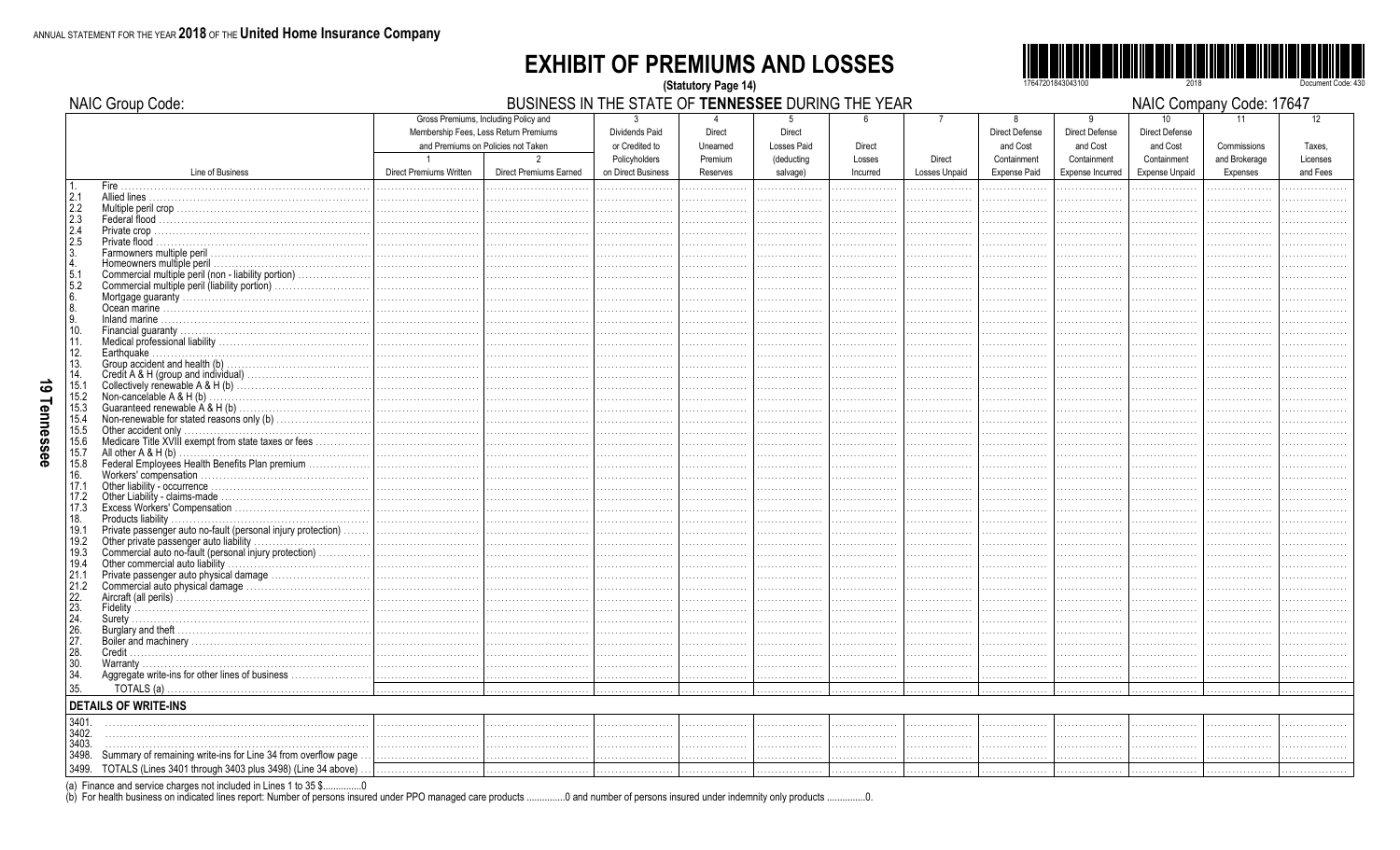NAIC Group Code:

#### **EXHIBIT OF PREMIUMS AND LOSSES** (Statutory Page 14)



BUSINESS IN THE STATE OF TEXAS DURING THE YEAR

NAIC Company Code: 17647

|                                                          |                                                                  |                                                                                                                     |                               |                                                  |                         | --------                          |               |                |                                 |                                        | יווי שעוויו שע                                 | <u> 9999. 9.</u>  |              |
|----------------------------------------------------------|------------------------------------------------------------------|---------------------------------------------------------------------------------------------------------------------|-------------------------------|--------------------------------------------------|-------------------------|-----------------------------------|---------------|----------------|---------------------------------|----------------------------------------|------------------------------------------------|-------------------|--------------|
|                                                          |                                                                  | Gross Premiums, Including Policy and<br>Membership Fees, Less Return Premiums<br>and Premiums on Policies not Taken |                               | $\mathbf{3}$<br>Dividends Paid<br>or Credited to | 4<br>Direct<br>Unearned | 5<br>Direct<br><b>Losses Paid</b> | - 6<br>Direct | $\overline{7}$ | 8<br>Direct Defense<br>and Cost | 9<br><b>Direct Defense</b><br>and Cost | 10 <sup>10</sup><br>Direct Defense<br>and Cost | 11<br>Commissions | 12<br>Taxes. |
|                                                          |                                                                  | $\overline{1}$                                                                                                      | $\overline{2}$                | Policyholders                                    | Premium                 | (deducting                        | Losses        | Direct         | Containment                     | Containment                            | Containment                                    | and Brokerage     | Licenses     |
|                                                          | Line of Business                                                 | <b>Direct Premiums Written</b>                                                                                      | <b>Direct Premiums Earned</b> | on Direct Business                               | Reserves                | salvage)                          | Incurred      | Losses Unpaid  | <b>Expense Paid</b>             | Expense Incurred                       | <b>Expense Unpaid</b>                          | Expenses          | and Fees     |
|                                                          | Fire.                                                            |                                                                                                                     |                               |                                                  |                         |                                   |               |                |                                 |                                        |                                                |                   |              |
|                                                          |                                                                  |                                                                                                                     |                               |                                                  |                         |                                   |               |                | .                               |                                        |                                                |                   |              |
|                                                          |                                                                  |                                                                                                                     |                               |                                                  |                         |                                   |               |                |                                 |                                        |                                                |                   |              |
| $\begin{bmatrix} 2.1 \\ 2.2 \\ 2.3 \\ 2.4 \end{bmatrix}$ |                                                                  |                                                                                                                     |                               |                                                  |                         |                                   |               |                |                                 |                                        |                                                |                   |              |
|                                                          |                                                                  |                                                                                                                     |                               |                                                  |                         |                                   |               |                |                                 |                                        |                                                |                   |              |
|                                                          | Private flood.                                                   |                                                                                                                     |                               |                                                  |                         |                                   |               |                |                                 |                                        |                                                |                   |              |
|                                                          |                                                                  | .                                                                                                                   |                               |                                                  |                         |                                   |               |                |                                 |                                        |                                                |                   |              |
| $\begin{bmatrix} 2.5 \\ 3. \\ 4. \end{bmatrix}$          |                                                                  |                                                                                                                     |                               |                                                  |                         |                                   |               |                |                                 |                                        |                                                |                   |              |
| 5.1                                                      | Commercial multiple peril (non - liability portion)              | .                                                                                                                   |                               |                                                  |                         |                                   |               |                |                                 |                                        |                                                |                   |              |
| 5.2                                                      | Commercial multiple peril (liability portion)                    |                                                                                                                     |                               |                                                  |                         |                                   |               |                |                                 |                                        |                                                |                   |              |
| 6.                                                       |                                                                  |                                                                                                                     |                               |                                                  |                         |                                   |               |                |                                 |                                        |                                                |                   |              |
| 18.                                                      |                                                                  |                                                                                                                     |                               |                                                  |                         |                                   |               |                |                                 |                                        |                                                |                   |              |
|                                                          |                                                                  |                                                                                                                     |                               |                                                  |                         |                                   |               |                |                                 |                                        |                                                |                   |              |
| 9.                                                       |                                                                  |                                                                                                                     |                               |                                                  |                         |                                   |               |                |                                 |                                        |                                                |                   |              |
| 10.                                                      |                                                                  |                                                                                                                     |                               |                                                  |                         |                                   |               |                |                                 |                                        |                                                |                   |              |
| 11.                                                      |                                                                  | .                                                                                                                   |                               |                                                  |                         |                                   |               |                |                                 |                                        |                                                |                   |              |
| 12.                                                      |                                                                  |                                                                                                                     |                               |                                                  |                         |                                   |               |                |                                 |                                        |                                                |                   |              |
| 13.                                                      |                                                                  |                                                                                                                     |                               |                                                  |                         |                                   |               |                |                                 |                                        |                                                |                   |              |
| 14.                                                      |                                                                  |                                                                                                                     |                               |                                                  |                         |                                   |               |                |                                 |                                        |                                                |                   |              |
| 15.1                                                     |                                                                  |                                                                                                                     |                               |                                                  |                         |                                   |               |                | .                               |                                        |                                                |                   |              |
| 15.2                                                     | Non-cancelable A & H (b)<br>Guaranteed renewable A & H (b)       |                                                                                                                     |                               |                                                  |                         |                                   |               |                | .                               |                                        |                                                |                   |              |
| 15.3                                                     |                                                                  | .                                                                                                                   |                               |                                                  |                         |                                   |               |                |                                 |                                        |                                                |                   |              |
| 15.4                                                     |                                                                  |                                                                                                                     |                               |                                                  |                         |                                   |               |                |                                 |                                        |                                                |                   |              |
| 15.5                                                     |                                                                  |                                                                                                                     |                               |                                                  |                         |                                   |               |                | .                               |                                        |                                                |                   |              |
| 15.6                                                     | Medicare Title XVIII exempt from state taxes or fees             |                                                                                                                     |                               |                                                  |                         |                                   |               |                | .                               |                                        |                                                |                   |              |
| 15.7                                                     |                                                                  |                                                                                                                     |                               |                                                  |                         |                                   |               |                |                                 |                                        |                                                |                   |              |
| 15.8                                                     | Federal Employees Health Benefits Plan premium                   |                                                                                                                     |                               |                                                  |                         |                                   |               |                |                                 |                                        |                                                |                   |              |
| 16.                                                      |                                                                  |                                                                                                                     |                               |                                                  |                         |                                   |               |                |                                 |                                        |                                                |                   |              |
| 17.1                                                     |                                                                  |                                                                                                                     |                               |                                                  |                         |                                   |               |                |                                 |                                        |                                                |                   |              |
| 17.2                                                     |                                                                  |                                                                                                                     |                               |                                                  |                         |                                   |               |                |                                 |                                        |                                                |                   |              |
| 17.3                                                     |                                                                  |                                                                                                                     |                               |                                                  |                         |                                   |               |                |                                 |                                        |                                                |                   |              |
|                                                          |                                                                  |                                                                                                                     |                               |                                                  |                         |                                   |               |                |                                 |                                        |                                                |                   |              |
| 18.                                                      |                                                                  |                                                                                                                     |                               |                                                  |                         |                                   |               |                |                                 |                                        |                                                |                   |              |
| 19.1                                                     | Private passenger auto no-fault (personal injury protection)     |                                                                                                                     |                               |                                                  |                         |                                   |               |                |                                 |                                        |                                                |                   |              |
| 19.2                                                     |                                                                  |                                                                                                                     |                               |                                                  |                         |                                   |               |                |                                 |                                        |                                                |                   |              |
| 19.3                                                     | Commercial auto no-fault (personal injury protection)            |                                                                                                                     |                               |                                                  |                         |                                   |               |                |                                 |                                        |                                                |                   |              |
| 19.4                                                     |                                                                  |                                                                                                                     |                               |                                                  |                         |                                   |               |                |                                 |                                        |                                                |                   |              |
| 21.1                                                     |                                                                  |                                                                                                                     |                               |                                                  |                         |                                   |               |                |                                 |                                        |                                                |                   |              |
| 21.2                                                     |                                                                  |                                                                                                                     |                               |                                                  |                         |                                   |               |                |                                 |                                        |                                                |                   |              |
| $^{22}_{23}$                                             |                                                                  |                                                                                                                     |                               |                                                  |                         |                                   |               |                |                                 |                                        |                                                |                   |              |
|                                                          |                                                                  |                                                                                                                     |                               |                                                  |                         |                                   |               |                |                                 |                                        |                                                |                   |              |
| 24.                                                      |                                                                  |                                                                                                                     |                               |                                                  |                         |                                   |               |                |                                 |                                        |                                                |                   |              |
| $\left  \frac{26}{27} \right $                           |                                                                  |                                                                                                                     |                               |                                                  |                         |                                   |               |                |                                 |                                        |                                                |                   |              |
|                                                          |                                                                  |                                                                                                                     |                               |                                                  |                         |                                   |               |                | .                               |                                        |                                                |                   |              |
| 28.                                                      |                                                                  |                                                                                                                     |                               |                                                  |                         |                                   |               |                |                                 |                                        |                                                |                   |              |
| 30.                                                      |                                                                  |                                                                                                                     |                               |                                                  |                         |                                   |               |                | .                               |                                        |                                                |                   |              |
| 34.                                                      |                                                                  |                                                                                                                     |                               |                                                  |                         |                                   |               |                | .                               |                                        |                                                |                   |              |
|                                                          |                                                                  |                                                                                                                     |                               |                                                  |                         |                                   |               |                |                                 |                                        |                                                |                   |              |
| 35.                                                      |                                                                  |                                                                                                                     |                               |                                                  |                         |                                   |               |                |                                 |                                        |                                                |                   |              |
|                                                          | <b>DETAILS OF WRITE-INS</b>                                      |                                                                                                                     |                               |                                                  |                         |                                   |               |                |                                 |                                        |                                                |                   |              |
| 3401.                                                    |                                                                  |                                                                                                                     |                               |                                                  |                         | .                                 |               | .              | .                               |                                        |                                                |                   |              |
| 3402.                                                    |                                                                  |                                                                                                                     |                               |                                                  |                         |                                   |               |                |                                 |                                        |                                                |                   |              |
| 3403.                                                    |                                                                  |                                                                                                                     |                               |                                                  |                         | .                                 |               |                | .                               |                                        |                                                |                   |              |
| 3498.                                                    | Summary of remaining write-ins for Line 34 from overflow page    |                                                                                                                     |                               | .                                                | .                       |                                   |               |                | .                               | .                                      |                                                |                   |              |
|                                                          |                                                                  |                                                                                                                     |                               |                                                  |                         |                                   |               |                |                                 |                                        |                                                |                   |              |
|                                                          | 3499. TOTALS (Lines 3401 through 3403 plus 3498) (Line 34 above) |                                                                                                                     |                               | .                                                | .                       | .                                 | .             | .              | .                               | .                                      |                                                |                   |              |

(a) Finance and service charges not included in Lines 1 to 35 \$................0<br>(b) For health business on indicated lines report: Number of persons insured under PPO managed care products ................................  $\ldots 0$ .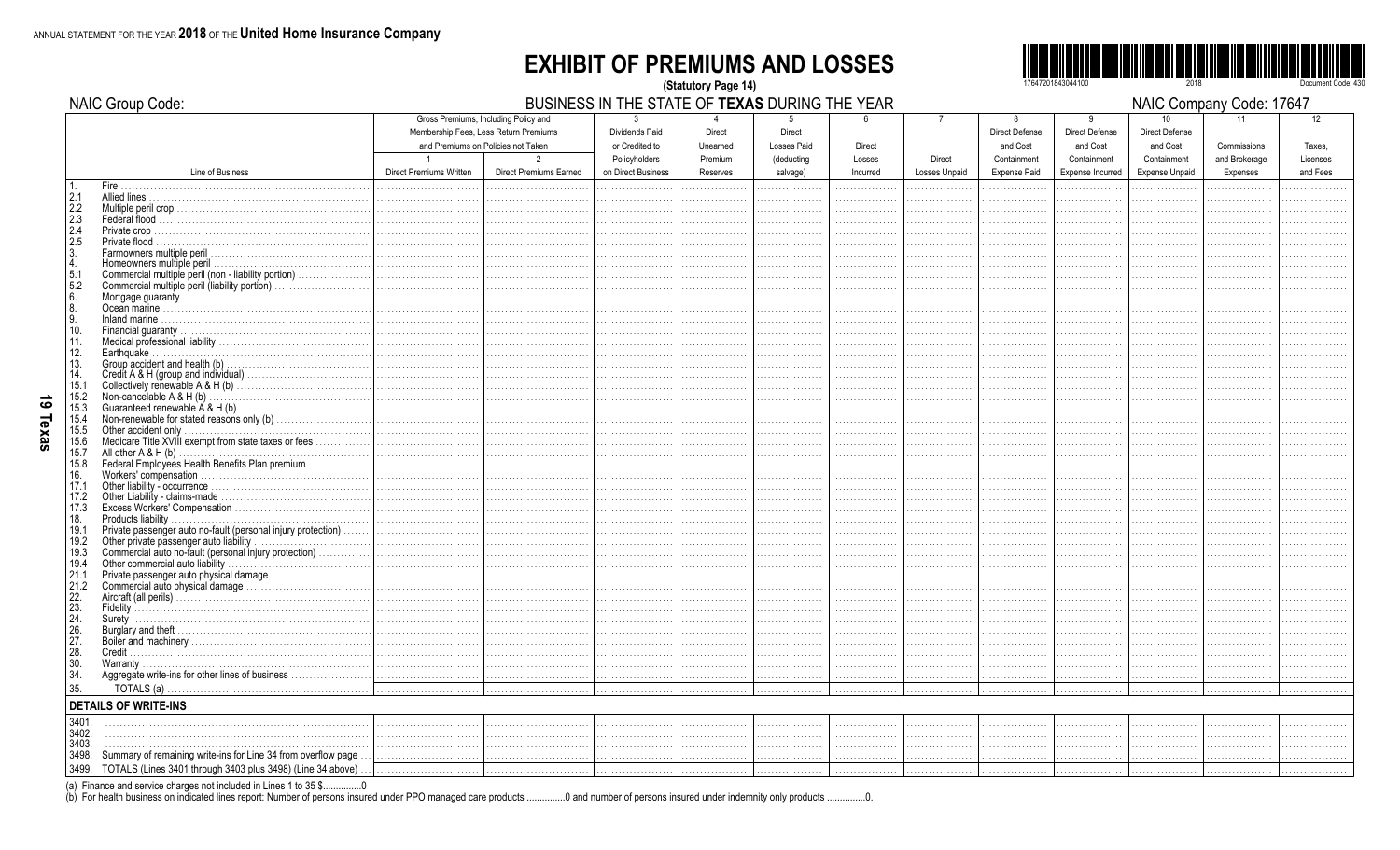#### **EXHIBIT OF PREMIUMS AND LOSSES** (Statutory Page 14)



|              | <b>NAIC Group Code:</b>                                       |                                       | BUSINESS IN THE STATE OF GRAND TOTAL DURING THE YEAR |                    |                                               |                    |                      |                         |                         |                                       |                       | NAIC Company Code: 17647 |              |
|--------------|---------------------------------------------------------------|---------------------------------------|------------------------------------------------------|--------------------|-----------------------------------------------|--------------------|----------------------|-------------------------|-------------------------|---------------------------------------|-----------------------|--------------------------|--------------|
|              |                                                               |                                       | Gross Premiums, Including Policy and                 | $\mathbf{3}$       |                                               | $5^{\circ}$        |                      | $\overline{7}$          | 8                       | 9                                     | 10 <sup>1</sup>       | 11                       | 12           |
|              |                                                               | Membership Fees, Less Return Premiums |                                                      | Dividends Paid     | <b>Direct</b>                                 | Direct             |                      |                         | <b>Direct Defense</b>   | <b>Direct Defense</b>                 | <b>Direct Defense</b> |                          |              |
|              |                                                               | and Premiums on Policies not Taken    |                                                      | or Credited to     | Unearned                                      | Losses Paid        | Direct               |                         | and Cost                | and Cost                              | and Cost              | Commissions              | Taxes.       |
|              |                                                               | $\overline{1}$                        | $\overline{2}$                                       | Policyholders      | Premium                                       | <i>(deducting</i>  | Losses               | Direct                  | Containment             | Containment                           | Containment           | and Brokerage            | Licenses     |
|              | Line of Business                                              | Direct Premiums Written               | <b>Direct Premiums Earned</b>                        | on Direct Business | Reserves                                      | salvage)           | Incurred             | Losses Unpaid           | <b>Expense Paid</b>     | Expense Incurred                      | <b>Expense Unpaid</b> | Expenses                 | and Fees     |
|              | Fire.                                                         | 1.322.499<br>.                        | 1.318.677<br>.                                       | .                  | 674.468<br>.                                  | 195.693            | $\ldots$ 100.996     | 16.261                  | .                       | $\ldots \ldots \ldots \ldots (1,680)$ | .                     | 121.206<br>.             | 35.948       |
| 2.1          | Allied lines                                                  | 2.033.987<br>.                        | . 1,977.865                                          | .                  | $\ldots$ . 1.037.326                          | 480.321<br>.       | $\ldots$ 479.895     | $\ldots \ldots$ 137.254 | .                       | .                                     |                       | $\ldots$ 186.413         | 55,287<br>.  |
| 2.2<br>2.3   | Multiple peril crop                                           |                                       |                                                      |                    | .                                             |                    |                      | .                       |                         |                                       |                       |                          |              |
| 2.4          |                                                               |                                       |                                                      |                    |                                               |                    |                      |                         |                         |                                       |                       |                          |              |
| 2.5          |                                                               |                                       |                                                      |                    |                                               |                    |                      |                         |                         |                                       |                       |                          |              |
|              | Farmowners multiple peril                                     | $\frac{1}{1.923,126}$                 |                                                      |                    | 986.775                                       | 798,208            | 804,463              | 147.739                 | 10,627                  | . 18.254                              | 13.000                | . 176.304                |              |
|              | Homeowners multiple peril                                     |                                       | . 29.371.492<br>.                                    | .                  | $\ldots$ 16,667,302                           | 14.970.546         | $\ldots$ 14,084,148  | $\ldots$ . 3,664,101    | 95,897                  | 64,497                                | 24.249<br>.           | 2.980.400                | 883.943<br>. |
| 5.1          |                                                               |                                       |                                                      |                    | .                                             | .                  | .                    | .                       | .                       |                                       |                       |                          |              |
| 5.2          |                                                               |                                       |                                                      |                    | .                                             | .                  | .                    | .                       | .                       | .                                     |                       |                          |              |
| 6.<br>8.     |                                                               |                                       |                                                      |                    | .<br>.                                        | .                  | .                    | .                       | .<br>.                  | .<br>.                                |                       |                          |              |
|              |                                                               |                                       |                                                      |                    | .                                             |                    |                      | .                       | .                       |                                       |                       |                          |              |
| 10.          |                                                               |                                       |                                                      |                    | . 1                                           | .                  | .                    | .                       | .                       | .                                     | .                     | .                        | .            |
| 11.          |                                                               |                                       |                                                      |                    | .                                             | .                  | .                    | .                       | .                       | .                                     |                       |                          |              |
| 12.          | Earthouake.                                                   |                                       |                                                      |                    | .                                             | .                  | .                    | .                       | .                       | .                                     | .                     |                          |              |
| 13.          |                                                               |                                       |                                                      |                    | .                                             | .                  | .                    | .                       | .                       |                                       |                       |                          |              |
| 14.<br>15.1  |                                                               |                                       |                                                      |                    |                                               |                    | .                    |                         | .                       |                                       |                       |                          |              |
| 15.2         | Non-cancelable $A & H(b)$                                     |                                       |                                                      |                    | .                                             | .                  |                      | .                       | .<br>.                  | .                                     | .                     | .                        |              |
| 15.3         |                                                               |                                       |                                                      |                    | .                                             | .                  | .                    | .                       | .                       | .                                     |                       |                          |              |
| 15.4         |                                                               |                                       |                                                      |                    |                                               |                    |                      |                         | .                       |                                       |                       |                          |              |
| 15.5         |                                                               |                                       |                                                      |                    | .                                             | .                  | .                    | .                       | .                       | .                                     | .                     | .                        | .            |
| 15.6         | Medicare Title XVIII exempt from state taxes or fees.         |                                       |                                                      |                    |                                               |                    |                      |                         | .                       |                                       |                       |                          |              |
| 15.7<br>15.8 | All other $A & H(b)$                                          |                                       |                                                      | .                  | .                                             |                    |                      |                         | .                       | .                                     |                       |                          |              |
| 16.          | Federal Employees Health Benefits Plan premium                |                                       |                                                      |                    | .<br>.                                        | .                  | .<br>.               | .                       | .<br>.                  | .                                     | .                     |                          |              |
| 17.1         |                                                               |                                       | 206,771                                              | .                  | 109.647                                       | . 7.679            | $\ldots$ (62.274)    | . 218                   | .                       | $\ldots \ldots$ (2.437)               |                       |                          |              |
| 17.2         |                                                               |                                       |                                                      |                    |                                               |                    |                      |                         |                         |                                       |                       |                          |              |
| 17.3         |                                                               |                                       |                                                      | .                  | .                                             |                    |                      |                         | .                       | .                                     |                       |                          |              |
| 18.          | Products liability                                            |                                       |                                                      |                    |                                               |                    |                      |                         |                         |                                       |                       |                          |              |
| 19.1<br>19.2 |                                                               |                                       | . 302,399                                            |                    | $\ldots \ldots$ 140,541<br>$\ldots$ 1.550.718 | 4.894.116          | 139,982<br>4.105.814 | 146,395<br>3,385,730    | .<br>$\ldots$ . 201,226 | .<br>. 105.676                        | .<br>65.453<br>.      | .34,401<br>.<br>545,111  | . 10.203     |
| 19.3         |                                                               |                                       |                                                      |                    | .                                             | .                  |                      | .                       | .                       | .                                     |                       |                          |              |
| 19.4         |                                                               |                                       |                                                      |                    |                                               |                    |                      |                         |                         |                                       |                       |                          |              |
| 121.1        |                                                               |                                       |                                                      |                    | $\ldots$ . 2,128,984                          | $\ldots$ 3.644.027 | 3.967.080            | 946.932                 | $\ldots \ldots 111,350$ | 60,319                                | 8.497                 | $\ldots$ 751.779         | . 222.967    |
| 21.2         |                                                               |                                       |                                                      | .                  | .                                             | .                  | .                    | .                       | .                       | .                                     | .                     |                          |              |
| 22.          |                                                               |                                       |                                                      |                    | .                                             | .                  | .                    | .                       | .                       | .                                     |                       |                          |              |
| 23.<br>24.   |                                                               |                                       |                                                      | .                  | .                                             | .                  | .                    | .                       | .                       | .                                     |                       |                          |              |
| 26.          |                                                               |                                       | . 44,422                                             | .                  | .<br>. 23,889                                 | .<br>. (2)         | .<br>. 6.670         | .<br>. 6.672            | .<br>.                  | .<br>.                                | .<br>.                | .<br>. 4.286             |              |
| 27.          |                                                               |                                       |                                                      |                    |                                               |                    |                      |                         |                         |                                       |                       |                          |              |
| 28.          |                                                               |                                       |                                                      |                    | .                                             | .                  | .                    | .                       | .                       | .                                     |                       |                          |              |
| 30.          |                                                               |                                       |                                                      |                    | .                                             |                    |                      |                         |                         |                                       |                       |                          |              |
| 34.          |                                                               |                                       |                                                      |                    | .                                             |                    | .                    |                         |                         |                                       |                       |                          |              |
| 35.          |                                                               | .52,620,405<br>.                      | 47,976,490<br>.                                      | .                  | 23,319,650                                    | 25, 150, 722       | 23,626,774           | .8,451,302              | .419,100<br>.           | .244,629<br>.                         | . 111,199             | 4,819,618                | . 1.429.429  |
|              | <b>DETAILS OF WRITE-INS</b>                                   |                                       |                                                      |                    |                                               |                    |                      |                         |                         |                                       |                       |                          |              |
| 3401.        |                                                               |                                       |                                                      |                    |                                               |                    |                      |                         |                         |                                       |                       |                          |              |
| 3402         |                                                               |                                       |                                                      |                    | .                                             |                    |                      | .                       | .                       |                                       |                       |                          |              |
|              |                                                               |                                       |                                                      |                    |                                               |                    |                      |                         |                         |                                       |                       |                          |              |
| 3498.        | Summary of remaining write-ins for Line 34 from overflow page |                                       |                                                      | .                  | .                                             | .                  | .                    | .                       | .                       | .                                     | .                     |                          |              |
| 3499         | TOTALS (Lines 3401 through 3403 plus 3498) (Line 34 above)    |                                       |                                                      |                    |                                               |                    |                      |                         |                         |                                       |                       |                          |              |

(a) Finance and service charges not included in Lines 1 to 35 \$.......1,785,272<br>(b) For health business on indicated lines report: Number of persons insured under PPO managed care products ..... ...0 and number of persons insured under indemnity only products ...............0.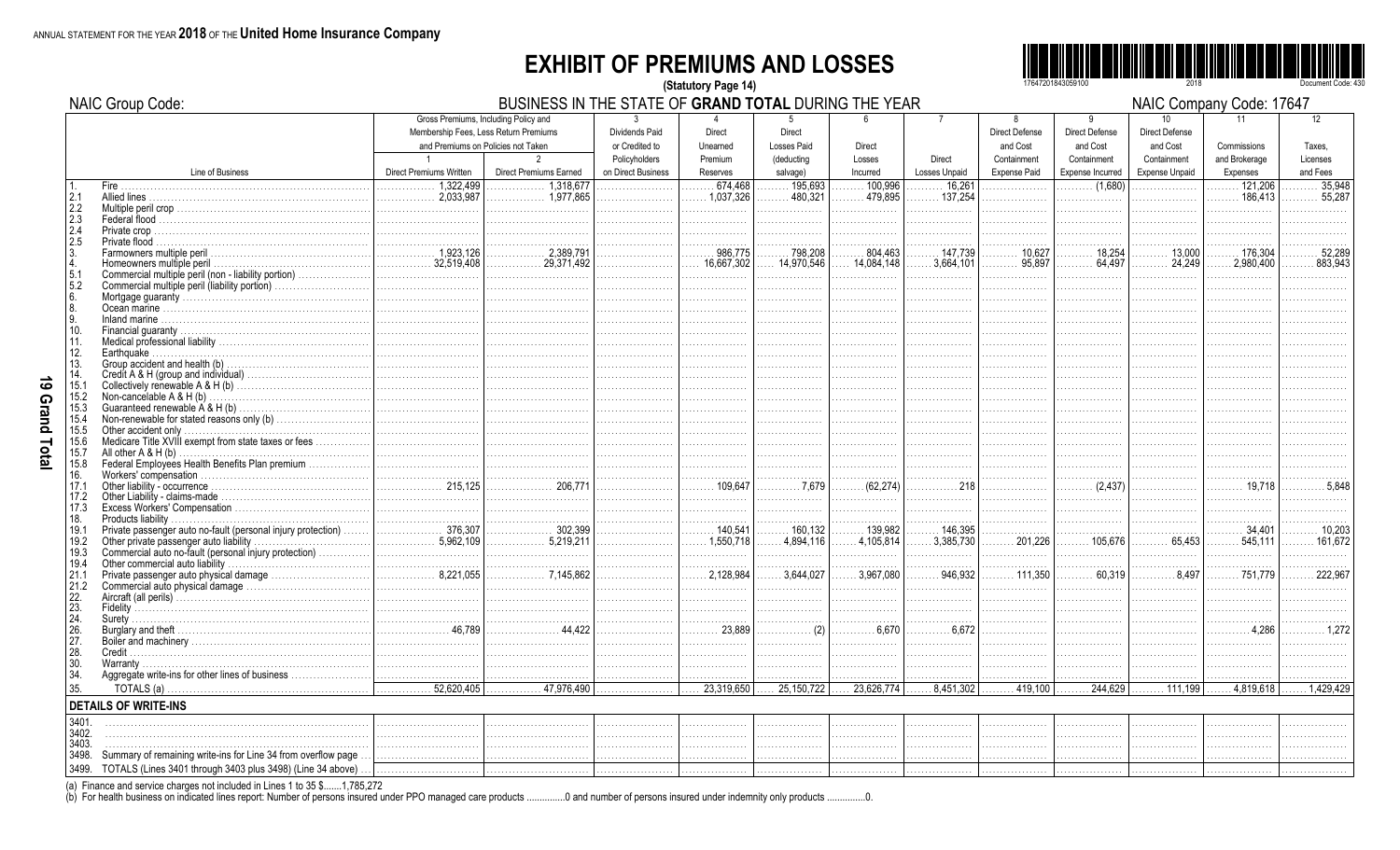**20 Schedule F Part 1 Assumed Reinsurance . . . . . . . . . . . . . . . . . . . . . . . . . . . . . . . NONE**

**21 Schedule F Part 2 Reinsurance Effected . . . . . . . . . . . . . . . . . . . . . . . . . . . . . . . . NONE**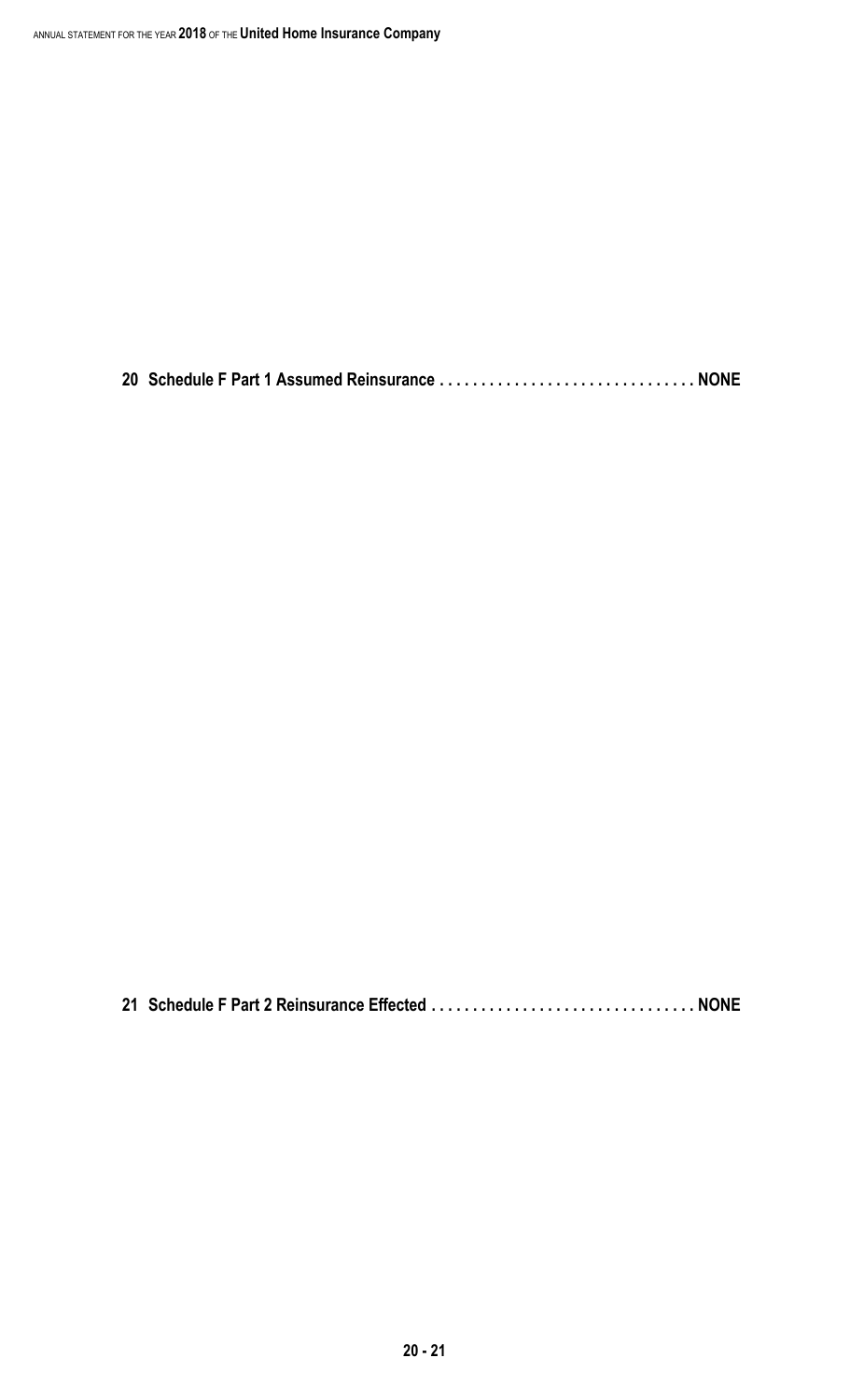**SCHEDULE F - PART 3**<br>Ceded Reinsurance as of December 31, Current Year (\$000 Omitted)

|                                      | $\mathcal{P}$  |                                                                        |                          | .5 | 6                         |                         |      |                           |          | Reinsurance Recoverable On |                                |            |                  |                                | 16          |                 | Reinsurance Payable | 19                      | 20          |
|--------------------------------------|----------------|------------------------------------------------------------------------|--------------------------|----|---------------------------|-------------------------|------|---------------------------|----------|----------------------------|--------------------------------|------------|------------------|--------------------------------|-------------|-----------------|---------------------|-------------------------|-------------|
|                                      |                |                                                                        |                          |    |                           |                         | 8    | g                         | 10       | 11                         | 12                             | 13         | 14               | 15                             |             | 17              | 18                  |                         |             |
|                                      |                |                                                                        |                          |    |                           |                         |      |                           |          |                            |                                |            |                  |                                |             |                 |                     |                         |             |
|                                      |                |                                                                        |                          |    |                           |                         |      |                           |          |                            |                                |            |                  |                                |             |                 |                     |                         |             |
|                                      |                |                                                                        |                          |    |                           |                         |      |                           |          |                            |                                |            |                  |                                |             |                 |                     |                         |             |
|                                      |                |                                                                        |                          |    |                           |                         |      |                           |          |                            |                                |            |                  |                                |             |                 |                     |                         |             |
|                                      |                |                                                                        |                          |    |                           |                         |      |                           |          |                            |                                |            |                  |                                |             |                 |                     |                         |             |
|                                      |                |                                                                        |                          |    |                           |                         |      |                           |          |                            |                                |            |                  |                                |             |                 |                     |                         |             |
|                                      |                |                                                                        |                          |    |                           |                         |      |                           |          |                            |                                |            |                  |                                |             |                 |                     | Net Amount              | Funds Held  |
|                                      |                |                                                                        |                          |    |                           |                         |      |                           |          |                            |                                |            |                  |                                | Amount in   |                 | Other               | Recoverable             | By Company  |
|                                      | <b>NAIC</b>    |                                                                        |                          |    | Reinsurance               |                         |      | Known                     | Known    | <b>IBNR</b>                | <b>IBNR</b>                    |            |                  | Columns                        | Dispute     | Ceded           | Amounts             | From Rein-              | Under       |
| ID                                   | Company        |                                                                        | Domiciliary Special      |    | Premiums                  | Paid                    | Paid | Case Loss                 | Case LAE | Loss                       | LAE                            | Unearned   | Contingent       | 7 thru 14                      | Included in | <b>Balances</b> | Due to              | surers Cols.            | Reinsurance |
| Number                               | Code           | Name of Reinsurer                                                      | Jurisdiction Code        |    | Ceded                     | Losses                  | LAE  | Reserves                  | Reserves | Reserves                   | Reserves                       | Premiums   | Commissions      | Totals                         | Column 15   | Payable         | Reinsurers          | $15 - [17 + 18]$        | Treaties    |
|                                      |                | - Other U.S. Unaffiliated Insurers                                     |                          |    |                           |                         |      |                           |          |                            |                                |            |                  |                                |             |                 |                     |                         |             |
| <b>Authorized</b>                    |                |                                                                        |                          |    |                           |                         |      |                           |          |                            |                                |            |                  |                                |             |                 |                     |                         |             |
| 75-1444207                           | 30058          | <b>SCOR REINS CO</b>                                                   | <b>NY</b>                |    | 263                       |                         |      | 192<br>.                  |          | 265                        |                                |            |                  | 632                            |             |                 |                     |                         |             |
| 35-2293075                           | 11551          | <b>ENDURANCE REINS CORP OF AMER</b>                                    | <b>DE</b>                | .  | .                         | .                       | .    | .                         |          |                            | .                              | .          |                  |                                | .           |                 |                     |                         |             |
| 52-1952955                           | 10357          | RENAISSANCE REINS US INC                                               | <b>MD</b>                | .  |                           | . 15                    |      | .                         |          |                            |                                | . 2.079    |                  |                                |             |                 |                     |                         |             |
| 06-0237820                           | 20699          | ACE PROP & CAS INS CO                                                  | PA                       |    |                           | .                       |      |                           |          |                            |                                | .          |                  |                                |             |                 |                     |                         |             |
| 22-2005057<br>13-5616275             | 26921<br>19453 | <b>EVEREST REINS CO</b><br>TRANSATLANTIC REINS CO                      | DE.<br><b>NY</b>         | .  | .294<br>.<br>2,984        | .                       | .    | .<br>265                  | .        | . 3                        | .                              | .<br>1,433 | .                |                                | .           | .               | .                   | .                       |             |
| 47-0698507                           | 23680          | ODYSSEY REINS CO                                                       | <b>CT</b>                |    | .503                      | (5)                     |      | .<br>. 41                 | . 3      | . 14                       | . 1                            | 292        | .                | .371                           |             |                 | .                   | 333                     |             |
| 42-0234980                           | 21415          | EMPLOYERS MUT CAS CO                                                   |                          | .  | 103<br>.                  |                         |      | .                         | .        | .                          | .                              | .<br>.     | .                |                                |             | .               |                     |                         |             |
| 36-2661954                           | 10103          | AMERICAN AGRICULTURAL INS CO                                           |                          | .  |                           |                         |      | .                         |          | .                          | .                              |            |                  |                                |             |                 |                     |                         |             |
| $\sum \frac{47-0574325}{42.0245840}$ | 32603          | <b>BERKLEY INS CO</b>                                                  | DE                       | .  |                           |                         |      | .                         | .        | .                          | .                              | .          | .                | .                              |             | .               | .                   |                         |             |
| 42-0245840                           | 13897          | FARMERS MUT HAIL INS CO OF IA                                          | IA                       |    |                           |                         |      | .                         |          |                            | .                              | .          |                  |                                |             |                 |                     |                         |             |
| AA-1340125                           | 00000          | Hannover Rueck SE                                                      | DEU                      | .  |                           | .                       | .    | .                         | .        | .                          | .                              | .          | .                | . 8                            | .           | .               |                     |                         |             |
| 51-0434766                           | 20370          | AXIS REINS CO                                                          | NY.                      |    | 50                        | .                       | .    | .                         |          | .                          | .                              | .          | .                | .                              | .           | .               |                     |                         |             |
| AA-1127084                           | 00000          | LLOYD'S SYNDICATE NUMBER 1084                                          | <b>GBR</b>               |    |                           |                         | .    |                           |          |                            | .                              | .          |                  |                                |             |                 |                     |                         |             |
| AA-1128001                           | 00000          | LLOYD'S SYNDICATE NUMBER 2001                                          | <b>GBR</b>               | .  |                           | .                       | .    | .                         | .        | .                          | .                              | .          | .                | .                              | .           |                 |                     |                         |             |
| AA-1120071                           | 00000          | Lloyd's Syndicate Number 2007                                          | <b>GBR</b>               |    |                           |                         | .    |                           |          |                            | .                              |            |                  |                                |             |                 |                     |                         |             |
| AA-1120097<br>AA-1120184             | 00000<br>00000 | LLOYD'S SYNDICATE NUMBER 2468<br>LLOYD'S SYNDICATE NUMBER 3268         | <b>GBR</b><br><b>GBR</b> |    |                           | .                       | .    | .                         |          |                            | .                              | .          | .                | . 1                            |             |                 |                     |                         |             |
| AA-1120181                           | 00000          | Lloyd's Syndicate Number 5886                                          | GBR.                     |    |                           |                         | .    | .                         |          |                            |                                |            |                  |                                | .           |                 |                     |                         |             |
| 13-2673100                           | 22039          | GENERAL REINS CORP<br>.                                                | DE.                      |    | .1,447                    | .                       | .    | 94<br>.                   | . 13     | . 187                      | $\ldots \ldots 23$             | . 458      |                  | . 775                          | .           |                 |                     | . 808                   |             |
|                                      |                | 0999999 Total - Authorized - Other U.S. Unaffiliated Insurers          |                          |    | 10,748<br>.               | $\ldots$ . 215          | .    | $\overline{\ldots 1,051}$ | 87<br>.  | .1,305                     | $\ldots \ldots \overline{111}$ | 4,262      | 225<br>.         | .7,256                         | .           | 298<br>.        |                     | 6,958                   |             |
| 1499999 Total - Authorized           |                |                                                                        |                          |    | 10.748                    | $\overline{\ldots}$ 215 |      | $\overline{\ldots}$ 1,051 | 87       | 1,305                      | $\ldots$ . 111                 | 4.262      | $\overline{225}$ | 7,256                          |             | 298             |                     | 6,958                   |             |
|                                      |                | 1999999 Total - Unauthorized - Affiliates - Other (Non-U.S.) - Captive |                          |    |                           |                         |      |                           |          |                            |                                |            |                  |                                |             |                 |                     |                         |             |
|                                      |                |                                                                        |                          |    | .                         | .                       | .    | .                         |          |                            |                                |            |                  |                                |             |                 |                     |                         |             |
|                                      |                | 2099999 Total - Unauthorized - Affiliates - Other (Non-U.S.) - Other   |                          |    | .                         | .                       | .    | .                         |          |                            |                                |            |                  |                                |             |                 |                     |                         |             |
|                                      |                | 2199999 Total - Unauthorized - Affiliates - Other (Non-U.S.) - Total   |                          |    | .                         | .                       | .    | .                         | .        |                            | .                              | .          | .                |                                | .           |                 |                     |                         |             |
|                                      |                | 2299999 Total - Unauthorized - Affiliates                              |                          |    |                           |                         |      |                           |          |                            |                                |            |                  |                                |             |                 |                     |                         |             |
|                                      |                | Unauthorized - Other Non-U.S. Insurers                                 |                          |    |                           |                         |      |                           |          |                            |                                |            |                  |                                |             |                 |                     |                         |             |
| AA-3191298                           | 00000          | Qatar Reins Co Ltd                                                     | <b>BMU</b>               |    |                           | (10)                    |      | 49                        |          | 118                        |                                |            |                  |                                |             |                 |                     |                         |             |
| AA-5320039                           | 00000          | Peak Reins Co Ltd.                                                     | HKG                      | .  | 160<br>.                  | . 6                     | .    | .                         | .        | .                          | .                              | .          | .                | .                              | .           | .               |                     |                         |             |
| AA-5324100                           | 00000          | Taiping Reins Co Ltd                                                   | HKG                      |    | 240                       |                         |      |                           |          |                            |                                |            |                  |                                |             |                 |                     |                         |             |
| AA-1120175                           | 00000          | Fidelis Underwriting Ltd                                               | GBR.                     | .  | 98                        |                         | .    | .                         |          |                            | .                              |            |                  |                                |             |                 |                     |                         |             |
| AA-5340660                           | 00000          | NEW INDIA ASSUR CO LTD                                                 | IND                      | .  | 105<br>.                  | .                       | .    | .                         |          |                            | .                              | .          | .                |                                | .           |                 |                     |                         |             |
| AA-3191289                           | 00000          | Fidelis Ins Bermuda Ltd                                                | <b>BMU</b>               |    | 68                        |                         |      |                           |          |                            |                                |            |                  |                                |             |                 |                     |                         |             |
|                                      |                | 2699999 Total - Unauthorized - Other Non-U.S. Insurers                 |                          |    | $\overline{\cdots}$ . 784 |                         | .    | 49<br>.                   |          |                            |                                |            | 28               | $\overline{\ldots \ldots 206}$ |             |                 |                     | $\overline{\cdots}$ 203 |             |
| 2899999 Total - Unauthorized         |                |                                                                        |                          |    | $\overline{\cdots}$ . 784 |                         |      | 49                        |          | .118                       |                                |            | 28               | 206                            |             |                 |                     | 203                     |             |
|                                      |                | 4399999 Total - Authorized, Unauthorized and Certified                 |                          |    | 11,532<br>.               | $\overline{\ldots 220}$ |      | $\overline{\ldots 1,100}$ | 89       | 1,423                      | . 115                          | 4,262      | 253              | 7,462                          |             | 301             |                     | .7,161                  |             |
| 9999999 Totals                       |                |                                                                        |                          |    | 11,532                    | .220                    |      | 1,100                     | 89       | 1,423                      | $\ldots$ . 115                 | 4,262      | 253              | .7,462                         |             | 301             |                     | .7,161                  |             |
|                                      |                |                                                                        |                          |    |                           |                         |      |                           |          |                            |                                |            |                  |                                |             |                 |                     |                         |             |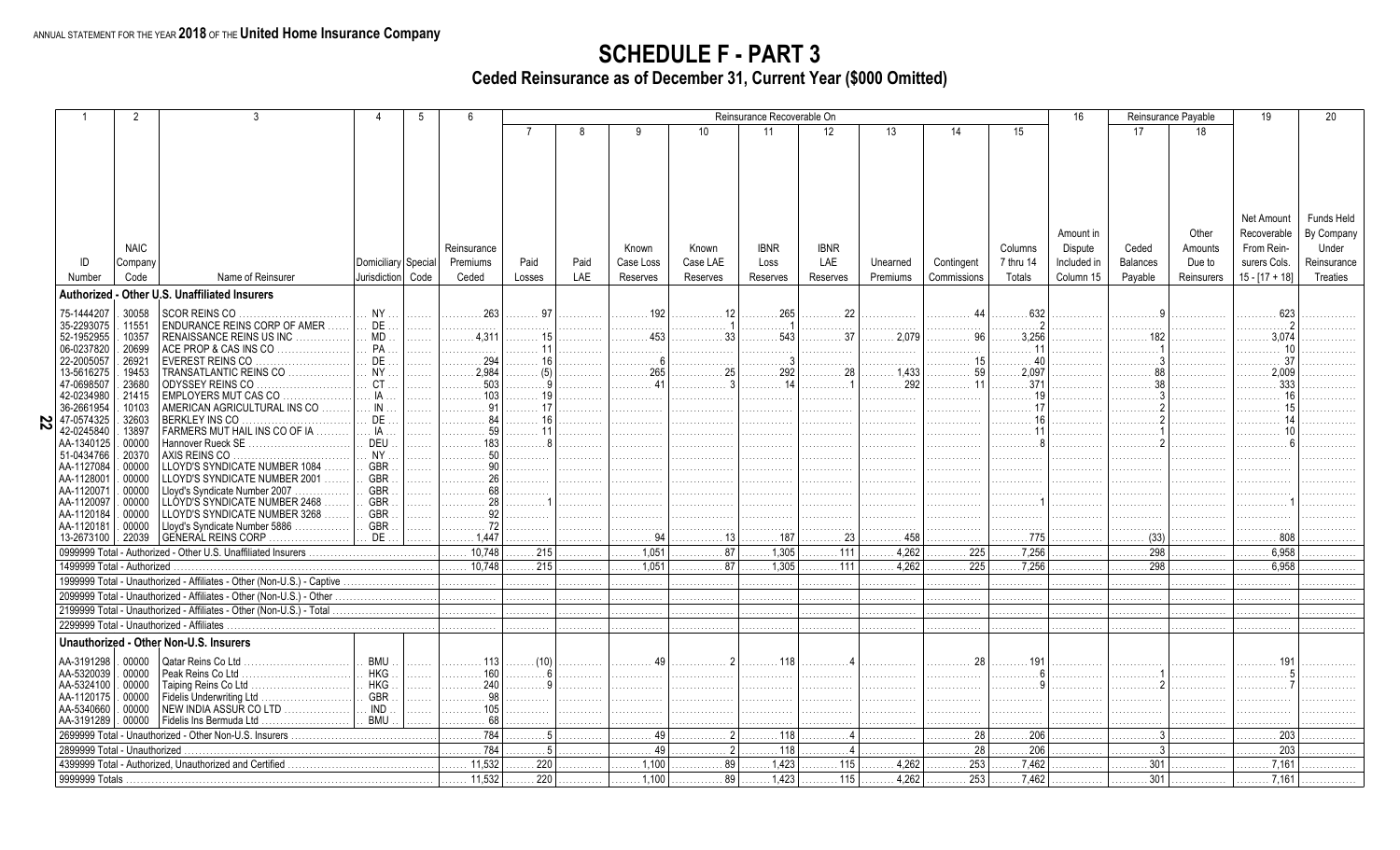# **SCHEDULE F - PART 3 (continued)**<br>Ceded Reinsurance as of December 31, Current Year (\$000 Omitted)

(Credit Risk)

|    |                                           |                                                                        |             |           | Collateral       |             | 25                 | 26           | 27         |                     |             |                      |                     | Ceded Reinsurance Credit Risk |                       |                  |                |                  |
|----|-------------------------------------------|------------------------------------------------------------------------|-------------|-----------|------------------|-------------|--------------------|--------------|------------|---------------------|-------------|----------------------|---------------------|-------------------------------|-----------------------|------------------|----------------|------------------|
|    |                                           |                                                                        | 21          | 22        | 23               | 24          |                    |              |            | 28                  | 29          | 30                   | 31                  | 32 <sup>2</sup>               | 33                    | 34               | 35             | 36               |
|    |                                           |                                                                        |             |           |                  |             |                    |              |            |                     |             |                      |                     |                               |                       |                  | Credit Risk on | Credit Risk on   |
|    |                                           |                                                                        |             |           |                  |             |                    |              |            |                     |             |                      |                     |                               |                       |                  |                | Incollateralized |
|    |                                           |                                                                        |             |           |                  |             |                    |              |            |                     |             |                      |                     |                               |                       |                  | Collateralized |                  |
|    |                                           |                                                                        |             |           |                  |             |                    |              |            |                     |             |                      |                     |                               |                       |                  | Recoverables   | Recoverables     |
|    |                                           |                                                                        |             |           |                  |             |                    |              |            | Total               |             | Reinsurance          |                     |                               |                       |                  | (Col. 32 *     | (Col. 33 *       |
|    |                                           |                                                                        |             |           |                  | Single      |                    |              |            | Amount              |             | Payable &            |                     | Total                         | <b>Stressed Net</b>   |                  | Factor         | Factor           |
|    |                                           |                                                                        |             |           | Issuing or       | Beneficiary |                    | Net          |            | Recoverable         |             | Funds Held           |                     | Collateral                    | Recoverable           |                  | Applicable to  | Applicable to    |
|    |                                           |                                                                        |             |           |                  |             |                    |              |            |                     |             |                      |                     |                               |                       |                  |                |                  |
|    |                                           |                                                                        |             |           | Confirmina       | Trusts &    | <b>Total Funds</b> | Recoverable  | Applicable | from                | Stressed    | (Cols. 17+           |                     | $(Cols. 21 +$                 | Net of                |                  | Reinsurer      | Reinsurer        |
|    |                                           |                                                                        | Multiple    |           | Bank             | Other       | Held.              | Net of Funds | Sch. F     | Reinsurers          | Recoverable | 18+20;but            | <b>Stressed Net</b> | $22 + 24$ , not               | Collateral            | Reinsurer        | Designation    | Designation      |
|    | <b>ID Number</b>                          | Name of Reinsurer                                                      | Beneficiary | Letters   | Reference        | Allowable   | Payables           | Held &       | Penalty    | <b>Less Penalty</b> | (Col. 28 *  | not in excess        | Recoverable         | in Excess of                  | Offsets               | Designation      | Equivalent     | Equivalent       |
|    | from Col 1                                | from Col 3                                                             | Trusts      | of Credit | Number           | Collateral  | & Collateral       | Collateral   | Col. 78)   | (Col. 15 - 27)      | 120%        | of Col. 29)          | (Cols. 29-30)       | Col. 31)                      | (Cols. 31-32)         | Equivalent       | in Col. 34)    | in Col. 34)      |
|    |                                           | Authorized - Other U.S. Unaffiliated Insurers                          |             |           |                  |             |                    |              |            |                     |             |                      |                     |                               |                       |                  |                |                  |
|    |                                           |                                                                        |             |           |                  |             |                    |              |            |                     |             |                      |                     |                               |                       |                  |                |                  |
|    | 75-1444207                                | <b>SCOR REINS CO</b>                                                   |             |           | 0000             |             |                    |              |            | 632                 |             |                      | 749                 |                               |                       |                  |                |                  |
|    | 35-2293075                                | ENDURANCE REINS CORP OF AMER                                           |             |           | 0000             |             |                    |              |            |                     |             |                      |                     |                               |                       |                  |                |                  |
|    | 52-1952955                                | RENAISSANCE REINS US INC<br>.                                          |             | .         | 0000             |             |                    |              |            | .3,256              | 3.907       |                      | 3.725               | .                             | $\ldots \ldots 3.725$ |                  |                |                  |
|    | 06-0237820                                | ACE PROP & CAS INS CO                                                  |             |           | 0000             |             |                    |              |            | 11                  |             |                      |                     |                               | 12                    |                  |                |                  |
|    | 22-2005057                                | <b>EVEREST REINS CO</b>                                                |             |           | 0000             |             |                    |              |            | 40                  |             |                      |                     |                               | 45                    |                  |                |                  |
|    | 13-5616275                                | TRANSATLANTIC REINS CO<br>.                                            | .           | .         | 0000             | .           |                    | 2.009        |            | 2.097               |             |                      | 2.428               |                               | 2.428                 |                  |                |                  |
|    | 47-0698507                                | ODYSSEY REINS CO                                                       |             |           | 0000             |             |                    | 333          |            | 371<br>19           | 445         |                      | 407                 |                               | 407                   |                  |                |                  |
|    | 42-0234980                                | EMPLOYERS MUT CAS CO                                                   |             | .         | 0000             |             |                    |              |            |                     |             |                      |                     |                               | 20                    |                  |                |                  |
|    | 36-2661954                                | AMERICAN AGRICULTURAL INS CO                                           |             | .         | 0000<br>0000     |             |                    |              |            |                     |             |                      |                     |                               |                       |                  |                |                  |
| 23 | 47-0574325<br>42-0245840                  | BERKLEY INS CO<br>FARMERS MUT HAIL INS CO OF IA                        |             | .         | 0000             |             |                    |              |            |                     |             |                      |                     |                               |                       |                  |                |                  |
|    | AA-1340125                                | Hannover Rueck SE                                                      |             | .         | 0000             |             |                    |              |            |                     |             |                      |                     |                               |                       |                  |                |                  |
|    | 51-0434766                                | AXIS REINS CO                                                          |             | .         | 0000             |             |                    |              |            |                     |             |                      |                     | .                             |                       |                  |                |                  |
|    | AA-1127084                                | LLOYD'S SYNDICATE NUMBER 1084                                          |             |           | 0000             |             |                    |              |            |                     |             |                      |                     |                               |                       |                  |                |                  |
|    | AA-1128001                                | LLOYD'S SYNDICATE NUMBER 2001                                          |             | .         | 0000             |             |                    |              | .          | .                   |             |                      | .                   | .                             |                       |                  |                |                  |
|    | AA-1120071                                | Lloyd's Syndicate Number 2007                                          |             | .         | 0000             |             |                    |              |            |                     |             |                      |                     | .                             |                       |                  |                |                  |
|    | AA-1120097                                | LLÓYD'S SYNDICATE NUMBER 2468                                          |             |           | 0000             |             |                    |              |            |                     |             |                      |                     |                               |                       |                  |                |                  |
|    | AA-1120184                                | LLOYD'S SYNDICATE NUMBER 3268                                          |             | .         | 0000             |             |                    |              |            |                     |             |                      |                     | .                             |                       |                  |                |                  |
|    | AA-1120181                                | Lloyd's Syndicate Number 5886                                          |             |           | 0000             |             |                    |              |            |                     |             |                      |                     |                               |                       |                  |                |                  |
|    | 13-2673100                                | GENERAL REINS CORP                                                     |             |           | 0000             |             | (33)               | 808          |            | . 775               | 930         | $\ldots \ldots$ (33) | . 963               |                               | 963                   |                  |                |                  |
|    |                                           | 0999999 Total - Authorized - Other U.S. Unaffiliated Insurers          |             |           | $\overline{XXX}$ |             | 298                | .6,958       |            | .7,256              | 8.707       | 298                  | 8.409               | .                             | 8.409                 | XXX              |                | 348              |
|    | 1499999 Total - Authorized                |                                                                        |             | .         | $\overline{XXX}$ |             | 298                | 6,958        |            | .7,256              | 8.707       | 298                  | 8.409               |                               | 8,409                 | $\overline{XXX}$ |                | 348              |
|    |                                           | 1999999 Total - Unauthorized - Affiliates - Other (Non-U.S.) - Captive |             |           | XXX              |             |                    |              |            |                     |             |                      |                     |                               |                       | $\overline{XXX}$ |                |                  |
|    |                                           | 2099999 Total - Unauthorized - Affiliates - Other (Non-U.S.) - Other   |             |           | $\overline{XXX}$ |             |                    |              |            |                     |             |                      |                     |                               |                       | $\overline{XX}$  |                |                  |
|    |                                           | 2199999 Total - Unauthorized - Affiliates - Other (Non-U.S.) - Total   |             |           | $\overline{XXX}$ |             |                    |              |            |                     |             |                      |                     |                               |                       | XXX              |                |                  |
|    |                                           |                                                                        | .           | .         | $\overline{XXX}$ | .           |                    | .            | .          | .                   | .           | .                    | .                   | .                             | .                     | $\overline{XXX}$ |                |                  |
|    | 2299999 Total - Unauthorized - Affiliates |                                                                        |             |           |                  |             |                    |              |            |                     |             |                      |                     |                               |                       |                  |                |                  |
|    |                                           | Unauthorized - Other Non-U.S. Insurers                                 |             |           |                  |             |                    |              |            |                     |             |                      |                     |                               |                       |                  |                |                  |
|    | AA-3191298                                | Oatar Reins Co Ltd                                                     |             | 795       | 0000             |             | 191                |              |            | 191                 |             |                      | 229                 | 229                           |                       |                  |                |                  |
|    | AA-5320039                                | Peak Reins Co Ltd                                                      | .           | 10<br>.   | 0000             | .           |                    |              | .          | .                   |             |                      |                     | .                             |                       |                  |                |                  |
|    | AA-5324100                                | Taiping Reins Co Ltd                                                   |             | 15<br>.   | 0000             |             |                    |              |            |                     |             |                      |                     |                               |                       |                  |                |                  |
|    | AA-1120175                                | <b>Fidelis Underwriting Ltd</b>                                        | .           | .         | 0000             |             |                    |              |            |                     |             |                      |                     |                               |                       |                  |                |                  |
|    | AA-5340660                                | NEW INDIA ASSUR CO LTD                                                 |             | .         | 0000             |             |                    |              |            | .                   |             |                      |                     |                               |                       |                  |                |                  |
|    | AA-3191289                                | Fidelis Ins Bermuda Ltd                                                |             | .         | 0000             |             | .                  |              |            |                     |             |                      |                     |                               |                       |                  |                |                  |
|    |                                           | 2699999 Total - Unauthorized - Other Non-U.S. Insurers                 |             | 820<br>.  | $\overline{XX}$  |             | 206                |              |            | .206                | 247         |                      | 244                 | 244                           |                       | <b>XXX</b>       |                |                  |
|    | 2899999 Total - Unauthorized              |                                                                        |             | 820       | $\overline{XX}$  |             | 206                |              |            | .206                | 247         |                      | 244                 | 244                           |                       | $\overline{XXX}$ |                |                  |
|    |                                           | 4399999 Total - Authorized, Unauthorized and Certified                 |             | .<br>820  | $\overline{XXX}$ |             | 504                | .6,958       |            | .7,462              | 8,954       | 301                  | 8,653               | 244                           | .<br>8,409            | $\overline{XXX}$ | 12             | 348              |
|    |                                           |                                                                        | .           |           |                  |             |                    |              |            |                     |             |                      |                     |                               |                       |                  |                |                  |
|    | 9999999 Totals                            |                                                                        |             | 820       | <b>XXX</b>       |             | 504                | .6,958       |            | .7,462              | 8,954       | 301                  | 8,653               | 244                           | 8.409                 | XXX              | .12            | 348              |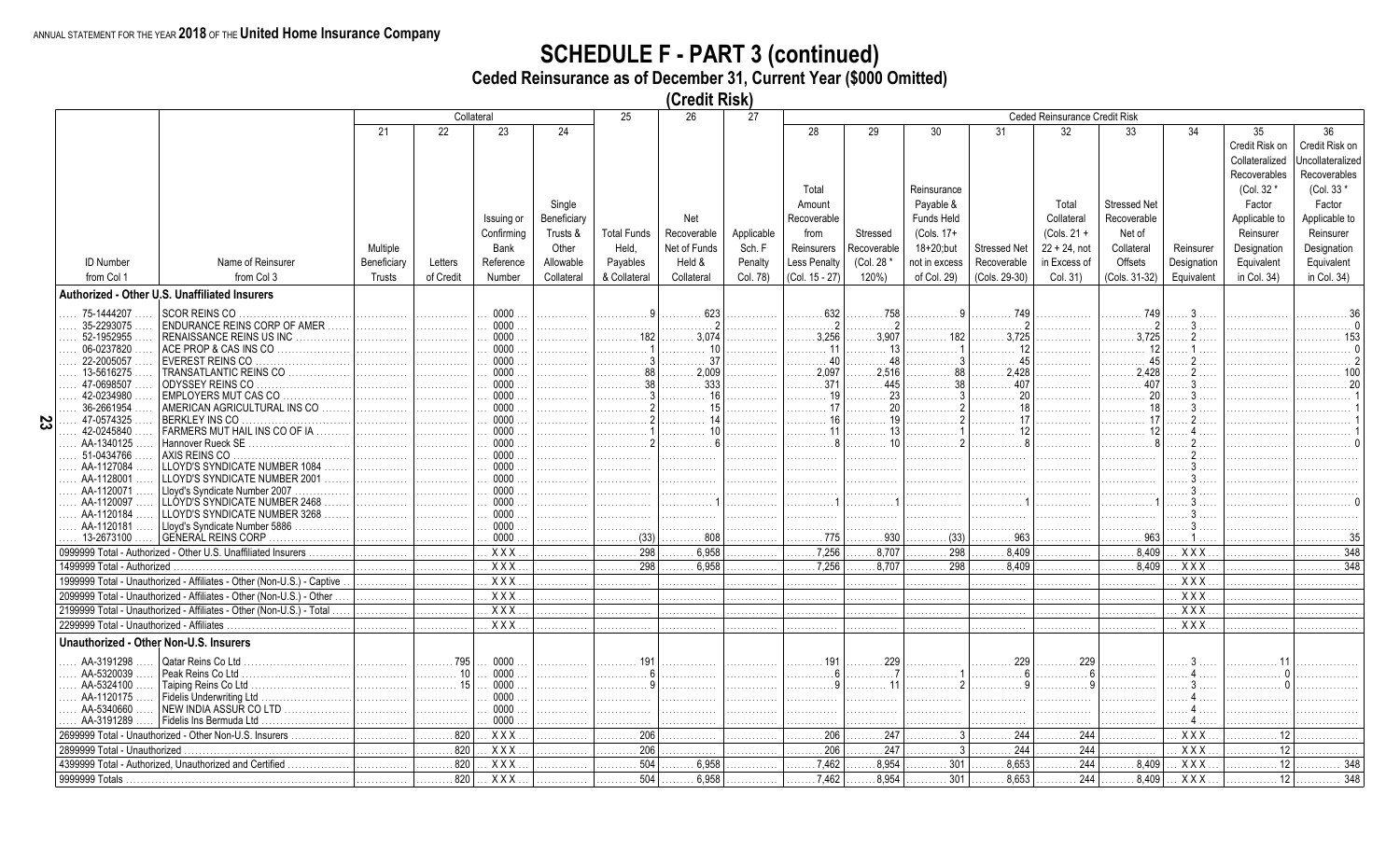74

# **SCHEDULE F - PART 3 (continued)**<br>Ceded Reinsurance as of December 31, Current Year (\$000 Omitted)

(Aging of Ceded Reinsurance)

|                                           |                                                                        |                                       |                                                                          |       |               | ביינדי   |            |                           |             |               |                         |                 |          |            |                 |                 |                                              |             |
|-------------------------------------------|------------------------------------------------------------------------|---------------------------------------|--------------------------------------------------------------------------|-------|---------------|----------|------------|---------------------------|-------------|---------------|-------------------------|-----------------|----------|------------|-----------------|-----------------|----------------------------------------------|-------------|
|                                           |                                                                        |                                       | Reinsurance Recoverable on Paid Losses and Paid Loss Adjustment Expenses |       |               |          |            |                           | 44          | 45            | 46                      | 47              | 48       | 49         | $50^{\circ}$    | 51              | 52                                           | 53          |
|                                           |                                                                        | 37                                    |                                                                          |       | Overdue       |          |            | 43                        |             |               |                         |                 |          |            |                 |                 |                                              |             |
|                                           |                                                                        |                                       | 38                                                                       | 39    | 40            | 41       | 42         |                           |             | Recoverable   |                         | Recoverable     |          |            |                 |                 |                                              |             |
|                                           |                                                                        |                                       |                                                                          |       |               |          |            |                           |             |               |                         |                 |          |            |                 |                 |                                              |             |
|                                           |                                                                        |                                       |                                                                          |       |               |          |            |                           | Total       | on Paid       |                         | on Paid         |          |            |                 |                 |                                              |             |
|                                           |                                                                        |                                       |                                                                          |       |               |          |            |                           | Recoverable | Losses &      | Total                   | Losses &        |          |            | Percentage      |                 |                                              |             |
|                                           |                                                                        |                                       |                                                                          |       |               |          |            |                           | on Paid     | LAE Over      | Recoverable             | <b>LAE Over</b> |          |            | of Amounts      | Percentage      |                                              | Amounts in  |
|                                           |                                                                        |                                       |                                                                          |       |               |          |            |                           |             |               |                         |                 |          |            |                 |                 |                                              |             |
|                                           |                                                                        |                                       |                                                                          |       |               |          |            | <b>Total Due</b>          | Losses      | 90 Days       | on Paid                 | 90 Days Past    |          |            | More            | More            | Is the                                       | Col. 47 for |
|                                           |                                                                        |                                       |                                                                          |       |               |          |            | Cols. 37+42               | & LAE       | Past Due      | Losses &                | Due Amounts     |          |            | Than 90 Days    | <b>Than 120</b> | Amount                                       | Reinsurers  |
|                                           |                                                                        |                                       |                                                                          |       |               |          | Total      | (In total                 | Amounts in  | Amounts       | LAE Amounts             | Not in          | Amounts  | Percentage | Overdue Not     | Days            | in Col. 50                                   | with Values |
|                                           |                                                                        |                                       |                                                                          |       |               |          | Overdue    | should                    |             |               | Not in                  | <b>Dispute</b>  | Received |            |                 | Overdue         | Less                                         | Less Than   |
|                                           |                                                                        |                                       |                                                                          |       |               |          |            |                           | Dispute     | in Dispute    |                         |                 |          | Overdue    | in Dispute      |                 |                                              |             |
| <b>ID Number</b>                          | Name of Reinsurer                                                      |                                       | 1 to 29                                                                  | 30-90 | 91-120        | Over 120 | Cols. 38+  | equal                     | Included in | Included in   | <b>Dispute</b>          | $(Cols. 40 +$   | Prior    | Col. 42/   | (Col. 47/[Cols. | (Col. 41/       | Than 20%?                                    | 20% in      |
| from Col 1                                | from Col 3                                                             | Current                               | Days                                                                     | Days  | Days          | Days     | $39+40+41$ | Cols. $7 + 8$ )           | Col. 43     | Cols. 40 & 41 | (Cols 43-44)            | $41 - 45$       | 90 Days  | Col. 43    | $46 + 481$      | Col. 43)        | (Yes or No)                                  | Col. 50     |
|                                           | Authorized - Other U.S. Unaffiliated Insurers                          |                                       |                                                                          |       |               |          |            |                           |             |               |                         |                 |          |            |                 |                 |                                              |             |
|                                           |                                                                        |                                       |                                                                          |       |               |          |            |                           |             |               |                         |                 |          |            |                 |                 |                                              |             |
| 75-1444207                                | <b>SCOR REINS CO</b>                                                   | .<br>97                               |                                                                          |       |               | .        |            | 97                        |             |               |                         |                 |          |            |                 |                 | Yes                                          |             |
| 35-2293075                                | ENDURANCE REINS CORP OF AMER                                           |                                       |                                                                          |       |               | .        |            |                           |             |               |                         |                 |          |            |                 |                 | Yes                                          |             |
| 52-1952955                                | RENAISSANCE REINS US INC                                               |                                       |                                                                          |       |               |          |            |                           |             |               |                         |                 |          |            |                 |                 | Yes.                                         |             |
| 06-0237820                                | ACE PROP & CAS INS CO.<br>.                                            | .                                     | .                                                                        |       | .             |          |            |                           |             |               |                         |                 | .        |            |                 |                 | Yes                                          |             |
| 22-2005057                                | EVEREST REINS CO                                                       |                                       |                                                                          |       |               | .        |            |                           |             |               |                         |                 |          |            |                 |                 | Yes                                          |             |
| 13-5616275                                | TRANSATLANTIC REINS CO                                                 | . (5) 1                               | .                                                                        |       |               | .        |            |                           |             |               |                         |                 |          |            |                 |                 | Yes                                          |             |
| 47-0698507                                | ODYSSEY REINS CO                                                       |                                       |                                                                          |       |               | .        |            |                           |             |               |                         |                 |          |            |                 |                 | Yes                                          |             |
|                                           |                                                                        |                                       |                                                                          |       | .             | .        |            |                           |             |               |                         |                 | .        |            |                 |                 |                                              |             |
| 42-0234980                                | <b>EMPLOYERS MUT CAS CO</b><br>AMERICAN AGRICULTURAL INS CO            |                                       |                                                                          |       |               | .        |            |                           |             |               |                         |                 |          |            |                 |                 | Yes                                          |             |
| 36-2661954                                |                                                                        |                                       |                                                                          |       | a da da da da | .        |            |                           |             |               |                         |                 |          |            |                 |                 | Yes                                          |             |
| 47-0574325                                | BERKLEY INS CO                                                         |                                       |                                                                          |       |               |          |            |                           |             |               |                         |                 |          |            |                 |                 | <b>Yes</b>                                   |             |
| 42-0245840                                | FARMERS MUT HAIL INS CO OF IA.<br>.                                    | . 11                                  | .                                                                        |       |               | .        |            |                           |             |               | .                       |                 |          |            |                 |                 | Yes                                          |             |
| AA-1340125                                | Hannover Rueck SE                                                      | . 8                                   | .                                                                        |       | .             | .        |            |                           |             |               |                         |                 |          |            |                 |                 | Yes                                          |             |
| 51-0434766                                | AXIS REINS CO                                                          |                                       |                                                                          |       |               |          |            |                           |             |               |                         |                 |          |            |                 |                 | Yes                                          |             |
| AA-1127084                                | <b>LLOYD'S SYNDICATE NUMBER 1084</b>                                   | .                                     |                                                                          |       |               | .        |            |                           |             |               | .                       |                 |          |            |                 |                 | Yes                                          |             |
| AA-1128001                                | LLOYD'S SYNDICATE NUMBER 2001                                          | .                                     |                                                                          |       |               | .        |            |                           |             |               |                         |                 |          |            |                 |                 | Yes                                          |             |
| AA-1120071                                | Lloyd's Syndicate Number 2007<br>.                                     | .                                     | .                                                                        | .     |               | .        |            |                           |             |               |                         |                 |          |            |                 |                 | Yes                                          |             |
| AA-1120097                                | LLOYD'S SYNDICATE NUMBER 2468                                          | .                                     |                                                                          |       | .             | .        |            |                           |             |               | .                       |                 |          |            |                 |                 | Yes                                          |             |
| AA-1120184                                | LLOYD'S SYNDICATE NUMBER 3268<br>1.1.1.1                               | .                                     |                                                                          |       |               | .        |            |                           |             |               |                         |                 |          |            |                 |                 | Yes                                          |             |
| AA-1120181                                | Lloyd's Syndicate Number 5886<br>.                                     | .                                     |                                                                          |       | .             | .        |            |                           |             |               |                         |                 |          |            |                 |                 | Yes                                          |             |
| 13-2673100                                | GENERAL REINS CORP                                                     |                                       |                                                                          |       |               | .        |            |                           |             |               |                         |                 |          |            |                 |                 | Yes                                          |             |
|                                           | 0999999 Total - Authorized - Other U.S. Unaffiliated Insurers          | $\overline{\ldots \ldots \ldots 215}$ |                                                                          |       |               | .        |            | $\overline{\ldots}$ . 215 |             |               | $\overline{\cdots}$ 215 |                 |          |            |                 |                 | $\overline{XXX}$                             |             |
| 1499999 Total - Authorized.               |                                                                        | 215<br>.                              |                                                                          |       |               | .        |            | 215                       |             |               | 215<br>.                |                 |          |            |                 |                 | $\overline{XXX}$                             |             |
|                                           | 1999999 Total - Unauthorized - Affiliates - Other (Non-U.S.) - Captive | .                                     | .                                                                        |       | .             | .        | .          | .                         | .           | .             | .                       |                 | .        |            | .               |                 | XXX                                          |             |
|                                           | 2099999 Total - Unauthorized - Affiliates - Other (Non-U.S.) - Other   | .                                     | .                                                                        | .     | .             | .        | .          | .                         | .           | .             | .                       | .               | .        | .          | .               | .               | $\overline{XXX}$                             |             |
|                                           | 2199999 Total - Unauthorized - Affiliates - Other (Non-U.S.) - Total   |                                       |                                                                          |       |               |          |            |                           |             |               |                         |                 |          |            |                 |                 | $\overline{XX}$                              |             |
|                                           |                                                                        | .                                     |                                                                          |       |               | .        |            |                           |             |               | .                       |                 |          |            |                 |                 | $\overline{XXX}$                             |             |
| 2299999 Total - Unauthorized - Affiliates |                                                                        |                                       |                                                                          |       |               |          |            |                           |             |               |                         |                 |          |            |                 |                 |                                              |             |
| Unauthorized - Other Non-U.S. Insurers    |                                                                        |                                       |                                                                          |       |               |          |            |                           |             |               |                         |                 |          |            |                 |                 |                                              |             |
| AA-3191298                                | Qatar Reins Co Ltd                                                     | $\cdots$ (10)                         |                                                                          |       |               |          |            |                           |             |               |                         |                 |          |            |                 |                 | Yes                                          |             |
| AA-5320039                                | Peak Reins Co Ltd.                                                     |                                       |                                                                          |       |               | .        |            |                           |             |               |                         |                 |          |            |                 |                 | Yes                                          |             |
|                                           |                                                                        | . 6 1                                 | .                                                                        |       |               | .        |            |                           |             |               |                         |                 |          |            |                 |                 |                                              |             |
| AA-5324100<br>AA-1120175                  | Taiping Reins Co Ltd<br>Fidelis Underwriting Ltd                       | . 9 1                                 | .                                                                        |       | .             | .        | .          |                           |             |               | .                       |                 | .        |            |                 |                 | Yes<br>Yes                                   |             |
|                                           | .                                                                      | .                                     |                                                                          |       |               | .        |            |                           |             |               |                         |                 |          |            |                 |                 |                                              |             |
| AA-5340660                                | NEW INDIA ASSUR CO LTD                                                 | .                                     | .                                                                        | .     | .             | .        |            |                           |             |               |                         |                 |          |            |                 |                 | Yes                                          |             |
| AA-3191289                                | Fidelis Ins Bermuda Ltd                                                |                                       |                                                                          |       |               | .        |            |                           |             |               |                         |                 |          |            |                 |                 | Yes                                          |             |
|                                           | 2699999 Total - Unauthorized - Other Non-U.S. Insurers.                |                                       |                                                                          |       |               | .        |            |                           |             |               |                         |                 |          |            |                 |                 | $\overline{X}$ $\overline{X}$ $\overline{X}$ |             |
| 2899999 Total - Unauthorized              |                                                                        | . 5                                   | .                                                                        |       |               | .        | .          | . 5                       | .           |               | $.5 \mid$<br>.          |                 | .        |            |                 |                 | $\overline{XX}$                              |             |
|                                           | 4399999 Total - Authorized, Unauthorized and Certified<br>.            | .220<br>.                             | .                                                                        |       |               | .        | aaaaaaa    | .220                      | .           |               | 220<br>.                |                 | .        |            | .               |                 | XXX                                          |             |
| 9999999 Totals                            |                                                                        | 220<br>.                              |                                                                          |       |               |          |            | 220                       |             |               | 220                     |                 |          |            |                 |                 | XXX                                          |             |
|                                           |                                                                        |                                       |                                                                          |       |               |          |            |                           |             |               |                         |                 |          |            |                 |                 |                                              |             |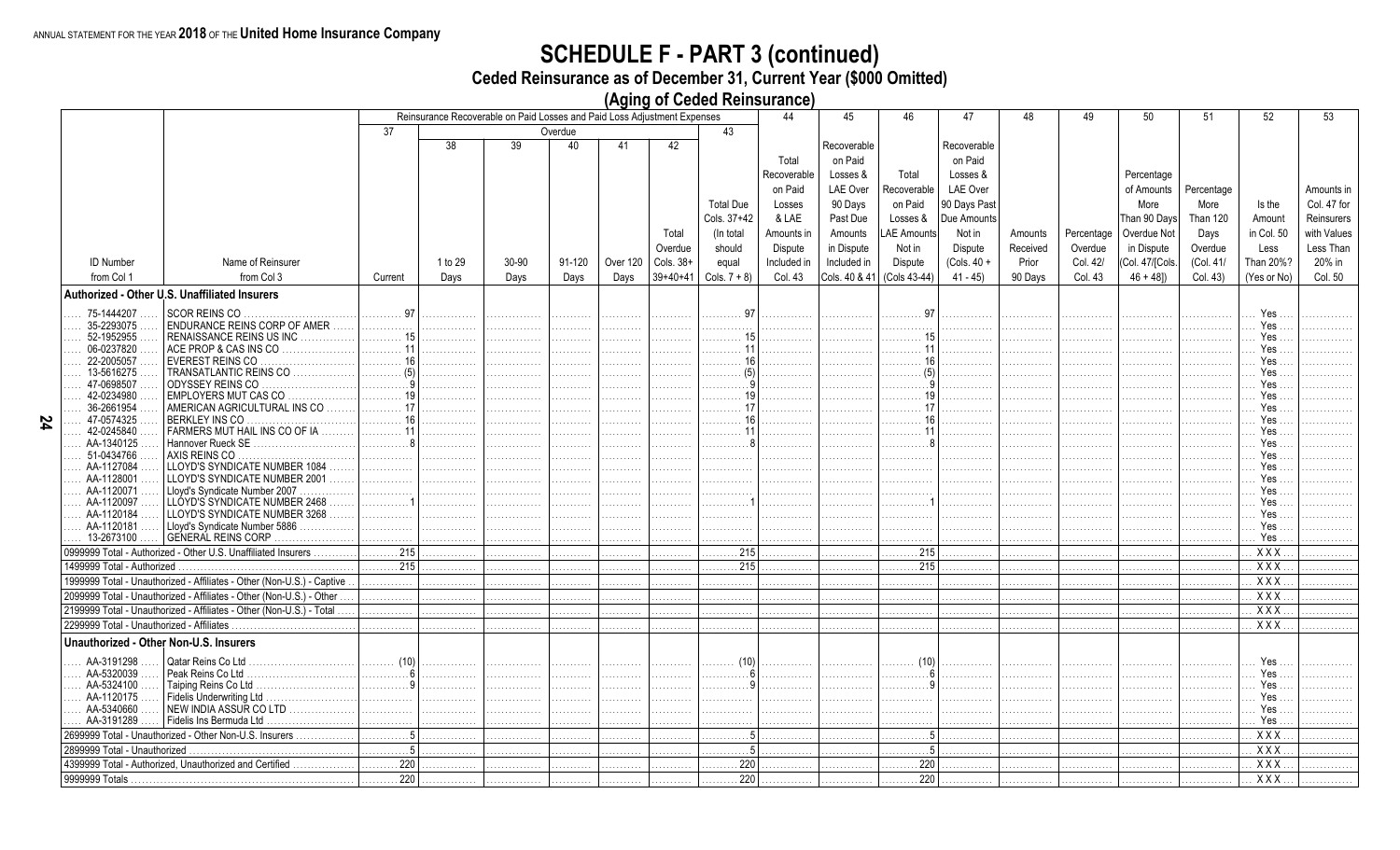### **SCHEDULE F - PART 3 (continued)**

**Ceded Reinsurance as of December 31, Current Year (\$000 Omitted)**

**(Provision for Reinsurance for Certified Reinsurers)**

|    |                                           |                                                                        |                                    |                         |                    |                |                 |                   |                                     |                                      | Provision for Certified Reinsurance |                  |                   |                                |                  |                                               |                  |                         |
|----|-------------------------------------------|------------------------------------------------------------------------|------------------------------------|-------------------------|--------------------|----------------|-----------------|-------------------|-------------------------------------|--------------------------------------|-------------------------------------|------------------|-------------------|--------------------------------|------------------|-----------------------------------------------|------------------|-------------------------|
|    |                                           |                                                                        | -54                                | 55                      | 56                 | 57             | 58              | 59                | 60                                  | 61                                   | 62                                  | 63               | 64                | 65                             |                  | Complete if Col. 52 = "No"; Otherwise Enter 0 |                  | 69                      |
|    |                                           |                                                                        |                                    |                         |                    |                |                 |                   | Percent of                          | Percent Credit                       | 20% of                              |                  |                   |                                | 66               | 67                                            | 68               | Provision for           |
|    |                                           |                                                                        |                                    |                         |                    |                |                 |                   | Collateral                          | Allowed                              | Recoverable                         |                  | Provision for     | 20% of                         |                  |                                               |                  | Overdue                 |
|    |                                           |                                                                        |                                    |                         |                    |                | Net             |                   | Provided for Net                    | on Net                               | on Paid                             |                  | Reinsurance       | Recoverable                    | Total            |                                               |                  | Reinsurance             |
|    |                                           |                                                                        |                                    |                         |                    |                | Recoverables    |                   | Recoverables                        | Recoverables                         | Losses                              | Amount of        | with Certified    | on Paid                        | Collateral       | Net                                           |                  | Ceded                   |
|    |                                           |                                                                        |                                    |                         | Percent            |                | Subject to      | Dollar            | Subject to                          | Subject to                           | & LAE Over                          | Credit           | <b>Reinsurers</b> | Losses                         | Provided         | Unsecured                                     |                  | to Certified            |
|    |                                           |                                                                        |                                    | Effective               | Collateral         | Catastrophe    | Collateral      | Amount            | Collateral                          | Collateral                           | 90 Days past                        | Allowed          | Due to            | & LAE Over                     | $(Col. 20 +$     | Recoverable                                   |                  | Reinsurers              |
|    |                                           |                                                                        | Certified                          | Date of                 | Required for       | Recoverables   | Requirements    | of Collatera      | Requirements                        | Requirements                         | Due Amounts                         | for Net          | Collateral        | 90 Days past                   | Col. $21 +$ Col. | for Which                                     |                  | (Greater of             |
|    |                                           |                                                                        | Reinsurer                          | Certified               | <b>Full Credit</b> | Qualifying for | for Full Credit | Required          | Col. 20 + Col 21                    | (Col. 60 / Col.                      | in Dispute                          | Recoverables     | Deficiency        | Due Amounts                    | 22 + Col.24      | Credit is                                     | 20% of           | [Col. 62+Col. 65]       |
|    | <b>ID Number</b>                          | Name of Reinsurer                                                      | Rating                             | Reinsurer               | 0% through         | Collateral     | (Col. 19-       | (Col. 56'         | $+$ Col. 22 $+$                     | 56, not to                           | (Col. 45                            | (Col. 57 + [Col. | (Col. 19-         | Not in Dispute                 | not to Exceed    | Allowed (Col.                                 | Amount           | or Col.68; not to       |
|    | from Col 1                                | from Col 3                                                             | (1 through 6)                      | Rating                  | 100%)              | Deferral       | Col. 57)        | Col. 58)          | Col.24] / Col. 58) exceed 100%)     |                                      | $*20\%)$                            | 58 * Col. 61])   | Col. 63)          | (Col. 47 * 20%)                | Col. 63)         | 63 - Col. 66                                  | in Col. 67       | Exceed Col. 63)         |
|    |                                           | Authorized - Other U.S. Unaffiliated Insurers                          |                                    |                         |                    |                |                 |                   |                                     |                                      |                                     |                  |                   |                                |                  |                                               |                  |                         |
|    | 75-1444207                                | SCOR REINS CO                                                          |                                    |                         |                    |                |                 |                   |                                     |                                      |                                     |                  |                   |                                |                  |                                               |                  |                         |
|    | 35-2293075                                | ENDURANCE REINS CORP OF AMER                                           |                                    |                         |                    |                |                 |                   |                                     |                                      |                                     |                  |                   |                                |                  |                                               |                  |                         |
|    | 52-1952955                                | RENAISSANCE REINS US INC.<br>.                                         |                                    |                         |                    |                |                 |                   |                                     |                                      |                                     |                  |                   |                                |                  |                                               |                  |                         |
|    | 06-0237820                                | ACE PROP & CAS INS CO                                                  |                                    |                         |                    |                |                 |                   |                                     |                                      |                                     |                  |                   |                                |                  |                                               |                  |                         |
|    | 22-2005057<br>13-5616275                  | EVEREST REINS CO<br>TRANSATLANTIC REINS CO                             |                                    |                         |                    |                |                 |                   |                                     |                                      |                                     |                  |                   |                                |                  |                                               |                  |                         |
|    | $\cdots$<br>47-0698507                    | ODYSSEY REINS CO                                                       |                                    |                         |                    |                |                 |                   |                                     |                                      |                                     |                  |                   |                                |                  |                                               |                  |                         |
|    | 42-0234980                                | EMPLOYERS MUT CAS CO                                                   |                                    |                         |                    |                |                 |                   |                                     |                                      |                                     |                  |                   |                                |                  |                                               |                  |                         |
|    | 36-2661954                                | AMERICAN AGRICULTURAL INS CO                                           |                                    |                         |                    |                |                 |                   |                                     |                                      |                                     |                  |                   |                                |                  |                                               |                  |                         |
| S2 | 47-0574325<br>42-0245840                  | <b>BERKLEY INS CO</b>                                                  |                                    |                         |                    |                |                 |                   |                                     |                                      |                                     |                  |                   |                                |                  |                                               |                  |                         |
|    | AA-1340125                                | FARMERS MUT HAIL INS CO OF IA<br>Hannover Rueck SE                     |                                    |                         |                    |                |                 |                   |                                     |                                      |                                     |                  |                   |                                |                  |                                               |                  |                         |
|    | 51-0434766                                | AXIS REINS CO.                                                         |                                    |                         |                    |                |                 |                   |                                     |                                      |                                     |                  |                   |                                |                  |                                               |                  |                         |
|    | AA-1127084                                | LLOYD'S SYNDICATE NUMBER 1084                                          |                                    |                         |                    |                |                 |                   |                                     |                                      |                                     |                  |                   |                                |                  |                                               |                  |                         |
|    | AA-1128001                                | LLOYD'S SYNDICATE NUMBER 2001                                          |                                    |                         |                    |                |                 |                   |                                     |                                      |                                     |                  |                   |                                |                  |                                               |                  |                         |
|    | AA-1120071<br>AA-1120097                  | Llovd's Syndicate Number 2007<br>LLOYD'S SYNDICATE NUMBER 2468         |                                    |                         |                    |                |                 |                   |                                     |                                      |                                     |                  |                   |                                |                  |                                               |                  |                         |
|    | AA-1120184                                | LLOYD'S SYNDICATE NUMBER 3268                                          |                                    |                         |                    |                |                 |                   |                                     |                                      |                                     |                  |                   |                                |                  |                                               |                  |                         |
|    | AA-1120181                                | Lloyd's Syndicate Number 5886                                          |                                    |                         |                    |                |                 |                   |                                     |                                      |                                     |                  |                   |                                |                  |                                               |                  |                         |
|    | 13-2673100                                | GENERAL REINS CORP                                                     |                                    |                         |                    |                |                 |                   |                                     |                                      |                                     |                  |                   |                                |                  |                                               |                  |                         |
|    |                                           | 0999999 Total - Authorized - Other U.S. Unaffiliated Insurers          | XXX                                | XXX                     | XXX                | XXX            | XXX             | XXX               | XXX                                 | XXX                                  | XXX                                 | XXX              | XXX               | XXX                            | XXX              | XXX                                           | XXX              | XXX                     |
|    | 1499999 Total - Authorized                | 1999999 Total - Unauthorized - Affiliates - Other (Non-U.S.) - Captive | $\overline{XXX}$                   | $\overline{XXX}$<br>XXX | XXX<br>XXX         | XXX<br>XXX     | XXX             | <b>XXX</b><br>XXX | XXX<br>XXX                          | $\overline{XXX}$<br>XXX              | XXX<br>XXX                          | XXX<br>XXX       | XXX<br>XXX        | $\overline{XXX}$<br><b>XXX</b> | XXX<br>XXX.      | XXX.<br>XXX.                                  | XXX<br>XXX       | $\overline{XX}X$<br>XXX |
|    |                                           | 2099999 Total - Unauthorized - Affiliates - Other (Non-U.S.) - Other   | <b>XXX</b><br>XXX                  | XXX                     | XXX                | XXX            | XXX<br>XXX      | $\overline{XXX}$  | XXX                                 | $\overline{XXX}$                     | $\overline{XXX}$                    | $\overline{XXX}$ | $\overline{XXX}$  | $\overline{XXX}$               | $\overline{XXX}$ | XXX                                           | $\overline{XXX}$ | XXX                     |
|    |                                           | 2199999 Total - Unauthorized - Affiliates - Other (Non-U.S.) - Total   | <b>XXX</b>                         | <b>XXX</b>              | <b>XXX</b>         | XXX            | <b>XXX</b>      | <b>XXX</b>        | <b>XXX</b>                          | <b>XXX</b>                           | <b>XXX</b>                          | <b>XXX</b>       | <b>XXX</b>        | XXX                            | XXX              | XXX                                           | <b>XXX</b>       | XXX.                    |
|    | 2299999 Total - Unauthorized - Affiliates |                                                                        | XXX                                | XXX                     | XXX                | XXX            | XXX             | XXX               | XXX                                 | <b>XXX</b>                           | XXX                                 | <b>XXX</b>       | XXX               | $\overline{XXX}$               | $\overline{XXX}$ | XXX.                                          | XXX              | XXX                     |
|    | Unauthorized - Other Non-U.S. Insurers    |                                                                        |                                    |                         |                    |                |                 |                   |                                     |                                      |                                     |                  |                   |                                |                  |                                               |                  |                         |
|    |                                           |                                                                        |                                    |                         |                    |                |                 |                   |                                     |                                      |                                     |                  |                   |                                |                  |                                               |                  |                         |
|    | AA-3191298<br>AA-5320039                  | Qatar Reins Co Ltd<br>Peak Reins Co Ltd                                |                                    |                         |                    |                |                 |                   |                                     |                                      |                                     |                  |                   |                                |                  |                                               |                  |                         |
|    | AA-5324100                                | Taiping Reins Co Ltd.                                                  |                                    |                         |                    |                |                 |                   |                                     |                                      |                                     |                  |                   |                                |                  |                                               |                  |                         |
|    | AA-1120175                                | Fidelis Underwriting Ltd                                               |                                    |                         |                    |                |                 |                   |                                     |                                      |                                     |                  |                   |                                |                  |                                               |                  |                         |
|    | AA-5340660                                | NEW INDIA ASSUR CO LTD                                                 |                                    |                         |                    |                |                 |                   |                                     |                                      |                                     |                  |                   |                                |                  |                                               |                  |                         |
|    | AA-3191289                                | Fidelis Ins Bermuda Ltd                                                |                                    |                         |                    |                |                 |                   |                                     |                                      |                                     |                  |                   |                                |                  |                                               |                  |                         |
|    |                                           | 2699999 Total - Unauthorized - Other Non-U.S. Insurers                 | XXX                                | XXX.                    | XXX                | XXX.           | XXX             | XXX               | XXX                                 | XXX                                  | XXX.                                | XXX              | XXX               | XXX                            | XXX.             | XXX.                                          | XXX              | <b>XXX</b>              |
|    | 2899999 Total - Unauthorized              |                                                                        | <b>XXX</b>                         | XXX                     | XXX<br>XXX         | XXX.           | XXX             | <b>XXX</b>        | XXX                                 | XXX                                  | XXX.                                | XXX.             | XXX               | XXX.                           | . XXX            | XXX.                                          | XXX              | XXX.                    |
|    |                                           | 4399999 Total - Authorized, Unauthorized and Certified                 | $\overline{XX}$<br>$\overline{XX}$ | XXX<br>$\overline{XXX}$ | $\overline{XXX}$   |                | .               | .                 | $\overline{XXX}$<br>$\overline{XX}$ | $\overline{XXX}$<br>$\overline{XXX}$ |                                     | .                | .                 |                                |                  |                                               |                  |                         |
|    |                                           |                                                                        |                                    |                         |                    | .              | .               | .                 |                                     |                                      | .                                   | .                | .                 | .                              | .                | .                                             | .                |                         |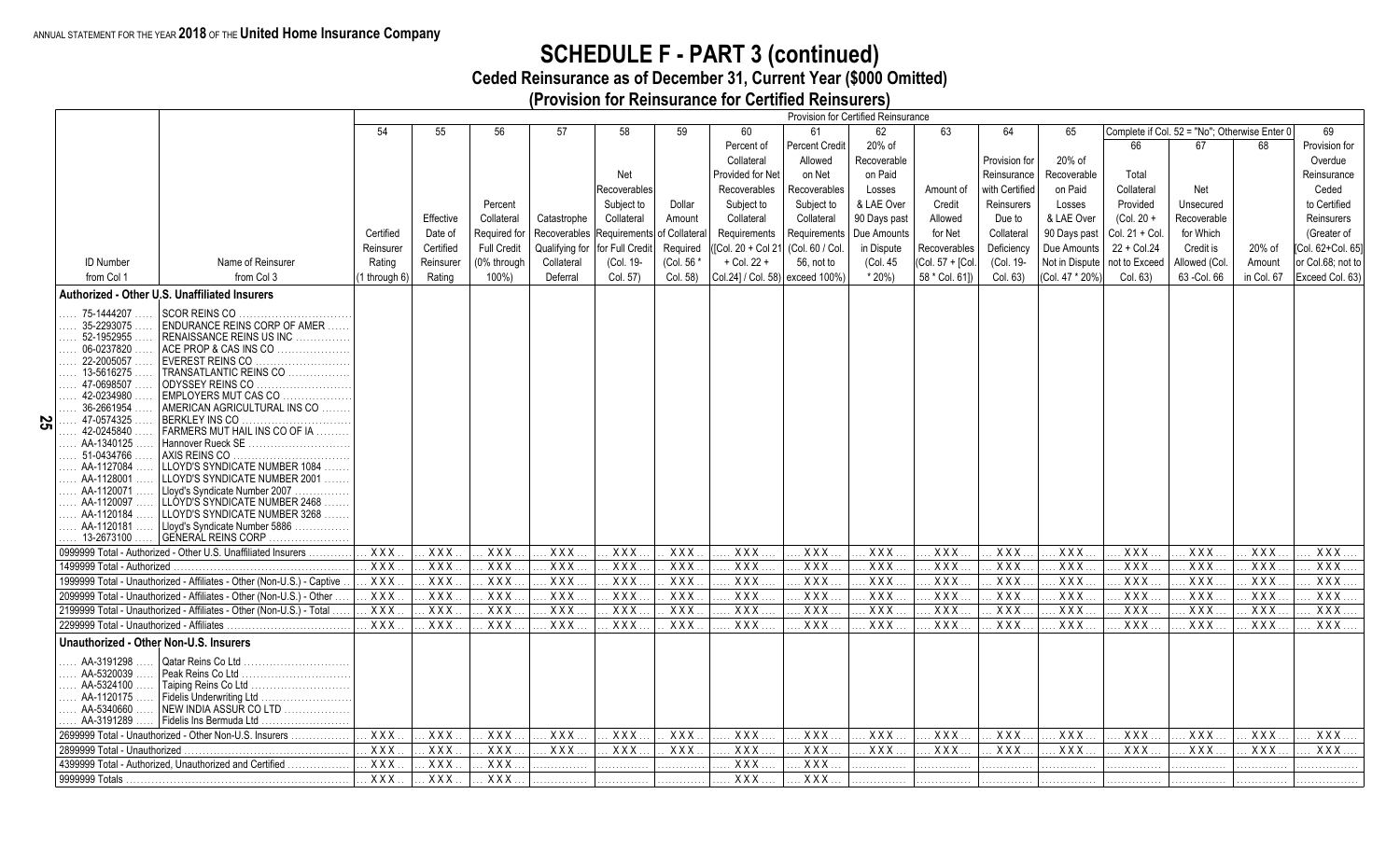# **SCHEDULE F - PART 3 (continued)**<br>Ceded Reinsurance as of December 31, Current Year (\$000 Omitted)

(Total Provision for Reinsurance)

|                                            |                                                                        | 70             |                  | Provision for Unauthorized Reinsurance |                            | Provision for Overdue Authorized Reinsurance |                  | <b>Total Provision for Reinsurance</b> |                   |               |
|--------------------------------------------|------------------------------------------------------------------------|----------------|------------------|----------------------------------------|----------------------------|----------------------------------------------|------------------|----------------------------------------|-------------------|---------------|
|                                            |                                                                        |                | 71               | 72                                     | 73                         | 74                                           | 75               | 76                                     | 77                | 78            |
|                                            |                                                                        |                |                  | Provision for                          | Complete if Col. 52=       | Complete if Col. 52 =                        |                  |                                        |                   |               |
|                                            |                                                                        |                |                  | Overdue                                | "Yes";Otherwise Enter 0    | "No": Otherwise Enter 0                      |                  |                                        |                   |               |
|                                            |                                                                        | 20% of         | Provision for    | Reinsurance from                       | 20% of Recoverable on      | Greater of 20% of Net                        |                  | Provision for                          |                   |               |
|                                            |                                                                        | Recoverable on | Reinsurance with | Unauthorized                           | Paid Losses & LAE Over     | Recoverable Net of                           |                  | Amounts                                |                   |               |
|                                            |                                                                        | Paid Losses    | Unauthorized     | Reinsurers                             | 90 Days past Due           | Funds Held & Collateral.                     | Provision for    | Ceded to                               | Provision for     |               |
|                                            |                                                                        | & LAE Over     | Reinsurers       | and Amounts                            | Amounts Not in Dispute     | or 20% of Recoverable on                     | Amounts          | Unauthorized                           | Amounts           | Total         |
|                                            |                                                                        |                |                  |                                        |                            |                                              |                  |                                        |                   |               |
|                                            |                                                                        | 90 Days past   | Due to           | in Dispute                             | +20% of Amounts            | Paid Losses & LAE Over                       | Ceded to         | Reinsurers                             | Ceded to          | Provision for |
|                                            |                                                                        | Due Amounts    | Collateral       | (Col. 70 + 20%                         | in Dispute                 | 90 Days Past Due                             | Authorized       | (Cols. 71 + 72                         | Certified         | Reinsurance   |
| <b>ID Number</b>                           | Name of Reinsurer                                                      | Not in Dispute | Deficiency       | of the Amount                          | ([Col. 47 * 20%] +         | (Greater of Col 26*20%                       | Reinsurers       | Not in Excess                          | Reinsurers        | $(Cols. 75 +$ |
| from Col 1                                 | from Col 3                                                             | (Col. 47*20%)  | (Col. 26)        | in Col. 16)                            | [Col. 45 * 20%])           | or [Cols. 40+41] *20%))                      | (Cols. 73+74)    | of Col. 15)                            | $(Cols. 64 + 69)$ | $76 + 77$     |
|                                            | Authorized - Other U.S. Unaffiliated Insurers                          |                |                  |                                        |                            |                                              |                  |                                        |                   |               |
| 75-1444207                                 | <b>SCOR REINS CO</b>                                                   |                |                  |                                        |                            |                                              |                  |                                        |                   |               |
| 35-2293075                                 | ENDURANCE REINS CORP OF AMER                                           |                |                  |                                        |                            |                                              |                  |                                        |                   |               |
| 52-1952955<br>06-0237820                   | RENAISSANCE REINS US INC<br>ACE PROP & CAS INS CO                      |                |                  |                                        |                            |                                              |                  |                                        |                   | .             |
| 22-2005057                                 | <b>EVEREST REINS CO</b>                                                |                |                  |                                        |                            |                                              |                  |                                        |                   |               |
| 13-5616275                                 | TRANSATLANTIC REINS CO                                                 |                |                  |                                        |                            |                                              |                  |                                        |                   |               |
| 47-0698507                                 | ODYSSEY REINS CO                                                       |                |                  |                                        |                            |                                              |                  |                                        |                   |               |
| 42-0234980                                 | EMPLOYERS MUT CAS CO<br>.                                              |                |                  |                                        |                            |                                              |                  |                                        |                   |               |
| 36-2661954                                 | AMERICAN AGRICULTURAL INS CO                                           |                |                  |                                        |                            |                                              |                  |                                        |                   |               |
| 47-0574325<br>42-0245840                   | BERKLEY INS CO<br>FARMERS MUT HAIL INS CO OF IA                        |                |                  |                                        |                            |                                              |                  |                                        |                   |               |
| AA-1340125                                 | Hannover Rueck SE                                                      |                |                  |                                        |                            |                                              |                  |                                        |                   |               |
| 51-0434766                                 | AXIS REINS CO                                                          |                |                  |                                        |                            |                                              |                  |                                        |                   |               |
| AA-1127084                                 | LLOYD'S SYNDICATE NUMBER 1084                                          |                |                  |                                        |                            |                                              |                  |                                        |                   |               |
| AA-1128001                                 | LLOYD'S SYNDICATE NUMBER 2001                                          |                |                  |                                        |                            |                                              |                  |                                        |                   |               |
| AA-1120071                                 | Lloyd's Syndicate Number 2007<br>.                                     |                |                  |                                        |                            |                                              |                  |                                        |                   |               |
| AA-1120097<br>AA-1120184                   | LLOYD'S SYNDICATE NUMBER 2468<br>LLOYD'S SYNDICATE NUMBER 3268         |                |                  |                                        |                            |                                              |                  |                                        |                   |               |
| AA-1120181                                 | Lloyd's Syndicate Number 5886<br>.                                     |                |                  |                                        |                            |                                              |                  |                                        |                   |               |
| $\ldots$ 13-2673100                        | GENERAL REINS CORP<br>.                                                |                |                  |                                        |                            |                                              |                  |                                        |                   |               |
|                                            | 0999999 Total - Authorized - Other U.S. Unaffiliated Insurers          |                | $XXX$            | . X X X                                |                            |                                              |                  | $XXX$                                  | $XXX$             |               |
| 1499999 Total - Authorized.                |                                                                        |                | $XXX$            | XXX<br>.                               |                            |                                              | .                | $XXX$                                  | $XXX$             |               |
|                                            | 1999999 Total - Unauthorized - Affiliates - Other (Non-U.S.) - Captive | .              |                  |                                        | XXX<br>.                   | XXX                                          | XXX              |                                        | XXX               |               |
|                                            | 2099999 Total - Unauthorized - Affiliates - Other (Non-U.S.) - Other   |                |                  |                                        | XXX                        | . <b>x x x</b>                               | $\overline{XXX}$ |                                        | $XXX$             | .             |
|                                            | 2199999 Total - Unauthorized - Affiliates - Other (Non-U.S.) - Total   |                |                  |                                        | $\overline{XXX}$<br>.<br>. | $\overline{XXX}$<br>.                        | $\overline{XXX}$ |                                        | $\overline{XXX}$  |               |
| 2299999 Total - Unauthorized - Affiliates. |                                                                        |                | .                |                                        | <b>XXX</b>                 | <b>XXX</b>                                   | $\overline{XXX}$ |                                        | XXX               |               |
| Unauthorized - Other Non-U.S. Insurers     |                                                                        |                |                  |                                        |                            |                                              |                  |                                        |                   |               |
| AA-3191298                                 | Qatar Reins Co Ltd                                                     |                |                  |                                        |                            |                                              |                  |                                        |                   |               |
| AA-5320039                                 |                                                                        |                |                  |                                        |                            |                                              |                  |                                        |                   |               |
| AA-5324100<br>AA-1120175                   |                                                                        |                |                  |                                        |                            |                                              |                  |                                        |                   |               |
| AA-5340660                                 | NEW INDIA ASSUR COLTD                                                  |                |                  |                                        |                            |                                              |                  |                                        |                   |               |
| $\ldots$ AA-3191289                        | Fidelis Ins Bermuda Ltd                                                |                |                  |                                        |                            |                                              |                  |                                        |                   | .             |
|                                            | 2699999 Total - Unauthorized - Other Non-U.S. Insurers                 |                |                  |                                        | XXX                        | <b>XXX</b><br>.                              | XXX.             | .                                      | $XXX$             | .             |
| 2899999 Total - Unauthorized               |                                                                        |                |                  |                                        | . X X X                    | <b>XXX</b><br>.                              | XXX.             |                                        | $XXX$             |               |
|                                            | 4399999 Total - Authorized, Unauthorized and Certified                 |                |                  |                                        |                            |                                              | .                | .                                      | .                 |               |
|                                            |                                                                        |                |                  |                                        |                            |                                              |                  |                                        |                   |               |
|                                            |                                                                        |                |                  |                                        |                            |                                              |                  |                                        |                   |               |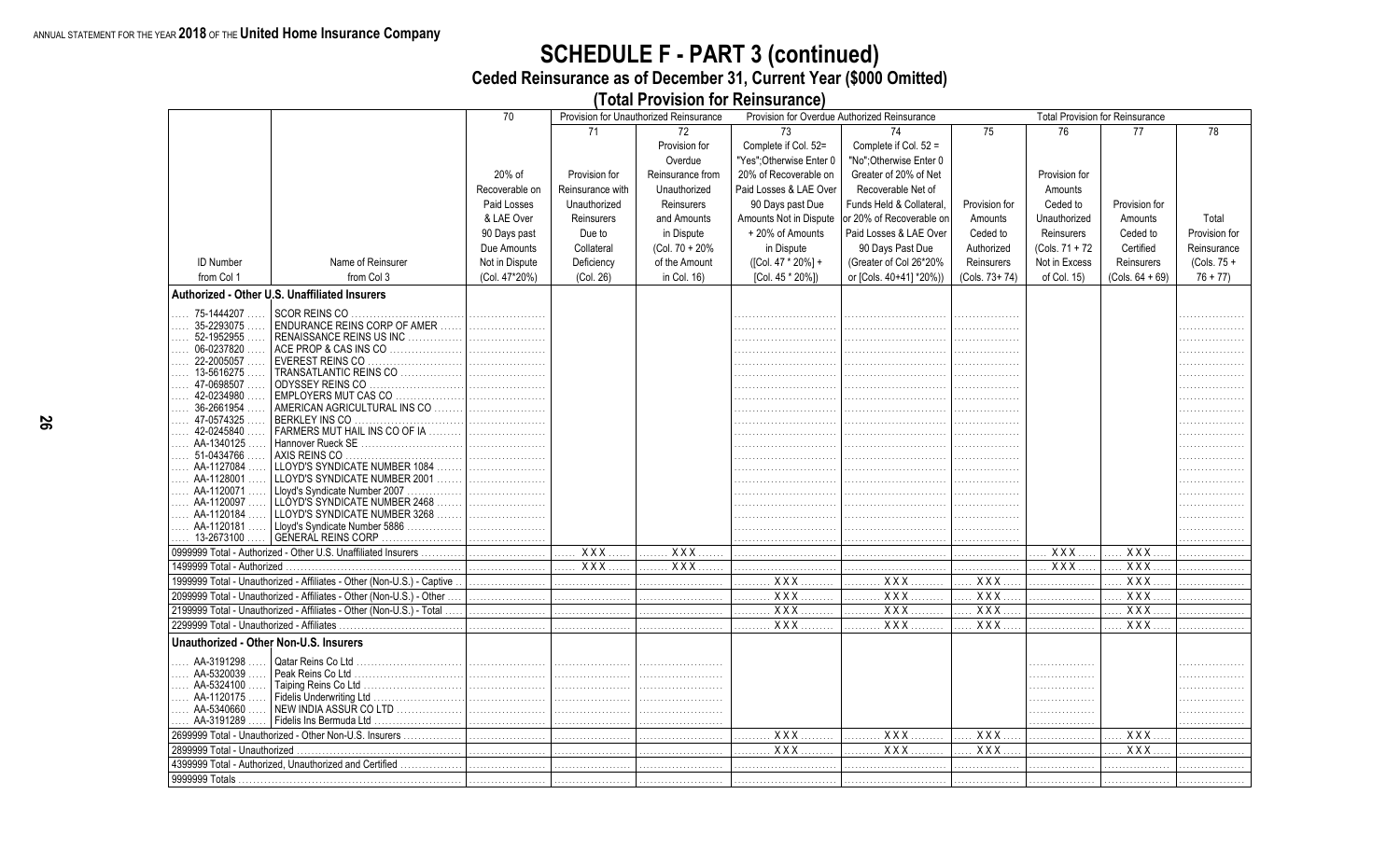### **SCHEDULE F - PART 4**

**Issuing or Confirming Banks for Letters of Credit from Schedule F, Part 3 (\$000 Omitted)**

|                               |                    |                                     | . .                                                               |           |
|-------------------------------|--------------------|-------------------------------------|-------------------------------------------------------------------|-----------|
| Issuing or<br>Confirming Bank |                    |                                     |                                                                   |           |
| Reference Number              |                    | American Bankers                    |                                                                   | Letter    |
| Used in Col. 23               | Letter of          | Association (ABA)                   |                                                                   | of Credit |
| of Sch F Part 3               | <b>Credit Code</b> | <b>Routing Number</b>               | Issuing or Confirming Bank Name                                   | Amount    |
| 100<br>1002<br>1003           | .<br>.<br>.        | 071000013<br>026001591<br>021000089 | JP Morgan Chase Bank<br>Standard Chartered Bank<br>Citibank, N.A. | 705       |
| 9999999 Tota                  |                    |                                     |                                                                   | . 820     |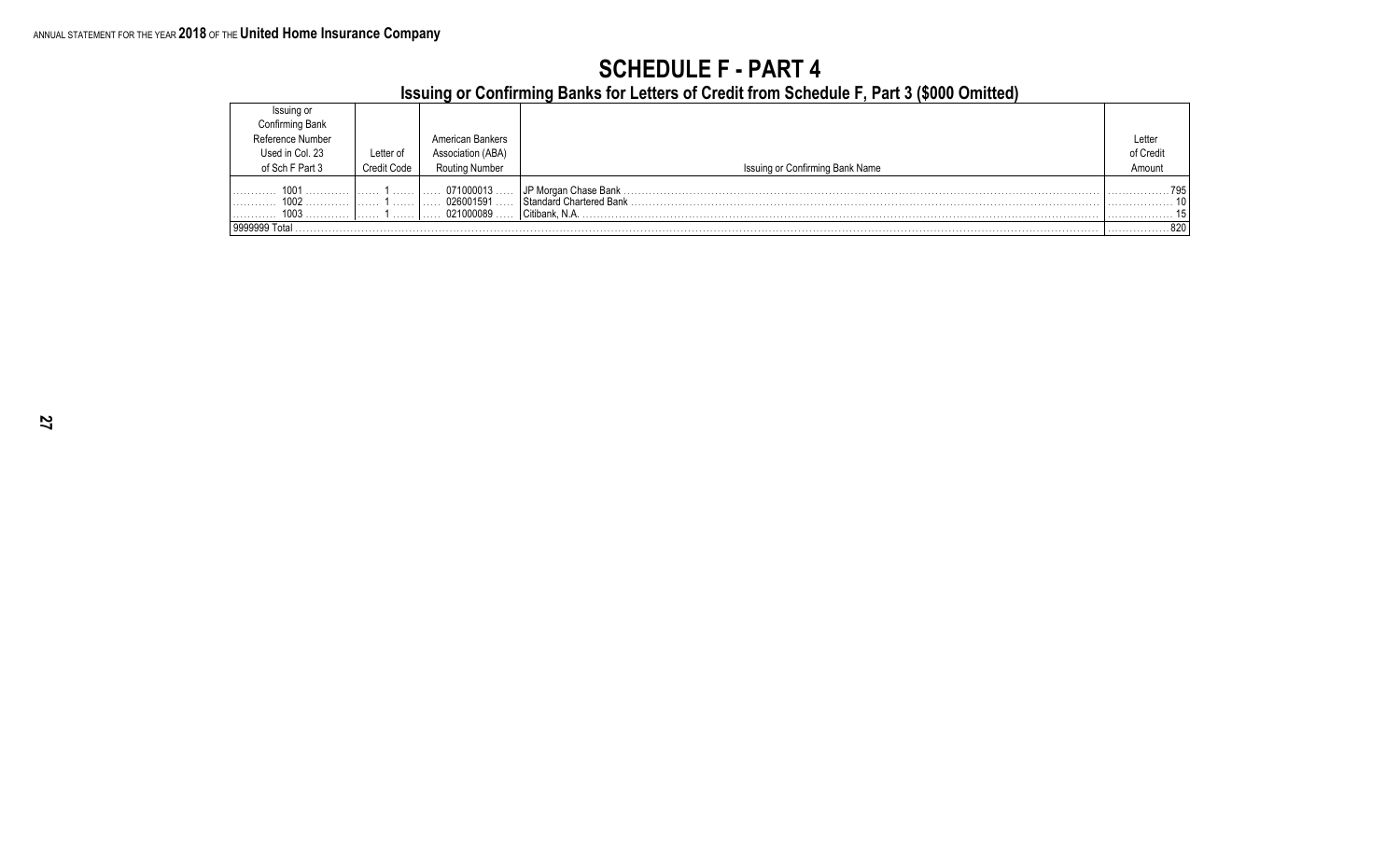### **SCHEDULE F PART 5 Interrogatories for Schedule F, Part 3 (000 Omitted)**

A. Report the five largest provisional commission rates included in the cedant's reinsurance treaties. The commission rate to be reported is by contract with ceded premium in excess of \$50,000:

| Name of Reinsurer | <b>Commission Rate</b> | Ceded Premium |
|-------------------|------------------------|---------------|
|                   |                        |               |
|                   |                        |               |
|                   |                        |               |
|                   |                        |               |
|                   |                        |               |

B. Report the five largest reinsurance recoverables reported in Schedule F, Part 3, Column 15, due from any one reinsurer (based on the total recoverables, Schedule F, Part 3, Line 9999999, Column 15), the amount of ceded insurer.

| Name of Reinsurer | Total Recoverables | Ceded Premiums |            |
|-------------------|--------------------|----------------|------------|
|                   |                    |                |            |
|                   |                    |                | Yes[1No[X] |
|                   |                    |                |            |
|                   |                    |                |            |
|                   |                    |                |            |

NOTE: Disclosure of the five largest provisional commission rates should exclude mandatory pools and joint underwriting associations.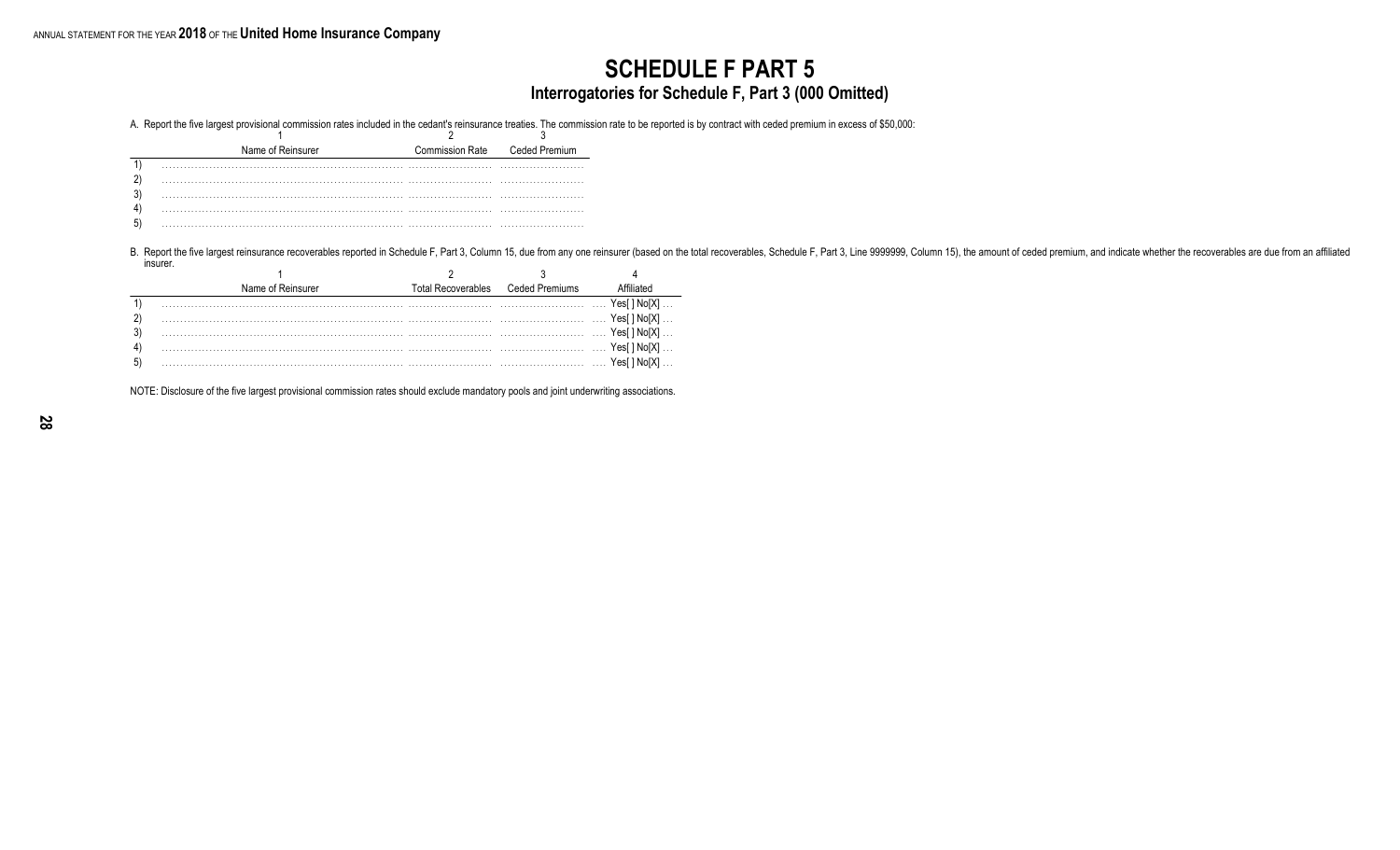### **SCHEDULE F - PART 6**

### **Restatement of Balance Sheet to Identify Net Credit for Reinsurance**

|     |                                                                                                                                                                    | $\mathbf{1}$   | $\mathfrak{p}$ | 3                |
|-----|--------------------------------------------------------------------------------------------------------------------------------------------------------------------|----------------|----------------|------------------|
|     |                                                                                                                                                                    | As Reported    | Restatement    | Restated         |
|     |                                                                                                                                                                    | (Net of Ceded) | Adjustments    | (Gross of Ceded) |
|     | ASSETS (Page 2, Column 3)                                                                                                                                          |                |                |                  |
| 1.  |                                                                                                                                                                    |                |                |                  |
| 2.  |                                                                                                                                                                    |                |                |                  |
| 3.  |                                                                                                                                                                    |                |                |                  |
| 4.  |                                                                                                                                                                    |                |                |                  |
| 5.  |                                                                                                                                                                    |                |                |                  |
| 6.  |                                                                                                                                                                    |                |                |                  |
| 7.  |                                                                                                                                                                    |                |                |                  |
| 8.  |                                                                                                                                                                    |                |                |                  |
|     | <b>LIABILITIES (Page 3)</b>                                                                                                                                        |                |                |                  |
| 9.  |                                                                                                                                                                    |                |                |                  |
| 10. |                                                                                                                                                                    |                |                |                  |
| 11. |                                                                                                                                                                    |                |                |                  |
| 12. |                                                                                                                                                                    |                |                |                  |
| 13. |                                                                                                                                                                    |                |                |                  |
| 14. |                                                                                                                                                                    |                |                |                  |
| 15. |                                                                                                                                                                    |                |                |                  |
| 16. |                                                                                                                                                                    |                |                |                  |
| 17. |                                                                                                                                                                    |                |                |                  |
| 18. |                                                                                                                                                                    |                |                |                  |
| 19. |                                                                                                                                                                    |                |                |                  |
| 20. |                                                                                                                                                                    |                |                |                  |
| 21. |                                                                                                                                                                    |                |                |                  |
| 22. |                                                                                                                                                                    |                |                |                  |
|     | Note: Is the restatement of this exhibit the result of grossing up balances ceded to affiliates under 100 percent reinsurance or pooling arrangements? Yes[] No[X] |                |                |                  |

If yes, give full explanation: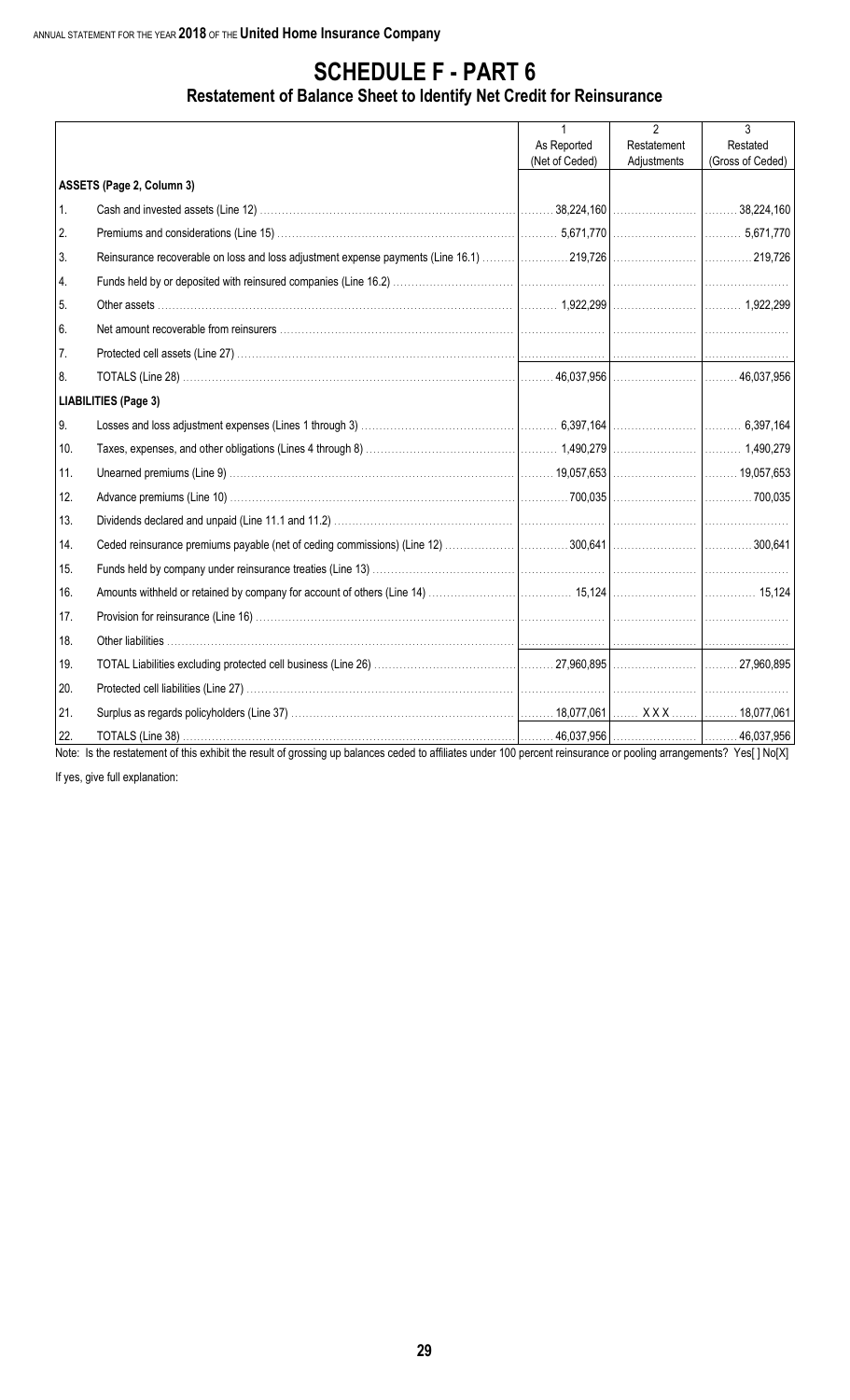**30 Schedule H Part 1 A & H Exhibit . . . . . . . . . . . . . . . . . . . . . . . . . . . . . . . . . . . . . . NONE**

**31 Schedule H Parts 2, 3 & 4 - A & H Exh Cont . . . . . . . . . . . . . . . . . . . . . . . . . . . . . NONE**

**32 Schedule H Part 5 Health Claims . . . . . . . . . . . . . . . . . . . . . . . . . . . . . . . . . . . . . . NONE**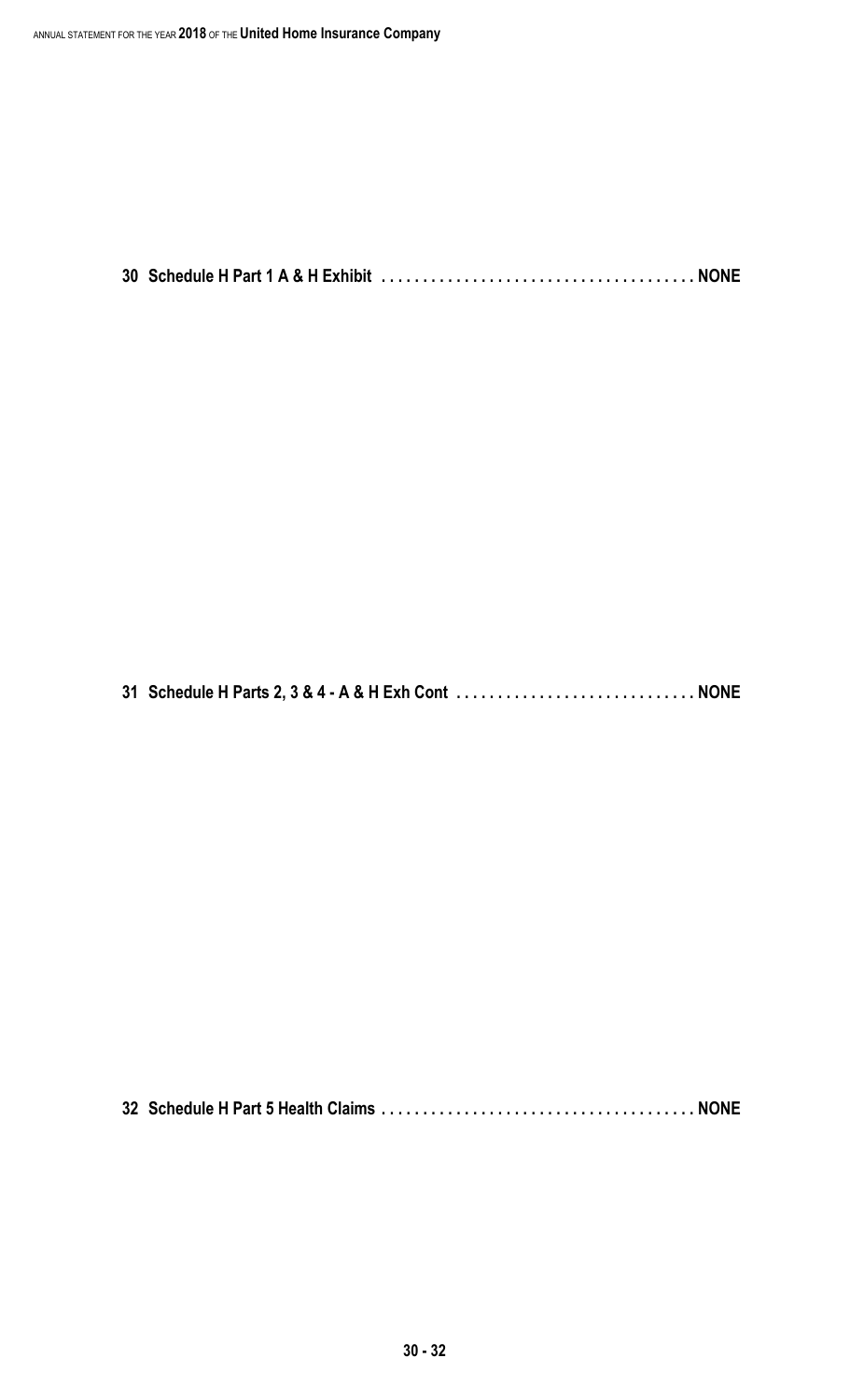### ANNUAL STATEMENT FOR THE YEAR **2018** OF THE **United Home Insurance Company SCHEDULE P - ANALYSIS OF LOSSES AND LOSS EXPENSES SCHEDULE P - PART 1 - SUMMARY**

|      |                |            |                        |             |                    |                    | (\$000 omitted) |                             |                                |          |             |                    |                     |
|------|----------------|------------|------------------------|-------------|--------------------|--------------------|-----------------|-----------------------------|--------------------------------|----------|-------------|--------------------|---------------------|
|      | Years in Which |            | <b>Premiums Earned</b> |             |                    |                    |                 |                             | Loss and Loss Expense Payments |          |             |                    | 12                  |
|      | Premiums       |            | 2                      | 3           |                    |                    |                 | Defense and Cost            | Adjusting and Other            |          | 10          | 11                 | Number              |
|      | Were Earned    |            |                        |             |                    | Loss Payments      |                 | <b>Containment Payments</b> |                                | Payments |             | <b>Total Net</b>   | of Claims           |
|      | and Losses     |            |                        | Net         | 4                  | 5                  | 6               |                             | 8                              | 9        | Salvage and | Paid (Columns      | Reported -          |
|      | Were           | Direct and |                        | (Columns    | Direct and         |                    | Direct and      |                             | Direct and                     |          | Subrogation | $4 - 5 + 6$        | Direct and          |
|      | Incurred       | Assumed    | Ceded                  | $1 - 2$     | Assumed            | Ceded              | Assumed         | Ceded                       | Assumed                        | Ceded    | Received    | $-7 + 8 - 9$       | Assumed             |
|      | Prior          | X X X      | <b>XXX</b>             | <b>XXX</b>  |                    |                    |                 |                             |                                |          |             |                    | XXX.                |
| l 2. | 2009           | 10.837     | 828                    | 10,009      | 9,624              | $\ldots 770$ l     |                 |                             | 849                            | 44       |             | 9.670              | XXX.                |
| 3.   | 2010           | 11,658     | 4.161                  | .7.497      | .8,209<br>.        | .2,736<br>المتمنين |                 |                             | 656                            | 192      |             | 5.937              | XXX.                |
| 14.  | 2011           | 12.767     | 4,085                  | 8,682       | .9.934<br>.        | 3,045<br>.         |                 |                             | 777                            | 200      |             | 7.466              | $.$ X X X $.$       |
| 5.   | 2012           | 13.808     | 3,998                  | .9,810      | . 5,949<br>.       | 1.373<br>.         |                 |                             | 413                            | 99       | 30          | 4.890              | $.$ $\sf XXX$ .     |
| 6.   | 2013           | 20.622     | 5.446                  | 15,176<br>. | 13,093<br>.        | 3,667<br>.         | 104             | 30                          | 1.007                          | 248      | 43          | 10,259             | X X X .             |
| 7.   | 2014           | 36,372     | 12,199                 | 24,173      | . 19,716           | .6,890<br>.        | 307             | 148                         | 1.765                          | 654      | 379         | 14,096             | . XXX.              |
| 8.   | 2015           | 48.955     | 19,915                 | 29,040      | 29,438             | 12,125<br>.        | 339             | 164                         | 2,546                          | 1.049    | 588         | 18,985             | XXX.                |
| 9.   | 2016           | 44.612     | 15,059                 | 29,553      | 22,329             | 7.892<br>.         | 219             | 84                          | 1.999                          | 708      | 575         | 15,863             | XXX.                |
| 10.  | 2017           | 45.811     | 13,870                 | 31,941      | 27,759<br>$\cdots$ | 8.406<br>.         | 160             | 57                          | 2.194                          | 658      | 434         | 20,992             | $. X$ $X$ $X$ $. .$ |
| 11.  | 2018           | 49.472     | 11,543                 | 37,929      | $\ldots$ 19,065    | 4,114<br>.         |                 |                             | .369                           | 310      | 239         | 16,018             | $\ldots$ XXX.       |
| 12.  | Totals         | XXX        | <b>XXX</b>             | XXX         | 165,116            | 51,018             | . 1.151         | 486                         | 13,575                         | 4,162    | 2,288       | $\ldots$ . 124,176 | XXX.                |

|               |                |                       | Losses Unpaid  |                                      |            |            | Defense and Cost Containment Unpaid |             |            | Adjusting and Other | 23          | 24                                   | 25                             |
|---------------|----------------|-----------------------|----------------|--------------------------------------|------------|------------|-------------------------------------|-------------|------------|---------------------|-------------|--------------------------------------|--------------------------------|
|               |                | Case Basis            |                | Bulk + IBNR                          |            | Case Basis |                                     | Bulk + IBNR |            | Unpaid              |             |                                      | Number                         |
|               |                |                       |                |                                      |            |            |                                     |             |            |                     |             |                                      |                                |
|               | 13             | 14                    | 15             | 16                                   | 17         | 18         | 19                                  | 20          | 21         | 22                  |             | <b>Total Net</b>                     | of Claims                      |
|               |                |                       |                |                                      |            |            |                                     |             |            |                     | Salvage and | Losses and                           | Outstanding                    |
|               | Direct and     |                       | Direct and     |                                      | Direct and |            | Direct and                          |             | Direct and |                     | Subrogation | Expenses                             | Direct and                     |
|               | Assumed        | Ceded                 | Assumed        | Ceded                                | Assumed    | Ceded      | Assumed                             | Ceded       | Assumed    | Ceded               | Anticipated | Unpaid                               | Assumed                        |
| Prior         |                |                       |                |                                      |            |            |                                     |             |            |                     |             |                                      | $.$ X X X $.$                  |
| 2009<br>l 2.  |                |                       |                |                                      |            |            |                                     |             |            |                     |             |                                      | $.$ $\sf XXX$ .                |
| 2010<br>3.    |                |                       |                |                                      |            |            |                                     |             |            |                     |             |                                      | XXX.                           |
| 2011<br>4.    |                |                       |                |                                      |            |            |                                     |             |            |                     |             |                                      | XXX.                           |
| 2012<br>l 5.  |                |                       |                |                                      |            |            |                                     |             |            |                     |             |                                      | XXX.                           |
| 2013<br>6.    |                |                       |                |                                      |            |            |                                     |             |            |                     |             |                                      | XXX.                           |
| 2014          | 151            |                       | 97             | 49                                   |            |            |                                     |             |            |                     |             | 131                                  | $\mathbb{R}$ X X X             |
| 2015<br>8.    | 122            | 60                    | 233            | 116                                  | 13         |            | 26                                  | 13          |            |                     |             | 199                                  | $\mathbf{X} \times \mathbf{X}$ |
| 2016<br>l 9.  | 158            | 66                    | 377            | 183                                  |            |            |                                     |             |            |                     |             | 300                                  | X X X .                        |
| 2017<br>10.   | 506            | 209                   | 847            | 394                                  | 26         |            |                                     |             | 35         |                     |             | 801                                  | $.$ X X X $.$                  |
| 2018          | 3,494          | 689                   | 2,462          | 681<br>.                             | 13         |            | .                                   |             | 496<br>.   | 137<br>.            |             | $\left  \ldots \ldots \right $ 4,961 | $\ldots$ XXX.                  |
| Totals<br>12. | $\ldots$ 4.436 | $\ldots \ldots 1,102$ | $\ldots$ 4,016 | $\left  \ldots \ldots 1,423 \right $ | 55<br>.    |            |                                     |             |            | . 158               |             | $\ldots$ . 6,397                     | $\ldots$ XXX $\ldots$          |

|     |            |            | Total Losses and       |            |            | Loss and Loss Expense Percentage |            |      | Nontabular | 34            |        | Net Balance Sheet       |
|-----|------------|------------|------------------------|------------|------------|----------------------------------|------------|------|------------|---------------|--------|-------------------------|
|     |            |            | Loss Expenses Incurred |            |            | (Incurred/Premiums Earned)       |            |      | Discount   | Inter-Company |        | Reserves After Discount |
|     |            | 26         | 27                     | 28         | 29         | 30                               | 31         | 32   | 33         | Pooling       | 35     | 36                      |
|     |            | Direct and |                        |            | Direct and |                                  |            |      | Loss       | Participation | Losses | Loss Expenses           |
|     |            | Assumed    | Ceded                  | Net        | Assumed    | Ceded                            | Net        | Loss | Expense    | Percentage    | Unpaid | Unpaid                  |
|     | Prior      | <b>XXX</b> | <b>XXX</b>             | <b>XXX</b> | <b>XXX</b> | <b>XXX</b>                       | <b>XXX</b> |      |            | <b>XXX</b>    |        |                         |
| 2.  | 2009       | 10.484     | . 814                  | .9,670     | 96.7       | 98.3                             | 96.6       |      |            |               |        |                         |
| 3.  | 2010       | .8.865     | 2,928                  | 5,937      | 76.0       | 70.4                             | 79.2       |      |            |               |        |                         |
|     | 2011       | 10.711     | 3,245                  | 7,466      | 83.9       | 79.4                             | 86.0       |      |            |               |        |                         |
| -5. | 2012       | 6.362      | 1.472                  | .4.890     | 46.1       | 36.8                             | 49.8       |      |            |               |        |                         |
| 6.  | 2013       | 14.212     | 3,948                  | 10,264     | 68.9       | 72.5                             | 67.6       |      |            |               |        |                         |
|     | 2014       | 22.046     | 7.819                  | 14,227     | 60.6       | 64.1                             | 58.9       |      |            |               | 124    |                         |
| 8.  | 2015       | 32.719     | 13,535                 | 19,184     | 66.8       | 68.0                             | 66.1       |      |            |               | 179    |                         |
| 9.  | 2016       | 25,105     | .8,942                 | 16,163     | 56.3       | 59.4                             | 54.7       |      |            |               | 286    |                         |
|     | 10.2017    | 31.545     | .9.752                 | 21.793     | 68.9       | 70.3                             | 68.2       |      |            |               | 750    |                         |
|     | 11. 2018   | 26,915     | 5,936                  | 20,979     | 54.4       | 51.4                             | 55.3       |      |            |               | 4,586  | 375                     |
|     | 12. Totals | XXX        | XXX                    | $XXX$      | <b>XXX</b> | XXX                              | XXX        | .    |            | $XXX$         | .5.927 | 470                     |

Note: Parts 2 and 4 are gross of all discounting, including tabular discounting. Part 1 is gross of only nontabular discounting, which is reported in Columns 32 and 33 of Part 1. The tabular<br>discount, if any, is reported i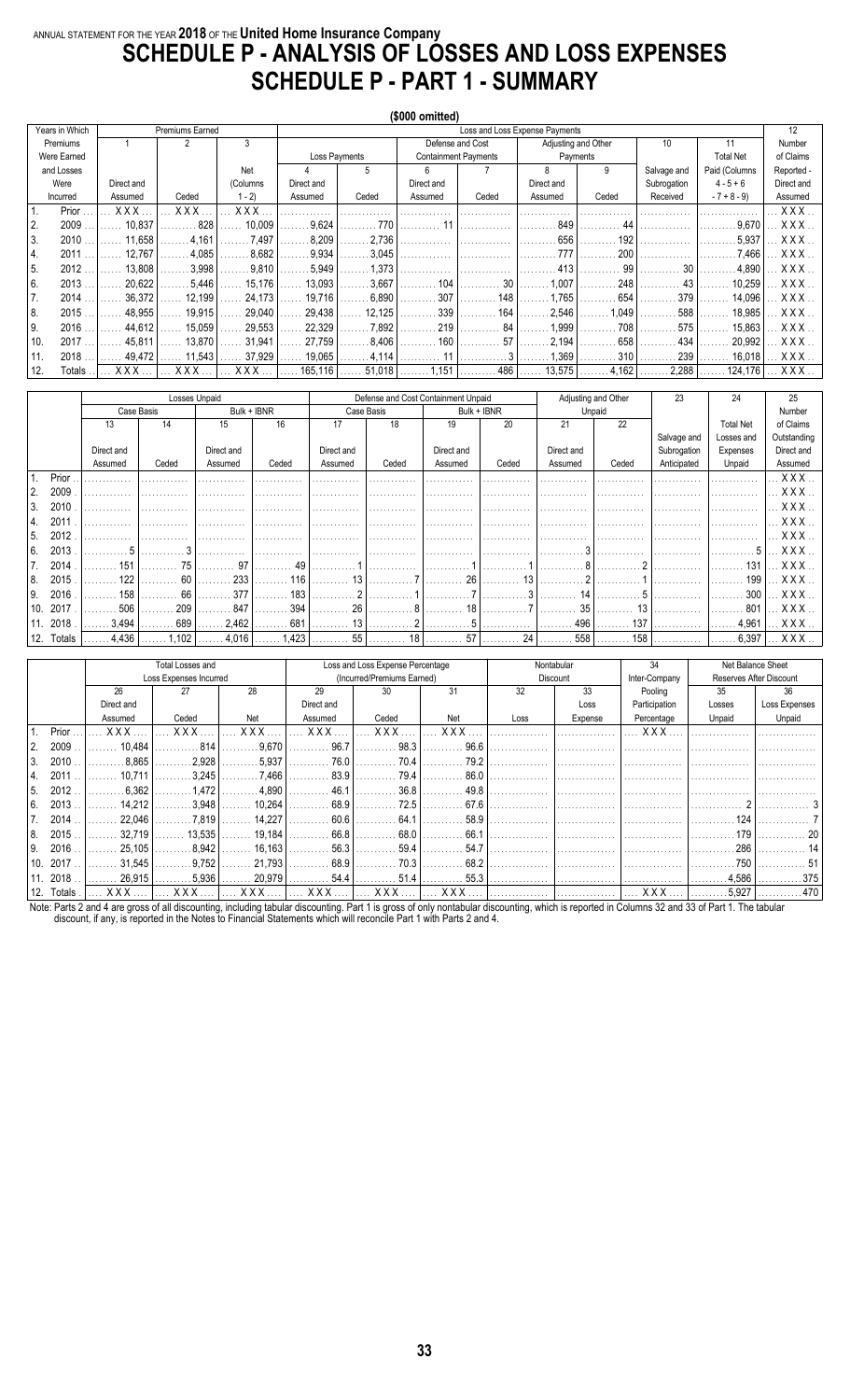### ANNUAL STATEMENT FOR THE YEAR **2018** OF THE **United Home Insurance Company SCHEDULE P - PART 2 - SUMMARY**

|                                                                                                                                                                                                                            |          |               |      |      |      |      | INCURRED NET LOSSES AND DEFENSE AND COST CONTAINMENT EXPENSES REPORTED AT YEAR END (\$000 OMITTED) |      |      |      |      | <b>DEVELOPMENT</b>                                                                                                               |      |
|----------------------------------------------------------------------------------------------------------------------------------------------------------------------------------------------------------------------------|----------|---------------|------|------|------|------|----------------------------------------------------------------------------------------------------|------|------|------|------|----------------------------------------------------------------------------------------------------------------------------------|------|
|                                                                                                                                                                                                                            | Years in |               |      |      |      |      |                                                                                                    |      |      |      | 10   | 11                                                                                                                               | 12   |
|                                                                                                                                                                                                                            | Which    |               |      |      |      |      |                                                                                                    |      |      |      |      |                                                                                                                                  |      |
|                                                                                                                                                                                                                            | Losses   |               |      |      |      |      |                                                                                                    |      |      |      |      |                                                                                                                                  |      |
|                                                                                                                                                                                                                            | Were     |               |      |      |      |      |                                                                                                    |      |      |      |      | One                                                                                                                              | Two  |
|                                                                                                                                                                                                                            | Incurred | 2009          | 2010 | 2011 | 2012 | 2013 | 2014                                                                                               | 2015 | 2016 | 2017 | 2018 | Year                                                                                                                             | Year |
| 35<br>40<br>40<br>23<br>40<br>40<br>40<br>Prior<br>117                                                                                                                                                                     |          |               |      |      |      |      |                                                                                                    |      |      |      |      |                                                                                                                                  |      |
| $\ldots \ldots 8,865$   $\ldots \ldots 8,865$  <br>2.<br>2009<br>$\ldots \ldots 8.815$<br>$\ldots \ldots 8.843$<br>8,865    8,865  <br>. 8.079 l<br>$\ldots \ldots 8.865$<br>$\ldots \ldots 8.865$   $\ldots \ldots 8.865$ |          |               |      |      |      |      |                                                                                                    |      |      |      |      |                                                                                                                                  |      |
| 3.<br>$\ldots \ldots 5,487$   $\ldots \ldots 5,446$   $\ldots \ldots 5,472$   $\ldots \ldots 5,473$   $\ldots \ldots 5,473$   $\ldots \ldots 5,473$  <br>$2010$ $XXX$<br>5,473   5,473   5,473                             |          |               |      |      |      |      |                                                                                                    |      |      |      |      |                                                                                                                                  |      |
| _2011 …  …  X X X …   …  X X X …   ……… 6,824  ……… 6,949  ……… 6,891  ……… 6,909  ……… 6,889  ……… 6,889  ……… 6,889  ……… 6,889  ……………   …………<br>4.                                                                              |          |               |      |      |      |      |                                                                                                    |      |      |      |      |                                                                                                                                  |      |
| 5.                                                                                                                                                                                                                         |          |               |      |      |      |      |                                                                                                    |      |      |      |      | 2012 …  … XXX …  … XXX …  … XXX …  ………4,698  ………4,626  ………4,529  ………4,609  ………4,576  ………4,576  ………4,576  ……………                   |      |
| l 6.                                                                                                                                                                                                                       |          |               |      |      |      |      |                                                                                                    |      |      |      |      | 2013 … … XXX … … XXX … … XXX … [… XXX … [… XXX … [………8,966 [………9,219 ]………9,396 [………9,490 ]………9,509 [………9,502 ]…………… (7) […………12] |      |
| 7.                                                                                                                                                                                                                         |          |               |      |      |      |      |                                                                                                    |      |      |      |      | 2014     XXX     XXX     XXX     XXX     XXX     13,134    12,918    13,130    13,159    13,110    (49)    (20)                  |      |
| 8.                                                                                                                                                                                                                         |          |               |      |      |      |      |                                                                                                    |      |      |      |      | 2015   XXX    XXX    XXX    XXX    XXX    XXX    19,121   17,764   17,539   17,686   147   (78)                                  |      |
| 9.                                                                                                                                                                                                                         |          |               |      |      |      |      |                                                                                                    |      |      |      |      |                                                                                                                                  |      |
| 2017   XXX    XXX    XXX    XXX    XXX    XXX    XXX    XXX    20,867   20,235   (632)   XXX   <br>10.                                                                                                                     |          |               |      |      |      |      |                                                                                                    |      |      |      |      |                                                                                                                                  |      |
| 11.                                                                                                                                                                                                                        |          |               |      |      |      |      |                                                                                                    |      |      |      |      | 2018 …]… XXX … ]… XXX … ]… XXX … ]… XXX … ]… XXX … ]… XXX … ]… XXX … ]… XXX … ]… XXX … ]…… XXX … ]…XXX … ]… XXX … […XXX …        |      |
| 12.                                                                                                                                                                                                                        |          | <b>TOTALS</b> |      |      |      |      |                                                                                                    |      |      |      |      |                                                                                                                                  |      |

### **SCHEDULE P - PART 3 - SUMMARY**

|      |          |                       |                         | LOSSES AND DEFENSE AND COST CONTAINMENT EXPENSES REPORTED AT YEAR END (\$000 OMITTED) |                       |                       |                                             |                       |                                       |                  |                                 | 11                                                                                                     | 12                      |
|------|----------|-----------------------|-------------------------|---------------------------------------------------------------------------------------|-----------------------|-----------------------|---------------------------------------------|-----------------------|---------------------------------------|------------------|---------------------------------|--------------------------------------------------------------------------------------------------------|-------------------------|
|      | Years in |                       |                         |                                                                                       |                       |                       | 6                                           |                       |                                       |                  | 10                              | Number of                                                                                              | Number of               |
|      | Which    |                       |                         |                                                                                       |                       |                       |                                             |                       |                                       |                  |                                 | Claims                                                                                                 | Claims                  |
|      | Losses   |                       |                         |                                                                                       |                       |                       |                                             |                       |                                       |                  |                                 | Closed                                                                                                 | Closed                  |
|      | Were     |                       |                         |                                                                                       |                       |                       |                                             |                       |                                       |                  |                                 | With Loss                                                                                              | <b>Without Loss</b>     |
|      | Incurred | 2009                  | 2010                    | 2011                                                                                  | 2012                  | 2013                  | 2014                                        | 2015                  | 2016                                  | 2017             | 2018                            | Payment                                                                                                | Payment                 |
|      | Prior    | 000 <sub>o</sub>      | 23                      | 35                                                                                    | 40                    | 40                    | 40                                          | 40                    |                                       | 40               | 40                              | <b>XXX</b>                                                                                             | XXX.                    |
| 2.   | 2009     | .7.373                | $\ldots$ . 8.780        | .8,829                                                                                | .8,865                | .8,865<br>.           | .8,865<br>1.1.1.1                           | 8,865                 | 8,865                                 | .8.865           | .8,865                          | <b>XXX</b>                                                                                             | X X X                   |
| 3.   | 2010     | . X X X               | . 4.739                 | $\ldots 5,400$                                                                        | . 5,472               | $\ldots$ . 5.473      | .5,473<br>.                                 | .5,473                | . 5.473                               |                  | . 5.473   5.473                 | XXX                                                                                                    | X X X                   |
| 4.   | 2011     | $\ldots$ XXX $\ldots$ | XXX                     | . 6,141                                                                               | .6,845<br>.           | .6,889<br>.           | .6,889<br>1.1.1.                            | . 6,889               | . 6.889                               | $.6.889$ $ $     | . 6.889 l                       | . X X X                                                                                                | X X X                   |
| 5.   | 2012     | XXX                   | . X X X                 | XXX                                                                                   | $\ldots \ldots 3.761$ | . 4,563               | . 4,571                                     | $\ldots \ldots 4.573$ | 4.576                                 |                  | . 4.576   4.576                 | <b>XXX</b>                                                                                             | . X X X                 |
| l 6. | 2013     | XXX  I                | XXX     XXX             |                                                                                       | XXX                   | $\ldots \ldots 7,221$ | . 8,965                                     | . 9.185               | $\ldots \ldots$ 9.480                 |                  |                                 | . 9,497   9,500   X X X                                                                                | XXX                     |
| 7.   | 2014     | XXX                   | . X X X                 | XXX                                                                                   | XXX                   | <b>XXX</b>            | $\ldots$ 10,341                             | $\ldots$ . 12.103     | $\ldots$ 12.519                       | $12.892$ $\dots$ | 12.985                          | X X X                                                                                                  | . X X X                 |
| 8.   | 2015     | XXX                   | $\ldots$ X X X $\ldots$ | $XXX$                                                                                 | . X X X               | . <b>XXX</b>          | $XXX$                                       | 13,281                | 16,657<br>.                           |                  | $\ldots$ 17,144 $\ldots$ 17,488 | <b>XXX</b>                                                                                             | X X X                   |
| 9.   | 2016     | $\ldots$ XXX $\ldots$ | <b>XXX</b>              | XXX                                                                                   | XXX                   |                       | XXX     XXX                                 | <b>XXX</b>            | $\left  \ldots \ldots 11,777 \right $ |                  |                                 | $\left[\ldots\ldots\right]$ 14,020 $\left[\ldots\right]$ 14,572 $\left[\ldots\right]$ X X X $\ldots\,$ | $\ldots$ X X X $\ldots$ |
| 10.  | 2017     | $\ldots$ XXX $\ldots$ | $\ldots$ XXX $\ldots$   | $\ldots$ XXX $\ldots$                                                                 | XXX <i>.</i>          |                       | $\ldots$ XXX $\ldots$ $\ldots$ XXX $\ldots$ |                       | $$ XXX $$ $$ XXX $$ $ $               |                  | $16.080$ $19.456$               | <b>XXX</b>                                                                                             | <b>XXX</b>              |
| 11.  | 2018     | XXX                   | XXX                     | <b>XXX</b>                                                                            | XXX                   | <b>XXX</b>            | $\left   \;$ X X X $ \;$                    |                       |                                       |                  | XXX     14,959    XXX           |                                                                                                        | . X X X                 |

### **SCHEDULE P - PART 4 - SUMMARY**

|      | Years       |                       |                       |                                              |                            |                 |            |                       |       | BULK AND IBNR RESERVES ON NET LOSSES AND DEFENSE AND COST CONTAINMENT EXPENSES REPORTED AT YEAR END |      |
|------|-------------|-----------------------|-----------------------|----------------------------------------------|----------------------------|-----------------|------------|-----------------------|-------|-----------------------------------------------------------------------------------------------------|------|
|      | in Which    |                       |                       |                                              |                            | (\$000 OMITTED) |            |                       |       |                                                                                                     |      |
|      | Losses Were |                       |                       |                                              |                            |                 |            |                       |       |                                                                                                     |      |
|      | Incurred    | 2009                  | 2010                  | 2011                                         | 2012                       | 2013            | 2014       | 2015                  | 2016  | 2017                                                                                                | 2018 |
|      | Prior       | 49                    |                       |                                              |                            |                 |            |                       |       |                                                                                                     |      |
| 2.   | 2009        | 125                   |                       |                                              |                            |                 |            |                       |       |                                                                                                     |      |
| 3.   | 2010        | <b>XXX</b>            | 124                   |                                              |                            |                 |            |                       |       |                                                                                                     |      |
| 4.   | $2011$      | XXX                   | $X$ $X$ $X$ $X$       | 118                                          |                            |                 |            |                       |       |                                                                                                     |      |
| 5.   | 2012        | XXX                   | XXX                   | $\ldots$ XXX $\ldots$                        | $\ldots \ldots \ldots 295$ |                 |            |                       |       |                                                                                                     |      |
| l 6. | $2013$      | XXX                   | XXX                   | $X$ X X $X$ $\ldots$ $\ldots$ X X X $\ldots$ |                            | . 335           |            | 53                    | 10    |                                                                                                     |      |
|      | 2014        | $\ldots$ XXX $\ldots$ | $\ldots$ XXX $\ldots$ |                                              | XXX     XXX     XXX        |                 |            | . 326                 | 386   | 176 l                                                                                               |      |
| 8.   | 2015        | XXX                   | $\ldots$ XXX $\ldots$ | XXX     XXX                                  |                            |                 | XXX    XXX | $\ldots \ldots 2.015$ | 676   | 246 l                                                                                               | 130  |
| l 9. | 2016        | $\ldots$ XXX $\ldots$ | $\ldots$ XXX $\ldots$ |                                              | XXX    XXX                 |                 |            |                       | 1.887 | 512                                                                                                 | 198  |
| 10.  | $2017$      | $\mathbf{XXX}$        | $\ldots$ XXX $\ldots$ |                                              | XXX     XXX                |                 | XXX    XXX | XXX                   | I XXX | $\ldots \ldots 2.050$                                                                               |      |
| 11.  | $2018$      | XXX  1                |                       |                                              |                            |                 |            |                       |       |                                                                                                     | .786 |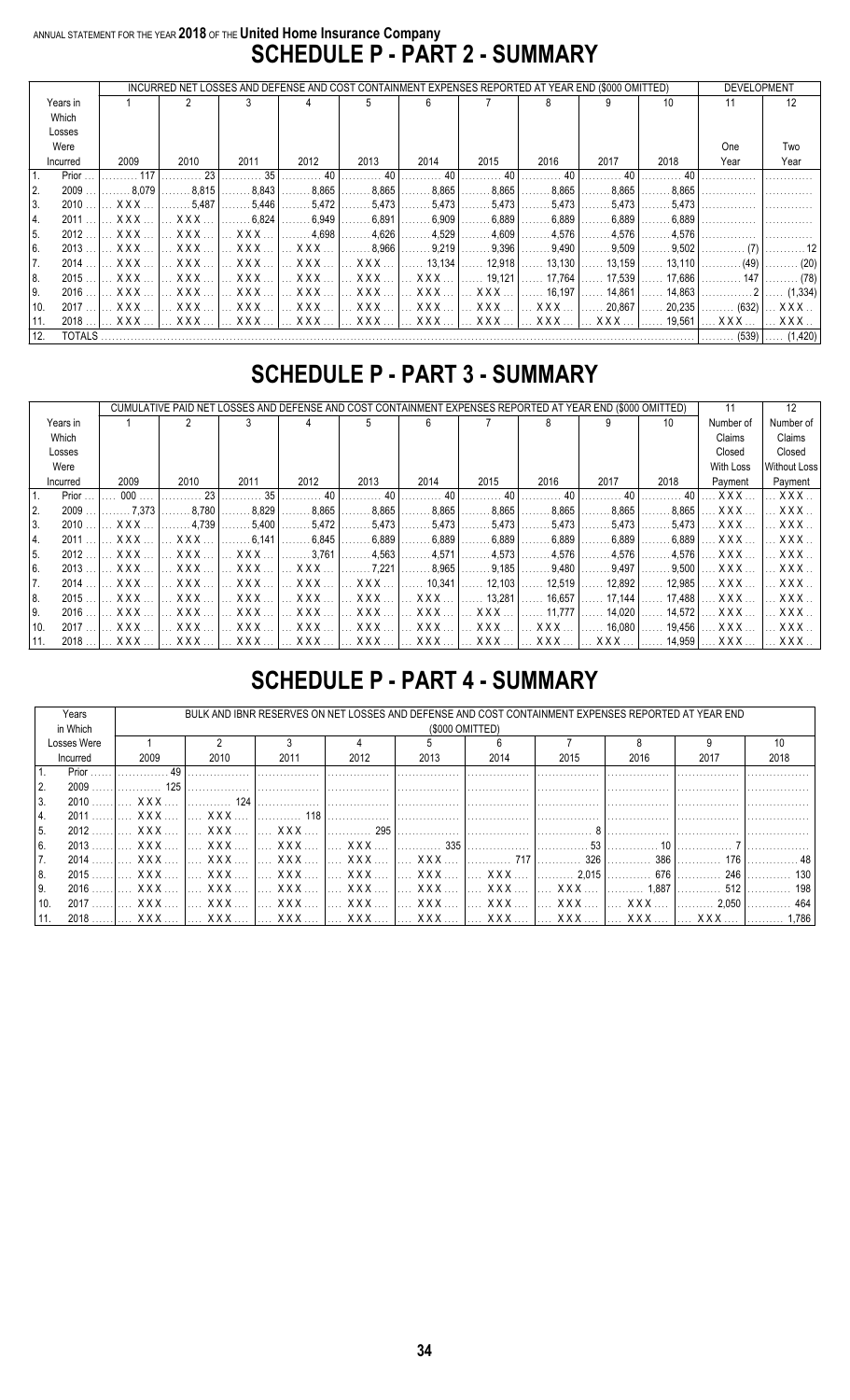### ANNUAL STATEMENT FOR THE YEAR 2018 OF THE United Home Insurance Company<br>SCHEDULE P - PART 1A HOMEOWNERS/FARMOWNERS

|      |                |            |                 |             |                |               | (\$000 omitted)  |                             |                                |                     |             |                  |            |
|------|----------------|------------|-----------------|-------------|----------------|---------------|------------------|-----------------------------|--------------------------------|---------------------|-------------|------------------|------------|
|      | Years in Which |            | Premiums Earned |             |                |               |                  |                             | Loss and Loss Expense Payments |                     |             |                  | 12         |
|      | Premiums       |            |                 | 3           |                |               | Defense and Cost |                             |                                | Adjusting and Other | 10          | 11               | Number     |
|      | Were Earned    |            |                 |             |                | Loss Payments |                  | <b>Containment Payments</b> |                                | Payments            |             | <b>Total Net</b> | of Claims  |
|      | and Losses     |            |                 | Net         |                | 5             | 6                |                             | 8                              | 9                   | Salvage and | Paid (Columns    | Reported - |
|      | Were           | Direct and |                 | (Columns    | Direct and     |               | Direct and       |                             | Direct and                     |                     | Subrogation | $4 - 5 + 6$      | Direct and |
|      | Incurred       | Assumed    | Ceded           | $1 - 2$     | Assumed        | Ceded         | Assumed          | Ceded                       | Assumed                        | Ceded               | Received    | $-7 + 8 - 9$     | Assumed    |
|      | Prior          | <b>XXX</b> | <b>XXX</b>      | <b>XXX</b>  |                |               |                  |                             |                                |                     |             |                  | <b>XXX</b> |
| l 2. | 2009           | 4.086      | 307             | 3.779       | 3,644          | 137           |                  |                             | 308                            |                     |             | 3.812            | 849        |
| 3.   | 2010           | 4.902      | .765            | 3,137       | 3,220          | 1.057         |                  |                             | 331                            | 90                  |             | 2.404            | 1.041      |
| 4.   | 2011           | 6.755      | 1.992           | 4,763       | 4,451          | 1,273         |                  |                             | 451                            | 107                 |             | 3,522            | 1,346      |
| 5.   | 2012           | 9.478      | 2.381           | 7,097       | 4,470          | 893           |                  |                             | 298                            | 60                  |             | 3.815            | 934        |
| 6.   | 2013           | 13.960     | 2.526           | 11,434      | .9,090         | 1.744<br>.    | 65               |                             | 636                            | 63                  |             | 7.977            | 1,898      |
| I 7. | 2014           | 21.205     | 5.391           | 15,814      | $\ldots$ 9.307 | .2,141        | 20               |                             | 674                            | 135                 | 57          | . 7.721          | 2.107      |
| 8.   | 2015           | 28,192     | 10.137          | 18,055<br>. | 14,432         | 5,177<br>.    | 24               |                             | .080                           | 333                 |             | 10.019           | 349        |
| 9.   | 2016           | 28.999     | 8.268           | 20,731      | 13,366         | 3,540<br>.    | 104              | 27                          | .067                           | 268                 |             | 10.702           | 3,290      |
| 10.  | 2017           | 30.012     | 6.866           | 23,146      | 18,953         | . 4,272       |                  | 15                          | .357                           | 275                 |             | 15.818           | 3,950      |
| 11.  | 2018           | 32.300     | 6.023           | 26,277      | 12,877         | 1.992         |                  |                             | 848                            | 131                 |             | 11.606           | 3,156      |
| 12.  | Totals         | XXX        | <b>XXX</b>      | <b>XXX</b>  | 93,810         | 22,226        | 288              | 61                          | 7,050                          | 1,465               | 181         | 77,396           | XXX        |

|            |       |            |            | Losses Unpaid |             |            |            | Defense and Cost Containment Unpaid |             | Adjusting and Other |         | 23          | 24               | 25          |
|------------|-------|------------|------------|---------------|-------------|------------|------------|-------------------------------------|-------------|---------------------|---------|-------------|------------------|-------------|
|            |       |            | Case Basis |               | Bulk + IBNR |            | Case Basis |                                     | Bulk + IBNR |                     | Unpaid  |             |                  | Number      |
|            |       | 13         | 14         | 15            | 16          | 17         | 18         | 19                                  | 20          | 21                  | 22      |             | <b>Total Net</b> | of Claims   |
|            |       |            |            |               |             |            |            |                                     |             |                     |         | Salvage and | Losses and       | Outstanding |
|            |       | Direct and |            | Direct and    |             | Direct and |            | Direct and                          |             | Direct and          |         | Subrogation | Expenses         | Direct and  |
|            |       | Assumed    | Ceded      | Assumed       | Ceded       | Assumed    | Ceded      | Assumed                             | Ceded       | Assumed             | Ceded   | Anticipated | Unpaid           | Assumed     |
|            | Prior |            |            |               |             |            |            |                                     |             |                     |         |             |                  |             |
| 2.         | 2009  |            |            |               |             |            |            |                                     |             |                     |         |             |                  |             |
| 3.         | 2010  |            |            |               |             |            |            |                                     |             |                     |         |             |                  |             |
| 4.         | 2011  |            |            |               |             |            |            |                                     |             |                     |         |             |                  |             |
| . 5.       | 2012  |            |            |               |             |            |            |                                     |             |                     |         |             |                  |             |
| 6.         | 2013  |            |            |               |             |            |            |                                     |             |                     |         |             |                  |             |
| 7.         | 2014  |            |            |               |             |            |            |                                     |             |                     |         |             |                  |             |
|            |       |            |            |               |             |            |            | .                                   |             |                     |         |             |                  |             |
| 8.         | 2015  |            |            |               |             |            |            |                                     |             |                     |         |             |                  |             |
| 9.         | 2016  | 55         | 14         | 21            |             |            |            |                                     |             |                     |         |             | 61               |             |
| 10.        | 2017  | 168        |            | 98            | 20          | 18         |            |                                     |             |                     |         |             | 232              |             |
| 11.        | 2018  | 2,593      | 395        | 867<br>.      | 130<br>.    |            |            |                                     |             | 188<br>.            | 29<br>. |             | 3,106            | . 370       |
| 12. Totals |       | 2.823      | 452        | 989           | 156<br>.    | 29         |            |                                     |             | 209                 | . 32    |             | .3.411           | 417         |

|     |            |            | Total Losses and       |             |            | Loss and Loss Expense Percentage |            |      | Nontabular | 34            |        | Net Balance Sheet       |
|-----|------------|------------|------------------------|-------------|------------|----------------------------------|------------|------|------------|---------------|--------|-------------------------|
|     |            |            | Loss Expenses Incurred |             |            | (Incurred/Premiums Earned)       |            |      | Discount   | Inter-Company |        | Reserves After Discount |
|     |            | 26         |                        | 28          | 29         | 30                               | 31         | 32   | 33         | Pooling       | 35     | 36                      |
|     |            | Direct and |                        |             | Direct and |                                  |            |      | Loss       | Participation | Losses | Loss Expenses           |
|     |            | Assumed    | Ceded                  | Net         | Assumed    | Ceded                            | Net        | Loss | Expense    | Percentage    | Unpaid | Unpaid                  |
|     | Prior      | <b>XXX</b> | <b>XXX</b>             | XXX         | <b>XXX</b> | <b>XXX</b>                       | <b>XXX</b> |      |            | <b>XXX</b>    |        |                         |
|     | 2009       | 3.952      | $\ldots$ 140           | .3,812      | 96.7       | 45.6                             | 100.9      |      |            |               |        |                         |
| 3.  | 2010       | .3,551     | .1.147                 | 2,404       | . 72.4     | . 65.0                           | 76.6       |      |            |               |        |                         |
| 4.  | 2011       | 4,902      | 1,380                  | 3,522<br>.  | 72.6       | 69.3                             | 73.9       |      |            |               |        |                         |
| 5.  | 2012       | .4.768     | . 953                  | .3,815      | . 50.3 l   | $\ldots \ldots$ 40.0             | 53.8       |      |            |               |        |                         |
| 6.  | 2013       | .9.794     | 1.814                  | .7,980      | 70.2       | 71.8                             | 69.8       |      |            |               |        |                         |
| 7.  | 2014       | 10,003     | 2.280                  | .7723       | . 47.2     | . 42.3                           | . 48.8     |      |            |               |        |                         |
| 8.  | 2015       | 15.546     | 5.520                  | 10.026<br>. | 55.1       | 54.5                             | 55.5       |      |            |               |        |                         |
| 9.  | 2016       | 14,618     | .3.855                 | 10,763      | 50.4       | . 46.6                           | 51.9       |      |            |               |        |                         |
| 10. | 2017       | 20,680     | . 4.630 l              | 16,050      | 68.9       | 67.4                             | 69.3       |      |            |               | 205    |                         |
|     | 11.2018    | 17.3921    | 2.680                  | 14.712      | 53.8       | . 44.5                           | 56.0<br>.  |      |            |               | 2.935  |                         |
|     | 12. Totals | XXX        | $XXX$                  | $XXX$       | <b>XXX</b> | XXX                              | XXX        | 1.   | l          | XXX           | 3,204  | 207                     |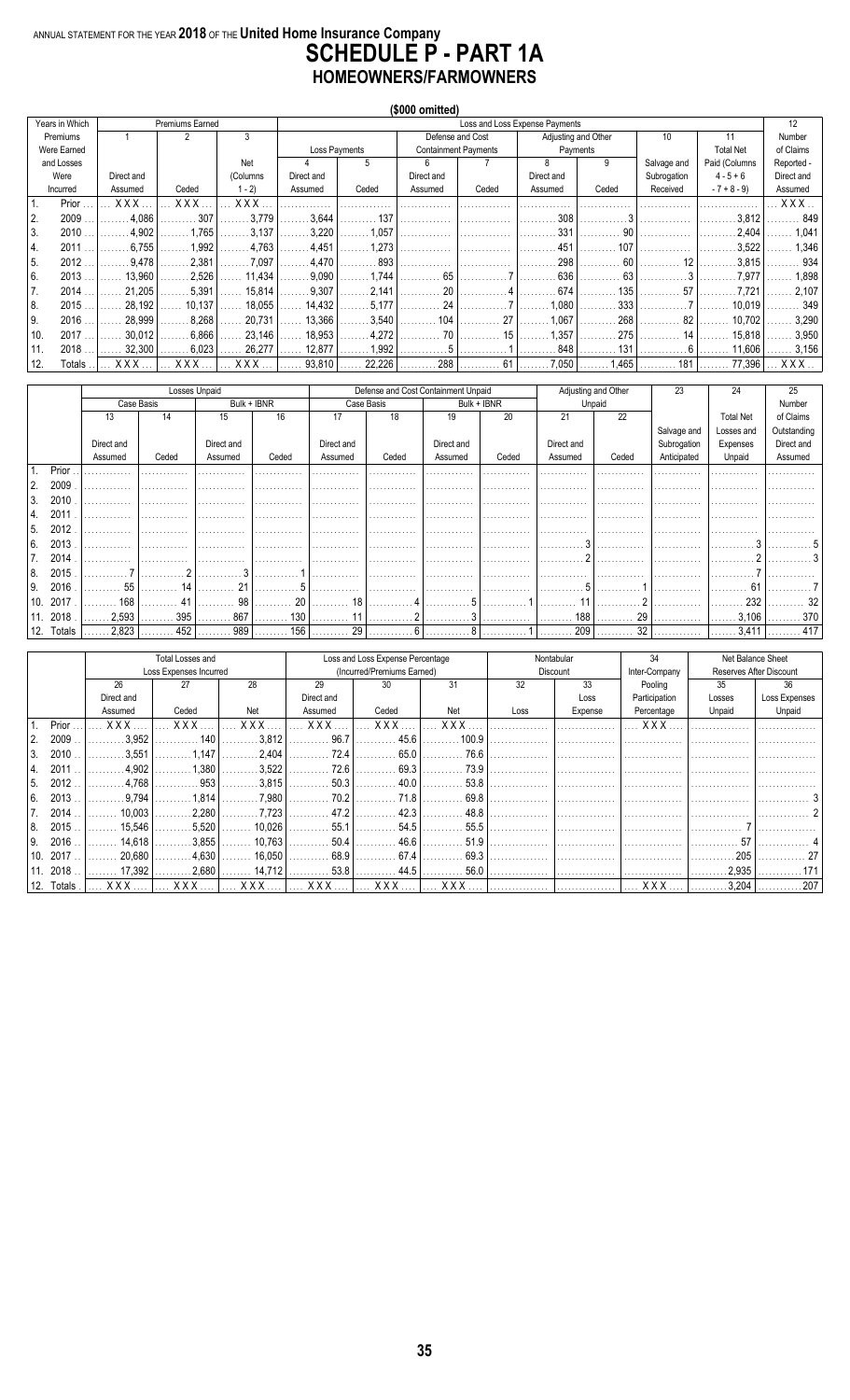### ANNUAL STATEMENT FOR THE YEAR 2018 OF THE United Home Insurance Company<br>SCHEDULE P - PART 1B PRIVATE PASSENGER AUTO LIABILITY/MEDICAL

|      |                |            |                 |            |                       |                            | (\$000 omitted) |                             |                                |          |             |                  |            |
|------|----------------|------------|-----------------|------------|-----------------------|----------------------------|-----------------|-----------------------------|--------------------------------|----------|-------------|------------------|------------|
|      | Years in Which |            | Premiums Earned |            |                       |                            |                 |                             | Loss and Loss Expense Payments |          |             |                  | 12         |
|      | Premiums       |            |                 | 3          |                       |                            |                 | Defense and Cost            | Adjusting and Other            |          | 10          | 11               | Number     |
|      | Were Earned    |            |                 |            |                       | Loss Payments              |                 | <b>Containment Payments</b> |                                | Payments |             | <b>Total Net</b> | of Claims  |
|      | and Losses     |            |                 | Net        |                       | 5                          | 6               |                             | 8                              | 9        | Salvage and | Paid (Columns    | Reported - |
|      | Were           | Direct and |                 | (Columns   | Direct and            |                            | Direct and      |                             | Direct and                     |          | Subrogation | $4 - 5 + 6$      | Direct and |
|      | Incurred       | Assumed    | Ceded           | $1 - 2$    | Assumed               | Ceded                      | Assumed         | Ceded                       | Assumed                        | Ceded    | Received    | $-7 + 8 - 9$     | Assumed    |
| l 1. | Prior          | <b>XXX</b> | <b>XXX</b>      | <b>XXX</b> |                       |                            |                 |                             |                                |          |             |                  | XXX.       |
| I 2. | 2009           |            |                 |            |                       |                            |                 |                             |                                |          |             |                  |            |
| 3.   | 2010           |            |                 |            |                       |                            |                 |                             |                                |          |             |                  |            |
| 4.   | 2011           | 80         | . 64            | . 16       | . 29                  | . 23                       |                 |                             |                                |          |             |                  |            |
| 15.  | 2012           | 313        | . 219           | . 94       | . 203<br>.            | . 142                      |                 |                             | 14                             |          |             | 65               |            |
| 6.   | 2013           | 2.274      | 1.364           | . 910      | . 1.749               | 1,048                      | . 24            | . 14                        | 104<br>.                       | . 62     |             | . 753            | 518        |
| I 7. | 2014           | 6,265      | 3.170           | 3,095<br>. | . 4,728               | .2,348<br>.                | . 240<br>.      | 120<br>.                    | . 431                          | 216      | 44          | . 2.715  <br>.   | 1.036      |
| 8.   | 2015           | .8,367     | . 4.187         | .4,180     | . 7,120               | 3,533<br>.                 | 237<br>.        | 118                         | 455<br>.                       | 230      | 77          | 3,931<br>.       | 1.503      |
| I 9. | 2016           | 5,501      | 2.650           | 2,851      | $\ldots \ldots 4,356$ | . 2.188                    | 91              | 45                          | 317<br>.                       | 157      | 30          | 2,374<br>.       | 1.123      |
| 10.  | 2017.          | 5,491      | 2.797           | 2,694      | . 3,897               | 1,981<br>.                 | 70              | 35                          | 228                            | 114      | 87          | 2.065            | 804        |
| 11.  | 2018           | 5,951      | 2.123           | 3,828      | $\ldots \ldots 2,363$ | $\ldots \ldots \ldots 864$ |                 |                             | 136                            | 50       | . 34        | 1,588            | . 752      |
| 12.  | Totals         | <b>XXX</b> | x x x           | <b>XXX</b> | 24,445                | 12,127                     | 666             | 333                         | 1,687                          | 841      | 276         | 13,497           | XXX        |

|     |            |            |            | Losses Unpaid |             |            |            | Defense and Cost Containment Unpaid |             | Adjusting and Other |        | 23          | 24               | 25          |
|-----|------------|------------|------------|---------------|-------------|------------|------------|-------------------------------------|-------------|---------------------|--------|-------------|------------------|-------------|
|     |            |            | Case Basis |               | Bulk + IBNR |            | Case Basis |                                     | Bulk + IBNR |                     | Unpaid |             |                  | Number      |
|     |            | 13         | 14         | 15            | 16          | 17         | 18         | 19                                  | 20          | 21                  | 22     |             | <b>Total Net</b> | of Claims   |
|     |            |            |            |               |             |            |            |                                     |             |                     |        | Salvage and | Losses and       | Outstanding |
|     |            | Direct and |            | Direct and    |             | Direct and |            | Direct and                          |             | Direct and          |        | Subrogation | Expenses         | Direct and  |
|     |            | Assumed    | Ceded      | Assumed       | Ceded       | Assumed    | Ceded      | Assumed                             | Ceded       | Assumed             | Ceded  | Anticipated | Unpaid           | Assumed     |
|     | Prior      |            |            |               |             |            |            |                                     |             |                     |        |             |                  |             |
| 2.  | 2009       |            |            |               |             |            |            |                                     |             |                     |        |             |                  |             |
| 3.  | 2010       |            |            |               |             |            |            |                                     |             |                     |        |             |                  |             |
| 4.  | 2011       |            |            |               |             |            |            |                                     |             |                     |        |             |                  |             |
| b.  | 2012       |            |            |               |             |            |            |                                     |             |                     |        |             |                  |             |
| 6.  | 2013       |            |            |               |             |            |            |                                     |             |                     |        |             |                  |             |
|     | 2014       | 15'        | 75         | 97            | 49          |            |            |                                     |             |                     |        |             | 128              |             |
| 8   | 2015       | 115        | 58         | 230           | 115         | 12         |            | 26                                  |             |                     |        |             | 192              |             |
| 9.  | 2016       | 103        | 52         | 356           | 178         |            |            |                                     |             |                     |        |             | 238              |             |
| 10. | 2017       | 334        | 167        | 746           | 373         |            |            |                                     |             | 20                  |        |             | 560              |             |
| 11. | 2018       | 468        | 165        | 927           | 325         |            |            |                                     |             | 143                 | 50     |             | 1,000            | 183         |
|     |            |            |            |               | .           |            |            |                                     |             |                     |        |             |                  |             |
|     | 12. Totals | . 1.176    | 520        | 2,356         | . 1,040     |            |            |                                     | 23<br>$48$  | 178                 | 67     |             | .2,120           | 272         |

|               |         |            | Total Losses and       |            |            | Loss and Loss Expense Percentage |              |      | Nontabular | 34            |        | Net Balance Sheet       |
|---------------|---------|------------|------------------------|------------|------------|----------------------------------|--------------|------|------------|---------------|--------|-------------------------|
|               |         |            | Loss Expenses Incurred |            |            | (Incurred/Premiums Earned)       |              |      | Discount   | Inter-Company |        | Reserves After Discount |
|               |         | 26         | 27                     | 28         | 29         | 30                               | 31           | 32   | 33         | Pooling       | 35     | 36                      |
|               |         | Direct and |                        |            | Direct and |                                  |              |      | Loss       | Participation | Losses | Loss Expenses           |
|               |         | Assumed    | Ceded                  | Net        | Assumed    | Ceded                            | Net          | Loss | Expense    | Percentage    | Unpaid | Unpaid                  |
|               | Prior   | <b>XXX</b> | <b>XXX</b>             | <b>XXX</b> | <b>XXX</b> | <b>XXX</b>                       | <b>XXX</b>   |      |            | <b>XXX</b>    |        |                         |
| <sup>2.</sup> | 2009    |            |                        |            |            |                                  |              |      |            |               |        |                         |
| 3.            | 2010    |            |                        |            |            |                                  |              |      |            |               |        |                         |
|               | 2011    |            | 25                     |            | 38.8       | 39.1                             | 37.5         |      |            |               |        |                         |
| -5.           | 2012    | 217        | 152                    | 65         | 69.3       | $\ldots \ldots 69.4$             | 69.1         |      |            |               |        |                         |
| 6.            | 2013    | 1,882      | 1.127                  | 755        | 82.8       | 82.6                             | 83.0         |      |            |               |        |                         |
|               | 2014    | .5.654     | 2,811                  | 2,843      | 90.2       | . 88.7                           | 91.9         |      |            |               | 124    |                         |
| 8.            | 2015    | 8.197      | 4.074                  | .4,123     | 98.0       | 97.3                             | 98.6         |      |            |               | 172    |                         |
|               | 2016    |            |                        |            |            | 99.2                             | 91.6         |      |            |               | 229    |                         |
| 9.            |         | .5,240     | 2,628                  | .2,612     | 95.3       |                                  |              |      |            |               |        |                         |
| 10.           | 2017    | 5,315      | 2,690                  | 2,625      | 96.8       | 96.2                             | 97.4         |      |            |               | 540    |                         |
|               | 11.2018 | .4.043     | 1,455                  | .2,588     | 67.9       | 68.5                             | 67.6         |      |            |               | 905    |                         |
| 12.           | Totals  |            |                        | <b>XXX</b> | <b>XXX</b> | XXX                              | $\ldots$ XXX |      |            | <b>XXX</b>    | 1.972  |                         |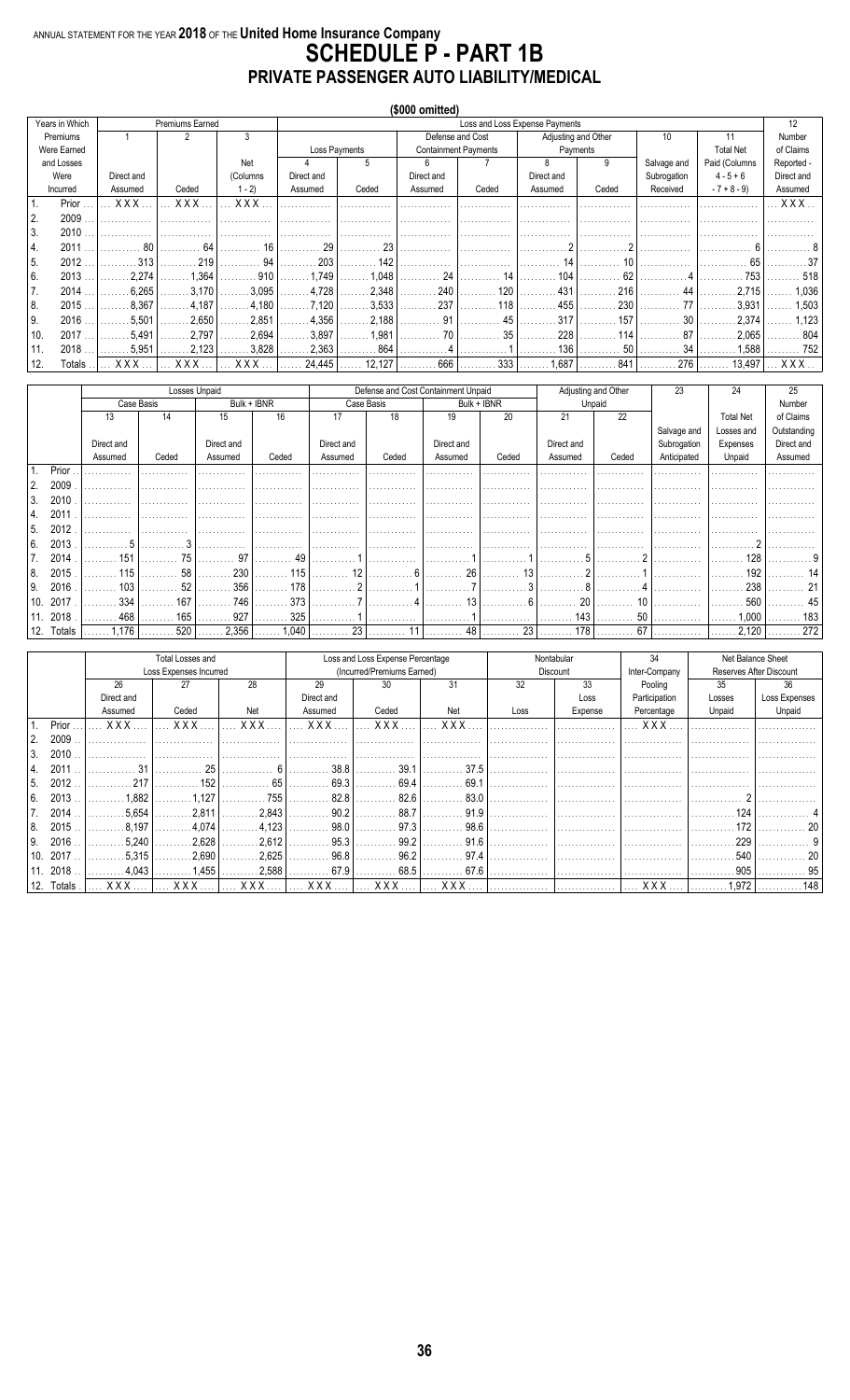**Schedule P - Part 1C - Comm. Auto/Truck Liability/Medical . . . . . . . . . . . . . . . . NONE**

**Schedule P - Part 1D - Workers' Compensation (Excl. Excess Workers' Comp.) NONE**

**Schedule P - Part 1E - Commercial Multiple Peril . . . . . . . . . . . . . . . . . . . . . . . . NONE**

**Schedule P - Part 1F Sn 1 - Medical Professional Liability - Occurrence . . . . . . NONE**

**Schedule P - Part 1F Sn 2 - Medical Professional Liability - Claims-Made . . . . . NONE**

**Schedule P - Part 1G - Special Liab. (Ocn Mar., Aircraft, Boiler & Mchnry) . . . . NONE**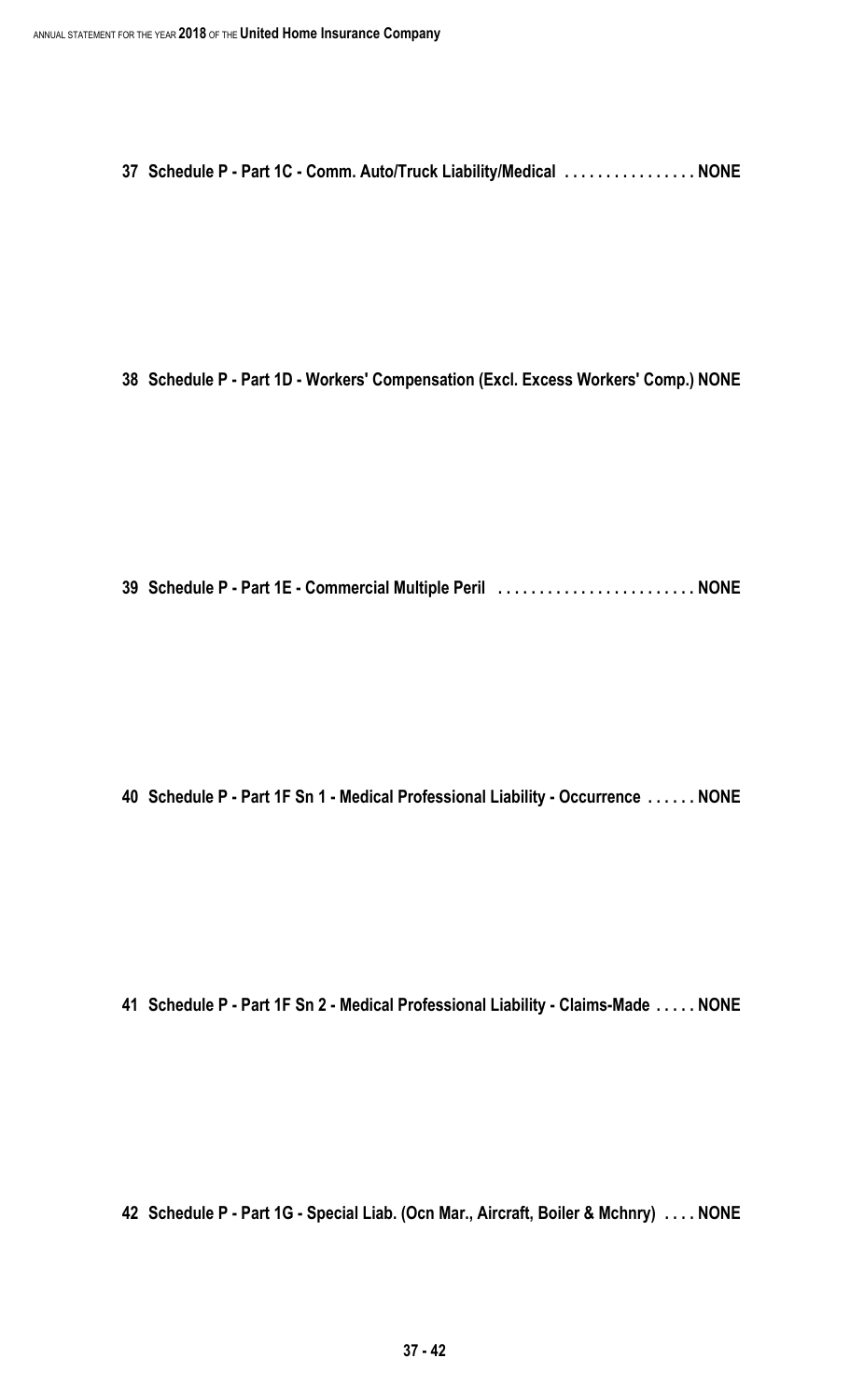### ANNUAL STATEMENT FOR THE YEAR 2018 OF THE United Home Insurance Company<br>SCHEDULE P - PART 1H - SECTION 1 **OTHER LIABILITY - OCCURRENCE**

|                                                                            |                |            |                        |          |               |            | (\$000 omitted) |                             |                                |          |             |                  |            |
|----------------------------------------------------------------------------|----------------|------------|------------------------|----------|---------------|------------|-----------------|-----------------------------|--------------------------------|----------|-------------|------------------|------------|
|                                                                            | Years in Which |            | <b>Premiums Earned</b> |          |               |            |                 |                             | Loss and Loss Expense Payments |          |             |                  | 12         |
|                                                                            | Premiums       |            |                        | 3        |               |            |                 | Defense and Cost            | Adjusting and Other            |          | 10          | 11               | Number     |
| Were Earned<br>and Losses<br>Were<br>Incurred<br>Prior<br>H.<br>2.<br>2009 |                |            |                        |          | Loss Payments |            |                 | <b>Containment Payments</b> |                                | Payments |             | <b>Total Net</b> | of Claims  |
|                                                                            |                |            |                        | Net      |               | 5          | 6               |                             | 8                              | 9        | Salvage and | Paid (Columns    | Reported - |
|                                                                            |                | Direct and |                        | (Columns | Direct and    |            | Direct and      |                             | Direct and                     |          | Subrogation | $4 - 5 + 6$      | Direct and |
|                                                                            |                | Assumed    | Ceded                  | $1 - 2$  | Assumed       | Ceded      | Assumed         | Ceded                       | Assumed                        | Ceded    | Received    | $-7 + 8 - 9$     | Assumed    |
|                                                                            |                | <b>XXX</b> | <b>XXX</b>             | XXX      |               |            |                 |                             |                                |          |             |                  | <b>XXX</b> |
|                                                                            |                | 406        | 32                     | 374      | 125           |            |                 |                             |                                |          |             | 134              |            |
| 3.                                                                         | 2010           | 433        | 170                    | 263      |               | $\sqrt{6}$ |                 |                             |                                |          |             |                  |            |
| 4.                                                                         | 2011           | 363        | 119                    | 244      | 31            |            |                 |                             |                                |          |             | 28               |            |
| 5.                                                                         | 2012           | 240        | 77                     | 163      |               |            |                 |                             |                                |          |             |                  |            |
| 6.                                                                         | 2013           | 160        | 29                     | 131      |               |            |                 |                             |                                |          |             |                  |            |
| 17.                                                                        | 2014           | 195        |                        | 148      | 14            |            |                 |                             |                                |          |             |                  |            |
| 8.                                                                         | 2015           | 132        | 60                     | 72       |               |            |                 |                             |                                |          |             |                  |            |
| I 9.                                                                       | 2016           | 210        | 59                     | 151      |               |            |                 |                             |                                |          |             |                  |            |
| 10.                                                                        | 2017           | 207        | 46                     | 161      | 121           |            |                 |                             |                                |          |             | 100              |            |
| 11.                                                                        | 2018           | 208        | 48                     | 160      | 10            |            |                 |                             |                                |          |             | 10               |            |
| 12.                                                                        | Totals         | <b>XXX</b> | <b>XXX</b>             | XXX      | 335           | 39         |                 |                             | 59                             | 10       |             | 343              |            |

|                 |          |            |            | Losses Unpaid |             |            |            | Defense and Cost Containment Unpaid |             | Adjusting and Other |        | 23          | 24               | 25          |
|-----------------|----------|------------|------------|---------------|-------------|------------|------------|-------------------------------------|-------------|---------------------|--------|-------------|------------------|-------------|
|                 |          |            | Case Basis |               | Bulk + IBNR |            | Case Basis |                                     | Bulk + IBNR |                     | Unpaid |             |                  | Number      |
|                 |          | 13         | 14         | 15            | 16          | 17         | 18         | 19                                  | 20          | 21                  | 22     |             | <b>Total Net</b> | of Claims   |
|                 |          |            |            |               |             |            |            |                                     |             |                     |        | Salvage and | Losses and       | Outstanding |
|                 |          | Direct and |            | Direct and    |             | Direct and |            | Direct and                          |             | Direct and          |        | Subrogation | Expenses         | Direct and  |
|                 |          | Assumed    | Ceded      | Assumed       | Ceded       | Assumed    | Ceded      | Assumed                             | Ceded       | Assumed             | Ceded  | Anticipated | Unpaid           | Assumed     |
|                 | Prior    | .          | .          | .             | .           | .          | .          | .                                   | .           | .                   | .      | .           | .                | .           |
| 2.              | 2009     |            |            |               | .           | .          | .          | .                                   | .           | .                   | .      | .           | .                | .           |
| 3.              | 2010     |            |            |               |             |            |            | .                                   |             |                     |        |             |                  |             |
| 4.              | 2011     |            | .          | .             | .           | .          | .          | .                                   | .           | .                   | .      | .           | .                | .           |
| 5.              | 2012     |            |            |               | .           | .          | .          | .                                   | .           | .                   | .      | .           | .                | .           |
| 6.              | 2013     |            |            |               | .           | .          | .          | .                                   | .           | .                   |        | .           | .                |             |
| 7.              | 2014     | .          | .          | .             | .           | .          | .          | .                                   | .           | .                   | .      | .           | .                | .           |
| 8.              | 2015     |            |            |               | .           |            |            | .                                   | .           | .                   |        |             |                  |             |
| 9.              | 2016     |            |            |               | .<br>.      | .          |            | .                                   | .           |                     |        |             |                  | .           |
| 10.             | 2017     |            |            |               |             |            |            |                                     |             | .                   |        |             |                  |             |
|                 | 11. 2018 |            | .          |               | .           | .          | .          | .                                   | .           | .                   | .      | .           | .                | .           |
| 12 <sup>1</sup> | Totals   | .          | .          | .             | .           | .          | .          | .                                   | .           | .                   | .      | .           | .                | .           |

|           |        |                 | Total Losses and       |            |            | Loss and Loss Expense Percentage |            |      | Nontabular | 34            |        | Net Balance Sheet       |
|-----------|--------|-----------------|------------------------|------------|------------|----------------------------------|------------|------|------------|---------------|--------|-------------------------|
|           |        |                 | Loss Expenses Incurred |            |            | (Incurred/Premiums Earned)       |            |      | Discount   | Inter-Company |        | Reserves After Discount |
|           |        | 26              |                        | 28         | 29         | 30                               | 31         | 32   | 33         | Pooling       | 35     | 36                      |
|           |        | Direct and      |                        |            | Direct and |                                  |            |      | Loss       | Participation | Losses | Loss Expenses           |
|           |        | Assumed         | Ceded                  | Net        | Assumed    | Ceded                            | Net        | Loss | Expense    | Percentage    | Unpaid | Unpaid                  |
|           | Prior  | <b>XXX</b>      | <b>XXX</b>             | <b>XXX</b> | <b>XXX</b> | <b>XXX</b>                       | <b>XXX</b> |      |            | <b>XXX</b>    |        |                         |
| <u>2.</u> | 2009   | 13 <sub>A</sub> |                        | 134        | 33.0       |                                  | 35.8       |      |            |               |        |                         |
| 3.        | 2010   | 26              | (1)                    | 27         | 6.0        | (0.6)                            | 10.3       |      |            |               |        |                         |
| 4.        | 2011   |                 |                        | 28         |            | 10.9                             |            |      |            |               |        |                         |
| 15.       | 2012   |                 |                        |            | 25         |                                  | 37         |      |            |               |        |                         |
| l 6.      | 2013   |                 |                        |            | 5.6        | 3.4                              |            |      |            |               |        |                         |
|           | 2014   |                 |                        | 10         |            | 6.4                              |            |      |            |               |        |                         |
| l 8.      | 2015   |                 |                        |            |            | 5.0                              | 6.9        |      |            |               |        |                         |
| l 9.      | 2016   |                 |                        | 13         | <b>81</b>  | 68                               | 86         |      |            |               |        |                         |
| 10.       | 2017   | 125             | 25                     | 100        | 60.4       | 54.3                             | 62.        |      |            |               |        |                         |
|           | 2018   |                 |                        | 10         | 6.3        | 6.3                              | 6.3        |      |            |               |        |                         |
| 12.       | Totals |                 |                        | <b>XXX</b> | <b>XXX</b> | <b>XXX</b>                       | <b>XXX</b> |      |            | <b>XXX</b>    |        |                         |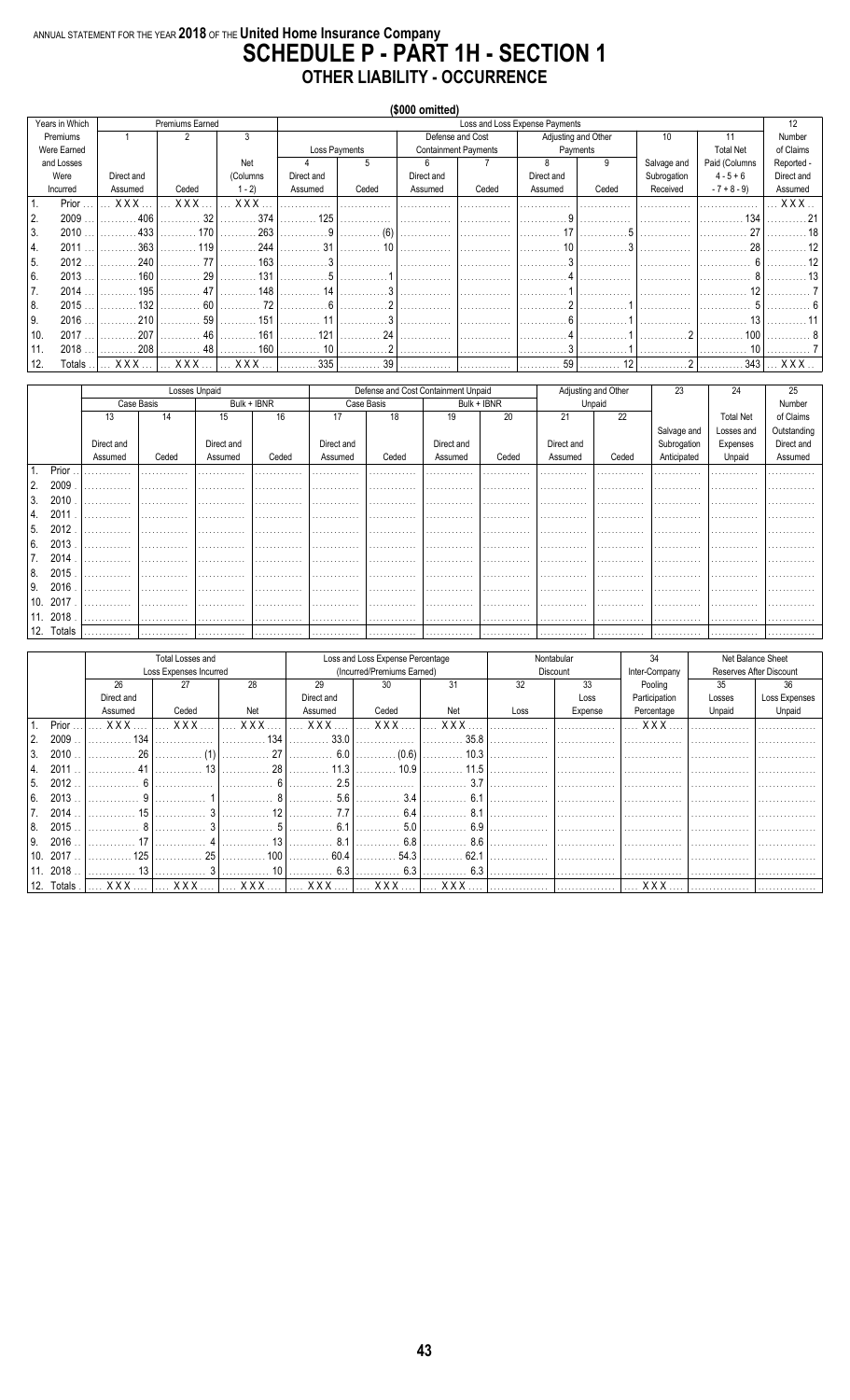### ANNUAL STATEMENT FOR THE YEAR 2018 OF THE United Home Insurance Company<br>SCHEDULE P - PART 1H - SECTION 2 **OTHER LIABILITY - CLAIMS - MADE**

|     |                |            |                 |            |            |               | (\$000 omitted)  |                             |                                |       |             |                  |            |
|-----|----------------|------------|-----------------|------------|------------|---------------|------------------|-----------------------------|--------------------------------|-------|-------------|------------------|------------|
|     | Years in Which |            | Premiums Earned |            |            |               |                  |                             | Loss and Loss Expense Payments |       |             |                  | 12         |
|     | Premiums       |            |                 | 3          |            |               | Defense and Cost |                             | Adjusting and Other            |       | 10          | 11               | Number     |
|     | Were Earned    |            |                 |            |            | Loss Payments |                  | <b>Containment Payments</b> | Payments                       |       |             | <b>Total Net</b> | of Claims  |
|     | and Losses     |            |                 | Net        |            | 5             | 6                |                             | 8                              | 9     | Salvage and | Paid (Columns    | Reported - |
|     | Were           | Direct and |                 | (Columns   | Direct and |               | Direct and       |                             | Direct and                     |       | Subrogation | $4 - 5 + 6$      | Direct and |
|     | Incurred       | Assumed    | Ceded           | $1 - 2$    | Assumed    | Ceded         | Assumed          | Ceded                       | Assumed                        | Ceded | Received    | $-7 + 8 - 9$     | Assumed    |
| 1.  | Prior          | XXX.       | XXX             | <b>XXX</b> |            |               |                  |                             |                                |       |             |                  | XXX.       |
| 2.  | 2009           |            |                 |            |            |               |                  |                             |                                |       |             |                  |            |
| 3.  | 2010           |            |                 |            |            |               |                  |                             |                                |       |             |                  |            |
| 14. | 2011           |            |                 |            |            |               |                  |                             |                                |       |             |                  |            |
| 15. | 2012           |            |                 |            |            |               |                  |                             |                                |       |             |                  |            |
| 6.  | 2013           |            |                 |            |            |               |                  |                             |                                |       |             |                  |            |
| 7.  | 2014           |            |                 |            |            |               |                  |                             |                                |       |             |                  |            |
| 8.  | 2015           |            |                 |            |            |               |                  |                             |                                |       |             |                  |            |
| 9.  | 2016           |            |                 |            |            |               | .                |                             |                                |       |             |                  | .          |
| 10. | 2017           |            |                 |            |            |               |                  |                             |                                |       |             |                  |            |
| 11. | 2018           |            |                 |            |            | .             | .                | .                           | .                              | .     | .           | .                | .          |
| 12. | Totals         | <b>XXX</b> | <b>XXX</b>      | XXX        |            |               |                  |                             |                                |       |             |                  | $XXX$      |

|     |          |            |            | Losses Unpaid |             |            | Defense and Cost Containment Unpaid |            |             |            | Adjusting and Other | 23          | 24               | 25          |
|-----|----------|------------|------------|---------------|-------------|------------|-------------------------------------|------------|-------------|------------|---------------------|-------------|------------------|-------------|
|     |          |            | Case Basis |               | Bulk + IBNR |            | Case Basis                          |            | Bulk + IBNR |            | Unpaid              |             |                  | Number      |
|     |          | 13         | 14         | 15            | 16          | 17         | 18                                  | 19         | 20          | 21         | 22                  |             | <b>Total Net</b> | of Claims   |
|     |          |            |            |               |             |            |                                     |            |             |            |                     | Salvage and | Losses and       | Outstanding |
|     |          | Direct and |            | Direct and    |             | Direct and |                                     | Direct and |             | Direct and |                     | Subrogation | Expenses         | Direct and  |
|     |          | Assumed    | Ceded      | Assumed       | Ceded       | Assumed    | Ceded                               | Assumed    | Ceded       | Assumed    | Ceded               | Anticipated | Unpaid           | Assumed     |
|     | Prior    |            |            |               |             |            |                                     |            |             |            |                     |             |                  |             |
| 2.  | 2009     |            |            |               |             |            |                                     |            |             |            |                     |             |                  |             |
| 3.  | 2010     |            |            |               |             |            |                                     |            |             |            |                     |             |                  |             |
| 4.  | 2011     |            |            |               |             |            |                                     |            |             |            |                     |             |                  |             |
| 5.  | 2012     |            |            |               |             |            |                                     |            |             |            |                     |             |                  |             |
| 6.  | 2013     |            | .          |               | .           | .          |                                     | .          |             | .          | .                   | .           | .                | .           |
|     | 2014     |            |            |               |             |            |                                     |            |             |            |                     |             |                  |             |
| 7.  |          |            |            |               |             |            |                                     |            |             |            |                     |             |                  |             |
| 8.  | 2015     |            |            |               |             |            |                                     |            |             |            |                     |             |                  |             |
| 9.  | 2016     |            |            |               |             |            |                                     |            |             |            |                     |             |                  |             |
| 10. | 2017     |            |            |               |             |            |                                     |            |             |            |                     |             |                  |             |
|     | 11. 2018 |            | .          |               | .           | .          | .                                   | .          | .           | .          | .                   | .           | .                | .           |
| 12. | Totals   |            | .          | .             | .           | .          | .                                   | .          | .           | .          | .                   |             |                  | .           |

|                  |          |            | Total Losses and       |       |              | Loss and Loss Expense Percentage |            |      | Nontabular | 34            |        | Net Balance Sheet       |
|------------------|----------|------------|------------------------|-------|--------------|----------------------------------|------------|------|------------|---------------|--------|-------------------------|
|                  |          |            | Loss Expenses Incurred |       |              | (Incurred/Premiums Earned)       |            |      | Discount   | Inter-Company |        | Reserves After Discount |
|                  |          | 26         | 27                     | 28    | 29           | 30                               | 31         | 32   | 33         | Pooling       | 35     | 36                      |
|                  |          | Direct and |                        |       | Direct and   |                                  |            |      | Loss       | Participation | Losses | Loss Expenses           |
|                  |          | Assumed    | Ceded                  | Net   | Assumed      | Ceded                            | Net        | Loss | Expense    | Percentage    | Unpaid | Unpaid                  |
|                  | Prior    | XXX        | XXX.                   | XXX   | <b>XXX</b> . | XXX                              | <b>XXX</b> |      |            | XXX           |        |                         |
| <sup>2.</sup>    | 2009     |            |                        |       |              |                                  |            |      |            |               |        |                         |
| $\overline{3}$ . | 2010     |            |                        |       | .            | .                                |            |      |            |               |        | .                       |
| 4.               | 2011     |            |                        |       |              |                                  |            |      |            |               |        |                         |
| -5.              | 2012     |            |                        |       |              |                                  |            |      |            |               |        |                         |
| l 6.             | 2013     |            |                        |       |              |                                  |            |      |            |               |        |                         |
| ΙΙ.              | 2014     |            |                        |       |              |                                  |            |      |            |               |        |                         |
| 18.              | 2015     |            |                        |       |              |                                  |            |      |            |               |        |                         |
| l 9.             | 2016     |            |                        |       |              |                                  |            |      |            |               |        |                         |
|                  | 10. 2017 |            |                        |       |              |                                  |            |      |            |               |        |                         |
|                  | 11. 2018 |            |                        |       | .            |                                  |            | .    | .          |               |        | .                       |
| 12.              | Totals   | XXX        | XXX                    | $XXX$ | XXX          | <b>XXX</b>                       | <b>XXX</b> |      |            | $\ldots$ XXX  |        |                         |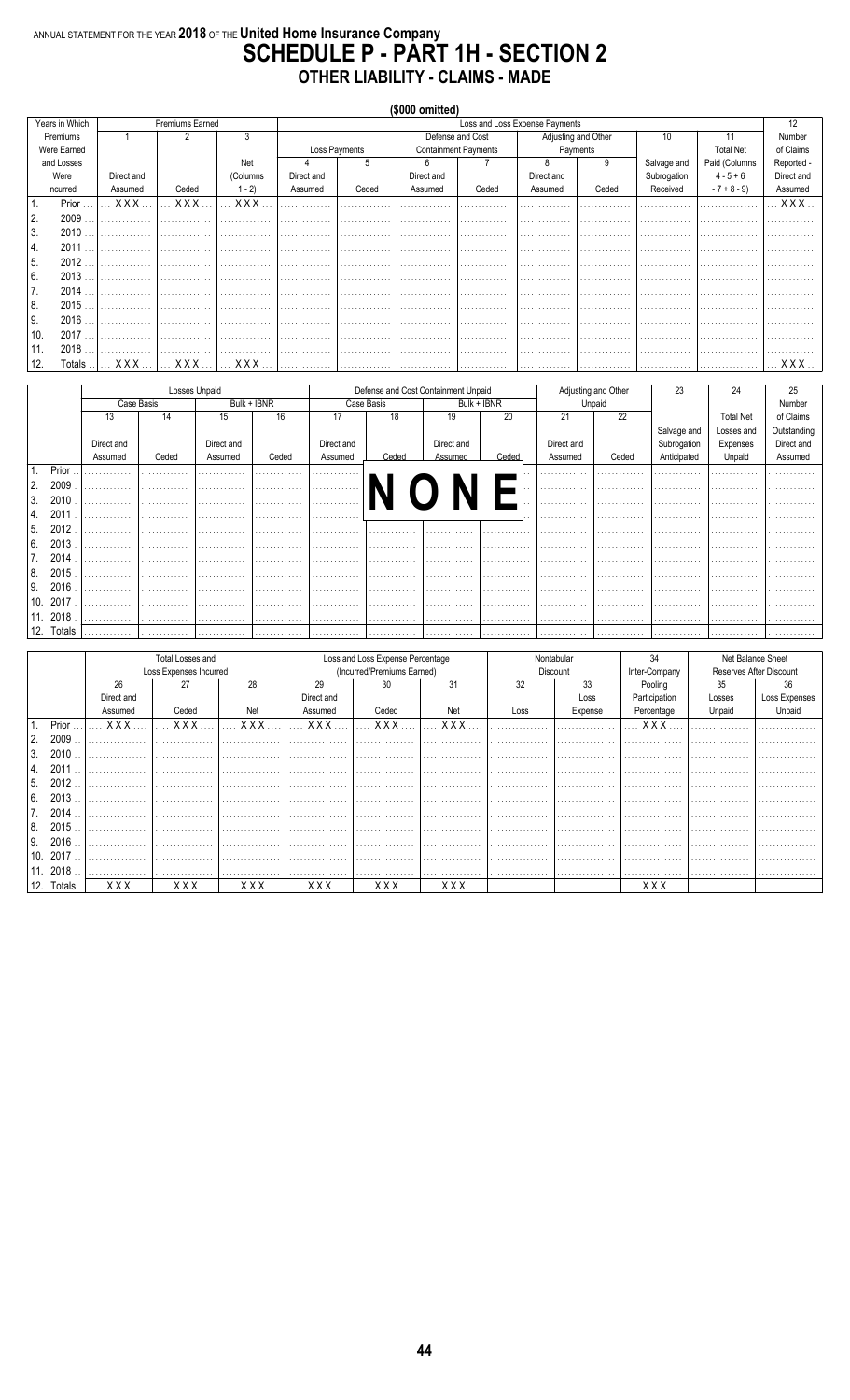### ANNUAL STATEMENT FOR THE YEAR **2018** OF THE **United Home Insurance Company SCHEDULE P - PART 1I SPECIAL PROPERTY (FIRE, ALLIED LINES, INLAND MARINE, EARTHQUAKE, BURGLARY AND THEFT)**

|                      |            |                        |          |            |               | (\$000 omitted) |                             |                                |          |             |                  |            |
|----------------------|------------|------------------------|----------|------------|---------------|-----------------|-----------------------------|--------------------------------|----------|-------------|------------------|------------|
| Years in Which       |            | <b>Premiums Earned</b> |          |            |               |                 |                             | Loss and Loss Expense Payments |          |             |                  | 12         |
| Premiums             |            |                        |          |            |               |                 | Defense and Cost            | Adjusting and Other            |          | 10          |                  | Number     |
| Were Earned          |            |                        |          |            | Loss Payments |                 | <b>Containment Payments</b> |                                | Payments |             | <b>Total Net</b> | of Claims  |
| and Losses           |            |                        | Net      |            |               |                 |                             |                                | 9        | Salvage and | Paid (Columns    | Reported - |
| Were                 | Direct and |                        | (Columns | Direct and |               | Direct and      |                             | Direct and                     |          | Subrogation | $4 - 5 + 6$      | Direct and |
| Incurred             | Assumed    | Ceded                  | 1 - 2)   | Assumed    | Ceded         | Assumed         | Ceded                       | Assumed                        | Ceded    | Received    | $-7 + 8 - 9$     | Assumed    |
| Prior                | <b>XXX</b> | <b>XXX</b>             | x x x    | (68)       | (17)          |                 |                             |                                |          | 51          | (51)             | <b>XXX</b> |
| 2.<br>2017           | 3.469      | 764                    | 2.705    | 1,270      | 256           |                 |                             | 110                            | 23       |             | .109             | XXX        |
| ΙЗ.<br>2018          | 3.351      | 595                    | 2.756    | 635        | 101           |                 |                             | 58                             |          |             | 583              | <b>XXX</b> |
| <b>Totals</b><br>14. | <b>XXX</b> | x x x                  | xxx      | .837       | 340           |                 |                             | 171                            | 32       | 52          | .641             | <b>XXX</b> |

|    |        |            |            | Losses Unpaid |             |            |            | Defense and Cost Containment Unpaid |             |            | Adjusting and Other | 23          |                  | 25          |
|----|--------|------------|------------|---------------|-------------|------------|------------|-------------------------------------|-------------|------------|---------------------|-------------|------------------|-------------|
|    |        |            | Case Basis |               | Bulk + IBNR |            | Case Basis |                                     | Bulk + IBNR |            | Unpaid              |             |                  | Number      |
|    |        | IJ         | 14         | 15            | 16          |            | 18         | 19                                  | 20          | 21         | 22                  |             | <b>Total Net</b> | of Claims   |
|    |        |            |            |               |             |            |            |                                     |             |            |                     | Salvage and | Losses and       | Outstanding |
|    |        | Direct and |            | Direct and    |             | Direct and |            | Direct and                          |             | Direct and |                     | Subrogation | Expenses         | Direct and  |
|    |        | Assumed    | Ceded      | Assumed       | Ceded       | Assumed    | Ceded      | Assumed                             | Ceded       | Assumed    | Ceded               | Anticipated | Unpaid           | Assumed     |
|    | Prior  |            |            |               |             |            |            |                                     |             |            |                     |             |                  |             |
| 2. | 2017   |            |            |               |             |            |            |                                     |             |            |                     |             |                  |             |
|    | 2018   | 116        |            | 39            |             |            |            |                                     |             |            |                     |             | 140              |             |
|    | Totals | 119        |            |               |             |            |            |                                     |             |            |                     |             | 146              | 32          |

|    |                    |                  | Total Losses and       |       |              | Loss and Loss Expense Percentage |              |      | Nontabular      | 21            |        | Net Balance Sheet       |
|----|--------------------|------------------|------------------------|-------|--------------|----------------------------------|--------------|------|-----------------|---------------|--------|-------------------------|
|    |                    |                  | Loss Expenses Incurred |       |              | (Incurred/Premiums Earned)       |              |      | <b>Discount</b> | Inter-Company |        | Reserves After Discount |
|    |                    | 28<br>Direct and |                        |       | 29           |                                  | 31           | 32   |                 | Pooling       | 35     |                         |
|    |                    |                  |                        |       | Direct and   |                                  |              |      | Loss            | Participation | Losses | Loss Expenses           |
|    |                    | Assumed          | Ceded<br>Net           |       | Assumed      | Ceded                            | Net          | Loss | Expense         | Percentage    | Unpaid | Unpaid                  |
|    | Prior              | v v v            | <b>V V V</b>           | v v v | <b>v v v</b> | <b>XXX</b>                       | <b>V V V</b> |      |                 | <b>v</b> v v  |        |                         |
|    | 2017               | .396             | 281                    |       | <u>າ</u> ∪ ∨ | 36.8                             |              |      |                 |               |        |                         |
| 3. | 2018               | 860              | 127                    | フつつ   | 25.7         | 23 O                             | 26.2         |      |                 |               | 131    |                         |
|    | otals <sup>-</sup> | v v v            | v v v                  | v v v | v v v        | <b>v v v</b>                     | v v v        |      |                 | $V$ $V$       | 135    |                         |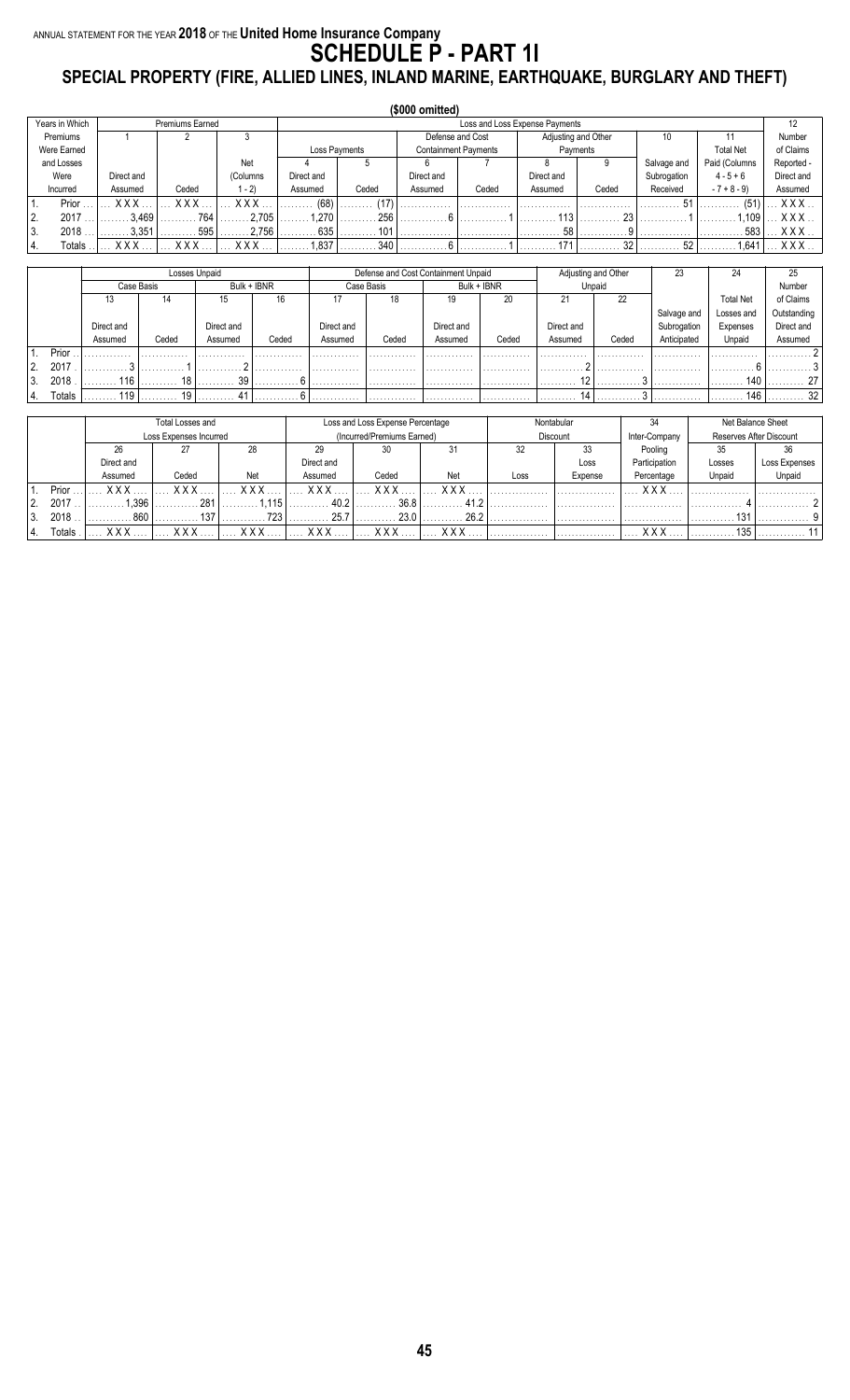#### ANNUAL STATEMENT FOR THE YEAR **2018** OF THE **United Home Insurance Company SCHEDULE P - PART 1J AUTO PHYSICAL DAMAGE**

|                |                |            |                 |            |            |               | $($ \$000 omitted) |                             |                                |          |             |                  |            |
|----------------|----------------|------------|-----------------|------------|------------|---------------|--------------------|-----------------------------|--------------------------------|----------|-------------|------------------|------------|
|                | Years in Which |            | Premiums Earned |            |            |               |                    |                             | Loss and Loss Expense Payments |          |             |                  | 12         |
|                | Premiums       |            |                 |            |            |               |                    | Defense and Cost            | Adjusting and Other            |          | 10          |                  | Number     |
|                | Were Earned    |            |                 |            |            | Loss Payments |                    | <b>Containment Payments</b> |                                | Payments |             | <b>Total Net</b> | of Claims  |
|                | and Losses     |            |                 | Net        |            |               |                    |                             |                                |          | Salvage and | Paid (Columns    | Reported - |
|                | Were           | Direct and |                 | (Columns   | Direct and |               | Direct and         |                             | Direct and                     |          | Subrogation | $4 - 5 + 6$      | Direct and |
|                | Incurred       | Assumed    | Ceded           | $(-2)$     | Assumed    | Ceded         | Assumed            | Ceded                       | Assumed                        | Ceded    | Received    | $-7 + 8 - 9$     | Assumed    |
|                | Prior          | <b>XXX</b> | <b>XXX</b>      | <b>XXX</b> |            |               | F٢                 | クド                          | 10                             | 10       |             | 34               | <b>XXX</b> |
| $\overline{2}$ | 2017           | 6.632      | 3.397           | 3.235      | 3.518      | 1.873         |                    |                             | 492                            | 245      | 330         | 1.900            | 1.316      |
| l 3.           | 2018           | 7.662      | 2.754           | 4.908      | 3.180      | .155          |                    |                             | 324                            | 119      | 199         | 2.231            |            |
| 14.            | <b>Totals</b>  | xxx        | xxx             | XXX        | 6.700      | 3.029         | 66                 | 20                          | 834                            | 374      | 530         | .165             | . X X X .  |

|    |        |            |            | Losses Unpaid |             |            |            | Defense and Cost Containment Unpaid |             |            | Adjusting and Other | 23          | 24               |             |
|----|--------|------------|------------|---------------|-------------|------------|------------|-------------------------------------|-------------|------------|---------------------|-------------|------------------|-------------|
|    |        |            | Case Basis |               | Bulk + IBNR |            | Case Basis |                                     | Bulk + IBNR |            | Unpaid              |             |                  | Number      |
|    |        | 13         | 14         | 15            | 16          |            | 18         | 19                                  | 20          | 21         | 22                  |             | <b>Total Net</b> | of Claims   |
|    |        |            |            |               |             |            |            |                                     |             |            |                     | Salvage and | Losses and       | Outstanding |
|    |        | Direct and |            | Direct and    |             | Direct and |            | Direct and                          |             | Direct and |                     | Subrogation | Expenses         | Direct and  |
|    |        | Assumed    | Ceded      | Assumed       | Ceded       | Assumed    | Ceded      | Assumed                             | Ceded       | Assumed    | Ceded               | Anticipated | Unpaid           | Assumed     |
|    | Prior  |            |            |               |             |            |            |                                     |             |            |                     |             |                  |             |
|    | 2017   |            |            |               |             |            |            |                                     |             |            |                     |             |                  |             |
| 3. | 2018   | 317        |            | 629           | 220         |            |            |                                     |             | 153        | 55                  |             | 715              | 240         |
|    | Totals | 318        | ,,,        | 630           | 221         |            |            |                                     |             | 157        | 56                  |             | 720              | 263         |

|    |                    |                        | Total Losses and       |         |            | Loss and Loss Expense Percentage |              |      | Nontabular |               |        | Net Balance Sheet       |
|----|--------------------|------------------------|------------------------|---------|------------|----------------------------------|--------------|------|------------|---------------|--------|-------------------------|
|    |                    |                        | Loss Expenses Incurred |         |            | (Incurred/Premiums Earned)       |              |      | Discount   | Inter-Company |        | Reserves After Discount |
|    |                    | 28<br>26<br>Direct and |                        | 29      | 30         | 31                               | 32           | 33   | Pooling    | 35            |        |                         |
|    |                    |                        |                        |         | Direct and |                                  |              |      | Loss       | Participation | Losses | Loss Expenses           |
|    |                    | Assumed                | Ceded                  | Net     | Assumed    | Ceded                            | Net          | Loss | Expense    | Percentage    | Unpaid | Unpaid                  |
|    | Prior              | v v v                  | v v v                  | v v v   | v v v      | <b>V V V</b>                     | <b>V V V</b> |      |            | <b>V V V</b>  |        |                         |
|    | 2017               | .029                   | .126                   | .903    | 608        | 62.6                             | 58.8         |      |            |               |        |                         |
| 3. | 2018               | 1.607                  | 661                    | 2 Q.A.G | 601        | 60 3                             | 60.0         |      |            |               | 615    | 100                     |
|    | otals <sup>-</sup> | v v v                  | v v v                  | v v v   | v v v      | <b>v v v</b>                     | v v v        |      |            | $V$ $V$ $V$   | 616    | 104                     |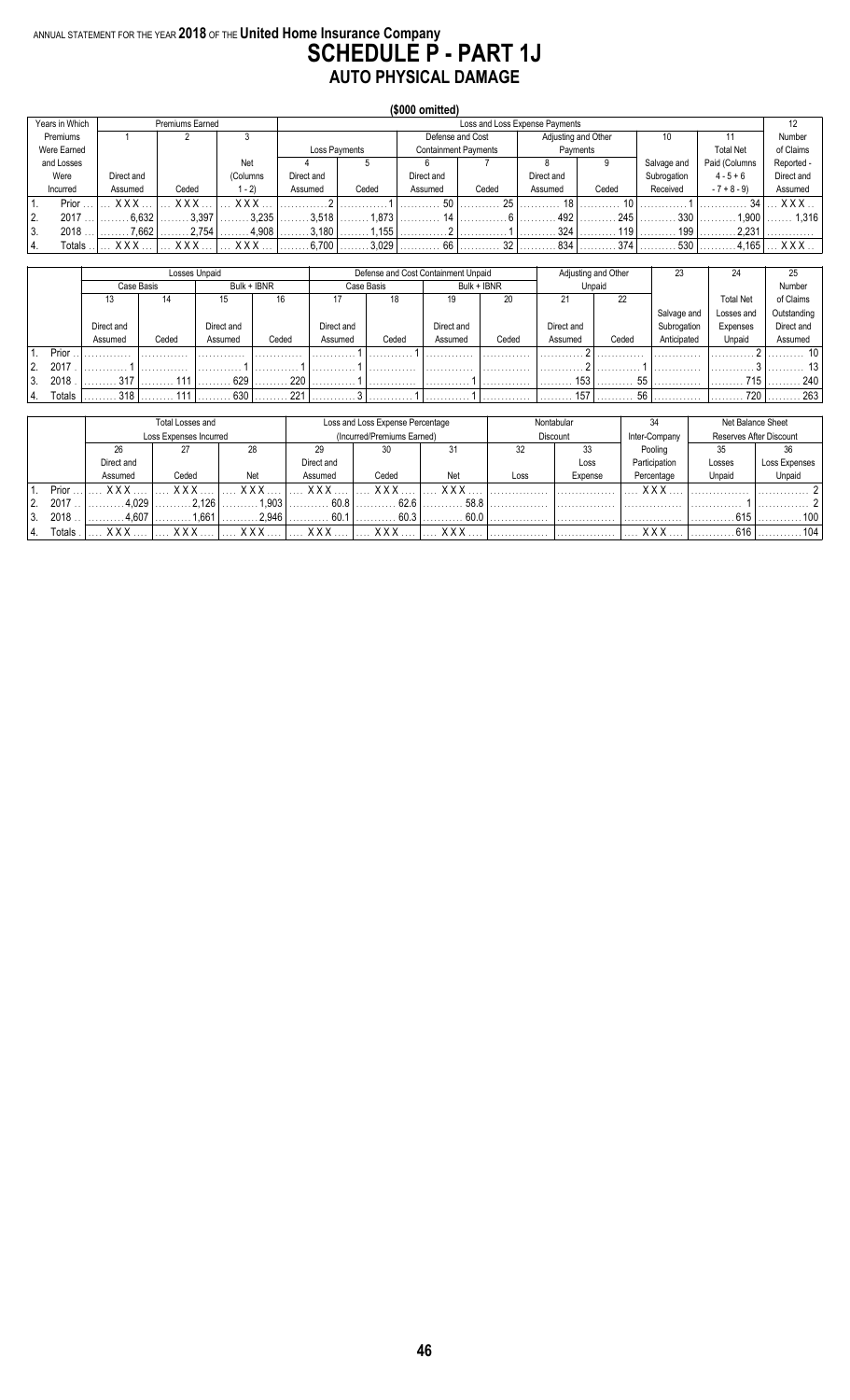|--|--|--|--|

**Schedule P - Part 1L - Other (Incl. Credit, Accident and Health) . . . . . . . . . . . . . NONE**

**Schedule P - Part 1M - International . . . . . . . . . . . . . . . . . . . . . . . . . . . . . . . . . . . NONE**

**Schedule P - Part 1N - Reins. Nonproportional Assumed Property . . . . . . . . . . NONE**

**Schedule P - Part 1O - Reins. Nonproportional Assumed Liability . . . . . . . . . . . NONE**

**Schedule P - Part 1P - Reins. Nonproportional Assumed Financial Lines . . . . . NONE**

**Schedule P - Part 1R Sn 1 - Products Liability - Occurrence . . . . . . . . . . . . . . . . NONE**

**Schedule P - Part 1R Sn 2 - Products Liability - Claims-Made . . . . . . . . . . . . . . NONE**

**Schedule P - Part 1S - Financial Guaranty/Mortgage Guaranty . . . . . . . . . . . . . . NONE**

**Schedule P - Part 1T - Warranty . . . . . . . . . . . . . . . . . . . . . . . . . . . . . . . . . . . . . . . NONE**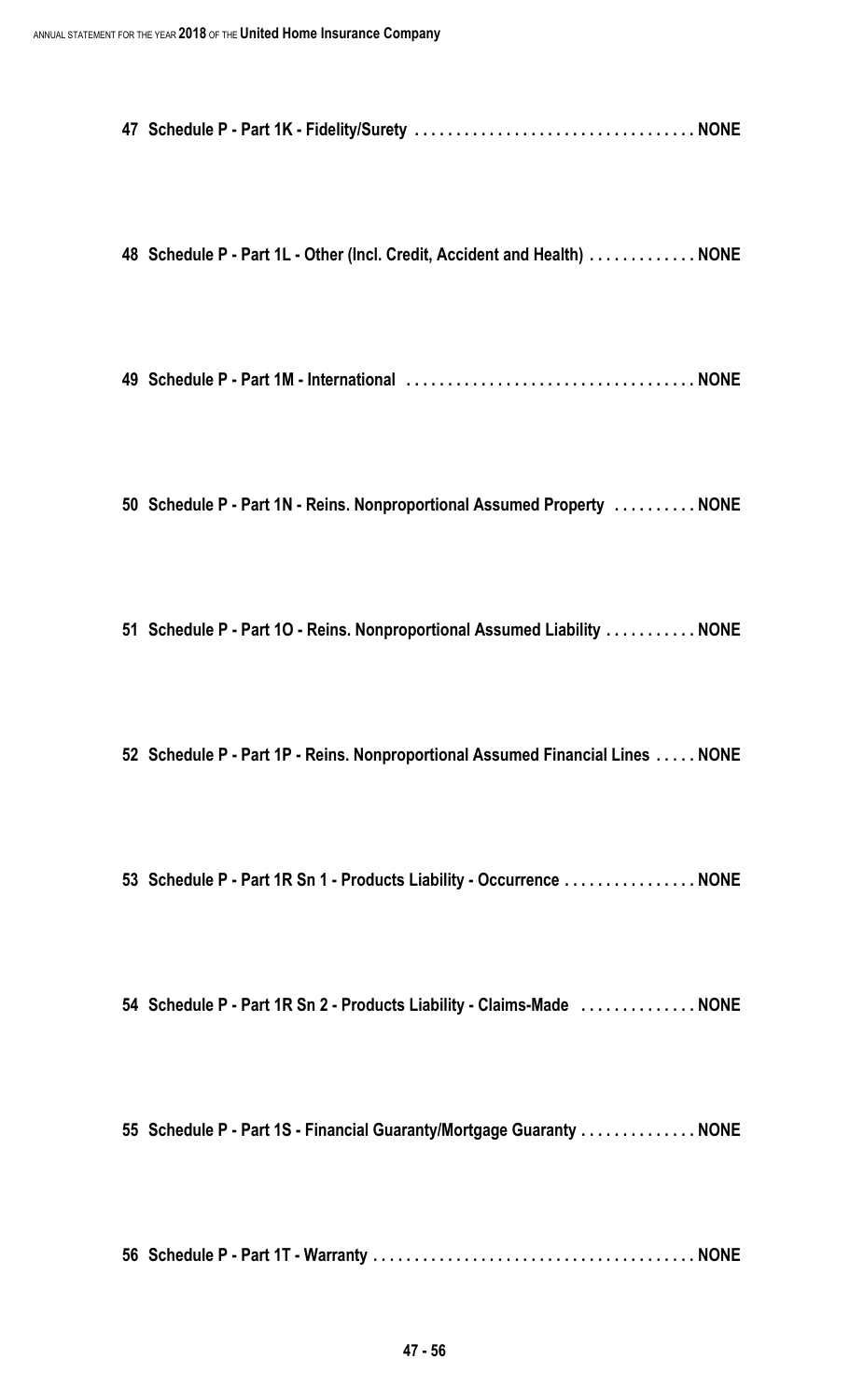#### ANNUAL STATEMENT FOR THE YEAR 2018 OF THE United Home Insurance Company **SCHEDULE P - PART 2A** HOMEOWNERS/FARMOWNERS

|     | Years in Which |            |              |                       | INCURRED NET LOSSES AND DEFENSE AND COST CONTAINMENT EXPENSES REPORTED AT YEAR END (\$000 OMITTED) |              |                       |             |                      |                       |                 | DEVELOPMENT                                           |                 |
|-----|----------------|------------|--------------|-----------------------|----------------------------------------------------------------------------------------------------|--------------|-----------------------|-------------|----------------------|-----------------------|-----------------|-------------------------------------------------------|-----------------|
|     | Losses Were    |            |              |                       |                                                                                                    |              |                       |             |                      |                       | 10 <sup>1</sup> |                                                       | 12 <sup>°</sup> |
|     | Incurred       | 2009       | 2010         | 2011                  | 2012                                                                                               | 2013         | 2014                  | 2015        | 2016                 | 2017                  | 2018            | One Year                                              | Two Year        |
|     | Prior          |            |              | 20                    |                                                                                                    | 20           | 20                    | 20          |                      |                       |                 |                                                       |                 |
|     | 2009           | 2 7 2 1    | 3.478        | 3.504                 | 3.507                                                                                              | 3.507        | 3.507                 | .3.507      | 3.507                | . 3.507               | 3.507           |                                                       |                 |
| 3.  | 2010           | <b>XXX</b> | .2.163       | . 2.133               | 2.163                                                                                              | 2.163        | 2.163                 | . 2.163     | 2.163                | 2.163                 | 2.163           |                                                       |                 |
|     | 2011           | XXX        | XXX          | . 3.079               | 3.254                                                                                              | 3.179        | 3.198                 | .3.178      | 3.178                | 3.178                 | 3.178           |                                                       |                 |
| 5.  | 2012           | . X X X 1  | . X X X      | XXX                   | $\ldots \ldots 3.558$                                                                              | . 3.626      | . 3,533               | . 3.613   . | .3.577               | . 3.577 I             | . 3.577         |                                                       |                 |
| 6.  | 2013           | XXX        | $XXX$        | XXX                   | <b>XXX</b>                                                                                         | . 6.936 l    | . 7.162 L             | .7.324      | . 7.395              | 7.404                 | 7.404           |                                                       |                 |
|     | 2014           |            | . XXX 1      | . X X X 1             | XXX                                                                                                | $1$ XXX $$   | $\ldots \ldots 8.009$ | . 7,176     | . 7.228              | 7.182                 | 7.182           |                                                       | (46)            |
| 8.  | 2015           | XXX        | XXX          | $\ldots$ XXX $\ldots$ | $\ldots$ XXX $\ldots$                                                                              | <b>XXX</b>   | <b>XXX</b>            |             | . 10.516   9.365   . | $\ldots \ldots 9.315$ | .9.279          | (36)                                                  | (86)            |
| 9.  | 2016           | . X X X    | . <b>XXX</b> | XXX                   | XXX                                                                                                | $1$ XXX $$ 1 | XXX                   | . X X X     | 10.895               | . 9.954               | .9960           |                                                       | (935)           |
| 10. | 2017           | XXX        | <b>XXX</b>   | X X X                 | $\mathbf{X} \times \mathbf{X}$                                                                     | XXX          | XXX                   | <b>XXX</b>  | XXX                  | . 15,785   .          | 14,959          | $\ldots$ (826)                                        |                 |
| 11. | $2018$         | XXX  1     | . X X X 1    |                       | XXX    XXX    XXX    XXX    XXX    XXX    XXX                                                      |              |                       |             |                      |                       |                 | $13.836$ $\overline{X}$ $\overline{X}$ $\overline{X}$ | XXX             |
|     | <b>TOTALS</b>  |            |              |                       |                                                                                                    |              |                       |             |                      |                       |                 |                                                       | $(856)$ (1.058) |

### **SCHEDULE P - PART 2B** PRIVATE PASSENGER AUTO LIABILITY/MEDICAL

| $\vert$ 1.  |              |  |  |  |                                                                                                                              |  |      |     |
|-------------|--------------|--|--|--|------------------------------------------------------------------------------------------------------------------------------|--|------|-----|
| <u>  2.</u> |              |  |  |  |                                                                                                                              |  |      |     |
| 13.         |              |  |  |  |                                                                                                                              |  |      |     |
| 14.         |              |  |  |  |                                                                                                                              |  |      |     |
| I 5.        |              |  |  |  | _2012 ……]… XXX…  … XXX…  … XXX…  ………… 35 ………… 63 ………… 61 ………… 61 ………… 61 ………… 61 ………… 61 ……………  ……………                        |  |      |     |
| 6.          |              |  |  |  |                                                                                                                              |  |      |     |
| <b>7.</b>   |              |  |  |  |                                                                                                                              |  |      |     |
| 18.         |              |  |  |  |                                                                                                                              |  |      |     |
| I 9.        |              |  |  |  |                                                                                                                              |  |      |     |
| 10.         |              |  |  |  | _2017 ……]… XXX … [… XXX … [… XXX … [… XXX … [… XXX … [… XXX … [… XXX … [… XXX … [… XXX … [……2,061 [………2,501 ]………440 [… XXX … |  |      |     |
| 11.         |              |  |  |  | _2018 ……]… XXX … [… XXX … [… XXX … [… XXX … [… XXX … [… XXX … [… XXX … [… XXX … [… XXX … [……2,409]… XXX … [… XXX …           |  |      |     |
|             | $112$ TOTAIS |  |  |  |                                                                                                                              |  | ດາດ∣ | 225 |

### **SCHEDULE P - PART 2C COMMERCIAL AUTO/TRUCK LIABILITY/MEDICAL**

|     |      |  |  |  | . | . |   |                                                                                      |
|-----|------|--|--|--|---|---|---|--------------------------------------------------------------------------------------|
| 2.  | 2009 |  |  |  |   |   |   |                                                                                      |
| 3.  |      |  |  |  |   |   |   |                                                                                      |
| 4.  |      |  |  |  |   |   |   |                                                                                      |
| 5.  |      |  |  |  |   |   | . |                                                                                      |
| 16. |      |  |  |  |   |   |   |                                                                                      |
| 7.  |      |  |  |  |   | . |   |                                                                                      |
| 8.  |      |  |  |  |   |   |   |                                                                                      |
| 9.  |      |  |  |  |   |   |   |                                                                                      |
| 10. |      |  |  |  |   |   |   | 2017 ] XXX  [ XXX  [ XXX  [ XXX  [ XXX  [ XXX  [ XXX  [ XXX  [ XXX  [ XXX  ]  XXX    |
|     |      |  |  |  |   |   |   | 11. 2018   XXX    XXX    XXX    XXX    XXX    XXX    XXX    XXX    XXX    XXX    XXX |
|     |      |  |  |  |   |   |   |                                                                                      |

### **SCHEDULE P - PART 2D WORKERS' COMPENSATION (EXCLUDING EXCESS WORKERS' COMPENSATION)**

|                  | Prior |  |                                                                                                                                                                                                                                |  |  |   |  |   |  |
|------------------|-------|--|--------------------------------------------------------------------------------------------------------------------------------------------------------------------------------------------------------------------------------|--|--|---|--|---|--|
| 2.               | 2009  |  |                                                                                                                                                                                                                                |  |  |   |  |   |  |
| 3.               |       |  |                                                                                                                                                                                                                                |  |  |   |  |   |  |
| 4.               |       |  |                                                                                                                                                                                                                                |  |  |   |  |   |  |
| 5.               |       |  |                                                                                                                                                                                                                                |  |  |   |  |   |  |
| 6.               |       |  |                                                                                                                                                                                                                                |  |  | . |  | . |  |
| $\overline{7}$ . |       |  |                                                                                                                                                                                                                                |  |  |   |  |   |  |
| 8.               |       |  | 2015    XXX     XXX     XXX     XXX     1 ■ ■                                                                                                                                                                                  |  |  |   |  |   |  |
| 9.               |       |  |                                                                                                                                                                                                                                |  |  |   |  |   |  |
| 10.              |       |  | .2017 ] XXX  [ XXX  [ XXX  [ XXX  [ XXX  [ XXX  [ XXX  [ XXX  [ XXX  [ XXX  ]  XXX                                                                                                                                             |  |  |   |  |   |  |
|                  |       |  | 2018 ]  XXX  [ XXX  [ XXX  [ XXX  [ XXX  [ XXX  [ XXX  [ XXX  [ XXX  [ XXX  ]  XXX  [ XXX  ]                                                                                                                                   |  |  |   |  |   |  |
|                  |       |  | TOTALS TOTAL SECTION AND TOTAL SECTION AND TOTAL SECTION AND TOTAL SECTION AND TOTAL SECTION AND TOTAL SECTION AND TOTAL SECTION AND TO A SECTION AND TO A SECTION AND TO A SECTION AND TO A SECTION AND SECTION AND SECTION A |  |  |   |  |   |  |

### **SCHEDULE P - PART 2E COMMERCIAL MULTIPLE PERIL**

|     | Prior         |  |  |                                                                                                |  |  |  |
|-----|---------------|--|--|------------------------------------------------------------------------------------------------|--|--|--|
| 2.  |               |  |  |                                                                                                |  |  |  |
| 3.  |               |  |  | _2010 ……]… XXX… ]…………… ]…………… ]…………… ]…………… ]…………… [……………… ]……………… ]……………… ]…………… [……………       |  |  |  |
|     |               |  |  |                                                                                                |  |  |  |
| 5.  |               |  |  |                                                                                                |  |  |  |
| 6.  |               |  |  |                                                                                                |  |  |  |
|     |               |  |  |                                                                                                |  |  |  |
| 8.  |               |  |  |                                                                                                |  |  |  |
|     |               |  |  |                                                                                                |  |  |  |
| 9.  |               |  |  |                                                                                                |  |  |  |
| 10. |               |  |  | 2017 ] XXX  [ XXX  [ XXX  [ XXX  [ XXX  [ XXX  [ XXX  [ XXX  [ XXX  [ XXX  [ XXX               |  |  |  |
|     |               |  |  | 2018 ]  XXX  [ XXX  [ XXX  [ XXX  ]  XXX  [ XXX  [ XXX  [ XXX  ]  XXX  [ XXX  ]  XXX  [ XXX  ] |  |  |  |
|     | <b>TOTALS</b> |  |  |                                                                                                |  |  |  |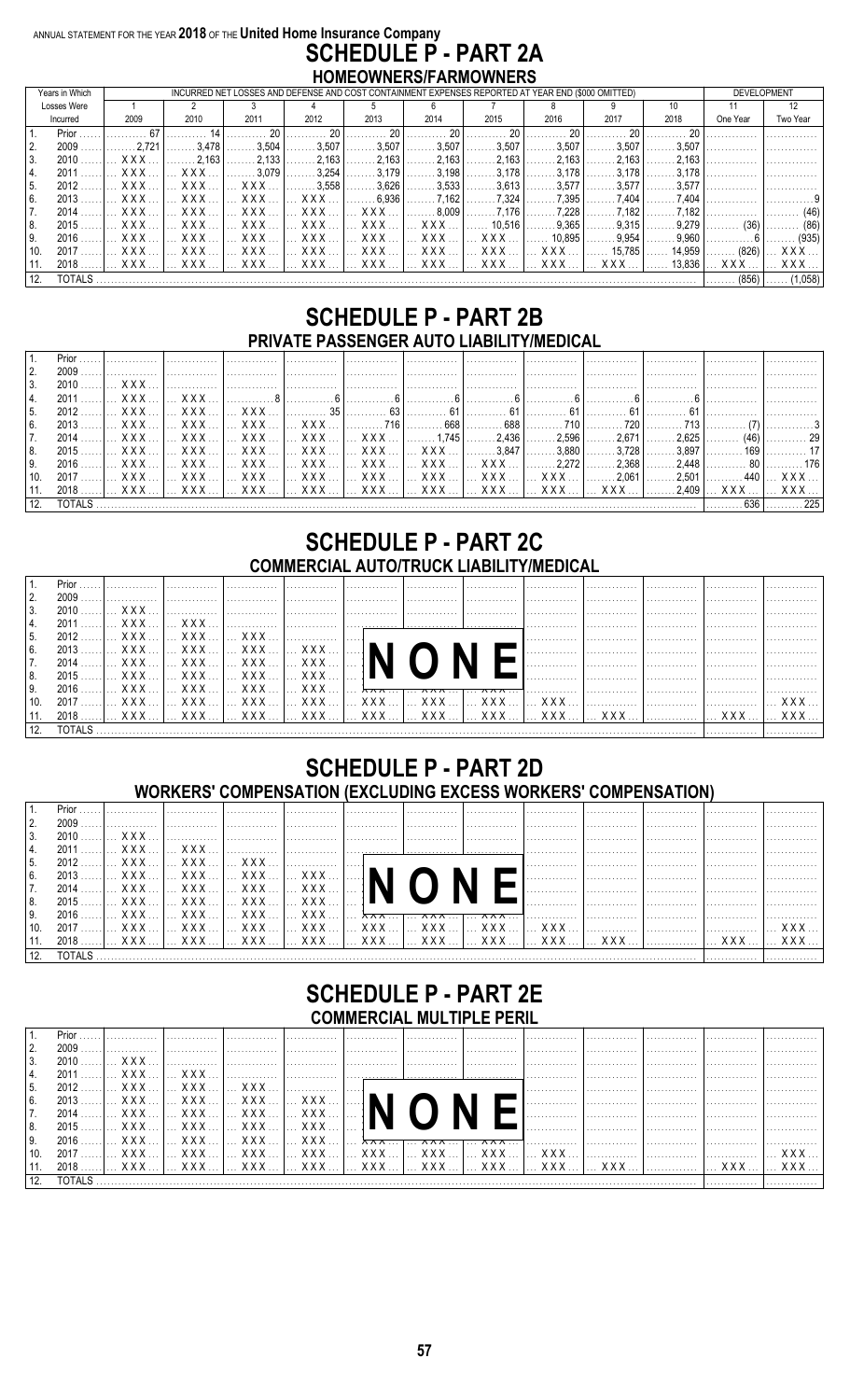### ANNUAL STATEMENT FOR THE YEAR 2018 OF THE United Home Insurance Company **SCHEDULE P - PART 2F - SECTION 1** MEDICAL PROFESSIONAL LIABILITY - OCCURRENCE

|                 | Years in Which |                       |                                    |      | INCURRED NET LOSSES AND DEFENSE AND COST CONTAINMENT EXPENSES REPORTED AT YEAR END (\$000 OMITTED) |      |                                                                          |      |      |      |      | DEVELOPMENT |                       |
|-----------------|----------------|-----------------------|------------------------------------|------|----------------------------------------------------------------------------------------------------|------|--------------------------------------------------------------------------|------|------|------|------|-------------|-----------------------|
|                 | Losses Were    |                       |                                    |      |                                                                                                    |      |                                                                          |      |      |      | 10   |             |                       |
|                 | Incurred       | 2009                  | 2010                               | 2011 | 2012                                                                                               | 2013 | 2014                                                                     | 2015 | 2016 | 2017 | 2018 | One Year    | Two Year              |
|                 | Prior          |                       |                                    |      |                                                                                                    |      |                                                                          |      |      |      |      |             |                       |
| 2.              | 2009           |                       |                                    |      |                                                                                                    |      |                                                                          |      |      |      |      |             |                       |
| 3.              | $2010$         | $\ldots$ XXX $\ldots$ |                                    |      |                                                                                                    |      |                                                                          |      |      |      |      |             |                       |
|                 | 2011           |                       | $\ldots$ XXX $\ldots$ XXX $\ldots$ |      |                                                                                                    |      |                                                                          |      |      |      |      |             |                       |
| 5.              |                |                       | 2012   XXX   XXX   XXX  1          |      |                                                                                                    | .    |                                                                          |      |      |      |      |             |                       |
| 6.              | $2013$         |                       |                                    |      |                                                                                                    |      |                                                                          |      |      |      |      |             |                       |
|                 |                |                       |                                    |      | 2014   XXX   XXX   XXX   XXX    1                                                                  |      |                                                                          |      |      |      |      |             |                       |
| 8.              | $2015$         |                       | XXX     XXX     XXX                |      | XXX                                                                                                |      |                                                                          |      |      |      |      |             |                       |
| 9.              | $2016$         |                       | XXX     XXX     XXX                |      | XXX                                                                                                |      | $\lambda \wedge \wedge $ $\wedge \wedge \wedge $ $\wedge \wedge \wedge $ |      |      |      |      |             |                       |
| 10 <sub>1</sub> | $2017$         |                       |                                    |      |                                                                                                    |      |                                                                          |      |      |      |      |             | . <b>XXX</b>          |
| 11.             | $2018$         |                       |                                    |      | XXX    XXX    XXX    XXX    XXX    XXX    XXX    XXX     XXX     XXX                               |      |                                                                          |      |      |      |      |             | $\ldots$ XXX $\ldots$ |
| 12              | <b>TOTAL S</b> |                       |                                    |      |                                                                                                    |      |                                                                          |      |      |      |      |             |                       |

### **SCHEDULE P - PART 2F - SECTION 2** MEDICAL PROFESSIONAL LIABILITY - CLAIMS MADE

|      | Prior       |  |                                                   |  | ا مستندمات المستندمات المستندمات المستندمات المستندمات المستندمات المستندمات المست                       |   |   |  |                                      |
|------|-------------|--|---------------------------------------------------|--|----------------------------------------------------------------------------------------------------------|---|---|--|--------------------------------------|
|      |             |  |                                                   |  |                                                                                                          | . |   |  |                                      |
|      | $2009$      |  |                                                   |  |                                                                                                          | . |   |  |                                      |
| 3.   |             |  |                                                   |  | .                                                                                                        | . |   |  |                                      |
|      |             |  |                                                   |  |                                                                                                          |   |   |  | .                                    |
| l 5. |             |  |                                                   |  |                                                                                                          | . | . |  | .                                    |
| I 6. |             |  |                                                   |  |                                                                                                          |   |   |  |                                      |
|      |             |  |                                                   |  |                                                                                                          |   |   |  |                                      |
| 18.  |             |  | 2015      XXX      XXX      XXX      XXX      ∃ ■ |  |                                                                                                          |   |   |  |                                      |
| I 9. |             |  |                                                   |  |                                                                                                          |   |   |  |                                      |
| 10.  |             |  |                                                   |  | _2017 ……]… XXX … ]… XXX … ]… XXX … ]… XXX … ]… XXX … ]… XXX … ]… XXX … [… XXX … ]… XXX … […………… ]…………… ] |   |   |  |                                      |
|      |             |  |                                                   |  | <u>2018    XXX    XXX    XXX    XXX    XXX    XXX    XXX    XXX    XXX    XXX    XXX   </u>              |   |   |  | $\mathsf{L} \times$ XXX $\mathsf{L}$ |
|      | $12$ TOTALS |  |                                                   |  |                                                                                                          |   |   |  |                                      |

### **SCHEDULE P - PART 2G** SPECIAL LIABILITY (OCEAN MARINE, AIRCRAFT (ALL PERILS), BOILER AND MACHINERY)

|     | Prior       |  |   |  |                                                                                              |   |   |   |   |  |
|-----|-------------|--|---|--|----------------------------------------------------------------------------------------------|---|---|---|---|--|
|     | 2009        |  | . |  |                                                                                              |   | . | . | . |  |
|     |             |  |   |  |                                                                                              |   |   |   |   |  |
|     |             |  |   |  |                                                                                              |   |   |   |   |  |
| 5.  |             |  |   |  |                                                                                              | . | . |   |   |  |
| 6.  |             |  |   |  |                                                                                              |   |   |   |   |  |
|     |             |  |   |  |                                                                                              | . |   |   |   |  |
| 8.  |             |  |   |  |                                                                                              | . |   |   |   |  |
| 9.  |             |  |   |  | 2016  XXX  I XXX  I XXX  I XXX  I <del>XXX  I XXX  I XXX  I</del>                            |   |   |   |   |  |
| 10. |             |  |   |  |                                                                                              |   |   |   |   |  |
|     |             |  |   |  | 2018 ]  XXX  [ XXX  [ XXX  [ XXX  [ XXX  [ XXX  [ XXX  [ XXX  [ XXX  [ XXX  ]  XXX  [ XXX  ] |   |   |   |   |  |
|     | $12$ TOTALS |  |   |  |                                                                                              |   |   |   |   |  |

### **SCHEDULE P - PART 2H - SECTION 1 OTHER LIABILITY - OCCURRENCE**

| 2.   |            |  |  |  |                                                                                                                   |  |  |  |
|------|------------|--|--|--|-------------------------------------------------------------------------------------------------------------------|--|--|--|
| 3.   |            |  |  |  |                                                                                                                   |  |  |  |
|      | <u>14.</u> |  |  |  |                                                                                                                   |  |  |  |
| l 5. |            |  |  |  |                                                                                                                   |  |  |  |
| 6.   |            |  |  |  |                                                                                                                   |  |  |  |
| 7.   |            |  |  |  |                                                                                                                   |  |  |  |
| 8.   |            |  |  |  |                                                                                                                   |  |  |  |
| I 9. |            |  |  |  |                                                                                                                   |  |  |  |
|      | 10.        |  |  |  | _2017 ……]… XXX … ]… XXX … ]… XXX … ]… XXX … ]… XXX … ]… XXX … ]… XXX … ]… XXX … ]… XXX … [………… 97]………… 58]… XXX … |  |  |  |
|      | 11.        |  |  |  | .2018 ……]… XXX … ]… XXX … ]… XXX … ]… XXX … ]… XXX … ]… XXX … ]… XXX … ]… XXX … ]… XXX … ]…………8]… XXX … ]… XXX    |  |  |  |
|      | TOTALS     |  |  |  |                                                                                                                   |  |  |  |

### **SCHEDULE P - PART 2H - SECTION 2 OTHER LIABILITY - CLAIMS-MADE**

|           | Prior |  |                                                                                                                     |  |  |   |  |  |
|-----------|-------|--|---------------------------------------------------------------------------------------------------------------------|--|--|---|--|--|
|           |       |  |                                                                                                                     |  |  |   |  |  |
| l 3.      |       |  |                                                                                                                     |  |  |   |  |  |
| 4.        |       |  |                                                                                                                     |  |  |   |  |  |
| 5.        |       |  |                                                                                                                     |  |  | . |  |  |
| 16.       |       |  |                                                                                                                     |  |  |   |  |  |
| <b>7.</b> |       |  |                                                                                                                     |  |  |   |  |  |
| 8.        |       |  | 2015   XXX    XXX    XXX    XXX    ∃ ■ ■ ■                                                                          |  |  |   |  |  |
| l 9.      |       |  |                                                                                                                     |  |  |   |  |  |
| 10.       |       |  | _2017 ……]… XXX … ]… XXX … ]… XXX … ]… XXX … ]… XXX … ]… XXX … ]… XXX … [… XXX … ]…………… ___________________ [… XXX … |  |  |   |  |  |
|           |       |  |                                                                                                                     |  |  |   |  |  |
|           |       |  |                                                                                                                     |  |  |   |  |  |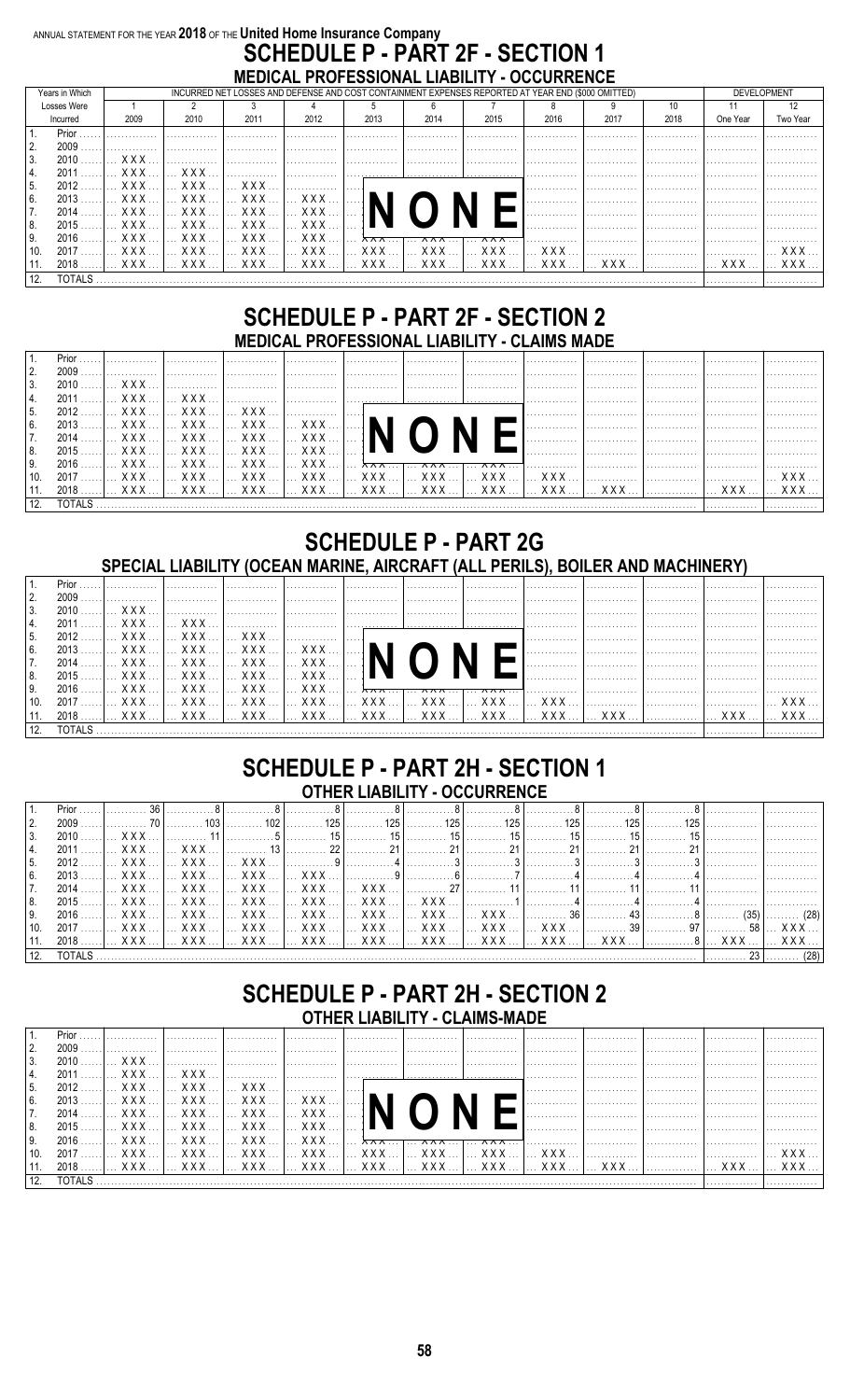#### ANNUAL STATEMENT FOR THE YEAR 2018 OF THE United Home Insurance Company **SCHEDULE P - PART 21** SPECIAL PROPERTY (FIRE, ALLIED LINES, INLAND MARINE, FARTHOUAKE, BURGLARY AND THEFT)

|                  |                |                 |             | טו בטוחב ו וזטו בוז ו זן ווזב, חבבובט בווזבט, ווזבחוזט וווחוזווזב, בחוז ו ושטחוזב, טטוזטבחוז ו חוזט זו ובו זן |      |                                                                                                                                                                                                                                                                                                                                                                                      |                |                       |                 |           |       |               |                    |
|------------------|----------------|-----------------|-------------|---------------------------------------------------------------------------------------------------------------|------|--------------------------------------------------------------------------------------------------------------------------------------------------------------------------------------------------------------------------------------------------------------------------------------------------------------------------------------------------------------------------------------|----------------|-----------------------|-----------------|-----------|-------|---------------|--------------------|
|                  | Years in Which |                 |             | INCURRED NET LOSSES AND DEFENSE AND COST CONTAINMENT EXPENSES REPORTED AT YEAR END (\$000 OMITTED)            |      |                                                                                                                                                                                                                                                                                                                                                                                      |                |                       |                 |           |       |               | <b>DEVELOPMENT</b> |
|                  | Losses Were    |                 |             |                                                                                                               |      |                                                                                                                                                                                                                                                                                                                                                                                      |                |                       |                 |           |       |               |                    |
|                  | Incurred       | 2009            | 2010        | 2011                                                                                                          | 2012 | 2013                                                                                                                                                                                                                                                                                                                                                                                 | 2014           | 2015                  | 2016            | 2017      | 2018  | One Year      | Two Year           |
|                  | $Prior$        | <b>XXX</b>      | <b>XXX</b>  | <b>XXX</b>                                                                                                    | XXX  | $\overline{X}$ $\overline{X}$ $\overline{X}$ $\overline{X}$ $\overline{X}$ $\overline{X}$ $\overline{X}$ $\overline{X}$ $\overline{X}$ $\overline{X}$ $\overline{X}$ $\overline{X}$ $\overline{X}$ $\overline{X}$ $\overline{X}$ $\overline{X}$ $\overline{X}$ $\overline{X}$ $\overline{X}$ $\overline{X}$ $\overline{X}$ $\overline{X}$ $\overline{X}$ $\overline{X}$ $\overline{$ | $1.1.700$ XXX. | <b>XXX</b>            | 161             |           | (42)  | (56)          | (203)              |
| $\overline{2}$ . | 2017           | $X$ $X$ $X$     | X X X       | $X$ $X$ $X$ $Y$                                                                                               |      | XXX     XXX     XXX     XXX                                                                                                                                                                                                                                                                                                                                                          |                |                       | $X$ $X$ $X$ $Y$ | 1 0 9 7 1 | 10231 |               |                    |
| 3.               | 2018           | $X$ $X$ $X$ $Y$ | $X$ $X$ $X$ |                                                                                                               |      |                                                                                                                                                                                                                                                                                                                                                                                      |                | $\ldots$ XXX $\ldots$ | $X$ $X$ $X$ $Y$ | XXX  I    |       | .665    XXX . |                    |
|                  | TOTALS         |                 |             |                                                                                                               |      |                                                                                                                                                                                                                                                                                                                                                                                      |                |                       |                 |           |       |               | (203)              |

### **SCHEDULE P - PART 2J**

|                                                                                                                                 |  | AUTO PHYSICAL DAMAGE |  |  |  |       |
|---------------------------------------------------------------------------------------------------------------------------------|--|----------------------|--|--|--|-------|
| . Prior ……  … XXX …  … XXX …  … XXX …  … XXX …  … XXX …  … XXX …  … XXX …  ………307  ……… (67)  ……… (49)  ………… 18  ……… (356)       |  |                      |  |  |  |       |
|                                                                                                                                 |  |                      |  |  |  |       |
| 3.   2018 …… … XXX …  … XXX …  … XXX …  … XXX …  … XXX …  … XXX …  … XXX …  … XXX …  … XXX …  ………2.643  … XXX …  … XXX …  … XXX |  |                      |  |  |  |       |
| TOTALS                                                                                                                          |  |                      |  |  |  | (356) |

## **SCHEDULE P - PART 2K**

|          |                |                       |                  |       |                | <b>FIDELII Y/SURE I Y</b> |  |            |       |   |                   |                            |
|----------|----------------|-----------------------|------------------|-------|----------------|---------------------------|--|------------|-------|---|-------------------|----------------------------|
|          | Prior          | <b>v</b> v v          | V V              | v v v | v v v          |                           |  | .          | .     | . | .                 | .                          |
| <u>.</u> | 2017<br>.      | <b>v</b> v v<br>^ ^ ^ | $V$ $V$<br>^ ^ ^ | v v v | v v v<br>A A A |                           |  | v v v<br>. |       |   | .                 | v v v<br>.                 |
| ູ        | $2018$         | v v v<br>^ ^ ^        | $V$ $V$<br>^^^ ^ | v v v | v v v          |                           |  | v v v      | v v v |   | $V$ V V<br>/\/\/\ | <b>v v v</b><br><b>AAA</b> |
|          | <b>TOTAL S</b> |                       |                  |       |                |                           |  |            |       |   |                   |                            |

### **SCHEDULE P - PART 2L**

**OTHER (INCLUDING CREDIT, ACCIDENT AND HEALTH)** 

|    | $Prior$               | // // //  I                       | .<br>.<br>.<br>.                     |
|----|-----------------------|-----------------------------------|--------------------------------------|
|    | 2017<br>V V V         | V V<br>$V$ $V$<br>^^^ ^<br>AAA  I | (1)<br>V V<br><b>AAA</b><br>.<br>.   |
| J. | 2010<br>V V V<br>2010 | V V<br>$V$ $V$<br>11 11 11        | (1)<br>(1)<br><b>AAA</b><br>$\cdots$ |
|    | <b>TOTALS</b>         | .                                 | .<br>.<br>.<br>.                     |

### **SCHEDULE P - PART 2M**

|  | ш | IA1<br>I | יי<br>∼ | ш<br>. . |  |
|--|---|----------|---------|----------|--|
|  |   |          |         |          |  |

| $\vert$ 2. | $2009$ |                                                 |  |                                                                                      | . |  |  |
|------------|--------|-------------------------------------------------|--|--------------------------------------------------------------------------------------|---|--|--|
| 3.         |        |                                                 |  |                                                                                      |   |  |  |
| 4.         |        |                                                 |  | _2011 ……]… XXX … ]… XXX … ]…………… ]…………… ]…………… ]…………… ]…………… ]…………                   |   |  |  |
| $\vert$ 5. |        |                                                 |  |                                                                                      |   |  |  |
| 6.         |        |                                                 |  |                                                                                      |   |  |  |
| $\vert$ 7. |        |                                                 |  |                                                                                      |   |  |  |
| 8.         |        | _2015     XXX     XXX     XXX     XXX       ■ ■ |  |                                                                                      |   |  |  |
| 9.         |        |                                                 |  |                                                                                      |   |  |  |
|            |        |                                                 |  |                                                                                      |   |  |  |
|            |        |                                                 |  | 11. 2018   XXX    XXX    XXX    XXX    XXX    XXX    XXX    XXX    XXX    XXX    XXX |   |  |  |
|            |        |                                                 |  |                                                                                      |   |  |  |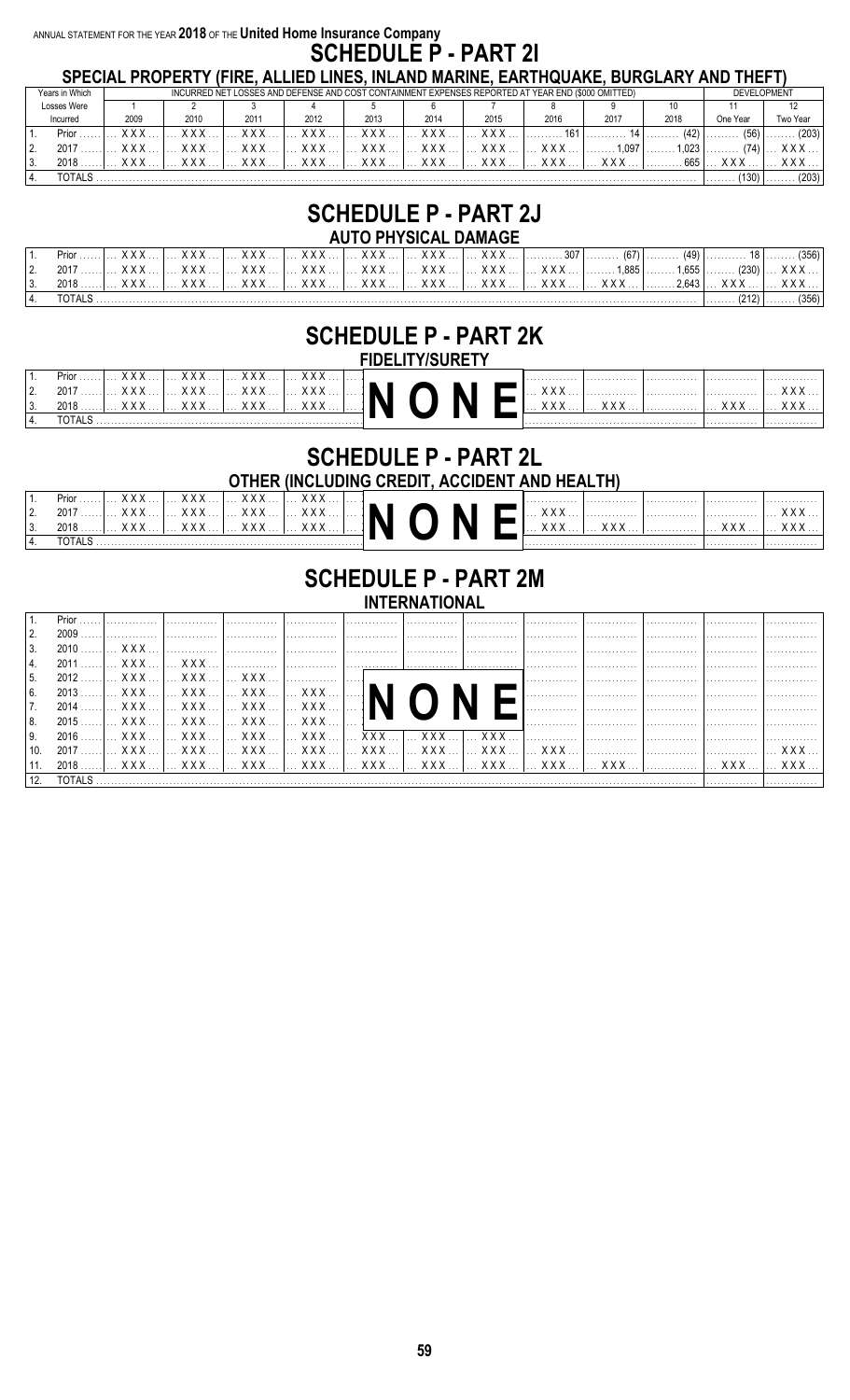**Schedule P - Part 2N - Reins. Nonproportional Assumed Property . . . . . . . . . . NONE**

**Schedule P - Part 2O - Reins. Nonproportional Assumed Liability . . . . . . . . . . . NONE**

**Schedule P - Part 2P - Reins. Nonproportional Assumed Financial Lines . . . . . NONE**

**Schedule P - Part 2R Sn 1 - Products Liability - Occurrence . . . . . . . . . . . . . . . . NONE**

**Schedule P - Part 2R Sn 2 - Products Liability - Claims-Made . . . . . . . . . . . . . . NONE**

**Schedule P - Part 2S - Financial Guaranty/Mortgage Guaranty . . . . . . . . . . . . . . NONE**

**Schedule P - Part 2T - Warranty . . . . . . . . . . . . . . . . . . . . . . . . . . . . . . . . . . . . . . . NONE**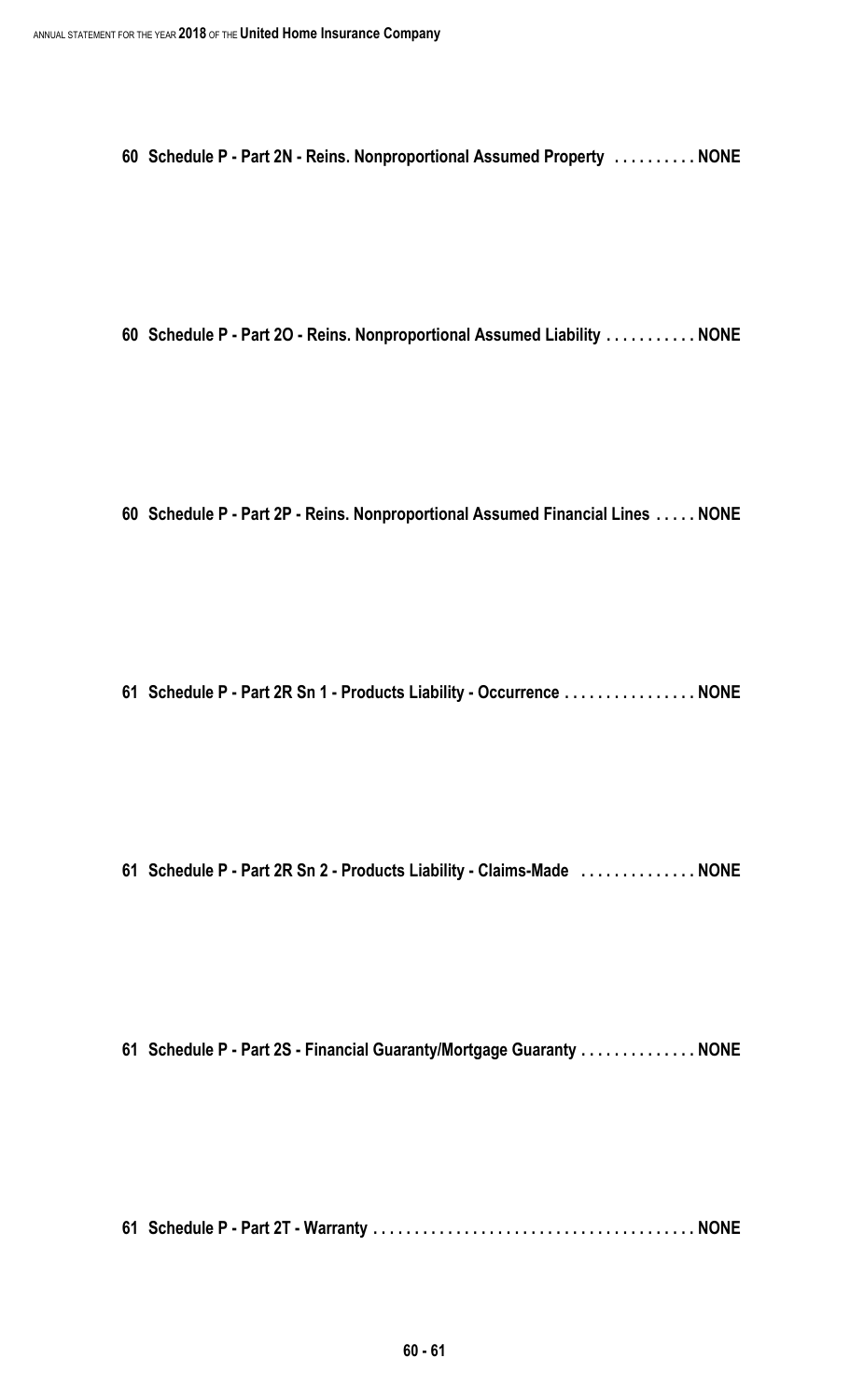#### ANNUAL STATEMENT FOR THE YEAR 2018 OF THE United Home Insurance Company **SCHEDULE P - PART 3A** HOMEOWNERS/FARMOWNERS

|      |          |            |            |            | CUMULATIVE PAID NET LOSSES AND DEFENSE AND COST CONTAINMENT EXPENSES REPORTED AT YEAR END (\$000 OMITTED) |            |             |           |        |          |               |           | $12 \overline{ }$   |
|------|----------|------------|------------|------------|-----------------------------------------------------------------------------------------------------------|------------|-------------|-----------|--------|----------|---------------|-----------|---------------------|
|      | Years in |            |            |            |                                                                                                           |            | ĥ           |           |        |          | 10            | Number of | Number of           |
|      | Which    |            |            |            |                                                                                                           |            |             |           |        |          |               | Claims    | Claims              |
|      | Losses   |            |            |            |                                                                                                           |            |             |           |        |          |               | Closed    | Closed              |
|      | Were     |            |            |            |                                                                                                           |            |             |           |        |          |               | With Loss | <b>Without Loss</b> |
|      | Incurred | 2009       | 2010       | 2011       | 2012                                                                                                      | 2013       | 2014        | 2015      | 2016   | 2017     | 2018          | Payment   | Payment             |
|      | Prior    | 000        |            | 20         | 20                                                                                                        | 20         | 20          | 20        | 20     | 20       | 20            |           |                     |
| I2.  | 2009     | 2.588      | . 3.470    | . 3.500 l  | .3,507                                                                                                    | 3.507      | 3,507       | 3.507     | 3.507  | 3.507    | 3.507         |           |                     |
| 3.   | 2010     | <b>XXX</b> | 1.854      | . 2.120    | 2.163                                                                                                     | 2.163      | 2.163       | 2.163     | 2.163  | 2.163    | 2.163         |           |                     |
| 14.  | 2011     | <b>XXX</b> | <b>XXX</b> | 2.747      | 3.178                                                                                                     | 3.178      | 3.178       | . 3.178   | 3.178  | 3.178    | 3.178         |           |                     |
| 15.  | 2012     | XXX        | XXX        | XXX        | 2.882                                                                                                     | 3.569      | .3.575<br>. | .3.577    | .3.577 | .3.577   | 3.577         |           |                     |
| 16.  | $2013$   | <b>XXX</b> | <b>XXX</b> | XXX        | XXX                                                                                                       | .5.837     | 7.006       | . 7.159 l | 7.399  | 7.404    | 7.404         |           |                     |
| 17.  | 2014     | <b>XXX</b> | <b>XXX</b> | XXX.       | $XXX$                                                                                                     | <b>XXX</b> | 6.400       | . 6.981   | 7.104  | 7.182    | 7.182         |           |                     |
| 18.  | 2015     | <b>XXX</b> | <b>XXX</b> | <b>XXX</b> | <b>XXX</b>                                                                                                | <b>XXX</b> | <b>XXX</b>  | 7.071     | 9.192  | 9.260    | 9.272         |           |                     |
| l 9. | 2016     | <b>XXX</b> | <b>XXX</b> | X X X      | X X X                                                                                                     | <b>XXX</b> | <b>XXX</b>  | x x x     | 8.203  | . 9.772  | 9.903         | 35        |                     |
| 10.  | 2017     | <b>XXX</b> | <b>XXX</b> | XXX.       | $XXX$                                                                                                     | XXX        | XXX.        | $XXX$     | XXX    | 12.479 L | 14,736        | . 645     | . 60                |
| 11.  | 2018     | I XXX      | I XXX      |            |                                                                                                           |            |             |           |        |          | XXX    10,889 | 2.754     | 724                 |

### **SCHEDULE P - PART 3B** PRIVATE PASSENGER AUTO LIABILITY/MEDICAL

|                   | $1_{\cdot}$       |  |                                                                                                                                              |  |  |  |  |  |
|-------------------|-------------------|--|----------------------------------------------------------------------------------------------------------------------------------------------|--|--|--|--|--|
|                   | I 2.              |  |                                                                                                                                              |  |  |  |  |  |
| $\overline{13}$ . |                   |  |                                                                                                                                              |  |  |  |  |  |
| 4.                |                   |  |                                                                                                                                              |  |  |  |  |  |
|                   | 15.               |  |                                                                                                                                              |  |  |  |  |  |
| 16.               |                   |  | 2013 …  … XXX …  … XXX …  … XXX …  … XXX …  ………… 311  ………… 580  ………… 647  ………… 708  ………… 711  ………………  ……………                                  |  |  |  |  |  |
|                   | $\overline{17}$ . |  | _2014 … L… XXX … L… XXX … L… XXX … L… XXX … L… XXX … L……… 1.018 L……… 1.826 L……… 2.114 L……… 2.408 L……… 2.500 L…………… 4 L……………                  |  |  |  |  |  |
|                   | 8.                |  | _2015 …  …  X X X …  …  X X X …  …  X X X …  …  X X X …  …  X X X …  …  X X X …  ……… 1.992  ……… 2.969  ……… 3.391  ……… 3.706  …………… 26  …………… |  |  |  |  |  |
|                   | I9.               |  | _2016 …  …  XXX …  …  XXX …  …  XXX …  …  XXX …  …  XXX …  …  XXX …  …  XXX …  ………1.012  ………1.750  ………2.214  ……………48  ……………2                 |  |  |  |  |  |
|                   | 10.               |  |                                                                                                                                              |  |  |  |  |  |
|                   |                   |  | 111. 2018 … L… XXX … L… XXX … L… XXX … L… XXX … L… XXX … L… XXX … L… XXX … L… XXX … L… XXX … L………1502 L………… 558 L………… 55                     |  |  |  |  |  |

### **SCHEDULE P - PART 3C COMMERCIAL AUTO/TRUCK LIABILITY/MEDICAL**

|      |      | Prior $1$ 000 |                                                                                                    |  |                                                      |   |  |  |
|------|------|---------------|----------------------------------------------------------------------------------------------------|--|------------------------------------------------------|---|--|--|
|      | 2009 |               |                                                                                                    |  |                                                      |   |  |  |
| l 3. |      |               |                                                                                                    |  |                                                      |   |  |  |
|      |      |               |                                                                                                    |  |                                                      | . |  |  |
| 15.  |      |               |                                                                                                    |  |                                                      |   |  |  |
| 16.  |      |               |                                                                                                    |  |                                                      |   |  |  |
|      |      |               |                                                                                                    |  |                                                      |   |  |  |
| 18.  |      |               | 2015 $\left[\dots$ XXX $\left[\dots$ XXX $\left[\dots$ XXX $\left[\dots$ XXX $\right]\dots$ $\chi$ |  |                                                      |   |  |  |
| l 9. |      |               |                                                                                                    |  |                                                      |   |  |  |
| 10.  |      |               |                                                                                                    |  |                                                      |   |  |  |
|      |      |               |                                                                                                    |  | 2018   VVV   VVV   VVV   VVV   VVV   VVV   VVV   VVV |   |  |  |

### **SCHEDULE P - PART 3D WORKERS' COMPENSATION** (EXCLUDING EXCESS WORKERS' COMPENSATION)

|                  | Prior $\dots$ $\dots$ |  |                                                                                                                                                                     |  |  |  |  |  |
|------------------|-----------------------|--|---------------------------------------------------------------------------------------------------------------------------------------------------------------------|--|--|--|--|--|
|                  |                       |  |                                                                                                                                                                     |  |  |  |  |  |
| $\overline{3}$ . |                       |  |                                                                                                                                                                     |  |  |  |  |  |
|                  |                       |  |                                                                                                                                                                     |  |  |  |  |  |
| 15.              |                       |  | 2012 $\left \dots$ XXX $\left \dots$ XXX $\left \dots$ XXX $\right \dots$ XXX $\left \dots$ XXX $\left \dots\right \right $                                         |  |  |  |  |  |
| l 6.             |                       |  |                                                                                                                                                                     |  |  |  |  |  |
|                  |                       |  | 2014 $\left   \times x \times  \right   \times x \times  \left   \times x \times  \right   \times x \times  \left   \times \right  \left. \right\  \left. \right\ $ |  |  |  |  |  |
| 18.              |                       |  |                                                                                                                                                                     |  |  |  |  |  |
|                  |                       |  |                                                                                                                                                                     |  |  |  |  |  |
| 10.              |                       |  |                                                                                                                                                                     |  |  |  |  |  |
|                  |                       |  |                                                                                                                                                                     |  |  |  |  |  |

### **SCHEDULE P - PART 3E COMMERCIAL MULTIPLE PERIL**

|      | _________________________________ |                                    |  |                                                                                                            |  |  |  |   |   |  |   |   |  |  |
|------|-----------------------------------|------------------------------------|--|------------------------------------------------------------------------------------------------------------|--|--|--|---|---|--|---|---|--|--|
|      | $Prior \dots$                     | $\left  \ldots 000 \ldots \right $ |  |                                                                                                            |  |  |  | . | . |  |   |   |  |  |
|      | 2009                              |                                    |  |                                                                                                            |  |  |  |   |   |  |   |   |  |  |
|      | 2010                              |                                    |  | المستنسبين المستنسب المستنسب المستنسب المستنسب المستنسب المستنسب المستنسب المستنسب المستنسب المتكلا لالتار |  |  |  |   |   |  |   |   |  |  |
|      |                                   |                                    |  |                                                                                                            |  |  |  |   |   |  |   |   |  |  |
| 15.  |                                   |                                    |  |                                                                                                            |  |  |  |   |   |  |   |   |  |  |
| 16.  |                                   |                                    |  |                                                                                                            |  |  |  |   |   |  |   |   |  |  |
|      |                                   |                                    |  | 2014     XXX     XXX     XXX     XXX     X  ■ ■                                                            |  |  |  |   |   |  |   |   |  |  |
| 18.  |                                   |                                    |  |                                                                                                            |  |  |  |   |   |  | . | . |  |  |
| l 9. |                                   |                                    |  |                                                                                                            |  |  |  |   |   |  |   |   |  |  |
| 10.  | 2017                              |                                    |  |                                                                                                            |  |  |  |   |   |  |   |   |  |  |
|      |                                   |                                    |  |                                                                                                            |  |  |  |   |   |  |   |   |  |  |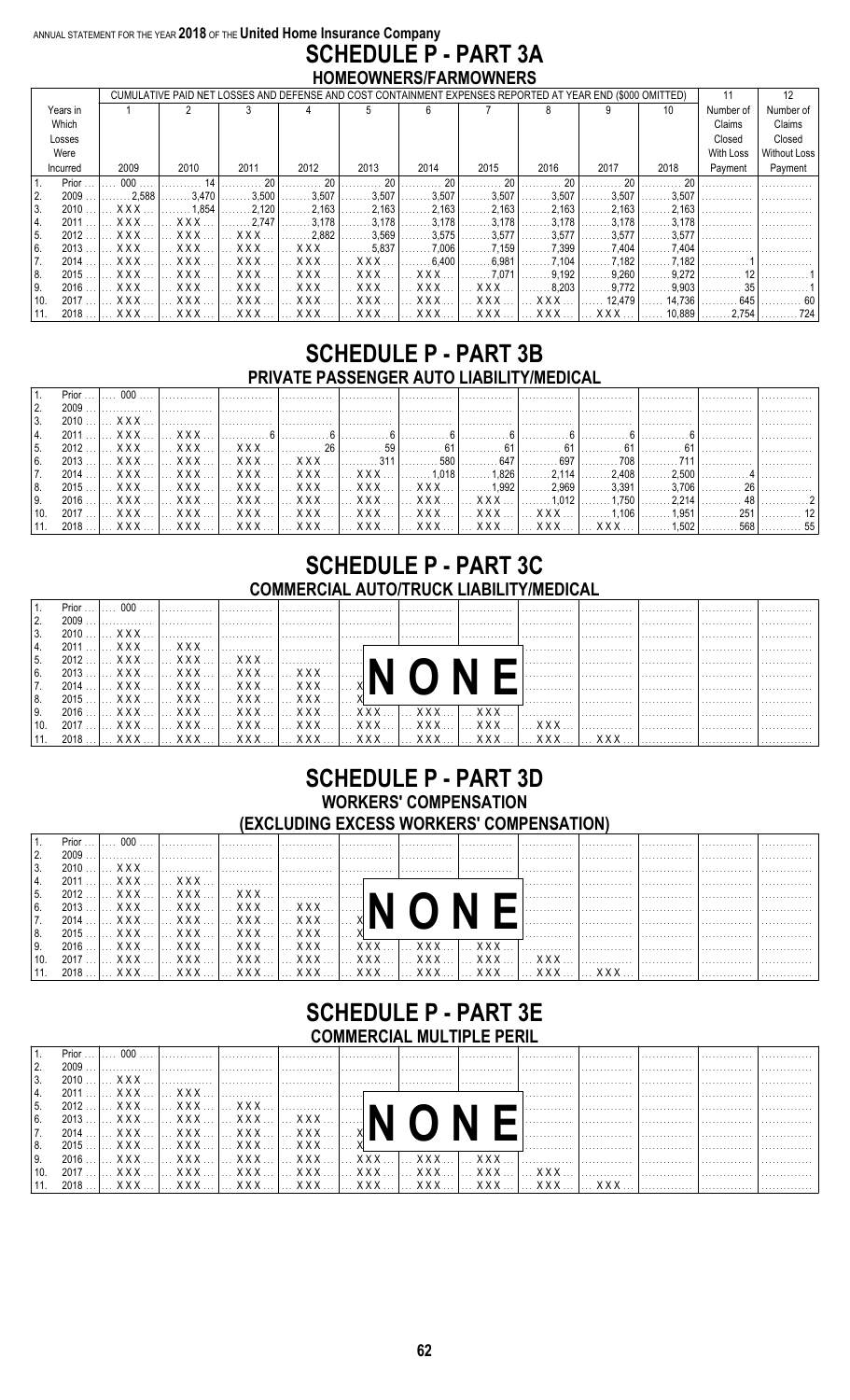### ANNUAL STATEMENT FOR THE YEAR 2018 OF THE United Home Insurance Company **SCHEDULE P - PART 3F SECTION 1** MEDICAL PROFESSIONAL LIABILITY - OCCURRENCE

|                |                                                                                                               |                          |                       |            |            | CUMULATIVE PAID NET LOSSES AND DEFENSE AND COST CONTAINMENT EXPENSES REPORTED AT YEAR END (\$000 OMITTED) |            |      |      |      |           |                     |
|----------------|---------------------------------------------------------------------------------------------------------------|--------------------------|-----------------------|------------|------------|-----------------------------------------------------------------------------------------------------------|------------|------|------|------|-----------|---------------------|
| Years in       |                                                                                                               |                          |                       |            |            | ĥ                                                                                                         |            |      |      | 10   | Number of | Number of           |
| Which          |                                                                                                               |                          |                       |            |            |                                                                                                           |            |      |      |      | Claims    | Claims              |
| Losses         |                                                                                                               |                          |                       |            |            |                                                                                                           |            |      |      |      | Closed    | Closed              |
| Were           |                                                                                                               |                          |                       |            |            |                                                                                                           |            |      |      |      | With Loss | <b>Without Loss</b> |
| Incurred       | 2009                                                                                                          | 2010                     | 2011                  | 2012       | 2013       | 2014                                                                                                      | 2015       | 2016 | 2017 | 2018 | Payment   | Payment             |
| Prior.         | 000                                                                                                           |                          |                       |            |            |                                                                                                           |            |      |      |      |           |                     |
| 2.<br>2009     |                                                                                                               |                          |                       |            |            |                                                                                                           |            |      |      |      |           |                     |
| 3.<br>2010     | $\mathbf{X} \times \mathbf{X}$                                                                                |                          |                       |            |            |                                                                                                           |            |      |      |      |           |                     |
| 2011<br>4.     | XXX                                                                                                           | $\ldots$ XXX $\ldots$    |                       |            |            |                                                                                                           |            |      |      |      |           |                     |
| 5.<br>2012     | . <b>XXX</b>                                                                                                  | XXX                      | <b>XXX</b>            |            |            |                                                                                                           |            |      |      |      |           |                     |
| 6.<br>2013     |                                                                                                               | XXX    XXX    XXX    XXX |                       |            | .          |                                                                                                           |            |      |      |      |           |                     |
| 7.<br>2014     | XXX  I                                                                                                        |                          |                       |            |            |                                                                                                           |            |      |      |      |           |                     |
| 8.<br>2015     | . <b>XXX</b>                                                                                                  | $\ldots$ XXX $\ldots$    | $\ldots$ XXX $\ldots$ | <b>XXX</b> |            |                                                                                                           |            |      |      |      |           |                     |
| 9.<br>$2016$ . | XXX.                                                                                                          | <b>XXX</b>               | <b>XXX</b>            | <b>XXX</b> | <b>XXX</b> | <b>XXX</b>                                                                                                | <b>XXX</b> |      |      |      |           |                     |
| 10<br>2017     | XXX                                                                                                           | XXX                      | <b>XXX</b>            | XXX        | XXX.       | $XXX$                                                                                                     | <b>XXX</b> | XXX  |      |      |           |                     |
| 11.            | 2018 …]… XXX … ]… XXX … ]… XXX … ]… XXX … ]… XXX … ]… XXX … ]… XXX … ]… XXX … ]… XXX … ]… XXX … […………… ]…………… |                          |                       |            |            |                                                                                                           |            |      |      |      |           |                     |

### **SCHEDULE P - PART 3F SECTION 2** MEDICAL PROFESSIONAL LIABILITY - CLAIMS MADE

|                 | Prior $\dots$ |  |  |                                                                                                                                                                                                                                                     |                                                                                                  |  |  |  |
|-----------------|---------------|--|--|-----------------------------------------------------------------------------------------------------------------------------------------------------------------------------------------------------------------------------------------------------|--------------------------------------------------------------------------------------------------|--|--|--|
|                 | 2009          |  |  |                                                                                                                                                                                                                                                     | laanaana hammaan Jaamaana Jaamaana Jaamaana Jaamaana Jaamaana Jaamaana Jaamaana Jaamaana Jaamaan |  |  |  |
| l 3.            |               |  |  |                                                                                                                                                                                                                                                     |                                                                                                  |  |  |  |
| 14.             |               |  |  |                                                                                                                                                                                                                                                     |                                                                                                  |  |  |  |
| 15.             |               |  |  |                                                                                                                                                                                                                                                     |                                                                                                  |  |  |  |
| 6.              |               |  |  |                                                                                                                                                                                                                                                     |                                                                                                  |  |  |  |
|                 |               |  |  |                                                                                                                                                                                                                                                     |                                                                                                  |  |  |  |
| 8.              |               |  |  | 2015    XXX    XXX    XXX    XXX    X $\frac{1}{2}$ = $\frac{1}{2}$ = $\frac{1}{2}$ = $\frac{1}{2}$ = $\frac{1}{2}$ = $\frac{1}{2}$ = $\frac{1}{2}$ = $\frac{1}{2}$ = $\frac{1}{2}$ = $\frac{1}{2}$ = $\frac{1}{2}$ = $\frac{1}{2}$ = $\frac{1}{2}$ |                                                                                                  |  |  |  |
| ١9.             |               |  |  |                                                                                                                                                                                                                                                     |                                                                                                  |  |  |  |
| 10 <sub>1</sub> |               |  |  |                                                                                                                                                                                                                                                     |                                                                                                  |  |  |  |
|                 |               |  |  |                                                                                                                                                                                                                                                     |                                                                                                  |  |  |  |

### **SCHEDULE P - PART 3G** SPECIAL LIABILITY (OCEAN MARINE, AIRCRAFT (ALL PERILS), BOILER AND MACHINERY)

| Prior $\dots$ $\dots$ | 000 |                                                                                      |  |                                                                                                                                                                                                                                                                                                                                                                                    |  | . |                |  |
|-----------------------|-----|--------------------------------------------------------------------------------------|--|------------------------------------------------------------------------------------------------------------------------------------------------------------------------------------------------------------------------------------------------------------------------------------------------------------------------------------------------------------------------------------|--|---|----------------|--|
| 2009                  |     |                                                                                      |  |                                                                                                                                                                                                                                                                                                                                                                                    |  |   | I. I XXX I XXX |  |
| l 3.                  |     |                                                                                      |  |                                                                                                                                                                                                                                                                                                                                                                                    |  |   |                |  |
|                       |     |                                                                                      |  |                                                                                                                                                                                                                                                                                                                                                                                    |  |   |                |  |
| -5.                   |     |                                                                                      |  |                                                                                                                                                                                                                                                                                                                                                                                    |  |   |                |  |
| 16.                   |     | $2013$ $\ldots$ x x x $\ldots$ x x x $\ldots$ x x x $\ldots$ $\ldots$ $\blacksquare$ |  |                                                                                                                                                                                                                                                                                                                                                                                    |  |   |                |  |
|                       |     | 2014 … L… XXX … L… XXX … L… XXX … L… XXX … L… XI ■ ■                                 |  |                                                                                                                                                                                                                                                                                                                                                                                    |  |   |                |  |
| 18.                   |     |                                                                                      |  | 2015   XXX    XXX    XXX    XXX    X $\blacksquare$ $\blacksquare$ $\blacksquare$ $\blacksquare$ $\blacksquare$ $\blacksquare$ $\blacksquare$ $\blacksquare$ $\blacksquare$ $\blacksquare$ $\blacksquare$ $\blacksquare$ $\blacksquare$ $\blacksquare$ $\blacksquare$ $\blacksquare$ $\blacksquare$ $\blacksquare$ $\blacksquare$ $\blacksquare$ $\blacksquare$ $\blacksquare$ $\$ |  |   |                |  |
| l 9.                  |     |                                                                                      |  | 2016     XXX     XXX     XXX     XXX     XXX     XXX     XXX     XXX     XXX     XXX     XXX     XXX                                                                                                                                                                                                                                                                               |  |   |                |  |
| 10.                   |     |                                                                                      |  | .2017    XXX    XXX    XXX    XXX    XXX    XXX    XXX    XXX    XXX    XXX   .                                                                                                                                                                                                                                                                                                    |  |   |                |  |
|                       |     |                                                                                      |  | 2018   XXX   XXX   XXX   XXX   XXX   XXX   XXX   XXX   XXX         XXX                                                                                                                                                                                                                                                                                                             |  |   |                |  |

### **SCHEDULE P - PART 3H SECTION 1 OTHER LIABILITY - OCCURRENCE**

| 13.  |  |  |  |  |  |                                                                                                          |  |
|------|--|--|--|--|--|----------------------------------------------------------------------------------------------------------|--|
| 14.  |  |  |  |  |  | _2011 I… XXX  I… XXX  I………… 121………… 211………… 211………… 211………… 211………… 211………… 211…………… 211…………… I……………     |  |
| 15.  |  |  |  |  |  |                                                                                                          |  |
| 16.  |  |  |  |  |  |                                                                                                          |  |
| I 7. |  |  |  |  |  | _2014 … ]… XXX … [… XXX … [… XXX … [… XXX … [… XXX … [………… 10]………… 11 [………… 11]………… 11 […………… 11]……………   |  |
| 18.  |  |  |  |  |  | _2015 … … XXX … … XXX … [… XXX … [… XXX … [… XXX … [… XXX … [……………1] ……………4] ……………4] ……………4 ……………………     |  |
| I 9. |  |  |  |  |  | _2016 …  … XXX …  … XXX …  … XXX …  … XXX …  … XXX …  … XXX …  … XXX …  …………7  …………8  …………8  …………1  ………… |  |
|      |  |  |  |  |  | 110. 2017 I… XXX  I… XXX  I… XXX  I… XXX  I… XXX  I… XXX  I… XXX  I… XXX  I………… 97I……………3I……………          |  |
|      |  |  |  |  |  |                                                                                                          |  |

### **SCHEDULE P - PART 3H SECTION 2 OTHER LIABILITY - CLAIMS MADE**

|      | $Prior \dots$ | 000 |                                                |  |                                                                                                                                                                         |   | . |  |  |
|------|---------------|-----|------------------------------------------------|--|-------------------------------------------------------------------------------------------------------------------------------------------------------------------------|---|---|--|--|
|      | 2009          |     |                                                |  |                                                                                                                                                                         |   |   |  |  |
| 3.   |               |     |                                                |  |                                                                                                                                                                         |   |   |  |  |
|      |               |     |                                                |  |                                                                                                                                                                         | . |   |  |  |
| 15.  |               |     |                                                |  |                                                                                                                                                                         |   |   |  |  |
| l 6. |               |     |                                                |  | 2012 $\left \dots$ XXX $\left \dots$ XXX $\left \dots$ XXX $\left \dots$ XXX $\right \dots$ XXX $\left \dots$ XXX $\left \dots\right \right $ NI $\bigcap$ NI $\bigcap$ |   |   |  |  |
|      |               |     | 2014     XXX     XXX     XXX     XXX     X ■ \ |  |                                                                                                                                                                         |   |   |  |  |
| 18.  |               |     |                                                |  | 2015 $\left   \times x \times  \right   \times x \times  \left   \times x \times  \right   \times x \times  \left   \times \right  = \left  \bullet \right $            |   |   |  |  |
| l 9. |               |     |                                                |  |                                                                                                                                                                         |   |   |  |  |
| 10.  |               |     |                                                |  |                                                                                                                                                                         |   |   |  |  |
|      |               |     |                                                |  | 2018 …]… XXX … ]… XXX … ]… XXX … ]… XXX … ]… XXX … ]… XXX … ]… XXX … ]… XXX … ]… XXX … ]…XXX … […………… ]……………                                                            |   |   |  |  |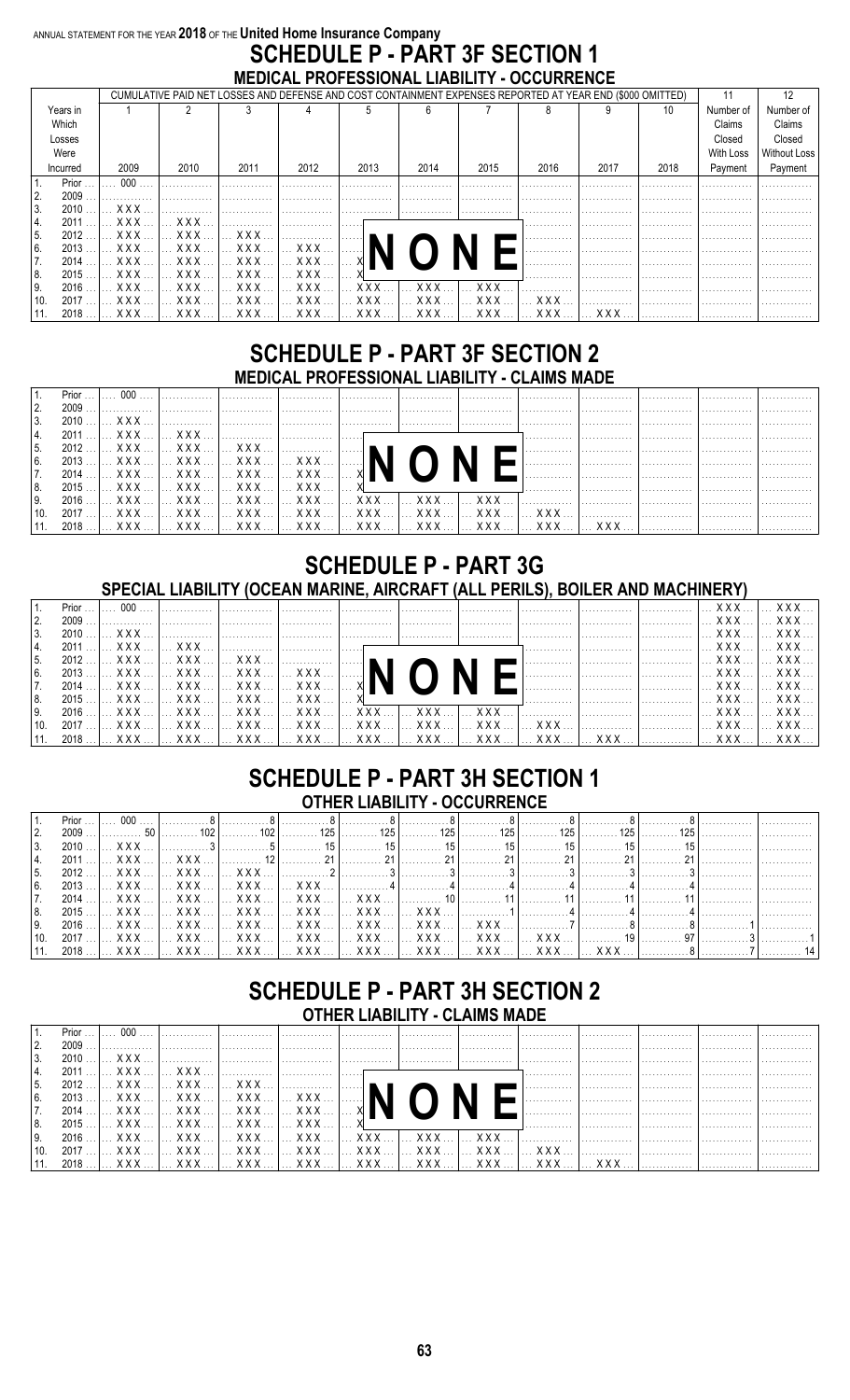#### ANNUAL STATEMENT FOR THE YEAR 2018 OF THE United Home Insurance Company **SCHEDULE P - PART 31** SPECIAL PROPERTY (FIRE, ALLIED LINES, INLAND MARINE, EARTHQUAKE, BURGLARY AND THEFT)

|          |            |            |              | CUMULATIVE PAID NET LOSSES AND DEFENSE AND COST CONTAINMENT EXPENSES REPORTED AT YEAR END (\$000 OMITTED) |      |              |            |      |      |       |                  |                     |
|----------|------------|------------|--------------|-----------------------------------------------------------------------------------------------------------|------|--------------|------------|------|------|-------|------------------|---------------------|
| Years in |            |            |              |                                                                                                           |      |              |            |      |      | 10    | Number of        | Number of           |
| Which    |            |            |              |                                                                                                           |      |              |            |      |      |       | Claims           | Claims              |
| Losses   |            |            |              |                                                                                                           |      |              |            |      |      |       | Closed           | Closed              |
| Were     |            |            |              |                                                                                                           |      |              |            |      |      |       | <b>With Loss</b> | <b>Without Loss</b> |
| Incurred | 2009       | 2010       | 2011         | 2012                                                                                                      | 2013 | 2014         | 2015       | 2016 | 2017 | 2018  | Payment          | Payment             |
| Prior    | <b>XXX</b> | <b>XXX</b> | <b>Y Y Y</b> | <b>XXX</b>                                                                                                | xxx  | <b>XXX</b>   | <b>XXX</b> | 000  |      | (42)  | <b>XXX</b>       | <b>XXX</b>          |
| 2017.    | XXX        | x x x      | <b>XXX</b>   | x x x                                                                                                     | XXX. | <b>XXX</b>   | <b>XXX</b> | xxx  | 900  | 1.019 | <b>XXX</b>       | XXX.                |
| 2018     | XXX        |            | xxx          | XXX                                                                                                       |      | $\ldots$ XXX | <b>XXX</b> |      |      | 534   |                  | XXX                 |

## **SCHEDULE P - PART 3J**

|                                                                                                                              |  |  | AUTU PHI SIGAL DAMAGE |  |  |  |
|------------------------------------------------------------------------------------------------------------------------------|--|--|-----------------------|--|--|--|
| <u>Prior ……]… XXX… [… XXX… [… XXX… [… XXX… [… XXX… [… XXX… [… XXX… [… XXX… [… 000 … [………… (75] [………… (49) [……………… [……………</u> |  |  |                       |  |  |  |
|                                                                                                                              |  |  |                       |  |  |  |
| . 2018   XXX   XXX   XXX   XXX   XXX   XXX   XXX   2026 1215  159 .                                                          |  |  |                       |  |  |  |

### **SCHEDULE P - PART 3K**

EINELITY/SIIDETY

|      | $Prior$ |                       | XXX  1                                            |  |  |  |  | 000   | .     |       |       |
|------|---------|-----------------------|---------------------------------------------------|--|--|--|--|-------|-------|-------|-------|
|      | 2017    | $\ldots$ XXX $\ldots$ | $\ldots$ XXX $\ldots$ XXX $\ldots$ XXX $\ldots$ N |  |  |  |  |       |       | ' ∧∧∧ | $XXX$ |
| . 3. | 2018    | . XXX 1               |                                                   |  |  |  |  | $XXX$ | Y Y Y |       |       |

### **SCHEDULE P - PART 3L**

OTHER (INCLUDING CREDIT ACCIDENT AND HEALTH)

|    | Prior |                                             |  |  |  | $\overline{\phantom{a}}$ and $\overline{\phantom{a}}$ |  | 000            |            |                                    | <b>XXX</b>       |
|----|-------|---------------------------------------------|--|--|--|-------------------------------------------------------|--|----------------|------------|------------------------------------|------------------|
|    | 2017  |                                             |  |  |  |                                                       |  | <u>L. XXX </u> |            | $\mathsf{XXX} \dots$               | . . XXX <b>1</b> |
| 3. | 2018  | `     ХХХ     ХХХ     ХХХ     ХХХ     ≯ ■ ┗ |  |  |  |                                                       |  | . XXX  I       | I XXX I I. | $\left  \dots$ XXX $\dots \right $ | XXX  I           |
|    |       |                                             |  |  |  |                                                       |  |                |            |                                    |                  |

**SCHEDULE P - PART 3M INTERNATIONAL** 

| $\vert$ 1.        | $Prior \dots$ |  |  |  |                                                                                                                                                                                                                                                                                                                                                                                      |       |            |  |
|-------------------|---------------|--|--|--|--------------------------------------------------------------------------------------------------------------------------------------------------------------------------------------------------------------------------------------------------------------------------------------------------------------------------------------------------------------------------------------|-------|------------|--|
| 2.                | 2009          |  |  |  |                                                                                                                                                                                                                                                                                                                                                                                      |       |            |  |
| $\vert$ 3.        |               |  |  |  |                                                                                                                                                                                                                                                                                                                                                                                      |       |            |  |
| 4.                |               |  |  |  |                                                                                                                                                                                                                                                                                                                                                                                      |       |            |  |
| 15.               |               |  |  |  | $\begin{array}{c c c c c c c c} \hline 2012 &  & XXX &  & XXX &  &  & XXX &  &  & XXX &  &  & XXX &  &  & XXX &  &  & XXX &  &  & XXX &  &  & XXX &  &  & XXX &  &  & XXX &  &  & XXX &  &  & XXX &  &  & XXX &  &  & XXX &  &  & XXX &  &  & XXX &  &  & XXX &  &  & XXX &  &  & XXX &  &  & XXX &  &  & XXX &  &  & XXX &  &  & XXX &  &  & XXX &  &  & XXX &  &  & XXX &  &  & X$ |       |            |  |
| 6.                |               |  |  |  |                                                                                                                                                                                                                                                                                                                                                                                      |       |            |  |
| $\overline{17}$ . |               |  |  |  |                                                                                                                                                                                                                                                                                                                                                                                      |       |            |  |
| 18.               |               |  |  |  |                                                                                                                                                                                                                                                                                                                                                                                      |       |            |  |
| 9.                |               |  |  |  |                                                                                                                                                                                                                                                                                                                                                                                      |       |            |  |
| 10.               |               |  |  |  | _2017   XXX    XXX    XXX    XXX    XXX    XXX    XXX    XXX    XXX    XXX    XXX                                                                                                                                                                                                                                                                                                    |       |            |  |
| $111$ $2018$      |               |  |  |  | YYY I YYY I YYY I YYY I YYY I YYY I YYY I YYY I                                                                                                                                                                                                                                                                                                                                      | $YYY$ | <b>YYY</b> |  |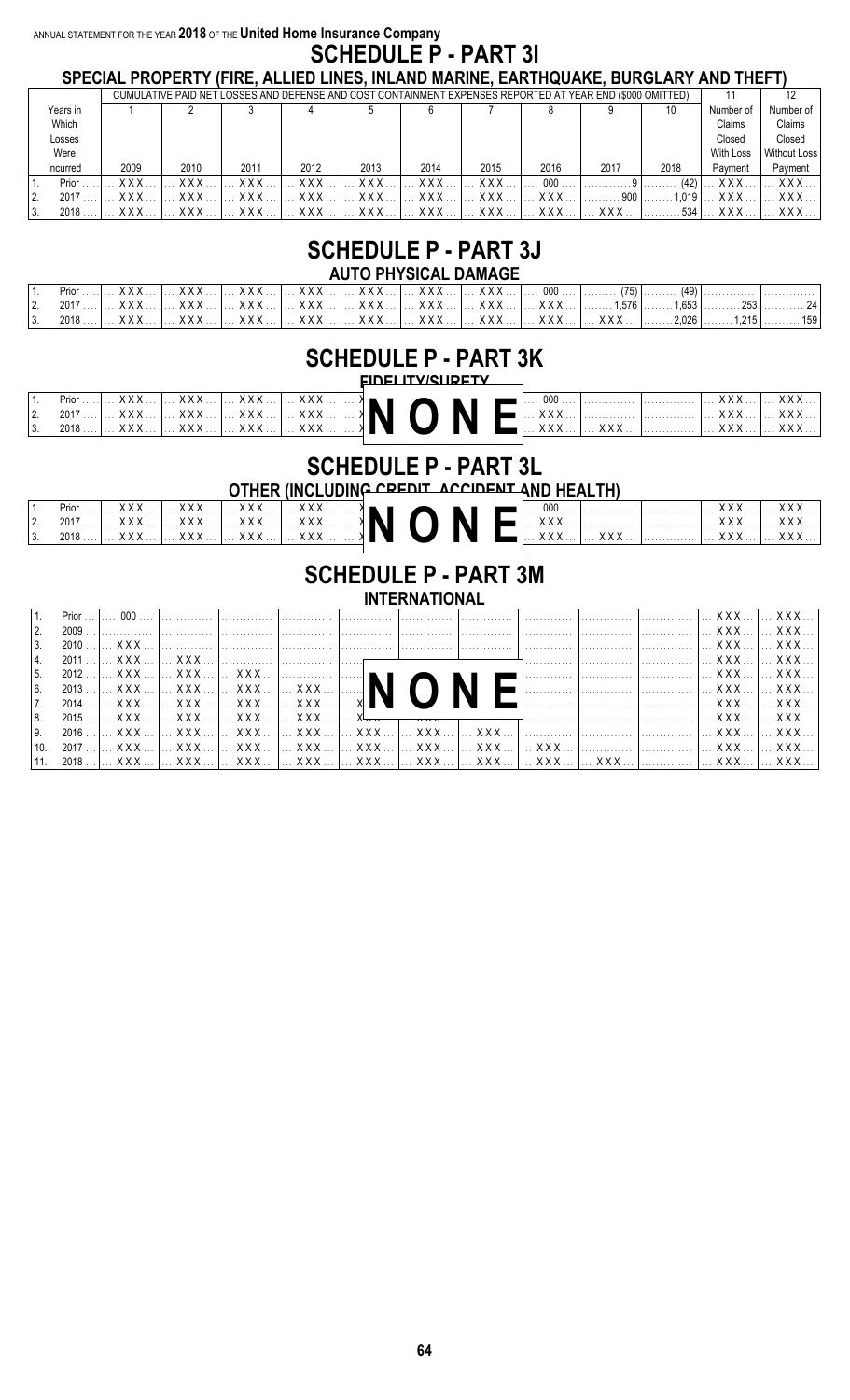**Schedule P - Part 3N - Reins. Nonproportional Assumed Property . . . . . . . . . . NONE**

**Schedule P - Part 3O - Reins. Nonproportional Assumed Liability . . . . . . . . . . . NONE**

**Schedule P - Part 3P - Reins. Nonproportional Assumed Financial Lines . . . . . NONE**

**Schedule P - Part 3R Sn 1 - Products Liability - Occurrence . . . . . . . . . . . . . . . . NONE**

**Schedule P - Part 3R Sn 2 - Products Liability - Claims-Made . . . . . . . . . . . . . . NONE**

**Schedule P - Part 3S - Financial Guaranty/Mortgage Guaranty . . . . . . . . . . . . . . NONE**

**Schedule P - Part 3T - Warranty . . . . . . . . . . . . . . . . . . . . . . . . . . . . . . . . . . . . . . . NONE**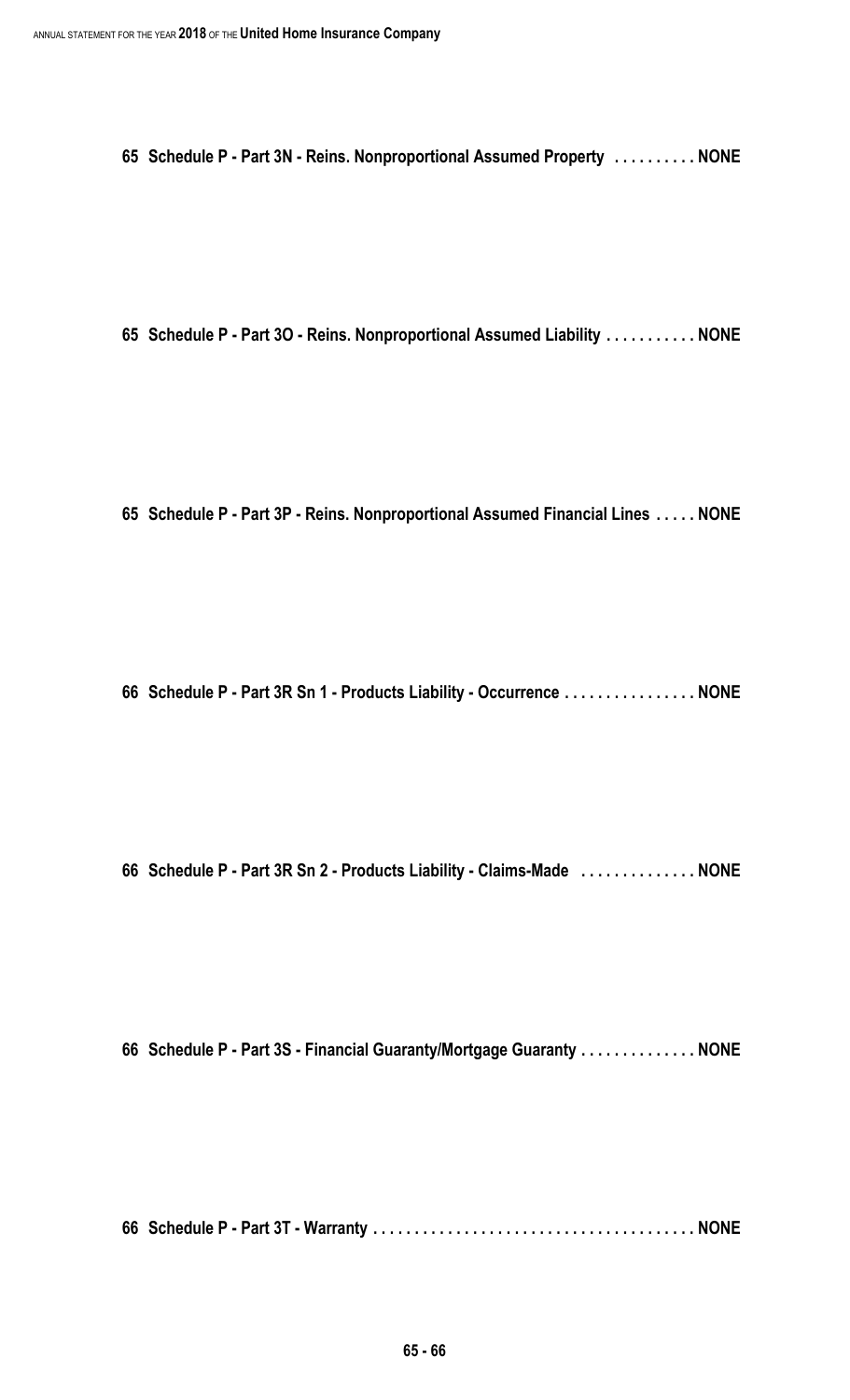#### ANNUAL STATEMENT FOR THE YEAR 2018 OF THE United Home Insurance Company **SCHEDULE P - PART 4A** HOMEOWNERS/FARMOWNERS

|      |                |                       |                 |                                                                       |              |                              |                                                                                                                                                                                                                                                                                                                                                                              |                                               |                                             | BULK AND IBNR RESERVES ON NET LOSSES AND DEFENSE AND COST CONTAINMENT EXPENSES REPORTED AT YEAR END |      |
|------|----------------|-----------------------|-----------------|-----------------------------------------------------------------------|--------------|------------------------------|------------------------------------------------------------------------------------------------------------------------------------------------------------------------------------------------------------------------------------------------------------------------------------------------------------------------------------------------------------------------------|-----------------------------------------------|---------------------------------------------|-----------------------------------------------------------------------------------------------------|------|
|      | Years in Which |                       |                 |                                                                       |              |                              | (\$000 OMITTED)                                                                                                                                                                                                                                                                                                                                                              |                                               |                                             |                                                                                                     |      |
|      | Losses Were    |                       |                 |                                                                       |              | 5.                           |                                                                                                                                                                                                                                                                                                                                                                              |                                               |                                             |                                                                                                     | 10   |
|      | Incurred       | 2009                  | 2010            | 2011                                                                  | 2012         | 2013                         | 2014                                                                                                                                                                                                                                                                                                                                                                         | 2015                                          | 2016                                        | 2017                                                                                                | 2018 |
|      | Prior          |                       |                 |                                                                       |              |                              |                                                                                                                                                                                                                                                                                                                                                                              |                                               |                                             |                                                                                                     |      |
| l 2. | 2009           |                       |                 |                                                                       |              |                              |                                                                                                                                                                                                                                                                                                                                                                              |                                               |                                             |                                                                                                     |      |
| 3.   | 2010           | <b>XXX</b>            | . 59            |                                                                       |              |                              |                                                                                                                                                                                                                                                                                                                                                                              |                                               |                                             |                                                                                                     |      |
| 4.   | 2011           | XXX I                 | $X$ $X$ $X$     | 60                                                                    |              |                              |                                                                                                                                                                                                                                                                                                                                                                              |                                               |                                             |                                                                                                     |      |
| -5.  | 2012           | $X$ $X$ $X$           | XXX             | $\left  \begin{array}{c} \times \times \times \\ \end{array} \right $ | . 217        |                              |                                                                                                                                                                                                                                                                                                                                                                              |                                               |                                             |                                                                                                     |      |
| l 6. | $2013$         |                       |                 | XXX     XXX     XXX                                                   | XXX          | $\ldots \ldots \ldots 239$ l |                                                                                                                                                                                                                                                                                                                                                                              |                                               |                                             |                                                                                                     |      |
| 7.   | 2014           | $X$ $X$ $X$           | $X$ $X$ $X$     | $\left  \right $ xxx $\left  \right $                                 |              | XXX    XXX                   | $\sim$ 428                                                                                                                                                                                                                                                                                                                                                                   | 45                                            | 40                                          |                                                                                                     |      |
| 8.   | $2015$         |                       |                 | XXX    XXX    XXX                                                     |              |                              |                                                                                                                                                                                                                                                                                                                                                                              | . 796                                         | . 53                                        | 21                                                                                                  |      |
| l 9. | 2016           | $X$ $X$ $X$           | XXX             | $\left  \right $ xxx $\left  \right $                                 | ! XXX    XXX |                              | $\left  \right $ $\left $ $\right $ $\left $ $\right $ $\left $ $\right $ $\left $ $\left $ $\right $ $\left $ $\right $ $\left $ $\left $ $\right $ $\left $ $\left $ $\right $ $\left $ $\right $ $\left $ $\left $ $\right $ $\left $ $\left $ $\right $ $\left $ $\right $ $\left $ $\left  \right $ $\left  \right $ $\left  \right $ $\left  \right $ $\left  \right $ | $X$ $X$ $X$                                   | 1, 337                                      | . 85                                                                                                |      |
| 10.  | $2017$         | $\ldots$ XXX $\ldots$ | $X$ $X$ $X$ $Y$ | $\left  \right $ xxx $\left  \right $                                 |              | XXX    XXX    XXX            |                                                                                                                                                                                                                                                                                                                                                                              |                                               | $\ldots$ XXX $\ldots$ $\ldots$ XXX $\ldots$ | 1.141                                                                                               |      |
| 11.  | $2018$         | I XXX  I              |                 |                                                                       |              |                              |                                                                                                                                                                                                                                                                                                                                                                              | XXX   XXX   XXX   XXX   XXX   XXX   XXX   XXX |                                             |                                                                                                     | 740  |

### **SCHEDULE P - PART 4B** PRIVATE PASSENGER AUTO I IARII ITY/MEDICAL

| $\vert 2 \rangle$ |                                                                                                                 |  |  |  |  |  |
|-------------------|-----------------------------------------------------------------------------------------------------------------|--|--|--|--|--|
| 3.                |                                                                                                                 |  |  |  |  |  |
| $\vert 4 \vert$   | _2011 ……]… XXX … [… XXX … […………… […………… […………… […………… […………… […………… […………… [……………                               |  |  |  |  |  |
| $\vert 5 \vert$   | _2012 ……[… XXX … [… XXX … [… XXX … [………… 6]…………… […………… […………… […………… […………… [……………                             |  |  |  |  |  |
| 6.                |                                                                                                                 |  |  |  |  |  |
| 7.                |                                                                                                                 |  |  |  |  |  |
| 8.                | .2015  …  XXX …   …  XXX …   …  XXX …   …  XXX …   …  XXX …   …  XXX …   …………978  …………612  …………224  …………128     |  |  |  |  |  |
|                   |                                                                                                                 |  |  |  |  |  |
|                   | 10.    2017 …… …  XXX …  …  XXX …  …  XXX …  …  XXX …  …  XXX …  …  XXX …  …  XXX …  …  XXX …  …………632  …………380 |  |  |  |  |  |
|                   |                                                                                                                 |  |  |  |  |  |

### **SCHEDULE P - PART 4C COMMERCIAL AUTO/TRUCK LIABILITY/MEDICAL**

| <u>  2.</u> |  |  |             |  |
|-------------|--|--|-------------|--|
| 3.          |  |  |             |  |
| I 4.        |  |  | 1. 1. 1. 1. |  |
| 5.          |  |  |             |  |
| 6.          |  |  |             |  |
| 7.          |  |  |             |  |
| 8.          |  |  |             |  |
|             |  |  |             |  |
|             |  |  |             |  |
|             |  |  |             |  |

### **SCHEDULE P - PART 4D WORKERS' COMPENSATION** (EXCLUDING EXCESS WORKERS' COMPENSATION)

| $\vert$ 1.      |  |                                                                                            |  |
|-----------------|--|--------------------------------------------------------------------------------------------|--|
| 2.              |  |                                                                                            |  |
| 3.              |  | _2010 ……   … XXX …   ……………   ……………   ……………   ……………   ……………   ……………   ……………   ……………   …………… |  |
| 14.             |  |                                                                                            |  |
| $\vert 5 \vert$ |  |                                                                                            |  |
| 6.              |  |                                                                                            |  |
| 7.              |  |                                                                                            |  |
| 8.              |  |                                                                                            |  |
| 9.              |  | _2016 ……I…_XXX …_I…_XXX …_I…_XXX …_I…_XXX …_I…_XXX …_I…_XXX …_I…_XXX …_I………………__I………………    |  |
|                 |  |                                                                                            |  |
|                 |  |                                                                                            |  |

### **SCHEDULE P - PART 4E COMMERCIAL MULTIPLE PERIL**

|      |      |                                                                                                         | . | .   |   |  |
|------|------|---------------------------------------------------------------------------------------------------------|---|-----|---|--|
|      | 2009 |                                                                                                         |   | .   |   |  |
| l 3. |      |                                                                                                         |   |     |   |  |
|      |      |                                                                                                         | . | . 1 | . |  |
| l 5. |      |                                                                                                         |   |     |   |  |
| 6.   |      |                                                                                                         |   |     |   |  |
| 17.  |      |                                                                                                         |   |     |   |  |
| 8.   |      |                                                                                                         |   |     |   |  |
| I 9. |      |                                                                                                         |   |     |   |  |
| 10.  |      | _2017 ……]… XXX … ]… XXX … ]… XXX … ]… XXX … ]… XXX … ]… XXX … ]… XXX … [… XXX … [… XXX … [……………… ]…………… |   |     |   |  |
|      |      |                                                                                                         |   |     |   |  |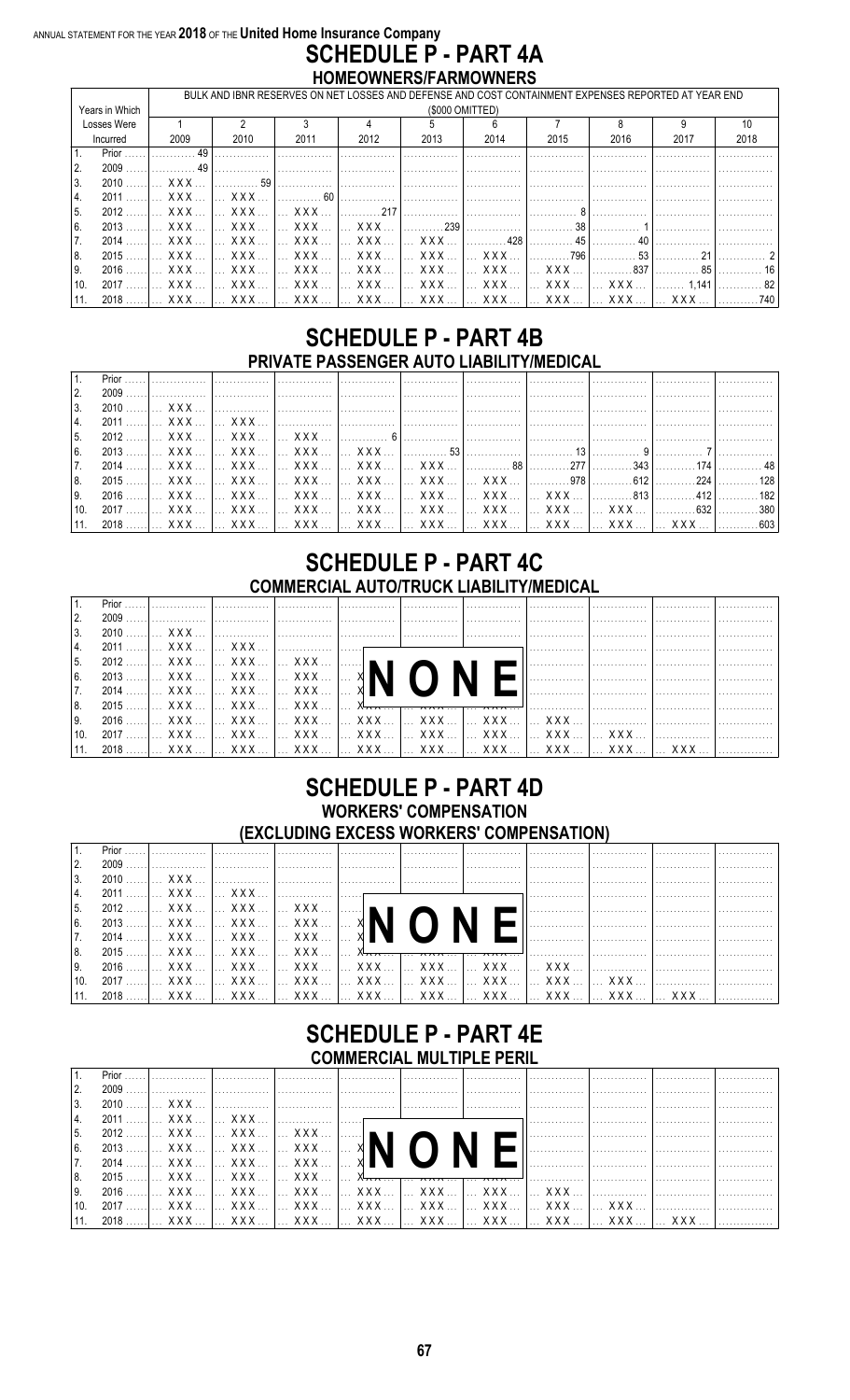#### ANNUAL STATEMENT FOR THE YEAR 2018 OF THE United Home Insurance Company **SCHEDULE P - PART 4F SECTION 1** MEDICAL PROFESSIONAL LIABILITY - OCCURRENCE

|                 |                |                                 | BULK AND IBNR RESERVES ON NET LOSSES AND DEFENSE AND COST CONTAINMENT EXPENSES REPORTED AT YEAR END |                                      |      |                                          |                 |                 |      |      |      |  |  |
|-----------------|----------------|---------------------------------|-----------------------------------------------------------------------------------------------------|--------------------------------------|------|------------------------------------------|-----------------|-----------------|------|------|------|--|--|
|                 | Years in Which |                                 |                                                                                                     |                                      |      |                                          | (\$000 OMITTED) |                 |      |      |      |  |  |
|                 | Losses Were    |                                 |                                                                                                     |                                      |      | 5                                        |                 |                 |      |      | 10   |  |  |
|                 | Incurred       | 2009                            | 2010                                                                                                | 2011                                 | 2012 | 2013                                     | 2014            | 2015            | 2016 | 2017 | 2018 |  |  |
| 1.              | Prior          |                                 |                                                                                                     |                                      |      |                                          |                 |                 |      |      |      |  |  |
| 2.              | 2009           |                                 |                                                                                                     |                                      |      |                                          |                 |                 |      |      |      |  |  |
| 3.              | 2010           | $\ldots$ XXX $\ldots$           |                                                                                                     |                                      |      |                                          |                 |                 |      |      |      |  |  |
| 4.              | 2011           | $\ldots$ XXX $\ldots$           |                                                                                                     |                                      |      |                                          |                 |                 |      |      |      |  |  |
| 5.              | $2012$ .       |                                 |                                                                                                     |                                      |      |                                          |                 |                 |      |      |      |  |  |
| l 6.            |                |                                 |                                                                                                     |                                      |      |                                          |                 |                 |      |      |      |  |  |
| <sup>1</sup> 7. | 2014           |                                 |                                                                                                     |                                      |      |                                          |                 |                 |      |      |      |  |  |
| 8.              | $2015$ .       | $X$ $X$ $X$ $Y$                 | I XXX                                                                                               | $\mathsf{L} \times$ XXX $\mathsf{L}$ |      | $\overline{N} \overline{N} \overline{N}$ |                 |                 |      |      |      |  |  |
| l 9.            | 2016           | XXX    XXX    XXX    XXX    XXX |                                                                                                     |                                      |      |                                          | XXX             | $1$ XXX $$      |      |      |      |  |  |
| 10.             | $2017$         |                                 |                                                                                                     |                                      |      | XXX I XXX I XXX I XXX I XXX I            |                 | XXX   XXX   XXX |      |      |      |  |  |
| 11.             | $2018$         | $\ldots$ XXX $\ldots$           |                                                                                                     |                                      |      |                                          |                 |                 |      |      |      |  |  |

### **SCHEDULE P - PART 4F - SECTION 2 MEDICAL PROFESSIONAL LIABILITY - CLAIMS MADE**

| $11 -$         |  |                                                                                                         |  |
|----------------|--|---------------------------------------------------------------------------------------------------------|--|
| $\vert$ 2.     |  |                                                                                                         |  |
| 3 <sub>l</sub> |  |                                                                                                         |  |
| 14.            |  |                                                                                                         |  |
| 5.             |  |                                                                                                         |  |
| 6.             |  |                                                                                                         |  |
| 7.             |  |                                                                                                         |  |
| 8.             |  | _2015 ……[… XXX … [… XXX … [… XXX … [… X <del>xx … [… xxx … [… xxx … ]</del> ……………… […………… […………… […………… |  |
| 9.             |  | __2016 ……]…_XXX…_  …_XXX…_  …_XXX…_  …_XXX…_  …_XXX…_  …_XXX…_  …_XXX…_  ………………_  …………………               |  |
|                |  |                                                                                                         |  |
|                |  |                                                                                                         |  |

### **SCHEDULE P - PART 4G** SPECIAL LIABILITY (OCEAN MARINE, AIRCRAFT (ALL PERILS), BOILER AND MACHINERY)

| 2.             |  |                                                                                                         |  |
|----------------|--|---------------------------------------------------------------------------------------------------------|--|
| 3 <sub>l</sub> |  | _2010 ……]… XXX… […………… […………… […………… […………… […………… […………… ]…………… [……………… [………………                        |  |
| I 4.           |  | _2011 …… … XXX …  … XXX …  ………………  ………………  ……………  ……………  ……………  ……………  ……………  ……………                     |  |
| $\vert 5.$     |  |                                                                                                         |  |
| 6.             |  | _2013 ……[… XXX … [… XXX … [… XXX … [… XXX … [……………… [……………… [……………… [……………… [……………                      |  |
| 7.             |  |                                                                                                         |  |
| 8.             |  |                                                                                                         |  |
| │9.            |  | _2016 …… … XXX …  … XXX …  … XXX …  … XXX …  … XXX …  … XXX …  … XXX …  … XXX …  ……………  ……………  ……………    |  |
| 10.            |  | _2017 ……]… XXX … ]… XXX … ]… XXX … ]… XXX … ]… XXX … ]… XXX … ]… XXX … ]… XXX … ]… XXX … ]……………… ]…………… |  |
|                |  |                                                                                                         |  |

### **SCHEDULE P - PART 4H - SECTION 1 OTHER LIABILITY - OCCURRENCE**

|                 | <u> 11. Prior ……   ……………   ……………   ……………   ……………   ……………   ……………   ……………   ……………   ……………   ……………</u>        |  |  |  |  |  |
|-----------------|-------------------------------------------------------------------------------------------------------------|--|--|--|--|--|
|                 |                                                                                                             |  |  |  |  |  |
|                 |                                                                                                             |  |  |  |  |  |
|                 |                                                                                                             |  |  |  |  |  |
| $\vert 5 \vert$ |                                                                                                             |  |  |  |  |  |
|                 |                                                                                                             |  |  |  |  |  |
|                 | <u> 17. 2014 ……  … XXX …  … XXX …  … XXX …  … XXX …  … XXX …  ………… 1 ……………  ……………  ……………  ……………</u>         |  |  |  |  |  |
| 8.              |                                                                                                             |  |  |  |  |  |
|                 |                                                                                                             |  |  |  |  |  |
|                 |                                                                                                             |  |  |  |  |  |
|                 | 11. 2018 …… … XXX …  … XXX …  … XXX …  … XXX …  … XXX …  … XXX …  … XXX …  … XXX …  … XXX …  … XXX …  …………… |  |  |  |  |  |

### **SCHEDULE P - PART 4H - SECTION 2 OTHER LIABILITY - CLAIMS MADE**

| 6. |  |                                                                                                             |  |
|----|--|-------------------------------------------------------------------------------------------------------------|--|
|    |  |                                                                                                             |  |
| 8. |  | __2015 ……]…_XXX …_  …_XXX …_  …_XXX …_  …_XXX …_  …_XXX …_  …_XXX …_  ………………_  ………………_  ………………              |  |
| 9. |  |                                                                                                             |  |
|    |  | [10. 2017 ……]… XXX … [… XXX … [… XXX … [… XXX … [… XXX … [… XXX … [… XXX … [… XXX … [… XXX … […………… ]……………  |  |
|    |  | 11. 2018 …… … XXX …  … XXX …  … XXX …  … XXX …  … XXX …  … XXX …  … XXX …  … XXX …  … XXX …  … XXX …  …………… |  |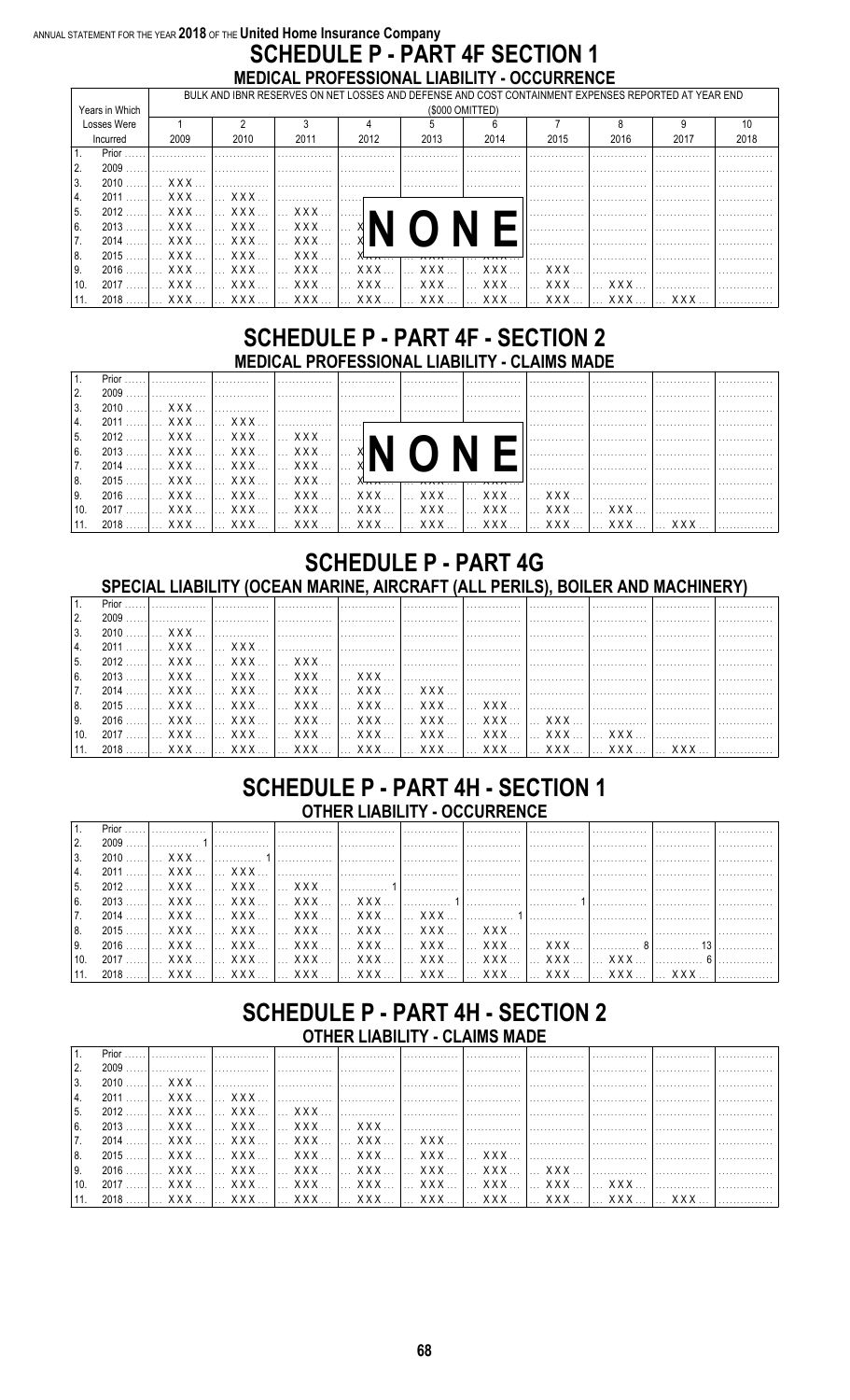### ANNUAL STATEMENT FOR THE YEAR 2018 OF THE United Home Insurance Company **SCHEDULE P - PART 41 - SPECIAL PROPERTY**

(FIRE, ALLIED LINES, INLAND MARINE, EARTHQUAKE, BURGLARY AND THEFT)  $\frac{1}{2}$ 

|                | <u>DULIN AND IDINN NEUENVEU UN NET EUUULUND DEI ENUE AND UUUT UUN IAINMENT EAL ENUEU NEI UNTED AT TEAN END </u> |                       |                   |                       |        |      |                       |      |      |      |  |  |  |
|----------------|-----------------------------------------------------------------------------------------------------------------|-----------------------|-------------------|-----------------------|--------|------|-----------------------|------|------|------|--|--|--|
| Years in Which |                                                                                                                 | (\$000 OMITTED)       |                   |                       |        |      |                       |      |      |      |  |  |  |
| Losses Were    |                                                                                                                 |                       |                   |                       |        |      |                       |      |      |      |  |  |  |
| Incurred       | 2009                                                                                                            | 2010                  | 2011              | 2012                  | 2013   | 2014 | 2015                  | 2016 | 2017 | 2018 |  |  |  |
| $Prior$        | XXX.                                                                                                            | . <b>XXX</b>          |                   |                       | XXX  1 |      | XXXIXXX               | 46   |      |      |  |  |  |
| 2017           | XXX                                                                                                             | $\ldots$ XXX $\ldots$ | $\Box$ XXX $\Box$ | $\ldots$ XXX $\ldots$ | XXX    | XXX  | $\ldots$ XXX $\ldots$ |      |      |      |  |  |  |
| $2018$         | XXX                                                                                                             | $XXX$                 | X X X             | XXX                   | XXX    | XXX  | $X$ $X$ $X$ $Y$       | XXX  |      |      |  |  |  |

### **SCHEDULE P - PART 4J**

| AUTO PHYSICAL DAMAGE |  |  |  |  |                                                                                                           |  |  |  |  |  |  |
|----------------------|--|--|--|--|-----------------------------------------------------------------------------------------------------------|--|--|--|--|--|--|
|                      |  |  |  |  |                                                                                                           |  |  |  |  |  |  |
|                      |  |  |  |  | _2017 ……[… XXX … [… XXX … [… XXX … [… XXX … [… XXX … [… XXX … [… XXX … [… XXX … [… XXX … […………205] ……………  |  |  |  |  |  |  |
|                      |  |  |  |  | _2018 …… … XXX …  … XXX …  … XXX …  … XXX …  … XXX …  … XXX …  … XXX …  … XXX …  … XXX …  … XXX …  ………410 |  |  |  |  |  |  |

### **SCHEDULE P - PART 4K**

|          | Prior  |            | $XXX$ | XXX!                               |              |  | v v v      |     |   |        |
|----------|--------|------------|-------|------------------------------------|--------------|--|------------|-----|---|--------|
| <u>.</u> | 2017   |            | XXX   | $\left[\ldots$ XXX $\ldots\right]$ | <b>EXNON</b> |  |            | AAA | . | .<br>. |
| . ب      | $2018$ | <b>AAA</b> |       | XXX   XXX                          |              |  | <b>AAA</b> |     |   |        |

### **SCHEDULE P - PART 4L** OTHER (INCLUDING CREDIT ACCIDENT AND HEALTH)

| Prior $\dots$ , $\dots$<br>$2017$ | V V V<br><b>AAA</b><br>$\sqrt{11}$ | <b>AAA</b> | V V V<br>AAA     7<br>8 A A A |  |  | VVI | .     | . | .<br>.<br>. |
|-----------------------------------|------------------------------------|------------|-------------------------------|--|--|-----|-------|---|-------------|
|                                   | $2018$ $\vert  \vert$ XXX          |            | X X X<br>1.                   |  |  |     | A A A |   | .           |

#### **SCHEDULE P - PART 4M INTERNATIONAL**

| $\vert 2. \vert$ |                                                                                                         |  |  |  |  |  |  |  |  |  |  |  |
|------------------|---------------------------------------------------------------------------------------------------------|--|--|--|--|--|--|--|--|--|--|--|
| $\vert 3.$       | _2010 …… … XXX …  ……………  ……………  ……………  ……………  ……………  ……………  ……………  ……………  ……………                         |  |  |  |  |  |  |  |  |  |  |  |
|                  |                                                                                                         |  |  |  |  |  |  |  |  |  |  |  |
| 15.              |                                                                                                         |  |  |  |  |  |  |  |  |  |  |  |
| l 6.             |                                                                                                         |  |  |  |  |  |  |  |  |  |  |  |
|                  |                                                                                                         |  |  |  |  |  |  |  |  |  |  |  |
| l 8.             |                                                                                                         |  |  |  |  |  |  |  |  |  |  |  |
| l 9.             |                                                                                                         |  |  |  |  |  |  |  |  |  |  |  |
| 10.              | _2017 ……]… XXX … ]… XXX … ]… XXX … ]… XXX … ]… XXX … ]… XXX … ]… XXX … ]… XXX … [… XXX … [……………… ]…………… |  |  |  |  |  |  |  |  |  |  |  |
|                  |                                                                                                         |  |  |  |  |  |  |  |  |  |  |  |

69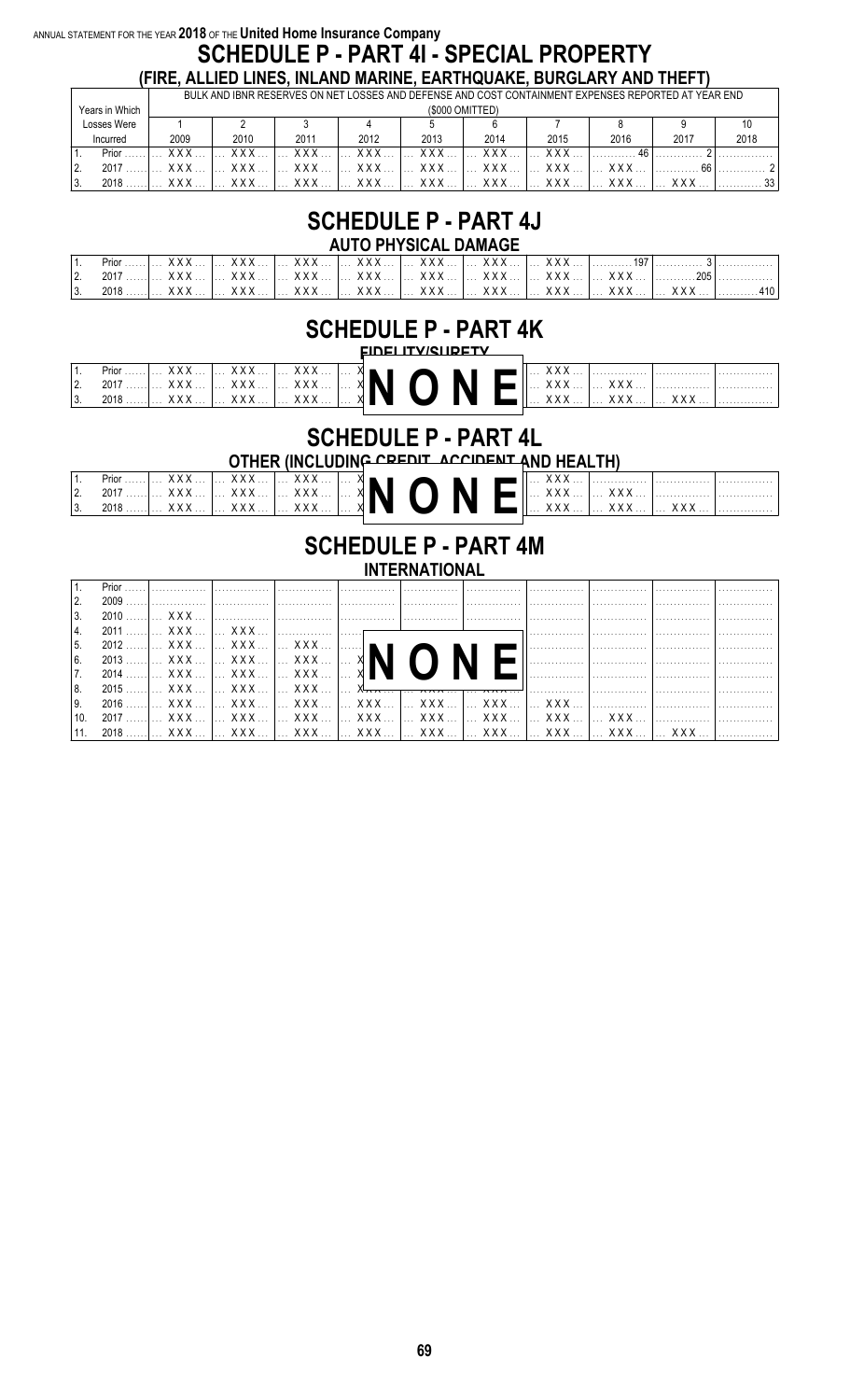**Schedule P - Part 4N - Reins. Nonproportional Assumed Property . . . . . . . . . . NONE**

**Schedule P - Part 4O - Reins. Nonproportional Assumed Liability . . . . . . . . . . . NONE**

**Schedule P - Part 4P - Reins. Nonproportional Assumed Financial Lines . . . . . NONE**

**Schedule P - Part 4R Sn 1 - Products Liability - Occurrence . . . . . . . . . . . . . . . . NONE**

**Schedule P - Part 4R Sn 2 - Products Liability - Claims-Made . . . . . . . . . . . . . . NONE**

**Schedule P - Part 4S - Financial Guaranty/Mortgage Guaranty . . . . . . . . . . . . . . NONE**

**Schedule P - Part 4T - Warranty . . . . . . . . . . . . . . . . . . . . . . . . . . . . . . . . . . . . . . . NONE**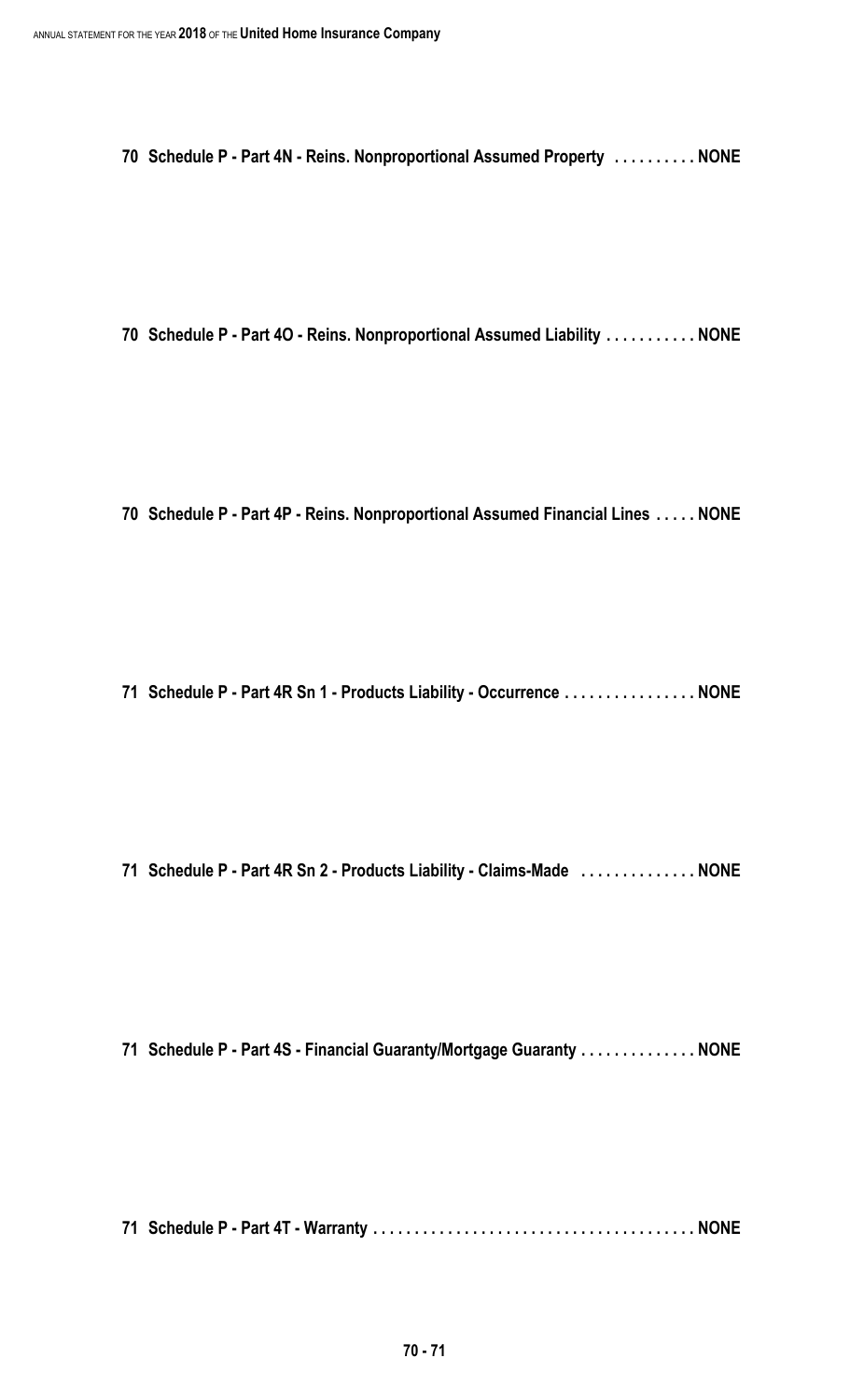#### ANNUAL STATEMENT FOR THE YEAR **2018** OF THE **United Home Insurance Company SCHEDULE P - PART 5A HOMEOWNERS/FARMOWNERS SECTION 1**

|      | Years in Which       |                       |                       |                       |                                |                  |                                    |                                |        | CUMULATIVE NUMBER OF CLAIMS CLOSED WITH LOSS PAYMENT DIRECT AND ASSUMED AT YEAR END |       |
|------|----------------------|-----------------------|-----------------------|-----------------------|--------------------------------|------------------|------------------------------------|--------------------------------|--------|-------------------------------------------------------------------------------------|-------|
|      | <b>Premiums Were</b> |                       |                       |                       |                                |                  |                                    |                                |        |                                                                                     | 10    |
|      | Earned and           |                       |                       |                       |                                |                  |                                    |                                |        |                                                                                     |       |
|      | Losses Were          |                       |                       |                       |                                |                  |                                    |                                |        |                                                                                     |       |
|      | Incurred             | 2009                  | 2010                  | 2011                  | 2012                           | 2013             | 2014                               | 2015                           | 2016   | 2017                                                                                | 2018  |
| ∟ 1. | Prior                | .515                  | 456                   | 451                   | . 483                          | $\ldots$ (2,955) |                                    |                                |        |                                                                                     |       |
| 2.   | 2009                 | 691                   | 789                   | 789                   | 789                            |                  |                                    |                                |        |                                                                                     |       |
| 3.   | 2010                 | <b>XXX</b>            | 613                   | 646                   | 649                            |                  |                                    |                                |        |                                                                                     |       |
| 14.  | 2011                 | XXX                   | X X X                 | .975                  | 1.019                          |                  |                                    |                                |        |                                                                                     |       |
| 5.   | 2012                 | XXX.                  | $\ldots$ XXX $\ldots$ | <b>XXX</b>            | 680                            | 187              |                                    |                                |        |                                                                                     |       |
| l 6. | 2013                 | XXX.                  | <b>XXX</b>            | <b>XXX</b>            | <b>XXX</b>                     | . 627            | 249                                | - 27                           |        |                                                                                     |       |
| 17.  | 2014                 | $\ldots$ XXX $\ldots$ | $X$ $X$ $X$           | $\ldots$ XXX $\ldots$ | $\ldots$ XXX $\ldots$          | XXX              | . 936                              | 194<br>.                       |        |                                                                                     |       |
| 8.   | 2015                 | XXX                   | $\ldots$ XXX $\ldots$ | $\ldots$ XXX $\ldots$ | $\mathbf{X} \times \mathbf{X}$ | <b>XXX</b>       | $\left[\ldots$ XXX $\ldots\right]$ | 1.127                          |        |                                                                                     |       |
| ۱9.  | 2016                 | <b>XXX</b>            | <b>XXX</b>            | <b>XXX</b>            | $\ldots$ XXX.                  | XXX              | <b>XXX</b>                         | $X$ $X$ $X$                    |        | 596                                                                                 | 35    |
| 10.  | 2017                 | XXX                   | $X$ $X$ $X$           | XXX                   | $\ldots$ XXX $\ldots$          | XXX              | $\mathsf{L}$ xxx $\mathsf{X}$      | $\mathbf{X} \times \mathbf{X}$ | XXX    | $\ldots$ 2.350                                                                      | 645   |
| 11.  | 2018                 | XXX.                  | XXX                   | . XXX 1               | XXX I                          | XXX              | . X X X                            | I XXX                          | 1. XXX | XXX<br>$\mathcal{L}$                                                                | 2.754 |

|      | <b>SECTION 2</b><br>NUMBER OF CLAIMS OUTSTANDING DIRECT AND ASSUMED AT YEAR END |                         |                                |                                                   |                       |                                |                       |                |       |               |      |
|------|---------------------------------------------------------------------------------|-------------------------|--------------------------------|---------------------------------------------------|-----------------------|--------------------------------|-----------------------|----------------|-------|---------------|------|
|      | Years in Which                                                                  |                         |                                |                                                   |                       |                                |                       |                |       |               |      |
|      | <b>Premiums Were</b>                                                            |                         | 2                              |                                                   |                       | 5.                             |                       |                | 8     | 9             | 10   |
|      | Earned and                                                                      |                         |                                |                                                   |                       |                                |                       |                |       |               |      |
|      | Losses Were                                                                     |                         |                                |                                                   |                       |                                |                       |                |       |               |      |
|      | Incurred                                                                        | 2009                    | 2010                           | 2011                                              | 2012                  | 2013                           | 2014                  | 2015           | 2016  | 2017          | 2018 |
| l 1. | Prior                                                                           |                         |                                |                                                   |                       |                                |                       |                |       |               |      |
| 12.  | 2009                                                                            | 59                      |                                |                                                   |                       |                                |                       |                |       |               |      |
| l 3. | 2010                                                                            | <b>XXX</b>              | 27                             |                                                   |                       |                                |                       |                |       |               |      |
| 14.  | 2011                                                                            | XXX                     | $X$ $X$ $X$                    | 26                                                |                       |                                |                       |                |       |               |      |
| l 5. | 2012                                                                            | $\ldots$ XXX $\ldots$   | X X X                          | $X$ $X$ $X$                                       | . 205                 | 24                             |                       |                |       |               |      |
| l 6. | 2013                                                                            | XXX                     | $\mathbf{X} \times \mathbf{X}$ | XXX                                               | $\ldots$ XXX $\ldots$ | . 430                          |                       | 23             |       |               |      |
| 7.   | 2014                                                                            | XXX.                    | <b>XXX</b>                     | XXX                                               | $\mathsf{XXX}$        | $\ldots$ XXX $\ldots$          | .583                  | 72             |       |               |      |
| 8.   | 2015                                                                            | XXX                     | X X X                          | XXX                                               | $\ldots$ XXX $\ldots$ | XXX                            | $\ldots$ XXX $\ldots$ | 1.200          | 32    |               |      |
| l 9. | 2016                                                                            | $\ldots$ XXX $\ldots$   | $\mathbf{X} \times \mathbf{X}$ | $\sim$ XXX $\sim$                                 | XXX                   | XXX                            | $\sim$ XXX $\sim$ 1   | I XXX          | 330   |               |      |
| 10.  | 2017                                                                            | $\ldots$ X X X $\ldots$ | <b>XXX</b>                     | $\ldots$ XXX $\ldots$                             | $\ldots$ XXX $\ldots$ | $\mathbf{X} \times \mathbf{X}$ | $\ldots$ XXX $\ldots$ | $\mathsf{XXX}$ | X X X | 310           |      |
| 11.  | 2018                                                                            | XXX                     | XXX                            | $\left[\dots$ XXX $\dots\right]\dots$ XXX $\dots$ |                       | XXX                            |                       |                |       | 1. <b>XXX</b> | 370  |

|      |                      |            |            |                                                                     |                                | <b>SECTION 3</b> |       |            |            |       |       |
|------|----------------------|------------|------------|---------------------------------------------------------------------|--------------------------------|------------------|-------|------------|------------|-------|-------|
|      | Years in Which       |            |            | CUMULATIVE NUMBER OF CLAIMS REPORTED DIRECT AND ASSUMED AT YEAR END |                                |                  |       |            |            |       |       |
|      | <b>Premiums Were</b> |            | 2          |                                                                     |                                | 5                |       |            | 8          | 9     | 10    |
|      | Earned and           |            |            |                                                                     |                                |                  |       |            |            |       |       |
|      | Losses Were          |            |            |                                                                     |                                |                  |       |            |            |       |       |
|      | Incurred             | 2009       | 2010       | 2011                                                                | 2012                           | 2013             | 2014  | 2015       | 2016       | 2017  | 2018  |
|      | Prior                | 52         |            |                                                                     |                                |                  |       |            |            |       |       |
| 2.   | 2009                 | .802       | 842        | 849                                                                 | 849                            | 849              | 849   | 849        | 849        | 849   | 849   |
| 3.   | 2010                 | <b>XXX</b> | 992        | 1.036                                                               | 1.041                          | 1,041            | 1.041 | 1.041      | 1.041      | 041., | 1.041 |
| 4.   | 2011                 | X X X      | XXX.       | 1.300                                                               | 1.346                          | 1,346            | 1,346 | 1.346      | 1.346      | 1.346 | 1.346 |
| 5.   | 2012                 | XXX.       | XXX.       | XXX                                                                 | 915                            | .915             | 934   | 934        | 934        | 934   | 934   |
| l 6. | 2013                 | XXX        | XXX        | XXX                                                                 | X X X                          | 1.537            | 1.894 | 1.894      | 1.898      | 1.898 | 1.898 |
| 7.   | 2014                 | XXX.       | <b>XXX</b> | XXX                                                                 | $\mathbf{X} \times \mathbf{X}$ | XXX              | 2.086 | 2,086<br>. | 2.101      | 2.106 | 2,107 |
| 8.   | 2015                 | <b>XXX</b> | <b>XXX</b> | XXX                                                                 | XXX.                           | XXX.             | X X X |            | 331        | 346   | 349   |
| l 9. | 2016                 | <b>XXX</b> | X X X      | <b>XXX</b>                                                          | XXX.                           | XXX.             | X X X | X X X      | 3.125      | 3.275 | 3.290 |
| 10   | 2017                 | XXX.       | <b>XXX</b> | XXX                                                                 | X X X                          | XXX              | XXX   | XXX        | <b>XXX</b> | 3.749 | 3,950 |
| 11.  | 2018                 | <b>XXX</b> | XXX.       | XXX                                                                 | <b>XXX</b>                     | XXX              | XXX.  | XXX        | <b>XXX</b> | xxx   | 3,156 |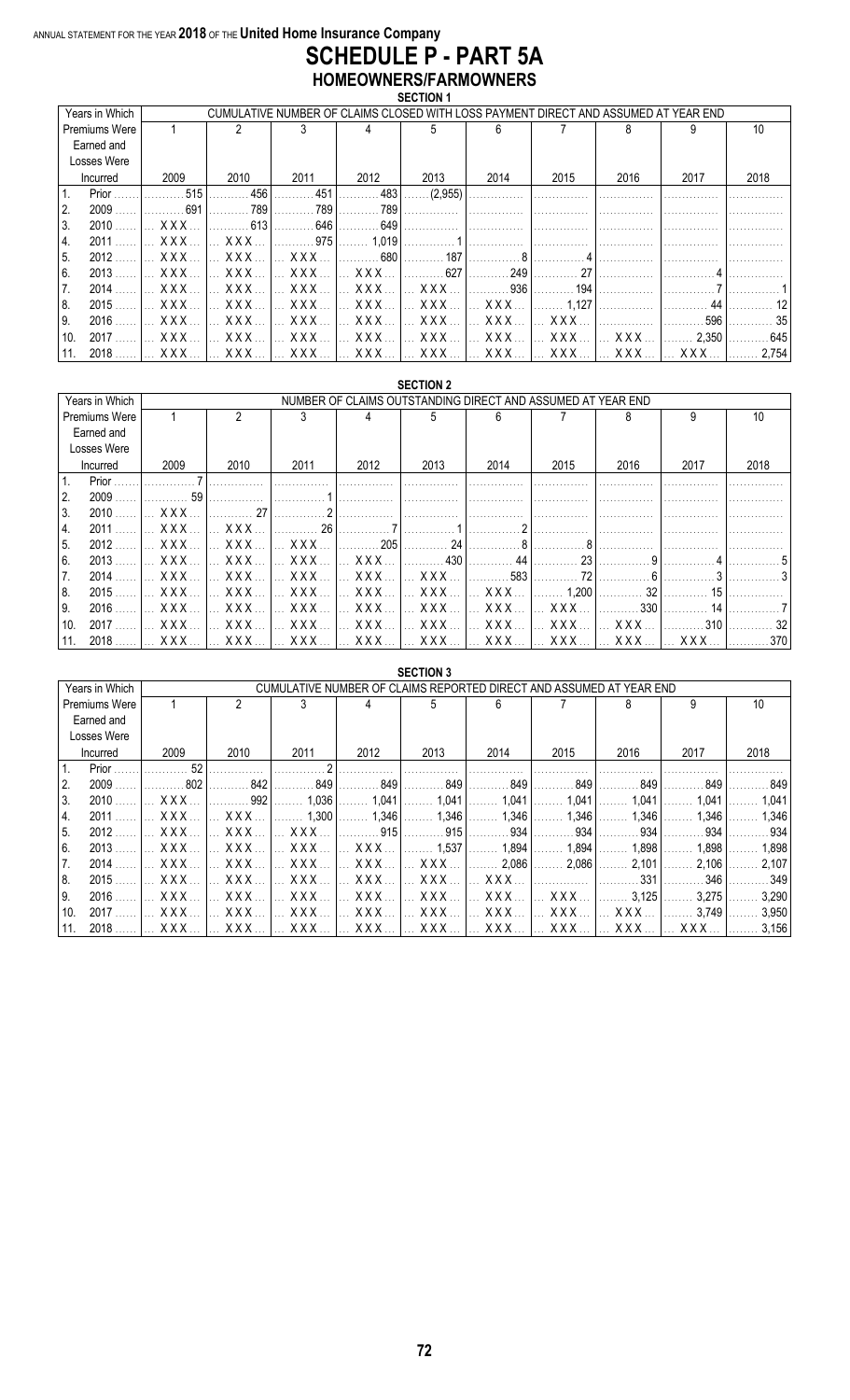#### ANNUAL STATEMENT FOR THE YEAR 2018 OF THE United Home Insurance Company **SCHEDULE P - PART 5B** PRIVATE PASSENGER AUTO LIABILITY/MEDICAL

|     | <b>JEVIIUN I</b><br>CUMULATIVE NUMBER OF CLAIMS CLOSED WITH LOSS PAYMENT DIRECT AND ASSUMED AT YEAR END |      |                       |                                    |                                |                       |                       |                                    |                            |      |      |
|-----|---------------------------------------------------------------------------------------------------------|------|-----------------------|------------------------------------|--------------------------------|-----------------------|-----------------------|------------------------------------|----------------------------|------|------|
|     | Years in Which                                                                                          |      |                       |                                    |                                |                       |                       |                                    |                            |      |      |
|     | Premiums Were                                                                                           |      | 2                     |                                    |                                | 5                     |                       |                                    |                            |      | 10   |
|     | Earned and                                                                                              |      |                       |                                    |                                |                       |                       |                                    |                            |      |      |
|     | Losses Were                                                                                             |      |                       |                                    |                                |                       |                       |                                    |                            |      |      |
|     | Incurred                                                                                                | 2009 | 2010                  | 2011                               | 2012                           | 2013                  | 2014                  | 2015                               | 2016                       | 2017 | 2018 |
|     | Prior                                                                                                   |      |                       |                                    |                                |                       |                       |                                    |                            |      |      |
| 2.  | 2009                                                                                                    |      |                       |                                    |                                |                       |                       |                                    |                            |      |      |
| 3.  | 2010                                                                                                    | XXX. |                       |                                    |                                |                       |                       |                                    |                            |      |      |
| 14. | 2011                                                                                                    | XXX. | X X X                 | - 6                                |                                |                       |                       |                                    |                            |      |      |
| 5.  | 2012                                                                                                    | XXX. | XXX                   | <b>XXX</b>                         | -24                            | 14                    |                       |                                    |                            |      |      |
| 6.  | 2013                                                                                                    | XXX  | $\ldots$ XXX $\ldots$ | XXX                                | <b>XXX</b>                     | . 227                 | 109                   |                                    |                            |      |      |
| 7.  | 2014                                                                                                    | XXX  | $\ldots$ XXX $\ldots$ | $\mathsf{X} \mathsf{X} \mathsf{X}$ | $\mathsf{XXX}$                 | $\ldots$ XXX $\ldots$ | .625                  | 321                                |                            |      |      |
| 8.  | 2015                                                                                                    | XXX  | $\ldots$ XXX $\ldots$ | <b>1 XXX</b> 1                     |                                | XXX    XXX    XXX     |                       | 1.005                              |                            |      |      |
| 9.  | 2016                                                                                                    | XXX. | <b>XXX</b>            | <b>XXX</b>                         | $\ldots$ XXX $\ldots$          | XXX                   | XXX.                  | <b>XXX</b>                         |                            | 260  |      |
| 10. | 2017                                                                                                    | XXX  | XXX                   | <b>1. XXX</b>                      | $\mathbf{X} \times \mathbf{X}$ | XXX                   | $\ldots$ XXX $\ldots$ | $\mathsf{X} \mathsf{X} \mathsf{X}$ | $\ldots$ XXX $\ldots$      | 231  |      |
| 11. | 2018                                                                                                    | XXX  | X X X                 | l XXX I                            | <b>XXX</b>                     | XXX                   | XXX                   | <b>XXX</b>                         | <b>XXX</b><br>$\mathbf{r}$ | XXX. | 568  |

|              |                      |                       |                                                                                                         |                       |                                | <b>SECTION 2</b>      |                       |                                                             |            |       |      |
|--------------|----------------------|-----------------------|---------------------------------------------------------------------------------------------------------|-----------------------|--------------------------------|-----------------------|-----------------------|-------------------------------------------------------------|------------|-------|------|
|              | Years in Which       |                       |                                                                                                         |                       |                                |                       |                       | NUMBER OF CLAIMS OUTSTANDING DIRECT AND ASSUMED AT YEAR END |            |       |      |
|              | <b>Premiums Were</b> |                       |                                                                                                         |                       |                                |                       |                       |                                                             |            | Q     | 10   |
|              | Earned and           |                       |                                                                                                         |                       |                                |                       |                       |                                                             |            |       |      |
|              | Losses Were          |                       |                                                                                                         |                       |                                |                       |                       |                                                             |            |       |      |
|              | Incurred             | 2009                  | 2010                                                                                                    | 2011                  | 2012                           | 2013                  | 2014                  | 2015                                                        | 2016       | 2017  | 2018 |
| $\mathbf{1}$ | Prior                |                       |                                                                                                         |                       |                                |                       |                       |                                                             |            |       |      |
| 2.           | 2009                 |                       |                                                                                                         |                       |                                |                       |                       |                                                             |            |       |      |
| l 3.         | 2010                 | X X X                 |                                                                                                         |                       |                                |                       |                       |                                                             |            |       |      |
| 4.           | 2011                 | XXX.                  | <b>XXX</b>                                                                                              |                       |                                |                       |                       |                                                             |            |       |      |
| 15.          | 2012                 | XXX.                  | $\mathbf{X} \times \mathbf{X}$                                                                          | XXX                   |                                |                       |                       |                                                             |            |       |      |
| l 6.         | 2013                 | XXX.                  | <b>XXX</b>                                                                                              | <b>XXX</b>            | $\mathbf{X} \times \mathbf{X}$ | 112                   | 23                    | 19                                                          |            |       |      |
| '7.          | 2014                 | XXX                   | $\boldsymbol{\mathsf{X}}$ $\boldsymbol{\mathsf{X}}$ $\boldsymbol{\mathsf{X}}$ $\boldsymbol{\mathsf{X}}$ | $\ldots$ XXX $\ldots$ | $\ldots$ XXX $\ldots$          | $\mathsf{XXX}$        | 256                   | 79                                                          | 34         | 16    |      |
| 8.           | 2015                 | XXX                   | X X X                                                                                                   | XXX                   | XXX                            | XXX                   | $\ldots$ XXX $\ldots$ | 409                                                         | 102        | 38    |      |
| l 9.         | 2016                 | $\ldots$ XXX $\ldots$ | <b>XXX</b>                                                                                              | $X$ $X$ $X$           | $\ldots$ XXX $\ldots$          | $\ldots$ XXX $\ldots$ | $\ldots$ XXX $\ldots$ | $\mathbf{X} \times \mathbf{X}$                              | 288        | 57    |      |
| 10.          | 2017                 | XXX.                  | XXX                                                                                                     | XXX                   | XXX                            | XXX                   | XXX                   | $\ldots$ XXX $\ldots$                                       | XXX.       | 214   |      |
|              | 2018                 | X X X                 | XXX.                                                                                                    | <b>XXX</b>            | XXX                            | XXX                   | XXX                   | $\ldots$ XXX $\ldots$                                       | <b>XXX</b> | X X X | 183  |

|                       |                       |                                |                                                                     |                       | <b>SECTION 3</b> |                       |            |                      |       |       |
|-----------------------|-----------------------|--------------------------------|---------------------------------------------------------------------|-----------------------|------------------|-----------------------|------------|----------------------|-------|-------|
| Years in Which        |                       |                                | CUMULATIVE NUMBER OF CLAIMS REPORTED DIRECT AND ASSUMED AT YEAR END |                       |                  |                       |            |                      |       |       |
| <b>Premiums Were</b>  |                       | 2                              |                                                                     |                       | 5                |                       |            | 8                    | 9     | 10    |
| Earned and            |                       |                                |                                                                     |                       |                  |                       |            |                      |       |       |
| Losses Were           |                       |                                |                                                                     |                       |                  |                       |            |                      |       |       |
| Incurred              | 2009                  | 2010                           | 2011                                                                | 2012                  | 2013             | 2014                  | 2015       | 2016                 | 2017  | 2018  |
| $\mathbf{1}$<br>Prior |                       |                                |                                                                     |                       |                  |                       |            |                      |       |       |
| 2.<br>2009            |                       |                                |                                                                     |                       |                  |                       |            |                      |       |       |
| 3.<br>2010            | XXX.                  |                                |                                                                     |                       |                  |                       |            |                      |       |       |
| 4.<br>2011            | XXX                   | X X X                          |                                                                     |                       |                  |                       |            |                      |       |       |
| 15.<br>2012           | XXX                   | $\mathbf{X} \times \mathbf{X}$ | <b>XXX</b>                                                          | 34                    | 34               | 37                    |            |                      |       |       |
| l 6.<br>2013          | $\ldots$ XXX $\ldots$ | <b>XXX</b>                     | $X$ $X$ $X$                                                         | XXX                   | 362              | 516                   | 516        | 516                  | 518   |       |
| 7.<br>2014            | $\ldots$ XXX $\ldots$ | $\ldots$ X X X $\ldots$        | $\ldots$ XXX $\ldots$                                               | XXX    XXX            |                  | . 998                 | 1.034<br>. | 1.035                | 1.036 | 1.036 |
| 8.<br>2015            | XXX.                  | <b>XXX</b>                     | XXX                                                                 | $\ldots$ XXX $\ldots$ | XXX              | XXX                   | 1.455      | 1.503                | 1.503 | 1.503 |
| 9.<br>2016            | X X X                 | <b>XXX</b>                     | <b>XXX</b>                                                          | XXX.                  | XXX              | XXX.                  | XXX.       | 1.099                | 1.121 | 1.123 |
| 10.<br>2017           | X X X                 | <b>XXX</b>                     | XXX                                                                 | XXX.                  | XXX              | X X X                 | XXX.       | <b>XXX</b>           | 782   | 804   |
| 2018<br>11.           | XXX                   | <b>XXX</b>                     | $\mathbf{r}$                                                        | XXX     XXX           | XXX              | $XXX$<br>$\mathbf{r}$ | XXX        | <b>XXX</b><br>$\sim$ | X X X | 752   |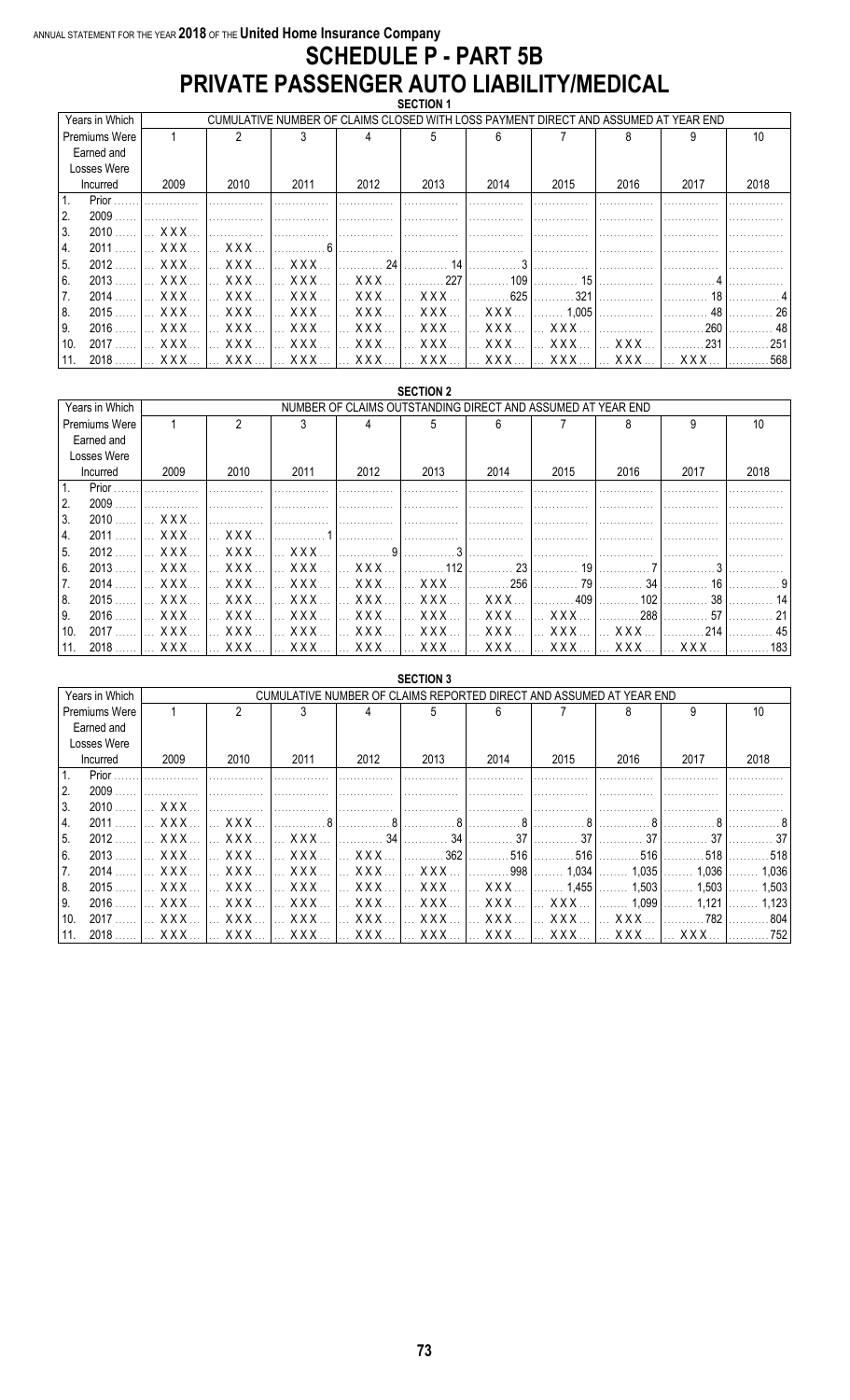**Schedule P - Part 5C - Comm. Auto/Truck Liability/Medical - Sn 1 . . . . . . . . . . . NONE**

- **Schedule P Part 5C Comm. Auto/Truck Liability/Medical Sn 2 . . . . . . . . . . . NONE**
- **Schedule P Part 5C Comm. Auto/Truck Liability/Medical Sn 3 . . . . . . . . . . . NONE**
- **Schedule P Part 5D Workers' Compen. (Excl. Excess Workers' Comp.) -Sn 1 NONE**
- **Schedule P Part 5D Workers' Compen. (Excl. Excess Workers' Comp.) -Sn 2 NONE**
- **Schedule P Part 5D Workers' Compen. (Excl. Excess Workers' Comp.) -Sn 3 NONE**
- **Schedule P Part 5E Commercial Multiple Peril Sn 1 . . . . . . . . . . . . . . . . . . . NONE**
- **Schedule P Part 5E Commercial Multiple Peril Sn 2 . . . . . . . . . . . . . . . . . . . NONE**
- **Schedule P Part 5E Commercial Multiple Peril Sn 3 . . . . . . . . . . . . . . . . . . . NONE**
- **Schedule P Part 5F Medical Professional Liability Occurrence Sn 1A . . . NONE**
- **Schedule P Part 5F Medical Professional Liability Occurrence Sn 2A . . . NONE**
- **Schedule P Part 5F Medical Professional Liability Occurrence Sn 3A . . . NONE**
- **Schedule P Part 5F Medical Professional Liability Claims-Made Sn 1B . . NONE**
- **Schedule P Part 5F Medical Professional Liability Claims-Made Sn 2B . . NONE**
- **Schedule P Part 5F Medical Professional Liability Claims-Made Sn 3B . . NONE**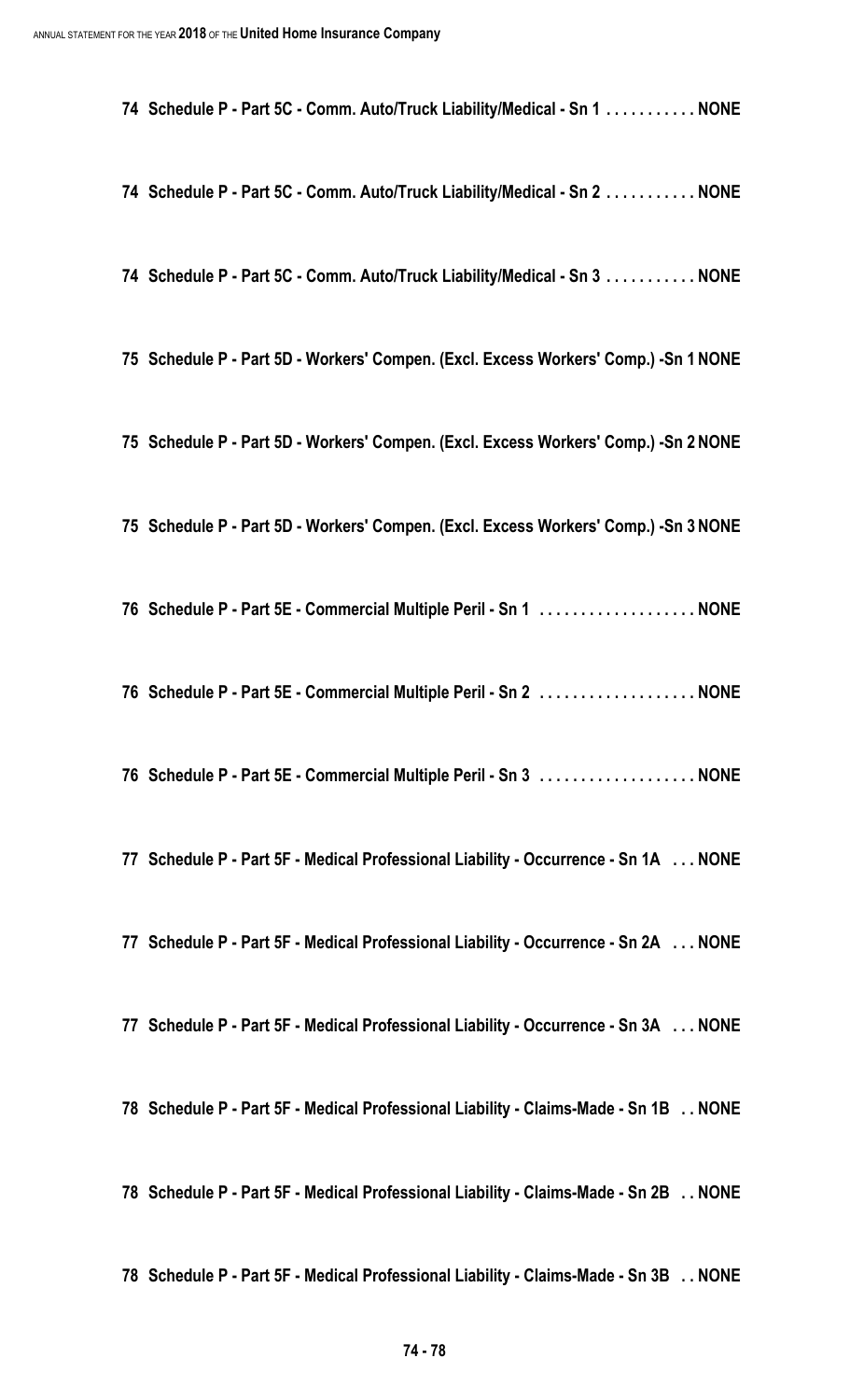### ANNUAL STATEMENT FOR THE YEAR 2018 OF THE United Home Insurance Company **SCHEDULE P - PART 5H OTHER LIABILITY - OCCURRENCE**

|      | Years in Which |            |                                             |                     |                                |                                |            |               |      | CUMULATIVE NUMBER OF CLAIMS CLOSED WITH LOSS PAYMENT DIRECT AND ASSUMED AT YEAR END |      |
|------|----------------|------------|---------------------------------------------|---------------------|--------------------------------|--------------------------------|------------|---------------|------|-------------------------------------------------------------------------------------|------|
|      | Premiums Were  |            |                                             |                     |                                |                                |            |               |      |                                                                                     | 10   |
|      | Earned and     |            |                                             |                     |                                |                                |            |               |      |                                                                                     |      |
|      | Losses Were    |            |                                             |                     |                                |                                |            |               |      |                                                                                     |      |
|      | Incurred       | 2009       | 2010                                        | 2011                | 2012                           | 2013                           | 2014       | 2015          | 2016 | 2017                                                                                | 2018 |
| 1.   | Prior          | 66         | 35                                          | 34                  | 16                             | (98)                           |            |               |      |                                                                                     |      |
| I2.  | 2009           | 24         | 24                                          | 24                  | 25                             |                                |            |               |      |                                                                                     |      |
| 3.   | 2010           | <b>XXX</b> | 14                                          | 15                  | 16                             |                                |            |               |      |                                                                                     |      |
| 14.  | 2011           | XXX.       | <b>XXX</b>                                  |                     |                                |                                |            |               |      |                                                                                     |      |
| 15.  | 2012           | XXX.       | <b>XXX</b>                                  | <b>XXX</b>          | 5                              |                                |            |               |      |                                                                                     |      |
| 6.   | 2013           | <b>XXX</b> | X X X                                       | <b>XXX</b>          | <b>XXX</b>                     |                                |            |               |      |                                                                                     |      |
| 7.   | 2014           | XXX        | $\ldots$ XXX $\ldots$                       | XXX<br>$\mathbf{L}$ | $\mathbf{X} \times \mathbf{X}$ | XXX.                           |            |               |      |                                                                                     |      |
| 18.  | 2015           | XXX.       | <b>XXX</b>                                  | <b>XXX</b>          | $\mathbf{X} \times \mathbf{X}$ | $\mathbf{X} \times \mathbf{X}$ | <b>XXX</b> |               |      |                                                                                     |      |
| l 9. | 2016           | XXX.       | $\boldsymbol{\mathsf{X} \times \mathsf{X}}$ | <b>XXX</b>          | $\mathbf{X} \times \mathbf{X}$ | XXX                            | XXX        | $X$ $X$ $X$   |      |                                                                                     |      |
| 10.  | 2017           | XXX.       | XXX                                         | XXX                 | $\ldots$ XXX.                  | XXX                            | XXX        | $\ldots$ XXX. | XXX. |                                                                                     |      |
| 11.  | 2018           | X X X      | XXX                                         | XXX                 | XXX                            | <b>XXX</b>                     | XXX        | <b>XXX</b>    | XXX  | xxx                                                                                 |      |

|                | <b>SECTION 2A</b><br>NUMBER OF CLAIMS OUTSTANDING DIRECT AND ASSUMED AT YEAR END |                       |                       |                                                                                                                                                                                                                                                                                                                                                                  |                                                            |                       |            |                |            |                      |      |  |
|----------------|----------------------------------------------------------------------------------|-----------------------|-----------------------|------------------------------------------------------------------------------------------------------------------------------------------------------------------------------------------------------------------------------------------------------------------------------------------------------------------------------------------------------------------|------------------------------------------------------------|-----------------------|------------|----------------|------------|----------------------|------|--|
|                | Years in Which                                                                   |                       |                       |                                                                                                                                                                                                                                                                                                                                                                  |                                                            |                       |            |                |            |                      |      |  |
|                | <b>Premiums Were</b>                                                             |                       | 2                     |                                                                                                                                                                                                                                                                                                                                                                  |                                                            |                       |            |                | 8          |                      | 10   |  |
|                | Earned and                                                                       |                       |                       |                                                                                                                                                                                                                                                                                                                                                                  |                                                            |                       |            |                |            |                      |      |  |
|                | Losses Were                                                                      |                       |                       |                                                                                                                                                                                                                                                                                                                                                                  |                                                            |                       |            |                |            |                      |      |  |
|                | Incurred                                                                         | 2009                  | 2010                  | 2011                                                                                                                                                                                                                                                                                                                                                             | 2012                                                       | 2013                  | 2014       | 2015           | 2016       | 2017                 | 2018 |  |
| l 1.           | Prior                                                                            |                       |                       |                                                                                                                                                                                                                                                                                                                                                                  |                                                            |                       |            |                |            |                      |      |  |
| 2.             | 2009                                                                             |                       |                       |                                                                                                                                                                                                                                                                                                                                                                  |                                                            |                       |            |                |            |                      |      |  |
| 3.             | 2010                                                                             | X X X                 | $-11$                 |                                                                                                                                                                                                                                                                                                                                                                  |                                                            |                       |            |                |            |                      |      |  |
| 4.             | 2011                                                                             | XXX                   | $X$ $X$ $X$           |                                                                                                                                                                                                                                                                                                                                                                  |                                                            |                       |            |                |            |                      |      |  |
| 15.            | 2012                                                                             | X X X                 | $X$ $X$ $X$           | $ $ x x x                                                                                                                                                                                                                                                                                                                                                        |                                                            |                       |            |                |            |                      |      |  |
| l 6.           | 2013                                                                             | $\ldots$ XXX $\ldots$ | $\mathsf{XXX}$        | $\left  \right $ $\left $ $\right $ $\left $ $\right $ $\left $ $\right $ $\left $ $\right $ $\left $ $\right $ $\left $ $\left $ $\right $ $\left $ $\right $ $\left $ $\right $ $\left $ $\right $ $\left $ $\right $ $\left $ $\right $ $\left $ $\right $ $\left $ $\right $ $\left $ $\right $ $\left $ $\right $ $\left $ $\right $ $\left $ $\right $ $\$ | $X$ X X X                                                  |                       |            |                |            |                      |      |  |
| $^{\prime}$ 7. | 2014                                                                             | <b>XXX</b>            | <b>XXX</b>            | XXX                                                                                                                                                                                                                                                                                                                                                              | $\ldots$ XXX $\ldots$                                      | $\ldots$ XXX $\ldots$ |            |                |            |                      |      |  |
| 8.             | 2015                                                                             | XXX                   | $\ldots$ XXX $\ldots$ | $\left  \right $ $\left $ $\right $ $\left $ $\right $ $\left $ $\right $ $\left $ $\right $ $\left $ $\right $ $\left $ $\left $ $\right $ $\left $ $\right $ $\left $ $\right $ $\left $ $\right $ $\left $ $\right $ $\left $ $\left $ $\right $ $\left $ $\right $ $\left $ $\right $ $\left $ $\right $ $\left $ $\left $ $\right $ $\left $ $\right $ $\$  | $\ldots$ XXX $\ldots$                                      | XXX                   | <b>XXX</b> |                |            |                      |      |  |
| l 9.           | 2016                                                                             | $\ldots$ XXX $\ldots$ |                       |                                                                                                                                                                                                                                                                                                                                                                  | XXX    XXX    XXX    XXX                                   |                       | I XXX X    | XXX            |            |                      |      |  |
| 10.            | 2017                                                                             | X X X                 | $X$ $X$ $X$           |                                                                                                                                                                                                                                                                                                                                                                  | $\left  \right $ xxx $\left  \right $ xxx $\left  \right $ | XXX                   | I XXX X    | $\mathsf{XXX}$ | <b>XXX</b> |                      |      |  |
| 11.            | 2018                                                                             | XXX                   |                       |                                                                                                                                                                                                                                                                                                                                                                  |                                                            |                       |            |                |            | XXX<br>$\mathcal{L}$ |      |  |

|                | <b>SECTION 3A</b><br>CUMULATIVE NUMBER OF CLAIMS REPORTED DIRECT AND ASSUMED AT YEAR END |            |                             |            |                                |                       |       |               |            |       |      |  |
|----------------|------------------------------------------------------------------------------------------|------------|-----------------------------|------------|--------------------------------|-----------------------|-------|---------------|------------|-------|------|--|
|                | Years in Which                                                                           |            |                             |            |                                |                       |       |               |            |       |      |  |
|                | Premiums Were                                                                            |            | $\mathfrak{p}$              |            |                                | 5                     | 6     |               | 8          | 9     | 10   |  |
|                | Earned and                                                                               |            |                             |            |                                |                       |       |               |            |       |      |  |
|                | Losses Were                                                                              |            |                             |            |                                |                       |       |               |            |       |      |  |
|                | Incurred                                                                                 | 2009       | 2010                        | 2011       | 2012                           | 2013                  | 2014  | 2015          | 2016       | 2017  | 2018 |  |
| $\mathbf{1}$ . | Prior                                                                                    |            |                             |            |                                |                       |       |               |            |       |      |  |
| ۱2.            | 2009                                                                                     | 21         | 21                          |            |                                | 21                    | 21    |               | 21         | 21    |      |  |
| 3.             | 2010                                                                                     | <b>XXX</b> | 15                          |            | 18                             | 18                    | 18    | 18            |            | 18    |      |  |
| 4.             | 2011                                                                                     | X X X      | <b>XXX</b>                  | 12         | 12                             | 12                    | 12    | 12            |            | 12    |      |  |
| 15.            | 2012                                                                                     | XXX        | <b>XXX</b>                  | <b>XXX</b> | 12                             | 19                    | 12    |               |            | 12    |      |  |
| l 6.           | 2013                                                                                     | XXX.       | <b>XXX</b>                  | $XXX$      | X X X                          |                       | 13    |               |            | 13    |      |  |
| 7.             | 2014                                                                                     | XXX        | $\ldots$ XXX $\ldots$       | XXX        | $\ldots$ XXX $\ldots$          | XXX.                  |       |               |            |       |      |  |
| 8.             | 2015                                                                                     | X X X      | <b>XXX</b>                  | XXX.       | XXX.                           | XXX.                  | X X X |               |            |       |      |  |
| l 9.           | 2016                                                                                     | XXX        | XXX.                        | XXX        | XXX                            | XXX                   | XXX.  | <b>XXX</b>    |            |       |      |  |
| 10.            | 2017                                                                                     | <b>XXX</b> | $\boldsymbol{\mathsf{XXX}}$ | XXX        | $\mathbf{X} \times \mathbf{X}$ | $\ldots$ XXX $\ldots$ | XXX.  | $\ldots$ XXX. | <b>XXX</b> |       |      |  |
| 11.            | 2018                                                                                     | XXX.       | XXX.                        | XXX.       | XXX.                           | XXX.                  | XXX.  | XXX.          | <b>XXX</b> | X X X |      |  |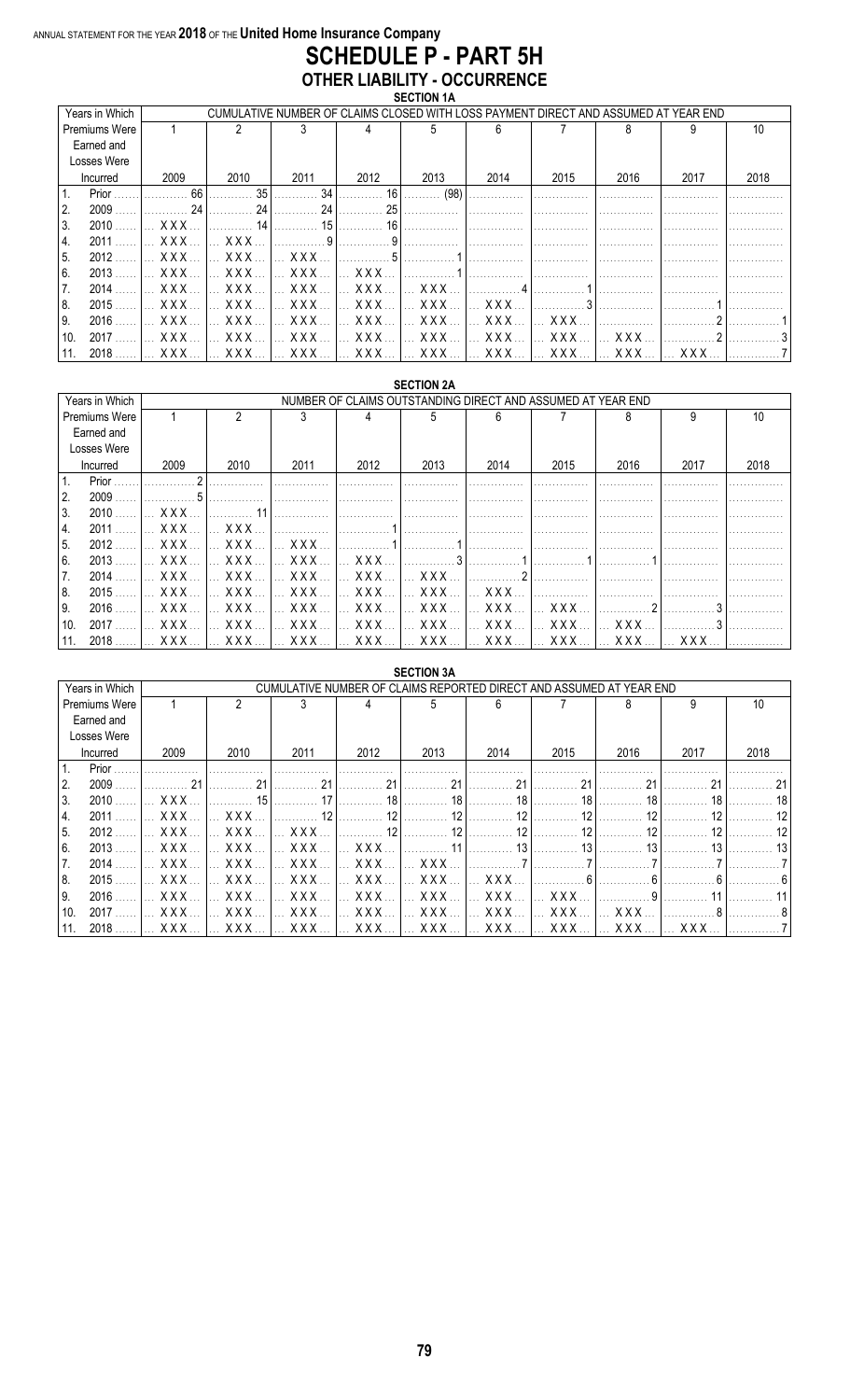#### ANNUAL STATEMENT FOR THE YEAR 2018 OF THE United Home Insurance Company **SCHEDULE P - PART 5H OTHER LIABILITY - CLAIMS-MADE**

| Years in Which       |                       |                         |                                      |                                                   |                               | CUMULATIVE NUMBER OF CLAIMS CLOSED WITH LOSS PAYMENT DIRECT AND ASSUMED AT YEAR END |                |            |                |      |
|----------------------|-----------------------|-------------------------|--------------------------------------|---------------------------------------------------|-------------------------------|-------------------------------------------------------------------------------------|----------------|------------|----------------|------|
| <b>Premiums Were</b> |                       |                         |                                      |                                                   |                               |                                                                                     |                |            |                |      |
| Earned and           |                       |                         |                                      |                                                   |                               |                                                                                     |                |            |                |      |
| Losses Were          |                       |                         |                                      |                                                   |                               |                                                                                     |                |            |                |      |
| Incurred             | 2009                  | 2010                    | 2011                                 | 2012                                              | 2013                          | 2014                                                                                | 2015           | 2016       | 2017           | 2018 |
| Prior                |                       |                         |                                      |                                                   |                               |                                                                                     |                |            |                |      |
| 2.<br>2009           |                       |                         |                                      |                                                   |                               |                                                                                     |                |            |                |      |
| 3.<br>2010           | X X X                 |                         |                                      |                                                   |                               |                                                                                     |                |            |                |      |
| 14.<br>2011          | $\ldots$ XXX $\ldots$ | $X$ $X$ $X$             |                                      |                                                   |                               |                                                                                     |                |            |                |      |
| 15.<br>2012          | $\ldots$ XXX $\ldots$ | $\ldots$ XXX $\ldots$   | $\mathsf{L} \times$ XXX $\mathsf{L}$ |                                                   |                               |                                                                                     |                |            |                |      |
| l 6.<br>2013         | XXX                   | $\ldots$ X X X $\ldots$ | $\sim$ XXX $\sim$                    | $\mathsf{XXX}$                                    |                               |                                                                                     |                |            |                |      |
| 17.<br>2014          | $\ldots$ XXX $\ldots$ | $\ldots$ XXX $\ldots$   |                                      | <u>  XXX    XXX   </u>                            | $\mathbb{R}$ XXX $\mathbb{R}$ |                                                                                     |                |            |                |      |
| 8.<br>2015           | XXX                   | $\ldots$ XXX $\ldots$   |                                      | $\left  \ldots$ XXX $\ldots \right $ XXX $\ldots$ | $\ldots$ XXX $\ldots$         | $\mathsf{L}$ x x x $\mathsf{L}$                                                     |                |            |                |      |
| 9.<br>2016           | <b>XXX</b>            | <b>XXX</b>              | $\mathbf{X} \times \mathbf{X}$       | $\ldots$ XXX $\ldots$                             | $\ldots$ XXX $\ldots$         | XXX                                                                                 | $\mathsf{XXX}$ |            |                |      |
| 2017<br>10.          | $\ldots$ XXX $\ldots$ |                         |                                      | XXX    XXX    XXX                                 |                               |                                                                                     | XXX   XXX      |            |                |      |
| $2018$ .<br>11.      | $\ldots$ XXX $\ldots$ | XXX                     |                                      | <u>  XXX    XXX   </u>                            |                               |                                                                                     |                | <b>XXX</b> | $\mathsf{XXX}$ |      |

|      | <b>SECTION 2B</b><br>NUMBER OF CLAIMS OUTSTANDING DIRECT AND ASSUMED AT YEAR END |                       |                       |                                                                                          |                |                       |           |                      |                       |      |      |  |  |
|------|----------------------------------------------------------------------------------|-----------------------|-----------------------|------------------------------------------------------------------------------------------|----------------|-----------------------|-----------|----------------------|-----------------------|------|------|--|--|
|      | Years in Which                                                                   |                       |                       |                                                                                          |                |                       |           |                      |                       |      |      |  |  |
|      | <b>Premiums Were</b>                                                             |                       | っ                     |                                                                                          |                |                       |           |                      |                       |      | 10   |  |  |
|      | Earned and                                                                       |                       |                       |                                                                                          |                |                       |           |                      |                       |      |      |  |  |
|      | Losses Were                                                                      |                       |                       |                                                                                          |                |                       |           |                      |                       |      |      |  |  |
|      | Incurred                                                                         | 2009                  | 2010                  | 2011                                                                                     | 2012           | 2013                  | 2014      | 2015                 | 2016                  | 2017 | 2018 |  |  |
|      | Prior                                                                            |                       |                       |                                                                                          |                |                       |           |                      |                       |      |      |  |  |
| 2.   | 2009                                                                             |                       |                       |                                                                                          |                |                       |           |                      |                       |      |      |  |  |
| ΙЗ.  | 2010                                                                             | XXX                   |                       |                                                                                          |                |                       |           |                      |                       |      |      |  |  |
| 4.   | 2011                                                                             | $\ldots$ XXX $\ldots$ | I XXX                 |                                                                                          |                |                       |           |                      |                       |      |      |  |  |
| 5.   | 2012                                                                             |                       | XXX I XXX I           | XXX                                                                                      | . <b>. . 1</b> |                       |           |                      |                       |      |      |  |  |
| 6.   | 2013                                                                             | XXX                   |                       | $\left[\dots$ x x x $\dots\right]\dots$ x x x $\dots\left[\dots\right]$ x $\blacksquare$ |                |                       |           |                      |                       |      |      |  |  |
|      | 2014                                                                             | XXX                   | X X X                 | XXX                                                                                      |                |                       |           |                      |                       |      |      |  |  |
| 8.   | 2015                                                                             | XXX                   | $\ldots$ XXX $\ldots$ | XXX                                                                                      | $X \times X$   | 8 X X                 | x x x     |                      |                       |      |      |  |  |
| l 9. | 2016                                                                             |                       | XXX     XXX           | $\mathbf{X} \times \mathbf{X}$                                                           | XXX            | XXX                   | XXX   XXX |                      |                       |      |      |  |  |
| 10.  | 2017                                                                             | $\ldots$ XXX $\ldots$ | $\mathsf{XXX}$        | $\mathbf{X} \times \mathbf{X}$                                                           | <b>XXX</b>     | $\ldots$ XXX $\ldots$ |           |                      | $\ldots$ XXX $\ldots$ |      |      |  |  |
|      | 2018                                                                             | XXX                   | l XXX l               | . XXX 1                                                                                  | XXX            | XXX                   |           | <u>  XXX   XXX  </u> | XXX                   | XXX  |      |  |  |

|                      | <b>SECTION 3B</b><br>CUMULATIVE NUMBER OF CLAIMS REPORTED DIRECT AND ASSUMED AT YEAR END |                       |                                    |              |                |          |                                |                |      |      |  |  |  |
|----------------------|------------------------------------------------------------------------------------------|-----------------------|------------------------------------|--------------|----------------|----------|--------------------------------|----------------|------|------|--|--|--|
| Years in Which       |                                                                                          |                       |                                    |              |                |          |                                |                |      |      |  |  |  |
| <b>Premiums Were</b> |                                                                                          | 2                     |                                    |              | 5              | 6        |                                |                |      | 10   |  |  |  |
| Earned and           |                                                                                          |                       |                                    |              |                |          |                                |                |      |      |  |  |  |
| Losses Were          |                                                                                          |                       |                                    |              |                |          |                                |                |      |      |  |  |  |
| Incurred             | 2009                                                                                     | 2010                  | 2011                               | 2012         | 2013           | 2014     | 2015                           | 2016           | 2017 | 2018 |  |  |  |
| Prior                |                                                                                          |                       |                                    |              |                |          |                                |                |      |      |  |  |  |
| 2.<br>2009           |                                                                                          |                       |                                    |              |                |          |                                |                |      |      |  |  |  |
| 3.<br>2010           | XXX.                                                                                     |                       |                                    |              |                |          |                                |                |      |      |  |  |  |
| 2011<br>4.           | XXX                                                                                      | XXX.                  |                                    |              |                |          |                                |                |      |      |  |  |  |
| 2012<br>5.           | $XXX$                                                                                    | $\ldots$ XXX $\ldots$ | $\left  \dots \right.$ XXX $\dots$ |              |                |          |                                |                |      |      |  |  |  |
| 6.<br>2013.          | XXX  I                                                                                   |                       |                                    | XI           |                |          |                                |                |      |      |  |  |  |
| 7.<br>2014           | $\ldots$ XXX $\ldots$                                                                    | XXX                   | XXX                                |              |                |          |                                |                |      |      |  |  |  |
| 8.<br>2015           | XXX                                                                                      | X X X                 | XXX                                | $X \times X$ |                |          |                                |                |      |      |  |  |  |
| 2016<br>9.           | XXX                                                                                      | X X X                 | XXX                                | XXX.         | <b>XXX</b>     | XXX.     | $\mathbf{X} \times \mathbf{X}$ |                |      |      |  |  |  |
| 2017<br>10.          | XXX                                                                                      | $\mathsf{XXX}$        | 1. X X X                           | XXX          | $\mathsf{XXX}$ | XXX      | X X X                          | $\mathsf{XXX}$ |      |      |  |  |  |
| 2018                 | XXX                                                                                      |                       | XXX I XXX I                        | XXX          | XXX            | 1 XXX  1 | . <b>XXX</b>                   | XXX            | XXX. |      |  |  |  |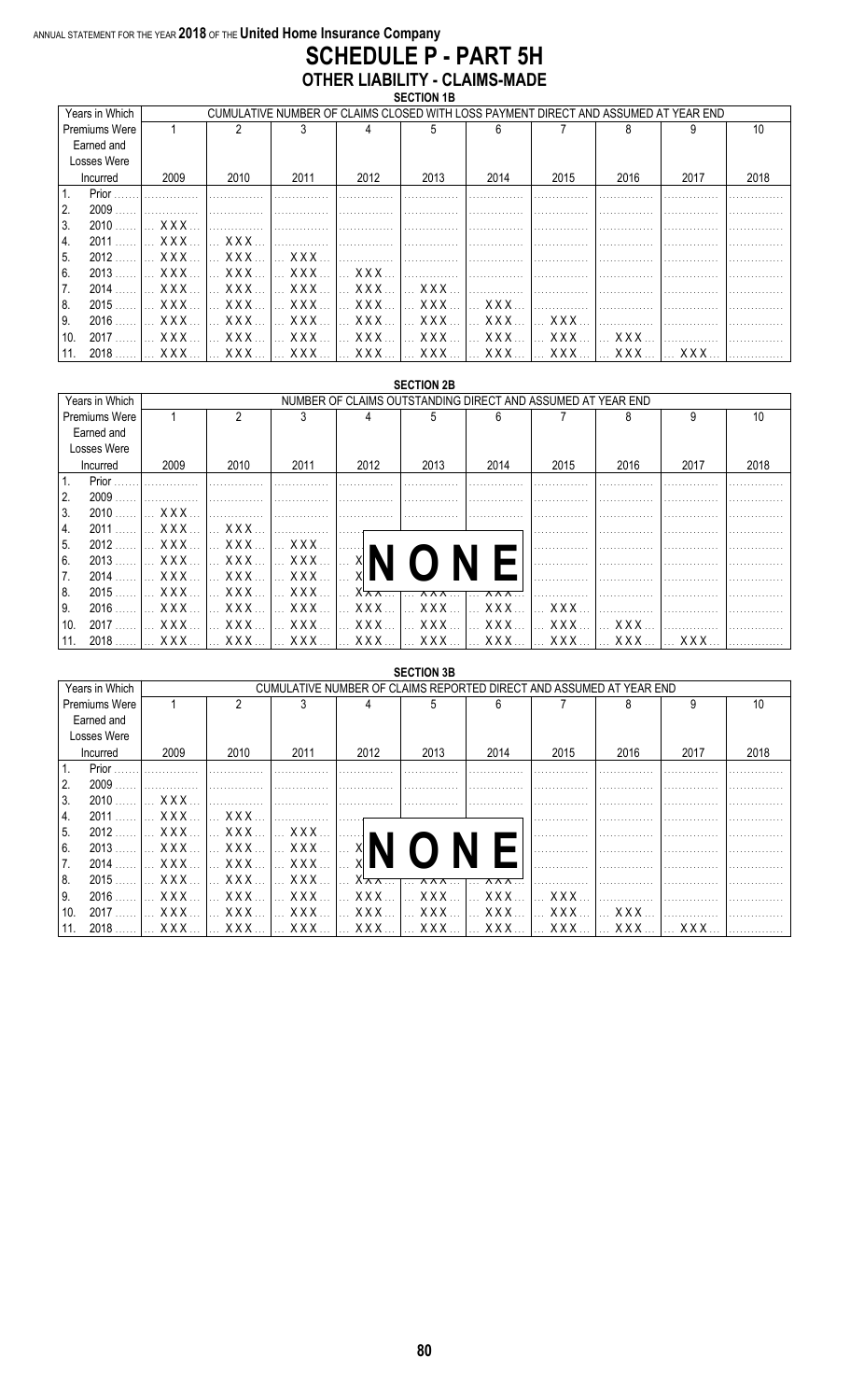### ANNUAL STATEMENT FOR THE YEAR 2018 OF THE United Home Insurance Company **SCHEDULE P - PART 5R** PRODUCTS LIABILITY - OCCURRENCE

| Years in Which |                                | CUMULATIVE NUMBER OF CLAIMS CLOSED WITH LOSS PAYMENT DIRECT AND ASSUMED AT YEAR END |                                      |                                                                                                                                                                                                                                                                                                                                                                                                                                             |                |      |                                |      |       |      |  |  |  |
|----------------|--------------------------------|-------------------------------------------------------------------------------------|--------------------------------------|---------------------------------------------------------------------------------------------------------------------------------------------------------------------------------------------------------------------------------------------------------------------------------------------------------------------------------------------------------------------------------------------------------------------------------------------|----------------|------|--------------------------------|------|-------|------|--|--|--|
| Premiums Were  |                                | 2                                                                                   |                                      |                                                                                                                                                                                                                                                                                                                                                                                                                                             |                | հ    |                                |      |       | 10   |  |  |  |
| Earned and     |                                |                                                                                     |                                      |                                                                                                                                                                                                                                                                                                                                                                                                                                             |                |      |                                |      |       |      |  |  |  |
| Losses Were    |                                |                                                                                     |                                      |                                                                                                                                                                                                                                                                                                                                                                                                                                             |                |      |                                |      |       |      |  |  |  |
| Incurred       | 2009                           | 2010                                                                                | 2011                                 | 2012                                                                                                                                                                                                                                                                                                                                                                                                                                        | 2013           | 2014 | 2015                           | 2016 | 2017  | 2018 |  |  |  |
| Prior<br>l 1.  |                                |                                                                                     |                                      |                                                                                                                                                                                                                                                                                                                                                                                                                                             |                |      |                                |      |       |      |  |  |  |
| 2.<br>2009     |                                |                                                                                     |                                      |                                                                                                                                                                                                                                                                                                                                                                                                                                             |                |      |                                |      |       |      |  |  |  |
| 3.<br>2010     | $\ldots$ XXX $\ldots$          |                                                                                     |                                      |                                                                                                                                                                                                                                                                                                                                                                                                                                             |                |      |                                |      |       |      |  |  |  |
| 14.<br>2011    | $\ldots$ XXX $\ldots$          | $\ldots$ XXX $\ldots$                                                               |                                      |                                                                                                                                                                                                                                                                                                                                                                                                                                             |                |      |                                |      |       |      |  |  |  |
| 15.<br>2012    | $\ldots$ XXX $\ldots$          |                                                                                     |                                      |                                                                                                                                                                                                                                                                                                                                                                                                                                             |                |      |                                |      |       |      |  |  |  |
| 6.<br>2013     | $\ldots$ XXX $\ldots$          | $\ldots$ XXX $\ldots$                                                               |                                      | $\left[\ldots$ XXX $\ldots\right]$ $\ldots$ XXX $\ldots\right]$ $\left[\ldots\right]$ $\left[\ldots\right]$ $\left[\ldots\right]$ $\left[\ldots\right]$ $\left[\ldots\right]$ $\left[\ldots\right]$ $\left[\ldots\right]$ $\left[\ldots\right]$ $\left[\ldots\right]$ $\left[\ldots\right]$ $\left[\ldots\right]$ $\left[\ldots\right]$ $\left[\ldots\right]$ $\left[\ldots\right]$ $\left[\ldots\right]$ $\left[\ldots\right]$ $\left[\ld$ |                |      |                                |      |       |      |  |  |  |
| 2014           | $\ldots$ XXX $\ldots$          | $\ldots$ XXX $\ldots$                                                               |                                      | $\left[\right]$ XXX $\left[\right]$ XXX $\left[\right]$ XXX $\left[\right]$                                                                                                                                                                                                                                                                                                                                                                 |                |      |                                |      |       |      |  |  |  |
| 8.<br>$2015$ . | $\mathbf{X} \times \mathbf{X}$ |                                                                                     |                                      |                                                                                                                                                                                                                                                                                                                                                                                                                                             |                |      |                                |      |       |      |  |  |  |
| 9.<br>2016     | $X$ $X$ $X$                    | <b>XXX</b>                                                                          | $\left  \ldots \right.$ XXX $\ldots$ | XXX                                                                                                                                                                                                                                                                                                                                                                                                                                         | $\mathsf{XXX}$ | XXX  | $\mathsf{X} \times \mathsf{X}$ | .    |       |      |  |  |  |
| 2017<br>10.    | $\ldots$ XXX $\ldots$          |                                                                                     |                                      | XXX   XXX   XXX   XXX   XXX   XXX   XXX                                                                                                                                                                                                                                                                                                                                                                                                     |                |      |                                |      |       |      |  |  |  |
| $2018$<br>11.  |                                |                                                                                     |                                      |                                                                                                                                                                                                                                                                                                                                                                                                                                             |                |      |                                | XXX  | I XXX |      |  |  |  |

|                |                      |                       |                                                             |                                                                             |                       | <b>SECTION 2A</b>                         |                                                            |                                                                       |                       |            |      |  |  |  |
|----------------|----------------------|-----------------------|-------------------------------------------------------------|-----------------------------------------------------------------------------|-----------------------|-------------------------------------------|------------------------------------------------------------|-----------------------------------------------------------------------|-----------------------|------------|------|--|--|--|
|                | Years in Which       |                       | NUMBER OF CLAIMS OUTSTANDING DIRECT AND ASSUMED AT YEAR END |                                                                             |                       |                                           |                                                            |                                                                       |                       |            |      |  |  |  |
|                | <b>Premiums Were</b> |                       | っ                                                           |                                                                             |                       |                                           |                                                            |                                                                       | 8                     |            | 10   |  |  |  |
|                | Earned and           |                       |                                                             |                                                                             |                       |                                           |                                                            |                                                                       |                       |            |      |  |  |  |
|                | Losses Were          |                       |                                                             |                                                                             |                       |                                           |                                                            |                                                                       |                       |            |      |  |  |  |
|                | Incurred             | 2009                  | 2010                                                        | 2011                                                                        | 2012                  | 2013                                      | 2014                                                       | 2015                                                                  | 2016                  | 2017       | 2018 |  |  |  |
| $\mathbf{1}$ . | Prior                |                       |                                                             |                                                                             |                       |                                           |                                                            |                                                                       |                       |            |      |  |  |  |
| 2.             | 2009                 |                       |                                                             |                                                                             |                       |                                           |                                                            |                                                                       |                       |            |      |  |  |  |
| ΙЗ.            | 2010                 | XXX                   |                                                             |                                                                             |                       |                                           |                                                            |                                                                       |                       |            |      |  |  |  |
| 4.             | 2011                 | XXX                   | $\ldots$ XXX $\ldots$                                       |                                                                             |                       |                                           |                                                            |                                                                       |                       |            |      |  |  |  |
| 5.             | 2012                 | $\ldots$ XXX $\ldots$ | $\mathsf{L} \times \mathsf{X} \times \mathsf{X}$            | XXX                                                                         |                       |                                           |                                                            |                                                                       |                       |            |      |  |  |  |
| 6.             | 2013                 | XXX                   |                                                             | $\left   \times x \times  \right   \times x \times  \left   \times \right $ |                       |                                           |                                                            |                                                                       |                       |            |      |  |  |  |
| '7.            | 2014                 | XXX                   | $\mathbf{X} \times \mathbf{X}$                              | $\mathbf{X} \times \mathbf{X}$                                              |                       |                                           |                                                            |                                                                       |                       |            |      |  |  |  |
| 8.             | 2015                 | XXX                   | $\ldots$ XXX $\ldots$                                       | $\ldots$ XXX $\ldots$                                                       | $X \times X$          | $\ldots$ $\lambda \lambda \lambda \ldots$ | $\overline{\lambda} \overline{\lambda} \overline{\lambda}$ |                                                                       |                       |            |      |  |  |  |
| l 9.           | 2016                 | XXX                   | $\lfloor \cdot \cdot \cdot \cdot \cdot \cdot \rfloor$       | XXX                                                                         | XXX                   | XXX                                       | XXX   XXX                                                  |                                                                       |                       |            |      |  |  |  |
| 10.            | 2017                 | $\ldots$ XXX $\ldots$ | $\mathbf{X} \times \mathbf{X}$                              | $\ldots$ XXX $\ldots$                                                       | $\ldots$ XXX $\ldots$ | XXX                                       |                                                            | $\left  \dots$ XXX $\dots$ $\right  \dots$ XXX $\left  \dots \right $ | $\ldots$ XXX $\ldots$ |            |      |  |  |  |
| 11.            | 2018                 | XXX                   |                                                             |                                                                             |                       |                                           |                                                            | XXX   XXX   XXX   XXX   XXX   XXX   XXX                               |                       | <b>XXX</b> |      |  |  |  |

|                |      |                                                                     |                       |                 | <b>SECTION 3A</b>               |                       |                                |                       |      |      |  |  |  |
|----------------|------|---------------------------------------------------------------------|-----------------------|-----------------|---------------------------------|-----------------------|--------------------------------|-----------------------|------|------|--|--|--|
| Years in Which |      | CUMULATIVE NUMBER OF CLAIMS REPORTED DIRECT AND ASSUMED AT YEAR END |                       |                 |                                 |                       |                                |                       |      |      |  |  |  |
| Premiums Were  |      |                                                                     |                       |                 | 5                               | 6                     |                                | 8                     |      | 10   |  |  |  |
| Earned and     |      |                                                                     |                       |                 |                                 |                       |                                |                       |      |      |  |  |  |
| Losses Were    |      |                                                                     |                       |                 |                                 |                       |                                |                       |      |      |  |  |  |
| Incurred       | 2009 | 2010                                                                | 2011                  | 2012            | 2013                            | 2014                  | 2015                           | 2016                  | 2017 | 2018 |  |  |  |
| Prior          |      |                                                                     |                       |                 |                                 |                       |                                |                       |      |      |  |  |  |
| 2009<br>2.     |      |                                                                     |                       |                 |                                 |                       |                                |                       |      |      |  |  |  |
| 3.<br>2010     | XXX. |                                                                     |                       |                 |                                 |                       |                                |                       |      |      |  |  |  |
| 2011<br>4.     | XXX  | X X X                                                               |                       |                 |                                 |                       |                                |                       |      |      |  |  |  |
| 2012<br>5.     | XXX  | XXX                                                                 | <b>XXX</b>            |                 |                                 |                       |                                |                       |      |      |  |  |  |
| l 6.<br>2013   |      | XXX     XXX                                                         | XXX                   | XI              |                                 |                       |                                |                       |      |      |  |  |  |
| 2014<br>7.     | XXX  | $\mathbf{X} \times \mathbf{X}$                                      | $\ldots$ XXX $\ldots$ |                 |                                 |                       |                                |                       |      |      |  |  |  |
| 8.<br>2015     | XXX. | X X X                                                               | XXX                   | $X \times X$    |                                 |                       |                                |                       |      |      |  |  |  |
| 2016<br>9.     | XXX. | $\mathbf{X} \times \mathbf{X}$                                      | XXX                   | XXX.            | $\mathbb{R}$ X X X $\mathbb{R}$ | XXX.                  | $\ldots$ XXX.                  |                       |      |      |  |  |  |
| 2017<br>10.    | XXX  | $\ldots$ XXX $\ldots$                                               | $\ldots$ XXX $\ldots$ | $X$ $X$ $X$ $Y$ | X X X                           | $\ldots$ XXX $\ldots$ | $\mathbf{X} \times \mathbf{X}$ | $\ldots$ XXX $\ldots$ |      |      |  |  |  |
| 2018           | XXX  | <b>XXX</b>                                                          |                       |                 | XXX                             |                       |                                | XXX                   | XXX. |      |  |  |  |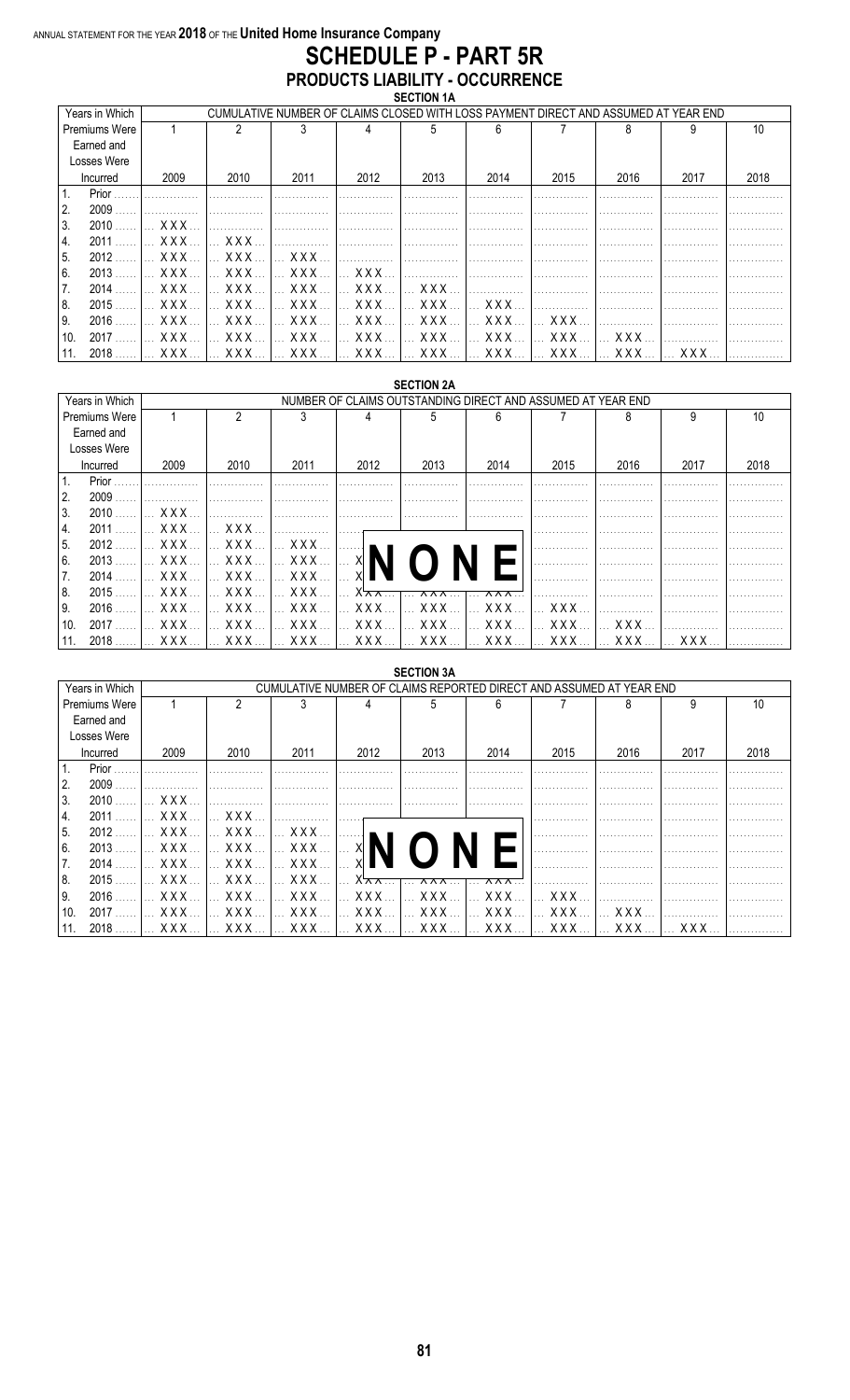**Schedule P - Part 5R - Products Liability - Claims-Made - Sn 1B . . . . . . . . . . . . NONE**

**Schedule P - Part 5R - Products Liability - Claims-Made - Sn 2B . . . . . . . . . . . . NONE**

**Schedule P - Part 5R - Products Liability - Claims-Made - Sn 3B . . . . . . . . . . . . NONE**

**Schedule P - Part 5T - Warranty - Sn 1 . . . . . . . . . . . . . . . . . . . . . . . . . . . . . . . . . NONE**

**Schedule P - Part 5T - Warranty - Sn 2 . . . . . . . . . . . . . . . . . . . . . . . . . . . . . . . . . NONE**

**Schedule P - Part 5T - Warranty - Sn 3 . . . . . . . . . . . . . . . . . . . . . . . . . . . . . . . . . NONE**

**Schedule P - Part 6C - Comm. Auto/Truck Liability/Medical - Sn 1 . . . . . . . . . . . NONE**

**Schedule P - Part 6C - Comm. Auto/Truck Liability/Medical - Sn 2 . . . . . . . . . . . NONE**

**Schedule P - Part 6D - Workers' Comp. (Excl. Excess Workers' Comp.) - Sn 1 . NONE**

**Schedule P - Part 6D - Workers' Comp. (Excl. Excess Workers' Comp.) - Sn 2 . NONE**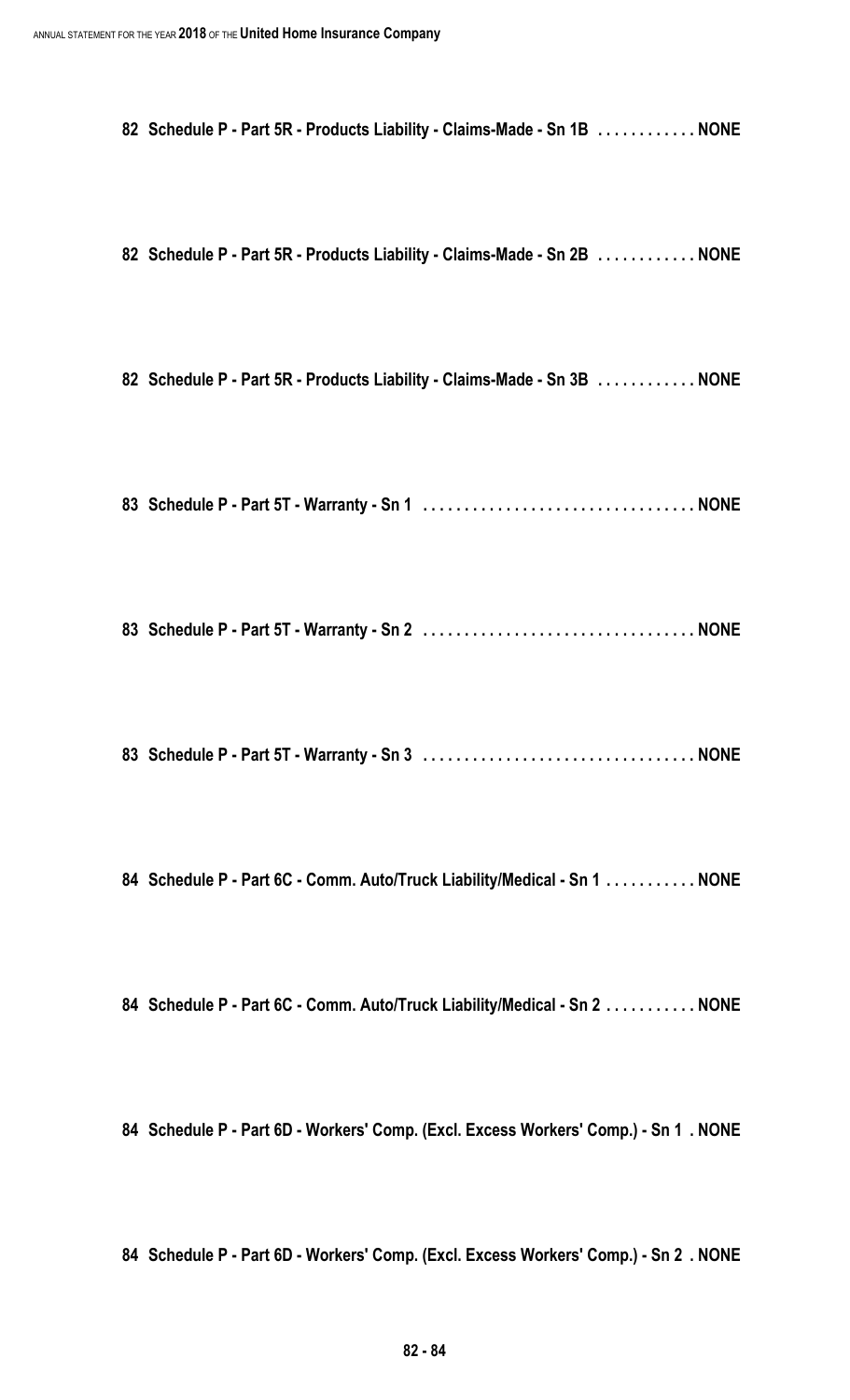#### ANNUAL STATEMENT FOR THE YEAR 2018 OF THE United Home Insurance Company **SCHEDULE P - PART 6E COMMERCIAL MULTIPLE PERIL** SECTION 1

|                | Years in Which    |                       | CUMULATIVE PREMIUMS EARNED DIRECT AND ASSUMED AT YEAR END (\$000 OMITTED) |                                    |        |                                                               |      |            |      |      |      |                     |  |  |
|----------------|-------------------|-----------------------|---------------------------------------------------------------------------|------------------------------------|--------|---------------------------------------------------------------|------|------------|------|------|------|---------------------|--|--|
|                | Premiums Were     |                       |                                                                           |                                    |        |                                                               |      |            |      | g    | 10   | <b>Current Year</b> |  |  |
|                | Earned and Losses |                       |                                                                           |                                    |        |                                                               |      |            |      |      |      | Premiums            |  |  |
|                | Were Incurred     | 2009                  | 2010                                                                      | 2011                               | 2012   | 2013                                                          | 2014 | 2015       | 2016 | 2017 | 2018 | Earned              |  |  |
|                |                   |                       |                                                                           |                                    |        |                                                               |      |            |      |      |      |                     |  |  |
| <sup>2.</sup>  | $2009$            | .                     | .                                                                         | .                                  |        |                                                               |      |            |      |      |      |                     |  |  |
| 3.             | 2010              | $\ldots$ XXX $\ldots$ | . 1                                                                       |                                    |        | .                                                             |      |            |      |      |      |                     |  |  |
| 4.             | $2011$            | <b>XXX</b>            | $\ldots$ XXX $\ldots$                                                     |                                    |        |                                                               |      | .          |      |      |      |                     |  |  |
| 5.             |                   | $\ldots$ XXX $\ldots$ | $\mathbf{X} \times \mathbf{X}$                                            |                                    |        |                                                               |      |            |      |      |      |                     |  |  |
| 6.             | $2013$            | $\ldots$ XXX $\ldots$ |                                                                           | │ XXX  │ XXX  │ XX <del>।*</del>   |        |                                                               |      | .          |      |      |      |                     |  |  |
| 7 <sub>1</sub> | $2014$            | XXX                   | $\ldots$ XXX $\ldots$                                                     | $\ldots$ XXX $\ldots$ $\ldots$ XXI |        |                                                               |      |            |      |      |      |                     |  |  |
| 8.             |                   |                       |                                                                           |                                    |        |                                                               |      |            |      |      |      |                     |  |  |
| 9.             |                   |                       |                                                                           |                                    |        |                                                               |      | $XXX$      |      |      |      |                     |  |  |
| 10.            | 2017              | . X X X               |                                                                           | I XXX  I XXX  I                    | … XXL  |                                                               |      | <b>XXX</b> | XXX  | .    |      |                     |  |  |
| 11.            |                   | $\ldots$ XXX $\ldots$ | $\ldots$ XXX $\ldots$                                                     | XXX                                | XXX  I | XXX  1                                                        | XXX  | XXX        | XXX  | XXX  |      |                     |  |  |
| 12.            |                   | $\ldots$ XXX $\ldots$ |                                                                           |                                    |        | 1 XXX  1 XXX  1 XXX  1 XXX  1 XXX  1 XXX  1 XXX  1 XXX  1 XXX |      |            |      |      |      |                     |  |  |
| 13.            | Earned            |                       |                                                                           |                                    |        |                                                               |      |            |      |      |      |                     |  |  |
|                | Premiums (Sch.    |                       |                                                                           |                                    |        |                                                               |      |            |      |      |      |                     |  |  |
|                |                   |                       |                                                                           |                                    |        |                                                               |      |            |      |      |      | XXX.                |  |  |

#### **SECTION 2**

| Years in Which    |                       |                                                                                                  |      | CUMULATIVE PREMIUMS EARNED CEDED AT YEAR END (\$000 OMITTED) |      |                                             |                       |      |      |      |                     |
|-------------------|-----------------------|--------------------------------------------------------------------------------------------------|------|--------------------------------------------------------------|------|---------------------------------------------|-----------------------|------|------|------|---------------------|
| Premiums Were     |                       | 2                                                                                                |      |                                                              |      |                                             |                       |      |      | 10   | <b>Current Year</b> |
| Earned and Losses |                       |                                                                                                  |      |                                                              |      |                                             |                       |      |      |      | Premiums            |
| Were Incurred     | 2009                  | 2010                                                                                             | 2011 | 2012                                                         | 2013 | 2014                                        | 2015                  | 2016 | 2017 | 2018 | Earned              |
| Prior.            |                       |                                                                                                  |      |                                                              |      |                                             |                       |      |      |      |                     |
| 2.                |                       | 1. 1.                                                                                            |      |                                                              | .    | .                                           | .                     |      |      |      |                     |
| 3.                |                       |                                                                                                  |      |                                                              |      | .                                           | .                     | .    |      |      |                     |
| 4.                |                       | XXX                                                                                              |      |                                                              |      |                                             |                       |      |      |      |                     |
| 5.                |                       |                                                                                                  |      |                                                              |      |                                             |                       |      |      |      |                     |
| 6.                |                       |                                                                                                  |      |                                                              |      |                                             |                       |      |      |      |                     |
|                   |                       |                                                                                                  |      |                                                              |      |                                             |                       |      |      |      |                     |
| 8.                |                       |                                                                                                  |      |                                                              |      |                                             |                       |      |      | 1. 1 |                     |
| 9.                |                       |                                                                                                  |      |                                                              |      |                                             | $XXX$                 |      |      |      |                     |
| 10.<br>2017. 1    | XXX <i>.</i>          | <u>I XXX I XXX I XXL</u>                                                                         |      |                                                              |      |                                             | X X X                 | XXX  |      | 1.   |                     |
|                   | $\ldots$ XXX $\ldots$ | $\left[\dots$ XXX $\dots\right]\dots$ XXX $\dots\left[\dots$ XXX $\dots\right]\dots$ XXX $\dots$ |      |                                                              |      | $\left  \dots \right.$ XXX $\ldots \right $ | $\ldots$ XXX $\ldots$ |      |      |      |                     |
| 12.               |                       |                                                                                                  |      |                                                              |      |                                             |                       |      |      |      |                     |
| 13.<br>Earned     |                       |                                                                                                  |      |                                                              |      |                                             |                       |      |      |      |                     |
| Premiums (Sch.    |                       |                                                                                                  |      |                                                              |      |                                             |                       |      |      |      |                     |
|                   |                       |                                                                                                  |      |                                                              |      |                                             |                       |      |      |      |                     |

## **SCHEDULE P - PART 6H OTHER LIABILITY - OCCURRENCE**

|                  | Years in Which    |       | CUMULATIVE PREMIUMS EARNED DIRECT AND ASSUMED AT YEAR END (\$000 OMITTED) |                                        |       |      |      |      |      |      |       |                     |  |
|------------------|-------------------|-------|---------------------------------------------------------------------------|----------------------------------------|-------|------|------|------|------|------|-------|---------------------|--|
|                  | Premiums Were     |       | 2                                                                         |                                        |       |      |      |      |      | g    | 10    | <b>Current Year</b> |  |
|                  | Earned and Losses |       |                                                                           |                                        |       |      |      |      |      |      |       | Premiums            |  |
|                  | Were Incurred     | 2009  | 2010                                                                      | 2011                                   | 2012  | 2013 | 2014 | 2015 | 2016 | 2017 | 2018  | Earned              |  |
| $\overline{1}$ . |                   |       |                                                                           |                                        |       |      |      |      |      |      |       |                     |  |
| 2.               |                   | 406 l | . 406                                                                     | . 406                                  | . 406 | .    | .    |      |      |      |       |                     |  |
| 3.               | $2010$            | XXX   | $\ldots$ 433                                                              | . 433                                  | . 433 | .    | 1.   |      |      |      |       |                     |  |
|                  | 2011              |       | XXX     XXX                                                               | $\left  \dots \dots \dots 363 \right $ | . 363 | .    |      |      |      |      |       |                     |  |
| 5.               |                   |       | $\ldots$ XXX $\ldots$ $\ldots$ XXX $\ldots$ XXX $\ldots$                  |                                        | . 240 |      |      |      |      |      |       |                     |  |
| 6.               |                   |       |                                                                           | 1 XXX  1 XXX  1 XXX  1                 |       |      |      |      |      |      |       |                     |  |
| 7.               |                   |       |                                                                           |                                        |       |      |      |      |      |      |       |                     |  |
| 8.               |                   |       |                                                                           |                                        |       |      |      |      |      |      |       |                     |  |
| 9.               |                   |       |                                                                           |                                        |       |      |      |      |      |      |       |                     |  |
| 10.              |                   |       |                                                                           |                                        |       |      |      |      |      |      |       |                     |  |
| 11.              |                   |       |                                                                           |                                        |       |      |      |      |      |      |       |                     |  |
| 12.              |                   |       |                                                                           |                                        |       |      |      |      |      |      |       |                     |  |
| 13.              | Earned            |       |                                                                           |                                        |       |      |      |      |      |      |       |                     |  |
|                  | Premiums (Sch.    |       |                                                                           |                                        |       |      |      |      |      |      |       |                     |  |
|                  |                   |       | 406                                                                       |                                        |       |      |      |      |      |      | 208 l | XXX                 |  |

| <b>SECTION 2A</b> |                      |                                |                                                              |                                             |                                                                                 |                       |                                                                                                                                                                                                                                                                                                                                                                  |                                |             |                |                 |            |  |  |
|-------------------|----------------------|--------------------------------|--------------------------------------------------------------|---------------------------------------------|---------------------------------------------------------------------------------|-----------------------|------------------------------------------------------------------------------------------------------------------------------------------------------------------------------------------------------------------------------------------------------------------------------------------------------------------------------------------------------------------|--------------------------------|-------------|----------------|-----------------|------------|--|--|
|                   | Years in Which       |                                | CUMULATIVE PREMIUMS EARNED CEDED AT YEAR END (\$000 OMITTED) |                                             |                                                                                 |                       |                                                                                                                                                                                                                                                                                                                                                                  |                                |             |                |                 |            |  |  |
|                   | <b>Premiums Were</b> |                                | ĥ<br>10<br><b>Current Year</b><br>3<br>8                     |                                             |                                                                                 |                       |                                                                                                                                                                                                                                                                                                                                                                  |                                |             |                |                 |            |  |  |
|                   | Earned and Losses    |                                |                                                              |                                             |                                                                                 |                       |                                                                                                                                                                                                                                                                                                                                                                  |                                |             |                |                 | Premiums   |  |  |
|                   | Were Incurred        | 2009                           | 2010                                                         | 2011                                        | 2012                                                                            | 2013                  | 2014                                                                                                                                                                                                                                                                                                                                                             | 2015                           | 2016        | 2017           | 2018            | Earned     |  |  |
| $\overline{1}$ .  | Prior                |                                |                                                              |                                             | (363)<br>.                                                                      |                       |                                                                                                                                                                                                                                                                                                                                                                  |                                |             |                |                 |            |  |  |
| 2.                | 2009                 | 32                             | 32                                                           | 32                                          |                                                                                 |                       |                                                                                                                                                                                                                                                                                                                                                                  |                                |             |                |                 |            |  |  |
| l 3.              | $2010$               | XXX                            | 170                                                          | 170                                         |                                                                                 |                       |                                                                                                                                                                                                                                                                                                                                                                  |                                |             |                |                 |            |  |  |
| 14.               | 2011                 | XXX                            | XXX                                                          | 119                                         | the contract of the contract of the contract of the contract of the contract of |                       |                                                                                                                                                                                                                                                                                                                                                                  |                                |             |                |                 |            |  |  |
| 15.               | $2012$               | XXX                            | XXX                                                          | $\ldots$ XXX $\ldots$                       | . 77                                                                            |                       | .                                                                                                                                                                                                                                                                                                                                                                | .                              |             |                |                 |            |  |  |
| 6.                | $2013$               | XXX                            | $\ldots$ XXX $\ldots$                                        | XXX                                         | XXX                                                                             | . 29                  | .                                                                                                                                                                                                                                                                                                                                                                |                                |             | .              |                 |            |  |  |
| 17.               |                      | XXX                            |                                                              |                                             |                                                                                 |                       |                                                                                                                                                                                                                                                                                                                                                                  |                                |             |                |                 |            |  |  |
| 8.                | 2015                 | XXX                            | $\ldots$ XXX $\ldots$                                        | $\ldots$ XXX $\ldots$                       | XXX  I                                                                          | XXX     XXX           |                                                                                                                                                                                                                                                                                                                                                                  |                                |             | 1              |                 |            |  |  |
| l 9.              | 2016                 | $\mathbf{X} \times \mathbf{X}$ | $\mathbf{X} \times \mathbf{X}$                               | $\ldots$ XXX $\ldots$                       |                                                                                 | XXX                   | $\left  \right $ $\left $ $\right $ $\left $ $\right $ $\left $ $\right $ $\left $ $\right $ $\left $ $\right $ $\left $ $\right $ $\left $ $\left $ $\right $ $\left $ $\right $ $\left $ $\right $ $\left $ $\right $ $\left $ $\right $ $\left $ $\right $ $\left $ $\right $ $\left $ $\right $ $\left $ $\right $ $\left $ $\right $ $\left $ $\right $ $\$ | $\ldots$ XXX $\ldots$          | .           |                |                 |            |  |  |
| 10.               | $2017$               |                                |                                                              | XXX     XXX     XXX     XXX     XXX     XXX |                                                                                 |                       |                                                                                                                                                                                                                                                                                                                                                                  | XXX  I                         | XXX         | .              | .               |            |  |  |
| 11.               | 2018                 | XXX                            |                                                              | XXX    XXX    XXX    XXX    XXX             |                                                                                 |                       |                                                                                                                                                                                                                                                                                                                                                                  | $\mathbf{X} \times \mathbf{X}$ | XXX         | $\mathsf{XXX}$ |                 |            |  |  |
| 12.               | TOTAL                | XXX                            | $\mathbb{R}$ XXX $\mathbb{R}$                                |                                             |                                                                                 | XXX   XXX   XXX   XXX |                                                                                                                                                                                                                                                                                                                                                                  |                                | XXX  I  XXX | XXX  I         | $X$ $X$ $X$ $X$ |            |  |  |
| 13.               | Earned               |                                |                                                              |                                             |                                                                                 |                       |                                                                                                                                                                                                                                                                                                                                                                  |                                |             |                |                 |            |  |  |
|                   | Premiums (Sch.       |                                |                                                              |                                             |                                                                                 |                       |                                                                                                                                                                                                                                                                                                                                                                  |                                |             |                |                 |            |  |  |
|                   | $P-Part 1$           | 32                             | 170                                                          | 119                                         | 77                                                                              | 29                    | 47                                                                                                                                                                                                                                                                                                                                                               | <b>GN</b>                      | 59          | 46             | 48              | <b>XXX</b> |  |  |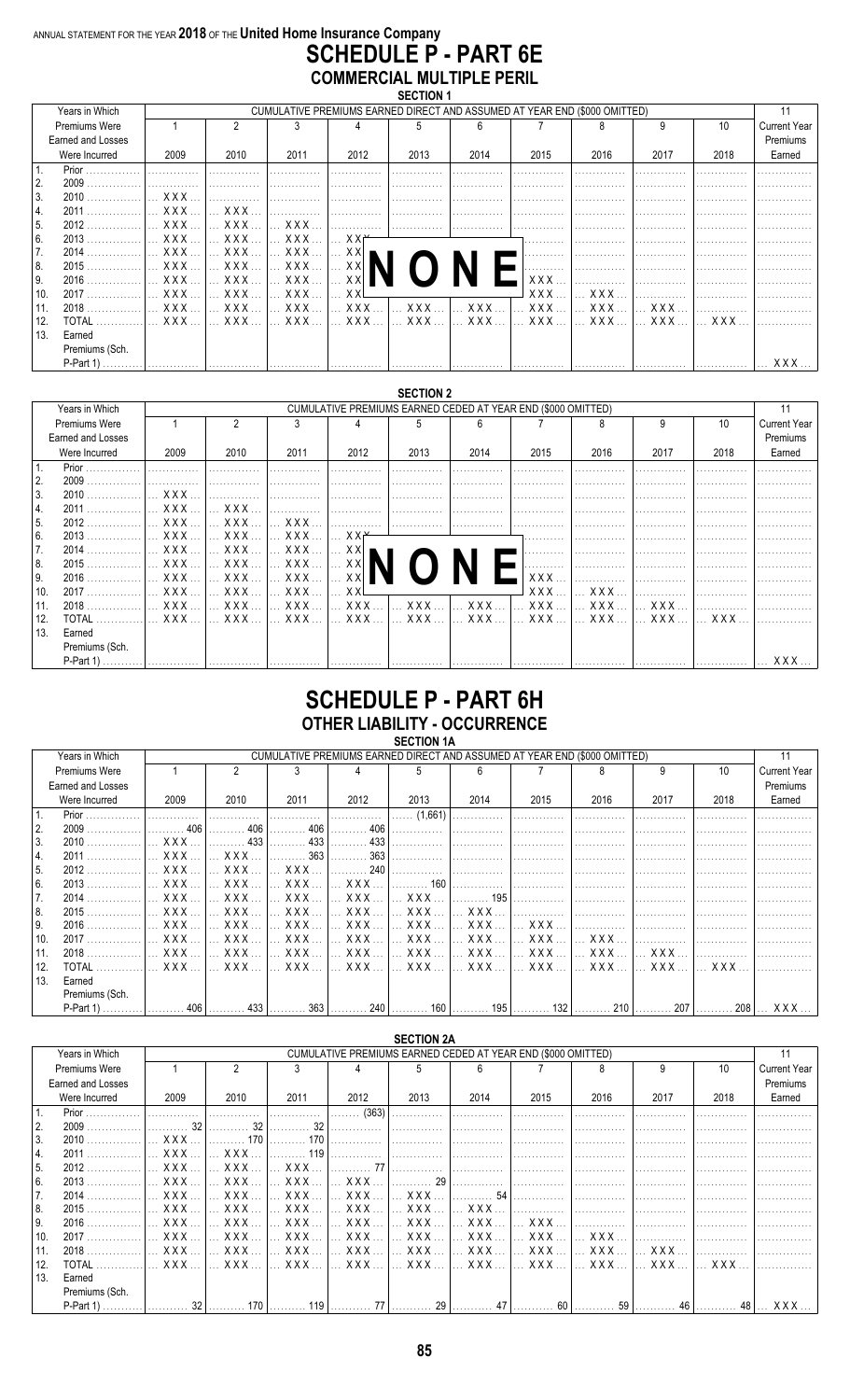| 86 Schedule P - Part 6H - Other Liability - Claims-Made - Sn 1B  NONE           |  |
|---------------------------------------------------------------------------------|--|
| 86 Schedule P - Part 6H - Other Liability - Claims-Made - Sn 2B  NONE           |  |
|                                                                                 |  |
|                                                                                 |  |
| 87 Schedule P - Part 6N - Reins. Nonproportional Assumed Property - Sn 1  NONE  |  |
| 87 Schedule P - Part 6N - Reins. Nonproportional Assumed Property - Sn 2  NONE  |  |
| 87 Schedule P - Part 60 - Reins. Nonproportional Assumed Liability - Sn 1  NONE |  |
| 87 Schedule P - Part 60 - Reins. Nonproportional Assumed Liability - Sn 2  NONE |  |
| 88 Schedule P - Part 6R - Products Liability - Occurrence - Sn 1A  NONE         |  |
| 88 Schedule P - Part 6R - Products Liability - Occurrence - Sn 2A  NONE         |  |
| 88 Schedule P - Part 6R - Products Liability - Claims-Made - Sn 1B  NONE        |  |
| 88 Schedule P - Part 6R - Products Liability - Claims-Made - Sn 2B  NONE        |  |
| 89 Schedule P - Part 7A - Primary Loss Sensitive Contracts - Sn 1 NONE          |  |
| 89 Schedule P - Part 7A - Primary Loss Sensitive Contracts - Sn 2 NONE          |  |
| 89 Schedule P - Part 7A - Primary Loss Sensitive Contracts - Sn 3 NONE          |  |
| 90 Schedule P - Part 7A - Primary Loss Sensitive Contracts - Sn 4 NONE          |  |
| 90 Schedule P - Part 7A - Primary Loss Sensitive Contracts - Sn 5 NONE          |  |
| 91 Schedule P - Part 7B - Reinsurance Loss Sensitive Contracts - Sn 1 NONE      |  |
| 91 Schedule P - Part 7B - Reinsurance Loss Sensitive Contracts - Sn 2 NONE      |  |
| 91 Schedule P - Part 7B - Reinsurance Loss Sensitive Contracts - Sn 3 NONE      |  |
| 92 Schedule P - Part 7B - Reinsurance Loss Sensitive Contracts - Sn 4 NONE      |  |
| 92 Schedule P - Part 7B - Reinsurance Loss Sensitive Contracts - Sn 5 NONE      |  |
| 92 Schedule P - Part 7B - Reinsurance Loss Sensitive Contracts - Sn 6 NONE      |  |
| 92 Schedule P - Part 7B - Reinsurance Loss Sensitive Contracts - Sn 7 NONE      |  |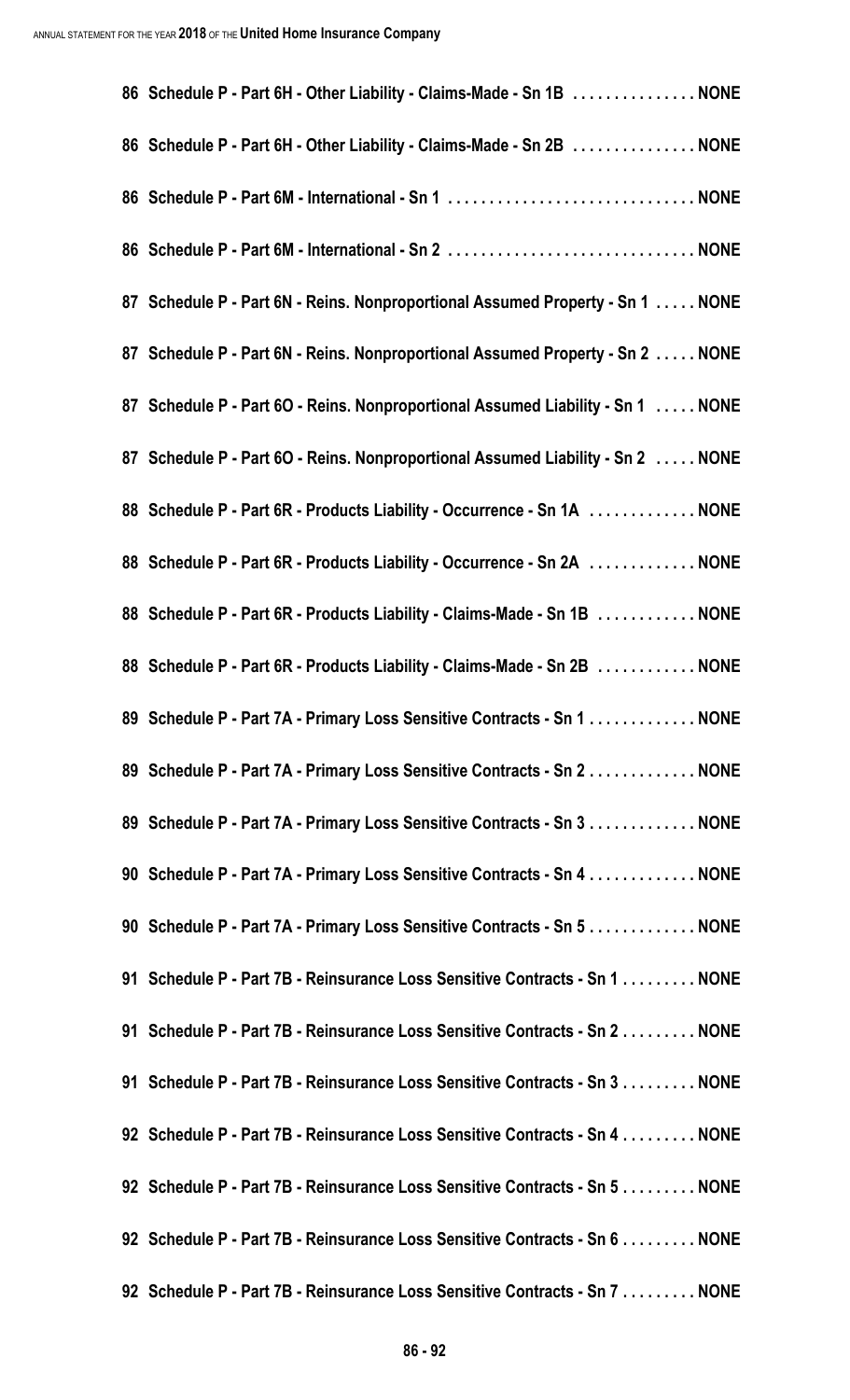## **SCHEDULE P INTERROGATORIES**

- 1. The following questions relate to yet-to-be-issued Extended Reporting Endorsements (EREs) arising from Death, Disability, or Retirement (DDR) provisions in Medical Professional Liability Claims Made insurance policies, EREs provided for reasons other than DDR are not to be included.
- 1.1 Does the company issue Medical Professional Liability Claims-Made insurance policies that provide tail (also known as an extended reporting endorsement, or "ERE") benefits in the event of Death, Disability, or Retirement (DDR) at a reduced charge or at no additional cost? If the

answer to question 1.1 is "no", leave the following questions blank. If the answer to question 1.1 is "yes", please answer the following questions: Yes[ ] No[X] 1.2 What is the total amount of the reserve for that provision (DDR Reserve), as reported, explicitly or not, elsewhere in this statement (in dollars)? \$. . . . . . . . . . . . . . . . . . . . . . . . . 0 1.3 Does the company report any DDR reserve as Unearned Premium Reserve per SSAP #65? Yeses and the company report any DDR reserve as Unearned Premium Reserve per SSAP #65?

- 1.4 Does the company report any DDR reserve as loss or loss adjustment expense reserve? Yeses and the company report any DDR reserve as loss or loss adjustment expense reserve?
- 1.5 If the company reports DDR reserve as Unearned Premium Reserve, does that amount match the figure on the Underwriting and Investment Exhibit, Part 1A - Recapitulation of all Premiums (Page 7) Column 2, Lines 11.1 plus 11.2? Yeser and the column 2 of the column 2 of the column 2 of the column 2 of the column 2 of the column 2 of the column 2 of the colum
- 1.6 If the company reports DDR reserve as loss or loss adjustment expense reserve, please complete the following table corresponding to where these reserves are reported in Schedule P:

|                         | DDR Reserve Included in Schedule P, Part 1F,<br><b>Medical Professional Liability</b> |                                                 |  |  |  |  |  |  |
|-------------------------|---------------------------------------------------------------------------------------|-------------------------------------------------|--|--|--|--|--|--|
| Years in which premiums |                                                                                       | Column 24: Total Net Losses and Expenses Unpaid |  |  |  |  |  |  |
| were earned and losses  |                                                                                       |                                                 |  |  |  |  |  |  |
| were incurred           | Section 1: Occurrence                                                                 | Section 2: Claims-Made                          |  |  |  |  |  |  |
| 1.601 Prior             |                                                                                       |                                                 |  |  |  |  |  |  |
| 1.602 2009              |                                                                                       |                                                 |  |  |  |  |  |  |
| 1.603 2010              |                                                                                       |                                                 |  |  |  |  |  |  |
| 1.604 2011              |                                                                                       |                                                 |  |  |  |  |  |  |
| 1.605 2012              |                                                                                       |                                                 |  |  |  |  |  |  |
| 1.606 2013              |                                                                                       |                                                 |  |  |  |  |  |  |
| 1.607 2014              |                                                                                       |                                                 |  |  |  |  |  |  |
| 1.608 2015              |                                                                                       |                                                 |  |  |  |  |  |  |
| 1.609 2016              |                                                                                       |                                                 |  |  |  |  |  |  |
| 1.610 2017              |                                                                                       |                                                 |  |  |  |  |  |  |
| 1.611 2018              |                                                                                       |                                                 |  |  |  |  |  |  |
| 1.612 TOTALS            |                                                                                       |                                                 |  |  |  |  |  |  |

- 2. The definition of allocated loss adjustment expenses (ALAE) and, therefore, unallocated loss adjustment expenses (ULAE) was changed effective January 1, 1998. This change in definition applies to both paid and unpaid expenses. Are these expenses (now reported as "Defense and Cost Containment" and "Adjusting and Other") reported in compliance with these definitions in this statement?
- 3. The Adjusting and Other expense payments and reserves should be allocated to the years in which the losses were incurred based on the number of claims reported, closed and outstanding in those years. When allocating Adjusting and Other expense between companies in a group or a pool, the Adjusting and Other expense should be allocated in the same percentage used for the loss amounts and the claim counts. For reinsurers, Adjusting and Other expense assumed should be reported according to the reinsurance contract. For Adjusting and Other expense incurred by reinsurers, or in those situations where suitable claim count information is not available, Adjusting and Other expense should be allocated by a reasonable method determined by the company and described in Interrogatory 7, below. Are they so reported in this Statement? Yes[X] No[ ]

4. Do any lines in Schedule P include reserves that are reported gross of any discount to present value of future payments, and that are reported net of such discounts on page 10? Yes[ ] No[X] If Yes, proper disclosure must be made in the Notes to Financial Statements, as specified in the Instructions. Also, the discounts must be reported in Schedule P - Part 1, Columns 32 and 33. Schedule P must be completed gross of non-tabular discounting. Work papers relating to discount calculations must be available for examination upon request. Discounting is allowed only if expressly permitted by the state insurance department to which this Annual Statement is being filed.

5. What were the net premiums in force at the end of the year for: (in thousands of dollars)

|                                                                                    | 5.1 Fidelity<br>5.2 Surety        |  |
|------------------------------------------------------------------------------------|-----------------------------------|--|
| 6. Claim count information is reported per claim or per claimant (Indicate which). |                                   |  |
|                                                                                    | 6.1 per claim<br>6.2 per claimant |  |
|                                                                                    |                                   |  |

If not the same in all years, explain in Interrogatory 7.

7.1 The information provided in Schedule P will be used by many persons to estimate the adequacy of the current loss and expense reserves, among other things. Are there any especially significant events, coverage, retention or accounting changes that have occurred that must be considered when making such analyses? The Constant of the Constant of the Constant of the Constant of the Ves[] No[X]

7.2 An extended statement may be attached.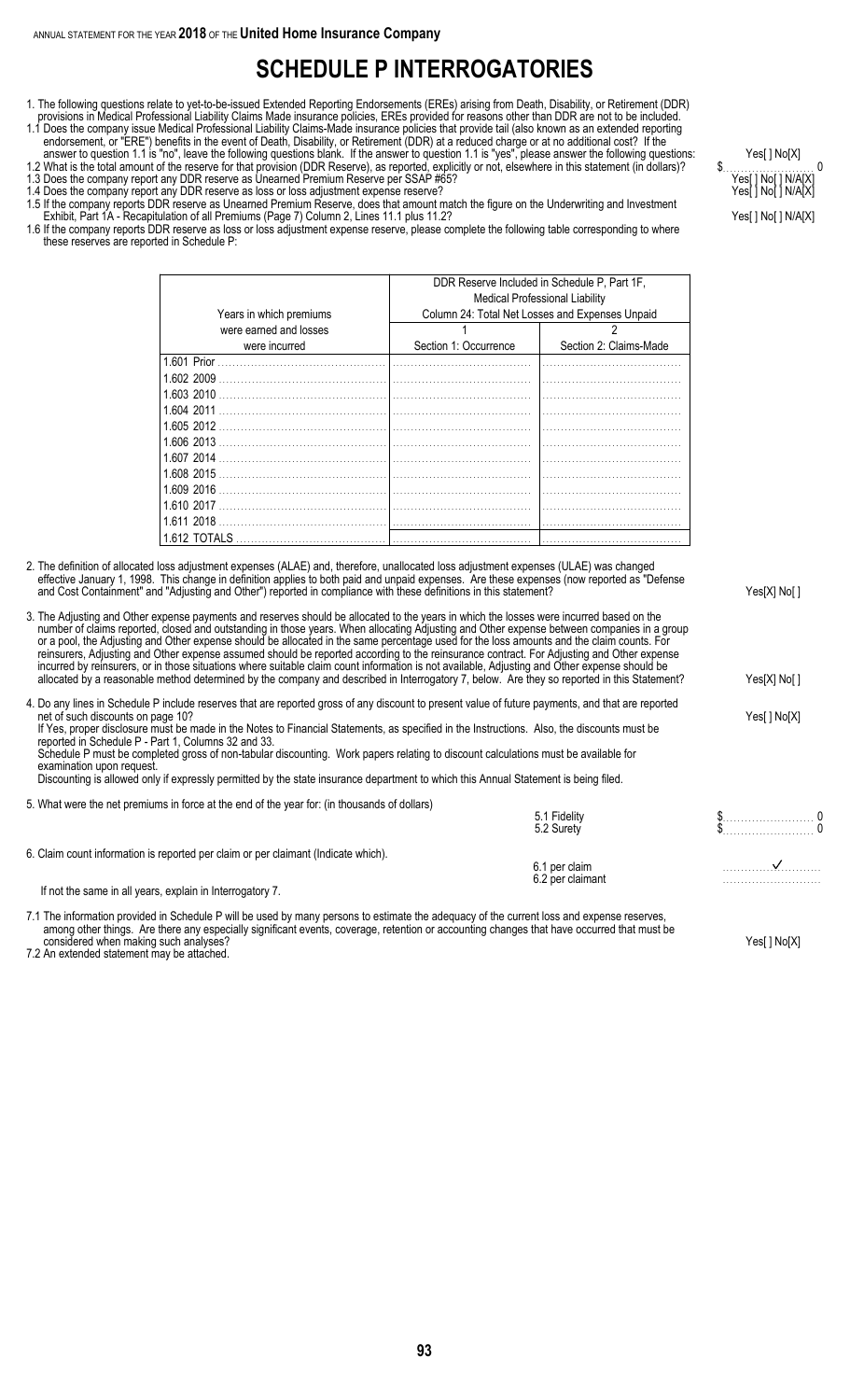## ANNUAL STATEMENT FOR THE YEAR 2018 OF THE United Home Insurance Company **SCHEDULE T - EXHIBIT OF PREMIUMS WRITTEN**

|                |                                                                                                                                                                                                                                                           |               | ALLOCATED DT STATES AND TENNITONIES |                                                                                                                       |                       |            |                                     |                                               |                                                                |                                       |  |
|----------------|-----------------------------------------------------------------------------------------------------------------------------------------------------------------------------------------------------------------------------------------------------------|---------------|-------------------------------------|-----------------------------------------------------------------------------------------------------------------------|-----------------------|------------|-------------------------------------|-----------------------------------------------|----------------------------------------------------------------|---------------------------------------|--|
|                |                                                                                                                                                                                                                                                           | 1             |                                     | Gross Premiums, Including<br>Policy and Membership Fees<br>Less Return Premiums and<br>Premiums on Policies Not Taken | 4<br><b>Dividends</b> | 5          | 6                                   | 7                                             | 8                                                              | 9<br>Direct<br>Premium<br>Written for |  |
|                |                                                                                                                                                                                                                                                           |               | $\mathfrak{p}$                      | 3                                                                                                                     | Paid or               | Direct     |                                     |                                               | Finance                                                        | Federal                               |  |
|                |                                                                                                                                                                                                                                                           |               |                                     |                                                                                                                       | Credited to           | Losses     |                                     |                                               | and Service                                                    | Purchasing                            |  |
|                |                                                                                                                                                                                                                                                           | Active        | <b>Direct</b>                       | Direct                                                                                                                | Policyholders         | Paid       | <b>Direct</b>                       | Direct                                        | Charges Not                                                    | Groups                                |  |
|                |                                                                                                                                                                                                                                                           | <b>Status</b> | Premiums                            | Premiums                                                                                                              | on Direct             | (Deducting | Losses                              | Losses                                        | Included in                                                    | (Included in                          |  |
|                | States, Etc.                                                                                                                                                                                                                                              | (a)           | Written                             | Earned                                                                                                                | <b>Business</b>       | Salvage)   | Incurred                            | Unpaid                                        | Premiums                                                       | Column 2)                             |  |
| $\mathbf{1}$ . |                                                                                                                                                                                                                                                           |               | .                                   | .                                                                                                                     | .                     | .          | .                                   | .                                             | .                                                              | .                                     |  |
| 2.             |                                                                                                                                                                                                                                                           |               |                                     |                                                                                                                       |                       |            |                                     | .                                             | .                                                              | .                                     |  |
| 3.             |                                                                                                                                                                                                                                                           |               |                                     |                                                                                                                       | .                     |            |                                     | .                                             | .                                                              |                                       |  |
| 4.             |                                                                                                                                                                                                                                                           |               |                                     |                                                                                                                       |                       |            |                                     |                                               | $\ldots$ 968,471                                               | .                                     |  |
| 5.             |                                                                                                                                                                                                                                                           |               |                                     |                                                                                                                       |                       |            |                                     | .                                             | .                                                              |                                       |  |
| 6.<br>7.       |                                                                                                                                                                                                                                                           |               |                                     |                                                                                                                       |                       |            |                                     |                                               | .                                                              |                                       |  |
| 8.             |                                                                                                                                                                                                                                                           |               |                                     |                                                                                                                       | .                     |            |                                     | .<br>.                                        |                                                                |                                       |  |
| 9.             |                                                                                                                                                                                                                                                           |               |                                     |                                                                                                                       |                       |            |                                     | .                                             | .                                                              |                                       |  |
| 10.            |                                                                                                                                                                                                                                                           |               |                                     |                                                                                                                       |                       |            |                                     |                                               | .                                                              |                                       |  |
| 11.            |                                                                                                                                                                                                                                                           |               |                                     |                                                                                                                       |                       |            |                                     | .                                             |                                                                |                                       |  |
| 12.            |                                                                                                                                                                                                                                                           |               |                                     | .                                                                                                                     | .                     | .          | .                                   | .                                             |                                                                |                                       |  |
| 13.            |                                                                                                                                                                                                                                                           |               |                                     |                                                                                                                       | . 1                   |            |                                     | .                                             | .                                                              |                                       |  |
| 14.            |                                                                                                                                                                                                                                                           |               |                                     |                                                                                                                       |                       |            |                                     | .                                             | .                                                              |                                       |  |
| 15.            |                                                                                                                                                                                                                                                           |               |                                     |                                                                                                                       |                       |            |                                     | .                                             | .                                                              |                                       |  |
| 16.            |                                                                                                                                                                                                                                                           |               |                                     |                                                                                                                       | .                     |            |                                     | .                                             | .                                                              |                                       |  |
| 17.            |                                                                                                                                                                                                                                                           |               |                                     |                                                                                                                       |                       |            |                                     | .                                             | .                                                              | .                                     |  |
| 18.            |                                                                                                                                                                                                                                                           |               |                                     |                                                                                                                       |                       |            |                                     |                                               | $\ldots 52,097$                                                | .                                     |  |
| 19.            |                                                                                                                                                                                                                                                           |               |                                     |                                                                                                                       |                       |            |                                     | .                                             | .                                                              |                                       |  |
| 20.            |                                                                                                                                                                                                                                                           |               |                                     |                                                                                                                       | .                     |            |                                     | .                                             |                                                                |                                       |  |
| 21.            |                                                                                                                                                                                                                                                           |               |                                     |                                                                                                                       | . 1                   |            |                                     | .                                             | .                                                              |                                       |  |
| 22.            |                                                                                                                                                                                                                                                           |               |                                     |                                                                                                                       |                       |            |                                     |                                               | .                                                              |                                       |  |
| 23.            |                                                                                                                                                                                                                                                           |               |                                     |                                                                                                                       |                       |            |                                     | .                                             | .                                                              |                                       |  |
| 24.            |                                                                                                                                                                                                                                                           |               |                                     |                                                                                                                       |                       |            |                                     | .                                             | .                                                              |                                       |  |
| 25.            |                                                                                                                                                                                                                                                           |               |                                     |                                                                                                                       |                       |            |                                     | .                                             | .                                                              | .                                     |  |
| 26.            | Missouri (MO) ………………………  … L…  … 11,961,816  … 11,534,833  ………………  … 7,959,816  … 6,756,396  … 3,022,300                                                                                                                                                  |               |                                     |                                                                                                                       |                       |            |                                     |                                               | $\ldots$ 430,902                                               | .                                     |  |
| 27.            |                                                                                                                                                                                                                                                           |               |                                     |                                                                                                                       |                       |            |                                     | .                                             | .                                                              |                                       |  |
| 28.            |                                                                                                                                                                                                                                                           |               |                                     | .                                                                                                                     | .                     |            |                                     | .                                             |                                                                |                                       |  |
| 29.            |                                                                                                                                                                                                                                                           |               |                                     |                                                                                                                       | . 1                   |            |                                     | .                                             | .                                                              |                                       |  |
| 30.            |                                                                                                                                                                                                                                                           |               |                                     |                                                                                                                       |                       |            |                                     |                                               | .                                                              |                                       |  |
| 31.            |                                                                                                                                                                                                                                                           |               |                                     |                                                                                                                       | . 1                   |            |                                     | .                                             | .                                                              |                                       |  |
| 32.            |                                                                                                                                                                                                                                                           |               |                                     | . 1                                                                                                                   | .                     |            |                                     | .                                             | .                                                              | .                                     |  |
| 33.            |                                                                                                                                                                                                                                                           |               |                                     |                                                                                                                       |                       |            |                                     | .                                             |                                                                |                                       |  |
| 34.            |                                                                                                                                                                                                                                                           |               |                                     |                                                                                                                       |                       |            |                                     | .                                             | .                                                              |                                       |  |
| 35.            |                                                                                                                                                                                                                                                           |               |                                     |                                                                                                                       | .                     |            |                                     | .                                             | .                                                              |                                       |  |
| 36.            |                                                                                                                                                                                                                                                           |               |                                     |                                                                                                                       |                       |            |                                     | .                                             | .                                                              |                                       |  |
| 37.            |                                                                                                                                                                                                                                                           |               |                                     |                                                                                                                       |                       |            |                                     |                                               | $\ldots$ 333,803 $\ldots$                                      |                                       |  |
| 38.            |                                                                                                                                                                                                                                                           |               |                                     |                                                                                                                       |                       |            |                                     | .                                             | .                                                              | .                                     |  |
| 39.            |                                                                                                                                                                                                                                                           |               |                                     |                                                                                                                       | .                     | .          | .                                   | .                                             | .                                                              |                                       |  |
| 40.            |                                                                                                                                                                                                                                                           |               |                                     | .                                                                                                                     | .                     | .          | .                                   | .                                             |                                                                |                                       |  |
| 41.            |                                                                                                                                                                                                                                                           |               |                                     |                                                                                                                       | . 1                   |            |                                     | .                                             | .                                                              |                                       |  |
| 42.            |                                                                                                                                                                                                                                                           |               |                                     |                                                                                                                       |                       |            |                                     | .                                             | .                                                              |                                       |  |
| 43.            |                                                                                                                                                                                                                                                           |               |                                     |                                                                                                                       |                       |            |                                     | .                                             |                                                                |                                       |  |
| 44.            |                                                                                                                                                                                                                                                           |               |                                     |                                                                                                                       | .                     |            |                                     | .                                             |                                                                |                                       |  |
| 45.            |                                                                                                                                                                                                                                                           |               |                                     |                                                                                                                       | . 1                   |            |                                     | .                                             | .                                                              |                                       |  |
| 46.            |                                                                                                                                                                                                                                                           |               |                                     |                                                                                                                       |                       |            |                                     | .                                             | .                                                              |                                       |  |
| 47.            |                                                                                                                                                                                                                                                           |               |                                     |                                                                                                                       | .                     | .          | .                                   | .                                             | .                                                              |                                       |  |
| 48.            |                                                                                                                                                                                                                                                           |               |                                     | .                                                                                                                     | .                     | .          | .                                   | .                                             |                                                                |                                       |  |
| 49.            |                                                                                                                                                                                                                                                           |               |                                     |                                                                                                                       | . 1                   |            |                                     | .                                             | .                                                              |                                       |  |
| 50.<br>51.     |                                                                                                                                                                                                                                                           |               |                                     |                                                                                                                       |                       | .          |                                     | .                                             | .                                                              |                                       |  |
| 52.            |                                                                                                                                                                                                                                                           |               |                                     |                                                                                                                       | .<br>.                | .          | .<br>1.                             | .<br>.                                        |                                                                |                                       |  |
| 53.            |                                                                                                                                                                                                                                                           |               |                                     |                                                                                                                       |                       |            |                                     |                                               |                                                                |                                       |  |
| 54.            |                                                                                                                                                                                                                                                           |               |                                     |                                                                                                                       |                       |            |                                     | .<br>.                                        | .<br>.                                                         |                                       |  |
| 55.            |                                                                                                                                                                                                                                                           |               |                                     |                                                                                                                       | .                     | .          | 1.                                  | .                                             | .                                                              |                                       |  |
| 56.            |                                                                                                                                                                                                                                                           |               |                                     |                                                                                                                       | .                     | .          | 1.                                  | .                                             | .                                                              |                                       |  |
| 57.            |                                                                                                                                                                                                                                                           |               |                                     |                                                                                                                       |                       |            |                                     | .                                             | .                                                              | .                                     |  |
| 58.            | Aggregate other alien (OT) …….   XXX  …………….  ………………  ………………  ………………  ……………                                                                                                                                                                               |               |                                     |                                                                                                                       |                       |            |                                     | .                                             | .                                                              |                                       |  |
| 59.            |                                                                                                                                                                                                                                                           |               | $\cdots$                            | $52,620,405$ $47,976,490$                                                                                             |                       |            | $.25,150,722$ 23,626,774  8,451,302 |                                               | $\ldots$ 1,785,272 $\ldots$                                    |                                       |  |
|                | <b>DETAILS OF WRITE-INS</b>                                                                                                                                                                                                                               |               |                                     |                                                                                                                       |                       |            |                                     |                                               |                                                                |                                       |  |
| 58001.         |                                                                                                                                                                                                                                                           | XXX           | .                                   | .                                                                                                                     | .                     | .          | .                                   | .                                             | .                                                              |                                       |  |
| 58002.         |                                                                                                                                                                                                                                                           | XXX           | .                                   | .                                                                                                                     | .                     | .          | .                                   | .                                             | .                                                              |                                       |  |
| 58003.         |                                                                                                                                                                                                                                                           | XXX           | .                                   | .                                                                                                                     | .                     | .          | 1.                                  | .                                             | .                                                              |                                       |  |
| 58998.         | Summary of remaining write-ins                                                                                                                                                                                                                            | XXX           |                                     |                                                                                                                       |                       |            |                                     |                                               |                                                                |                                       |  |
| 58999.         | for Line 58 from overflow page<br>TOTALS (Lines 58001 through                                                                                                                                                                                             |               |                                     |                                                                                                                       |                       |            |                                     | 1.                                            |                                                                |                                       |  |
|                | 58003 plus 58998) (Line 58                                                                                                                                                                                                                                |               |                                     |                                                                                                                       |                       |            |                                     |                                               |                                                                |                                       |  |
|                | above)                                                                                                                                                                                                                                                    | XXX           | .                                   | .                                                                                                                     |                       |            |                                     |                                               |                                                                |                                       |  |
|                | (a) Active Status Counts:                                                                                                                                                                                                                                 |               |                                     |                                                                                                                       |                       |            |                                     |                                               |                                                                |                                       |  |
|                | L Licensed or Chartered - Licensed insurance carrier or domiciled RRG<br>R Registered - Non-domiciled RRGs<br>8<br>E Eligible - Reporting entities eligible or approved to write surplus lines in the state (other than their state of domicile See DSLI) |               |                                     |                                                                                                                       |                       |            |                                     |                                               |                                                                |                                       |  |
|                | D Domestic Surplus Lines Insurer (DSLI) Reporting entities authorized to write surplus lines in the state of domicile.                                                                                                                                    |               |                                     |                                                                                                                       |                       |            | Q                                   | Qualified - Qualified or accredited reinsurer | N None of the above Not allowed to write business in the state | 49                                    |  |
|                |                                                                                                                                                                                                                                                           |               |                                     |                                                                                                                       |                       |            |                                     |                                               |                                                                |                                       |  |

 $\frac{1}{49}$ 

Explanation of basis of allocation of premiums by states, etc.: Premium allocation by state is agent driven. The state in which the agent is located determines the allocation. Premium volume reports by agent are generated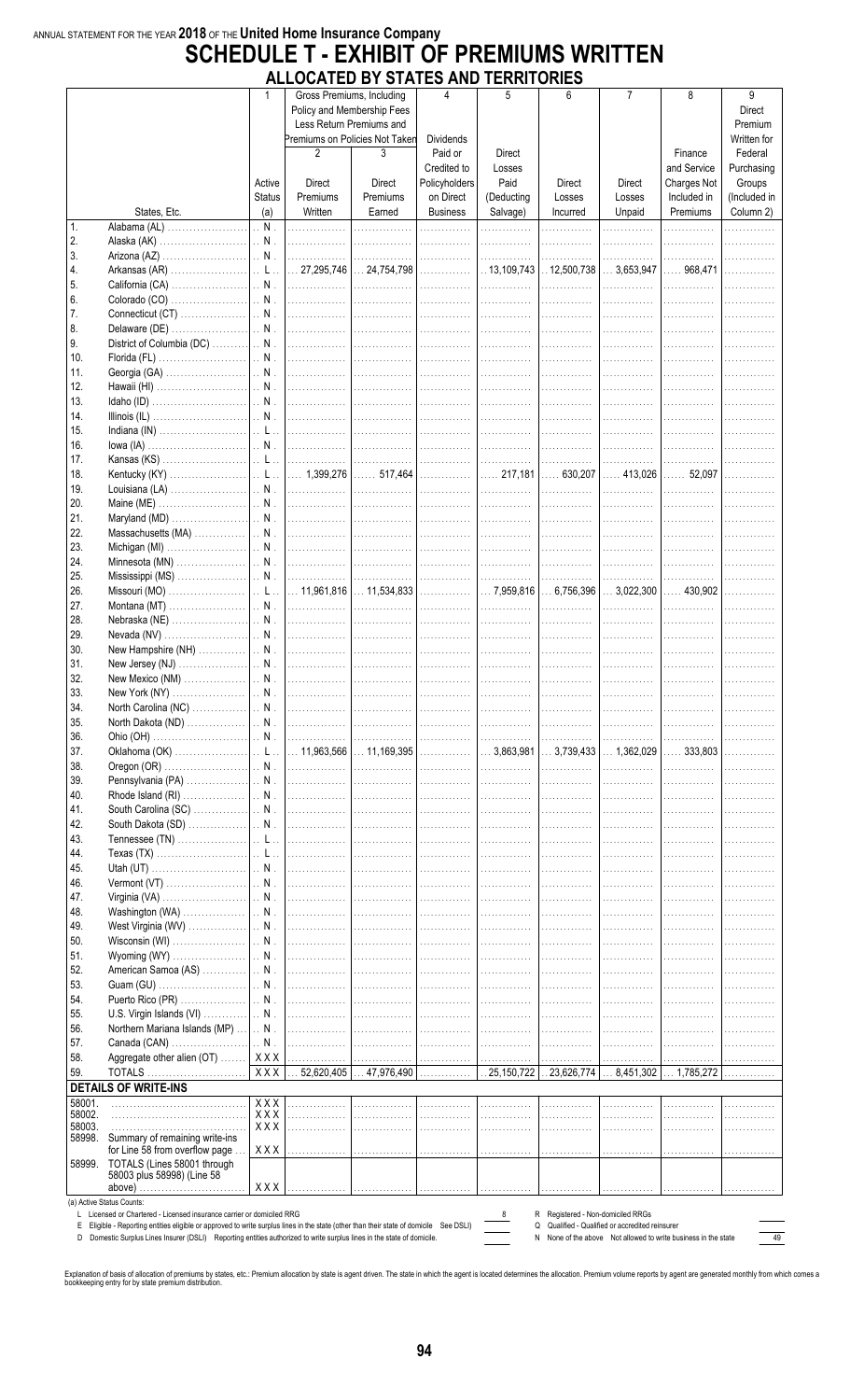#### ANNUAL STATEMENT FOR THE YEAR 2018 OF THE United Home Insurance Company **SCHEDULE T - PART 2** INTERSTATE COMPACT - EXHIBIT OF PREMIUMS WRITTEN ALLOCATED BY STATES AND TERRITORIES

 $\sqrt{ }$ 

Direct Business only

| <b>Disability</b><br>Long-Term<br>Life<br>Annuities<br>Income<br>Care<br>(Group and<br>(Group and<br>Deposit-Type<br>(Group and<br>(Group and<br>Individual)<br>Individual)<br>Contracts<br>States, Etc.<br>Individual)<br>Individual)<br>Totals<br>1.<br>Alabama (AL)<br>2.<br>Alaska (AK)<br>3.<br>4.<br>5.<br>6.<br>7.<br>8.<br>9.<br>10.<br>11.<br>12.<br>13.<br>14.<br>15.<br>16.<br>17.<br>18.<br>19.<br>20.<br>21.<br>22.<br>23.<br>24.<br>25.<br>26.<br>27.<br>28.<br>29.<br>Nebraska (NE)<br>New Hampshire (NH)<br>New Hampshire (NH)<br>30.<br>31.<br>32.<br>33.<br>34.<br>35.<br>36.<br>37.<br>38.<br>39.<br>40.<br>41.<br>42.<br>43.<br>44.<br>45.<br>46.<br>47.<br>48.<br>49.<br>50.<br>51.<br>52.<br>53.<br>54.<br>55.<br>56.<br>1.<br>57.<br>58.<br>59. |  | 1 | $\mathfrak{p}$ | 3 | 4 | 5 | 6 |
|------------------------------------------------------------------------------------------------------------------------------------------------------------------------------------------------------------------------------------------------------------------------------------------------------------------------------------------------------------------------------------------------------------------------------------------------------------------------------------------------------------------------------------------------------------------------------------------------------------------------------------------------------------------------------------------------------------------------------------------------------------------------|--|---|----------------|---|---|---|---|
|                                                                                                                                                                                                                                                                                                                                                                                                                                                                                                                                                                                                                                                                                                                                                                        |  |   |                |   |   |   |   |
|                                                                                                                                                                                                                                                                                                                                                                                                                                                                                                                                                                                                                                                                                                                                                                        |  |   |                |   |   |   |   |
|                                                                                                                                                                                                                                                                                                                                                                                                                                                                                                                                                                                                                                                                                                                                                                        |  |   |                |   |   |   |   |
|                                                                                                                                                                                                                                                                                                                                                                                                                                                                                                                                                                                                                                                                                                                                                                        |  |   |                |   |   |   |   |
|                                                                                                                                                                                                                                                                                                                                                                                                                                                                                                                                                                                                                                                                                                                                                                        |  |   |                |   |   |   |   |
|                                                                                                                                                                                                                                                                                                                                                                                                                                                                                                                                                                                                                                                                                                                                                                        |  |   |                |   |   |   |   |
|                                                                                                                                                                                                                                                                                                                                                                                                                                                                                                                                                                                                                                                                                                                                                                        |  |   |                |   |   |   |   |
|                                                                                                                                                                                                                                                                                                                                                                                                                                                                                                                                                                                                                                                                                                                                                                        |  |   |                |   |   |   |   |
|                                                                                                                                                                                                                                                                                                                                                                                                                                                                                                                                                                                                                                                                                                                                                                        |  |   |                |   |   |   |   |
|                                                                                                                                                                                                                                                                                                                                                                                                                                                                                                                                                                                                                                                                                                                                                                        |  |   |                |   |   |   |   |
|                                                                                                                                                                                                                                                                                                                                                                                                                                                                                                                                                                                                                                                                                                                                                                        |  |   |                |   |   |   |   |
|                                                                                                                                                                                                                                                                                                                                                                                                                                                                                                                                                                                                                                                                                                                                                                        |  |   |                |   |   |   |   |
|                                                                                                                                                                                                                                                                                                                                                                                                                                                                                                                                                                                                                                                                                                                                                                        |  |   |                |   |   |   |   |
|                                                                                                                                                                                                                                                                                                                                                                                                                                                                                                                                                                                                                                                                                                                                                                        |  |   |                |   |   |   |   |
|                                                                                                                                                                                                                                                                                                                                                                                                                                                                                                                                                                                                                                                                                                                                                                        |  |   |                |   |   |   |   |
|                                                                                                                                                                                                                                                                                                                                                                                                                                                                                                                                                                                                                                                                                                                                                                        |  |   |                |   |   |   |   |
|                                                                                                                                                                                                                                                                                                                                                                                                                                                                                                                                                                                                                                                                                                                                                                        |  |   |                |   |   |   |   |
|                                                                                                                                                                                                                                                                                                                                                                                                                                                                                                                                                                                                                                                                                                                                                                        |  |   |                |   |   |   |   |
|                                                                                                                                                                                                                                                                                                                                                                                                                                                                                                                                                                                                                                                                                                                                                                        |  |   |                |   |   |   |   |
|                                                                                                                                                                                                                                                                                                                                                                                                                                                                                                                                                                                                                                                                                                                                                                        |  |   |                |   |   |   |   |
|                                                                                                                                                                                                                                                                                                                                                                                                                                                                                                                                                                                                                                                                                                                                                                        |  |   |                |   |   |   |   |
|                                                                                                                                                                                                                                                                                                                                                                                                                                                                                                                                                                                                                                                                                                                                                                        |  |   |                |   |   |   |   |
|                                                                                                                                                                                                                                                                                                                                                                                                                                                                                                                                                                                                                                                                                                                                                                        |  |   |                |   |   |   |   |
|                                                                                                                                                                                                                                                                                                                                                                                                                                                                                                                                                                                                                                                                                                                                                                        |  |   |                |   |   |   |   |
|                                                                                                                                                                                                                                                                                                                                                                                                                                                                                                                                                                                                                                                                                                                                                                        |  |   |                |   |   |   |   |
|                                                                                                                                                                                                                                                                                                                                                                                                                                                                                                                                                                                                                                                                                                                                                                        |  |   |                |   |   |   |   |
|                                                                                                                                                                                                                                                                                                                                                                                                                                                                                                                                                                                                                                                                                                                                                                        |  |   |                |   |   |   |   |
|                                                                                                                                                                                                                                                                                                                                                                                                                                                                                                                                                                                                                                                                                                                                                                        |  |   |                |   |   |   |   |
|                                                                                                                                                                                                                                                                                                                                                                                                                                                                                                                                                                                                                                                                                                                                                                        |  |   |                |   |   |   |   |
|                                                                                                                                                                                                                                                                                                                                                                                                                                                                                                                                                                                                                                                                                                                                                                        |  |   |                |   |   |   |   |
|                                                                                                                                                                                                                                                                                                                                                                                                                                                                                                                                                                                                                                                                                                                                                                        |  |   |                |   |   |   |   |
|                                                                                                                                                                                                                                                                                                                                                                                                                                                                                                                                                                                                                                                                                                                                                                        |  |   |                |   |   |   |   |
|                                                                                                                                                                                                                                                                                                                                                                                                                                                                                                                                                                                                                                                                                                                                                                        |  |   |                |   |   |   |   |
|                                                                                                                                                                                                                                                                                                                                                                                                                                                                                                                                                                                                                                                                                                                                                                        |  |   |                |   |   |   |   |
|                                                                                                                                                                                                                                                                                                                                                                                                                                                                                                                                                                                                                                                                                                                                                                        |  |   |                |   |   |   |   |
|                                                                                                                                                                                                                                                                                                                                                                                                                                                                                                                                                                                                                                                                                                                                                                        |  |   |                |   |   |   |   |
|                                                                                                                                                                                                                                                                                                                                                                                                                                                                                                                                                                                                                                                                                                                                                                        |  |   |                |   |   |   |   |
|                                                                                                                                                                                                                                                                                                                                                                                                                                                                                                                                                                                                                                                                                                                                                                        |  |   |                |   |   |   |   |
|                                                                                                                                                                                                                                                                                                                                                                                                                                                                                                                                                                                                                                                                                                                                                                        |  |   |                |   |   |   |   |
|                                                                                                                                                                                                                                                                                                                                                                                                                                                                                                                                                                                                                                                                                                                                                                        |  |   |                |   |   |   |   |
|                                                                                                                                                                                                                                                                                                                                                                                                                                                                                                                                                                                                                                                                                                                                                                        |  |   |                |   |   |   |   |
|                                                                                                                                                                                                                                                                                                                                                                                                                                                                                                                                                                                                                                                                                                                                                                        |  |   |                |   |   |   |   |
|                                                                                                                                                                                                                                                                                                                                                                                                                                                                                                                                                                                                                                                                                                                                                                        |  |   |                |   |   |   |   |
|                                                                                                                                                                                                                                                                                                                                                                                                                                                                                                                                                                                                                                                                                                                                                                        |  |   |                |   |   |   |   |
|                                                                                                                                                                                                                                                                                                                                                                                                                                                                                                                                                                                                                                                                                                                                                                        |  |   |                |   |   |   |   |
|                                                                                                                                                                                                                                                                                                                                                                                                                                                                                                                                                                                                                                                                                                                                                                        |  |   |                |   |   |   |   |
|                                                                                                                                                                                                                                                                                                                                                                                                                                                                                                                                                                                                                                                                                                                                                                        |  |   |                |   |   |   |   |
|                                                                                                                                                                                                                                                                                                                                                                                                                                                                                                                                                                                                                                                                                                                                                                        |  |   |                |   |   |   |   |
|                                                                                                                                                                                                                                                                                                                                                                                                                                                                                                                                                                                                                                                                                                                                                                        |  |   |                |   |   |   |   |
|                                                                                                                                                                                                                                                                                                                                                                                                                                                                                                                                                                                                                                                                                                                                                                        |  |   |                |   |   |   |   |
|                                                                                                                                                                                                                                                                                                                                                                                                                                                                                                                                                                                                                                                                                                                                                                        |  |   |                |   |   |   |   |
|                                                                                                                                                                                                                                                                                                                                                                                                                                                                                                                                                                                                                                                                                                                                                                        |  |   |                |   |   |   |   |
|                                                                                                                                                                                                                                                                                                                                                                                                                                                                                                                                                                                                                                                                                                                                                                        |  |   |                |   |   |   |   |
|                                                                                                                                                                                                                                                                                                                                                                                                                                                                                                                                                                                                                                                                                                                                                                        |  |   |                |   |   |   |   |
|                                                                                                                                                                                                                                                                                                                                                                                                                                                                                                                                                                                                                                                                                                                                                                        |  |   |                |   |   |   |   |
|                                                                                                                                                                                                                                                                                                                                                                                                                                                                                                                                                                                                                                                                                                                                                                        |  |   |                |   |   |   |   |
|                                                                                                                                                                                                                                                                                                                                                                                                                                                                                                                                                                                                                                                                                                                                                                        |  |   |                |   |   |   |   |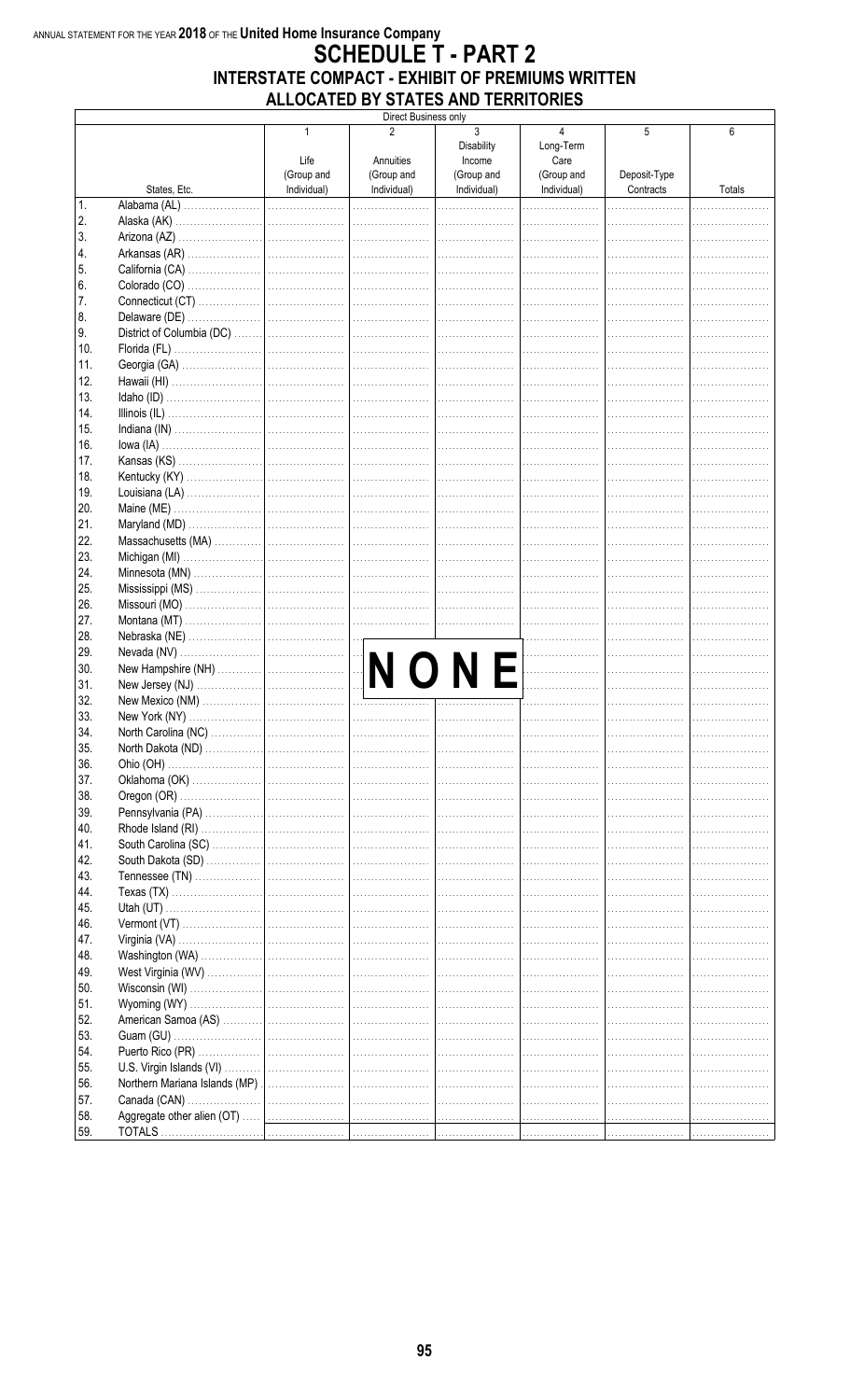#### **SCHEDULE Y - INFORMATION CONCERNING ACTIVITIES OF INSURER**

**MEMBERS OF A HOLDING COMPANY GROUP**

**PART 1 - ORGANIZATIONAL CHART**

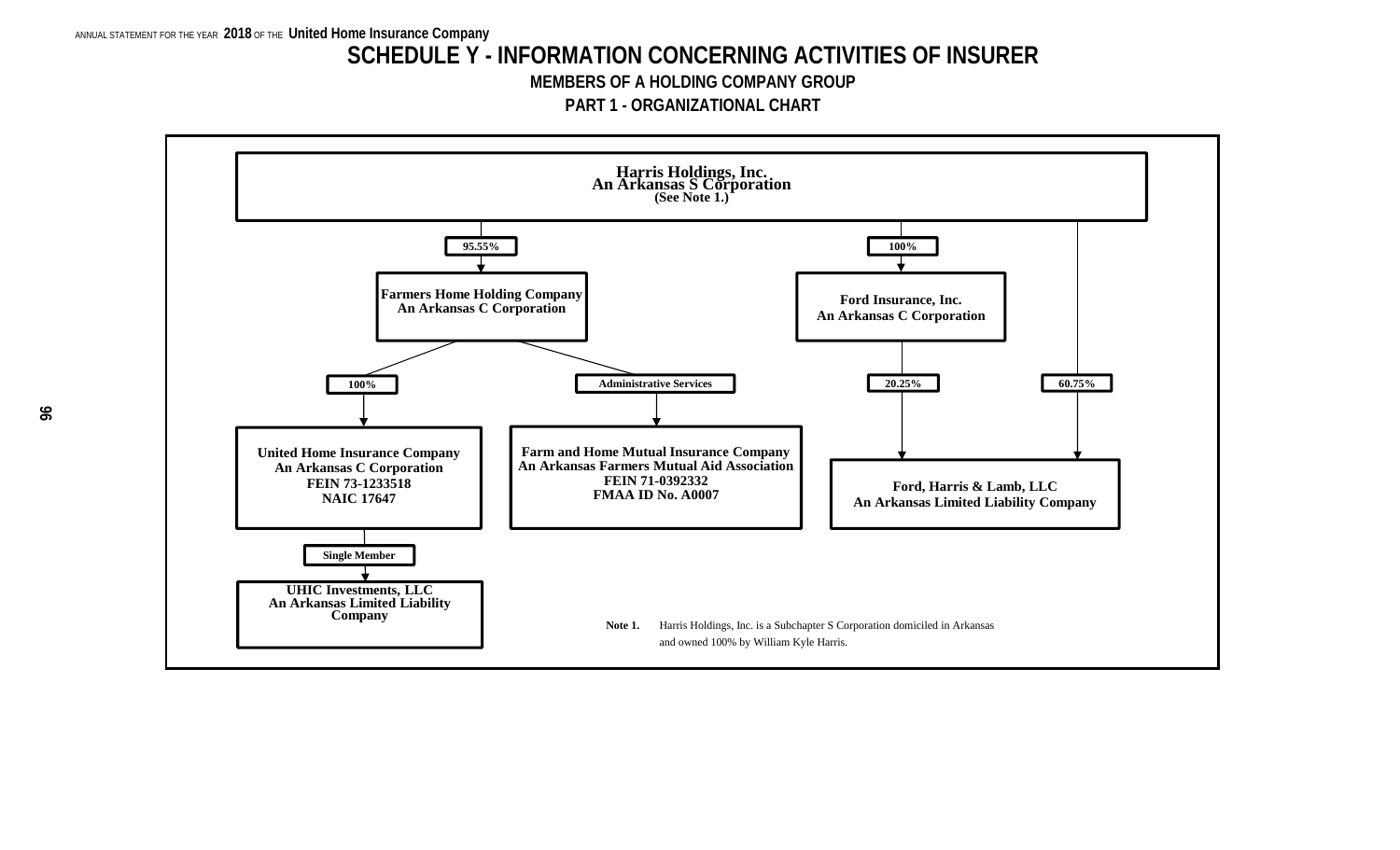# **SCHEDULE Y<br>PART 1A - DETAIL OF INSURANCE HOLDING COMPANY SYSTEM**

|       |            |             |            |             |            | Name of           |                               |                      |            | Directly                      | Type of Control       |            |                               |            |   |
|-------|------------|-------------|------------|-------------|------------|-------------------|-------------------------------|----------------------|------------|-------------------------------|-----------------------|------------|-------------------------------|------------|---|
|       |            |             |            |             |            | Securities        | Names of                      |                      | Relation-  | Controlled                    | (Ownership,           | If Control |                               | ls an      |   |
|       |            | <b>NAIC</b> |            |             |            | Exchange          | Parent,                       | Domic-               | ship to    |                               | Board.                |            | Ultimate                      | <b>SCA</b> |   |
|       |            | Comp-       |            |             |            | if Publicly       | Subsidiaries                  | iliarv               | Report-    | (Name of                      | Management            | Ownership  | Controlling                   | Filing     |   |
| Group |            | any         |            | FEDERAL     |            | Traded (U.S.      |                               | Loca-                | ing        | Entity                        | Attorney-in-Fact,     | Provide    | Entity(ies)                   |            |   |
| Code  | Group Name | Code        | lumbe      | <b>RSSD</b> | <b>CIK</b> | or International) | Affiliates                    | tion                 | Entity     | Person)                       | Influence, Other)     | Percentage | / Person(s)                   | (Y/N)      |   |
| 0000  |            | 00000       | 71-0830390 | .           | .          |                   |                               | . AR .               | uip        | William Kyle Harris           | Ownership, Management |            | . 100.0 William Kyle Harris.  |            |   |
| .     |            |             | 20-3097003 | .           | .          |                   | .   Farmers Home Holding    . | $\ldots$ AR $\ldots$ | <b>UDP</b> |                               |                       |            | , 95.5   Harris Holdings Inc. |            | . |
| .     |            |             | 73-1233518 | .           | .          |                   | United Home Insuracne .       | . AR .               | <b>UDP</b> |                               |                       |            | 100.0   Harris Holdings Inc   |            |   |
| .     |            |             | 47-5373721 | .           | .          |                   | UHIC Investments LLC          | . AR .               | UDP        | United Home Insurance Company |                       |            | 100.0   Harris Holdings Inc.  |            | . |

| Asterisk | ·xplanation |
|----------|-------------|
| 0000001  | .           |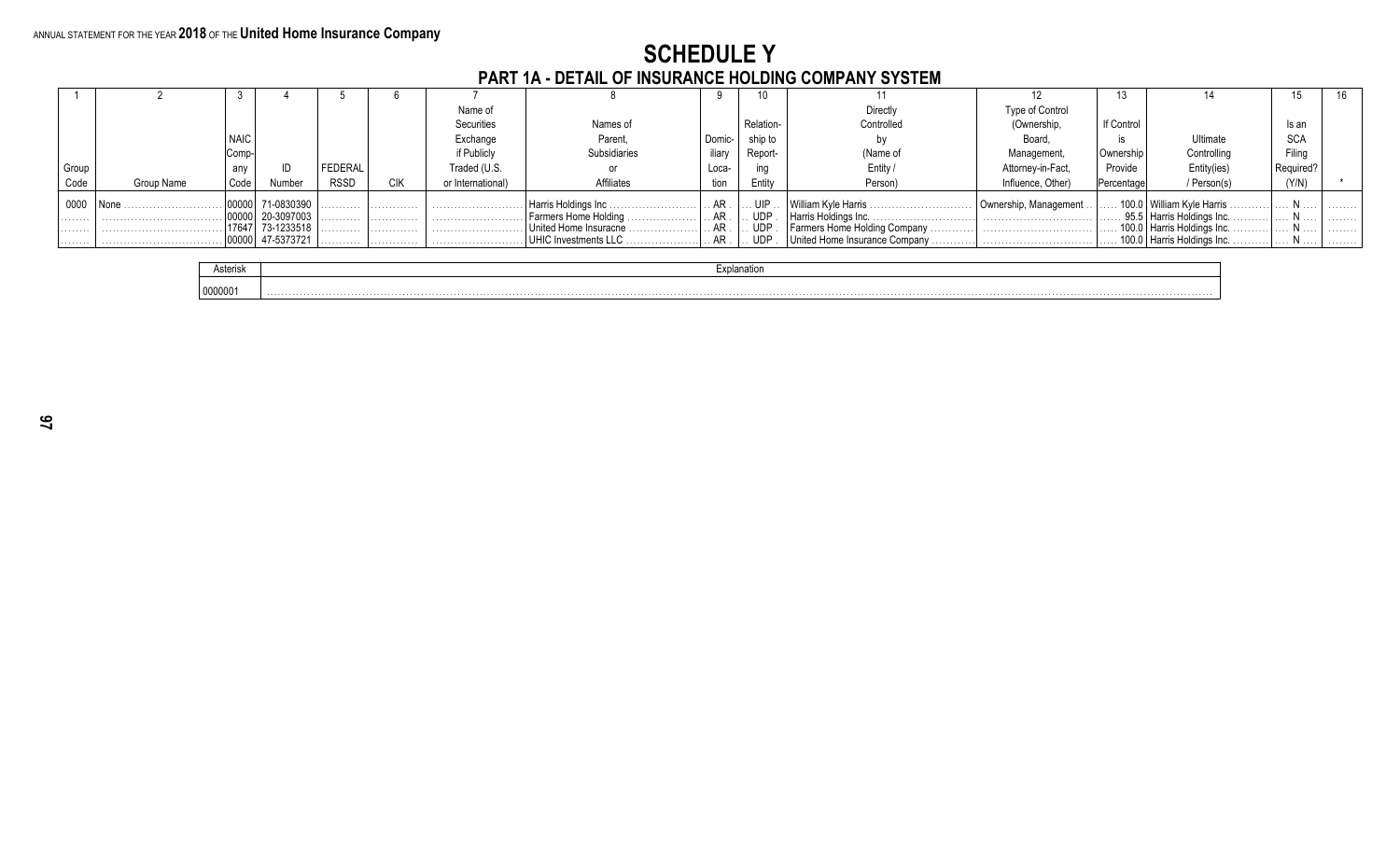#### **SCHEDULE Y PART 2 - SUMMARY OF INSURER'S TRANSACTIONS WITH ANY AFFILIATES**

|                        |             |                               |                  |               |                    |                     |            |                 | 10         |                   |             |                |
|------------------------|-------------|-------------------------------|------------------|---------------|--------------------|---------------------|------------|-----------------|------------|-------------------|-------------|----------------|
|                        |             |                               |                  |               | Purchases, Sales   | Income/(Disburse-   |            |                 |            | Any Other         |             | Reinsurance    |
|                        |             |                               |                  |               | or Exchanges of    | ments) Incurred in  |            |                 |            | Material Activity |             | Recoverable/   |
|                        |             |                               |                  |               | Loans, Securities, | Connection with     | Management | Income/         |            | not in the        |             | (Payable)      |
|                        |             |                               |                  |               | Real Estate,       | Guarantees or       | Agreements | (Disbursements) |            | Ordinary          |             | on Losses      |
| <b>NAIC</b>            |             |                               |                  |               | Mortgage           | Undertakings        | and        | Incurred Under  |            | Course of         |             | and/or Reserve |
| Company                | ID          | Names of Insurers and Parent, | Shareholder      | Capital       | Loans or Other     | for the Benefit     | Service    | Reinsurance     |            | the Insurer's     |             | Credit Taken/  |
| Code                   | Number      | Subsidiaries or Affiliates    | <b>Dividends</b> | Contributions | Investments        | of any Affiliate(s) | Contracts  | Agreements      |            | <b>Business</b>   | Totals      | (Liability)    |
| 17647                  | 73-1233518. | UNITED HOME INS CO.           | (1,000,000)      |               |                    |                     | .          |                 | .          |                   | (1,000,000) |                |
|                        | 20-3097003. |                               | 1,000,000        |               |                    |                     | .          |                 | .          |                   | 1,000,000   | .              |
| 9999999 Control Totals |             |                               |                  | .             |                    |                     | .          |                 | <b>XXX</b> |                   | .           |                |

Schedule Y Part 2 Explanation: Dividend paid to Farmers Home Holding Company, which owns 100% of United Home Ins Co stock.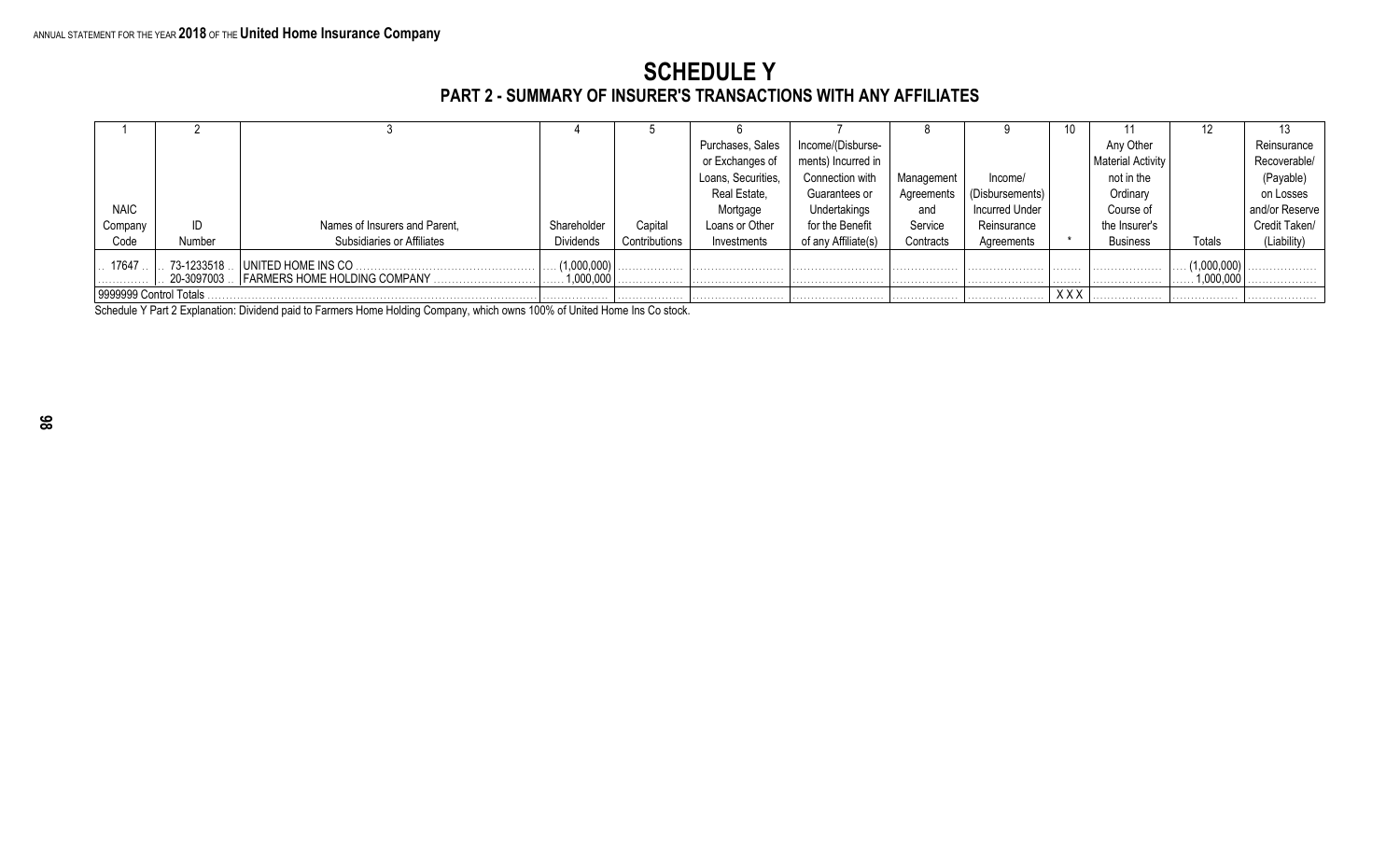#### **SUPPLEMENTAL EXHIBITS AND SCHEDULES INTERROGATORIES**

|                                                                                                                                                                                                                                                                                                                                                                                                                                                                                                                                                                              | <b>Response</b> |
|------------------------------------------------------------------------------------------------------------------------------------------------------------------------------------------------------------------------------------------------------------------------------------------------------------------------------------------------------------------------------------------------------------------------------------------------------------------------------------------------------------------------------------------------------------------------------|-----------------|
| The following supplemental reports are required to be filed as part of your statement filing unless specifically waived by the domiciliary state.<br>However, in the event that your domiciliary state waives the filing requirement, your response of WAIVED to the specific interrogatory will be<br>accepted in lieu of filing a "NONE" report and a bar code will be printed below. If the supplement is required of your company but is not being<br>filed for whatever reason, enter SEE EXPLANATION and provide an explanation following the interrogatory questions. |                 |
| <b>MARCH FILING</b>                                                                                                                                                                                                                                                                                                                                                                                                                                                                                                                                                          |                 |
| 1. Will an actuarial opinion be filed by March 1?                                                                                                                                                                                                                                                                                                                                                                                                                                                                                                                            | Yes             |
| 2. Will the Supplemental Compensation Exhibit be filed with the state of domicile by March 1?                                                                                                                                                                                                                                                                                                                                                                                                                                                                                | Yes             |
| 3. Will the confidential Risk-based Capital Report be filed with the NAIC by March 1?                                                                                                                                                                                                                                                                                                                                                                                                                                                                                        | Yes             |
| 4. Will the confidential Risk-based Capital Report be filed with the state of domicile, if required, by March 1?                                                                                                                                                                                                                                                                                                                                                                                                                                                             | Yes             |
| <b>APRIL FILING</b>                                                                                                                                                                                                                                                                                                                                                                                                                                                                                                                                                          |                 |
| 5. Will the Insurance Expense Exhibit be filed with the state of domicile and the NAIC by April 1?                                                                                                                                                                                                                                                                                                                                                                                                                                                                           | Yes             |
| 6. Will Management's Discussion and Analysis be filed by April 1?                                                                                                                                                                                                                                                                                                                                                                                                                                                                                                            | Yes             |
| 7. Will the Supplemental Investment Risk Interrogatories be filed by April 1?                                                                                                                                                                                                                                                                                                                                                                                                                                                                                                | Yes             |
|                                                                                                                                                                                                                                                                                                                                                                                                                                                                                                                                                                              |                 |
| <b>MAY FILING</b>                                                                                                                                                                                                                                                                                                                                                                                                                                                                                                                                                            |                 |
| 8. Will this company be included in a combined annual statement that is filed with the NAIC by May 1?                                                                                                                                                                                                                                                                                                                                                                                                                                                                        | Waived          |
| <b>JUNE FILING</b>                                                                                                                                                                                                                                                                                                                                                                                                                                                                                                                                                           |                 |
| 9. Will an audited financial report be filed by June 1?                                                                                                                                                                                                                                                                                                                                                                                                                                                                                                                      | Yes             |
| 10. Will Accountants Letter of Qualifications be filed with the state of domicile and electronically with the NAIC by June 1?                                                                                                                                                                                                                                                                                                                                                                                                                                                | Yes             |
|                                                                                                                                                                                                                                                                                                                                                                                                                                                                                                                                                                              |                 |
| AUGUST FILING                                                                                                                                                                                                                                                                                                                                                                                                                                                                                                                                                                |                 |
| 11. Will the regulator-only (non-public) Communication of Internal Control Related Matters Noted in Audit be filed with the state of domicile and                                                                                                                                                                                                                                                                                                                                                                                                                            |                 |
| electronically with the NAIC (as a regulator-only non-public document) by August 1?                                                                                                                                                                                                                                                                                                                                                                                                                                                                                          | Yes             |
| The following supplemental reports are required to be filed as part of your statement filing if your company is engaged in the type of business                                                                                                                                                                                                                                                                                                                                                                                                                              |                 |
| covered by the supplement. However, in the event that your company does not transact the type of business for which the special report must                                                                                                                                                                                                                                                                                                                                                                                                                                  |                 |
| be filed, your response of NO to the specific interrogatory will be accepted in lieu of filing a "NONE" report and a bar code will be printed below.                                                                                                                                                                                                                                                                                                                                                                                                                         |                 |
| If the supplement is required of your company but it is not being filed for whatever reason enter SEE EXPLANATION and provide an explanation                                                                                                                                                                                                                                                                                                                                                                                                                                 |                 |
| following the interrogatory questions.                                                                                                                                                                                                                                                                                                                                                                                                                                                                                                                                       |                 |
|                                                                                                                                                                                                                                                                                                                                                                                                                                                                                                                                                                              |                 |
| <b>MARCH FILING</b>                                                                                                                                                                                                                                                                                                                                                                                                                                                                                                                                                          |                 |
| 12. Will Schedule SIS (Stockholder Information Supplement) be filed with the state of domicile by March 1?                                                                                                                                                                                                                                                                                                                                                                                                                                                                   | No              |
| 13. Will the Financial Guaranty Insurance Exhibit be filed by March 1?                                                                                                                                                                                                                                                                                                                                                                                                                                                                                                       | No              |
| 14. Will the Medicare Supplement Insurance Experience Exhibit be filed with the state of domicile and the NAIC by March 1?<br>15. Will Supplement A to Schedule T (Medical Professional Liability Supplement) be filed by March 1?                                                                                                                                                                                                                                                                                                                                           | No<br>No.       |
| 16. Will the Trusteed Surplus Statement be filed with the state of domicile and the NAIC by March 1?                                                                                                                                                                                                                                                                                                                                                                                                                                                                         | No              |
| 17. Will the Premiums Attributed to Protected Cells Exhibit be filed by March 1?                                                                                                                                                                                                                                                                                                                                                                                                                                                                                             | No              |
| 18. Will the Reinsurance Summary Supplemental Filing for General Interrogatory 9 be filed with the state of domicile and the NAIC by March 1?                                                                                                                                                                                                                                                                                                                                                                                                                                | No              |
| 19. Will the Medicare Part D Coverage Supplement be filed with the state of domicile and the NAIC by March 1?                                                                                                                                                                                                                                                                                                                                                                                                                                                                | No              |
| 20. Will the Confidential Actuarial Opinion Summary be filed with the state of domicile, if required, by March 15 (or the date otherwise specified)?                                                                                                                                                                                                                                                                                                                                                                                                                         | Yes             |
| 21. Will the Reinsurance Attestation Supplement be filed with the state of domicile and the NAIC by March 1?                                                                                                                                                                                                                                                                                                                                                                                                                                                                 | Yes             |
| 22. Will the Exceptions to the Reinsurance Attestation Supplement be filed with the state of domicile by March 1?                                                                                                                                                                                                                                                                                                                                                                                                                                                            | No              |
| 23. Will the Bail Bond Supplement be filed with the state of domicile and the NAIC by March 1?<br>24. Will the Director and Officer Insurance Coverage Supplement be filed with the state of domicile and the NAIC by March 1?                                                                                                                                                                                                                                                                                                                                               | No<br>No        |
| 25. Will an approval from the reporting entity's state of domicile for relief related to the five-year rotation requirement for lead audit partner be filed                                                                                                                                                                                                                                                                                                                                                                                                                  |                 |
| electronically with the NAIC by March 1?                                                                                                                                                                                                                                                                                                                                                                                                                                                                                                                                     | No              |
| 26. Will an approval from the reporting entity's state of domicile for relief related to the one-year cooling off period for independent CPA be filed                                                                                                                                                                                                                                                                                                                                                                                                                        |                 |
| electronically with the NAIC by March 1?                                                                                                                                                                                                                                                                                                                                                                                                                                                                                                                                     | No              |
| 27. Will an approval from the reporting entity's state of domicile for relief related to the Requirements for Audit Committees be filed electronically                                                                                                                                                                                                                                                                                                                                                                                                                       |                 |
| with the NAIC by March 1?                                                                                                                                                                                                                                                                                                                                                                                                                                                                                                                                                    | No              |
| 28. Will the Supplemental Schedule for Reinsurance Counterparty Reporting Exception Asbestos and Pollution contracts be filed with the state of                                                                                                                                                                                                                                                                                                                                                                                                                              |                 |
| domicile and the NAIC by March 1?                                                                                                                                                                                                                                                                                                                                                                                                                                                                                                                                            | No              |
| <b>APRIL FILING</b>                                                                                                                                                                                                                                                                                                                                                                                                                                                                                                                                                          |                 |
| 29. Will the Credit Insurance Experience Exhibit be filed with the state of domicile and the NAIC by April 1?                                                                                                                                                                                                                                                                                                                                                                                                                                                                | No              |
| 30. Will the Long-term Care Experience Reporting Forms be filed with the state of domicile and the NAIC by April 1?                                                                                                                                                                                                                                                                                                                                                                                                                                                          | No.             |
| 31. Will the Accident and Health Policy Experience Exhibit be filed by April 1?                                                                                                                                                                                                                                                                                                                                                                                                                                                                                              | No              |
| 32. Will the Supplemental Health Care Exhibit (Parts 1, 2 and 3) be filed with the state of domicile and the NAIC by April 1?                                                                                                                                                                                                                                                                                                                                                                                                                                                | No.             |
| 33. Will the regulator only (non-public) Supplemental Health Care Exhibit's Expense Allocation Report be filed with the state of domicile and the                                                                                                                                                                                                                                                                                                                                                                                                                            |                 |
| NAIC by April 1?<br>34. Will the Cybersecurity and Identity Theft Insurance Coverage Supplement be filed with the state of domicile and the NAIC by April 1?                                                                                                                                                                                                                                                                                                                                                                                                                 | No.<br>No.      |
| 35. Will the Life, Health & Annuity Guaranty Association Model Act Assessment Base Reconciliation Exhibit be filed with the state of domicile and                                                                                                                                                                                                                                                                                                                                                                                                                            |                 |
| the NAIC by April 1?                                                                                                                                                                                                                                                                                                                                                                                                                                                                                                                                                         | No              |
| 36. Will the Adjustments to the Life, Health & Annuity Guaranty Association Model Act Assessment Base Reconciliation Exhibit (if required) be filed                                                                                                                                                                                                                                                                                                                                                                                                                          |                 |
| with the state of domicile and the NAIC by April 1?                                                                                                                                                                                                                                                                                                                                                                                                                                                                                                                          | No              |
|                                                                                                                                                                                                                                                                                                                                                                                                                                                                                                                                                                              |                 |
| AUGUST FILING                                                                                                                                                                                                                                                                                                                                                                                                                                                                                                                                                                |                 |
| 37. Will Management's Report of Internal Control Over Financial Reporting be filed with the state of domicile by August 1?                                                                                                                                                                                                                                                                                                                                                                                                                                                   | No              |
|                                                                                                                                                                                                                                                                                                                                                                                                                                                                                                                                                                              |                 |

#### Explanations:

Bar Codes:

| Statement (Annual, quarterly and combined)<br><u> 1999 - Johann Maria Maria Maria Maria Maria Maria Maria Maria Maria Maria Maria Maria Maria Maria Maria Mari</u><br>17647201820100000 | 2018 | Document Code: 201 |
|-----------------------------------------------------------------------------------------------------------------------------------------------------------------------------------------|------|--------------------|
| <b>Financial Guaranty Insurance Exhibit</b><br><u> 1989 - Andrea Stadt Britain, fransk politik (f. 1989)</u><br>17647201824000000                                                       | 2018 | Document Code: 240 |



| Medicare Supplement Insurance Experience Exhibit                                                                      |                    |
|-----------------------------------------------------------------------------------------------------------------------|--------------------|
| <u> 1999 - Johann Amerikaanse Staatsman van de Berger van de Berger van de Berger van de Berger van de Berger van</u> |                    |
| 17647201836000000                                                                                                     | Document Code: 360 |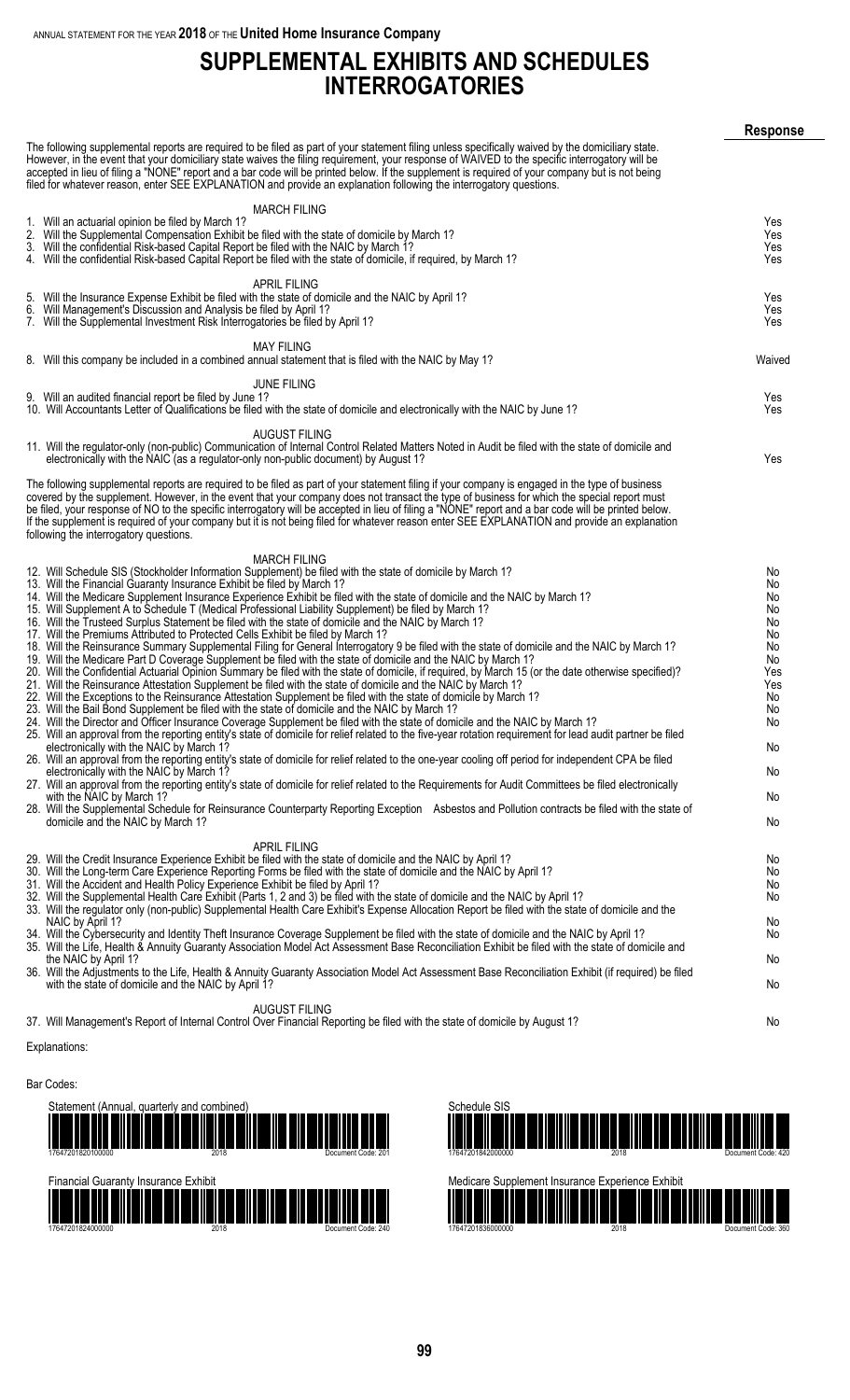### **SUPPLEMENTAL EXHIBITS AND SCHEDULES INTERROGATORIES (continued)**

| Supplement A to Schedule T<br>17647201845500000<br>Document Code: 455                                                                                                                                                                                                   |
|-------------------------------------------------------------------------------------------------------------------------------------------------------------------------------------------------------------------------------------------------------------------------|
| Premiums Attributed to Protected Cells Exhibit<br>17647201838500000                                                                                                                                                                                                     |
| Medicare Part D Coverage Supplement<br>17647201836500000<br>Document Code:                                                                                                                                                                                              |
| Bail Bond Supplement<br>17647201850000000                                                                                                                                                                                                                               |
| Approval for Relief related to five-year rotation for lead Audit Partner<br>17647201822400000<br>Document Code:                                                                                                                                                         |
| Approval for Relief related to Require. for Audit Committees<br>17647201822600000                                                                                                                                                                                       |
| Credit Insurance Exhibit<br>17647201823000000<br>Document Code: 230                                                                                                                                                                                                     |
| Accident and Health Policy Experience Exhibit<br>17647201821000000<br>Document Code: 210                                                                                                                                                                                |
| Supplemental Health Care Exhibit's Expense Allocation Report<br><u>andi ili ili ili ili ili ili ili il</u><br>رررو ریاب<br>шш<br><u>HIII HIIII HIII HIIII</u><br>11 I III<br>IIIII<br><u> III AN DHÈIDH NA BHÈIDH NA BHEILEAN NA BEALLAIN NA B</u><br>17647201821700000 |
| <b>LHA Guaranty Association Reconciliation</b><br><u> Mariji da matshirilgan ma'lumot</u>                                                                                                                                                                               |
| Management's Report of Internal Control over Financial Reporting<br>17647201822300000                                                                                                                                                                                   |

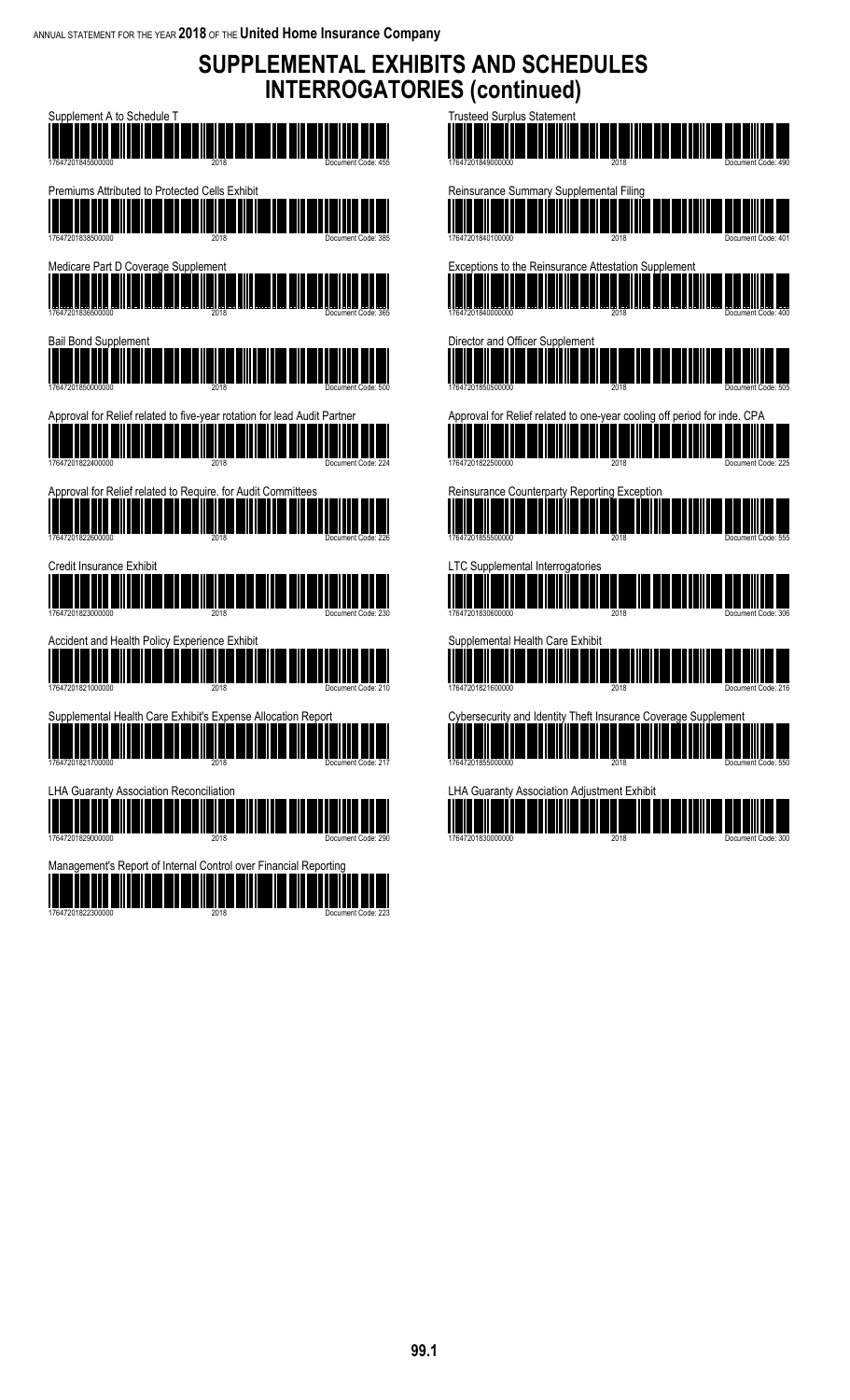#### **OVERFLOW PAGE FOR WRITE-INS**

## **STATEMENT OF INCOME**

|       |                                                                            | Current | Prior |
|-------|----------------------------------------------------------------------------|---------|-------|
|       |                                                                            | Year    | Year  |
|       | 0597. Summary of remaining write-ins for Line 5 (Lines 0504 through 0596)  |         |       |
| 1404. |                                                                            |         |       |
| 1405. |                                                                            |         |       |
| 1497. | Summary of remaining write-ins for Line 14 (Lines 1404 through 1496)       |         |       |
| 3704. |                                                                            |         |       |
| 3705. |                                                                            |         |       |
| 3706. |                                                                            |         |       |
| 3707. |                                                                            |         |       |
| 3708. |                                                                            |         |       |
| 3709. |                                                                            |         |       |
| 3710. |                                                                            |         |       |
| 3711  |                                                                            |         |       |
| 3712. |                                                                            |         |       |
| 3713. |                                                                            |         |       |
| 3714. |                                                                            |         |       |
| 3715. |                                                                            |         |       |
|       | 3797. Summary of remaining write-ins for Line 37 (Lines 3704 through 3796) |         |       |

## UNDERWRITING AND INVESTMENT EXHIBIT

**PART 3 - EXPENSES** 

|        |                                                                      | Loss       | Other        |            |       |
|--------|----------------------------------------------------------------------|------------|--------------|------------|-------|
|        |                                                                      | Adjustment | Underwriting | Investment |       |
|        |                                                                      | Expenses   | Expenses     | Expenses   | Total |
| 2404.  | Education/Meetings                                                   |            | 22,904       |            |       |
| 2405   |                                                                      |            |              |            |       |
| 12497. | Summary of remaining write-ins for Line 24 (Lines 2404 through 2496) |            | 22.904       |            |       |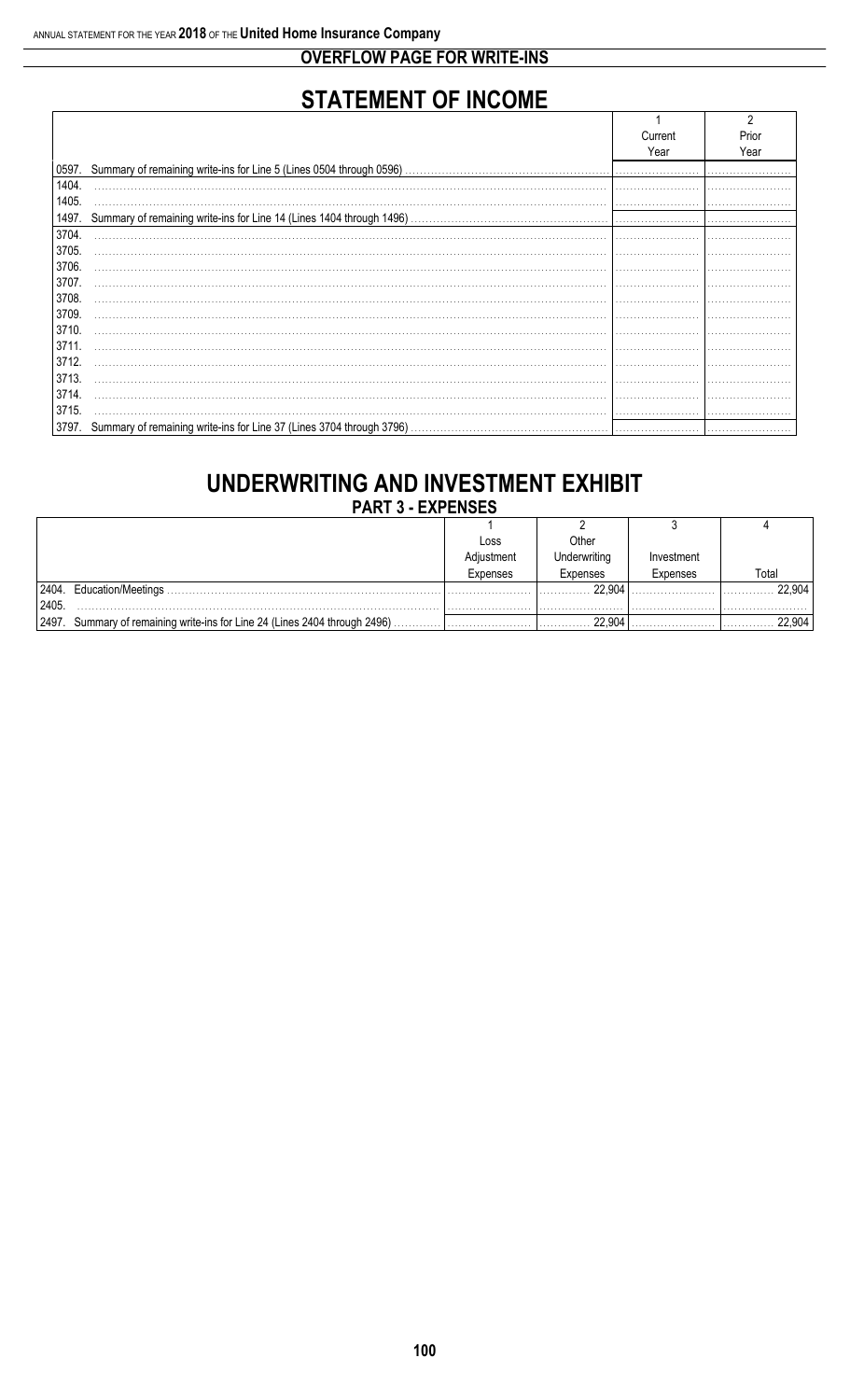#### ANNUAL STATEMENT FOR THE YEAR 2018 OF THE United Home Insurance Company

### **SUMMARY INVESTMENT SCHEDULE**

|           |                                                                                                                       | Gross                      |                 | Admitted Assets as Reported |                                                               |                                        |                 |
|-----------|-----------------------------------------------------------------------------------------------------------------------|----------------------------|-----------------|-----------------------------|---------------------------------------------------------------|----------------------------------------|-----------------|
|           |                                                                                                                       | <b>Investment Holdings</b> |                 |                             | in the Annual Statement                                       |                                        |                 |
|           | <b>Investment Categories</b>                                                                                          | 1<br>Amount                | 2<br>Percentage | 3<br>Amount                 | 4<br>Securities<br>Lending<br>Reinvested<br>Collateral Amount | 5<br>Total<br>$(Col. 3 + 4)$<br>Amount | 6<br>Percentage |
| 1.        | Bonds:                                                                                                                |                            |                 |                             |                                                               |                                        |                 |
|           | 1.1                                                                                                                   | .                          |                 |                             |                                                               |                                        |                 |
|           | 1.2<br>U.S. government agency obligations (excluding mortgage-backed                                                  |                            |                 |                             |                                                               |                                        |                 |
|           | securities):                                                                                                          |                            |                 |                             |                                                               |                                        |                 |
|           |                                                                                                                       |                            |                 |                             |                                                               |                                        |                 |
|           | Non-U.S. government (including Canada, excluding<br>1.3                                                               |                            |                 | .                           | .                                                             |                                        |                 |
|           |                                                                                                                       |                            |                 | .                           | .                                                             |                                        |                 |
|           | Securities issued by states, territories, and possessions and<br>1.4                                                  |                            |                 |                             |                                                               |                                        |                 |
|           | political subdivisions in the U.S.:                                                                                   |                            |                 |                             |                                                               |                                        |                 |
|           | 1.41 States, territories and possessions general obligations                                                          |                            |                 | .                           | .                                                             | .                                      |                 |
|           | 1.42 Political subdivisions of states, territories and possessions                                                    |                            |                 |                             |                                                               |                                        |                 |
|           |                                                                                                                       |                            |                 |                             |                                                               |                                        |                 |
|           | 1.43                                                                                                                  |                            |                 |                             |                                                               |                                        |                 |
|           | 1.44<br>Mortgage-backed securities (includes residential and commercial<br>1.5                                        |                            |                 | .                           | .                                                             |                                        | .               |
|           | MBS):                                                                                                                 |                            |                 |                             |                                                               |                                        |                 |
|           | 1.51 Pass-through securities:                                                                                         |                            |                 |                             |                                                               |                                        |                 |
|           |                                                                                                                       |                            |                 | .                           | .                                                             |                                        |                 |
|           |                                                                                                                       |                            |                 | .                           |                                                               |                                        |                 |
|           |                                                                                                                       |                            |                 | .                           | .                                                             |                                        |                 |
|           | 1.52 CMOs and REMICs:                                                                                                 |                            |                 |                             |                                                               |                                        |                 |
|           | 1.521 Issued or guaranteed by GNMA, FNMA, FHLMC or                                                                    |                            |                 |                             |                                                               |                                        |                 |
|           | 1.522 Issued by non-U.S. Government issuers and                                                                       | .                          |                 |                             |                                                               |                                        |                 |
|           | collateralized by mortgage-backed securities issued                                                                   |                            |                 |                             |                                                               |                                        |                 |
|           | or guaranteed by agencies shown in Line 1.521                                                                         |                            |                 | .                           |                                                               |                                        |                 |
|           |                                                                                                                       | .                          | .               |                             |                                                               |                                        |                 |
| 2.        | Other debt and other fixed income securities (excluding short term):                                                  |                            |                 |                             |                                                               |                                        |                 |
|           | Unaffiliated domestic securities (includes credit tenant loans and<br>2.1                                             |                            |                 |                             |                                                               |                                        |                 |
|           |                                                                                                                       |                            |                 |                             |                                                               |                                        |                 |
|           | $2.2\phantom{0}$<br>2.3                                                                                               |                            |                 | .<br>.                      | .<br>. 1                                                      | .<br>.                                 |                 |
| 3.        | Equity interests:                                                                                                     |                            |                 |                             |                                                               |                                        |                 |
|           | 3.1                                                                                                                   |                            |                 |                             |                                                               |                                        | 1.              |
|           | 3.2<br>Preferred stocks:                                                                                              |                            |                 |                             |                                                               |                                        |                 |
|           |                                                                                                                       |                            |                 | .                           |                                                               |                                        |                 |
|           |                                                                                                                       |                            |                 |                             |                                                               |                                        |                 |
|           | Publicly traded equity securities (excluding preferred stocks):<br>3.3                                                |                            |                 |                             |                                                               |                                        |                 |
|           | 3.31                                                                                                                  |                            |                 |                             |                                                               |                                        |                 |
|           | Other equity securities:<br>3.4                                                                                       |                            |                 |                             |                                                               |                                        |                 |
|           |                                                                                                                       |                            |                 |                             |                                                               |                                        |                 |
|           |                                                                                                                       |                            |                 | .                           | .                                                             | .                                      |                 |
|           | Other equity interests including tangible personal property under<br>3.5                                              |                            |                 |                             |                                                               |                                        |                 |
|           | lease:                                                                                                                |                            |                 |                             |                                                               |                                        |                 |
|           | 3.51                                                                                                                  |                            |                 |                             |                                                               |                                        |                 |
|           | 3.52                                                                                                                  |                            |                 | .                           | .                                                             | .                                      |                 |
| 4.        | Mortgage loans:<br>4.1                                                                                                |                            |                 |                             |                                                               |                                        |                 |
|           | 4.2                                                                                                                   |                            |                 | .                           |                                                               |                                        |                 |
|           | 4.3                                                                                                                   |                            |                 | .                           |                                                               |                                        | .               |
|           | 4.4                                                                                                                   |                            |                 |                             |                                                               |                                        | 1.              |
|           | 4.5                                                                                                                   |                            |                 |                             |                                                               |                                        |                 |
|           | 4.6                                                                                                                   |                            |                 |                             |                                                               |                                        | 1.              |
| 5.        | Real estate investments:                                                                                              |                            |                 |                             |                                                               |                                        |                 |
|           | 5.1<br>Property held for production of income (including \$0 of<br>5.2                                                |                            |                 |                             |                                                               |                                        |                 |
|           |                                                                                                                       |                            |                 |                             |                                                               |                                        |                 |
|           | Property held for sale (including \$0 property acquired in<br>5.3                                                     |                            |                 |                             |                                                               |                                        |                 |
|           |                                                                                                                       |                            |                 |                             |                                                               |                                        |                 |
| 6.        |                                                                                                                       |                            |                 |                             |                                                               |                                        |                 |
| 7.        |                                                                                                                       |                            |                 | .                           |                                                               |                                        | .               |
| 8.        |                                                                                                                       |                            |                 |                             |                                                               |                                        |                 |
| 9.<br>10. | Securities Lending (Line 10, Asset Page reinvested collateral) ……………  ………………  ………………  …… XXX ……  …… XXX ……  …… XXX …… |                            |                 |                             |                                                               |                                        |                 |
| 11.       |                                                                                                                       |                            |                 |                             |                                                               |                                        |                 |
| 12.       |                                                                                                                       |                            |                 |                             |                                                               |                                        |                 |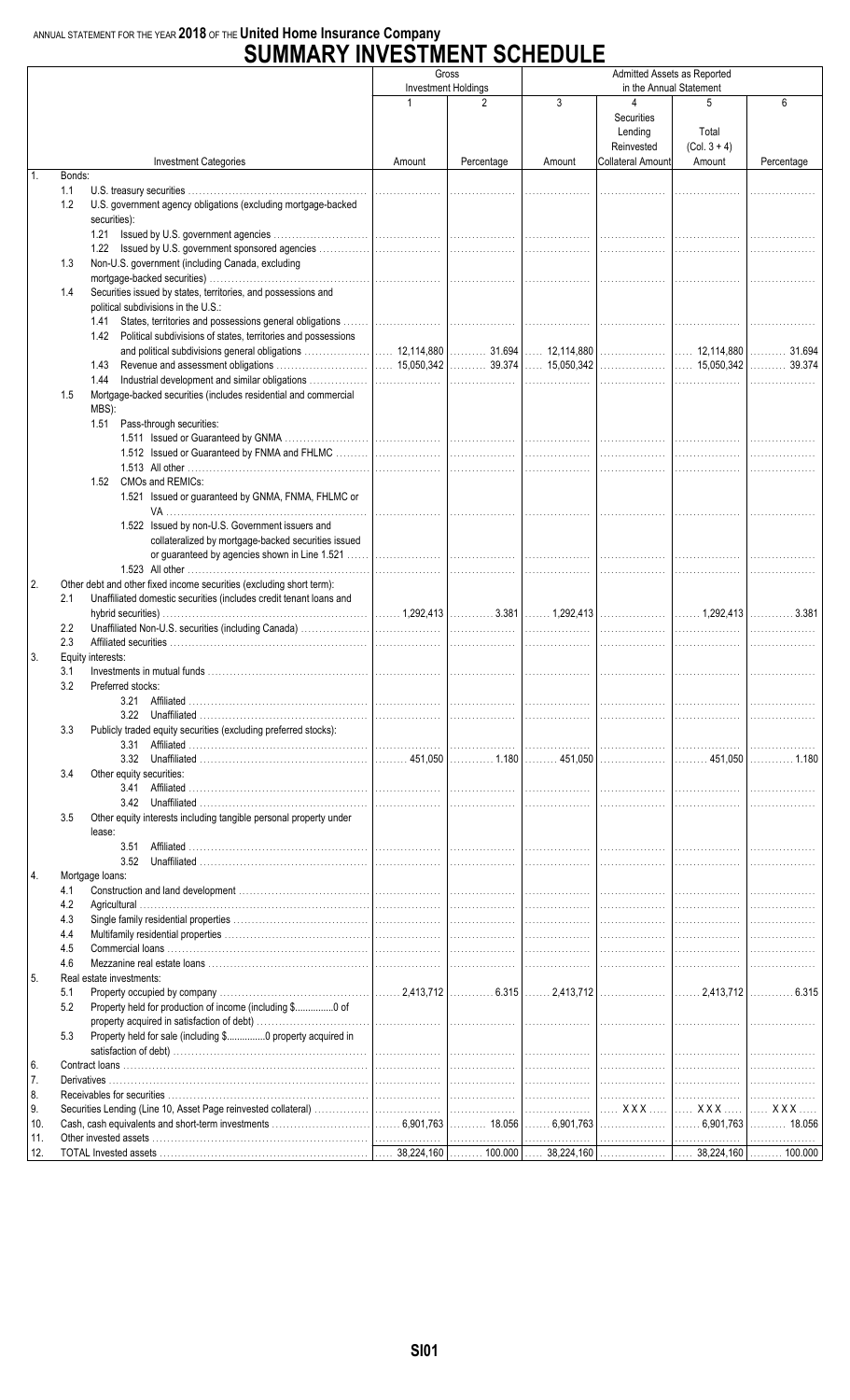#### **SCHEDULE A - VERIFICATION BETWEEN YEARS Real Estate**

|     |                   | העור באמנט                                                                                         |        |                |  |
|-----|-------------------|----------------------------------------------------------------------------------------------------|--------|----------------|--|
| 1.  |                   |                                                                                                    |        | 2,055,334<br>. |  |
| 2.  | Cost of acquired: |                                                                                                    |        |                |  |
|     | 2.1               |                                                                                                    |        |                |  |
|     | 2.2               |                                                                                                    |        | 377,972        |  |
| 3.  |                   | Current year change in encumbrances:                                                               |        |                |  |
|     | 3.1               |                                                                                                    |        |                |  |
|     | 3.2               |                                                                                                    |        |                |  |
| 14. |                   |                                                                                                    |        |                |  |
| 5.  |                   |                                                                                                    |        |                |  |
| 66. |                   | TOTAL foreign exchange change in book/adjusted carrying value:                                     |        |                |  |
|     | 6.1               |                                                                                                    |        |                |  |
|     | 6.2               |                                                                                                    |        |                |  |
| 7.  |                   | Deduct current year's other-than-temporary impairment recognized:                                  |        |                |  |
|     | 7.1               |                                                                                                    |        |                |  |
|     | 7.2               |                                                                                                    |        |                |  |
| 8   |                   | Deduct current year's depreciation:                                                                |        |                |  |
|     | 8.1               |                                                                                                    | 19,593 |                |  |
|     | 8.2               |                                                                                                    |        |                |  |
| 9.  |                   | Book/adjusted carrying value at the end of current period (Lines $1 + 2 + 3 + 4 - 5 + 6 - 7 - 8$ ) |        |                |  |
| 10. |                   |                                                                                                    |        |                |  |
| 11. |                   |                                                                                                    |        |                |  |

## **SCHEDULE B - VERIFICATION BETWEEN YEARS**

**Mortgage Loans**

| 1.  | Book value/recorded investment excluding accrued interest, December 31 of prior year                         |  |
|-----|--------------------------------------------------------------------------------------------------------------|--|
| 2.  | Cost of acquired:                                                                                            |  |
|     | 2.1                                                                                                          |  |
|     | 2.2                                                                                                          |  |
| 3.  | Capitalized deferred interest and other:                                                                     |  |
|     | 3.1                                                                                                          |  |
|     | 3.2                                                                                                          |  |
| 4.  |                                                                                                              |  |
| 5.  | Unrealized valuation increase (decrease):                                                                    |  |
|     | 5.1                                                                                                          |  |
|     | 5.2                                                                                                          |  |
| 6.  |                                                                                                              |  |
| 7.  | Deduct amounts received on disposals, Part 3, Col                                                            |  |
| 8.  | Deduct amortization of premium and mortgage internet and the TOTAL foreign exchange change in book value/red |  |
| 9.  |                                                                                                              |  |
|     | interest                                                                                                     |  |
|     | 9.1                                                                                                          |  |
|     | 9.2                                                                                                          |  |
| 10. | Deduct current year's other-than-temporary impairment recognized:                                            |  |
|     |                                                                                                              |  |
|     |                                                                                                              |  |
| 11. | Book value/recorded investment excluding accrued interest at end of current period (Lines 1 +                |  |
|     |                                                                                                              |  |
| 12. |                                                                                                              |  |
| 13. |                                                                                                              |  |
| 14. |                                                                                                              |  |
| 15. | Statement value of mortgages owned at end of current period (Line 13 minus Line 14)                          |  |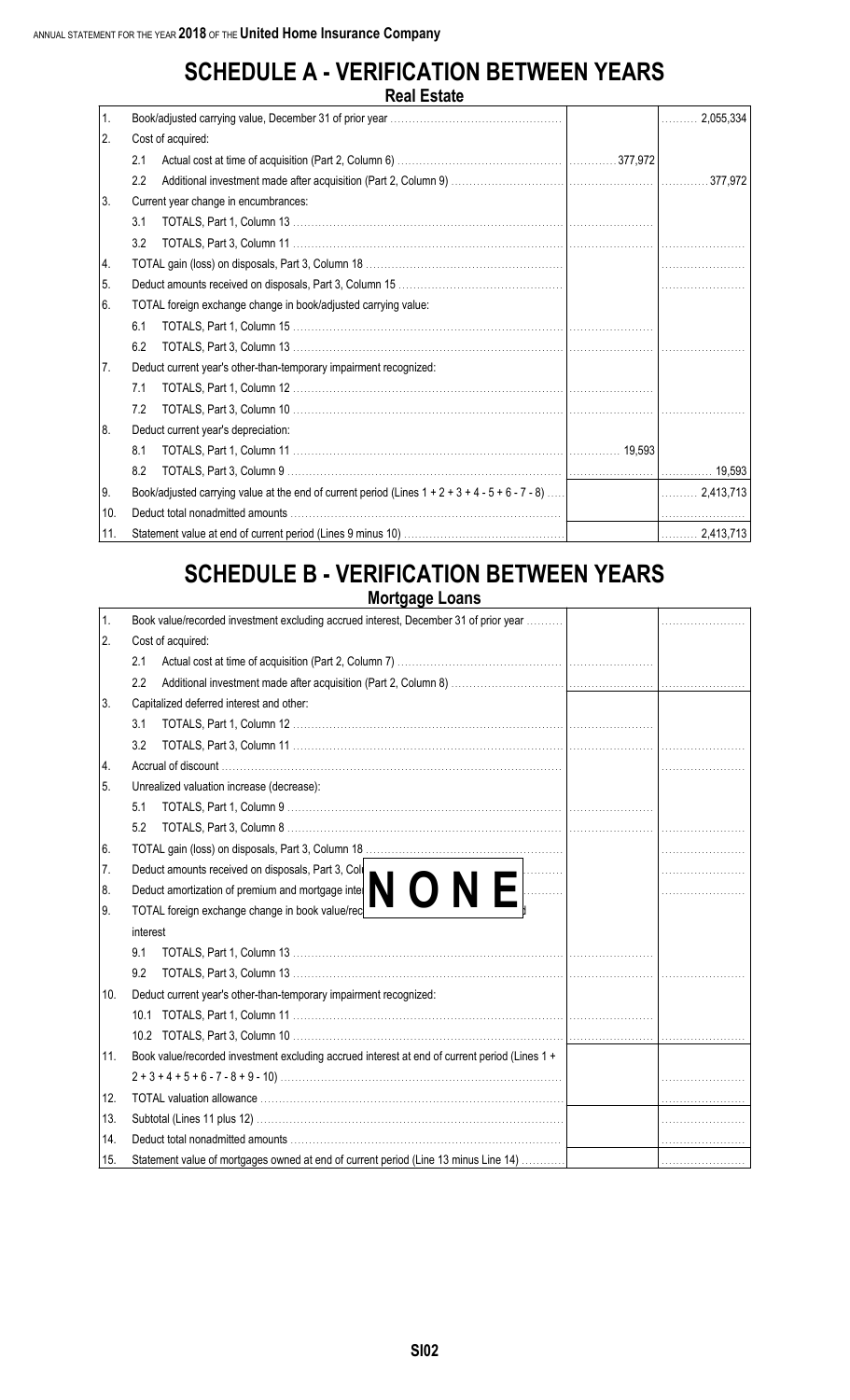ANNUAL STATEMENT FOR THE YEAR **2018** OF THE **United Home Insurance Company**

## **SCHEDULE BA - VERIFICATION BETWEEN YEARS**

|     | <b>Other Long-Term Invested Assets</b>                                                                 |  |
|-----|--------------------------------------------------------------------------------------------------------|--|
| 1.  |                                                                                                        |  |
| 2.  | Cost of acquired:                                                                                      |  |
|     | 2.1                                                                                                    |  |
|     | 2.2                                                                                                    |  |
| 3.  | Capitalized deferred interest and other:                                                               |  |
|     | 3.1                                                                                                    |  |
|     | 3.2                                                                                                    |  |
| 4.  |                                                                                                        |  |
| 5.  | Unrealized valuation increase (decrease):                                                              |  |
|     | 5.1                                                                                                    |  |
|     | 5.2                                                                                                    |  |
| 6.  |                                                                                                        |  |
| 7.  | TOTAL gain (loss) on disposals, Part 3, Column 19<br>Deduct amounts received on disposals, Part 3, Col |  |
| 8.  |                                                                                                        |  |
| 9.  | TOTAL foreign exchange change in book/adjusted carrying value:                                         |  |
|     | 9.1                                                                                                    |  |
|     | 9.2                                                                                                    |  |
| 10. | Deduct current year's other-than-temporary impairment recognized:                                      |  |
|     |                                                                                                        |  |
|     |                                                                                                        |  |
| 11. | Book/adjusted carrying value at end of current period (Lines $1 + 2 + 3 + 4 + 5 + 6 - 7 - 8 + 9 - 1$   |  |
|     |                                                                                                        |  |
| 12. |                                                                                                        |  |
| 13. |                                                                                                        |  |

#### **SCHEDULE D - VERIFICATION BETWEEN YEARS Bonds and Stocks**

| $\mathbf{1}$ . |                                                                                                      | $\ldots$ 26,073,333                 |
|----------------|------------------------------------------------------------------------------------------------------|-------------------------------------|
| 2.             |                                                                                                      |                                     |
| 3.             |                                                                                                      | 33,556                              |
| 4.             | Unrealized valuation increase (decrease):                                                            |                                     |
|                | 4.1                                                                                                  |                                     |
|                | 4.2                                                                                                  |                                     |
|                | 4.3                                                                                                  |                                     |
|                | 4.4                                                                                                  |                                     |
| 5.             |                                                                                                      | $\ldots \ldots \ldots \ldots 8,114$ |
| 6.             | Deduction consideration for bonds and stocks disposed of, Part 4, Column 7                           |                                     |
| 7.             |                                                                                                      | 43,594                              |
| 8.             | TOTAL foreign exchange change in book/adjusted carrying value:                                       |                                     |
|                | 8.1                                                                                                  |                                     |
|                | 8.2                                                                                                  |                                     |
|                | 8.3                                                                                                  |                                     |
|                | 8.4                                                                                                  |                                     |
| 9.             | Deduct current year's other-than-temporary impairment recognized:                                    |                                     |
|                | 9.1                                                                                                  |                                     |
|                | 9.2                                                                                                  |                                     |
|                | 9.3                                                                                                  |                                     |
|                | 9.4                                                                                                  | .                                   |
| 10.            | Total investment income recognized as a result of prepayment penalties and/or acceleration           |                                     |
|                |                                                                                                      |                                     |
| 11.            | Book/adjusted carrying value at end of current period (Lines $1 + 2 + 3 + 4 + 5 - 6 - 7 + 8 - 9 + 1$ |                                     |
|                |                                                                                                      | $\ldots \ldots 28,908,685$          |
| 12.            |                                                                                                      |                                     |
| 13.            |                                                                                                      | $ $ 28,908,685                      |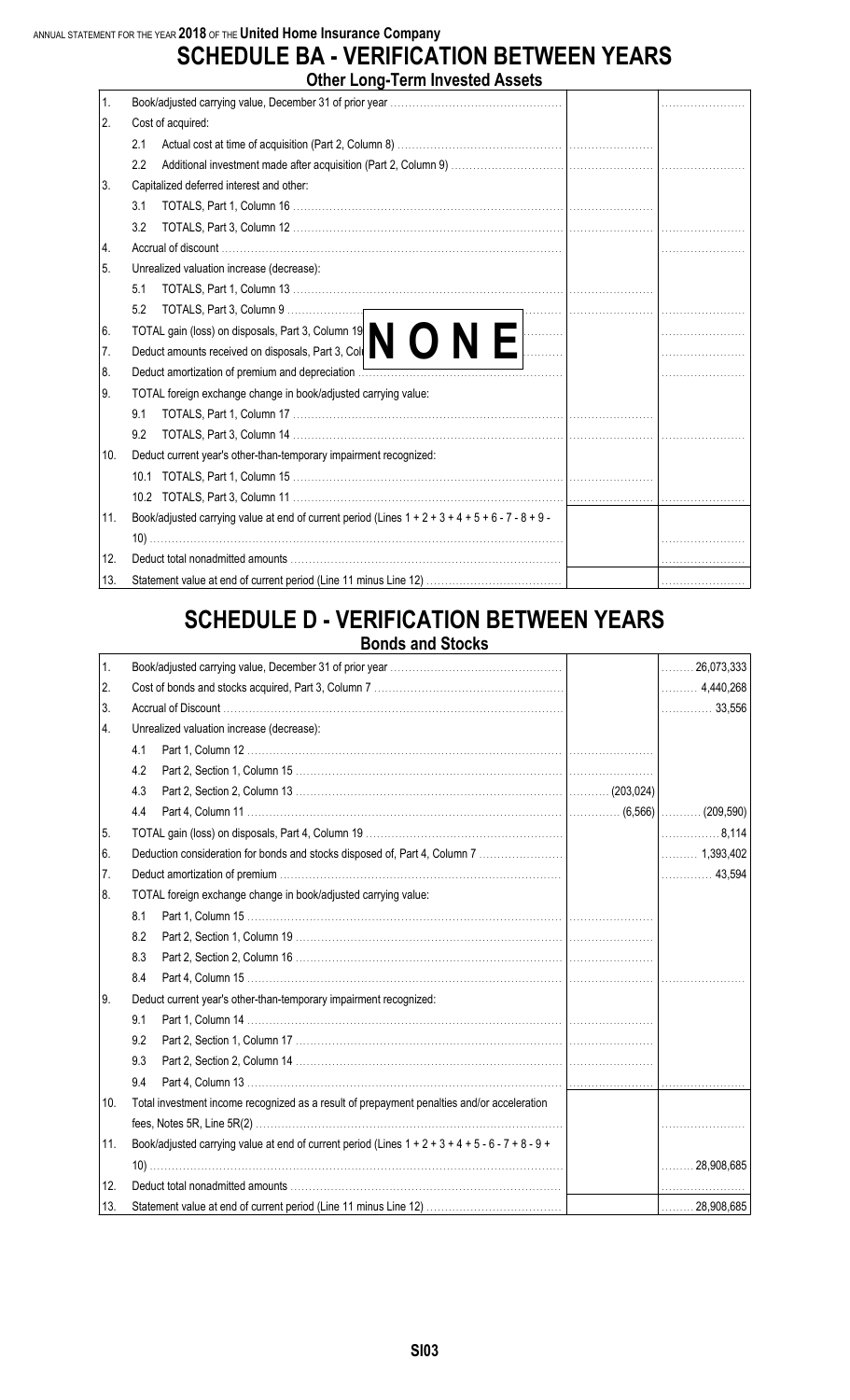#### **Long-Term Bonds and Stocks OWNED December 31 of Current Year**

|                                                        |     |                                                                   | $\mathbf{1}$   | $\mathfrak{p}$ | 3                  | $\overline{4}$ |
|--------------------------------------------------------|-----|-------------------------------------------------------------------|----------------|----------------|--------------------|----------------|
|                                                        |     |                                                                   | Book/Adjusted  |                |                    | Par Value of   |
| Description                                            |     |                                                                   | Carrying Value | Fair Value     | <b>Actual Cost</b> | <b>Bonds</b>   |
| <b>BONDS</b>                                           | 1.  |                                                                   |                |                |                    |                |
| Governments                                            | 2.  |                                                                   |                |                |                    |                |
| (Including all obligations guaranteed                  | 3.  |                                                                   |                |                |                    |                |
| by governments)                                        | 4.  |                                                                   |                |                |                    |                |
| U.S. States, Territories and Possessions (Direct and   |     |                                                                   |                |                |                    |                |
| quaranteed)                                            | 5.  |                                                                   |                |                |                    |                |
| U.S. Political Subdivisions of States, Territories and |     |                                                                   |                |                |                    |                |
| Possessions (Direct and guaranteed)                    | 6.  |                                                                   |                |                |                    |                |
| U.S. Special revenue and special assessment            |     |                                                                   |                |                |                    |                |
| obligations and all non-quaranteed obligations of      |     |                                                                   |                |                |                    |                |
| agencies and authorities of governments and their      |     |                                                                   |                |                |                    |                |
| political subdivisions                                 | 7.  |                                                                   |                |                |                    |                |
| Industrial and Miscellaneous.                          | 8.  |                                                                   |                |                |                    |                |
| SVO Identified Funds, Bank Loans and                   | 9.  |                                                                   |                |                |                    |                |
| Hybrid Securities (unaffiliated)                       | 10. |                                                                   |                |                |                    |                |
|                                                        | 11. |                                                                   |                |                |                    |                |
| Parent, Subsidiaries and Affiliates                    | 12. |                                                                   |                |                |                    |                |
|                                                        | 13. |                                                                   |                |                |                    |                |
| PREFERRED STOCKS                                       | 14. |                                                                   |                |                |                    |                |
| Industrial and Miscellaneous (unaffiliated)            | 15. |                                                                   |                |                |                    |                |
|                                                        | 16. |                                                                   |                |                |                    |                |
|                                                        | 17. |                                                                   |                |                |                    |                |
| Parent, Subsidiaries and Affiliates                    | 18. |                                                                   |                |                |                    |                |
|                                                        | 19. |                                                                   |                |                |                    |                |
| <b>COMMON STOCKS</b>                                   | 20. |                                                                   |                |                |                    |                |
| Industrial and Miscellaneous (unaffiliated)            | 21. |                                                                   |                |                |                    |                |
|                                                        | 22. |                                                                   |                |                |                    |                |
|                                                        | 23. |                                                                   |                |                |                    |                |
| Parent. Subsidiaries and Affiliates                    | 24. |                                                                   |                |                |                    |                |
|                                                        | 25. | TOTAL Common Stocks     451,050    451,050    498,892             |                |                |                    |                |
|                                                        | 26. |                                                                   |                |                |                    |                |
|                                                        | 27. | TOTAL Bonds and Stocks     28,908,686    28,611,398    28,880,111 |                |                |                    |                |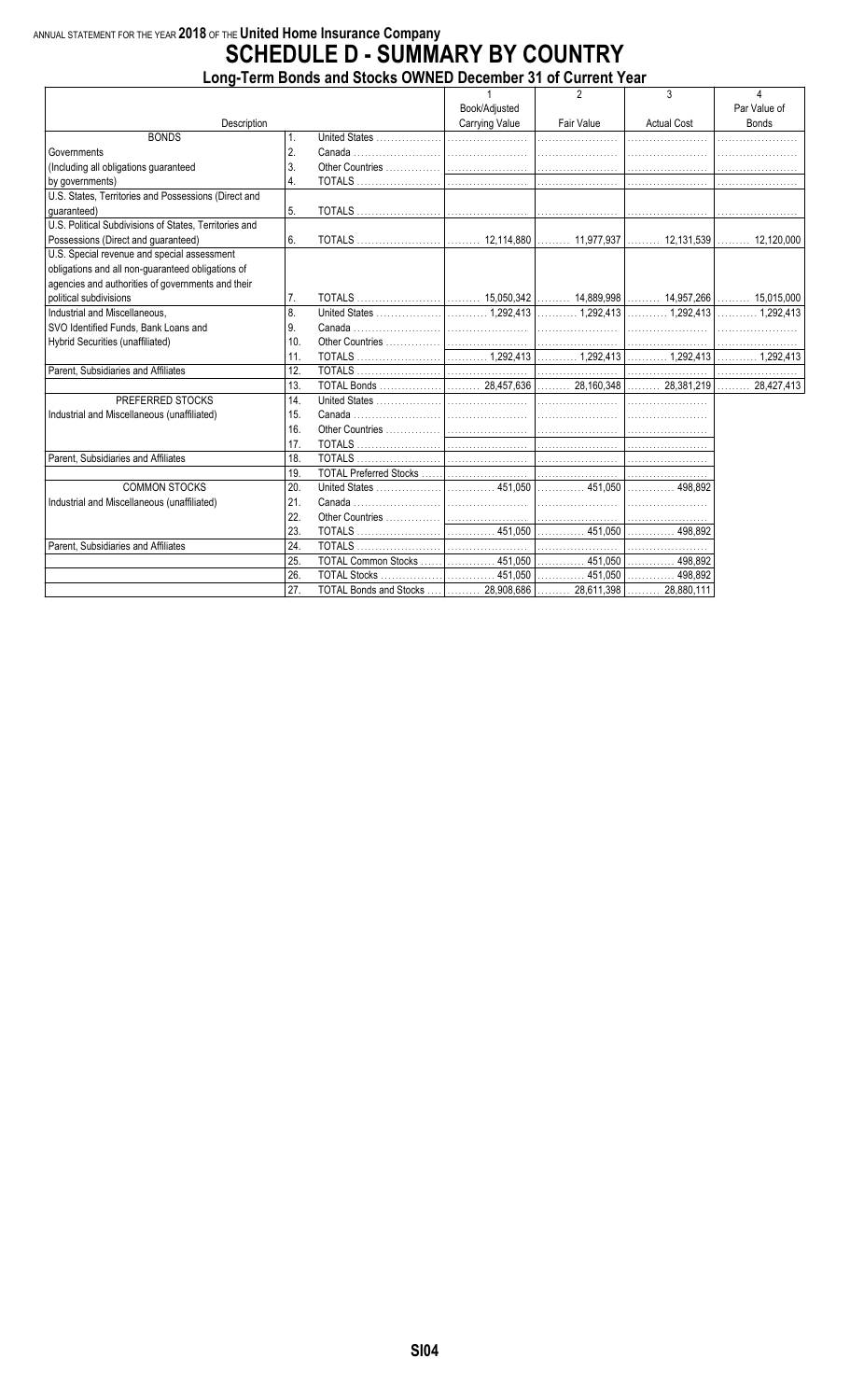# SCHEDULE D - PART 1A - SECTION 1<br>Quality and Maturity Distribution of All Bonds Owned December 31, at Book/Adjusted Carrying Values by Major Types of Issues and NAIC Designations

|                                                       |                             | $\mathcal{P}$                               | 3                         |                                    |                                             |                          |                                    | 8                   | 9                              | 10         | 11                    | 12         |
|-------------------------------------------------------|-----------------------------|---------------------------------------------|---------------------------|------------------------------------|---------------------------------------------|--------------------------|------------------------------------|---------------------|--------------------------------|------------|-----------------------|------------|
|                                                       | 1 Year                      | Over 1 Year                                 | Over 5 Years              | Over 10 Years                      |                                             | No                       |                                    | Column <sub>7</sub> | Total                          | % From     | Total                 | Total      |
|                                                       | <b>or</b>                   | Through                                     | Through                   | Through                            | Over                                        | Maturity                 | Total                              | as a % of           | From Column 7                  | Column 8   | Publicly              | Privately  |
| <b>NAIC Designation</b>                               | Less                        | 5 Years                                     | 10 Years                  | 20 Years                           | 20 Years                                    | Date                     | <b>Current Year</b>                | Line 11.7           | Prior Year                     | Prior Year | Traded                | Placed (a) |
| U.S. Governments                                      |                             |                                             |                           |                                    |                                             |                          |                                    |                     |                                |            |                       |            |
| 1.1 NAIC 1                                            | .                           | .                                           |                           | .                                  | .                                           | <b>XXX</b>               | .                                  | .                   | .                              | .          | .                     |            |
|                                                       |                             |                                             |                           | .                                  |                                             | XXX                      |                                    |                     | .                              | .          | .                     |            |
| 1.3 NAIC 3                                            | .                           | .                                           |                           | .                                  | .                                           | <b>XXX</b><br>$\cdots$   | .                                  | .                   |                                | .          | .                     |            |
| NAIC 4<br>1.4                                         | .                           | .                                           |                           | .                                  | .                                           | XXX<br>.                 |                                    | .                   | .                              | .          |                       |            |
| 1.6 NAIC 6                                            |                             | .                                           | .                         | .                                  | .                                           | . X X X .<br>XXX         | .                                  | .                   |                                | .          | .                     |            |
| 1.7 TOTALS                                            | .                           | .                                           | .                         | .                                  | .                                           | $XXX$                    | .                                  | .                   | .                              | .          | .                     |            |
| All Other Governments                                 |                             |                                             |                           | .                                  |                                             |                          | .                                  | .                   |                                |            | .                     | .          |
|                                                       |                             |                                             |                           |                                    |                                             | XXX                      |                                    |                     |                                |            | .                     |            |
| 2.2 NAIC 2                                            |                             |                                             |                           | .                                  |                                             | <b>XXX</b><br>.          |                                    |                     |                                |            | .                     |            |
| NAIC 3<br>2.3                                         |                             |                                             |                           | .                                  |                                             | XXX                      |                                    |                     |                                |            | .                     |            |
| NAIC <sub>4</sub><br>2.4                              |                             |                                             |                           |                                    |                                             | XXX                      |                                    |                     |                                |            |                       |            |
| NAIC 5<br>2.5                                         |                             |                                             |                           |                                    |                                             | XXX                      | .                                  |                     |                                |            | .                     |            |
| NAIC 6<br>2.6                                         |                             |                                             |                           | .                                  | .                                           | XXX.                     |                                    |                     |                                |            | .                     |            |
| <b>TOTALS</b><br>2.7                                  | .                           | .                                           | .                         | .                                  | .                                           | XXX                      | .                                  | .                   | .                              | .          | .                     |            |
| U.S. States, Territories and Possessions, etc.<br>3   |                             |                                             |                           |                                    |                                             |                          |                                    |                     |                                |            |                       |            |
| Guaranteed                                            |                             |                                             |                           |                                    |                                             |                          |                                    |                     |                                |            |                       |            |
| 3.1 NAIC 1                                            |                             |                                             |                           |                                    |                                             | XXX                      |                                    |                     |                                |            |                       |            |
| 3.2 NAIC 2                                            |                             | .                                           |                           | .                                  | .                                           | XXX.<br>$\cdots$         | .                                  |                     | .                              | .          | .                     |            |
| NAIC 3<br>3.3<br>NAIC <sub>4</sub><br>3.4             |                             |                                             |                           |                                    |                                             | <b>XXX</b><br><b>XXX</b> |                                    |                     |                                |            | .                     |            |
| NAIC <sub>5</sub><br>3.5                              |                             |                                             |                           | .<br>.                             |                                             | $XXX$<br>.               | .<br>.                             | .                   |                                | .          | .<br>.                |            |
| 3.6 NAIC 6                                            |                             | .                                           | .                         | .                                  |                                             | XXX                      | .                                  |                     | .                              | .          | .                     |            |
| 3.7 TOTALS                                            | .                           |                                             |                           | .                                  | .                                           | $\overline{XXX}$         |                                    | .                   | .                              |            |                       |            |
| U.S. Political Subdivisions of States, Territories &  |                             |                                             |                           |                                    |                                             |                          |                                    |                     |                                |            |                       |            |
| Possessions, Guaranteed                               |                             |                                             |                           |                                    |                                             |                          |                                    |                     |                                |            |                       |            |
|                                                       |                             | $\ldots$ , , 1.172.343                      | $\ldots \ldots 2.885.492$ | $\ldots \ldots \ldots$ 7,056,909   | $\ldots \ldots 1,000,136$                   | XXX                      | $\vert$ 12,114,880 $\vert$ .       | 42.57               | . 11,153,206                   |            |                       |            |
|                                                       |                             | .                                           | .                         | .                                  | .                                           | XXX.<br>$\cdots$<br>.    |                                    |                     | .                              |            | .                     |            |
| 4.3 NAIC 3                                            |                             |                                             | .                         | .                                  | .                                           | XXX                      | .                                  |                     | .                              | .          |                       |            |
| 4.4 NAIC 4                                            |                             |                                             |                           | .                                  |                                             | XXX                      | .                                  |                     |                                | .          | .                     |            |
| 4.5 NAIC 5                                            |                             | .                                           | .                         | .                                  |                                             | XXX                      | .                                  | .                   | .                              | .          | .                     |            |
| 4.6 NAIC 6                                            |                             |                                             |                           |                                    |                                             | XXX                      | .                                  |                     |                                | .          | .                     |            |
|                                                       | .                           | $\overline{\ldots \ldots \ldots 1,172,343}$ | 2,885,492                 | .7,056,909                         | $\overline{\ldots \ldots \ldots 1,000,136}$ | XXX                      | $\overline{\ldots}$ 12,114,880     | .42.57<br>.         | $\overline{\ldots}$ 11,153,206 | 43.75      | $\ldots$ 12,114,881   |            |
| U.S. Special Revenue & Special Assessment Obligations |                             |                                             |                           |                                    |                                             |                          |                                    |                     |                                |            |                       |            |
| etc., Non-Guaranteed                                  | 235.671<br>.                | $\ldots$ , 1.622.402                        | $\ldots \ldots 3,346,321$ | $\ldots \ldots 8.152.319$          | . 1,693,629                                 | XXX                      | $\left  \ldots \right $ 15,050,342 | . 52.89             | $\ldots$ 13.063.632            | . 51.25    | $\ldots$ . 15,050.342 |            |
| 5.2 NAIC 2                                            |                             | .                                           |                           | .                                  | .                                           | XXX                      | .                                  | .                   | .                              | .          |                       |            |
| NAIC <sub>3</sub><br>5.3                              |                             |                                             |                           | .                                  |                                             | XXX                      | .                                  |                     |                                | .          |                       |            |
| NAIC <sub>4</sub><br>5.4                              |                             |                                             |                           |                                    |                                             | XXX.<br>.                | .                                  |                     |                                | .          | .                     |            |
| NAIC 5<br>5.5                                         |                             | .                                           |                           | .                                  | .                                           | XXX                      | .                                  |                     | .                              | .          | .                     |            |
| NAIC 6 .<br>5.6                                       |                             |                                             |                           |                                    |                                             | XXX                      | .                                  |                     |                                |            |                       |            |
| 5.7 TOTALS                                            | $\overline{\ldots}$ 235,671 |                                             |                           | $\overline{8,152,319}$ 1,693,629 . |                                             | XXX                      |                                    |                     |                                |            |                       |            |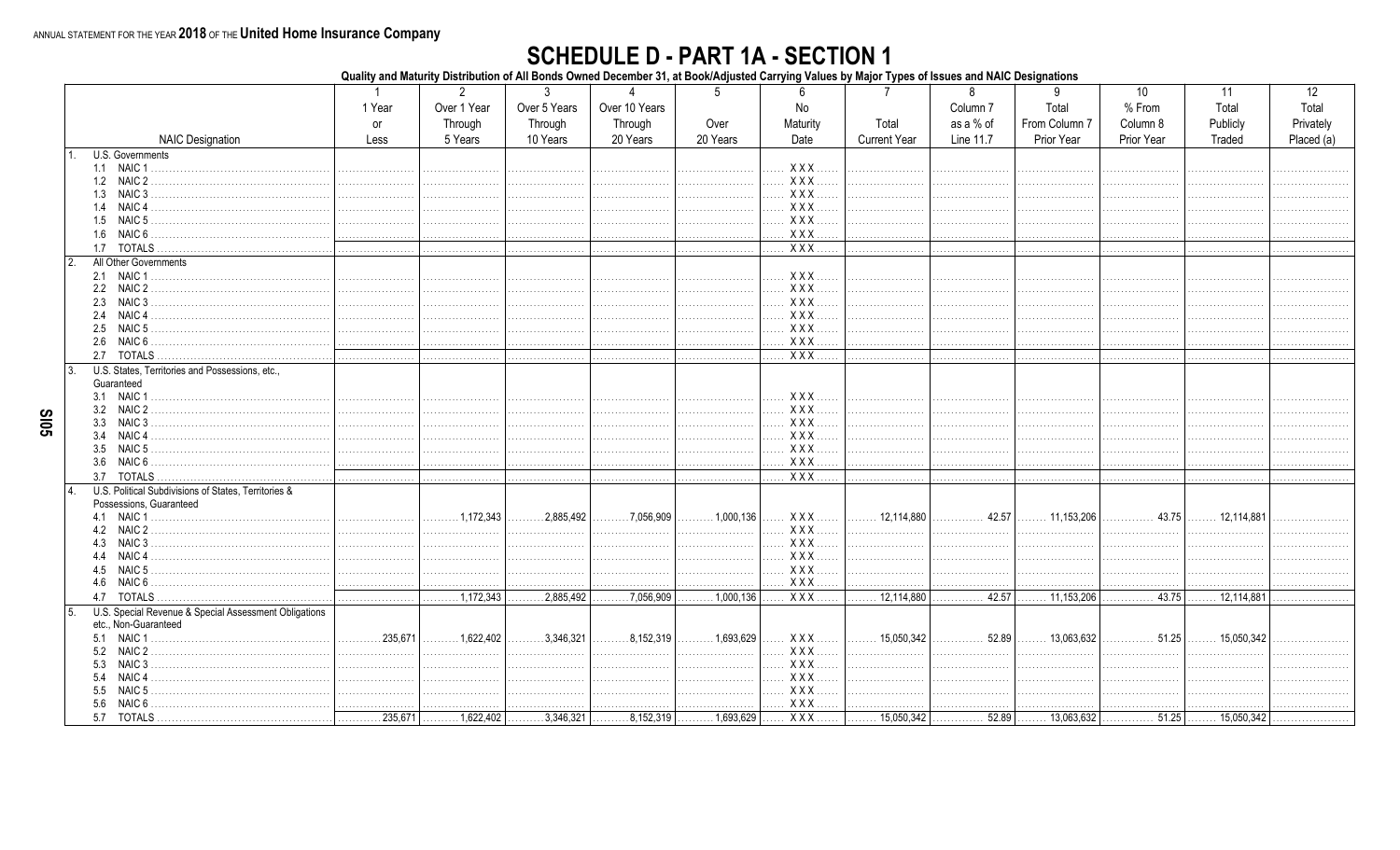90IS

# **SCHEDULE D - PART 1A - SECTION 1 (Continued)**<br>Quality and Maturity Distribution of All Bonds Owned December 31, at Book/Adjusted Carrying Values by Major Types of Issues and NAIC Designations

|     |                                             |                                             | $\overline{2}$   | 3                      | $\Lambda$     | 5                      | 6                 | 7                   | 8                                             | 9                                           | 10                | 11       | 12                 |
|-----|---------------------------------------------|---------------------------------------------|------------------|------------------------|---------------|------------------------|-------------------|---------------------|-----------------------------------------------|---------------------------------------------|-------------------|----------|--------------------|
|     |                                             | 1 Year                                      | Over 1 Year      | Over 5 Years           | Over 10 Years |                        | No                |                     | Column <sub>7</sub>                           | Total                                       | % From            | Total    | Total              |
|     |                                             | or                                          | Through          | Through                | Through       | Over                   | Maturity          | Total               | as a % of                                     | From Column 7                               | Column 8          | Publicly | Privately          |
|     | <b>NAIC Designation</b>                     | Less                                        | 5 Years          | 10 Years               | 20 Years      | 20 Years               | Date              | <b>Current Year</b> | Line 11.7                                     | Prior Year                                  | Prior Year        | Traded   | Placed (a)         |
|     | Industrial and Miscellaneous (unaffiliated) |                                             |                  |                        |               |                        |                   |                     |                                               |                                             |                   |          |                    |
|     | 6.1 NAIC 1                                  | $\ldots$ , 1.292.413                        | .                | .                      |               | .                      | <b>XXX</b>        | 1,292,413           | $\ldots \ldots \ldots \ldots 4.54$            | $\ldots \ldots 1,274,128$                   | .5.00<br>.        | .        | $\ldots$ 1.292.413 |
|     |                                             |                                             | .                | .                      | .             | .                      | $XXX$<br>$\cdots$ |                     |                                               | .                                           | .                 |          |                    |
|     | 6.3 NAIC 3                                  |                                             |                  |                        | .             |                        | <b>XXX</b>        | .                   |                                               |                                             | .                 | .        |                    |
|     | NAIC <sub>4</sub><br>6.4                    | .                                           |                  | .                      | .             | .                      | $XXX$             | .                   | .                                             | .                                           | .                 |          |                    |
|     | NAIC 5<br>6.5                               | .                                           | .                | .                      | .             | .                      | <b>XXX</b>        | .                   | .                                             | .                                           | .                 |          |                    |
|     | NAIC <sub>6</sub>                           |                                             | .                | .                      | .             |                        | XXX               | .                   |                                               |                                             |                   | .        |                    |
|     | 6.7 TOTALS.                                 | $\overline{\ldots \ldots \ldots 1,292,413}$ | .                | .                      | .             | .                      | $XXX$             | .1,292,413<br>.     | $\overline{\cdots \cdots \cdots \cdots 4.54}$ | $\overline{\ldots \ldots \ldots 1,274,128}$ | $\overline{5.00}$ |          | .1.292.413         |
|     | <b>Hybrid Securities</b>                    |                                             |                  |                        |               |                        |                   |                     |                                               |                                             |                   |          |                    |
|     | 7.1 NAIC 1                                  | .                                           | .                |                        | .             | .                      | <b>XXX</b>        | .                   | .                                             | .                                           |                   |          |                    |
|     |                                             |                                             |                  |                        | .             |                        | <b>XXX</b>        |                     |                                               |                                             |                   | .        |                    |
|     | NAIC <sub>3</sub><br>7.3                    | .                                           | .                |                        | .             | .                      | XXX.              | .                   | .                                             |                                             | .                 |          |                    |
|     | 7.4 NAIC 4                                  |                                             |                  |                        | .             |                        | $XXX$             | .                   | .                                             |                                             | .                 | .        |                    |
|     | 7.5 NAIC 5.                                 |                                             | .                |                        | .             | .                      | $XXX$<br>$\cdots$ | .                   | .                                             | .                                           | .                 | .        |                    |
|     | NAIC 6<br>7.6                               | .                                           | .                | .                      | .             | .                      | XXX               | .                   | .                                             | .                                           | .                 | .        |                    |
|     | 7.7 TOTALS                                  | .                                           | .                | .                      | .             | .                      | $XXX$             | .                   | .                                             | .                                           | .                 |          |                    |
|     | Parent, Subsidiaries and Affiliates         |                                             |                  |                        |               |                        |                   |                     |                                               |                                             |                   |          |                    |
|     | NAIC <sub>1</sub><br>8.1                    |                                             |                  |                        | .             |                        | X X X             | .                   |                                               | .                                           |                   | .        |                    |
|     | 8.2 NAIC 2                                  |                                             | .                |                        |               | .                      | $XXX$             | .                   | .                                             | .                                           | .                 |          |                    |
|     | 8.3 NAIC 3.                                 |                                             | .                |                        | .             | .                      | XXX<br>$\cdots$   | .                   | .                                             | .                                           | .                 | .        |                    |
|     | NAIC <sub>4</sub><br>8.4                    | .                                           | .                | .                      | .             | .                      | $XXX$             |                     | .                                             | .                                           | .                 |          |                    |
|     | 8.5                                         |                                             |                  |                        | .             |                        | <b>XXX</b>        |                     |                                               |                                             |                   | .        | .                  |
|     | NAIC 6                                      | .                                           | .                |                        | .             |                        | $XXX$             | .                   | .                                             |                                             | .                 | .        | .                  |
|     | 8.7 TOTALS                                  | .                                           | .                | .                      | .             | .                      | $XXX$             | .                   | .                                             | .                                           | .                 | .        |                    |
| 9   | SVO Identified Funds                        |                                             |                  |                        |               |                        |                   |                     |                                               |                                             |                   |          |                    |
|     | 9.1 NAIC 1                                  | <b>XXX</b><br>.                             | XXX              | <b>XXX</b>             | XXX           | XXX                    |                   |                     |                                               |                                             |                   |          | .                  |
|     | 9.2 NAIC 2                                  | <b>XXX</b>                                  | <b>XXX</b>       | XXX                    | <b>XXX</b>    | <b>XXX</b>             | .                 |                     | .                                             | .                                           | .                 |          |                    |
|     | NAIC 3<br>9.3                               | XXX                                         | XXX              | XXX                    | XXX           | XXX                    |                   |                     |                                               | .                                           | .                 | .        |                    |
|     | 9.4 NAIC 4                                  | <b>XXX</b><br>.                             | XXX              | XXX                    | XXX           | <b>XXX</b>             |                   |                     |                                               |                                             |                   | .        |                    |
|     | NAIC <sub>5</sub><br>9.5                    | <b>XXX</b>                                  | <b>XXX</b>       | <b>XXX</b>             | <b>XXX</b>    | <b>XXX</b><br>$\cdots$ | .                 | .                   | .                                             | .                                           | .                 |          |                    |
|     | NAIC 6.<br>9.6                              | XXX                                         | XXX              | XXX                    | XXX           | XXX                    | .                 | .                   | .                                             | .                                           | .                 | .        |                    |
|     | 9.7 TOTALS                                  | $XXX$                                       | $\overline{XXX}$ | $\overline{XXX \dots}$ | $XXX$         | $XXX$                  | .                 |                     | .                                             | .                                           | .                 |          |                    |
| 10. | <b>Bank Loans</b>                           |                                             |                  |                        |               |                        |                   |                     |                                               |                                             |                   |          |                    |
|     | 10.1 NAIC 1                                 |                                             | .                |                        | .             | .                      | XXX               | .                   |                                               | XXX                                         | <b>XXX</b>        | .        |                    |
|     | 10.2 NAIC 2                                 |                                             |                  |                        | .             |                        | X X X             | .                   |                                               | <b>XXX</b>                                  | <b>XXX</b>        |          |                    |
|     | 10.3 NAIC 3                                 |                                             | .                |                        | .             | .                      | $XXX$             | .                   | .                                             | <b>XXX</b>                                  | $XXX$             |          |                    |
|     | 10.4 NAIC 4                                 |                                             | .                |                        | .             | .                      | XXX<br>.          | .                   |                                               | <b>XXX</b>                                  | $XXX$             | .        |                    |
|     | 10.5 NAIC 5                                 |                                             |                  |                        |               | .                      | XXX               |                     | .                                             | XXX                                         | XXX.              |          |                    |
|     | 10.6 NAIC 6.                                |                                             | .                | .                      | .             | .                      | $XXX$             | .                   | .                                             | $XXX$ .                                     | $XXX$             |          |                    |
|     | 10.7 TOTALS                                 | .                                           | .                | .                      | .             | .                      | $XXX$             | .                   | .                                             | XXX                                         | $XXX$             |          |                    |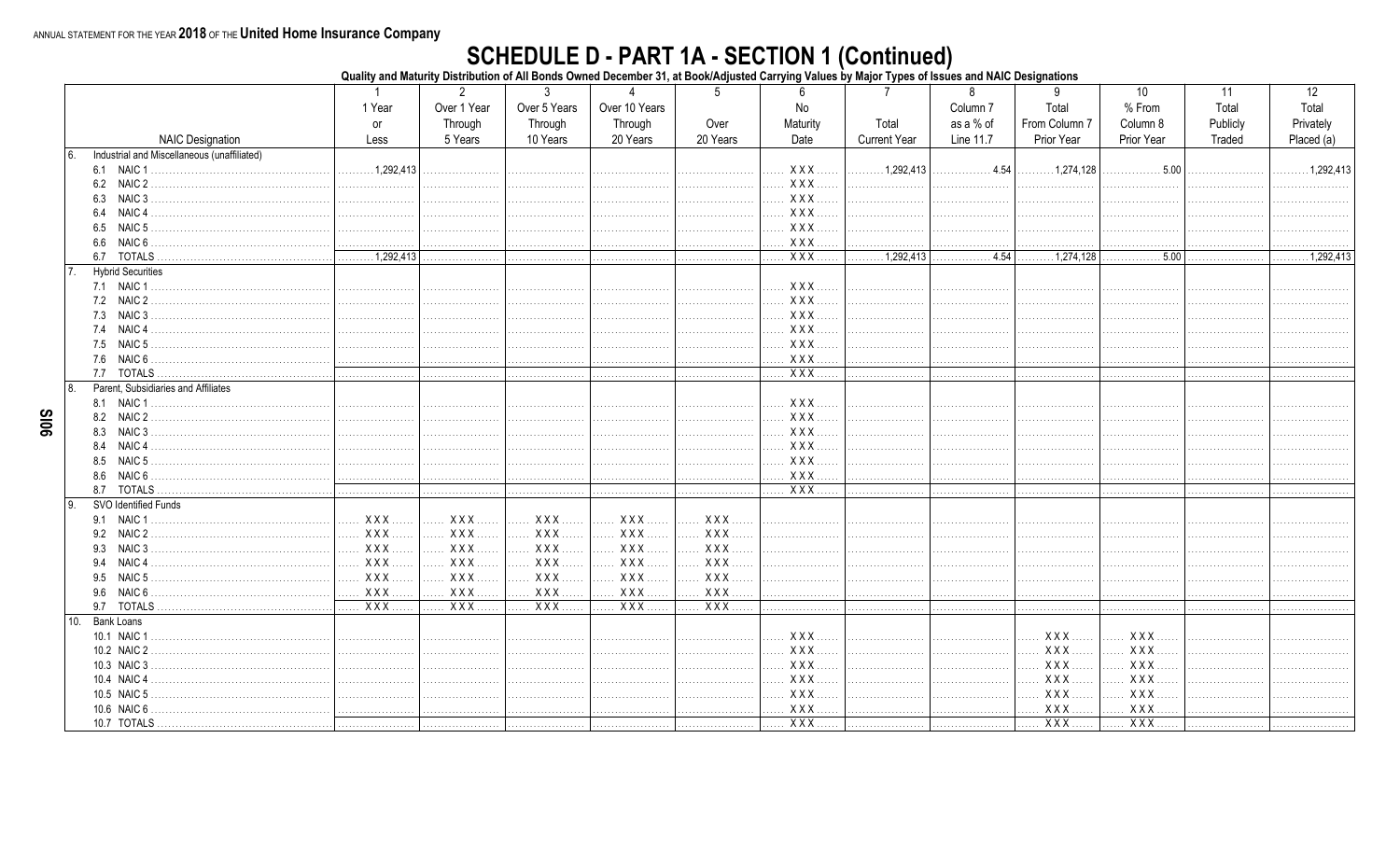# **SCHEDULE D - PART 1A - SECTION 1 (Continued)**<br>Quality and Maturity Distribution of All Bonds Owned December 31, at Book/Adjusted Carrying Values By Major Types of Issues and NAIC Designations

|     |                                                        | -1                                          | $\overline{2}$                       | 3                         |                                | 5                             | 6        | 7                              | 8                        | 9                                           | 10 <sup>°</sup>            | 11                             | 12                               |
|-----|--------------------------------------------------------|---------------------------------------------|--------------------------------------|---------------------------|--------------------------------|-------------------------------|----------|--------------------------------|--------------------------|---------------------------------------------|----------------------------|--------------------------------|----------------------------------|
|     |                                                        | 1 Year                                      | Over 1 Year                          | Over 5 Years              | Over 10 Years                  |                               | No       |                                | Column <sub>7</sub>      | Total                                       | % From                     | Total                          | Total                            |
|     |                                                        | <b>or</b>                                   | Through                              | Through                   | Through                        | Over                          | Maturity | Total                          | as a % of                | From Column 7                               | Column 8                   | Publicly                       | Privately                        |
|     | <b>NAIC Designation</b>                                | Less                                        | 5 Years                              | 10 Years                  | 20 Years                       | 20 Years                      | Date     | <b>Current Year</b>            | Line 11.7                | Prior Year                                  | Prior Year                 | Traded                         | Placed (a)                       |
| 11  | <b>Total Bonds Current Year</b>                        |                                             |                                      |                           |                                |                               |          |                                |                          |                                             |                            |                                |                                  |
|     | 11.1 NAIC 1                                            | $(d)$ <sub>1.528.084</sub>                  | .2,794,745                           | .6,231,813                | $\ldots$ 15,209,228            | .2.693.765                    | .        | 28.457.635                     | 100.00<br>.              | XXX                                         | $XXX$                      | 27.165.223                     | $\ldots$ 1.292.413               |
|     | 11.2 NAIC 2                                            | $(d)$                                       | .                                    | .                         | .                              | .                             | .        |                                |                          | <b>XXX</b>                                  | $XXX$                      | .                              |                                  |
|     | 11.3 NAIC 3                                            |                                             | .                                    | .                         | .                              |                               |          | .                              |                          | <b>XXX</b>                                  | $XXX$                      |                                |                                  |
|     | 11.4 NAIC 4                                            | $\mid$ (d) $\ldots$                         |                                      |                           |                                |                               |          |                                |                          | XXX                                         | <b>XXX</b>                 | .                              |                                  |
|     | 11.5 NAIC 5                                            |                                             |                                      |                           |                                |                               |          | $\vert$ (c).                   |                          | <b>XXX</b>                                  | $XXX$                      |                                |                                  |
|     | 11.6 NAIC 6                                            | $(d)$                                       |                                      |                           |                                |                               | .        | $\vert$ (c).                   |                          | <b>XXX</b>                                  | $XXX$                      | .                              |                                  |
|     | 11.7 TOTALS                                            | $\overline{1,111}$ 1,528,084                | .2,794,745                           | .6,231,813                | $\overline{\ldots}$ 15,209,228 | .2,693,765                    | .        | $(b)$ 28,457,635               | 100.00                   | $\overline{XXX}$                            | $\overline{XXX}$ .         | 27, 165, 223                   | 1 292 413                        |
|     |                                                        | . 5.37                                      | . 9.82                               | 21.90                     | . 53.45                        | 0.47                          | .        |                                | XXX                      | <b>XXX</b>                                  | <b>XXX</b>                 | .95.46<br>.                    |                                  |
| 12. | <b>Total Bonds Prior Year</b>                          |                                             |                                      |                           |                                |                               |          |                                |                          |                                             |                            |                                |                                  |
|     | 12.1 NAIC 1                                            | $\ldots \ldots \ldots 175,006$              | $\ldots \ldots \ldots 3,514,633$     | $\ldots \ldots 6,284,287$ | $\ldots$ 13,013,512            | .2,503,528<br>.               | .        | XXX                            | <b>XXX</b>               | $\ldots$ 25,490,967                         |                            | $\ldots$ 24,216,838            | $\ldots \ldots 1,274,128$        |
|     | 12.2 NAIC 2                                            |                                             |                                      | .                         | .                              | .                             | .        | <b>XXX</b>                     | <b>XXX</b>               |                                             | .                          |                                |                                  |
|     | 12.3 NAIC 3.                                           |                                             |                                      |                           |                                |                               |          | XXX.                           | <b>XXX</b>               |                                             |                            | .                              |                                  |
|     | 12.4 NAIC 4                                            |                                             |                                      |                           |                                |                               |          | <b>XXX</b><br>.                | <b>XXX</b>               |                                             |                            |                                |                                  |
|     | 12.5 NAIC 5.                                           |                                             |                                      |                           |                                |                               |          | XXX                            | <b>XXX</b>               |                                             |                            |                                |                                  |
|     | 12.6 NAIC 6                                            |                                             |                                      |                           | .                              |                               | .        | XXX.                           | $XXX$                    | (c)                                         |                            | .                              |                                  |
|     | 12.7 TOTALS                                            |                                             | $\overline{\ldots \ldots 3,514,633}$ | $\overline{6,284,287}$    | $\overline{\ldots}$ 13.013.512 | $\overline{\ldots}$ 2,503,528 |          | $\overline{XXX}$               | <b>XXX</b><br>$\ldots$ . | $(b)$ 25,490,967                            | $\overline{\cdots}$ 100.00 | $\overline{\ldots}$ 24,216,838 | $\ldots \ldots 1,274.128$        |
|     |                                                        | . 0.69                                      | . 13.79                              |                           | $\ldots \ldots \ldots 51.05$   | . 9.82                        | .        | $XXX$                          | <b>XXX</b>               | 100.00                                      | <b>XXX</b>                 | .95.00<br>.                    | 500                              |
| 13. | <b>Total Publicly Traded Bonds</b>                     |                                             |                                      |                           |                                |                               |          |                                |                          |                                             |                            |                                |                                  |
|     | 13.1 NAIC 1                                            | 235 671<br>.                                | $\ldots \ldots 2,794,745$            | .6.231.813                | 15.209.228                     | .2.693.765                    | .        | $\ldots$ 27.165.222            | 95.46                    | $\ldots$ 24.216.838                         | . 95.00                    | 27, 165, 222                   | $XXX$                            |
|     | 13.2 NAIC 2                                            |                                             |                                      | .                         | .                              |                               |          | .                              |                          | .                                           |                            |                                | <b>XXX</b>                       |
|     | 13.3 NAIC 3                                            |                                             |                                      |                           |                                |                               | .        |                                |                          |                                             |                            | .                              | $XXX$                            |
|     | 13.4 NAIC 4                                            |                                             |                                      |                           |                                |                               |          |                                |                          |                                             |                            |                                | XXX.                             |
|     | 13.5 NAIC 5                                            |                                             |                                      |                           |                                |                               |          |                                |                          |                                             |                            |                                | XXX.                             |
|     | 13.6 NAIC 6                                            |                                             |                                      |                           | .                              | .                             |          | .                              |                          | .                                           | .                          |                                | XXX.                             |
|     | 13.7 TOTALS                                            | .235.671<br>.                               | .2,794,745                           | .6,231,813<br>.           | $\overline{15,209,228}$        | .2,693,765<br>.               | .        | $\overline{\ldots}$ 27,165,222 | 95.46<br>.               | 24,216,838                                  | $\overline{\cdots}$ 95.00  | 27,165,222<br>.                | $\overline{XXX}$ .               |
|     |                                                        | $ $ 0.87                                    | 10.29                                | 22.94                     | 55.99                          | . 9.92                        |          | 100.00<br>.                    | XXX.                     | <b>XXX</b>                                  | <b>XXX</b>                 | 100.00                         | XXX.                             |
|     | 13.9 Line 13.7 as a % of Line 11.7, Col. 7, Section 11 | . 0.83                                      | 0.82                                 | 21.90                     | 53.45                          | .9.47                         | .        | 95.46<br>.                     | $XXX$                    | <b>XXX</b>                                  | <b>XXX</b>                 | 95.46                          | XXX.                             |
| 14  | <b>Total Privately Placed Bonds</b>                    |                                             |                                      |                           |                                |                               |          |                                |                          |                                             |                            |                                |                                  |
|     | 14.1 NAIC 1                                            | $\ldots \ldots \ldots 1.292.413$            |                                      |                           |                                |                               |          | . 1,292,413                    | . 4.54                   | . 1,274,128                                 | . 5.00                     | $XXX$                          | $\ldots \ldots \ldots 1,292,413$ |
|     | 14.2 NAIC 2.                                           |                                             |                                      |                           | .                              |                               | .        |                                |                          |                                             | .                          | $XXX$                          |                                  |
|     | 14.3 NAIC 3.                                           |                                             |                                      |                           |                                |                               |          |                                |                          |                                             |                            | $XXX$                          |                                  |
|     | 14.4 NAIC 4                                            |                                             |                                      |                           |                                |                               |          |                                |                          |                                             | .                          | <b>XXX</b>                     |                                  |
|     | 14.5 NAIC 5                                            |                                             |                                      |                           |                                |                               | .        |                                |                          |                                             | .                          | <b>XXX</b>                     |                                  |
|     | 14.6 NAIC 6                                            |                                             |                                      |                           | .                              |                               | .        |                                |                          | .                                           | .                          | <b>XXX</b>                     |                                  |
|     | 14.7 TOTALS                                            | $\overline{\ldots \ldots \ldots 1.292.413}$ |                                      |                           |                                |                               |          | $\overline{\ldots}$ 1,292,413  | $\overline{\cdots}$ 4.54 | $\overline{\ldots \ldots \ldots 1,274,128}$ | .5.00                      | $XXX$                          | .1.292.413                       |
|     |                                                        | 100.00                                      | .                                    |                           |                                |                               |          | 100.00                         | <b>XXX</b>               | <b>XXX</b>                                  | XXX.                       | $XXX$                          | 100.00                           |
|     | 14.9 Line 14.7 as a % of Line 11.7, Col. 7, Section 11 | . 4.54                                      | .                                    |                           |                                |                               |          | . 4.54                         | XXX                      | <b>XXX</b>                                  | <b>XXX</b>                 | $XXX$                          | $\ldots$ 4.54                    |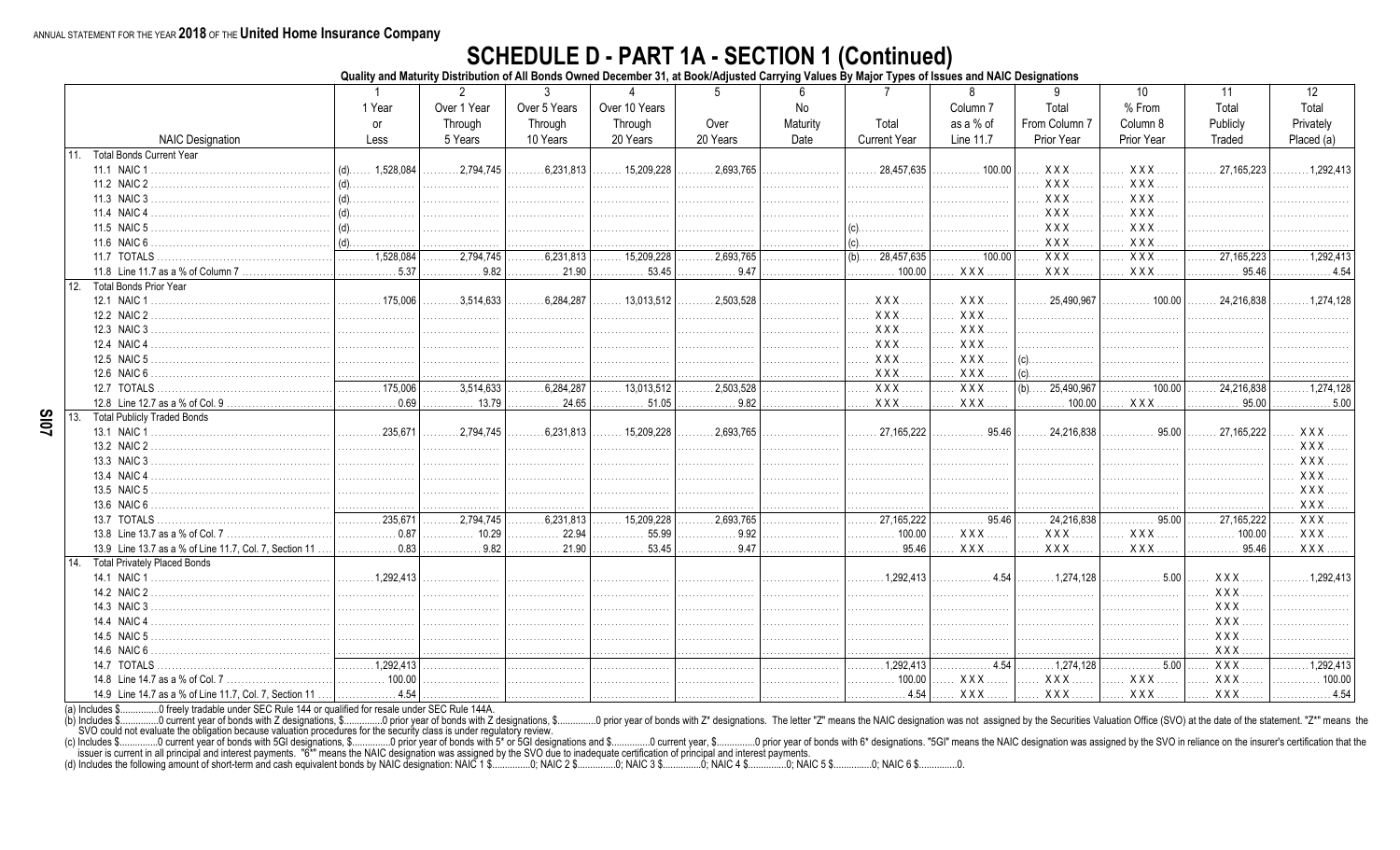**SI08** 

## **SCHEDULE D - PART 1A - SECTION 2**

Maturity Distribution of All Bonds Owned December 31, At Book/Adjusted Carrying Values by Major Type and Subtype of Issues

|                                                                     | $\overline{1}$     | $\overline{2}$                   | $\mathbf{3}$                  | $\Delta$                         | 5                                    | 6                                                 | $\overline{7}$      | 8                        | 9                                 | 10         | 11                                | 12        |
|---------------------------------------------------------------------|--------------------|----------------------------------|-------------------------------|----------------------------------|--------------------------------------|---------------------------------------------------|---------------------|--------------------------|-----------------------------------|------------|-----------------------------------|-----------|
|                                                                     | 1 Year             | Over 1 Year                      | Over 5 Years                  | Over 10 Years                    |                                      | No                                                |                     | Column <sub>7</sub>      | Total                             | % From     | Total                             | Total     |
|                                                                     | or                 | Through                          | Through                       | Through                          | Over                                 | Maturity                                          | Total               | as a % of                | From Column 7                     | Column 8   | Publicly                          | Privatelv |
| Distribution by Type                                                | Less               | 5 Years                          | 10 Years                      | 20 Years                         | 20 Years                             | Date                                              | <b>Current Year</b> | Line 11.7                | Prior Year                        | Prior Year | Traded                            | Placed    |
| U.S. Governments                                                    |                    |                                  |                               |                                  |                                      |                                                   |                     |                          |                                   |            |                                   |           |
|                                                                     |                    | .                                |                               | .                                | .                                    | . X X X                                           | .                   | .                        | .                                 | .          |                                   |           |
| 1.2 Residential Mortgage-Backed Securities                          |                    |                                  |                               |                                  | .                                    | $XXX$<br>.                                        | .                   | .                        | .                                 | .          |                                   |           |
| <b>Commercial Mortgage-Backed Securities</b><br>1.3<br>.            |                    | .                                |                               |                                  | .                                    | <b>XXX</b>                                        |                     |                          |                                   |            |                                   |           |
| Other Loan-Backed and Structured Securities<br>1.4                  |                    | .                                | .                             | .                                | .                                    | XXX                                               | .                   | .                        | .                                 | .          |                                   |           |
| <b>TOTALS</b><br>1.5                                                |                    |                                  |                               | .                                | .                                    | $XXX$                                             | .                   | .                        | .                                 | .          | .                                 | .         |
| All Other Governments<br>$\mathcal{P}$                              |                    |                                  |                               |                                  |                                      |                                                   |                     |                          |                                   |            |                                   |           |
| 2.1                                                                 |                    |                                  |                               | .                                | .                                    | $XXX$                                             | .                   | .                        | .                                 | .          |                                   |           |
| Residential Mortgage-Backed Securities<br>2.2                       |                    |                                  |                               |                                  | .                                    | . XXX                                             | .                   |                          |                                   |            |                                   |           |
| Commercial Mortgage-Backed Securities<br>2.3                        |                    |                                  |                               |                                  | .                                    | . XXX                                             | .                   | .                        | .                                 | .          |                                   |           |
| Other Loan-Backed and Structured Securities<br>2.4                  |                    |                                  |                               | .                                | .                                    | $XXX$                                             | .                   | .                        | .                                 | .          |                                   |           |
| 2.5                                                                 |                    |                                  |                               | .                                | .                                    | $XXX$                                             | .                   |                          |                                   | .          |                                   |           |
| U.S. States. Territories and Possessions. Guaranteed                |                    |                                  |                               |                                  |                                      |                                                   |                     |                          |                                   |            |                                   |           |
| 3.1                                                                 |                    |                                  |                               |                                  |                                      | $XXX$                                             |                     | .                        |                                   | .          |                                   |           |
| Residential Mortgage-Backed Securities                              |                    |                                  |                               |                                  | .                                    | $\cdots$<br>XXX                                   | .                   |                          |                                   |            |                                   |           |
| 3.2                                                                 |                    |                                  |                               |                                  | .                                    | XXX                                               | .                   |                          |                                   |            |                                   |           |
| Commercial Mortgage-Backed Securities.<br>3.3<br>.                  |                    |                                  |                               |                                  | .                                    |                                                   |                     |                          |                                   |            |                                   |           |
| Other Loan-Backed and Structured Securities<br>3.4                  |                    | .                                |                               |                                  | .                                    | <b>XXX</b>                                        | .                   | .                        | .                                 | .          |                                   |           |
| <b>TOTALS</b><br>3.5                                                |                    | .                                |                               | .                                | .                                    | <b>XXX</b>                                        | .                   | .                        |                                   | .          | .                                 |           |
| U.S. Political Subdivisions of States, Territories and Possessions, |                    |                                  |                               |                                  |                                      |                                                   |                     |                          |                                   |            |                                   |           |
| Guaranteed                                                          |                    |                                  |                               |                                  |                                      |                                                   |                     |                          |                                   |            |                                   |           |
| 4.1                                                                 |                    | $\ldots \ldots \ldots 1,172,343$ |                               | $\ldots \ldots \ldots$ 7,056,909 |                                      | XXX                                               |                     | 42.57                    | $\ldots \ldots \ldots 11,153,206$ | . 43.75    |                                   |           |
| Residential Mortgage-Backed Securities<br>4.2                       |                    |                                  |                               | .                                | .                                    | $XXX$                                             |                     | .                        | .                                 | .          |                                   |           |
| Commercial Mortgage-Backed Securities<br>4.3                        |                    |                                  |                               | .                                | .                                    | <b>XXX</b><br>.                                   | .                   | .                        |                                   | .          | .                                 |           |
| Other Loan-Backed and Structured Securities<br>4.4                  |                    |                                  |                               |                                  | .                                    | XXX                                               | .                   | .                        | .                                 | .          |                                   |           |
| 4.5                                                                 | .                  | $\overline{\cdots}$ 1,172,343    | 2,885,492<br>.                | 7,056,909<br>.                   | $\overline{\cdots \cdots 1,000,136}$ | . <b>XXX</b>                                      | 12,114,880<br>.     | 42.57<br>.               | $\ldots$ . 11,153,206             | 43.75      | $\ldots \ldots \ldots$ 12,114,880 |           |
| U.S. Special Revenue & Special Assessment Obligations, etc.,        |                    |                                  |                               |                                  |                                      |                                                   |                     |                          |                                   |            |                                   |           |
| Non-Guaranteed                                                      |                    |                                  |                               |                                  |                                      |                                                   |                     |                          |                                   |            |                                   |           |
| 5.1                                                                 | 235,671<br>.       | . 1,622,402 3,346,321            |                               | 8.152.319<br>.                   |                                      | XXX                                               | 15,050,342<br>.     | 52.89<br>.               |                                   | . 51.25    | $\ldots$ 15.050.342               |           |
| Residential Mortgage-Backed Securities<br>5.2                       | .                  | .                                |                               | .<br>.                           | .                                    | XXX                                               | .                   | .                        | .                                 |            |                                   |           |
| Commercial Mortgage-Backed Securities.<br>5.3<br>.                  |                    |                                  |                               |                                  | .                                    | <b>XXX</b>                                        | .                   |                          | .                                 | .          |                                   |           |
| 5.4<br>Other Loan-Backed and Structured Securities                  |                    | .                                |                               | .                                | .                                    | $XXX$                                             | .                   | .                        | .                                 |            |                                   |           |
| 5.5<br><b>TOTALS</b>                                                | 235,671<br>.       |                                  | $\overline{\cdots}$ 3,346,321 | $\ldots$ 8,152,319               |                                      | <b>XXX</b>                                        | 15,050,342<br>.     | 52.89<br>.               | $\ldots$ . 13,063,632             | . 51.25    |                                   | .         |
| Industrial and Miscellaneous                                        |                    |                                  |                               |                                  |                                      |                                                   |                     |                          |                                   |            |                                   |           |
| 6.1                                                                 | $\ldots$ 1.292.413 |                                  |                               | .                                | .                                    | <b>XXX</b>                                        |                     | . 4.54                   | $\ldots \ldots \ldots 1.274.128$  | . 5.00     |                                   | 1.292.413 |
| Residential Mortgage-Backed Securities<br>6.2                       |                    |                                  |                               | .                                | .                                    | <b>XXX</b>                                        | .                   |                          | .                                 | .          |                                   |           |
| 6.3<br>Commercial Mortgage-Backed Securities                        |                    |                                  |                               | .                                | .                                    | $XXX$<br>.                                        |                     | .                        |                                   |            | .                                 |           |
| 6.4<br>Other Loan-Backed and Structured Securities                  | .                  |                                  |                               | .<br>a a a a a a a               | .                                    | $XXX$                                             | .                   | .                        | .                                 |            |                                   |           |
| 6.5                                                                 | $\ldots$ 1,292,413 | .                                |                               | .                                | .                                    | . XXX                                             | $\ldots$ 1,292,413  | $\overline{\cdots}$ 4.54 |                                   | . 5.00     | .                                 | 1.292.413 |
| <b>Hybrid Securities</b>                                            |                    |                                  |                               |                                  |                                      |                                                   |                     |                          |                                   |            |                                   |           |
|                                                                     |                    |                                  |                               |                                  | .                                    | XXX                                               | .                   | .                        | .                                 | .          |                                   |           |
| Residential Mortgage-Backed Securities<br>7.2                       |                    |                                  |                               |                                  | .                                    | $XXX$<br>$\cdots$                                 | .                   |                          |                                   |            |                                   |           |
| Commercial Mortgage-Backed Securities<br>7.3                        |                    |                                  |                               | .                                |                                      | $XXX$                                             | .                   | .                        | .                                 |            |                                   |           |
| Other Loan-Backed and Structured Securities<br>7.4                  |                    |                                  |                               |                                  | .                                    | <b>XXX</b>                                        | .                   | .                        | .                                 |            |                                   |           |
| <b>TOTALS</b><br>7.5                                                |                    |                                  |                               |                                  |                                      | $XXX$                                             |                     |                          |                                   |            |                                   |           |
| 8                                                                   | .                  | .                                | .                             |                                  | .                                    |                                                   | .                   | .                        | .                                 | .          |                                   |           |
| Parent, Subsidiaries and Affiliates                                 |                    |                                  |                               |                                  |                                      |                                                   |                     |                          |                                   |            |                                   |           |
| 8.1                                                                 |                    |                                  |                               |                                  | .                                    | XXX                                               | .                   | .                        |                                   |            |                                   |           |
| Residential Mortgage-Backed Securities<br>8.2                       |                    |                                  |                               | .                                | .                                    | $XXX$                                             | .                   |                          | .                                 |            |                                   |           |
| Commercial Mortgage-Backed Securities<br>8.3                        |                    |                                  |                               |                                  |                                      | . X X X                                           | .                   |                          |                                   |            | .                                 | .         |
| Other Loan-Backed and Structured Securities<br>8.4                  |                    |                                  |                               |                                  | .                                    | $XXX$                                             |                     |                          |                                   |            |                                   |           |
| TOTALS.<br>8.5                                                      |                    |                                  |                               |                                  | .                                    | $\overline{. \times \times \times \ldots \times}$ |                     |                          |                                   |            |                                   |           |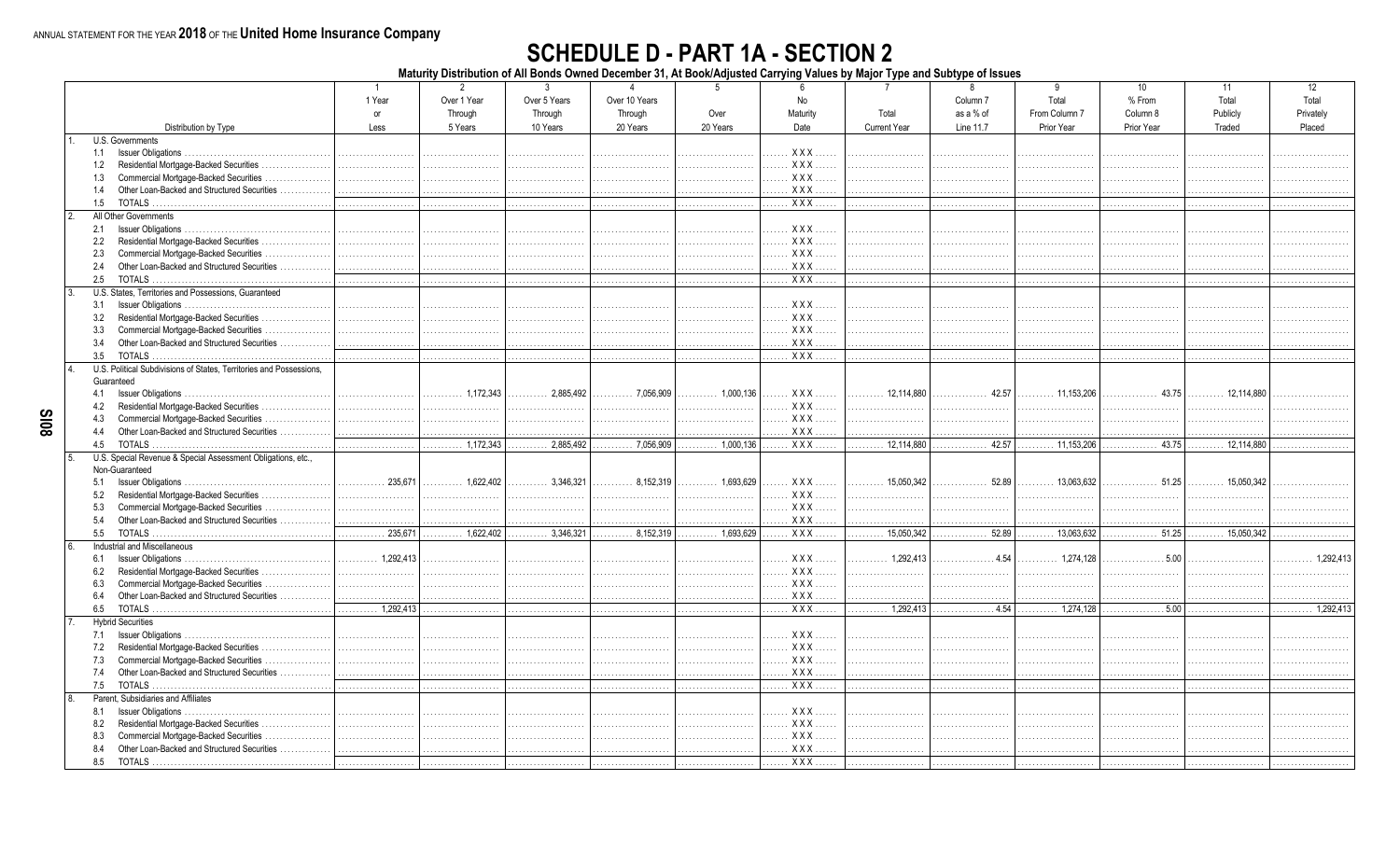# SCHEDULE D - PART 1A - SECTION 2 (Continued)<br>Maturity Distribution of All Bonds Owned December 31, at Book/Adjusted Carrying Values by Major Type and Subtype of Issues

|                 |                                                        |                        | 2                                           | 3                         |                                | 5                 | 6                 | 7                    | 8                   | 9                | 10                 | 11         | 12                   |
|-----------------|--------------------------------------------------------|------------------------|---------------------------------------------|---------------------------|--------------------------------|-------------------|-------------------|----------------------|---------------------|------------------|--------------------|------------|----------------------|
|                 |                                                        | 1 Year                 | Over 1 Year                                 | Over 5 Years              | Over 10 Years                  |                   | No                |                      | Column <sub>7</sub> | Total            | % From             | Total      | Total                |
|                 |                                                        | <b>or</b>              | Through                                     | Through                   | Through                        | Over              | Maturity          | Total                | as a % of           | From Column 7    | Column 8           | Publicly   | Privately            |
|                 | Distribution by Type                                   | Less                   | 5 Years                                     | 10 Years                  | 20 Years                       | 20 Years          | Date              | <b>Current Year</b>  | Line 11.7           | Prior Year       | Prior Year         | Traded     | Placed               |
| l 9.            | SVO Identified Funds                                   |                        |                                             |                           |                                |                   |                   |                      |                     |                  |                    |            |                      |
|                 |                                                        | XXX.                   | <b>XXX</b>                                  | XXX.                      | <b>XXX</b>                     | <b>XXX</b>        |                   |                      |                     |                  |                    |            |                      |
|                 | 9.1 Exchange Traded Funds - as Identified by the SVO   |                        |                                             |                           |                                |                   |                   | .                    | .                   | .                |                    |            |                      |
|                 | 9.2<br>Bond Mutual Funds - as Identified by the SVO    | <b>XXX</b>             | <b>XXX</b>                                  | XXX.                      | <b>XXX</b>                     | <b>XXX</b>        |                   | .                    |                     |                  |                    |            |                      |
|                 | 9.3<br><b>TOTALS</b>                                   | XXX.                   | $XXX$ .                                     | XXX.                      | XXX.                           | <b>XXX</b>        |                   | .                    | .                   | .                |                    |            |                      |
| 10 <sup>1</sup> | Bank Loans                                             |                        |                                             |                           |                                |                   |                   |                      |                     |                  |                    |            |                      |
|                 | 10.1 Bank Loans - Issued                               | .                      |                                             |                           |                                | .                 | $XXX$             | .                    | .                   | $XXX$            | XXX                |            |                      |
|                 | 10.2 Bank Loans - Acquired                             | .                      | .                                           |                           |                                |                   | <b>XXX</b>        |                      |                     | XXX.             | <b>XXX</b>         |            |                      |
|                 | 10.3 TOTALS                                            | .                      | .                                           | .                         | .                              | .                 | XXX.              | .                    | .                   | $\overline{XXX}$ | XXX.               |            |                      |
| 11.             | <b>Total Bonds Current Year</b>                        |                        |                                             |                           |                                |                   |                   |                      |                     |                  |                    |            |                      |
|                 | 11.1 Issuer Obligations                                | . 1,528,084            | 2,794,745                                   | $\ldots \ldots 6,231,813$ | $\ldots$ 15.209.228            | 2,693,765         | X X X             | 28.457.635<br>.      | 100.00              | XXX.             | $XXX$              | 27.165.222 | $\ldots$ 1.292.413   |
|                 | 11.2 Residential Mortgage-Backed Securities.           |                        |                                             | .                         | .                              | .                 | XXX.              | .                    | .                   | <b>XXX</b>       | XXX.               |            |                      |
|                 | 11.3 Commercial Mortgage-Backed Securities             | .                      |                                             |                           | .                              | .                 | XXX.              |                      | .                   | <b>XXX</b>       | <b>XXX</b>         |            |                      |
|                 | 11.4 Other Loan-Backed and Structured Securities.      | .                      |                                             |                           | .                              | .                 | <b>XXX</b>        |                      | .                   | <b>XXX</b>       | $XXX$              |            |                      |
|                 | 11.5 SVO Identified Funds                              | <b>XXX</b><br>$\ldots$ | $XXX$<br>.                                  | $XXX$                     | <b>XXX</b>                     | <b>XXX</b><br>.   |                   | .                    | .                   | XXX              | <b>XXX</b>         |            |                      |
|                 | 11.6 Bank Loans                                        |                        |                                             |                           |                                |                   | $XXX$             |                      |                     | XXX              | XXX.               |            |                      |
|                 | 11.7 TOTALS                                            | .1,528,084             | .2,794,745                                  | .6,231,813                | 15,209,228                     | .2,693,765        |                   | 28,457,635           | 100.00              | $\overline{XXX}$ | $\overline{XXX}$ . | 27,165,222 | 1.292.413            |
|                 |                                                        | . 5.37                 | . 9.82                                      | 21.90                     | .53.45                         | . 9.47            | .                 | .100.00              |                     | XXX              | $XXX$              | .95.46     | $\ldots \ldots 4.54$ |
|                 |                                                        |                        |                                             |                           |                                |                   | .                 |                      | $XXX$               |                  |                    |            |                      |
| 12.             | <b>Total Bonds Prior Year</b>                          |                        |                                             |                           |                                |                   |                   |                      |                     |                  |                    |            |                      |
|                 | 12.1 Issuer Obligations                                | .175.006<br>.          | .3,514,633                                  | .6.284.287                | 13,013,512                     | .2,503,528        | XXX.              | <b>XXX</b>           | XXX.                | 25,490,967       | 100.00             | 24.216.838 | 1.274.128            |
|                 | 12.2 Residential Mortgage-Backed Securities            | .                      |                                             |                           | .<br>.                         | .                 | XXX.              | <b>XXX</b>           | <b>XXX</b>          |                  | .                  |            |                      |
|                 | 12.3 Commercial Mortgage-Backed Securities             | .                      |                                             | .                         | .                              | .                 | XXX.              | <b>XXX</b>           | XXX.                |                  |                    |            |                      |
|                 | 12.4 Other Loan-Backed and Structured Securities       |                        |                                             |                           |                                |                   | XXX.              | <b>XXX</b>           | <b>XXX</b>          |                  |                    |            |                      |
|                 |                                                        | <b>XXX</b><br>.        | $XXX$<br>.                                  | XXX                       | <b>XXX</b><br>$\cdots$         | $XXX$<br>$\cdots$ | .                 | <b>XXX</b>           | $XXX$               |                  | .                  |            |                      |
|                 | 12.6 Bank Loans                                        | XXX.                   | $XXX$                                       | <b>XXX</b>                | <b>XXX</b> .                   | XXX               | XXX               | XXX                  | $XXX$               | XXX.             | XXX                | $XXX$      | <b>XXX</b>           |
|                 | 12.7 TOTALS                                            | .175,006<br>.          | .3,514,633                                  | .6,284,287                | 13,013,512                     | .2,503,528        |                   | $\overline{XXX}$     | $XXX$               | 25.490.967       | .100.00            | 24,216,838 | .1.274.128           |
|                 | 12.8 Line 12.7 as a % of Col. 9.                       | . 0.69                 | . 13.79                                     | 24.65                     | $\ldots \ldots 51.05$          | . 9.82            |                   | <b>XXX</b>           | $XXX$               | 100.00           | XXX.               | 95.00      | $\ldots 5.00$        |
| 13.             | <b>Total Publicly Traded Bonds</b>                     |                        |                                             |                           |                                |                   |                   |                      |                     |                  |                    |            |                      |
|                 | 13.1 Issuer Obligations.                               | 235.671<br>.           | 2.794.745                                   | 6.231.813                 | 15.209.228                     | 2.693.765<br>.    | XXX.              | 27.165.222<br>.      | 95.46<br>.          | 24.216.838       | 9500<br>.          | 27.165.222 | XXX.                 |
|                 | 13.2 Residential Mortgage-Backed Securities<br>.       | .                      |                                             | .                         | .                              | .                 | XXX.              | .                    |                     | .                |                    |            | <b>XXX</b>           |
|                 | 13.3 Commercial Mortgage-Backed Securities             | .                      |                                             | .                         | .                              | .                 | XXX.              | .                    | .                   | .                | .                  |            | <b>XXX</b>           |
|                 | 13.4 Other Loan-Backed and Structured Securities.      | .                      |                                             | .                         | .                              | .                 | $XXX$<br>$\cdots$ | .                    | .                   | .                | .                  |            | XXX.                 |
|                 | 13.5 SVO Identified Funds                              | XXX                    | XXX                                         | XXX                       | XXX                            | XXX               | .                 | .                    |                     | .                | .                  |            | XXX.                 |
|                 | 13.6 Bank Loans                                        | .                      | 1.1.1.1                                     |                           |                                | .                 | XXX.              | .                    | .                   | XXX.             | $XXX$              |            | <b>XXX</b>           |
|                 | 13.7 TOTALS                                            | .235.671<br>.          | $\overline{\ldots \ldots \ldots 2,794,745}$ | .6,231,813<br>.           | $\overline{\ldots}$ 15,209,228 | .2,693,765        | .                 | .27,165,222<br>.     | 95.46<br>.          | 24,216,838       | 95.00<br>.         | 27,165,222 | $\overline{XXX}$ .   |
|                 |                                                        | 0.87                   | 10.29                                       | 22.94                     | 55.99                          | .<br>9.92         |                   | 100.00               |                     | <b>XXX</b>       | $XXX$              | 100.00     | XXX.                 |
|                 |                                                        | .<br>$\ldots$ 0.83     | .<br>9.82                                   | 21.90                     | .<br>53.45                     | .<br>9.47         | .                 | .<br>95.46           | XXX<br><b>XXX</b>   |                  | $XXX$              | .<br>95.46 | XXX.                 |
|                 | 13.9 Line 13.7 as a % of Line 11.7, Col. 7, Section 11 |                        |                                             |                           |                                |                   | .                 | statistica           |                     | XXX.             |                    |            |                      |
| 14              | <b>Total Privately Placed Bonds</b>                    |                        |                                             |                           |                                |                   |                   |                      |                     |                  |                    |            |                      |
|                 | 14.1 Issuer Obligations                                | $\ldots$ 1.292.413     |                                             |                           |                                | .                 | XXX               | $\ldots$ , 1.292.413 | . 4.54              | 1.274.128        | 500<br>.           | XXX        | 1 292 413            |
|                 | 14.2 Residential Mortgage-Backed Securities            |                        |                                             |                           |                                | .                 | <b>XXX</b><br>.   | .                    |                     |                  | .                  | <b>XXX</b> |                      |
|                 | 14.3 Commercial Mortgage-Backed Securities             | .                      |                                             |                           | .                              | .                 | $XXX$             | .                    |                     | .                | .                  | <b>XXX</b> |                      |
|                 | 14.4 Other Loan-Backed and Structured Securities       | .                      | .<br>1.1.1.1.                               | .                         | .                              | .                 | XXX.              | .                    | .                   |                  |                    | <b>XXX</b> |                      |
|                 | 14.5 SVO Identified Funds                              | $XXX$<br>$\ddotsc$     | $XXX$<br>$\ldots$ .                         | XXX                       | <b>XXX</b>                     | XXX               | .                 | .                    |                     | .                |                    | <b>XXX</b> |                      |
|                 | 14.6 Bank Loans                                        |                        |                                             |                           |                                |                   | $XXX$             | .                    |                     | XXX.             | XXX.               | <b>XXX</b> |                      |
|                 | 14.7 TOTALS                                            | .1,292,413             |                                             |                           | .                              | .                 | .                 | 1,292,413            | .4.54               | .1,274,128       | 5.00               | <b>XXX</b> | 1.292.413            |
|                 | 14.8 Line 14.7 as a % of Col. 7                        | 100.00                 |                                             |                           |                                | .                 | .                 | 100.00               | <b>XXX</b>          | <b>XXX</b>       | <b>XXX</b>         | <b>XXX</b> | 100.00               |
|                 | 14.9 Line 14.7 as a % of Line 11.7, Col. 7, Section 11 | $\ldots$ 4.54          |                                             |                           | .                              | .                 |                   | .4.54                | XXX.                | XXX.             | XXX.               | XXX.       | .4.54                |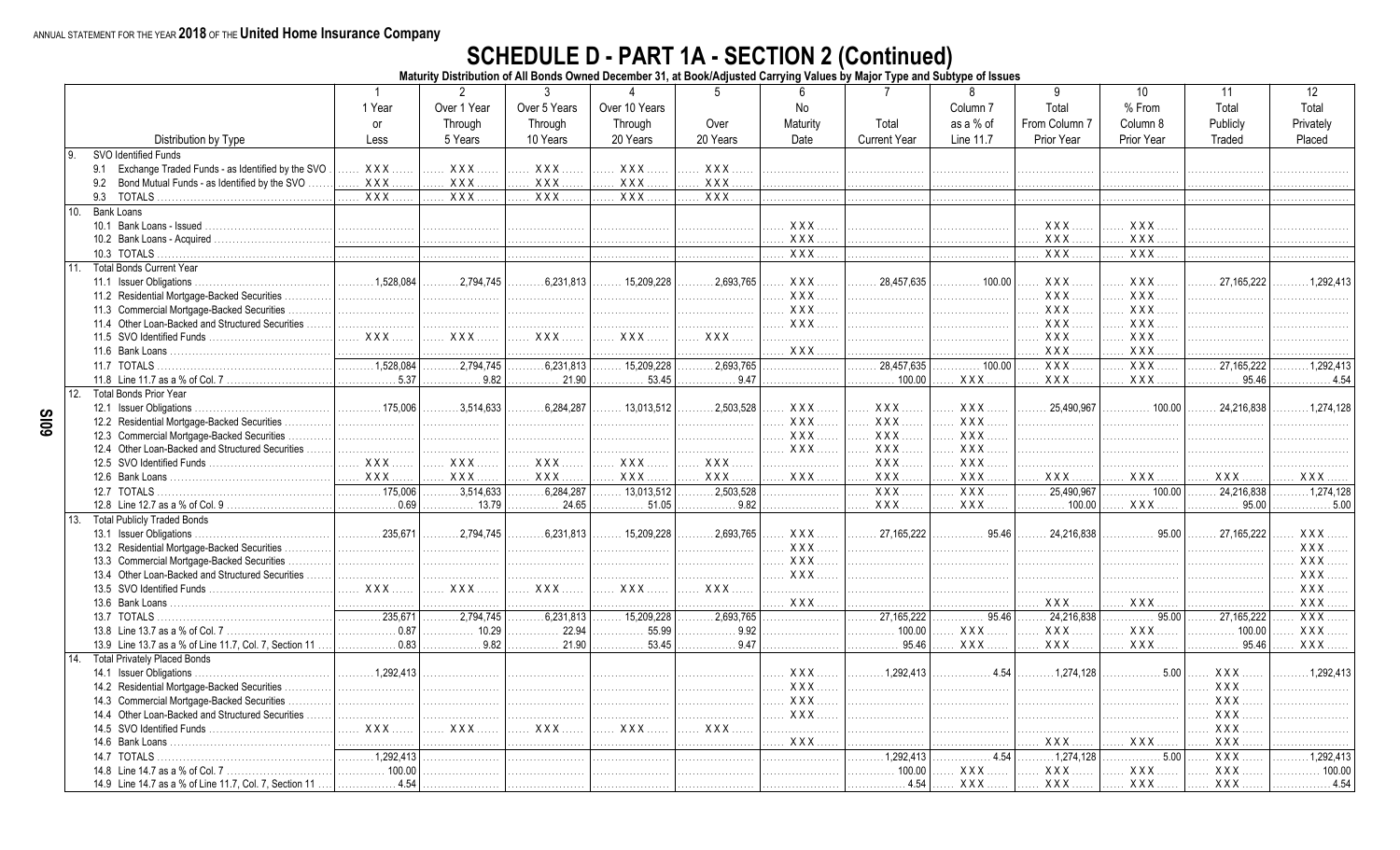**SI11 Schedule DB Part A Verification . . . . . . . . . . . . . . . . . . . . . . . . . . . . . . . . . . . . . . NONE**

**SI11 Schedule DB Part B Verification . . . . . . . . . . . . . . . . . . . . . . . . . . . . . . . . . . . . . . NONE**

**SI12 Schedule DB Part C Sn 1 - Rep. (Syn Asset) Transactions . . . . . . . . . . . . . . . . . NONE**

**SI13 Schedule DB Part C Sn 2 - Rep. (Syn Asset) Transactions . . . . . . . . . . . . . . . . . NONE**

**SI14 Schedule DB Verification . . . . . . . . . . . . . . . . . . . . . . . . . . . . . . . . . . . . . . . . . . . . NONE**

**SI15 Schedule E - Part 2 - Verification . . . . . . . . . . . . . . . . . . . . . . . . . . . . . . . . . . . . . . NONE**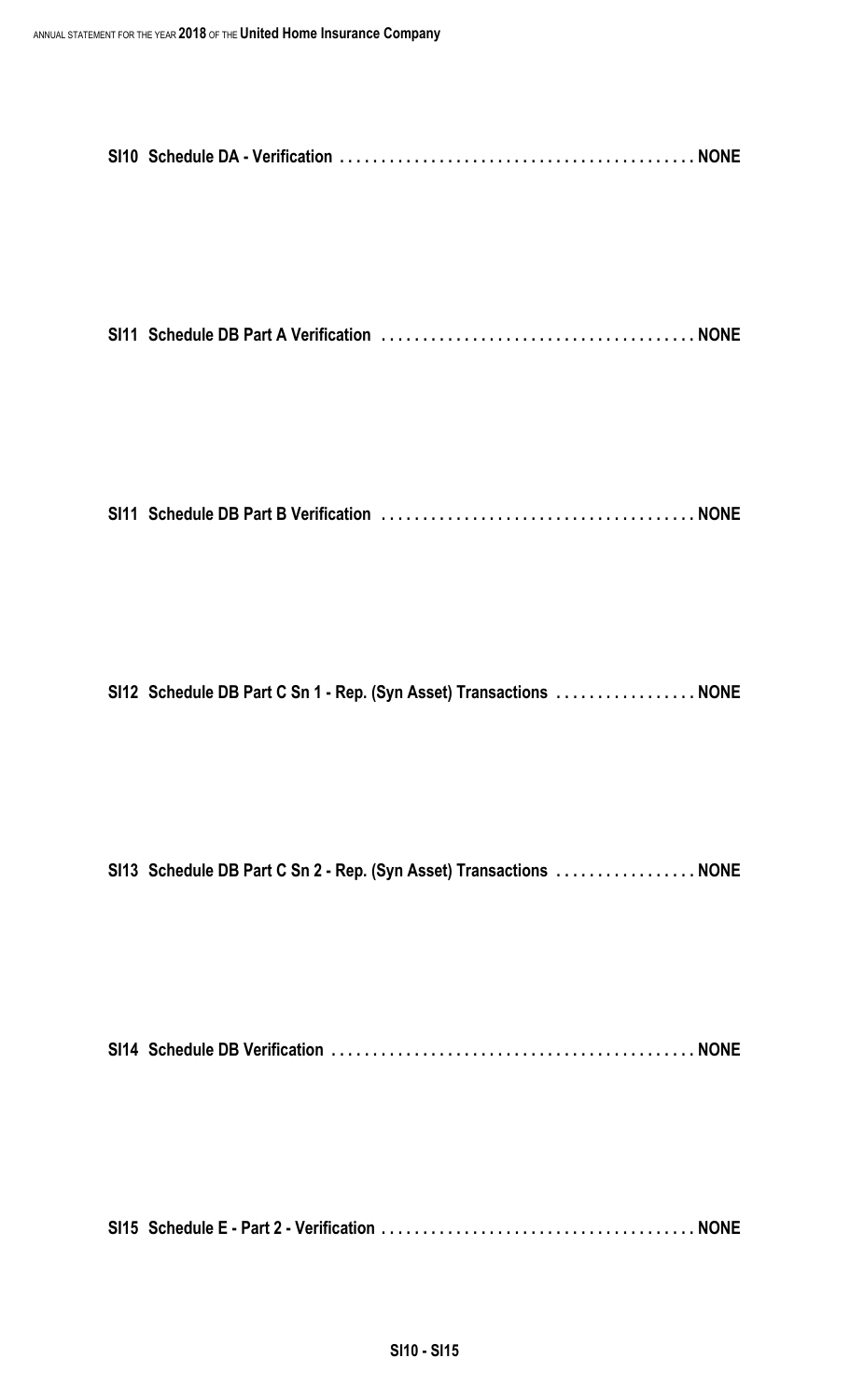**Showing all Real Estate OWNED December 31 of Current Year**

|                                                                                 |      | Location               |       |                          |            |                    |           |                                            |            |              |                       |              | Change in Book/Adjusted Carrying Value Less Encumbrances |           |              |          |
|---------------------------------------------------------------------------------|------|------------------------|-------|--------------------------|------------|--------------------|-----------|--------------------------------------------|------------|--------------|-----------------------|--------------|----------------------------------------------------------|-----------|--------------|----------|
|                                                                                 |      |                        |       |                          |            |                    |           |                                            |            | 11           |                       |              |                                                          |           |              |          |
|                                                                                 |      |                        |       |                          |            |                    |           |                                            |            |              | <b>Current Year's</b> |              |                                                          | Total     | Gross Income | Taxes    |
|                                                                                 |      |                        |       |                          |            |                    |           | Book/Adjusted                              |            |              | Other-Than-           | Current      | Total                                                    | Foreign   | Earned Less  | Repairs. |
|                                                                                 |      |                        |       |                          | Date       |                    |           | Carrying Value                             | Fair Value | Current      | Temporary             | Year's       | Change in                                                | Exchange  | Interest     | and      |
|                                                                                 |      |                        |       | Date                     | of Last    |                    | Amount of | Less                                       | Less       | Year's       | Impairment            | Change in    | <b>B./A.C.V.</b>                                         | Change in | Incurred on  | Expenses |
| <b>Description of Property</b>                                                  | Code |                        | State | Acquired                 | Appraisal  | <b>Actual Cost</b> |           | Encumbrances   Encumbrances   Encumbrances |            | Depreciation | Recognized            | Encumbrances | $(13 - 11 - 12)$                                         | B.A.C.V.  | Encumbrances | Incurred |
| Properties occupied by the reporting entity - Administrative                    |      |                        |       |                          |            |                    |           |                                            |            |              |                       |              |                                                          |           |              |          |
| 1201 West Court Street                                                          |      | Paragould              |       | 01/10/2006               |            | 465.053            |           | 465.053                                    |            | 11.78        |                       |              |                                                          |           |              |          |
| Land on Hwy 49                                                                  |      |                        |       | 11/02/2015               | 12/01/2015 | 127,660            |           | .127,660                                   |            |              |                       | .            |                                                          |           |              |          |
| Land on Hwy 49                                                                  |      | Paragould              |       | 02/19/2016               | 02/16/2016 | 241.209            |           | 241.209                                    |            |              |                       | .            |                                                          |           |              |          |
| 1205 West Court Street                                                          |      |                        |       | 12/01/2016               | 12/31/2016 | 255,702            |           | 255.702                                    |            | 6.55         |                       |              |                                                          |           |              | -293     |
|                                                                                 |      | Paragould<br>.         |       | 12/09/2016               |            |                    |           | 6.730                                      |            |              |                       |              |                                                          |           |              |          |
|                                                                                 |      |                        |       | 03/07/201                |            |                    |           |                                            |            |              |                       |              |                                                          |           |              |          |
| Land on Hwy 49                                                                  |      | Paragould<br>Paragould |       | 11/14/2017<br>12/19/2017 |            | 6.524<br>42.000    |           | 42.000                                     |            |              |                       | .            |                                                          |           |              |          |
| Land 1205 W Court Street                                                        |      |                        |       | 12/01/2016               | 12/31/2016 | 50.000             |           | 50,000                                     |            |              |                       |              |                                                          |           |              |          |
| Heat & Air Unit                                                                 |      | .<br>Paragould         |       | 07/01/2015               |            |                    |           |                                            |            |              |                       | .            |                                                          |           |              |          |
| Improvements - 1201 W Court Street                                              |      | Paragould              |       | 03/31/2018               |            | 27,958             |           | 27,958                                     |            |              |                       | .            | .                                                        |           |              |          |
| Land - 2200 Hwy 135 N                                                           |      | Paragould              |       | 11/02/2018               | 11/12/2018 | 350,014            |           | 350,014                                    |            |              |                       | .            |                                                          |           |              |          |
| 0299999 Subtotal - Properties occupied by the reporting entity - Administrative |      |                        |       |                          |            | 2,584,226          |           | 2,584,226                                  |            | 19,593<br>.  |                       | .            | (19, 593)                                                |           | .            | 10.564   |
| 0399999 Subtotal - Properties occupied by the reporting entity                  |      |                        |       |                          |            | 2,584,226          |           | .2,584,226                                 |            | 19,593<br>.  |                       | .            | (19, 593)<br>.                                           |           | .            | 10,564   |
| 0699999 Totals                                                                  |      |                        |       |                          |            | 2,584,226          |           | 2,584,226                                  |            | 19,593       | .                     |              | (19, 593)                                                | .         |              | 10.564   |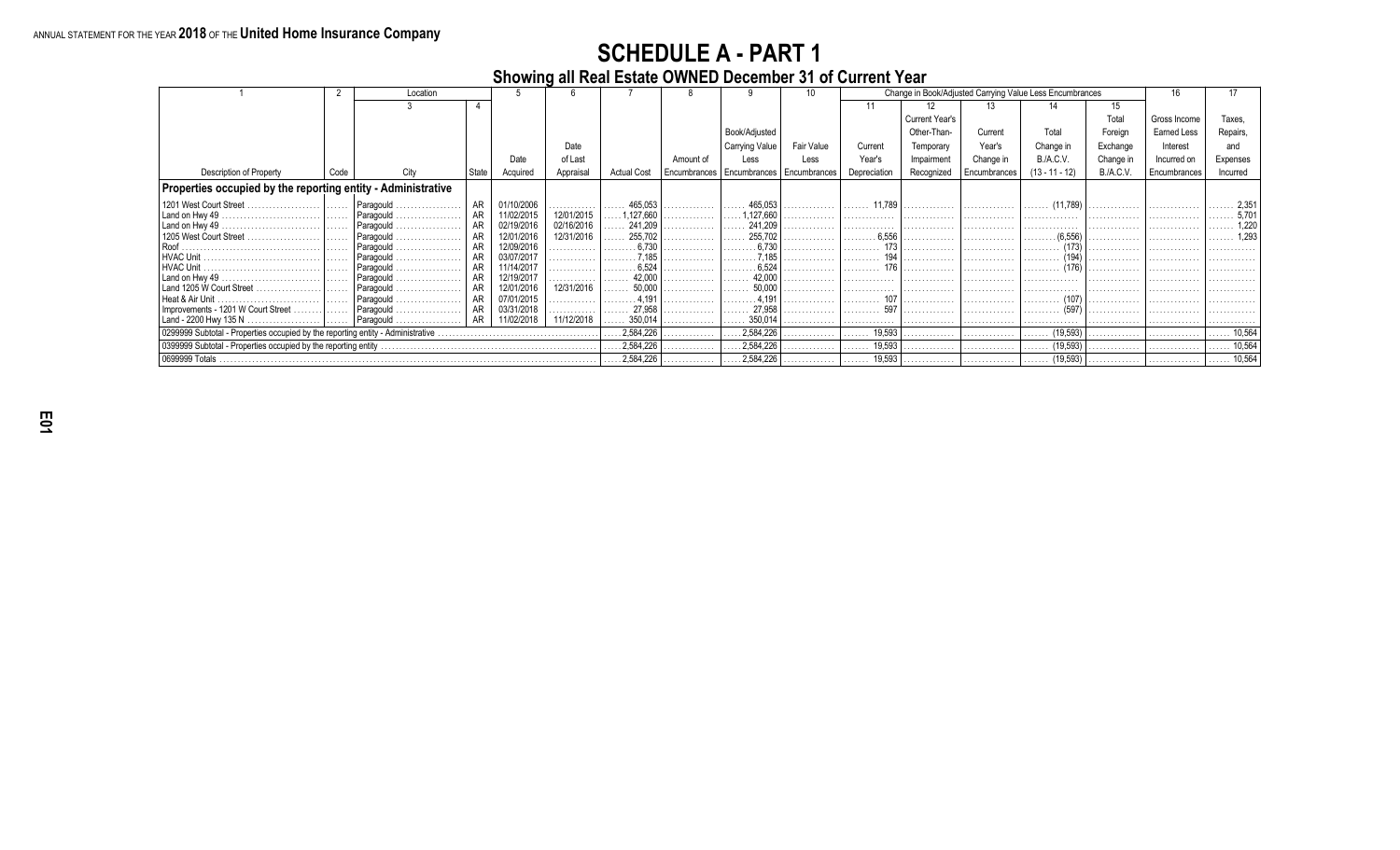**Showing all Real Estate ACQUIRED and Additions Made During the Year**

|                                          | Location  |       |               |                |                    |           |                             |             |
|------------------------------------------|-----------|-------|---------------|----------------|--------------------|-----------|-----------------------------|-------------|
|                                          |           |       |               |                |                    |           | Book/Adjusted               | Additional  |
|                                          |           |       |               |                | <b>Actual Cost</b> |           | Carrving                    | Investment  |
| Description                              |           |       |               |                | at Time            | Amount of | Value Less                  | Made After  |
| of Property                              | City      | State | Date Acquired | Name of Vendor | of Acquisition     |           | Encumbrances   Encumbrances | Acquisition |
| red by Purchase                          |           |       |               |                |                    |           |                             |             |
|                                          | Paragould | AR    | 03/31/2018    |                | 27,95              |           | .                           |             |
|                                          | Paragould | AR    | 11/02/2018    |                | 350.014            |           | 350.014                     |             |
|                                          |           |       |               |                |                    | .         | .                           | .           |
| 0199999 Subtotal - Acquired by Purchase. |           |       |               |                | 377,97             |           | 350,014                     |             |
| (1399999 Totals)                         |           |       |               |                | 377,97             |           | 350,014                     |             |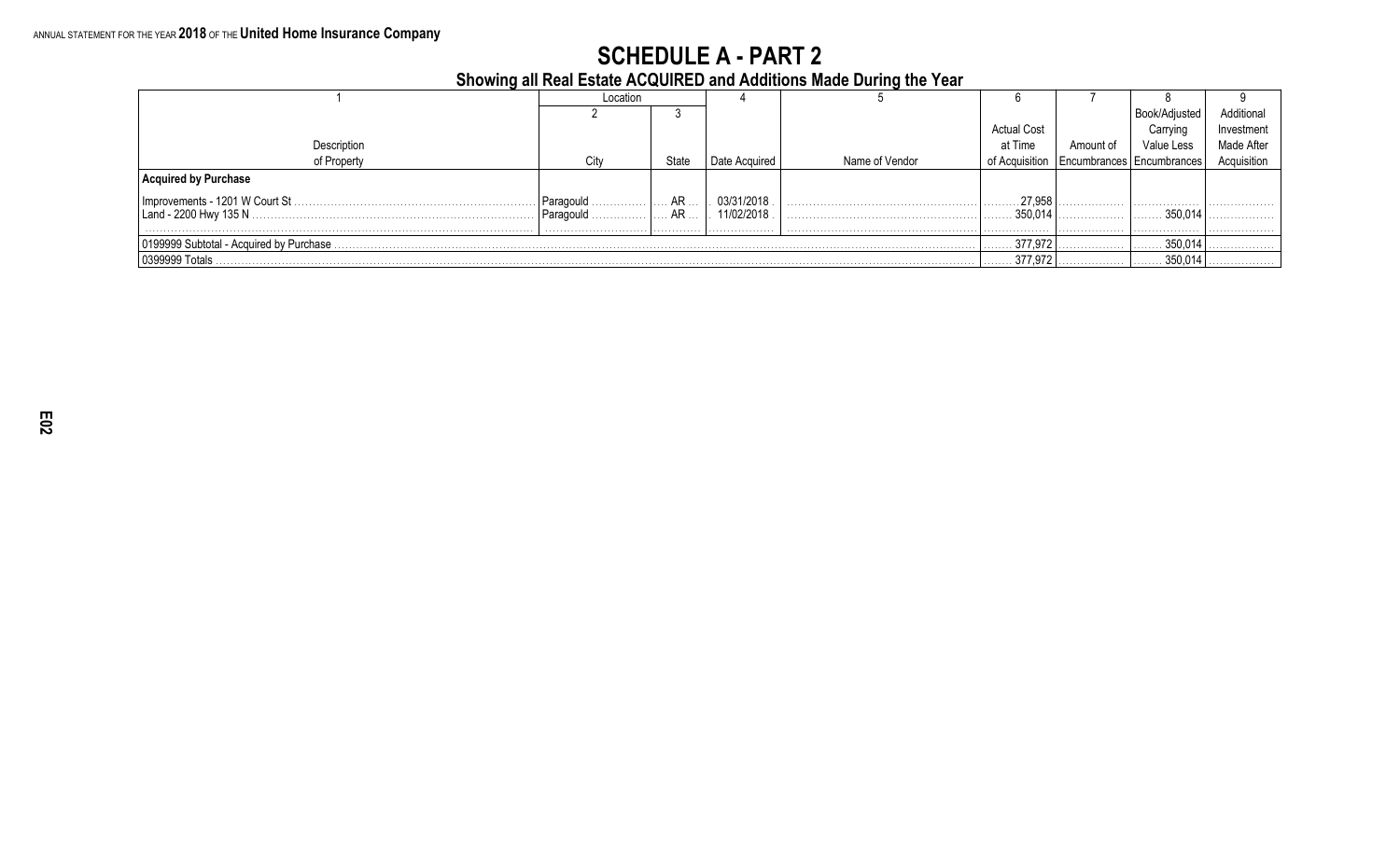|--|--|

**E04 Schedule B Part 1 - Mortgage Loans Owned . . . . . . . . . . . . . . . . . . . . . . . . . . . . NONE**

|  |  | E05 Schedule B Part 2 - Mortgage Loans Acquired  NONE |  |
|--|--|-------------------------------------------------------|--|
|  |  |                                                       |  |

**E06 Schedule B Part 3 - Mortgage Loans Disposed . . . . . . . . . . . . . . . . . . . . . . . . . . NONE**

**E07 Schedule BA Part 1 - Long-Term Invested Assets Owned . . . . . . . . . . . . . . . . . NONE**

**E08 Schedule BA Part 2 - Long-Term Invested Assets Acquired . . . . . . . . . . . . . . . . NONE**

**E09 Schedule BA Part 3 - Long-Term Invested Assets Disposed . . . . . . . . . . . . . . . NONE**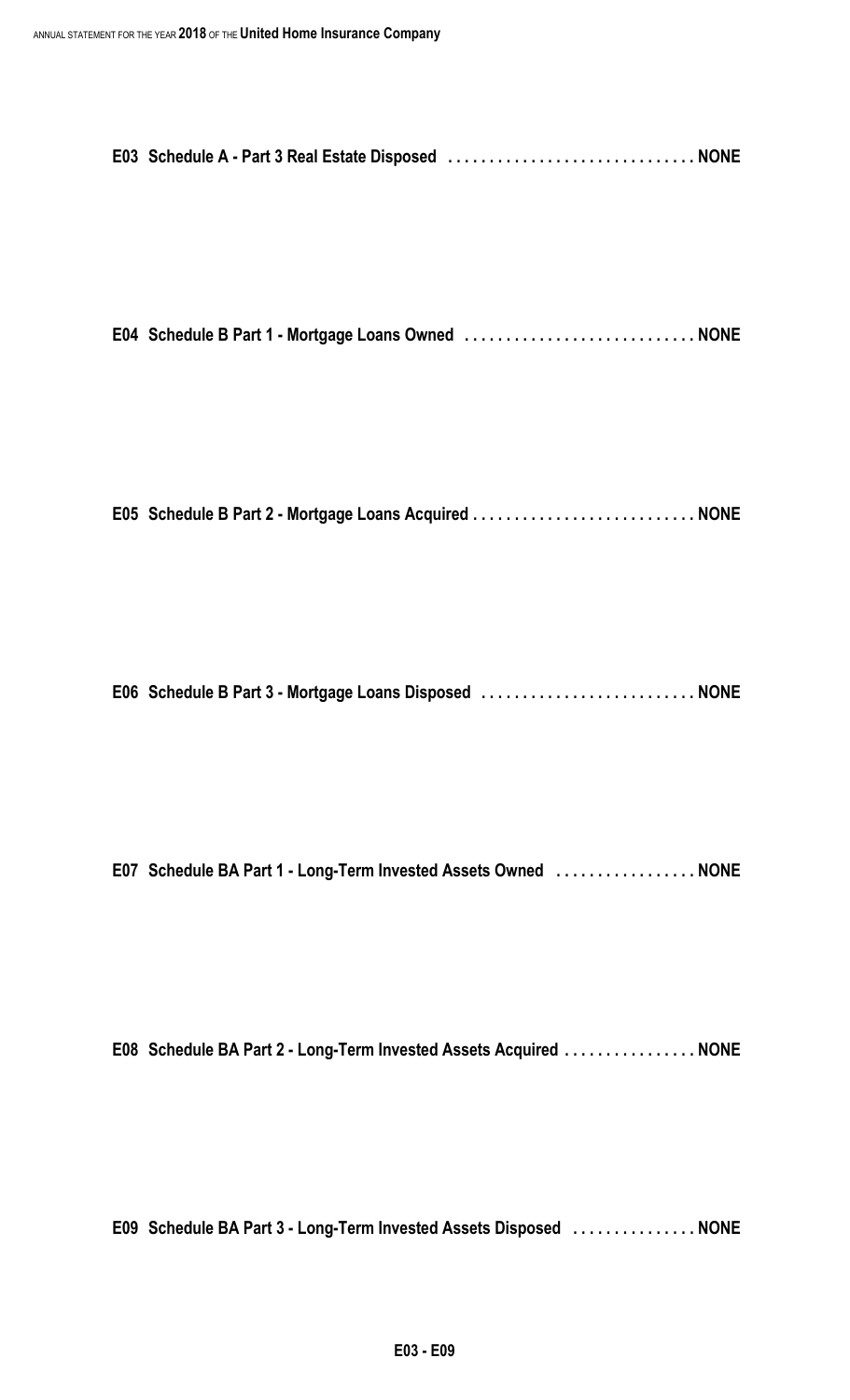|                        |                                                                                     |                        | Codes    |                        |                  |                                                                 |                  | Fair Value                                         | 10                                  | 11                                                 | Change in Book Adjusted Carrying Value<br>Interest |                              |            |                  |                |                     |             |                                     | Dates                 |                                                                                                 |                                                            |
|------------------------|-------------------------------------------------------------------------------------|------------------------|----------|------------------------|------------------|-----------------------------------------------------------------|------------------|----------------------------------------------------|-------------------------------------|----------------------------------------------------|----------------------------------------------------|------------------------------|------------|------------------|----------------|---------------------|-------------|-------------------------------------|-----------------------|-------------------------------------------------------------------------------------------------|------------------------------------------------------------|
|                        |                                                                                     | 3                      |          | 5                      |                  |                                                                 | 8                |                                                    |                                     |                                                    | 12                                                 | 13                           | 14         | 15               | 16             | 17                  | 18          | 19                                  | 20                    | 21                                                                                              | 22                                                         |
|                        |                                                                                     |                        | F        |                        | <b>NAIC</b>      |                                                                 |                  |                                                    |                                     |                                                    |                                                    |                              | Current    |                  |                |                     |             |                                     |                       |                                                                                                 |                                                            |
|                        |                                                                                     |                        | $\Omega$ |                        | Desig-           |                                                                 |                  |                                                    |                                     |                                                    |                                                    |                              | Year's     |                  |                |                     |             |                                     |                       |                                                                                                 |                                                            |
|                        |                                                                                     |                        |          |                        |                  |                                                                 |                  |                                                    |                                     |                                                    |                                                    |                              |            |                  |                |                     |             |                                     |                       |                                                                                                 |                                                            |
|                        |                                                                                     |                        |          |                        | nation           |                                                                 | Rate             |                                                    |                                     |                                                    |                                                    |                              | Other-     | Total            |                |                     |             |                                     |                       |                                                                                                 |                                                            |
|                        |                                                                                     |                        | E        |                        | and              |                                                                 | Used to          |                                                    |                                     | Book/                                              | Unrealized                                         | Current                      | Than-      | Foreign          |                |                     |             | Admitted                            | Amount                |                                                                                                 | Stated                                                     |
|                        |                                                                                     |                        |          |                        | Admin-           |                                                                 | Obtain           |                                                    |                                     | Adjusted                                           | Valuation                                          | Year's                       | Temporary  | Exchange         |                | Effective           |             | Amount                              | Received              |                                                                                                 | Contractua                                                 |
| <b>CUSIP</b>           |                                                                                     |                        | G        | Bond                   | istrative        | Actual                                                          | Fair             | Fair                                               | Par                                 | Carrying                                           | Increase/                                          | (Amortization)               | Impairment | Change in        | Rate           | Rate of             | When        | Due and                             | Durina                |                                                                                                 | Maturity                                                   |
| Identification         | Description                                                                         | Code                   | N        | <b>CHAR</b>            | Symbol           | Cost                                                            | Value            | Value                                              | Value                               | Value                                              | (Decrease)                                         | Accretion                    | Recognized | <b>B./A.C.V.</b> | of             | Interest            | Paid        | Accrued                             | Year                  | Acquired                                                                                        | Date                                                       |
|                        |                                                                                     |                        |          |                        |                  |                                                                 |                  |                                                    |                                     |                                                    |                                                    |                              |            |                  |                |                     |             |                                     |                       |                                                                                                 |                                                            |
|                        | U.S. Political Subdivisions of States, Territories and Possessions                  |                        |          |                        |                  | (Direct and Guaranteed)                                         |                  | <b>Issuer Obligations</b>                          |                                     |                                                    |                                                    |                              |            |                  |                |                     |             |                                     |                       |                                                                                                 |                                                            |
| 353590GQ9              | Franklin Ind Cmnty 07/15/23<br>.                                                    |                        |          |                        | <b>FE</b>        | 124.292                                                         | 1.1147           | 139.341                                            | $\ldots \ldots 125,000$             | $\ldots \ldots 124,733$                            |                                                    |                              |            |                  | 5.000          | 5.030               |             | 2.882                               |                       |                                                                                                 | 6,250 12/18/2008 07/15/2023<br>3,625 12/21/2009 02/15/2021 |
| 208418KT9<br>487694FU0 | Conroe Tx Indt Sch Dist 2/15/21<br>.<br>KellerTx Indt Sch Dist 8/15/28              |                        |          | . 1                    | $FE$<br>$IFE$    | $\ldots \ldots \ldots 100.373$<br>$\ldots \ldots \ldots 99,699$ | 1.0021<br>1.0139 | $\ldots \ldots 100,206$<br>$\ldots \ldots 101,393$ | $\ldots \ldots 100,000$<br>.100,000 | $\ldots \ldots 100,005$<br>. 99,986                | .                                                  | .                            | .          | .                | 3.625<br>4.250 | 3.690<br>4.670      |             | 1,369<br>1.606                      | .                     | 4,250 12/07/2009                                                                                | 08/15/2028                                                 |
| 85732MMA2              | Northampton Cnty PA Sch 3-1-27                                                      |                        |          | . 1<br>. 1             | 1FE              | . 101,705                                                       | 1.0586           | 105,863                                            | .<br>.100,000                       | 100,304                                            |                                                    | .                            |            |                  | 5.125          | 4.780               | МS          | 1,708                               |                       | 5,125 04/07/201                                                                                 | 03/01/2027                                                 |
| 641161RY2              | Nettleton Sch Dist 6-1-23                                                           | <b>SD</b>              |          | .                      | IFE.             | . 114,132                                                       | 1.0030           | $\ldots \ldots 115,040$                            | . 115,000                           | $\ldots \ldots 114.647$                            |                                                    |                              |            |                  | 2.375          | 2.375               | IJ.,        | 228                                 |                       | 1,366 09/21/201                                                                                 | 06/01/2023                                                 |
| 348764GX3              | Ft Smith AR Sch Dist 10-1-29<br>Russellvile AR Sch Dist                             | <b>SD</b>              |          |                        | IFE.             | .300.000                                                        | 1.0359           | .310,782                                           | .300,000                            | 300,000                                            |                                                    |                              |            |                  | 4.300          | 4.300               | AO          | 3,225                               |                       | 12,900 09/21/201                                                                                | 10/01/2029                                                 |
| 782803RU6<br>827181PE2 |                                                                                     | $\cdots$               |          | 1<br>$\cdots$          |                  | . 99,709<br>. 114,971                                           | 1.0002<br>1.0009 | $\ldots \ldots 100.022$                            | $\ldots \ldots 100,000$<br>115,000  | $\ldots \ldots 100,012$<br>$\ldots \ldots 115,002$ | .                                                  |                              |            |                  | 3.000<br>3.500 | 3.013<br>3.502      | FA.         | $\ldots \ldots$ 1,250<br>335        |                       | 3,000 08/23/2012<br>4,025 09/06/2012                                                            | 02/01/202                                                  |
| 864184MZ6              | Siloam Springs AR Sch Dist<br>Stuttgart AR Sch Dist                                 | $\cdots$<br>.          |          | . 1<br>. 1             | IFE              | 102.361<br>.                                                    | 1.0009           | . 115,099<br>$\ldots \ldots 100.094$               | 100.000<br>.                        | .99.87<br>.                                        | .<br>.                                             | .<br>.                       | .          | .<br>.           | 3.125          | 2.985               | JD.<br>FA.  | .<br>1.302<br>.                     |                       | 3,125 11/21/2012                                                                                | 06/01/2035<br>06/01/2035                                   |
| 7454006T3              | Pulaski Cnty Sch Dist                                                               | .                      |          | . 1                    | $1FE$            | .99.981<br>.                                                    | 1.0019           | $\ldots \ldots 100,189$                            | 100,000<br>.                        | 100.002<br>.                                       | .                                                  |                              |            | .                | 2.500          | 2.502               | FA.         | 1,042<br>.                          |                       |                                                                                                 | 02/01/2024                                                 |
| 212597D39              | Conway AR Sch Dist 2/1/35<br>Conway AR Sch Dist 2/1/27<br>Conway AR Sch Dist 2/1/27 | .                      |          | . 1                    | $1FE$            | 100,205<br>.                                                    | 0.9745           | $\ldots \ldots 97,450$                             | . 100,000<br>.                      | $\ldots \ldots 99,988$                             | .                                                  | .                            |            | .                | 3.110          | 3.009               | FA.         | 1,297<br>.                          |                       | 2,500 12/27/2012<br>3,125 02/27/2013                                                            | 02/01/2035                                                 |
| 212597A32              |                                                                                     | .                      |          | . 1                    | $IFE$            | 101.730<br>.                                                    | 1.0027           | 100.272<br>.                                       | 100.000                             | .99.866<br>.                                       | .                                                  | .                            |            |                  | 2.620          | 2.478               | FA.         | 1.093                               |                       | 3,000 02/27/2013                                                                                | 02/01/2027                                                 |
| 448492VE5<br>364496NU9 | Hutto TX Indpt Sch Dist 8/1/30<br>Galveston TX Sch Dist 2/1/29                      |                        |          | . 1<br>. 1             | FE<br>IFE.       | 100,165<br>100.843                                              | 1.0022<br>1.0089 | 100,220<br>100.891                                 | 100,000<br>100,000                  | 100.051<br>100,251                                 |                                                    |                              |            |                  | 3.000<br>3.000 | 2.988<br>2.934      |             | 1,250<br>1,250                      |                       | 3,000 04/04/2013                                                                                | 08/01/2030<br>02/01/2029                                   |
| 487694KC4              | Keller TX Indpt Sch Dist 8/15/30                                                    |                        |          | . 1                    | <b>FE</b>        | .99,629                                                         | 1.0027           | 100,212                                            | . 100,000                           | $\ldots \ldots 99,884$                             |                                                    |                              |            |                  | 3.000          | 3.027               |             | 1,250                               |                       | 3,000 04/10/2013<br>3,000 04/04/2013                                                            | 08/15/2030                                                 |
| 5288283J3              | Lewisville TX Sch Dist 8/15/25.                                                     |                        |          |                        | $FE$             | 101.291                                                         | 1.0058           | 100.582                                            | 100,000                             | 100,416                                            |                                                    |                              |            |                  | 2.500          | 2.380               | FA.         | 1,042                               |                       | 2,500 05/03/201                                                                                 | 08/15/2025                                                 |
| 262061NG5              | Dripping Springs TX $8/15/21$                                                       |                        |          |                        |                  | 103,690<br>.                                                    | 1.0011           | 100.108<br>.                                       | 100,000                             | 101,220<br>.                                       | .                                                  | .                            |            |                  | 2.000          | 1.524               |             | 833<br>.                            |                       | 2,000 05/21/201                                                                                 | 08/15/202                                                  |
| 016249JU9<br>920216SZ2 | Alief TX Sch 2/15/28<br>Valley View Sch Dist 2/1/28<br>.                            | .<br>.                 |          | . 1<br>. 1             | FE.<br>FE        | 101.033<br>.<br>100.000                                         | 1.0131<br>0.9918 | 101.311<br>99.183                                  | 100.000<br>100.000                  | 100.253<br>100.000                                 | .                                                  |                              |            | .                | 3.000<br>2.600 | 2.915<br>2.600      |             | 1.133<br>1.083                      |                       | 3,000 06/05/201<br>2,600 05/16/2013                                                             | 02/15/2028<br>02/01/2028                                   |
| 660631VS8              | N Little Rock AR Sch Dist 2/1/35<br>.                                               | .                      |          | $1 \ldots$<br>$\cdots$ | <b>IFE</b>       | $\ldots \ldots \ldots 99.981$                                   | 1.0156           | $\ldots \ldots 101,556$                            | 100,000                             | .99,998<br>.                                       | .                                                  | .                            |            | .                | 4.000          | 4.001               |             | 1,667<br>.                          | 1,771<br>.            | 07/22/201                                                                                       | 02/01/2035                                                 |
| 775082G46              | Rogers AR Sch Dist 2/1/27                                                           |                        |          | $\cdots$               | $1FE$            | 100,955<br>.                                                    | 1.0040           | 100,037<br>.                                       | 100,000                             | $\ldots \ldots 99,919$                             | .                                                  |                              |            |                  | 3.000          | 2.912               |             | 1,250                               | .                     | 03/04/2014                                                                                      | 02/01/202                                                  |
| 641161WP5              | Nettleton AR Sch Dist 6/1/27<br>.                                                   |                        |          | . 1                    | $IFE$            | 100.505                                                         | 1.0028           | 100,278                                            | 100,000                             | 100,019                                            | .                                                  |                              |            |                  | 3.250          | 3.204               | $JD \ldots$ | 271                                 |                       | 3,250 03/06/2014                                                                                | 06/01/202                                                  |
| 127037PZ6<br>660631VG4 | North Little Rock AR Sch Dist 2/1/25                                                |                        |          | $\cdots$<br>. 1        | IFE.<br>1FE      | 103.430<br>. 104,352<br>.                                       | 1.0090<br>1.0152 | 100.085<br>$\ldots \ldots 101,519$                 | 100,000<br>$\ldots \ldots 100,000$  | .99.307<br>$\ldots \ldots 100,715$                 | .                                                  | .                            |            |                  | 3.000<br>3.250 | 2.515<br>2.786      | FA.<br>FA.  | 1.250<br>1,354<br>.                 | .                     | 3,000 04/30/2014<br>3,250 04/22/2014<br>3,250 05/21/2014                                        | 02/01/2022<br>02/01/2025                                   |
| 127037QG7              | Cabot AR Sch Dist 2/1/29                                                            |                        |          | $\ddotsc$              | $IFE$            | 101.000<br>.                                                    | 1.0004           | 100,037<br>.                                       | $\ldots \ldots 100,000$             | .99,880<br>.                                       | .                                                  |                              |            |                  | 3.250          | 3.166               | FA.         | 1,354<br>.                          | .                     |                                                                                                 | 02/01/202                                                  |
| 127037QF9              | Cabot AR Sch Dist 2/1/28                                                            |                        |          | $\cdots$               |                  | 100,850<br>.                                                    | 1.0004           | 100,036<br>.                                       | $\ldots \ldots 100,000$             | .99,893<br>.                                       | .                                                  | .                            | .          | .                | 3.130          | 3.050               | FA.         | 1,302<br>.                          |                       | 3,125 05/21/2014                                                                                | 02/01/2028                                                 |
| 3126755Y3              | Fayetteville AR Sch Dist 6/1/25<br>.                                                | $\sim$                 |          | $\cdots$               | IFE.             | 86,682                                                          | 1.0019           | .85.165<br>.                                       | 85,000                              | .85,072<br>.                                       | .                                                  | .                            |            | .                | 2.750          | 2.546               | JD.         | 195<br>.                            |                       | 2,338 05/21/2014                                                                                | 06/01/2025                                                 |
| 3126756T3<br>3126757F2 | Fayetteville AR Sch Dist 6/1/19<br>.<br>Fayetteville AR Sch Dist 6/1/23             | .                      |          | 1<br>. 1               | $1FE$<br>$1FE$   | 102.027<br>100,576<br>.                                         | 1.0017<br>1.0011 | 100.171<br>.<br>100,112<br>.                       | 100.000<br>100,000<br>.             | 100.076<br>.<br>100,029<br>.                       | .<br>.                                             | .<br>.                       |            | .<br>.           | 3.000<br>2.380 | 2.816<br>$2.305$ JD | JD          | 250<br>.<br>198<br>.                | .<br>.                |                                                                                                 | 06/01/2027<br>06/01/2023                                   |
| 38911EQN0              | Gravette AR SD 6/1/24                                                               |                        |          | $\cdots$               | FE               | 103,336<br>.                                                    | 1.0034           | 100,342                                            | 100,000<br>.                        | 100,157<br>.                                       | .                                                  | (367)<br>.                   |            |                  | 3.000          | 2.621               | JD          | 250<br>.                            |                       | 3,000 05/21/2014<br>2,375 05/05/2014<br>3,000 06/20/2014                                        | 06/01/2024                                                 |
| 127037QJ1              | Cabot AR Sch Dist 2/1/31                                                            |                        |          | $\cdots$               | $FE$             | 102,071                                                         | 1.0004           | 100.042                                            | 100,000                             | $\ldots \ldots 99,770$                             |                                                    |                              |            |                  | 3.500          | 3.340               |             | 1.458                               |                       | 3,500 07/31/2014                                                                                | 02/01/2031                                                 |
| 397040TM8              | Greenwood AR Sch Dist 12/1/29                                                       |                        |          |                        | IFE.             | 101,365                                                         | 1.0008           | 100.075                                            | 100,000                             | 100.025                                            |                                                    |                              |            |                  | 3.000          | 2.972               | JD          | 250                                 |                       | 3,000 08/21/2014                                                                                | 12/01/2029                                                 |
| 221475CB0<br>020073X72 | Cross River Sch Dist 2/1/23<br>Alma Sch Dist 8/1/30                                 |                        |          |                        | IFE<br>IFE.      | 135,000<br>.<br>100,000                                         | 0.9947<br>1.0001 | 134.280<br>100.008                                 | 135,000<br>100,000                  | $\ldots \ldots 135.000$<br>100,001                 |                                                    |                              |            |                  | 2.000<br>3.130 | 2.000<br>3.112      | FA.         | $\ldots \ldots 1,125$<br>1,302<br>. |                       | 2,700 08/20/2014<br>3,125 10/09/2014                                                            | 02/01/2023<br>08/01/203                                    |
| 927171RG5              | Vilonia AR Sch Dist 2/1/31                                                          |                        |          |                        |                  | 100,000<br>.                                                    | 1.0001           | 100,006<br>.                                       | 100,000                             | .99,978                                            | .                                                  |                              |            |                  | 3.130          | 3.110               | FA.         | 1,302<br>.                          | .                     | 3,125 10/09/2014                                                                                | 02/01/203                                                  |
| 7170952E2              | Pflugerville TX Sch Dist 2/15/23<br>.                                               | $\cdots$               |          | $\cdots$               |                  | 103,675<br>.                                                    | 1.0059           | 100.594                                            | 100,000                             | 101.434                                            |                                                    |                              |            |                  | 2.250          | 1.776               |             | 850<br>.                            | 2,250                 | 10/20/2014                                                                                      | 02/15/2023                                                 |
| 394351HR4              | Greene Co Tech 10/1/20.                                                             | $\cdots$               |          | . 1                    | IFE.             | 95,519<br>.                                                     | 0.9935           | 94.382                                             | 95.000                              | .95.103                                            | .                                                  | .                            |            | .                | 1.400          | 1.312               | AO          | 333                                 | .                     | $\begin{array}{c c} 1,330 & 10/27/2014 \\ 9,000 & 10/28/2014 \\ 3,000 & 10/20/2014 \end{array}$ | 10/01/2020                                                 |
| 775082J68<br>963821KK8 | Rogers AR Sch Dist 6/1/28<br>White Hall AR Sch Dist 6/1/28<br>.                     | .                      |          | . 1<br>. 1             | <b>FE</b><br>IFE | 102.730<br>.<br>100,926<br>.                                    | 1.0107<br>1.0025 | 101.071<br>.<br>100,246<br>.                       | 100.000<br>100,000                  | 100.161<br>100,073                                 | .<br>.                                             | .<br>78<br>.                 | .<br>.     | .<br>.           | 3.000<br>3.000 | 2.721<br>2.919      | JD.         | 1,250<br>.<br>250<br>.              | .<br>.                | 10/20/2014                                                                                      | 02/01/2026<br>06/01/2028                                   |
| 775082J68              | Rogers AR Sch Dist 2/1/26                                                           | .                      |          | . 1                    | $IFE$            | . 201,105<br>.                                                  | 1.0000           | 200,000                                            | 200,000                             | 200,295                                            | .                                                  | .                            |            |                  | 3.000          | 2.745               | FA.         | 2,500                               |                       | 11/05/2014                                                                                      | 06/01/2026                                                 |
| 411873UJ9              | Hardin Cnty KY Sch Dist                                                             | $\overline{\text{SD}}$ |          | .                      | IFE.             | 100.374                                                         | 0.9929           | 99.290                                             | 100,000                             | 100,172                                            |                                                    |                              |            |                  | 2.000          | 1.946               | MN.         | 333                                 |                       | 2,000 11/06/2024                                                                                | 05/01/2022                                                 |
| 927171RK6              | Vilonia AR SD 2/1/34.                                                               |                        |          | .                      | $1FE$            | .49.464<br>.<br>100,000                                         | 1.0001<br>1.0059 | 50,006<br>100.585                                  | .50.000                             | .50,000<br>.<br>100,000                            | .                                                  |                              |            |                  | 3.300<br>3.300 | 3.300               | FA.<br>JD.  | 688<br>.<br>250                     | .                     | 1,650 08/01/2014                                                                                | 02/01/2034                                                 |
| 312680AM3<br>881847SM0 | Fayetteville AR SD 6/1/27<br>Texarkana Tex Indpt SD 2/15/30                         |                        |          | .<br>.                 | $1FE$            | 200,530                                                         | 1.0058           | $\ldots \ldots 201,154$                            | . 100,000<br>.200,000               | $\ldots \ldots 200,385$                            | .                                                  | . (29                        |            | .                | 3.000          | 3.000<br>2.980      | FA.         | .<br>2,267<br>.                     | 1.1.1.1.1             | 6,000 03/18/2015                                                                                | 06/01/202<br>02/15/2030                                    |
| 480265RC3              |                                                                                     | $\sim$                 |          | . 1                    | $FE$             | .200.000                                                        | 1.0049           | .200.980<br>.                                      | .200.000                            | .200,000                                           | .                                                  | .                            | .          | .                | 3.000          | 3.000               | FA.         | 2,500<br>.                          |                       | 6,000 03/26/2015                                                                                | 02/01/2028                                                 |
| 9205766A8              |                                                                                     | a sala                 |          | . 1                    | $IEE$            | 193.627                                                         | 0.9630           | 192.598<br>.                                       | 200,000                             | 199.407                                            | .                                                  | .                            | .          | .                | 3.000          | 3.243               | AO          | 1.500<br>.                          |                       | 6,000 04/01/2015                                                                                | 04/01/2032                                                 |
| 259889LY7<br>096509LX0 | Dover AR SD 2/1/29                                                                  | .                      |          | . 1                    | $IFE$<br>IFE     | 100,000<br>.<br>100,000                                         | 1.0030<br>1.0084 | 100.296<br>.<br>100.843                            | 100,000<br>.<br>100,000             | 100,000<br>.<br>100,000                            | .                                                  | .                            | .          | .                | 3.000<br>3.000 | 3.000<br>3.000      | FA.         | 1,250<br>.<br>1.250                 | .                     | 3,000 04/01/2015<br>3,000 04/16/2015                                                            | 02/01/2029<br>02/01/2027                                   |
| 782803WP1              | Blytheville AR SD 2/01/2027<br>Russellville AR SD 2/1/26                            | .                      |          | . 1<br>. 1             | IFE.             | .<br>100,000                                                    | 1.0095           | 100.953                                            | 100,000                             | 100,000                                            | .                                                  | .                            |            | .                | 3.000          | 3.000               |             | 1,250                               |                       | 3,000 05/13/2015                                                                                | 02/01/2026                                                 |
| 7454008A2              | Pulaski Cnty AR SD 2/1/35                                                           |                        |          |                        | IFE.             | 97.948                                                          | 1.0044           | 100.435                                            | 100.000                             | .98,254                                            |                                                    |                              |            |                  | 3.500          | 3.644               |             | 1.458                               |                       | 3,500 08/26/2015                                                                                | 02/01/2035                                                 |
| 7454008V6              | Pulaski Cnty AR SD 2/1/35                                                           | SD                     |          | .                      | IFE.             | 250,000                                                         | 0.9818           | 245,460                                            | .250,000                            | $\ldots \ldots 250,000$                            |                                                    |                              |            |                  | 3.500          | 3.500               |             | 3,646                               |                       | 8,750 10/13/2015<br>7,000 12/08/2015                                                            | 02/01/2035                                                 |
| 537428R71              | Little Rock AR SD 2/1/33                                                            | <b>SD</b>              |          | .                      | IFE.             | 200,648                                                         | 1.0054           | 201.080                                            | 200,000                             | $\ldots$ 200.098                                   |                                                    |                              |            |                  | 3.500          | 3.475               |             | 2.917                               |                       |                                                                                                 | 02/01/2033                                                 |
| 701190HX1<br>587825LU2 | Parkers Chapel AR SD 12/01/31<br>Mercer Cnty KY SD 5/1/24                           | SD<br>.                |          | .<br>. 1               |                  | 99,361<br>99,248                                                | 1.0000<br>0.9821 | 99,998<br>98.211                                   | 100,000<br>100,000                  | 100,046<br>.99,501                                 | .                                                  |                              |            |                  | 3.000<br>2.000 | 3.050<br>3.050      | MN          | 1,250<br>333                        |                       | 3,000 12/01/201<br>2,000 02/11/2010                                                             | 12/01/203<br>05/01/2024                                    |
| 218183KS9              | Corbin KY Indpt Sch Dist.                                                           |                        |          | . 1                    | $FE$             | 102,214<br>.                                                    | 1.0006           | 100.060                                            | 100.000                             | 100.693                                            | .                                                  | .                            |            | .                | 2.000          | 1.355               |             | 833<br>.                            |                       | 2,000 02/11/2016                                                                                | 02/01/2020                                                 |
| 722460RR5              | Pine Bluff AR SD 2/1/32                                                             | $\frac{1}{SD}$         |          | .                      | $1FE$            | 205,736<br>.                                                    | 1.0023           | 200.458<br>.                                       | 200,000                             | 200.901                                            | .                                                  | (411)<br>.                   | .          | .                | 3.375          | 3.150               |             | 2,813<br>.                          | .                     | 6,750 02/17/2016<br>3,000 02/24/2016                                                            | 02/01/2032                                                 |
| 9205765U5              | Van Buren AR SD 4/1/26.                                                             | .                      |          | . 1                    | <b>FE</b>        | 102.339                                                         | 1.0053           | 100.528                                            | 100.000                             | 100.374                                            | .                                                  | .                            |            |                  | 3.000          | 2.695               | AO          | $\ldots \ldots 750$                 |                       |                                                                                                 | 04/01/2026                                                 |
| 660631WR9<br>699142FQ3 | North Little Rock AR SD 2/1/31<br>Paragould AR Sch Dist 2/1/27                      |                        |          | . 1<br>$\cdots$        | FE<br>FE.        | 100,730<br>98.873                                               | 0.9961<br>0.9764 | 99,607<br>97.642                                   | 100,000<br>100,000                  | 100,092<br>.99,706                                 | .                                                  | (56)                         |            |                  | 3.000<br>2.370 | 2.940<br>2.488      |             | 1,250<br>938                        |                       | 3,000 03/17/2016<br>2,250 03/31/2016                                                            | 02/01/203<br>02/01/202                                     |
| 547160TL5              | Lovejoy Indp Sch Dist TX 2/15/35<br>.                                               |                        |          | . 1                    | $1FE$            | 150,000                                                         | 0.9596           | 143.934                                            | 150,000                             | 150,000                                            | .                                                  |                              |            |                  | 3.000          | 3.000               | FA.         | 1,700                               |                       | 03/10/2016                                                                                      | 02/15/2035                                                 |
| 504102Q72              | La Porte TX Indot Sch Dist                                                          |                        |          | $\cdots$               | <b>FE</b>        | 98.147                                                          | 1.0179           | 94.383                                             | 100,000                             | .98,828                                            |                                                    |                              |            |                  | 2.000          | 2.178               | FA.         | 756                                 | $\frac{4,500}{2,000}$ | 06/03/201                                                                                       | 02/15/2028                                                 |
| 509854UG8              | Lake Hamiltion AR SD 4/1/31                                                         |                        |          | $\cdots$               | $FE$             | 101.620                                                         | 0.9947           | 99.469                                             | 100,000                             | 100.350                                            | .                                                  | $\ldots \ldots \ldots$ (120) |            |                  | 3.000          | 2.867               | AO          | 750                                 |                       | 3,000 07/07/2016                                                                                | 04/01/2031                                                 |
| 581664GQ6<br>227615LH2 | McKinney TX Indpt Sch Dist 2/15/36<br>.<br>Crossett AR Sch Dist 12/1/40             | $\ldots$ .<br>.        |          | . 1                    | $IFE$<br>1FE     | .200,000<br>98,500                                              | 0.9153<br>0.8615 | 183,060<br>86,148                                  | 200,000<br>100,000                  | 200,000<br>.99,769                                 | .                                                  | .                            |            | .                | 2.750<br>2.750 | 2.750<br>$2.833$ JD | FA.         | $\ldots \ldots 2,078$<br>229        |                       | 5,500 08/09/2016<br>2,750 08/29/2016                                                            | 02/15/2036<br>12/01/2040                                   |
|                        |                                                                                     |                        |          |                        |                  |                                                                 |                  |                                                    |                                     |                                                    |                                                    |                              |            |                  |                |                     |             |                                     |                       |                                                                                                 |                                                            |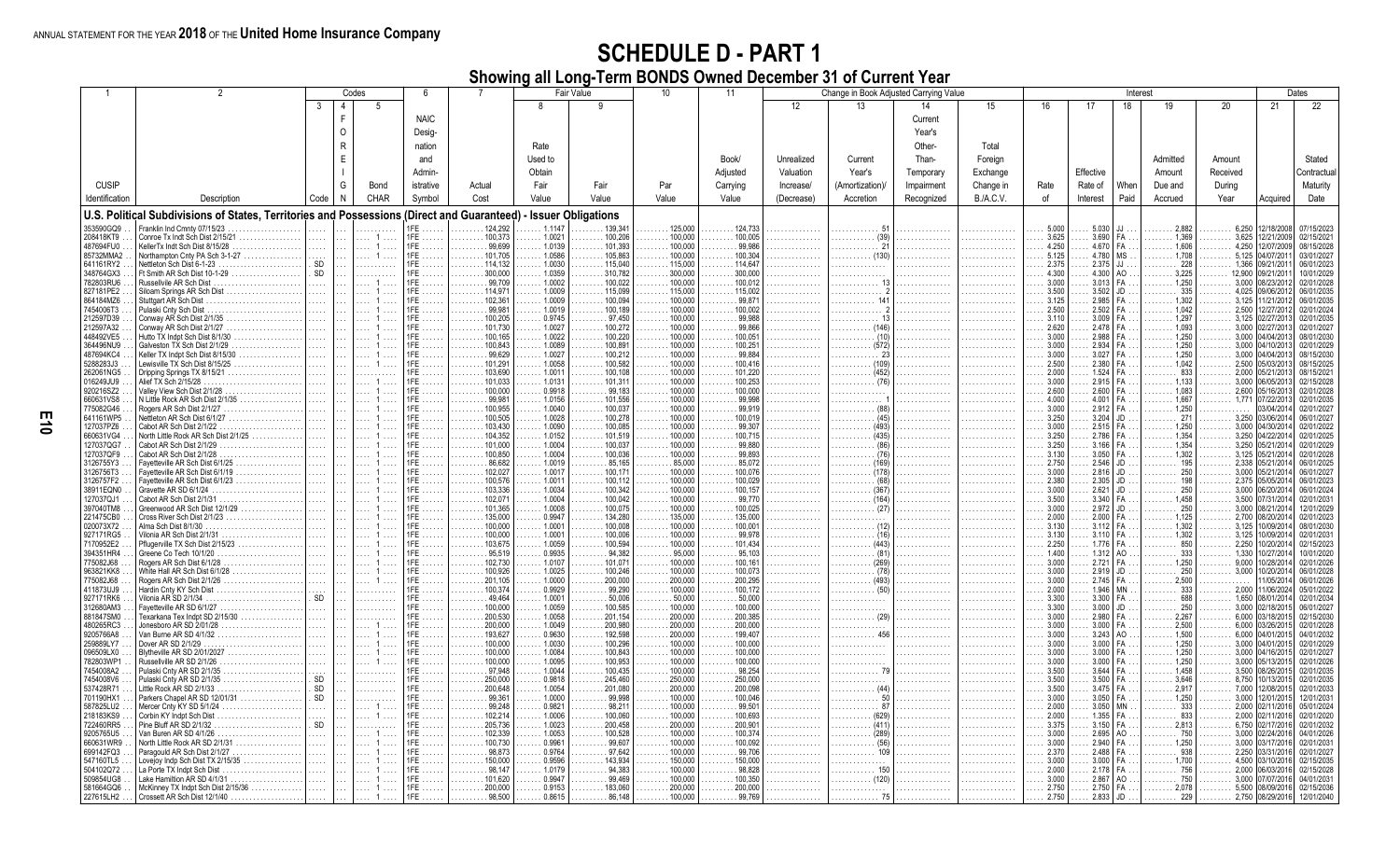|                        | Codes                                                                                                                  |              |                                         | . 6            |                                                          |                  | <b>Fair Value</b>                                  | 10                                                | 11                                                        | Change in Book Adjusted Carrying Value |                          |            |           |                | Interest                     |                        |                                                |                                       |                                                          | Dates                       |  |
|------------------------|------------------------------------------------------------------------------------------------------------------------|--------------|-----------------------------------------|----------------|----------------------------------------------------------|------------------|----------------------------------------------------|---------------------------------------------------|-----------------------------------------------------------|----------------------------------------|--------------------------|------------|-----------|----------------|------------------------------|------------------------|------------------------------------------------|---------------------------------------|----------------------------------------------------------|-----------------------------|--|
|                        | 3                                                                                                                      | $\mathbf{A}$ | 5                                       |                |                                                          | 8                |                                                    |                                                   |                                                           | 12                                     | 13                       | 14         | 15        | 16             | 17                           | 18                     | 19                                             | 20                                    | 21                                                       | 22                          |  |
|                        |                                                                                                                        | E            |                                         | <b>NAIC</b>    |                                                          |                  |                                                    |                                                   |                                                           |                                        |                          | Current    |           |                |                              |                        |                                                |                                       |                                                          |                             |  |
|                        |                                                                                                                        | $\circ$      |                                         | Desig-         |                                                          |                  |                                                    |                                                   |                                                           |                                        |                          | Year's     |           |                |                              |                        |                                                |                                       |                                                          |                             |  |
|                        |                                                                                                                        | $\mathsf{R}$ |                                         | nation         |                                                          | Rate             |                                                    |                                                   |                                                           |                                        |                          | Other-     | Total     |                |                              |                        |                                                |                                       |                                                          |                             |  |
|                        |                                                                                                                        | E            |                                         | and            |                                                          | Used to          |                                                    |                                                   | Book/                                                     | Unrealized                             | Current                  | Than-      | Foreign   |                |                              |                        | Admitted                                       | Amount                                |                                                          | Stated                      |  |
|                        |                                                                                                                        |              |                                         |                |                                                          |                  |                                                    |                                                   |                                                           |                                        |                          |            |           |                |                              |                        |                                                |                                       |                                                          |                             |  |
|                        |                                                                                                                        |              |                                         | Admin-         |                                                          | Obtain           |                                                    |                                                   | Adiusted                                                  | Valuation                              | Year's                   | Temporary  | Exchange  |                | Effective                    |                        | Amount                                         | Received                              |                                                          | Contractua                  |  |
| <b>CUSIP</b>           |                                                                                                                        | G            | Bond                                    | istrative      | Actual                                                   | Fair             | Fair                                               | Par                                               | Carrying                                                  | Increase/                              | (Amortization)/          | Impairment | Change in | Rate           | Rate of                      | When                   | Due and                                        | Durina                                |                                                          | Maturity                    |  |
| Identification         | Description<br>Code                                                                                                    | $\mathsf{N}$ | CHAR                                    | Symbol         | Cost                                                     | Value            | Value                                              | Value                                             | Value                                                     | (Decrease)                             | Accretion                | Recognized | B./A.C.V. | of             | Interest                     | Paid                   | Accrued                                        | Year                                  | Acquired                                                 | Date                        |  |
| 803770RP3              | Sarpy Co SD 12/15/39<br>$\ldots$ .<br>Crossett Ark Sch Dist 12/1/27                                                    |              |                                         | IFE.           | 200.195<br>$\ldots \ldots \ldots 99,506$                 | 0.8893<br>0.9432 | $\ldots$ . 177,854<br>$\ldots \ldots 94,320$       | 200,000                                           | .200.000<br>.<br>$\ldots \ldots 99,862$                   | .                                      | .                        | .          | .         | 3.000<br>2.000 | 3.000<br>2.049               | JD.<br>JD              | 500<br>.                                       | $6,000$<br>2,000<br>.                 | 08/30/2016                                               | 12/15/2039<br>12/01/2027    |  |
| 227615KU4<br>406567HK6 | $\cdots$<br>SD<br>Hamburg AR Sch Dist                                                                                  |              | .                                       | $1FE$<br>$1FE$ | 204,870                                                  | 0.9207           | $\ldots$ 183.634                                   | $\ldots \ldots 100,000$<br>200,000                | $\ldots$ . 199.698                                        | .<br>.                                 | .                        |            | .         | 2.850          | 2.686                        | FA                     | . 167<br>$\ldots$ . 2,375                      | .<br>5,700                            | 08/17/2016<br>08/03/2016                                 | 02/01/2035                  |  |
| 212597L89              | Conway AR Sch Dist 2/1/34                                                                                              |              |                                         | 1FE.<br>.      | 140.903                                                  | 0.9068           | 138,098                                            | .150,000                                          | . 148.055                                                 |                                        |                          |            |           | 2.625          | 3.069                        | FA                     | 1,641                                          | 3,938                                 | 10/17/2016                                               | 02/01/2034                  |  |
| 212597L97              | Conway AR Sch Dist 2/1/35                                                                                              |              |                                         | IFE.           | 140.109                                                  | 0.9045           | .136.022                                           | 150,000                                           | $\ldots$ 147.975                                          |                                        |                          |            |           | 2.625          | 3.087                        | FA.                    | $\ldots \ldots 1,641$                          | 3,937                                 | 10/17/2016                                               | 02/01/2035                  |  |
| 254363HF4<br>44114PDJ1 | Dimmitt TX Sch Bldg<br>Hot Springs AR Sch Dist 6/1/38<br>$\ldots$                                                      |              |                                         |                | 99,000<br>149.437                                        | 0.9837<br>0.9666 | .90.446<br>$\ldots \ldots 147.558$                 | 100,000<br>150,000                                | .99.687<br>149.902                                        |                                        |                          |            |           | 3.000<br>3.375 | 3.065<br>3.399               | JD.                    | $\ldots \ldots 1,250$<br>422<br>.              | 3,000<br>5,063                        | 10/20/2016<br>1/01/2016                                  | 02/15/2041<br>06/01/2038    |  |
| 823619SZ5              | Sheridan Ark Sch Dist 2/1/38<br>$\ldots$                                                                               |              |                                         | $1FE$          | 198,478                                                  | 0.9831           | $\ldots \ldots 193,324$                            | .200,000                                          | . 199,719                                                 | .                                      | .                        |            |           | 3.250          | 3.298                        | FA.                    | $\ldots \ldots 3,250$                          | 6,500                                 | 1/02/2016                                                | 02/01/2038                  |  |
| 603067GZ6              | Mineral Springs AR Sch Dist 6/1/34<br>.<br>$\ldots$ .                                                                  |              |                                         | $1FE$          | 223,675<br>.                                             | 1.0048           | 226,120                                            | 230,000                                           | .228,504                                                  | .                                      | .                        |            |           | 3.125          |                              | $3.328$ JJ.            | 599<br>.                                       | 7,188                                 | 1/30/201                                                 | 06/01/2034                  |  |
| 480265RW9<br>850272N84 | Jonesbor AR Sch Dist 02/01/2033<br>$\ldots$ .                                                                          |              |                                         |                | 125,670<br>.<br>200,000                                  | 1.0080<br>0.9892 | 130,620<br>201.598                                 | 130,000<br>200,000                                | 129,299<br>.200.000                                       | .                                      |                          |            |           | 3.650<br>3.500 | 3.922<br>$3.500$ JD.         | <b>FA</b>              | . 1,828<br>583                                 | 4,388<br>7,000                        | 12/15/201<br>04/01/201                                   | 02/01/2033<br>06/01/2034    |  |
| 183473MX2              | $\overline{\text{SD}}$                                                                                                 |              | .                                       | $1FE$<br>$1FE$ | .<br>203.462<br>.                                        | 0.9573           | . 197.846<br>.                                     | 200,000                                           | .201.596                                                  | .<br>.                                 | .<br>.                   | .          | .         | 3.000          | $2.858$ MS                   |                        | .<br>$\ldots \ldots 2,000$                     | .<br>4,517<br>.                       | 05/30/201                                                | 03/01/2032                  |  |
| 394351MJ6              | Greene Cnty AR Tech Sch Dist 4/1/36<br>$\cdots$                                                                        |              | $\cdots$                                | $1FE$          | 247,805<br>.                                             | 0.9758           | 239,320<br>.                                       | 250,000                                           | .249.464<br>1.1.1.1                                       | .                                      | 132<br>.                 | .          | .         | 3.250          | 2.858                        | AO.                    | $\ldots \ldots$ 2,031                          | 9,931<br>.                            | 06/23/2017                                               | 04/01/2036                  |  |
| 394351MD9              | Greene Cnty AR Tech Sch Dist 4/1/31<br>$\cdots$                                                                        |              |                                         | 1FE.           | 198,850                                                  | 0.9813           | 195,154                                            | 200,000                                           | 199,643                                                   |                                        |                          |            |           | 3.000          | $3.311$ AO                   |                        | $\ldots \ldots 1,500$                          |                                       | 7,333 07/10/2017                                         | 04/01/2031                  |  |
| 964219FL8<br>509854VQ5 | White Oak TX School 2/15/33<br>.<br>Lake Hamilton AR Sch Dist 4/1/36                                                   |              |                                         | 1FE.<br>$1FE$  | 200,000<br>200,000                                       | 0.9414<br>0.9994 | 196.262<br>188,270                                 | 200,000<br>200,000                                | .200,000<br>.200,000                                      |                                        | .                        |            |           | 3.000          | $0.051$ FA.<br>3.000         | AO.                    | 2,267<br>$\ldots \ldots 1,500$                 | 6,083<br>.                            | 6,000 07/17/2017<br>09/13/2017                           | 02/15/201<br>04/01/203      |  |
| 083419T92              | a basa<br>Bentonville AR Sch District<br>$\cdots$                                                                      |              | $\cdots$                                |                | 1.1.1.1.1<br>200,000                                     | 0.9864           | $\ldots \ldots 199.876$                            | .200,000                                          | .200,000                                                  | .<br>.                                 | .                        |            |           | 3.000<br>3.250 | $3.250$ JD.                  |                        | . 542                                          | 4,875<br>.                            | 03/02/2018                                               | 06/01/2034                  |  |
| 117637VB1              | Brvant AR Sch Dist $\ldots, \ldots, \ldots, \ldots, \ldots, \ldots$<br>$\ldots$ .                                      |              |                                         | $1FE$          | 100,000                                                  | 0.9700           | $\ldots \ldots 98.644$                             | 100,000                                           | $\ldots \ldots 100,000$                                   | .                                      | .                        | .          | .         | 3.000          | 3.000                        | FA.                    | $\ldots \ldots 1,500$                          | $\ldots \ldots \ldots$ 750 04/11/2018 |                                                          | 02/01/2032                  |  |
| 35880CYQ1              | Fresco TX SD<br>.                                                                                                      |              |                                         |                | 199,500                                                  | 0.9835           | 194,008                                            | 200,000                                           | $\ldots \ldots 199,759$                                   | .                                      | . 259                    | .          | .         | 3.375          | $3.380$ FA.                  |                        | 2,550<br>.                                     | $\ldots \ldots$ 933 05/04/2018        |                                                          | 08/15/2040                  |  |
| 921271DC3<br>509854YH2 | Van Vleck TX ISD School<br>.<br>Lake Hamiltion AR Sch Dist<br>ilian a                                                  |              | $\cdots$<br>$\sim 10^{-1}$              | $1FE$<br>$1FE$ | 200,000<br>.<br>139.551<br>.                             | 1.0008<br>1.0085 | . 196,706<br>.<br>$\ldots \ldots 140,118$          | 200,000<br>$\ldots \ldots 140.000$                | .200,000<br>.<br>$\ldots \ldots 139,879$                  | .                                      | .<br>. 329               | .<br>.     | .<br>.    | 3.500<br>3.375 | $3.500$ FA.<br>3.380 AO      |                        | $\ldots \ldots 3,500$<br>$\ldots \ldots 1,181$ | $\ldots \ldots 1,129$ 06/11/2018<br>. | 07/13/2018                                               | 02/15/2044<br>04/01/2035    |  |
| 311142XL2              | Farmington AR Sch Dist<br>.                                                                                            |              | $\sim$                                  | $1FE$          | 99.998<br>.                                              | 1.0049           | $\ldots \ldots 100,848$                            | 100,000<br>.                                      | $\ldots \ldots 99,999$                                    | .<br>.                                 | .                        | .          | .         | 3.000          | 3.000 FA                     |                        | $\ldots \ldots 1,250$                          | .                                     | 08/09/201                                                | 02/01/2029                  |  |
| 624080NT0              | ilian.                                                                                                                 |              |                                         | $1FE$          | 199.994                                                  | 0.9952           | $\ldots \ldots 200,970$                            | 200,000<br>.                                      | $\ldots \ldots 199,997$                                   | .                                      | .                        |            |           | 3.000          | $3.000$ JD                   |                        | 500<br>.                                       | $\ldots$ . 1,433 08/09/2018           |                                                          | 12/01/2029                  |  |
| 624080NW3              | Mountain Home AR Sch Dist<br>ilian.                                                                                    |              |                                         | $1FE$          | 99.432                                                   | 1.0071           | .99,521<br>.                                       | 100,000                                           | .99,779<br>.                                              | .                                      |                          |            |           | 3.300          | $3.300$ JD.                  |                        | 275<br>.                                       | 776                                   | 08/09/2018                                               | 12/01/2032                  |  |
| 311142XQ1<br>311142XU2 | Farmington AR Sch Dist<br>.<br>Farmington AR Sch Dist                                                                  |              |                                         | $1FE$          | 99.714<br>98,660                                         | 1.0015<br>0.9964 | . 100,708<br>$\ldots \ldots 100.153$               | 100,000<br>100,000                                | 99,896<br>99,593                                          |                                        |                          |            |           | 3.400<br>3.600 | 3.400<br>3.600               | <b>FA</b>              | 1,417<br>1.500                                 |                                       | 08/09/2018<br>08/09/2018                                 | 02/01/2033<br>02/01/2037    |  |
| 512102SJ4              | Lakeside AR Sch Dist<br>$\mathbb{R}^2$                                                                                 |              |                                         | $1FE$          | 99.227                                                   | 1.0241           | .99.644                                            | 100,000                                           | .99.678                                                   |                                        | 451                      |            |           | 3.200          | 3.200                        | AO.                    | 800<br>.                                       |                                       | 08/09/201                                                | 04/01/2031                  |  |
| 780869VA8              | Royse City TX ISD                                                                                                      |              |                                         |                | 202.250                                                  |                  | .204.818                                           | $\ldots \ldots 200.000$                           | .200.921                                                  |                                        |                          |            |           | 4.000          | 4.000                        | FA                     | 3.333                                          |                                       | 1/02/2018                                                | 02/15/2048                  |  |
| .<br>.                 |                                                                                                                        |              | .                                       | .              | .                                                        |                  | .                                                  | .                                                 | .                                                         | .                                      |                          |            |           | .              | .                            | $\cdots$               |                                                |                                       | .                                                        | .                           |  |
|                        | 1899999 Subtotal - U.S. Political Subdivisions of States. Territories and Possessions (Direct and Guaranteed) - Issuer |              |                                         |                |                                                          |                  |                                                    |                                                   |                                                           |                                        |                          |            |           |                |                              |                        |                                                |                                       |                                                          |                             |  |
| Obligations            |                                                                                                                        |              |                                         |                | 12,131,539                                               | XXX              | 11,977,937                                         | 12,120,000                                        | 12,114,880                                                |                                        | (2,575)                  |            |           | XXX            | XXX                          | <b>XXX</b>             | 120,030                                        | 321,902                               | XXX                                                      | XXX                         |  |
|                        | 2499999 Subtotal - U.S. Political Subdivisions of States, Territories and Possessions (Direct and Guaranteed)          |              |                                         |                | 12.131.539                                               | XXX.             | 11,977,937                                         | 12,120,000                                        | 12,114,880                                                | .                                      | (2,575)                  |            |           | XXX.           | XXX.                         | XXX                    | 120,030                                        | 321,902                               | <b>XXX</b>                                               | XXX                         |  |
|                        |                                                                                                                        |              |                                         |                |                                                          |                  |                                                    |                                                   |                                                           |                                        |                          |            |           |                |                              |                        |                                                |                                       |                                                          |                             |  |
|                        | U.S. Special Revenue, Special Assessment - Issuer Obligations                                                          |              |                                         |                |                                                          |                  |                                                    |                                                   |                                                           |                                        |                          |            |           |                |                              |                        |                                                |                                       |                                                          |                             |  |
| 033285TW7<br>914072AL7 | Anchorage Alaska Wtr Rv 5/01/20<br>.                                                                                   |              |                                         | $1FE$<br>$1FE$ | $\ldots \ldots 101,418$<br>$\ldots \ldots \ldots 99,488$ | 1.0063<br>1.0009 | $\ldots \ldots 100,633$<br>$\ldots \ldots 100,091$ | 100,000<br>$\ldots \ldots 100,000$                | $\ldots \ldots 100,053$<br>$\ldots \ldots \ldots 100,005$ |                                        |                          |            |           | 3.500<br>3.000 | 3.520<br>$3.110$ JD          | AO                     | 583<br>250                                     | 3,500<br>3,000                        | 12/10/2009<br>06/07/2010                                 | 05/01/2020<br>12/01/2019    |  |
| 9140846P8              | $\ldots$ .<br>Univ of AR 11/01/2023<br>$\ldots$ .                                                                      |              | $\cdots$                                | $1FE$          | 109.695<br>.                                             | 1.0272           | 102.723                                            | 100,000                                           | . 100,752<br>.                                            | .<br>.                                 | . 61<br>(871)<br>.       |            |           | 4.500          | 4.380                        | AO.                    | .<br>750<br>.                                  | 4,500                                 | 1/16/2010                                                | 11/01/2023                  |  |
| 914072CG6              | Univ of AR 12/01/2030<br>a sa sa                                                                                       |              | $1 \ldots$<br>.                         | $1FE$          | $\ldots \ldots 104,000$                                  | 1.0547           | $\ldots \ldots 105,472$                            | $\ldots \ldots 100,000$                           | $\ldots \ldots \ldots 100,534$                            | .                                      | .                        |            |           | 5.000          | 4.900                        | JD                     | 417<br>.                                       | 5,000<br>.                            | 12/17/2010                                               | 12/01/2030                  |  |
| 745392HC7<br>745392GX2 | Pulaski Cnty AR Hsp Rev 3/01/34<br>Pulaski Cnty AR Hsp Rev 3/01/21<br>$\overleftrightarrow{\text{SD}}$                 |              | . 1                                     | $1FE$<br>$1FE$ | 278,689<br>.<br>200,000                                  | 1.0055<br>1.0050 | .276,521<br>.                                      | . 275,000                                         | .275.039<br>.                                             | .                                      | (224)<br>.               | .          |           | 5.500<br>4.600 | 5.430<br>4.600               | <b>MS</b><br><b>MS</b> | 5.042<br>.<br>$\ldots \ldots 3,067$            | 15,125<br>.                           | 05/28/2009                                               | 03/01/203                   |  |
| 59333NQM8              | Miami-Dade Cty FL SpcOb 4/01/22<br>$\ldots$ .<br>.                                                                     |              | .<br>.                                  | $1FE$          | 50,000<br>.                                              | 1.0083           | $\ldots \ldots 201,008$<br>.50.415<br>.            | $\ldots \ldots 200,000$<br>$\ldots \ldots 50.000$ | $\ldots \ldots 199.822$<br>$\ldots \ldots 50,161$         | .<br>.                                 | . 76<br>. (44)           | .          | .<br>.    | 6.050          | 5.990                        | <b>MS</b>              | . 756                                          | 9,200                                 | 06/03/2009<br>3,025 09/03/2009                           | 03/01/202<br>04/01/2022     |  |
| 041083RP3              | .                                                                                                                      |              | $\cdots$                                | $1FE$          | 15,264<br>.                                              | 1.0007           | . 15,011                                           | $\ldots \ldots 15,000$                            | 15,000<br>.                                               | .                                      | .                        | .          | .         | 5.150          |                              | $5.390$ JJ             | $\cdots \cdots 386$                            | 1,223<br>.                            | 12/03/2009                                               | 07/01/2032                  |  |
| 661838FN7              | North Richland Hills TX 2/15/26<br>1.1.1                                                                               |              | 1<br>.                                  | $1FE$          | 101.381<br>.                                             | 1.0107           | $\ldots \ldots 101,068$                            | 100,000<br>.                                      | $\ldots \ldots 100,360$                                   | .                                      | .                        | .          | .         | 2.750          | $2.629$ FA.                  |                        | $\cdots$ 1,039                                 | $2,750$<br>$2,000$<br>$3,000$<br>.    | 09/01/2012                                               | 02/15/2026                  |  |
| 499731C96<br>914115YL8 | Knoxville TN 5/1/22<br>a sa sa<br>UNIV Cent AR HSG 9/1/22<br>.                                                         |              | .<br>1.11                               | $1FE$<br>$1FE$ | 101,550<br>a sa sa sal<br>103.995<br>.                   | 0.9997<br>1.0118 | . 99,967<br>$\ldots \ldots 101,178$                | 100,000<br>.<br>100,000<br>.                      | $\ldots \ldots 100,399$<br>$\ldots \ldots 100,736$        | .<br>.                                 | (166)<br>.<br>(426)<br>. | .<br>.     |           | 2.000<br>3.000 | 1.825<br>$2.547$ MS          | MN                     | $\ldots \ldots 1,000$                          |                                       | 09/18/2012<br>09/27/2012                                 | 05/01/2022<br>09/01/2022    |  |
| 914072LU5              | Univ Ark Aux Facs 10/1/27<br>a sa sa                                                                                   |              |                                         | $1FE$          | 105,163                                                  | 1.0215           | 102.151                                            | 100,000                                           | $\ldots \ldots 101,492$                                   |                                        |                          |            |           | 3.250          | $2.825$ AO                   |                        | 813<br>.                                       | 3,250                                 | 12/14/2012                                               | 10/01/2027                  |  |
| 914072LL5              | Univ Ark Aux Facs 10/1/19.<br>.<br>$\ldots$ .                                                                          |              |                                         | $1FE$          | 104.406                                                  | 1.0024           | .100,237                                           | 100,000                                           | $\ldots \ldots 100,510$                                   |                                        |                          |            |           | 2.125          | 1.442                        | AO.                    | 531<br>.                                       | 2,125                                 | 12/27/2012                                               | 10/01/2019                  |  |
| 041186X44              | Ark St Univ RFDG Bebe 12/1/22                                                                                          |              |                                         | $1FE$<br>$1FE$ | 81.175<br>99,800                                         | 1.0020<br>0.9945 | .80.162<br>.<br>.99.445                            | $\ldots \ldots 80.000$                            | . 80.118<br>99.949                                        |                                        |                          |            |           | 2.125          | $1.995$ JD.                  |                        | . 177                                          | 3,569<br>3.000                        | 12/20/2012                                               | 12/01/2022                  |  |
| 850269CS8<br>499815NG9 | Springdale Ark S&U tax 11/1/30<br>$\mathbb{R}^2$<br>Fenn Wast Warter 4/1/31<br>Knoxville 1<br>.<br>$\ldots$ .          |              |                                         | $1FE$          | 99,680                                                   | 0.9988           | $\ldots \ldots 99.875$                             | 100,000<br>$\ldots \ldots 100,000$                | . 99,951<br>.                                             | .                                      | .                        |            |           | 3.000<br>3.000 | $3.014$ MN<br>$3.023$ $AO$ . |                        | 500<br>.<br>. 750                              |                                       | 12/27/2012<br>3,000 03/05/201                            | 11/01/2030<br>04/01/203     |  |
| 238388MY5              | Davenport lowa RFDG 6/1/25.<br>.<br>a sala                                                                             |              |                                         | $1FE$          | 102.401                                                  | 1.0148           | $\ldots \ldots 101.478$                            | 100,000                                           | 100.533<br>.                                              | .                                      | .                        |            |           | 3.000          | $2.771$ JD.                  |                        | 250<br>.                                       |                                       | 3,000 03/06/201                                          | 06/01/2025                  |  |
| 0411862H9              | Ark State Univ Rev 3/1/24<br>$\ldots$ .                                                                                |              | $1 \ldots$                              | $1FE$          | 151,468<br>.                                             | 1.0176           | 152,643<br>.                                       | 150,000                                           | 150,601                                                   | .                                      | (135)<br>.               |            |           | 2.750          | $2.648$ MS                   |                        | $\ldots \ldots 1,375$                          |                                       | 4,125 03/13/201                                          | 03/01/202                   |  |
| 850269CT6<br>914115YR5 | Springdale AR Sales & Use 11/1/31<br>.<br>$\ldots$ .<br>Univ Cent AR Rev RFDG 9/1/27<br>ilian.                         |              | $\cdots$<br>1<br>$1 \ldots$<br>$\cdots$ | $1FE$<br>$1FE$ | 100.455<br>$\ldots \ldots \ldots 86,280$                 | 0.9844<br>1.0039 | .98.435<br>.<br>.85.332                            | 100,000<br>$\ldots \ldots 85,000$                 | . 100,113<br>. 85,176                                     | .<br>.                                 | (27)<br>.<br>.           |            |           | 3.000<br>3.200 | 2.969 MN<br>3.072 MS         |                        | 500<br>.<br>907<br>.                           |                                       | 3,000 04/18/201                                          | 11/01/203<br>09/01/2021     |  |
| 914072PJ6              | University of AR 11/1/32.<br>a sa sa                                                                                   |              | $\cdots$                                | $1FE$          | 100,765<br>.                                             | 1.0018           | .<br>$\ldots \ldots 100,179$                       | 100,000                                           | 100,229                                                   | .                                      | . (43)                   | .<br>.     | .<br>.    | 3.250          | $3.199$ MN                   |                        | 542<br>.                                       | .                                     | 2,720 04/24/2013<br>3,250 05/09/2013<br>2,000 05/09/2013 | 11/01/2032                  |  |
| 24170PJU3              | De Soto TX 2/15/2022<br>$\ldots$ .                                                                                     |              | .                                       | $1FE$          | 99,752                                                   | 0.9988           | .99.876<br>.                                       | 100,000                                           | 100,000                                                   | .                                      | .                        |            |           | 2.000          | $2.031$ FA.                  |                        | 756<br>.                                       |                                       |                                                          | 02/15/2022                  |  |
| 8444244F5              | Southlake TX RFDG 2/15/25<br>$\ldots$ .                                                                                |              |                                         |                | 104.005                                                  | 1.0320           | 103.195                                            | 100,000                                           | 101,533                                                   | .                                      |                          |            |           | 3.000          | $2.606$ FA.                  |                        | $\ldots \ldots 1,133$                          | 3,000                                 | 06/07/2013                                               | 02/15/2025                  |  |
| 348761DF<br>914072RW5  | Fort Smith AR Sales & Use Tax 5/1/22.<br>.<br>Univ AR Rev for Previous issue 10/1/29.<br>.<br>.                        |              |                                         | $1FE$          | 105.155<br>102.166                                       | 1.0685<br>1.0664 | 106.846<br>.106.638                                | 100,000<br>100,000                                | 100,000<br>100.759                                        | .                                      | .                        |            |           | 4.000<br>4.125 | $3.331$ MN<br>$3.948$ $AO$ . |                        | 667<br>. 1.031                                 | 3.150<br>4.125<br>.                   | 07/01/2013<br>08/01/2013                                 | 05/01/2022<br>10/01/2029    |  |
| 04084CCA               | AR Dev Fin Auth Home 7/1/23<br>$\mathbb{R}^2$                                                                          |              |                                         |                | 69,709                                                   | 1.0251           | $\ldots \ldots 71.757$                             | $\ldots \ldots 70.000$                            | . 71.332                                                  |                                        | (507)<br>.               |            |           | 3.625          |                              | $2.968$ JJ             | $\ldots \ldots$ 1,541                          | 2,628                                 | 11/12/201                                                | 07/01/2023                  |  |
| 348761DK0              | Fort Smith Ark Sales & Use tax 5/1/2k<br>.                                                                             |              | . 1                                     | $1FE$          | 93,457                                                   | 1.0162           | .91.458<br>.                                       | .90,000                                           | 91,147                                                    | .                                      | (322)<br>.               | .          | .         | 3.500          | $3.095$ MN                   |                        | 525<br>.                                       | $\ldots \ldots$ 3,150 03/25/2014      |                                                          | 05/01/2025                  |  |
| 67884FPU4              | Oklahoma Dev Fin Auth 6/1/34<br>a basa                                                                                 |              | .<br>1                                  | $1FE$          | 65,005<br>.                                              | 1.0128           | .65,835                                            | 65,000                                            | 65,002                                                    | .                                      | .                        | .          | .         | 3.750          | $3.749$ JD.                  |                        | . 203                                          | .                                     |                                                          | 2,438 05/21/2014 06/01/2034 |  |
| 88278PTS3              | Texas St Univ 3/15/31<br>.                                                                                             |              |                                         | $1FE$          | 100,005                                                  | 1.0247           | 102,470                                            | 100,000                                           | 100,003                                                   |                                        |                          |            |           | 3.500          | $3.499$ MS                   |                        | 1,031                                          |                                       | 3,500 06/25/2014                                         | 03/15/2024                  |  |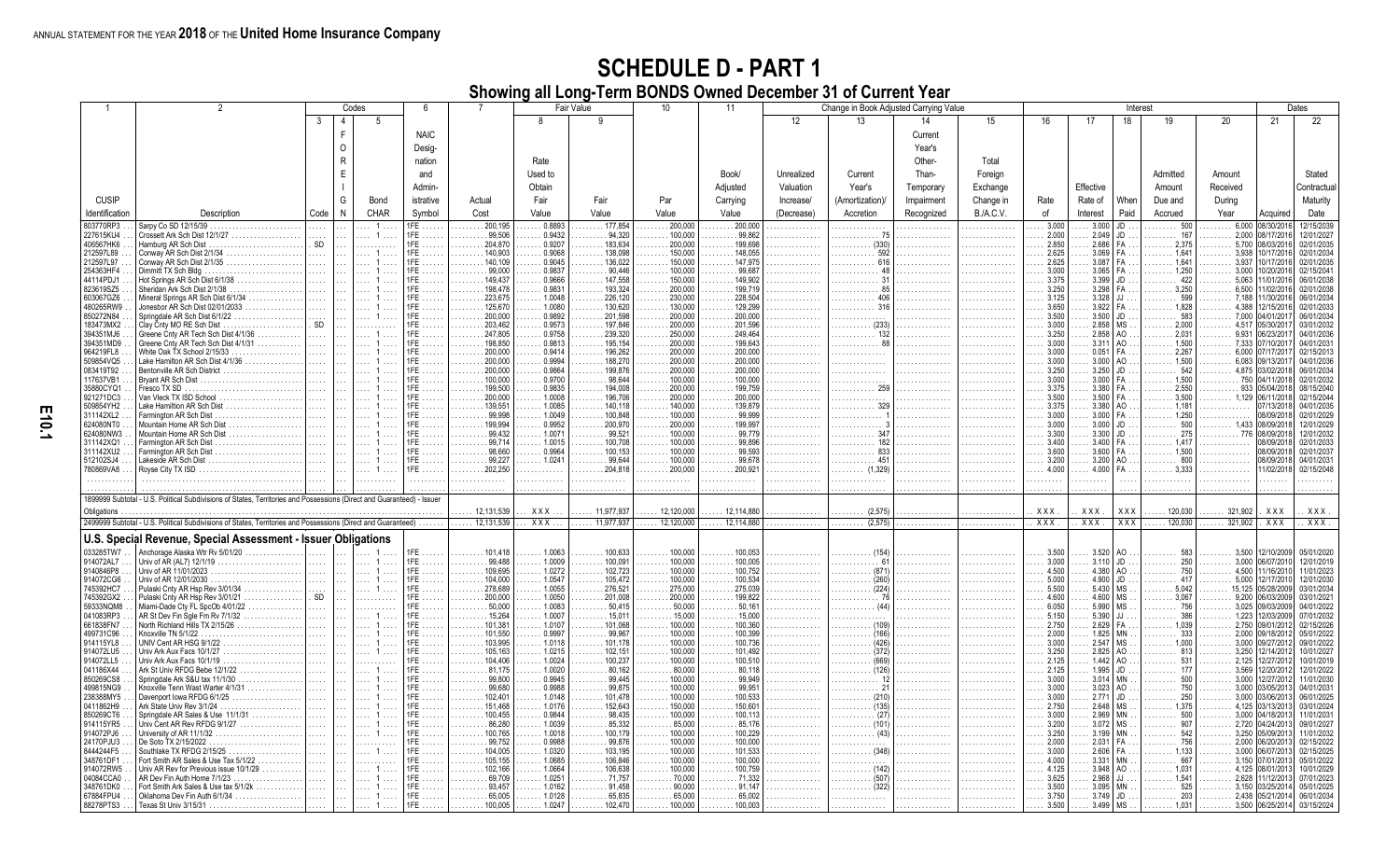|                        |                                                                            |                     |              | Codes                | 6           | <b>Fair Value</b>            |                  |                                                   | 10                                 | 11                                                 | Change in Book Adjusted Carrying Value<br>Interest |                                 |                 |                  |                    |                           | Dates               |                                             |                                     |                                      |                          |
|------------------------|----------------------------------------------------------------------------|---------------------|--------------|----------------------|-------------|------------------------------|------------------|---------------------------------------------------|------------------------------------|----------------------------------------------------|----------------------------------------------------|---------------------------------|-----------------|------------------|--------------------|---------------------------|---------------------|---------------------------------------------|-------------------------------------|--------------------------------------|--------------------------|
|                        |                                                                            | 3                   |              | 5                    |             |                              |                  | 9                                                 |                                    |                                                    | 12                                                 | 13                              | 14              | 15               | 16                 | 17                        | 18                  | 19                                          | 20                                  | 21                                   | 22                       |
|                        |                                                                            |                     | F            |                      | <b>NAIC</b> |                              |                  |                                                   |                                    |                                                    |                                                    |                                 | Current         |                  |                    |                           |                     |                                             |                                     |                                      |                          |
|                        |                                                                            |                     | $\Omega$     |                      | Desig-      |                              |                  |                                                   |                                    |                                                    |                                                    |                                 | Year's          |                  |                    |                           |                     |                                             |                                     |                                      |                          |
|                        |                                                                            |                     | $\mathsf{R}$ |                      | nation      |                              | Rate             |                                                   |                                    |                                                    |                                                    |                                 | Other-          | Total            |                    |                           |                     |                                             |                                     |                                      |                          |
|                        |                                                                            |                     | Ε            |                      | and         |                              | Used to          |                                                   |                                    | Book/                                              | Unrealized                                         | Current                         | Than-           | Foreign          |                    |                           |                     | Admitted                                    | Amount                              |                                      | Stated                   |
|                        |                                                                            |                     |              |                      |             |                              |                  |                                                   |                                    |                                                    |                                                    |                                 |                 |                  |                    |                           |                     |                                             | Received                            |                                      |                          |
|                        |                                                                            |                     |              |                      | Admin-      |                              | Obtain           |                                                   |                                    | Adjusted                                           | Valuation                                          | Year's                          | Temporary       | Exchange         |                    | Effective                 |                     | Amount                                      |                                     |                                      | Contractual              |
| <b>CUSIP</b>           |                                                                            |                     | G            | Bond                 | istrative   | Actual                       | Fair             | Fair                                              | Par                                | Carrying                                           | Increase/                                          | (Amortization)/                 | Impairment      | Change in        | Rate               | Rate of                   | When                | Due and                                     | During                              |                                      | Maturity                 |
| Identification         | Description                                                                | Code                | N            | <b>CHAR</b>          | Symbol      | Cost                         | Value            | Value                                             | Value                              | Value                                              | (Decrease)                                         | Accretion                       | Recognized      | <b>B./A.C.V.</b> | of                 | Interest                  | Paid                | Accrued                                     | Year                                | Acquired                             | Date                     |
| 447870T48<br>91476PDQ8 | Hurst Tex Go Ref<br>Jniversity OK Gen Rev                                  | .<br>.              |              | . 1                  | IFE.        | 96.211<br>.<br>98.298        | 0.9907<br>1.0085 | 99.074<br>.<br>$\ldots \ldots 100.854$            | 100.000<br>100,000<br>.            | 99,01<br>.<br>$\ldots \ldots 98,635$               | .<br>.                                             | 253<br>.<br>163<br>. <b>.</b> . | .<br>. <b>.</b> | .<br>.           | 3.000<br>2.375     | 3.292<br>2.576            |                     | 1,250<br>1.188                              | 3,000<br>.<br>$\ldots \ldots 2,375$ | 08/20/201<br>08/22/201               | 08/15/2031<br>07/01/2026 |
| 040848BE2              | AR Dev Fin Auth Mt Magazine                                                | $\cdots$            |              | .                    | <b>FF</b>   | 101,374                      | 1.0104           | .101.035<br>.                                     | 100,000<br>.                       | $\ldots \ldots 100,499$                            | .                                                  | (117)<br>.                      |                 |                  | 2.700              | 2.568                     |                     | 1,350                                       | 2,700<br>.                          | 08/18/2014                           | 01/01/2023               |
| 15201CBA5<br>224709AJ4 | Centerton AR Wtr & Swr 8/1/24                                              | .                   |              | .                    |             | 148.122<br>65,173            | 1.0401<br>1.0110 | 150,816<br>.<br>$\ldots \ldots 65,715$            | $\ldots \ldots 145,000$<br>.65,000 | $\ldots \ldots 146,838$                            | .                                                  | (300)<br>.<br>(19)              |                 |                  | 3.000<br>2.700     | 2.754<br>2.678            |                     | 1,813                                       | 4,350<br>2,093                      | 08/27/2014<br>09/24/2014             | 08/01/2024<br>09/01/2023 |
| 577625WS1              | Crawford Cnty AR Sales & Use 9/1/23                                        |                     |              |                      |             | 100.816                      | 1.0072           | 100,716                                           | 100,000                            | $\ldots \ldots 65,094$<br>$\ldots \ldots 100,352$  |                                                    |                                 |                 |                  | 2.375              | 2.288                     | AO                  | 594                                         |                                     | 2,375 10/14/2014                     | 04/01/2025               |
| 34683DDM3              | FT Bend Cnty 9/1/29                                                        |                     |              |                      |             | 100,000                      | 0.9777           | $\ldots \ldots 97.769$                            | 100,000                            | $\ldots \ldots 100.000$                            |                                                    |                                 |                 |                  | 3.000              | 3.000                     |                     | 1.000                                       | 3,000                               | 10/16/201                            | 09/01/2029               |
| 083389CQ7<br>389694HQ6 | Benton Pub WTR Auth 10/1/38<br>Grayson Cnty TX RFDG 1/1/26                 | 1.1.1<br>.          |              |                      |             | 153,001<br>101.953           | 1.0000<br>1.0289 | 149.997<br>102.892                                | 150,000<br>100,000                 | $\ldots \ldots 150,466$<br>$\ldots \ldots 100,760$ | .<br>.                                             | .<br>(177)<br>.                 |                 |                  | 3.750<br>3.000     | 3.630<br>2.798            |                     | 1,406<br>1.1.1.1.1<br>$\ldots \ldots 1,500$ | 5,625<br>3,000                      | 10/14/201<br>10/28/201               | 0/01/2038<br>01/01/2026  |
| 083389CM6              | Benton Pub WTR Auth 10/1/33<br>.                                           | $\cdots$            |              |                      |             | 101.505                      | 1.0128           | 101,276<br>.                                      | 100,000                            | $\ldots \ldots 100,275$                            | .                                                  | . (93                           |                 |                  | 3.600              | 3.494                     | AO.                 | 900<br>.                                    | 3,600                               | 0/07/201                             | 10/01/2033               |
| 083389CD6              | Benton Pub WTR Auth 10/1/25<br>.                                           | 1.1.1               |              | .                    |             | 100.000                      | 1.0188           | 101.879                                           | 100.000                            | $\ldots \ldots 100,000$                            | .                                                  |                                 |                 |                  | 3.000              | 3.000                     |                     | 750                                         | 3,000                               | 0/01/201                             | 10/01/2025               |
| 606341DP7<br>41421AJA1 | Missouri St Pub Bldgs 10/1/22<br>.<br>Harris Cnty TX Mun Util 10/1/23<br>. | $\ldots$ .<br>.     |              | $\ddotsc$<br>. 1     | IFE         | 100.055<br>102.843<br>.      | 0.9983<br>1.0204 | 99.834<br>102.039<br>.                            | 100.000<br>100,000                 | 100.013<br>$\ldots \ldots 101.260$                 | .<br>.                                             | .<br>.                          | .               | .<br>.           | 2.000<br>2.625     | 1.992<br>2.230            | AO.                 | 500<br>656<br>.                             | $2,000$<br>$2,625$<br>.             | 1/17/201<br>1/13/2014                | 10/01/2022<br>10/01/2023 |
| 425251FN0              | Henderson St Univ 11/1/33                                                  | $\cdots$            |              | $\cdots$             |             | 100.770                      | 1.0171           | 101.708                                           | 100,000                            | $\ldots \ldots 100,194$                            | .                                                  | (46)<br>.                       | .               | .                | 3.625              | 3.570                     | l MN                | 604<br>.                                    | 3.625<br>.                          | 1/25/2014                            | 10/01/2033               |
| 496443MV1<br>67884FSH0 | Kingsport Tenn 9/1/26<br>Oklahoma Dev Fin Auth 6/1/26                      | $\sim 100$          |              | . 1                  |             | 154,160<br>149.997           | 1.0325<br>1.0079 | 154,872<br>151,188                                | 150,000<br>150,000                 | $\ldots \ldots$ 152,134<br>149.998                 | .                                                  | (347)<br>.                      | .               |                  | 2.721<br>2.750     | $2.451$ MN<br>2.750       | JD.                 | 1,361<br>.<br>344                           | 4,500<br>4,125                      | 12/10/2014<br>12/10/2014             | 09/01/2026<br>06/01/2026 |
| 24879UFD8              | Denton Cnty TX Wtr 9/1/20                                                  | .<br>$\ldots$       |              | .                    |             | 151,500                      | 1.0016           | 150,236                                           | 150,000                            | $\ldots \ldots 150.452$                            | .                                                  | (264)<br>.                      |                 |                  | 2.000              | $1.816$ MN.               |                     | 1,000<br>.                                  | 3,000                               | 12/15/201                            | 09/01/2020               |
| 414972TK5              | Harris Cnty TX Mun 3/1/26                                                  | $\cdots$            |              |                      |             | 150.345                      | 1.0187           | 152,799                                           | 150,000                            | $\ldots \ldots 150,118$                            | .                                                  | (35)<br>.                       |                 |                  | $3.000$<br>$3.250$ | 2.974                     | MS <b>MS</b>        | 1,325<br>.                                  | 4,500                               | 01/15/201                            | 03/01/2026               |
| 537445QC5<br>899645YG4 | . ittle Rock AR Swr 10/1/30<br>.<br>Tulsa OK General 3/1/34.               | .<br>.              |              | $\cdots$             |             | 99,803<br>20,016             | 1.0159<br>0.9967 | 101.594<br>193,348                                | 100,000<br>200,000                 | . 99,911<br>$\ldots \ldots 200,000$                | .<br>.                                             | .<br>.                          | .               | .                | 3.250              | 3.266<br>3.250            | AO.<br>MS <b>MS</b> | 1,083<br>.<br>2,000<br>.                    | 3,250<br>.<br>6,000                 | 03/11/2015<br>02/03/2015             | 10/01/2030<br>0/01/2030  |
| 041040BH8              | Arkansas State Univ Aux 4/1/30                                             | .                   |              | . 1                  |             | 197.652                      | 1.0529           | 210,575                                           | 200,000                            | $\ldots \ldots 199,066$                            | .                                                  | .                               | .               | .                | 3.200              | $3.298$ $AO$              |                     | 1,600                                       | 9,760<br>.                          | 04/01/2015                           | 04/01/2030               |
| 504102H98              |                                                                            | $\cdots$            |              | . 1                  | $\cdots$    | 99,192<br>.                  | 0.9438           | .101.792<br>.                                     | 100,000<br>.                       | $\ldots \ldots 99,566$                             | .                                                  | .                               | .               | .                | 3.000              | 3.079                     | <b>FA</b>           | . 1,133                                     | $\ldots \ldots 3,000$               | 04/17/2015                           | 02/15/2028               |
| 782803VR8<br>041040BH8 | Arkansas St Univ Aux 4/1/30                                                | .<br><b>Salar</b>   |              | $\sim$<br>$\cdots$   | IFE         | 100,000<br>.<br>101.493      | 1.0057<br>1.0000 | 100.570<br>.<br>100,000<br>1.1.1.1.1              | 100,000<br>.<br>105,000<br>.       | $\ldots \ldots 100,000$<br>$\ldots \ldots 100.542$ | .<br>.                                             | .<br>. (94)                     | .<br>.          | .<br>.           | 3.000<br>3.200     | 3.000<br>3.089            | AO                  | 1,250<br>.<br>800<br>.                      | 3,000<br>.<br>.                     | 04/10/2015<br>05/06/2015             | 02/01/2027<br>04/01/2030 |
| 914115G46              | Univ Central AR                                                            | $\cdots$            |              | $\cdots$             |             | 99.554                       | 1.0223           | 102.231                                           | 100,000<br>1.1.1.1.                | . 99,780                                           | .                                                  | .                               | .               |                  | 3.000              | $3.049$ MN                |                     | 500<br>.                                    |                                     | 3,000 04/30/2015                     | 11/01/2025               |
| 082756CA3<br>914072VV2 | Benton AR Sales & Use Tax<br>University ARK Univ Rev 3/1/36                | .                   |              |                      |             | 70,000<br>125,000            | 1.0530<br>1.0364 | $\ldots \ldots 73,712$<br>129,550                 | . 70,000<br>125,000                | $\ldots \ldots 70,000$<br>$\ldots \ldots 125,000$  | .                                                  |                                 |                 |                  | 3.000<br>3.750     | 3.000<br>3.750            | JD<br><b>MS</b>     | 250<br>1,563                                |                                     | 2,250 04/28/2015<br>8,438 06/12/2019 | 06/01/2025<br>03/01/2036 |
| 798025LP5              | San Jacinto TX Cmnty College                                               | .                   |              |                      |             | 100,000                      | 1.0203           | 102.026                                           | 100,000                            | $\ldots \ldots 100,000$                            |                                                    |                                 |                 |                  | 3.500              | 3.500                     |                     | 1.322                                       | 3,500                               | 08/26/201                            | 02/15/2033               |
| 21258TBH3              | Conway AR Franchise Rev 12/1/19                                            | $\cdots$            |              |                      |             | 35,676<br>188,663            | 1.0027           | $\ldots \ldots 35,059$                            | .35,000                            | $\ldots \ldots 35,156$                             | .                                                  | .                               |                 |                  | 2.000              | 1.509                     |                     | . 58                                        | .700                                | 11/13/201                            | 2/01/2019                |
| 21258TBN0<br>692593BZ8 | Conway AR Franchise Rev 12/1/19<br>Ozark ÁR Sales & Use Tax 10/1/36<br>.   | $\cdots$<br>1.1.1   |              |                      |             | .78.484<br>.                 | 1.0422<br>0.9328 | $\ldots \ldots 192,814$<br>$\ldots \ldots 74,622$ | 185,000<br>$\ldots \ldots 80,000$  | $\ldots \ldots 187.469$<br>$\ldots \ldots 79.574$  | .<br>.                                             | (379)<br>.<br>. 82              | .               | .                | 3.000<br>3.000     | 2.754<br>3.097            | AO                  | 463<br>600<br>.                             | 5,550<br>.                          | 11/13/2015<br>2,625 02/12/2016       | 12/01/2024<br>10/01/2036 |
| 692593BX3              | Ozark AR Sales & Use Tax 10/1/30<br>.                                      | 1.1.1               |              | . 1                  |             | 200,000<br>.                 | 1.0005           | 200,100                                           | 200,000                            | .200,000                                           | .                                                  | .                               |                 |                  | 3.000              | 3.000                     | AO                  | 1,500                                       | 6,000                               | 02/12/2016                           | 10/01/2030               |
| 117633CX3<br>15239WAS9 | Brvant AR CAP IMPT Rev 2/1/26<br>Central AR Wtr 4/1/36                     | 1.1.1<br>$\cdots$   |              | . 1<br>. 1           |             | 98.994<br>100.256<br>.       | 0.9965<br>1.0168 | 99.645<br>101.679<br>.                            | 100,000<br>100.000                 | $\ldots \ldots 99,695$<br>$\ldots \ldots 100.108$  | .<br>.                                             | .<br>. (13)                     | .<br>.          | .<br>.           | 2.250<br>4.000     | 2.630<br>3.233            |                     | 1,042<br>. 813                              | 2,500<br>.                          | 02/24/2016<br>03/15/2016             | 02/01/2026<br>04/01/2036 |
| 914115D98              | University Cent AR Student $9/1/24$                                        | $\cdots$            |              | . 1                  |             | 108.474                      | 1.0498           | 104.982<br>.                                      | 100,000                            | $\ldots \ldots 102,686$                            | .                                                  | (422)<br>.                      | .               | .                | 2.375              | $3.474$ MS                |                     | .2,000                                      | $3,250$<br>4,000<br>.               | 04/27/2016                           | 09/01/2038               |
| 453424BT9              | Independence Cent AR Rev 1/1/21<br>Arkansas St Dev Fin Auth 5/15/34        | $\sim 100$          |              | .                    |             | 103.926<br>100,006           | 1.0077<br>1.0000 | 100.771<br>.<br>100,000                           | 100,000<br>100,000                 | $\ldots \ldots 101,711$                            | .                                                  | (835)<br>.                      | .               | .                | 3.000              | 1.505<br>$3.000$ MN       | JJ.                 | 1.188<br>.<br>500                           | .                                   | 2,375 05/03/2016                     | 01/01/2021               |
| 04108UBG0<br>841438JC9 | Southeast MO St Univ 4/1/31                                                | $\cdots$<br>.       |              |                      |             | 103,505                      | 1.0024           | 100,240                                           | 100,000                            | .100,002<br>$\ldots \ldots \ldots 100,352$         | .<br>.                                             | .                               |                 |                  | 3.300<br>3.125     | 3.011                     | l AO                | 825<br>.                                    | 6,000<br>3,300<br>.                 | 05/12/2016<br>05/23/2016             | 05/15/2034<br>04/01/2031 |
| 68641HLR3              | Orlando FL Capital Imp 10/1/36.<br>.                                       | $\cdots$            |              |                      |             | 202.330                      | 0.9483           | 189.658                                           | 200,000                            | $\ldots \ldots 201.060$                            | .                                                  | .                               |                 |                  | $3.000$<br>$3.000$ | 3.048                     | AO                  | 1,563<br>.                                  | $\ldots \ldots 6,250$ 04/12/2016    |                                      | 10/01/2036               |
| 04108UBG0<br>083389DC7 | Arkansas St Dev Fin Auth 5/15/34<br>Benton Was Reg WTR Auth 10/01/28       | .<br>$\cdots$       |              | $\cdots$             |             | .98,796<br>101,531           | 0.8814<br>1.0116 | .88,142<br>101,162                                | 100,000<br>100,000                 | . 99,569<br>$\ldots \ldots 100,406$                | .<br>.                                             | . 73<br>. (140)                 | .               | .                | 3.000              | 3.088<br>2.846            | MN.<br>l AO         | 500<br>.<br>750<br>.                        | .<br>3,000<br>.                     | 05/11/2016<br>05/10/2016             | 05/15/2034<br>10/01/2028 |
| 083389DD5              | Benton Was Reg WTR Auth 10/01/232<br>.                                     | .                   |              |                      |             | 100,000                      | 1.0011           | 100,107<br>.                                      | 100,000                            | $\ldots \ldots 100,000$                            | .                                                  | .                               | .               | .                | 3.000              | 3.000                     | AO.                 | . 750                                       | .3,000<br>.                         | 05/10/2016                           | 10/01/2032               |
| 626524P30              | Murfreesboro TŇ WTR & SWR 6/1/26                                           | 1.1.1               |              | $\cdots$             | .           | 102,679<br>.                 | 0.9856           | 98.564<br>.                                       | 100,000                            | $\ldots \ldots 101,233$                            | .                                                  | . (266                          | .               | .                | 2.000              | 1.709                     | JD.                 | 167<br>.                                    | $\ldots \ldots 2,000$               | 06/03/2016                           | 06/01/2026               |
| 85025WAM3<br>071808JK6 | Springdale AR Pub Facs 3/1/29.<br>.<br>Baxter Cnty AR Hospital 9/1/28<br>. | 1.1.1<br>1.1.1      |              | $\cdots$<br>$\cdots$ | 1.1.1       | 100.003<br>.<br>100.438<br>. | 0.9558<br>1.0000 | 95.579<br>.<br>100.000<br>.                       | 100,000<br>.<br>100,000<br>.       | $\ldots \ldots 100,002$<br>$\ldots \ldots 100,289$ | .<br>.                                             | .<br>.                          | .<br>.          | .<br>.           | 2.500<br>3.000     | 2.500<br>2.958            | l MS<br><b>MS</b>   | 833<br>.<br>1.000<br>.                      | 2,500<br>.<br>.                     | 06/20/2016<br>06/17/2016             | 03/01/2029<br>09/01/2028 |
| 745392JN1              | Pulaski Cnty AR Hosp 3/1/39                                                | 1.11                |              |                      |             | 150,000                      | 0.8192           | 122,880<br>.                                      | 150,000<br>.                       | $\ldots \ldots 150,000$                            | .                                                  | .                               | .               |                  | 3.000              | 3.000                     | I MN.               | 1.500<br>.                                  | $6,000$<br>$7,500$<br>.             | 07/22/2016                           | 03/01/2039               |
| 071808JK6              | Baxter Cnty AR Hospital 9/1/28<br>.                                        | 1.1.1               |              |                      |             | 101.503<br>100.006           | 0.9192<br>1.0000 | $\ldots \ldots 91,920$<br>100,000                 | 100,000<br>100,000                 | . 100.993<br>.100.002                              | .                                                  | . (114                          |                 |                  | 3.000              | $2.855$ MS<br>$3.000$ MN. |                     | 1,000                                       |                                     | 07/08/2016                           | 09/01/2028               |
| 745392JN1<br>8827567H6 | Pulaski Cnty AR Hosp 3/1/39<br>TX Pub Finance Auth                         | 1.1.1               |              |                      |             | 200,000                      | 0.9177           | 183,530                                           | 200,000                            | .200.000                                           |                                                    |                                 |                 |                  | 3.000<br>3.000     | 3.000                     | MN.                 | 1,250<br>1.000                              | $\ldots \ldots 6,000$               | 07/25/2016<br>08/30/201              | 03/01/2039<br>05/01/2036 |
| 24879ULA7              | Denton Fresh                                                               |                     |              |                      |             | 200.500                      | 0.9186           | 183,720                                           | .200,000                           | .200,000                                           |                                                    |                                 |                 |                  | 3.000              | 3.000                     | MN.                 | 2,000                                       | 6,000<br>1.1.1.1.1                  | 08/30/201                            | 09/01/2038               |
| 85025WAT8<br>914072VV2 | Springdale 3/1/35<br>Jniv Ar Rev 3/1/36.                                   | 1.1.1               |              |                      |             | 101.740<br>. 110,742         | 0.9341<br>1.0000 | 93.406<br>100,000<br>.                            | 100,000<br>100,000                 | $\ldots \ldots 100.812$<br>$\ldots \ldots 103,984$ | .                                                  | .<br>. (579                     | .               |                  | 3.000<br>3.750     | 2.881<br>3.037            | $MS$ .<br><b>MS</b> | .1,000<br>1,250                             | 3.000<br>.                          | 08/09/201<br>08/24/2016              | 03/01/2035<br>06/01/2026 |
| 67884FQ66              | Oklahoma Dev Fin Auth 6/1/41                                               | 1.1.1               |              |                      |             | 200,000                      | 0.9081           | 181,618                                           | 200,000                            | .200,000                                           | .                                                  | .                               | .               |                  | 3.000              | 3.000                     | .ID                 | 500                                         | 6,000                               | 09/26/2016                           | 12/01/2024               |
| 537445RE0              | Little Rock AR SWR Rev 12/1/37<br>.<br>Tarrant CO TX Cultural Ed 11/5/2033 | .                   |              | $\ddotsc$            |             | 150,000<br>150,000           | 0.9635           | 144.519<br>144.726                                | 150,000<br>150,000                 | . 150,000<br>$\ldots$ . 150.000                    | .                                                  | .                               | .               | .                | 3.250<br>3.000     | 3.250<br>3.000            |                     | 406<br>750                                  | 4,875<br>.                          | 0/20/2016                            | 05/15/2026<br>12/01/2026 |
| 87638QPK9<br>67884FY91 | .<br>Oklahoma Dev Fin Auth                                                 | 1.1.1<br>$\cdots$   |              | $\cdots$<br>$\cdots$ |             | 150,000                      | 0.9648<br>0.9774 | 146,603                                           | 150,000                            | $\ldots \ldots 150,000$                            | .<br>.                                             | .<br>.                          | .<br>.          | .<br>.           | 3.250              | 3.250                     |                     | 406<br>.                                    | 4,500<br>4,875<br>.<br>.            | 0/20/2016<br>10/20/2016              | 02/15/2026               |
| 97712DUE4              | Wisconsin St Hlth & Edu 2/15/46<br>.                                       | $\cdots$            |              | $\cdots$             |             | 196,030                      | 0.9022           | 180.432                                           | 200,000                            | $\ldots \ldots 198,712$                            | .                                                  | 156<br>.                        | .               | .                | 3.500              | 3.603                     |                     | 2.917                                       | 7,000<br>.                          | 10/03/2016                           | 07/01/2023               |
| 74540EAM3<br>74540HAL8 | Pulaski Cnty AR Pub Fac 07/01/2025.<br>Pulaski Cnty AR Pub Fac 12/01/2039  | $\ldots$ .<br>1.1.1 |              |                      |             | 154,662<br>163,423           | 0.9372<br>1.0814 | 140.579<br>162.207                                | 150,000<br>150,000                 | 152.534<br>. 154,535                               | .                                                  | (514)<br>.<br>(657)             |                 |                  | 3.705<br>5.000     | 3.298<br>$4.414$ JD       |                     | 2.779<br>625                                | 6,188<br>7,500                      | 10/06/2016<br>11/21/2016             | 12/01/2024<br>02/01/2039 |
| 034825YX1              | Angleton TX ULTD Tax 2/15/32                                               | .                   |              |                      |             | 199.028                      | 0.9908           | 198.152                                           | 200.000                            | 199.415                                            |                                                    |                                 |                 |                  | 3.000              | 3.041                     |                     | 2.500                                       | 6,000                               | 02/09/201                            | 02/15/2032               |
| 727177TD9              | Plano TX Go Gds 9/1/33                                                     | .                   |              | $\sim$               |             | 100,006                      | 1.0068           | 100.676                                           | 100,000                            | $\ldots \ldots 100.003$                            | .                                                  | .                               |                 |                  | 3.250              | 3.250                     | $MS$ .              | 1,083<br>1,228                              | 3,250<br>4,812<br>.                 | 02/17/201                            | 09/01/2033               |
| 023015XE5<br>97217PMN6 | TX Tax & Rev 2/15/34<br>Amarillo <sup>:</sup><br>Wilson County TN $4/1/32$ | $\frac{1}{SD}$      |              | .                    |             | 98,782<br>297,306            | 1.0289<br>0.9802 | 102,886<br>294,072                                | 100,000<br>300,000                 | 99,352<br>298,582                                  | .<br>.                                             | .                               | .               | .                | 3.250<br>3.125     | 3.342<br>$3.199$ AO.      |                     | 2,344                                       | 9,375<br>.                          | 01/26/201<br>01/30/201               | 02/15/2034<br>04/01/2032 |
| 198054MR6              | Columbia MO SWR Rev 10/1/31                                                | $\mathsf{SD}$       |              | .                    | $1FE$       | 207,476                      | 1.0091           | 201,824                                           | 200,000                            | 203,815                                            | .                                                  | (509)<br>.                      |                 | .                | 3.000              | $2.689$ $AO$ .            |                     | .1,500                                      | .                                   | 6,000 05/30/2017                     | 10/01/2031               |
| 671277BF7              | Oak Grove MO CTFS 4/1/34                                                   | SD                  |              |                      |             | 155,691                      | 1.0105           | 151,578                                           | 150,000                            | 153,090                                            |                                                    | (322)                           |                 |                  | 3.500              | $3.214$ AO                |                     | . 1,313                                     |                                     | 7,015 05/30/2017                     | 04/01/2034               |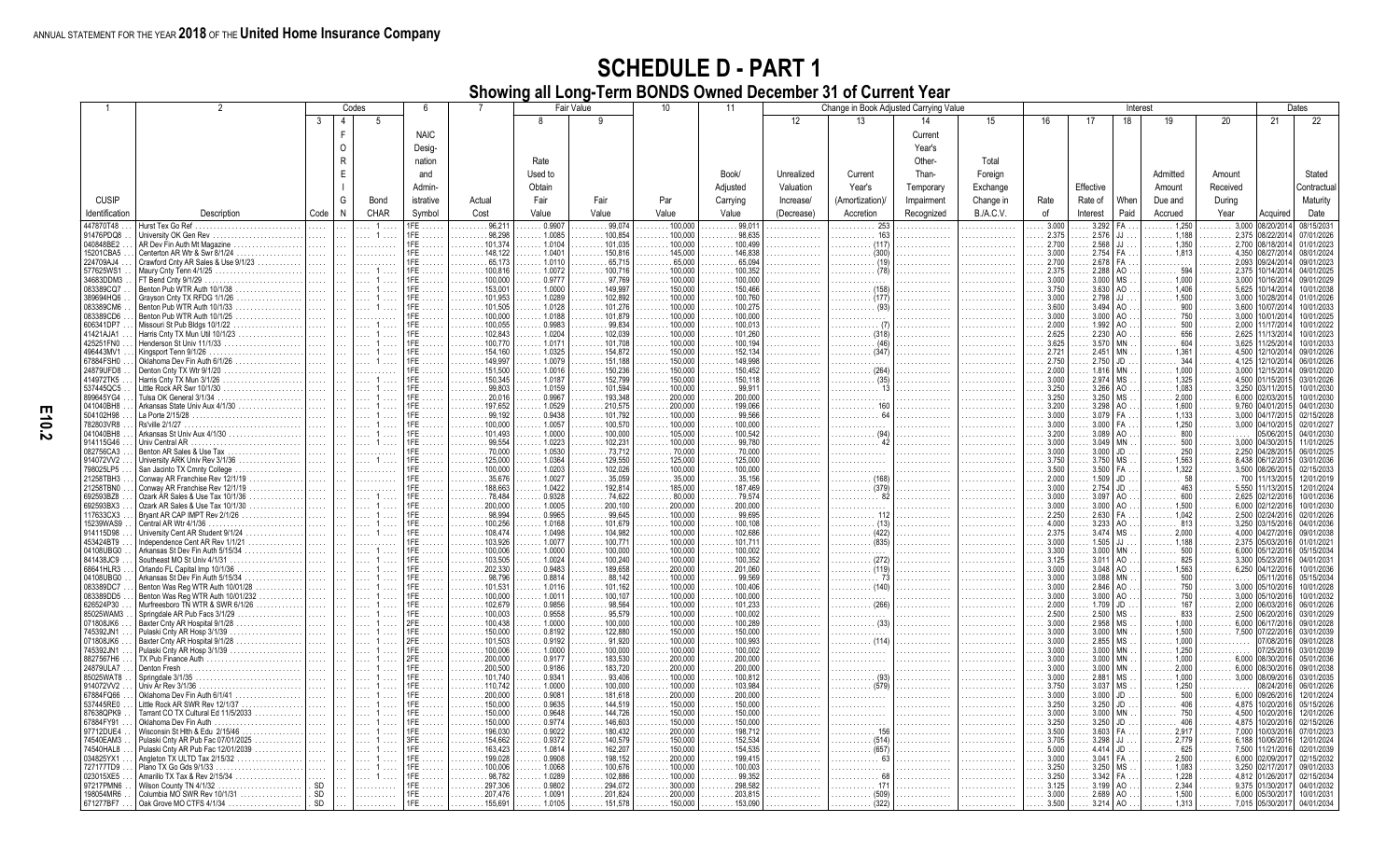|                                             |                                                                                  |           |    | Codes       |             |                         | Fair Value       |                                                         |                                                    | -11                                            |            | Change in Book Adjusted Carrying Value | Interest   |           |                |                |                  |                             | Dates                 |             |                          |
|---------------------------------------------|----------------------------------------------------------------------------------|-----------|----|-------------|-------------|-------------------------|------------------|---------------------------------------------------------|----------------------------------------------------|------------------------------------------------|------------|----------------------------------------|------------|-----------|----------------|----------------|------------------|-----------------------------|-----------------------|-------------|--------------------------|
|                                             |                                                                                  | -3        |    |             |             |                         |                  |                                                         |                                                    |                                                | 12         | 13                                     |            | 15        | 16             | 17             | 18               |                             | 20                    | 21          |                          |
|                                             |                                                                                  |           |    |             | <b>NAIC</b> |                         |                  |                                                         |                                                    |                                                |            |                                        | Current    |           |                |                |                  |                             |                       |             |                          |
|                                             |                                                                                  |           |    |             | Desia-      |                         |                  |                                                         |                                                    |                                                |            |                                        | Year's     |           |                |                |                  |                             |                       |             |                          |
|                                             |                                                                                  |           |    |             |             |                         |                  |                                                         |                                                    |                                                |            |                                        |            |           |                |                |                  |                             |                       |             |                          |
|                                             |                                                                                  |           |    |             | nation      |                         | Rate             |                                                         |                                                    |                                                |            |                                        | Other-     | Total     |                |                |                  |                             |                       |             |                          |
|                                             |                                                                                  |           |    |             | and         |                         | Used to          |                                                         |                                                    | Book/                                          | Unrealized | Current                                | Than-      | Foreian   |                |                |                  | Admitted                    | Amount                |             | Stated                   |
|                                             |                                                                                  |           |    |             | Admin-      |                         | Obtain           |                                                         |                                                    | Adiusted                                       | Valuation  | Year's                                 | Temporary  | Exchange  |                | Effective      |                  | Amount                      | Received              |             | Contractual              |
| <b>CUSIP</b>                                |                                                                                  |           | G  | Bond        | istrative   | Actual                  | Fair             | Fair                                                    | Par                                                | Carrving                                       | Increase/  | (Amortization)                         | Impairment | Change in | Rate           | Rate of        | When             | Due and                     | Durina                |             | Maturity                 |
| Identification                              | Description                                                                      | Code      | N. | <b>CHAR</b> | Symbol      | Cost                    | Value            | Value                                                   | Value                                              | Value                                          | (Decrease) | Accretion                              | Recognized | B./A.C.V  | of             | Interest       | Paid             | Accrued                     | Year                  | Acquired    | Date                     |
| 485106PZ5                                   | Kansas City MO 04/01/2034                                                        | <b>SD</b> |    | .           |             | $\ldots \ldots 199.604$ | $\ldots$ 0.9721  | $\ldots \ldots$ 194.422                                 | $\ldots$ 200.000                                   | $\ldots \ldots 199.832$                        | .          | . 24                                   | .          | .         | $\ldots$ 3.125 | $3.140$ AO     |                  | $\overline{\cdots}$ . 1,563 | $\ldots \ldots 6,250$ | 05/30/20    | 04/01/2034               |
| 606092LF9                                   | Missouri JT Mun Elec Util 12/1/36                                                | SD        |    | .           |             | 160,529                 | 1.0490           | $\ldots \ldots 157,356$                                 | $\ldots \ldots 150,000$                            | $\ldots \ldots 154,695$                        | .          | .                                      | .          | .         | 4.000          | $3.517$ JD     |                  | 500                         | 6,000                 | 05/30/20    | 12/01/2036               |
| 04109FAQ1                                   | Arkansas State Dev Fin Auth 2/1/38                                               |           |    | $\cdots$    |             | 207.024                 | 1.0063           | $\ldots \ldots 201.262$                                 | $\ldots \ldots 200,000$                            | $\ldots \ldots 202,57$                         |            | .                                      |            |           | 4.000          | 3.761 FA       |                  | 3.333                       | 8.000                 |             | 02/01/2038               |
| 650348AM7                                   | Newark HGR Edu Fin Corp 4/1/20                                                   |           |    | $\cdots$    |             | 187,000                 | 0.8711           | 174.228<br>.                                            | $\ldots \ldots 200,000$                            | $\ldots$ 194,834                               | .          | .                                      | .          | .         | 3.250          | $3.659$ AO     |                  | 1,625                       | 6,500                 | 1/01/201    | 04/01/2040               |
| 91514AHR9                                   | University TX Rev 8/15/34                                                        |           |    |             |             |                         | 0.9709           | 194.174                                                 | $\ldots \ldots 200.000$                            | $\ldots$ . 198.789                             |            |                                        |            |           | 3.000          | 3.049          |                  | 2.500                       | 4.133                 | 1/29/201    | 08/15/2034               |
| 04109FBV9                                   | Arkansas St Dev Fin Auth 02/01/2033                                              |           |    |             |             | 199.500                 | 0.9585           | 191.698                                                 | $\ldots \ldots 200.000$                            | 199,679                                        |            |                                        |            |           | 3.500          | 3.271          |                  |                             |                       |             | 02/01/2033               |
| 041189XX4<br>643748FX9                      | Arkansas Tech Univ.                                                              |           |    |             |             | 100.000<br>96.748       | 0.9651           | 96.507                                                  | $\ldots \ldots 100.000$                            | $\ldots \ldots 100.000$<br>. 98,454            |            |                                        |            |           |                |                |                  | 271                         | 1.625                 |             | 06/01/2037               |
| 8225165V8                                   | New Diana TX<br>Sheldon                                                          |           |    |             |             | .97.250                 | 0.9176<br>0.9489 | $\ldots \ldots \ldots 91,758$<br>$\ldots \ldots 94.889$ | $\ldots \ldots 100,000$<br>$\ldots \ldots 100.000$ | . 98.457                                       | .          | . 1.706<br>. 1.207                     | .          | .         | .              | .              |                  | 1.133                       |                       |             | 02/15/2039<br>02/15/2036 |
| 537445QH4                                   | ittle Rock AR Swr                                                                | $\cdots$  |    |             |             | 203.730                 | 1.0048           | $\ldots \ldots 200,964$                                 | $\ldots \ldots 200,000$                            | $\ldots \ldots 201.422$                        | .          | (2.308)<br>.                           | .          | .         | .              | .              |                  | 1.750                       |                       |             | 10/01/2037               |
| 850269DT5                                   | Springdale AR Sales & Use                                                        |           |    |             |             | 98,898                  | 1.0092           | 100.923<br>.                                            | $\ldots \ldots 100,000$                            | $\ldots \ldots 99,435$                         |            |                                        |            | .<br>.    | .<br>.         | .<br>.         |                  |                             |                       |             | 04/01/2029               |
| 745392JB7                                   | Pulaski Cnty AR Hospital                                                         |           |    |             |             | 205.924                 | 1.0299           | $\ldots \ldots 205.980$                                 | $\ldots \ldots 200.000$                            | $\ldots$ 204.67                                |            |                                        |            |           | .              |                |                  |                             | 3,250                 |             | 03/01/2028               |
| 850269DV0                                   | Springdale AR Sales & Use                                                        |           |    |             |             | 104.904<br>.            | 1.0508           | $\ldots \ldots 105,079$                                 | $\ldots \ldots 100,000$                            | $\ldots \ldots 102.209$                        | .          |                                        |            | .         | .              | .              |                  | 1,000                       |                       |             | 04/01/203                |
| 850269EA5                                   | Springdale AR Sales & Use                                                        |           |    |             |             | 100.000                 | 0.9816           | .98.161                                                 | $\ldots \ldots 100.000$                            | $\ldots \ldots \ldots 100.000$                 |            |                                        |            | .         | .              | .              |                  | 900                         |                       |             | 04/01/204                |
| 041806QR4                                   | Arlinaton TX Hiaher Edu                                                          |           |    |             |             | 249.063                 | 0.9654           | $\ldots \ldots 241,348$                                 | $\ldots \ldots 250.000$                            | $\ldots \ldots 249.655$                        |            |                                        |            | .         | .              | .              |                  |                             | 3.743 06/1            |             | 12/01/2043               |
| 85025WAV3                                   | Springdale AR Pub Facs                                                           | $\cdots$  |    | $\cdots$    |             | 144.093                 | 0.9248           | $\ldots \ldots 138.713$                                 | $\ldots \ldots 150,000$                            | $\ldots \ldots 147.496$                        | .          | 3.403<br>.                             | .          | .         | .              | .              |                  | 1.625                       | 2.438                 | 106/11/2018 | 03/01/2040               |
| 561408EG6                                   | Malvern AR Water & Sewer                                                         |           |    |             |             | 144,710                 | 0.9851           | 142,835<br>.                                            | $\ldots \ldots \ldots 145,000$                     | . 144,91                                       |            | . 207                                  |            | .         | .              | .              |                  | 2.190                       |                       |             | 08/01/2038               |
| 2488662Y0                                   | Denton TX                                                                        | $\cdots$  |    |             |             | 130,000                 | 1.0113           | 131.464<br>.                                            | $\ldots \ldots 130.000$                            | $\ldots$ 130,000                               |            | .                                      | .          | .         | .              | .              |                  | 1.658                       |                       |             | 02/15/2034               |
| 691616RY4                                   | Oxford MS                                                                        |           |    |             |             | 98.714                  | 1.0006           | 100.063                                                 | 100,000                                            | .99.428                                        |            |                                        |            |           |                |                |                  |                             |                       |             | 08/01/2035               |
| 537095UQ2                                   | .ittle Elm TX<br>Maumelle AR Sales & Use Tax                                     |           |    |             |             | 148.125<br>.<br>100.000 | 0.9946<br>0.9873 | 149.186<br>.<br>.98.727                                 | $\ldots \ldots 150.000$<br>$\ldots \ldots 100.000$ | 148.749<br>.<br>$\ldots \ldots \ldots 100.000$ |            |                                        | .          | .         | .              | .              |                  |                             |                       | 108/24/2018 | 02/01/2033               |
| 57751TAN7<br>585483TQ3                      | Melissa TX Comb Tax.                                                             |           |    |             |             | 150,000                 | 1.0015           | 150.218                                                 | $\ldots \ldots 150,000$                            | $\ldots \ldots \ldots 150.000$                 |            |                                        |            |           |                |                |                  | 1.250                       |                       |             | 08/01/203<br>02/15/2037  |
| 145232FJ8                                   | Carroll TX ISD UT                                                                |           |    | $\cdots$    |             | .<br>99.875             | 0.9967           | .<br>99.668<br>.                                        | $\ldots \ldots 100,000$                            | .99,942                                        | .<br>.     | .<br>.                                 | .          | .         | .              | .              |                  | 1.322                       |                       | 109/13/2018 | 02/15/2037               |
| 15201CCL0                                   | Centerton AR Water & Sewer Rev                                                   |           |    |             |             | 98.438                  | 0.9982           | .99.820<br>.                                            | $\ldots \ldots 100.000$                            | .<br>.99.279                                   |            |                                        | .          | .<br>.    | .<br>.         | .<br>.         |                  |                             |                       | 12/12/201   | 12/01/2031               |
| 15201CCM8                                   | Centerton AR Water & Sewer Rev                                                   |           |    | $\cdots$    |             | 98.628                  | 1.0103           | 101.025                                                 | 100,000                                            | $\ldots \ldots \ldots 99,402$                  |            |                                        |            |           | .              | .              |                  |                             |                       | 12/12/2018  | 12/01/2032               |
| 212584CW4                                   | Conway AR Health Fac                                                             |           |    | . 1         |             | 100.000                 | 0.9888           |                                                         | 100.000                                            | 100,000                                        |            |                                        |            |           | .              | .              |                  |                             |                       | 12/20/2018  | 08/01/2028               |
| .                                           |                                                                                  |           |    |             | .           |                         |                  |                                                         |                                                    |                                                |            |                                        |            |           | .              | .              |                  |                             |                       |             |                          |
| .                                           |                                                                                  |           |    |             | .           |                         | .                | .                                                       | .                                                  |                                                | .          |                                        |            |           | .              | .              | .                | .                           | .                     |             |                          |
|                                             | 2599999 Subtotal - U.S. Special Revenue, Special Assessment - Issuer Obligations |           |    |             |             | 14,957,266<br>1.1.1.1   | XXX              | 14,889,998                                              | 15,015,000                                         | 15,050,342                                     | .          | (6,926)<br>.                           |            |           | <b>XXX</b>     | XXX            | XXX              | 133,791                     | 440,212               | XXX         | XXX                      |
|                                             | 3199999 Subtotal - U.S. Special Revenue, Special Assessment                      |           |    |             |             | 14,957,266              | XXX              | 14,889,998                                              | 15.015.000                                         | 15.050.342                                     |            | (6.926)                                |            |           | XXX            | <b>XXX</b>     | $\overline{XXX}$ | 133.791                     | 440,212               | <b>XXX</b>  | XXX                      |
|                                             | Industrial & Miscellaneous (Unaffiliated) - Issuer Obligations                   |           |    |             |             |                         |                  |                                                         |                                                    |                                                |            |                                        |            |           |                |                |                  |                             |                       |             |                          |
| 000000000                                   | CD - FNB                                                                         | \$        |    | .           | $1FE$       | 1,292,413               | .                | . 1,292,413                                             | $\ldots \ldots 1,292,413$                          | 1,292,413                                      |            |                                        |            |           | $\ldots$ 1.430 | $\ldots 1.430$ |                  | .6676                       | .                     | 04/06/2012  | 08/11/2019               |
| 3299999 Subtotal                            | - Industrial & Miscellaneous (Unaffiliated) - Issuer Obligations                 |           |    |             |             | 1,292,413               | XXX              | 1,292,413                                               | 1,292,413                                          | 1,292,413                                      |            |                                        | .          | .         | <b>XXX</b>     | XXX            | XXX              | 6,676                       | .                     | <b>XXX</b>  | XXX                      |
|                                             | 3899999 Subtotal - Industrial & Miscellaneous (Unaffiliated)                     |           |    |             |             | $\ldots$ . 1,292,413    | XXX              | $\ldots$ . 1,292,413                                    | . 1,292,413                                        | 1,292,413                                      | .          | .                                      | .          | .         | XXX.           | XXX.           | XXX              | $\ldots \ldots 6,676$       | .                     | <b>XXX</b>  | <b>XXX</b>               |
| 7799999 Subtotals - Issuer Obligations<br>. |                                                                                  |           |    |             |             | 28,381,219              | XXX              | 28,160,347                                              | 28,427,413                                         | 28,457,635                                     | .          | (9, 501)<br>.                          | .          | .         | XXX            | XXX            | XXX              | .260,497                    | $\ldots$ . 762,114    | XXX         | XXX.                     |
| 8399999 Grand Total - Bonds                 |                                                                                  |           |    |             |             |                         |                  |                                                         |                                                    |                                                |            |                                        |            |           |                |                |                  |                             |                       |             |                          |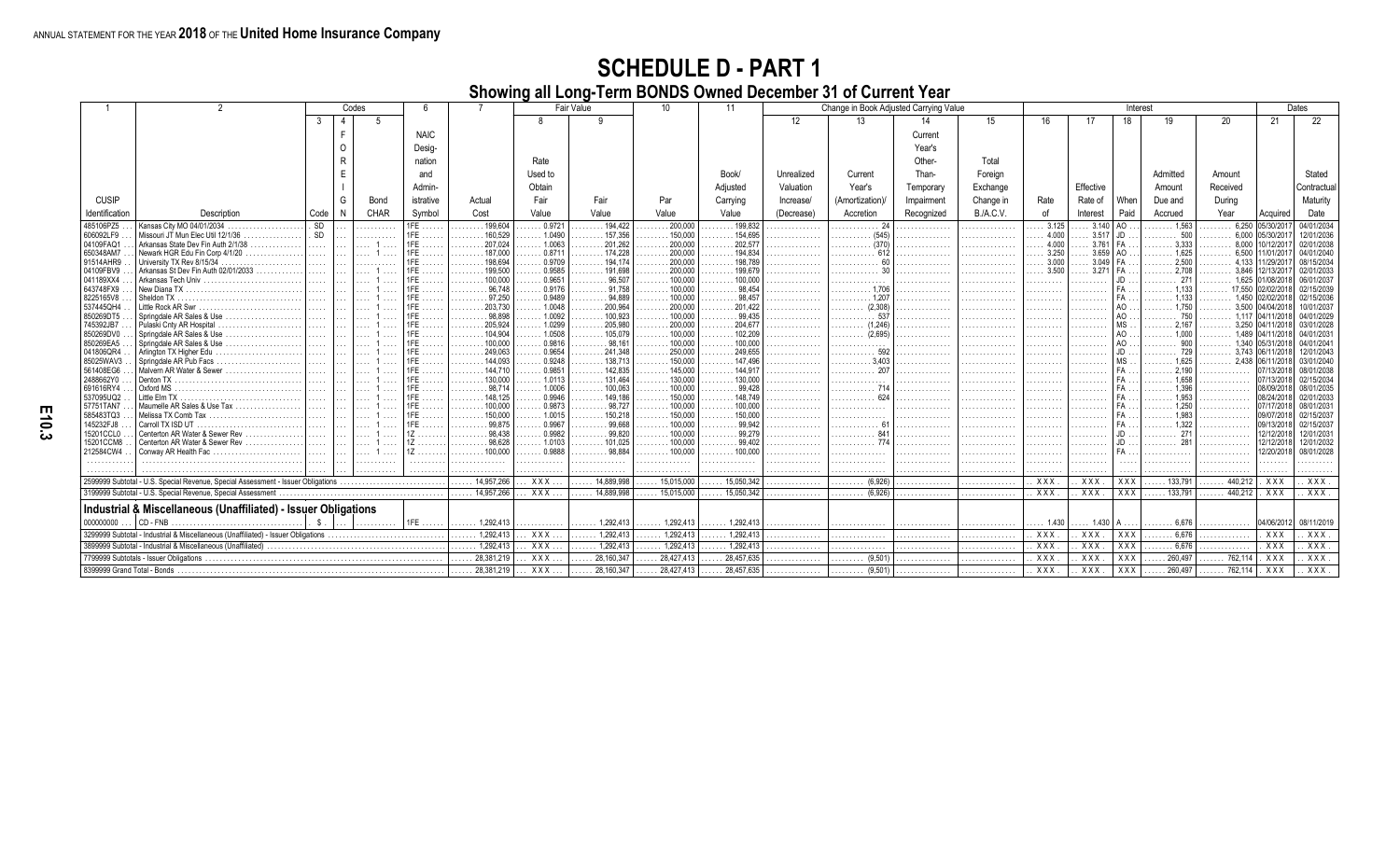#### ANNUAL STATEMENT FOR THE YEAR **2018** OF THE **United Home Insurance Company**

### **SCHEDULE D - PART 2 - SECTION 1**

**Showing all PREFERRED STOCKS Owned December 31 of Current Year**

|                |                                |  | Codes  |           |           |          |          |                                | Fair Value |       |              | <b>Dividends</b> |         |            | - ZU           |                   |                  |                  |               |            |
|----------------|--------------------------------|--|--------|-----------|-----------|----------|----------|--------------------------------|------------|-------|--------------|------------------|---------|------------|----------------|-------------------|------------------|------------------|---------------|------------|
|                |                                |  |        |           |           |          |          |                                |            |       |              |                  |         |            |                |                   |                  |                  | <b>NAIC</b>   |            |
|                |                                |  |        |           |           |          |          |                                |            |       |              |                  |         |            |                | Current Year's    | Total            | Total            | Designation   |            |
|                |                                |  |        |           |           |          |          |                                |            |       |              |                  | Nonad   | Unrealizeo | Curren         | <b>Other-Than</b> | Change           | Foreiar          | and           |            |
|                |                                |  |        |           | Par Value |          |          | Rate Per Share                 |            |       |              | Amount           | Declare | Valuation  | Year's         | Temporan          |                  |                  | Administrativ |            |
| <b>CUSIP</b>   |                                |  | $For-$ | Numbe     |           | Rate Per |          | Book/Adjusted   Used to Obtain |            | Actua | Declared but | Received         | υuι     | Increase   | (Amortization) | Impairment        | <b>B./A.C.V.</b> | Change in        | Symbol/Market | Date       |
| Identification | Description                    |  |        | of Shares | Share     | Share    | na Value |                                | Fair Valu  | Cost  | Unpaid       | During Year      | Unpai   | (Decrease) | Accretion      | Recognized        | $(15+16-17)$     | <b>B./A.C.V.</b> | Indicator     | Acquired   |
|                | viggggg Total Preferred Stocks |  |        |           |           |          | .        | <b>v</b> v v                   | .          | .     | .            | .                | .       | .          | .              | .                 | . <b>.</b> .     | .                | <b>YYY</b>    | <b>XXX</b> |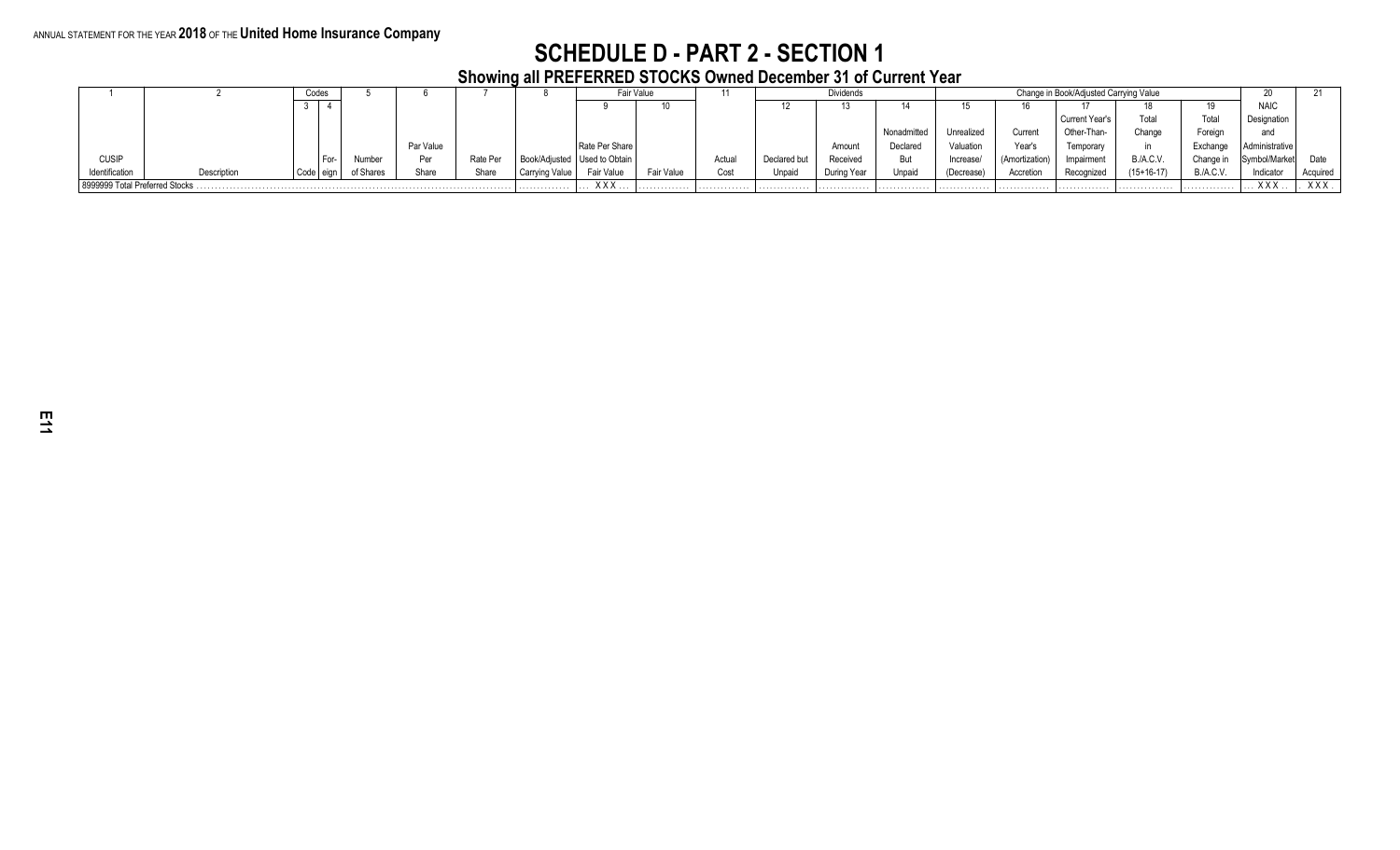# **SCHEDULE D - PART 2 - SECTION 2**

### **Showing All COMMON STOCKS Owned December 31 of Current Year**

|                             |                                                 |      | Codes |                      |                         |                   | Fair Value              |                        |            | <b>Dividends</b>               |                   |            |                | Change in Book/Adjusted Carrying Value |                  |             |                          |
|-----------------------------|-------------------------------------------------|------|-------|----------------------|-------------------------|-------------------|-------------------------|------------------------|------------|--------------------------------|-------------------|------------|----------------|----------------------------------------|------------------|-------------|--------------------------|
|                             |                                                 |      |       |                      |                         |                   |                         |                        |            | 11                             |                   |            |                |                                        |                  |             |                          |
|                             |                                                 |      |       |                      |                         |                   |                         |                        |            |                                |                   |            | Current Year's |                                        |                  |             |                          |
|                             |                                                 |      |       |                      |                         | Rate per          |                         |                        |            |                                |                   | Unrealizeo | Other-Than-    |                                        | Foreiar          | <b>NAIC</b> |                          |
|                             |                                                 |      |       |                      |                         | Share Used        |                         |                        |            | Amour                          | Nonadmitted       | Valuation  | Temporary      | Change in                              | Exchange         | Market      |                          |
| <b>CUSIP</b>                |                                                 |      |       | Numbe                | Book/Adjusted           | to Obtain         | Fair                    | Actua                  |            | Received                       | Declared          | Increase   | Impairment     | B./A.C.V                               | Change i         | Indicator   |                          |
| Identification              | Description                                     |      |       | of Shares            |                         | Fair Value        | Value                   | Cost                   | but Unpaid | During Year                    | <b>But Unpaid</b> | (Decrease) |                | (Col. 13-14)                           | <b>B./A.C.V.</b> | (a)         |                          |
|                             |                                                 | Code | eign  |                      | Carrying Value          |                   |                         |                        |            |                                |                   |            | Recognized     |                                        |                  |             |                          |
|                             | Industrial and Miscellaneous (Unaffiliated)     |      |       |                      |                         |                   |                         |                        |            |                                |                   |            |                |                                        |                  |             |                          |
| 063904106                   | Bank of the Ozarks Inc.                         |      |       | .000.000             | 22,830                  | 22.830            | 22,830                  | 45.70<br>.             |            |                                | .                 | (12.615)   |                |                                        |                  | -           | 01/20/2016               |
| 63904106                    | Bank of the Ozarks Inc.                         |      |       |                      | 22,830                  | 22.830            | 22,830                  | 36.604                 |            |                                |                   | (12.615)   |                |                                        |                  |             | 06/24/2016               |
| 063904106                   | Bank of the Ozarks Inc.                         |      |       | 2.000.000            | 45.660                  | 22.830            | 45.660                  | 74.45                  |            |                                | .                 |            |                |                                        |                  |             | 07/25/2016               |
| 436893200                   | Home Bancshares Inc.                            |      |       | 2.000.000            | 32,680                  | 23.250            | 32,680                  |                        |            |                                | .                 |            |                |                                        |                  |             | 06/27/2013               |
| 436893200                   | Home Bancshares Inc.                            |      |       | 2.000.000            | 32,680                  | 23.250            | 32.680                  | 52.091<br>.            |            | $\ldots \ldots \ldots 823$ i . | .                 | (15.783)   |                | (15.783)                               |                  |             | 07/02/2013               |
| 36893200                    | Home Bancshares Inc.                            |      |       |                      |                         | 23.250            |                         | $\ldots \ldots 36,575$ |            |                                |                   |            |                |                                        |                  |             | 01/20/2016               |
| 436893200                   | Home Bancshares Inc.                            | .    |       | 5.000.000            |                         | 23.250            | 81.700                  |                        | .          | 2.057                          | . <b>.</b> .      | (39.460)   |                |                                        |                  | .           | 06/09/2016               |
| 436893200<br>78462F103      | Home Bancshares Inc.<br><b>SPDR S&amp;P 500</b> |      |       | 2,000.000<br>250,000 | 32.680<br>62,480        | 23.250<br>249.920 | 32,680<br>62.480        |                        |            | 823<br>1.254                   | .                 |            |                |                                        |                  |             | 06/24/2016<br>01/20/2016 |
| 06417N103                   | Bank of the Ozarks Inc.                         |      |       | 2.000.000            | 45.660                  | 22.830            | .<br>45.660             | .                      |            |                                | .                 |            |                |                                        |                  | _           | 10/25/2018               |
| 06417N103                   | Bank of the Ozarks Inc.                         |      |       | .000.000             | 22,830                  | 22.830            | 22,830                  | 26.034                 |            |                                |                   |            |                |                                        |                  |             | 11/15/2018               |
| 436893200                   | Home Bancshares Inc.                            | .    | .     | 2,000.000<br>.       | .32,680<br>.            | 32.680            | 32,680<br>.             | .<br>37,560            | .          | . 823                          | .                 | (15, 783)  | .              | (15,783)                               | .                | .           | 10/25/2018               |
| 9099999 Subtotal            | - Industrial and Miscellaneous (Unaffiliated).  |      |       |                      | $\ldots \ldots 451,050$ | XXX .             | 451,050                 | 498.892<br>.           | .          | 10.193<br>.                    | .                 | (203, 024) | .              | (203, 024)                             | .                | <b>XXX</b>  | $XXX$                    |
| 9799999 Total Common Stocks |                                                 |      |       |                      | $\ldots \ldots 451,050$ | . XXX             | 451,050                 | 498,892<br>.           | .          | 10.193<br>.                    | .                 | (203, 024) |                | (203, 024)                             | .                | XXX         | $XXX$                    |
|                             | 9899999 Total Preferred and Common Stocks       |      |       |                      | $\ldots \ldots 451,050$ | <b>XXX</b>        | $\ldots \ldots 451,050$ | $\ldots$ 498,892       |            | 10,193                         | .                 | (203, 024) |                | (203, 024)                             | .                | XXX.        | XXXI                     |

(a) For all common stocks bearing the NAIC market indicator "U" provide: the number of such issues ...............0, the total \$ value (included in Column 8) of all such issues \$...............0.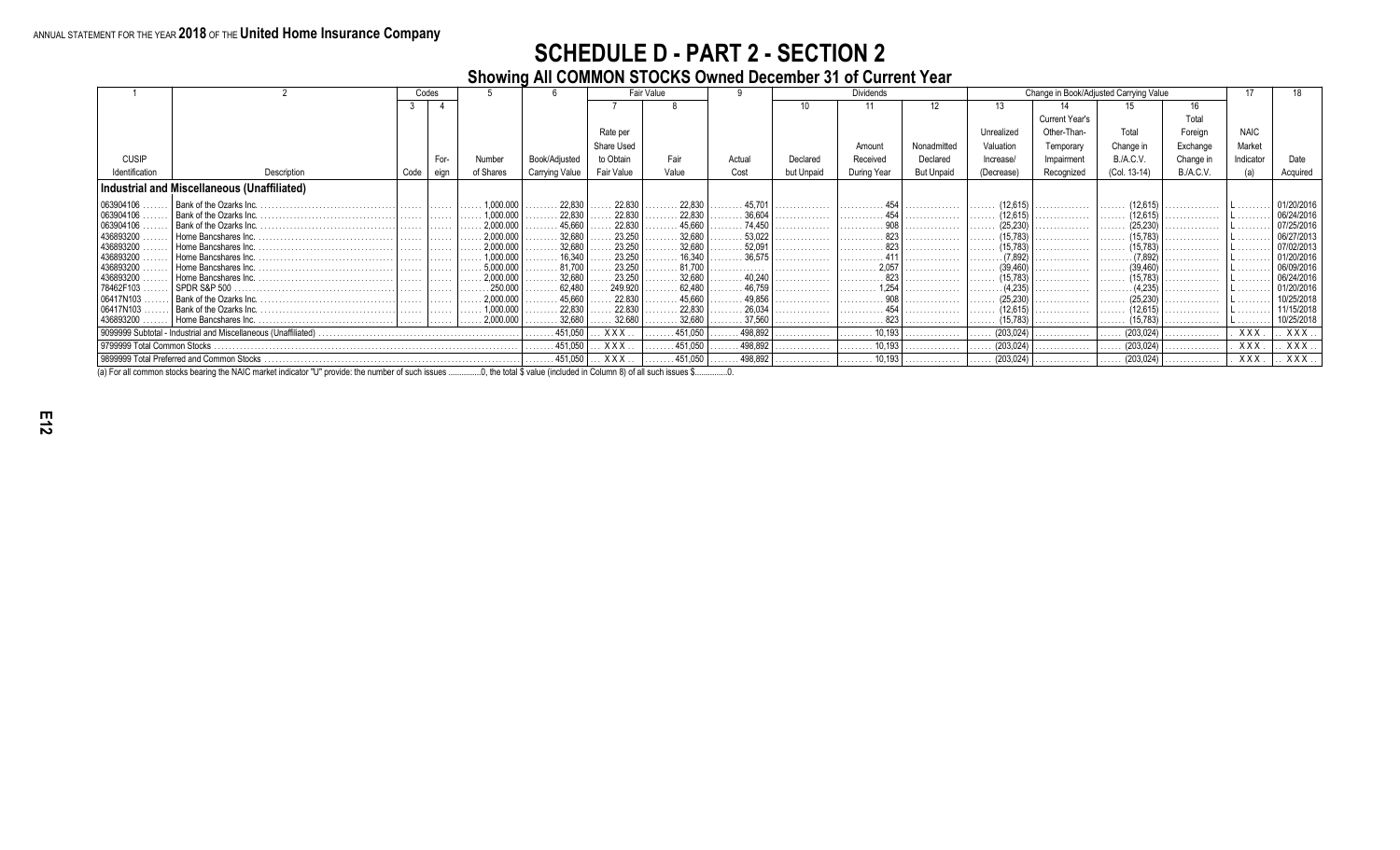# **SCHEDULE D - PART 3**

Showing All Long-Term Bonds and Stocks ACQUIRED During Current Year

|                |                                                                       |                       |             |                 |                                  |                                |                                | a                       |
|----------------|-----------------------------------------------------------------------|-----------------------|-------------|-----------------|----------------------------------|--------------------------------|--------------------------------|-------------------------|
|                |                                                                       |                       |             |                 | Number                           |                                |                                | Paid for                |
| <b>CUSIP</b>   |                                                                       |                       | Date        |                 | of Shares                        |                                |                                | <b>Accrued Interest</b> |
| Identification | Description                                                           | Foreign               | Acquired    | Name of Vendor  | of Stock                         | <b>Actual Cost</b>             | Par Value                      | and Dividends           |
|                | Bonds - U.S. Political Subdivisions of States (Direct and Guaranteed) |                       |             |                 |                                  |                                |                                |                         |
|                |                                                                       |                       |             |                 |                                  |                                |                                |                         |
| 117637VB1      | Brvant AR Sch District                                                |                       | 04/01/2018  | Centennial Bank | $XXX$                            | 100.000                        | 100.000                        | -75                     |
| 35880CYQ1      | Frisco TX ISD                                                         | 1.                    | 05/04/2018  |                 | <b>XXX</b><br>.                  | . 199.500                      | 200.000<br>.                   | .                       |
| 921271DC3      | Van Vleck TX ISD                                                      | .                     | 06/11/2018  |                 | XXX                              | 200.000<br>.                   | 200.000<br>.                   |                         |
| 509854YH2      |                                                                       | 1.                    | 07/13/2018  |                 | . X X X                          | 139,551<br>.                   | 140,000<br>.                   | . 158                   |
| 311142XL2      | Farmington AR Sch Dist                                                |                       | 08/09/2018  | Centennial Bank | XXX                              | 99.998<br>.                    | 100.000<br>.                   |                         |
| 624080NT0      |                                                                       |                       | 08/09/2018  |                 | . X X X                          | .199.994<br>.                  | 200.000<br>.                   |                         |
| 624080NW3      |                                                                       |                       | 08/09/2018  |                 | XXX                              | 99.432<br>.                    | 100.000<br>.                   |                         |
| 311142XQ1      | Farmington AR Sch Dist                                                |                       | 08/09/2018  |                 | . X X X                          | 99.714<br>.                    | 100.000<br>.                   |                         |
| 311142XU2      | Farmington AR Sch Dist                                                |                       | 08/09/2018  |                 | XXX                              | 98.660<br>.                    | 100.000<br>.                   |                         |
| 512102SJ4      |                                                                       |                       | 08/09/2018  |                 | XXX                              | 99.227<br>.                    | 100,000                        |                         |
| 780869VA8      | Royse City TX ISD                                                     |                       | 11/02/2018  |                 | XXX                              | 202,250<br>.                   | 200,000<br>.                   | . 733                   |
| 083419T92      |                                                                       |                       | 03/02/2018  |                 | XXX                              | .200,000<br>.                  | 200,000<br>.                   | . 488                   |
|                |                                                                       |                       |             |                 |                                  | 1.738.326                      | 1.740.000                      | 2.147                   |
|                | Bonds - U.S. Special Revenue, Special Assessment                      |                       |             |                 |                                  |                                |                                |                         |
|                |                                                                       |                       |             |                 |                                  |                                |                                |                         |
| 041189XX4      |                                                                       | $\ $                  | 01/08/2018  |                 | XXX                              | $\ldots$ , , , 100.000         | $\ldots \ldots \ldots 100.000$ | . 172                   |
| 643748FX9      |                                                                       | .                     | 02/02/2018  |                 | <u>. XXX</u>                     | 96.748<br>.                    | 100.000<br>.                   | . 183                   |
| 8225165V8      |                                                                       |                       | 02/02/2018  |                 | . X X X                          | 97,250<br>.                    | 100,000<br>.                   |                         |
| 537445QH4      |                                                                       |                       | 04/04/2018  |                 | XXX                              | . 203.730<br>.                 | 200.000<br>.                   | . 97                    |
| 850269DT5      |                                                                       |                       | 04/11/2018  |                 | XXX                              | 98,898                         | .100.000<br>.                  |                         |
| 850269DV0      |                                                                       |                       | 04/11/2018  |                 | XXX                              | 104,904                        | 100.000<br>.                   |                         |
| 745392JB7      | Pulaski Cnty AR Hospital.                                             |                       | 04/11/2018  |                 | <b>XXX</b><br>.                  | 205,924                        | 200,000<br>.                   |                         |
| 850269EA5      |                                                                       |                       | 05/31/2018  |                 | XXX                              | .100,000<br>.                  | 100,000                        | . 170                   |
| 85025WAV3      |                                                                       |                       | 06/11/2018  |                 | XXX                              | . 144,093<br>.                 | . 150,000                      | $\ldots$ 1,381          |
| 041806QR4      |                                                                       |                       | 06/11/2018  |                 | XXX                              | 249,063<br>.                   | 250,000<br>.                   |                         |
| 561408EG6      |                                                                       |                       | 07/13/2018  | Centennial Bank | . XXX                            | 144,710                        | 145.000<br>.                   |                         |
| 2488662Y0      |                                                                       |                       | 07/13/2018  |                 | XXX                              | $\ldots \ldots \ldots 130.000$ | $\ldots$ , , , 130.000         | . 61                    |
| 691616RY4      | Oxford MS                                                             |                       | 08/09/2018  |                 | . X X X                          | 98.714                         | 100,000                        |                         |
| 537095UQ2      |                                                                       |                       | 08/24/2018  |                 | XXX                              | . 148,125<br>.                 | 150.000<br>.                   | . 352                   |
| 57751TAN7      |                                                                       | $\  \ldots \ldots \ $ | 07/17/2018  | Centennial Bank | <b>XXX</b><br>.                  | $\ldots \ldots \ldots 100.000$ | 100.000<br>.                   |                         |
| 585483TQ3      |                                                                       |                       | 09/07/2018  |                 | XXX                              | 150,000<br>.                   | 150.000                        |                         |
| 145232FJ8      | Carroll TX ISD UT                                                     | 1.                    | 09/13/2018  |                 | <b>XXX</b><br>.                  | 99.875                         | 100.000<br>.                   |                         |
| 15201CCL0      |                                                                       |                       | 12/12/2018  |                 | <b>XXX</b><br>.                  | 98.438<br>.                    | 100.000<br>.                   |                         |
| 15201CCM8      |                                                                       |                       | 12/12/2018  |                 | XXX                              | 98,628<br>.                    | $\ldots \ldots \ldots 100.000$ | .                       |
| 212584CW4      | Conway AR Health Fac                                                  |                       | 12/20/2018  |                 | <b>XXX</b><br>.                  | . 100,000                      | 100,000                        |                         |
|                |                                                                       |                       |             |                 |                                  | 2 569 100                      | 2.575.000                      | 3 1 7 4                 |
|                |                                                                       |                       |             |                 |                                  |                                |                                |                         |
|                | Bonds - Industrial and Miscellaneous (Unaffiliated)                   |                       |             |                 |                                  |                                |                                |                         |
| 000000000      | CD-FNB                                                                |                       | 02/11/2018  |                 |                                  | 9.185<br>.                     | .9.185<br>.                    |                         |
| 000000000      | CD-FNB                                                                |                       | 08/13/2018. |                 |                                  | 9,100<br>.                     | .9,100<br>.                    |                         |
|                |                                                                       |                       |             |                 |                                  | 18,285<br>.                    | 18,285<br>.                    |                         |
|                |                                                                       |                       |             |                 |                                  | $\overline{4,325,711}$         | 4,333,285<br>.                 | .5.321<br>.             |
|                |                                                                       |                       |             |                 |                                  |                                |                                |                         |
|                |                                                                       |                       |             |                 |                                  | $\ldots \ldots 4.325.711$      | 4.333.285                      | 5.321                   |
|                |                                                                       |                       |             |                 |                                  |                                |                                |                         |
|                | <b>Common Stocks - Industrial and Miscellaneous (Unaffiliated)</b>    |                       |             |                 |                                  |                                |                                |                         |
| 06417N103      | Bank of the Ozarks.                                                   | 1.                    | 10/25/2018  |                 | 2.000.000<br>.                   | 50.459                         | . XXX                          |                         |
| 436893200      |                                                                       | .                     | 10/25/2018  |                 | $\ldots \ldots \ldots 2,000.000$ | 38,064<br>.                    | XXX                            |                         |
| 06417N103      |                                                                       |                       | 11/15/2018  |                 |                                  | . 26,034                       | <b>XXX</b>                     |                         |
|                |                                                                       |                       |             |                 |                                  | 114,557                        | XXX                            |                         |
|                |                                                                       |                       |             |                 |                                  |                                |                                |                         |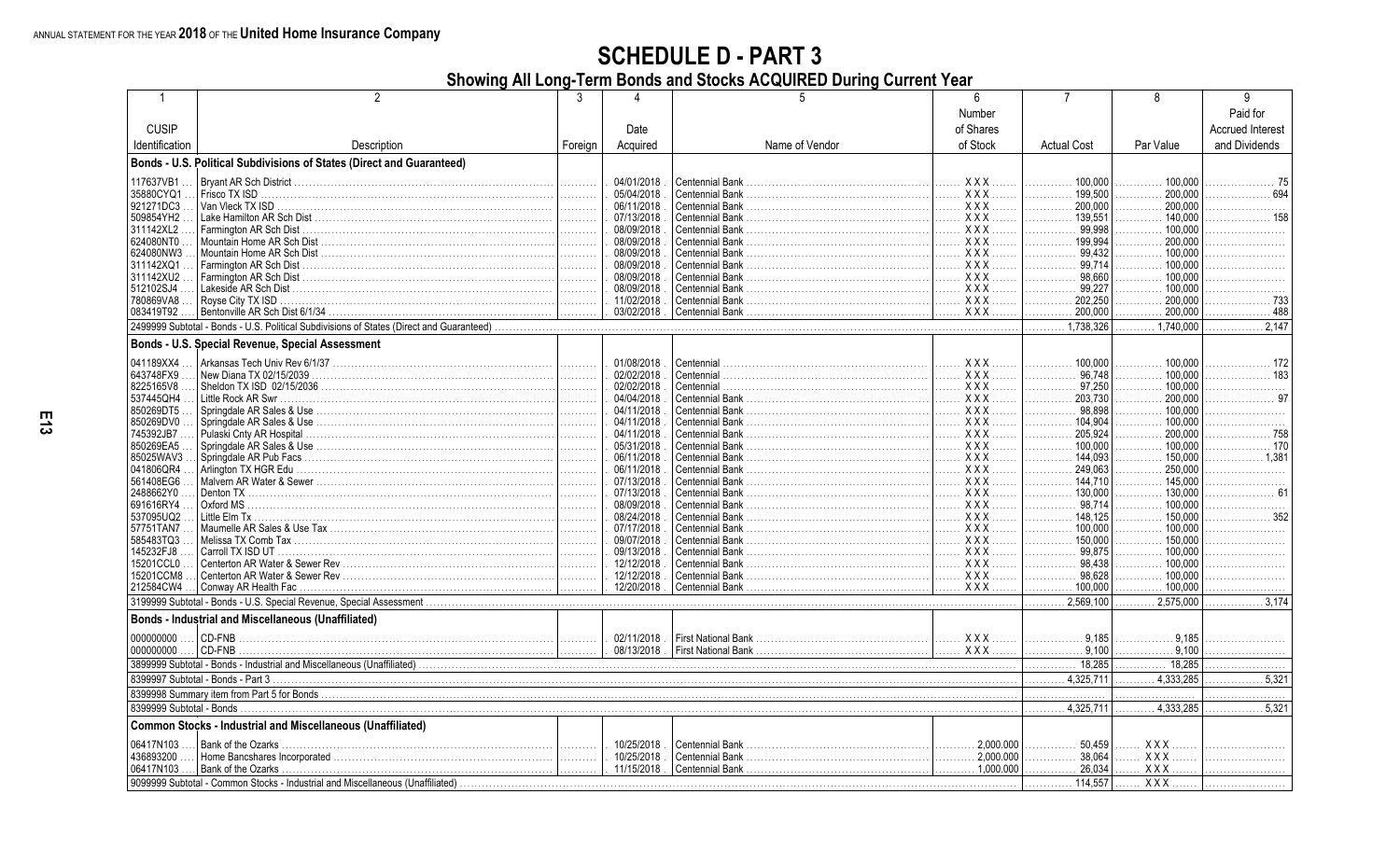### **SCHEDULE D - PART 3** Showing All Long-Term Bonds and Stocks ACQUIRED During Current Year

| <b>Proming An Evily Term Dense and Olders Accepted Danny Oanon, Team</b> |                                                      |            |          |                |           |                    |           |  |  |
|--------------------------------------------------------------------------|------------------------------------------------------|------------|----------|----------------|-----------|--------------------|-----------|--|--|
|                                                                          |                                                      |            |          |                |           |                    |           |  |  |
|                                                                          |                                                      |            |          |                | Number    |                    |           |  |  |
| <b>CUSIP</b>                                                             |                                                      |            | Date     |                | of Shares |                    |           |  |  |
| dentification                                                            | Description                                          | Foreigr    | Acquired | Name of Vendor | of Stock  | <b>Actual Cost</b> | Par Value |  |  |
| . X X X<br>9799997 Subtotal - Common Stocks - Part 3<br>114.557          |                                                      |            |          |                |           |                    |           |  |  |
|                                                                          | 19799998 Summary Item from Part 5 for Common Stocks. |            |          |                |           |                    | v v       |  |  |
| 19799999 Subtotal - Common Stocks.                                       | 114.557                                              | <b>XXX</b> |          |                |           |                    |           |  |  |
| l 9899999 Subtotal - Preferred and Common Stocks.                        | 114.557                                              | <b>XXX</b> |          |                |           |                    |           |  |  |
| 9999999 Totals                                                           | +,440,268                                            | XXX        | 5,321    |                |           |                    |           |  |  |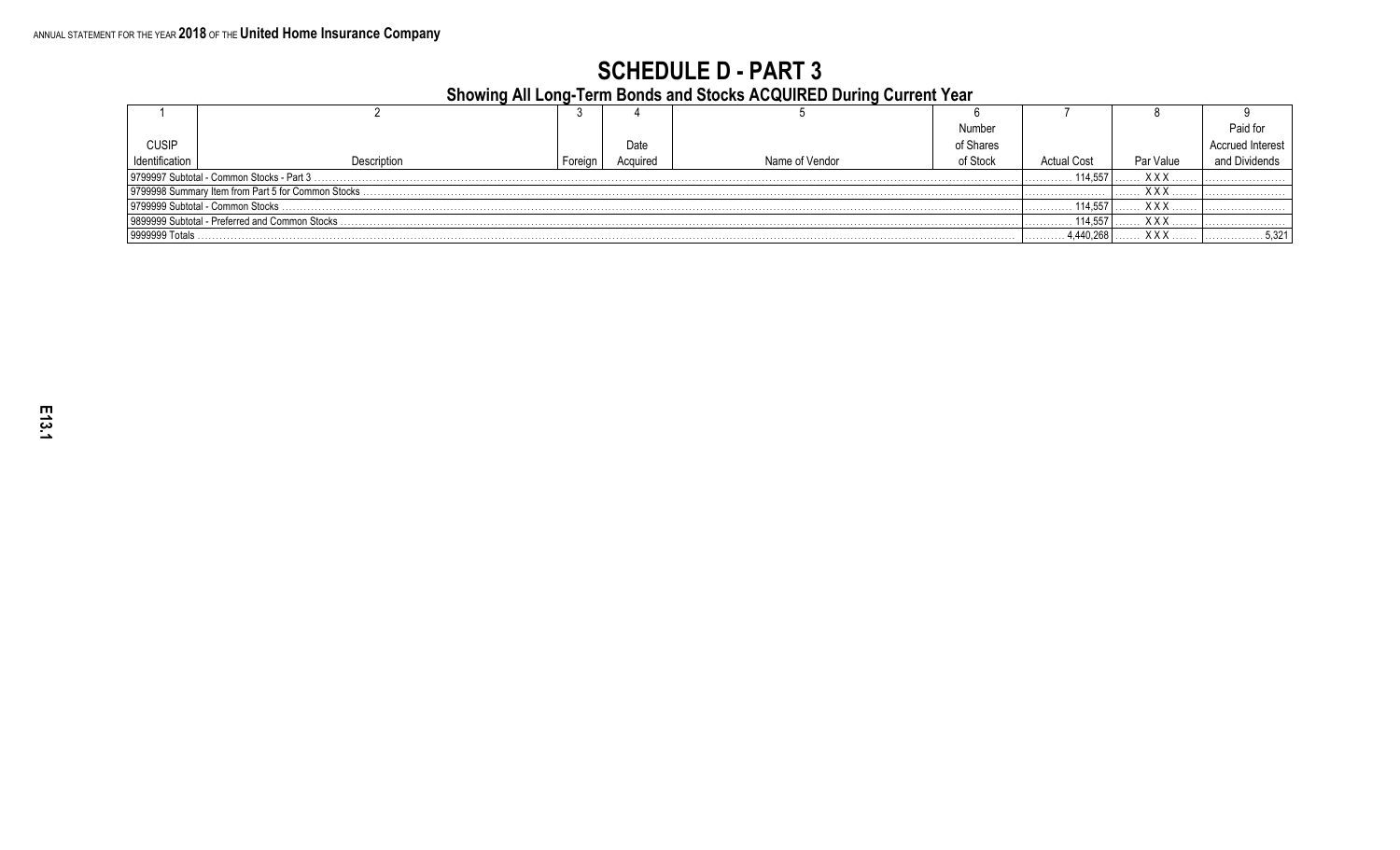# **SCHEDULE D - PART 4**

**Showing All Long-Term Bonds and Stocks SOLD, REDEEMED, or Otherwise DISPOSED OF During Current Year**

|                          |                                                                                          |              |                            |                                |                  |                     |                       | 10                    |                           |                           | Change in Book/Adjusted Carrying Value |                             |                  | 16                  |             |                           |                           | 20                      |                  |
|--------------------------|------------------------------------------------------------------------------------------|--------------|----------------------------|--------------------------------|------------------|---------------------|-----------------------|-----------------------|---------------------------|---------------------------|----------------------------------------|-----------------------------|------------------|---------------------|-------------|---------------------------|---------------------------|-------------------------|------------------|
|                          |                                                                                          |              |                            |                                |                  |                     |                       |                       | 11                        | 12                        | 13 <sup>13</sup>                       | 14                          | 15               |                     |             |                           |                           |                         |                  |
|                          |                                                                                          |              |                            |                                |                  |                     |                       |                       |                           |                           | Current                                |                             |                  |                     |             |                           |                           | Bond                    |                  |
|                          |                                                                                          |              |                            |                                |                  |                     |                       |                       |                           |                           | Year's                                 |                             | Total            | Book/Adjusted       |             |                           |                           | Interest/               |                  |
|                          |                                                                                          |              |                            |                                |                  |                     |                       | Prior Year            | Unrealized                |                           | Other-Than-                            | Total                       | Foreign          | Carrying            | Foreign     |                           |                           | Stock                   | Stated           |
|                          |                                                                                          |              |                            |                                |                  |                     |                       |                       |                           |                           |                                        |                             |                  |                     |             |                           |                           |                         |                  |
|                          |                                                                                          |              |                            | Number                         |                  |                     |                       | Book/Adjusted         | Valuation                 | <b>Current Year</b>       | Temporary                              | Change in                   | Exchange         | Value at            | Exchange    | Realized                  | Total                     | <b>Dividends</b>        | Contractual      |
| <b>CUSIP</b>             |                                                                                          | q   Disposal | Name of                    | of Shares                      |                  | Par                 | Actual                | Carrying              | Increase/                 | Amortization/             | Impairment                             | B./A.C.V.                   | Change in        | Disposal            | Gain (Loss) | Gain (Loss)               | Gain (Loss)               | Received                | Maturity         |
| Identification           | Description                                                                              | Date         | Purchaser                  | of Stock                       | Consideration    | Value               | Cost                  | Value                 | (Decrease)                | Accretion)                | Recognized                             | (Cols. 11+12-13)            | <b>B./A.C.V.</b> | Date                | on Disposal | on Disposal               | on Disposal               | During Year             | Date             |
|                          | Bonds - U.S. Political Subdivisions of States (Direct and Guaranteed)                    |              |                            |                                |                  |                     |                       |                       |                           |                           |                                        |                             |                  |                     |             |                           |                           |                         |                  |
| 623583DN8                | Mount Vernon MO Sch Dist 3/1/27                                                          |              | 03/01/2018 Centennial Bank | <b>XXX</b>                     | 100.000          | $\ldots$ 100.000    | 98,648                | 98.978                |                           |                           | .                                      |                             |                  | 98.994              | .           | $\ldots$ 1.006            |                           | 1.250                   | 03/01/2027       |
| 083419VL2                | Bentonville AR Sch Dist                                                                  |              | 05/01/2018 Centennial Bank | <b>XXX</b>                     | 100.000          | 100.000             | 102,005               | 99.896                | .                         | . 104                     | .                                      | . 104                       |                  | 100.000             | .           |                           |                           | 1.667                   | 06/01/2025       |
| 083419VS7                | Bentonville AR Sch Dist                                                                  |              | 05/01/2018 Centennial Bank | <b>XXX</b>                     | 100,000          | 100,000             | 100,000               | 100,000               | .                         |                           | .                                      | .                           | .                | 100,000<br>.        | .           | .                         | .                         | 1.875                   | 06/01/203        |
| 083419UP4                | Bentonville AR Sch Dist                                                                  |              | 05/01/2018 Centennial Bank | <b>XXX</b>                     | 100.000          | 100.000<br>$\cdots$ | 104.005               | 99.843                | .                         | 157<br>.                  | .                                      | . 157                       | .                | .                   | .           | .                         |                           | 1 7 7 1                 | 06/01/2034       |
| 083419UV1                | Bentonville AR Sch Dist                                                                  |              | 05/01/2018 Centennial Bank | <b>XXX</b>                     | 100,000          | $\ldots$ 100.000    | 98,970                | 100.036               | .                         | $\ldots \ldots$ (36)      | .                                      | $\ldots \ldots \ldots$ (36) | .                | .                   | .           | .                         |                           | . 1.875                 | 06/01/2040       |
| 641161TK0                | Nettleton AR Sch Dist                                                                    |              | 06/01/2018 Centennial Bank | <b>XXX</b>                     | 75,000           | 75,000              | 76,457                | 74,874                |                           | 126                       | .                                      | 126<br>.                    |                  |                     |             |                           |                           | 750                     | 06/01/2018       |
| 117637RN0                | Bryant AR Sch Dist                                                                       |              | 08/01/2018 Centennial Bank | <b>XXX</b>                     | 100,000          | 100,000             | 104,892               | 100.406               | .                         |                           | .                                      | .                           |                  | $\ldots$ 100.000    |             | .                         | .                         | 3.000                   | 02/01/2021       |
|                          | 422504KW9   Heber Spring Sch Dist                                                        |              | 12/04/2018 Centennial Bank | <b>XXX</b>                     | 100,000          | 100,000             | 103,594               | 100,296               | .                         | (296)                     | .                                      | $\lambda$ 296)              | .                | 100,000             | .           |                           |                           | 4,000                   | 06/01/2027       |
|                          | 2499999 Subtotal - Bonds - U.S. Political Subdivisions of States (Direct and Guaranteed) |              |                            |                                | .775.000         | 775.000             | 788.571               | 774.329               | $\ldots \ldots \ldots 16$ | $\overline{\cdots}$ (351) | .                                      | $\overline{\cdots}$ (335)   | .                | 498.994             | .           | $\overline{\cdots}$ 1.006 | $\overline{\cdots}$ 1.006 | 16.188                  | XXX              |
|                          | Bonds - U.S. Special Revenue, Special Assessment                                         |              |                            |                                |                  |                     |                       |                       |                           |                           |                                        |                             |                  |                     |             |                           |                           |                         |                  |
|                          | 04084CCA0   AR Dev Fin Auth 7/1/25                                                       |              | 01/02/2018 Centennial Bank | $\ldots$ XXX                   | $\ldots$ . 5,000 | . 5,000             | $\ldots \ldots 5,000$ | . 5,000               | .                         | .                         | .                                      | .                           | .                | 5,000               |             |                           |                           | 2,628                   | 07/01/2023       |
| 850269DE8                | Springdale AR 7/1/35                                                                     |              | 01/02/2018 Centennial Bank | <b>XXX</b>                     | 20,000           | 20,000<br>.         | 20,000                | 20,000<br>11111       |                           |                           | .                                      | .                           |                  | 20.000              |             |                           |                           | 3.400                   | 07/01/2025       |
| 224709AJ4                | Crawford Cnty AR Sales & Use 9/1/23.                                                     |              | 03/01/2018 Centennial Bank | XXX                            | 25,000           | .25,000             | 25,000                | 25,000                | .                         |                           |                                        |                             |                  | 25.000              |             |                           |                           | 2.093                   | 09/01/2023       |
| 763227BL8                | Richardson TX 2/15/23                                                                    |              | 02/15/2018 Centennial Bank | <b>XXX</b>                     | 100,000          | $\ldots$ 100,000    | 99,085                | 99.998<br>.           | .                         | . 2                       | .                                      |                             |                  | 100,000             |             | .                         | .                         | 2.150                   | 02/15/2023       |
| 537360PP8                | Little Rock AR Library                                                                   |              | 03/01/2018 Centennial Bank | <b>XXX</b>                     | 100,000<br>.     | $\ldots$ 100.000    | 101,950               | $\ldots$ 100.031      | .                         | $\ldots \ldots \ldots 31$ | .                                      | . 31 1                      | .                | 100.000<br>$\cdots$ |             | .                         | .                         |                         | 1.500 03/01/2025 |
| 041083RP3                | AR State Dev Fin Auth                                                                    |              | 04/02/2018 Centennial Bank | <b>XXX</b>                     | .5.000           | . 5.000             | $\ldots$ . 5.000      | $\ldots \ldots 5.000$ | .                         | .                         | .                                      | .                           | .                | .5.000              | .           |                           |                           | 1.223                   | 07/01/2032       |
| 692593BZ8                | Ozark AR Sales & Use Tax                                                                 |              | 04/02/2018 Centennial Bank | <b>XXX</b>                     | 5,000            | .5.000<br>.         | .5,000                | .5.000                |                           | .                         | .                                      | .                           | .                | .5.000              |             |                           |                           | 2.625                   | 10/01/2036       |
| 47689RMZ9                | Jassamine CO KY $\ldots, \ldots, \ldots, \ldots, \ldots, \ldots$                         |              | 05/01/2018 Centennial Bank | <b>XXX</b>                     | 100,000          | $\ldots$ 100.000    | 100.004               | 100,000               | .                         | .                         | .                                      | .                           | .                | 100.000             |             | .                         | .                         | 2.000                   | 05/02/2020       |
| 082756CA3                | Benton AR Sales Tax                                                                      |              | 06/01/2018 Centennial Bank | <b>XXX</b>                     | 10,000           | $\ldots$ . 10,000   | 10,000                | 10,000<br>1.1.1.1     | .                         | .                         | .                                      | .                           | .                | 10.000              | .           | .                         |                           | 2.250                   | 06/01/2025       |
| 850269DE8                | Springdale AR                                                                            |              | 07/02/2018 Centennial Bank | <b>XXX</b>                     | 75,000           | 75,000<br>.         | 75,000                | 75,000                |                           |                           | .                                      | .                           |                  | 75,000              |             |                           |                           | 3.400                   | 07/01/2025       |
| 914072BH5                | $U$ of $AR$                                                                              |              | 10/01/2018 Centennial Bank | <b>XXX</b>                     | 100,000          | $\ldots$ 100.000    | 100,305               | 100.031               | .                         | $\ldots \ldots$ (31)      | .                                      | $\ldots \ldots$ (31)        |                  |                     |             | .                         |                           | 2.350                   | 10/01/2018       |
| 041083RP3                | AR State Dev Fin Auth                                                                    |              | 10/01/2018 Centennial Bank | <b>XXX</b>                     | 5,000            | . 5.000             | .5.000                | .5.000                | .                         | .                         | .                                      | .                           | .                | .5.000              | .           | .                         |                           | 1.223                   | 07/01/2032       |
| 692593BZ8                | Ozark AR Sales & Use Tax                                                                 |              | 10/01/2018 Centennial Bank | <b>XXX</b>                     | 5.000            | .5.000              | .5.000                | 5.000                 |                           | .                         | .                                      | .                           |                  | 5.000               |             |                           |                           | 2.625                   | 10/01/2036       |
| 041186X44                | AR St Univ RFDG Beebe                                                                    |              | 12/03/2018 Centennial Bank | $\mathbf{X} \times \mathbf{X}$ | 20,000           | 20,000              | 20,000                | 20,000                |                           |                           |                                        |                             |                  | 20,000              |             |                           |                           | 3.569                   | 12/01/2022       |
|                          | 3199999 Subtotal - Bonds - U.S. Special Revenue, Special Assessment                      |              |                            |                                | .575.000         | 575.000             | 576.344               | 575.060               |                           |                           |                                        |                             |                  | 575,000             |             |                           |                           | 33.036                  | XXX              |
|                          | 8399997 Subtotal - Bonds - Part 4                                                        |              |                            |                                | 1.350.000        | .1.350.000          | .1.364.915            | .1.349.389            | . 16 l                    | (349)                     | .                                      | $\overline{\cdots}$ (333)   |                  | .1073.994           |             | $\ldots$ 1.006            | 1.006                     | 49.224                  | $XXX$ .          |
|                          |                                                                                          |              |                            |                                | .                |                     |                       |                       |                           |                           |                                        |                             |                  |                     |             |                           |                           |                         | <b>XXX</b>       |
| 8399999 Subtotal - Bonds |                                                                                          |              |                            |                                | 1.350.000        | .1.350.000          | .1364.915             | .1349.389             | . 16                      | (349)                     | .                                      | $\overline{\cdots}$ (333)   |                  | .1073.994           |             | 1.006                     | .1.006                    | 49.224                  | <b>XXX</b>       |
|                          | <b>Common Stocks - Industrial and Miscellaneous (Unaffiliated)</b>                       |              |                            |                                |                  |                     |                       |                       |                           |                           |                                        |                             |                  |                     |             |                           |                           |                         |                  |
|                          | 073844102 . Bear St Financial                                                            |              | 04/25/2018 Centennial Bank | $\ldots$ 2.222.000             | 22,842           | XXX.                | 17,650                | 22,553                | (3.291)                   | .                         | .                                      | (3,291)                     |                  | 22.775              |             | 3.733                     | 3.733                     |                         | XXX              |
|                          | 073844102 . Bear St Financial                                                            |              | 04/25/2018 Centennial Bank | 2,000,000                      | 20,560           | XXX                 | 18.644                | 20,300                | (3.291)                   |                           | .                                      | (3.291)                     |                  | 20.500              |             | 3.375                     | 3 3 7 5                   |                         | <b>XXX</b>       |
|                          | 9099999 Subtotal - Common Stocks - Industrial and Miscellaneous (Unaffiliated)           |              |                            |                                | 43.402           | $\overline{XXX}$    | 36,294                | 42.853                | (6.582)                   |                           |                                        | (6.582)                     |                  | 43.275              |             | $\overline{7.108}$        | .7.108                    | $\ldots$ 127            | XXX              |
|                          | 9799997 Subtotal - Common Stocks - Part 4                                                |              |                            |                                | 43.402           | <b>XXX</b>          | 36.294                | 42.853                | (6.582)                   |                           |                                        | (6.582)                     |                  | 43,275              |             |                           |                           | $\ldots$ 127            | <b>XXX</b>       |
|                          | 9799998 Summary Item from Part 5 for Common Stocks                                       |              |                            |                                |                  | $\overline{XX}$     | .                     | .                     | .                         | .                         | .                                      | .                           | .                | .                   |             |                           |                           |                         | <b>XXX</b>       |
|                          | 9799999 Subtotal - Common Stocks                                                         |              |                            |                                | 43.402           | $\overline{XXX}$    | 36,294                | 42.853                | (6.582)                   |                           |                                        | (6.582)                     |                  | 43.275              |             |                           | 7.108                     | $\ldots$ 127            | $\overline{XXX}$ |
|                          |                                                                                          |              |                            |                                | 43.402           | $\overline{XXX}$    | 36,294                | 42,853                | (6.582)                   |                           |                                        | (6.582)                     |                  | 43,275              |             | .7.108                    | 7.108                     | $\overline{\ldots}$ 127 | $XXX$ .          |
| 9999999 Totals           |                                                                                          |              |                            |                                | 1.393.402        | XXX                 | 1.401.209             | 1,392,242             | (6, 566)                  | (349)                     |                                        | (6, 915)                    |                  | .1,117,269          |             | 8.114                     | 8.114                     | 49.350                  | $\overline{XX}$  |
|                          |                                                                                          |              |                            |                                |                  |                     |                       |                       |                           |                           |                                        |                             |                  |                     |             |                           |                           |                         |                  |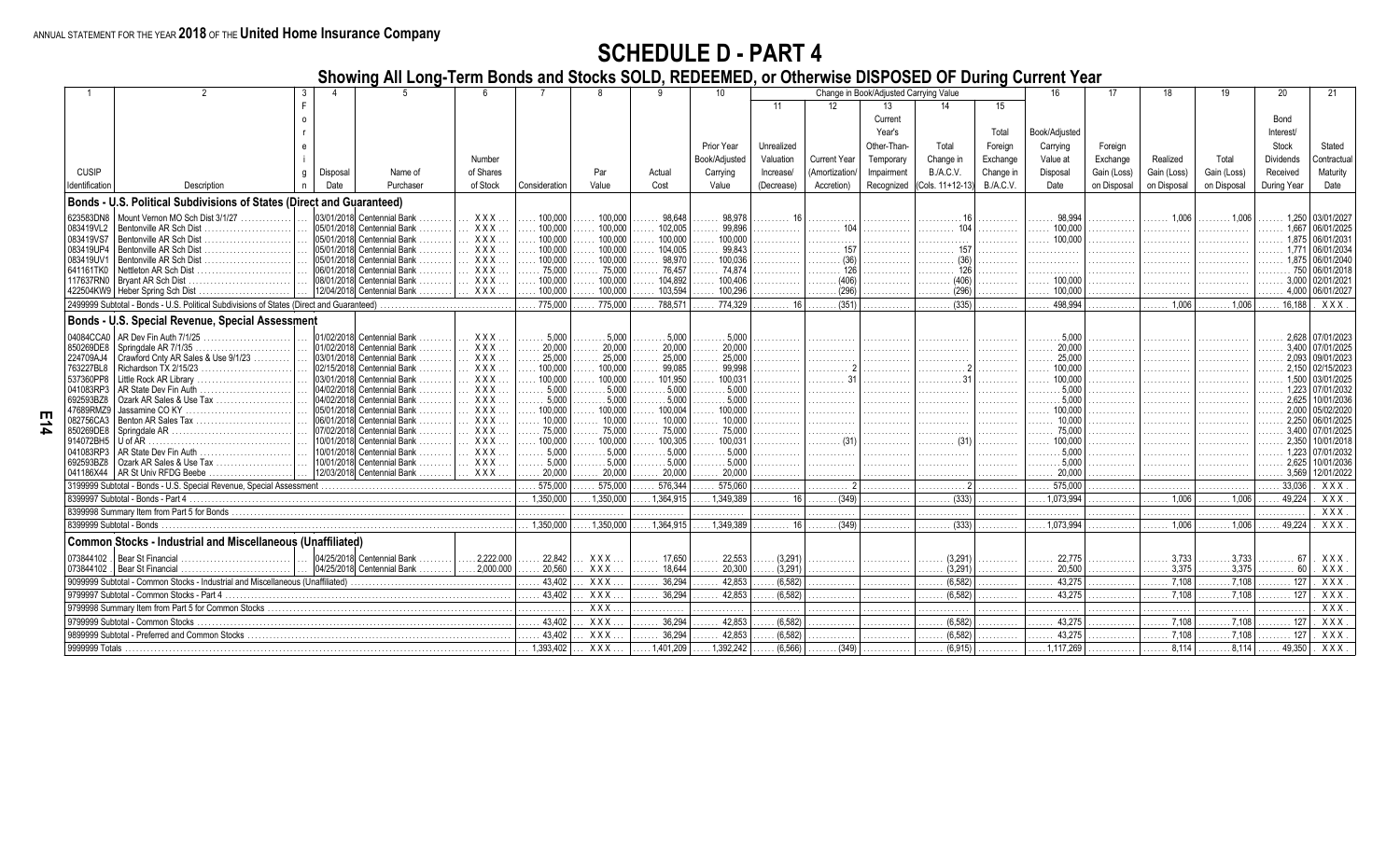| E15 Schedule D - Part 5 LT Bonds/Stocks Acquired/Disp NONE                            |  |  |
|---------------------------------------------------------------------------------------|--|--|
|                                                                                       |  |  |
|                                                                                       |  |  |
| E17 Schedule DA - Part 1 Short-Term Investments Owned  NONE                           |  |  |
| E18 Schedule DB - Part A Sn 1 Opt/Cap/Floor/Collars/Swaps/Forwards Open NONE          |  |  |
| E19 Schedule DB - Part A Sn 2 Opt/Cap/Floor/Collars/Swaps/Forwards Term.  NONE        |  |  |
| E20 Schedule DB - Part B Sn 1 Future Contracts Open NONE                              |  |  |
| E21 Schedule DB - Part B Sn 2 Future Contracts Terminated NONE                        |  |  |
| E22 Schedule DB - Part D Sn 1 Counterparty Exposure for Derivative Instruments . NONE |  |  |
| E23 Schedule DB - Part D Sn 2 - Collateral Pledged By Reporting Entity  NONE          |  |  |
| E23 Schedule DB - Part D Sn 2 - Collateral Pledged To Reporting Entity  NONE          |  |  |
| E24 Schedule DL - Part 1 - Securities Lending Collateral Assets NONE                  |  |  |
| E25 Schedule DL - Part 2 - Securities Lending Collateral Assets NONE                  |  |  |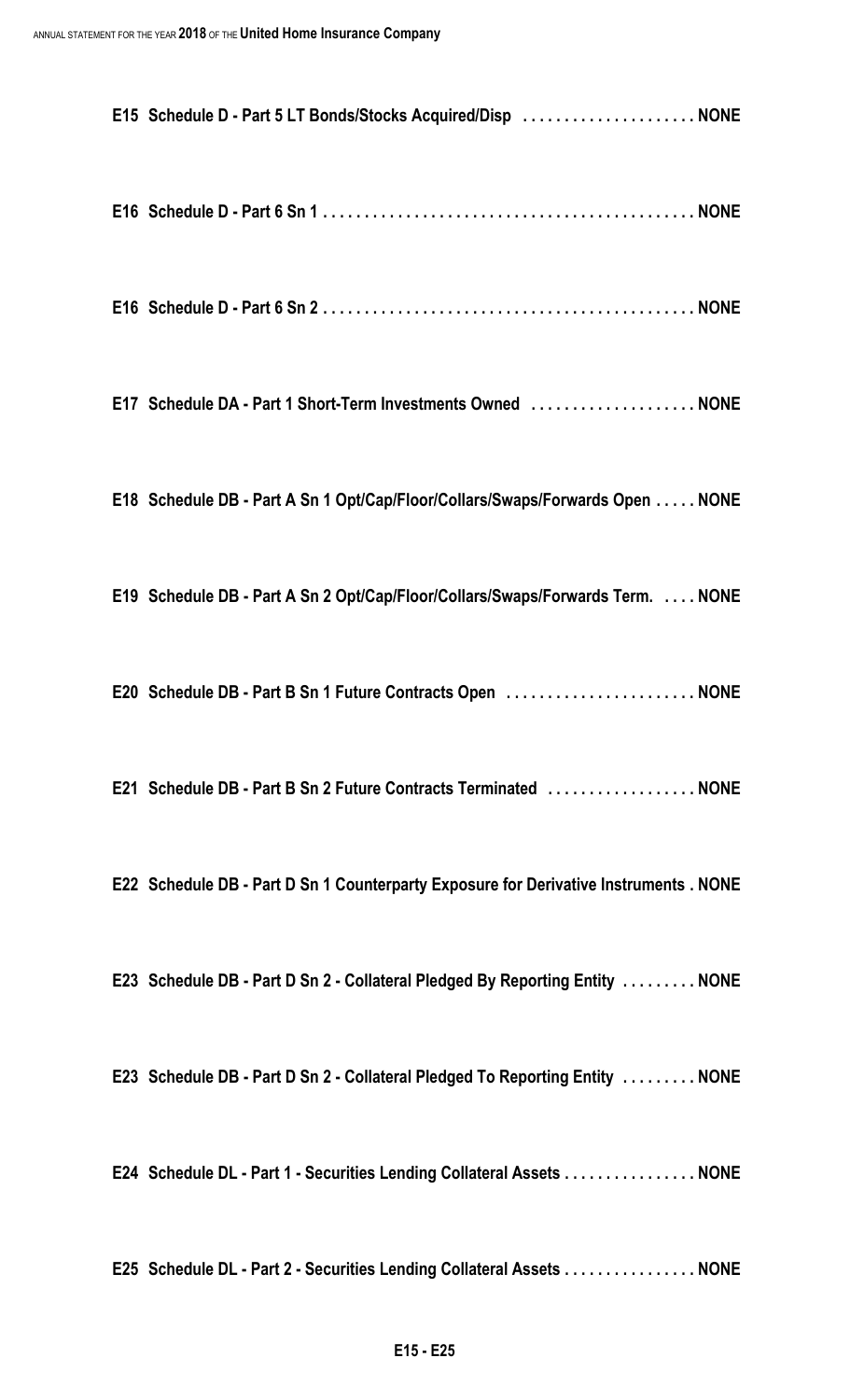# **SCHEDULE E - PART 1 - CASH**

|                              |      |                       | Amount of   | Amount of               |                            |            |
|------------------------------|------|-----------------------|-------------|-------------------------|----------------------------|------------|
|                              |      |                       | Interest    | <b>Interest Accrued</b> |                            |            |
|                              |      | Rate of               | Received    | December 31 of          |                            |            |
| Depository                   | Code | Interest              | During Year | <b>Current Year</b>     | Balance                    |            |
| open depositories            |      |                       |             |                         |                            |            |
|                              |      |                       |             |                         | 6,859,254  X X X           |            |
|                              |      |                       |             |                         | . 12,829  X X X            |            |
| Centennial Bank Money Market |      |                       | 6.976       |                         | . 29.280 X X X             |            |
|                              |      |                       |             |                         |                            |            |
|                              |      | xxx                   |             |                         |                            | XX)        |
|                              |      | . XXX                 | . 26.176    |                         | 6.901.363 X X X            |            |
|                              |      |                       |             |                         |                            |            |
|                              |      | XXX                   |             |                         |                            |            |
|                              |      | $\ldots$ XXX $\ldots$ |             |                         |                            | <b>XXX</b> |
|                              |      | xxx                   | .26.176     |                         | 6.901.363 IX X X           |            |
|                              |      | . XXX                 | <b>XXX</b>  | <b>XXX</b>              |                            | 400 IX X > |
| 0599999 Total Cash           |      | <b>XXX</b>            | 26.176      |                         | $6.901.763$ IX X $\rangle$ |            |

| TOTALS OF DEPOSITORY BALANCES ON THE LAST DAY OF EACH MONTH DURING THE CURRENT YEAR |                                                                                                                           |  |  |  |  |  |                   |  |  |  |
|-------------------------------------------------------------------------------------|---------------------------------------------------------------------------------------------------------------------------|--|--|--|--|--|-------------------|--|--|--|
|                                                                                     | l. January …………  ………… 2.690.873   4. April ………………  ………… 4.458.823   7. July ……………… ………… 8.292.101   10. October …………  ……… |  |  |  |  |  | 8.260.618         |  |  |  |
|                                                                                     |                                                                                                                           |  |  |  |  |  | . 8.585.709 l     |  |  |  |
| 13. March 1                                                                         |                                                                                                                           |  |  |  |  |  | l………… 6.901.763 l |  |  |  |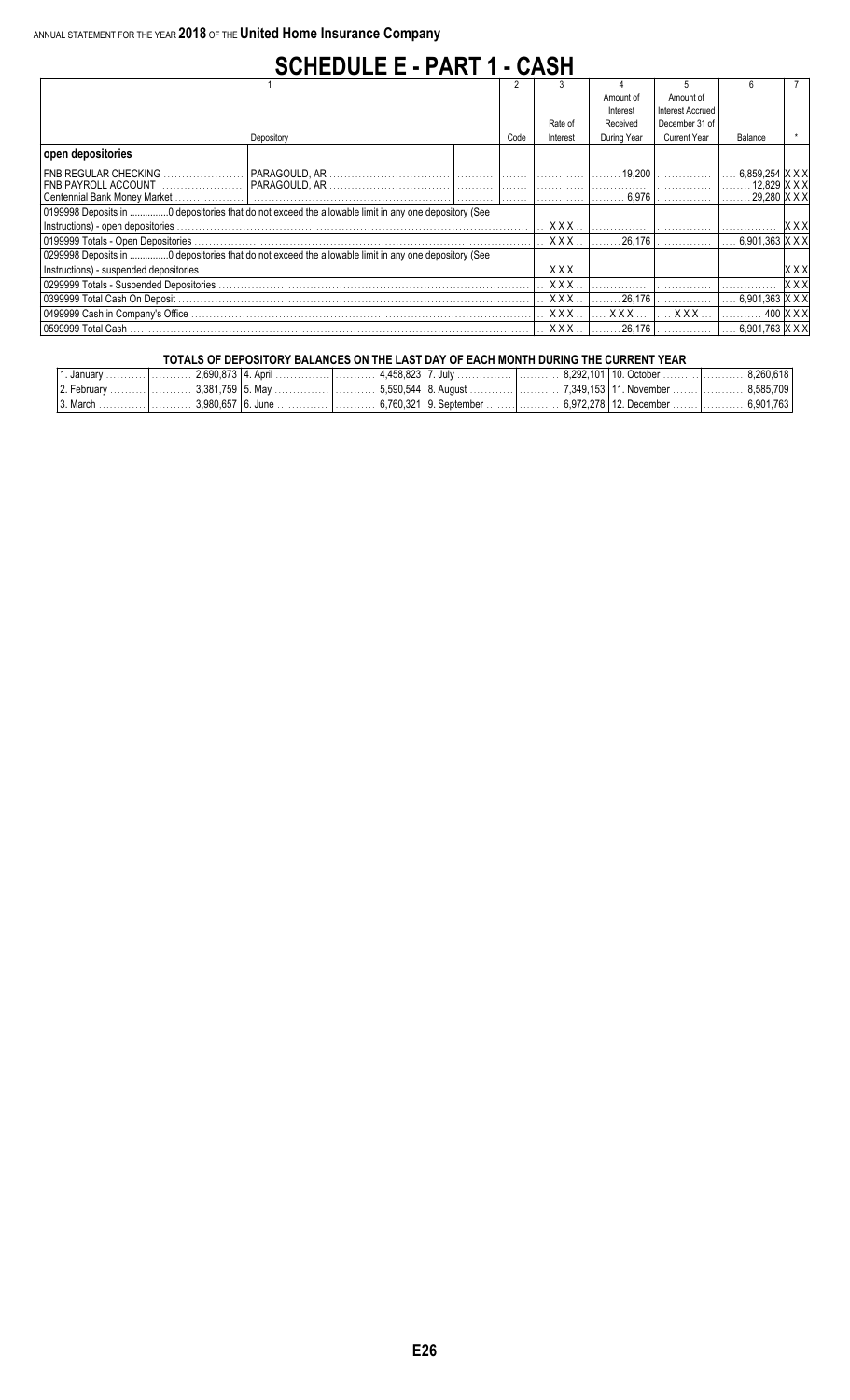# **SCHEDULE E - PART 2 - CASH EQUIVALENTS**

**Show Investments Owned December 31 of Current Year**

|              |             | <b>U</b> |                                 | J           |          |                       |              |                                   |  |  |  |  |  |
|--------------|-------------|----------|---------------------------------|-------------|----------|-----------------------|--------------|-----------------------------------|--|--|--|--|--|
|              |             |          |                                 |             |          |                       | Amount of    |                                   |  |  |  |  |  |
|              |             |          | Date                            | Rate        | Maturity | Book/Adjusted         | Interest Due |                                   |  |  |  |  |  |
| <b>CUSIP</b> | Description | Code     | Acquired                        | of Interest | Date     | <b>Carrying Value</b> | & Accrued    | Amount<br>Received<br>During Year |  |  |  |  |  |
|              |             |          |                                 |             |          |                       |              |                                   |  |  |  |  |  |
|              |             |          |                                 |             |          |                       |              |                                   |  |  |  |  |  |
|              |             |          | N                               |             |          |                       |              |                                   |  |  |  |  |  |
|              |             |          |                                 |             |          |                       |              |                                   |  |  |  |  |  |
|              |             |          |                                 |             |          |                       |              |                                   |  |  |  |  |  |
|              |             |          | 8899999 Total Cash Equivalents. |             |          |                       |              |                                   |  |  |  |  |  |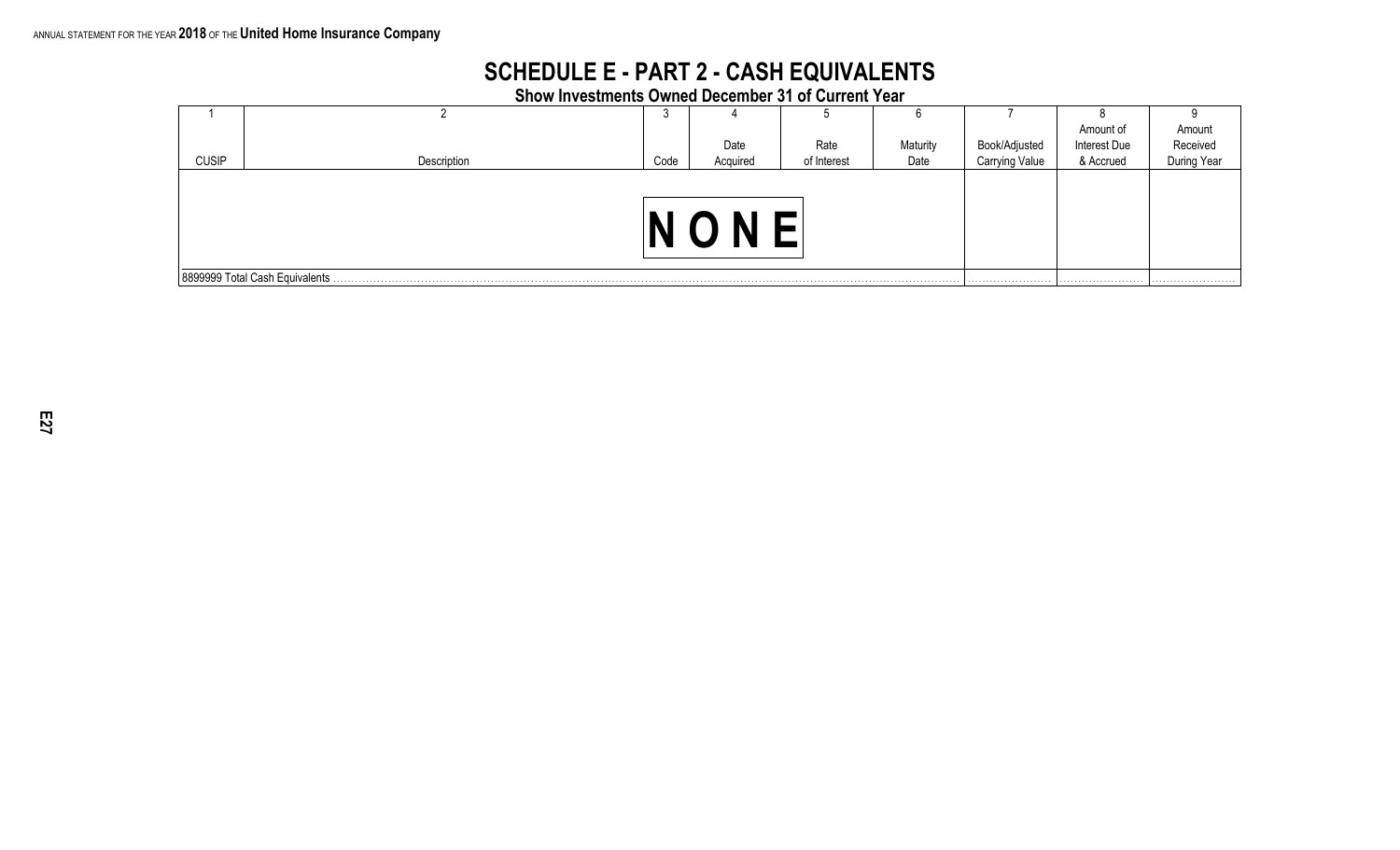# ANNUAL STATEMENT FOR THE YEAR 2018 OF THE United Home Insurance Company<br>SCHEDULE E - PART 3 - SPECIAL DEPOSITS

|                |                                       |         | 2          |                            | Deposits For                     |                |                            |
|----------------|---------------------------------------|---------|------------|----------------------------|----------------------------------|----------------|----------------------------|
|                |                                       |         |            |                            | the Benefit of All Policyholders |                | All Other Special Deposits |
|                |                                       |         |            | 3                          | 4                                | 5              | 6                          |
|                |                                       | Type of | Purpose of | Book/Adjusted              | Fair                             | Book/Adjusted  | Fair                       |
| 1.             | States, Etc.                          | Deposit | Deposit    | <b>Carrying Value</b><br>. | Value<br>.                       | Carrying Value | Value                      |
| 2.             |                                       |         |            |                            |                                  |                |                            |
| 3.             |                                       |         |            | . 1                        | .                                |                |                            |
| 4.             |                                       |         |            |                            |                                  |                |                            |
| 5.             |                                       |         |            | .                          | .                                |                |                            |
| 6.             |                                       |         |            |                            |                                  |                |                            |
| 7.             |                                       |         |            |                            |                                  |                |                            |
| 8.             |                                       |         |            |                            |                                  |                |                            |
| 9.             | District of Columbia (DC)             |         |            |                            |                                  |                |                            |
| 10.            |                                       |         |            |                            |                                  |                |                            |
| 11.            |                                       |         |            |                            |                                  |                |                            |
| 12.            |                                       |         |            |                            |                                  |                |                            |
| 13.            |                                       |         |            |                            |                                  |                |                            |
| 14.<br>15.     |                                       |         |            |                            |                                  |                |                            |
| 16.            |                                       |         |            |                            |                                  |                |                            |
| 17.            |                                       |         |            |                            |                                  |                |                            |
| 18.            |                                       |         |            |                            |                                  |                |                            |
| 19.            |                                       |         |            |                            |                                  |                |                            |
| 20.            |                                       |         |            |                            |                                  |                |                            |
| 21.            |                                       |         |            |                            |                                  |                |                            |
| 22.            |                                       |         |            |                            |                                  |                |                            |
| 23.            |                                       |         |            |                            |                                  |                |                            |
| 24.            |                                       |         |            |                            |                                  |                |                            |
| 25.            |                                       |         |            | .                          | .                                |                |                            |
| 26.            |                                       |         |            |                            |                                  |                |                            |
| 27.<br>28.     |                                       |         |            | .                          |                                  |                |                            |
| 29.            |                                       |         |            |                            |                                  |                |                            |
| 30.            |                                       |         |            |                            |                                  |                |                            |
| 31.            |                                       |         |            |                            |                                  |                |                            |
| 32.            |                                       |         |            |                            |                                  |                |                            |
| 33.            |                                       |         |            |                            |                                  |                |                            |
| 34.            |                                       |         |            |                            |                                  |                |                            |
| 35.            |                                       |         |            |                            |                                  |                |                            |
| 36.            |                                       |         |            |                            |                                  |                |                            |
| 37.            |                                       |         |            |                            |                                  |                |                            |
| 38.            | Oregon (OR)                           |         |            |                            |                                  |                |                            |
| 39.<br>40.     |                                       |         |            |                            | .                                |                |                            |
| 41.            |                                       |         |            |                            |                                  |                |                            |
| 42.            |                                       |         |            |                            |                                  |                |                            |
| 43.            |                                       |         |            |                            |                                  |                |                            |
| 44.            |                                       |         |            |                            |                                  |                |                            |
| 45.            |                                       |         |            |                            |                                  |                |                            |
| 46.            |                                       |         |            |                            |                                  |                |                            |
| 47.            |                                       |         |            |                            |                                  |                |                            |
| 48.            |                                       |         |            |                            |                                  |                |                            |
| 49.            |                                       |         |            |                            |                                  |                |                            |
| 50.<br>51.     |                                       |         |            |                            |                                  |                |                            |
| 52.            |                                       |         |            |                            |                                  |                |                            |
| 53.            |                                       |         |            |                            |                                  |                |                            |
| 54.            |                                       |         |            |                            |                                  |                |                            |
| 55.            |                                       |         |            |                            |                                  |                |                            |
| 56.            | Northern Mariana Islands (MP)         |         |            |                            |                                  |                |                            |
| 57.            |                                       |         |            |                            |                                  |                |                            |
| 58.            | Aggregate Alien and Other (OT)    XXX |         |            | .                          |                                  |                |                            |
| 59.            | <b>TOTAL</b>                          | XXX     | X X X      | $\ldots \ldots 2,826,821$  | $\ldots$ 2,804,564               | .              |                            |
|                | <b>DETAILS OF WRITE-INS</b>           |         |            |                            |                                  |                |                            |
| 5801.          |                                       | .       |            |                            |                                  |                |                            |
| 5802.          |                                       | .       |            |                            |                                  |                |                            |
| 5803.<br>5898. | Summary of remaining write-ins        | .       |            |                            |                                  |                |                            |
|                | for Line 58 from overflow page.       | XXX     |            | .                          | .                                |                |                            |
| 5899.          | TOTALS (Lines 5801 through            |         |            |                            |                                  |                |                            |
|                | 5803 plus 5898) (Line 58 above).      | XXX     |            |                            |                                  |                |                            |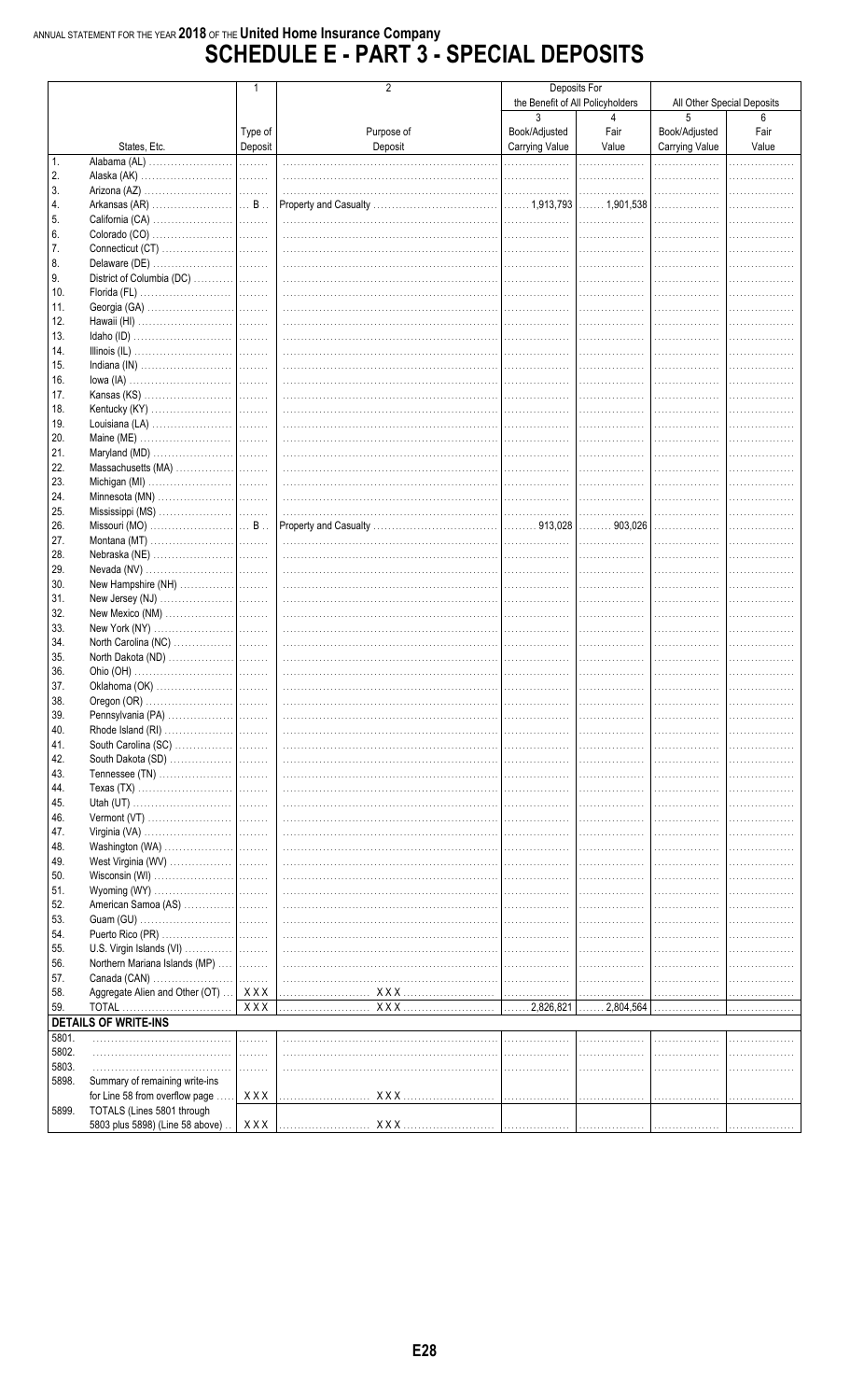|         | $\mathbf{z}$ |
|---------|--------------|
|         | 5            |
|         | -12          |
|         | 12           |
|         | 13           |
|         | 19           |
|         | 17           |
|         | 15           |
|         |              |
|         | 3            |
|         |              |
|         |              |
|         | E01          |
|         | E02          |
|         |              |
|         |              |
|         |              |
|         |              |
|         |              |
|         |              |
|         |              |
|         |              |
|         |              |
|         |              |
|         |              |
|         |              |
|         |              |
|         |              |
|         |              |
|         |              |
|         |              |
|         |              |
|         |              |
|         |              |
|         |              |
|         |              |
|         |              |
|         |              |
|         |              |
|         |              |
|         |              |
|         |              |
| E21 E21 |              |
|         |              |
|         |              |
|         |              |
|         |              |
|         |              |
|         |              |
|         |              |
|         |              |
|         |              |
|         |              |
|         |              |
|         |              |
|         |              |
|         |              |
|         |              |
|         |              |
|         |              |
|         |              |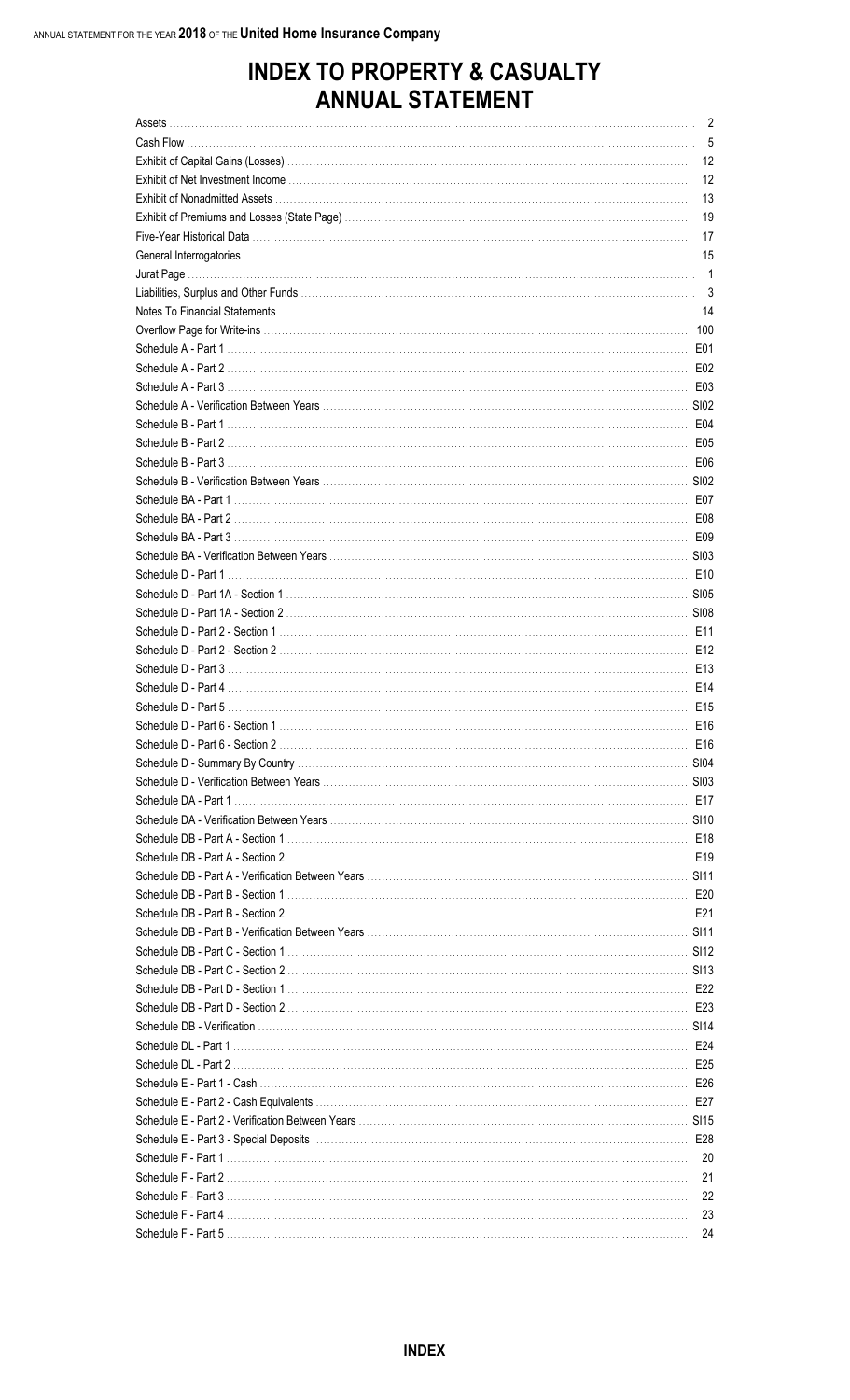|                                                                                                              | 25 |
|--------------------------------------------------------------------------------------------------------------|----|
|                                                                                                              |    |
|                                                                                                              |    |
|                                                                                                              | 28 |
|                                                                                                              | 29 |
|                                                                                                              | 30 |
|                                                                                                              | 31 |
|                                                                                                              |    |
|                                                                                                              | 32 |
|                                                                                                              | 33 |
|                                                                                                              |    |
|                                                                                                              | 36 |
|                                                                                                              |    |
|                                                                                                              | 38 |
|                                                                                                              | 39 |
|                                                                                                              | 40 |
|                                                                                                              | 41 |
|                                                                                                              | 42 |
|                                                                                                              | 43 |
|                                                                                                              | 44 |
|                                                                                                              |    |
| Schedule P - Part 11 - Special Property (Fire, Allied Lines, Inland Marine, Earthquake, Burglary & Theft)    | 45 |
|                                                                                                              | 46 |
|                                                                                                              | 47 |
|                                                                                                              | 48 |
|                                                                                                              | 49 |
|                                                                                                              |    |
|                                                                                                              | 51 |
|                                                                                                              | 52 |
|                                                                                                              | 53 |
|                                                                                                              | 54 |
|                                                                                                              | 55 |
|                                                                                                              | 56 |
|                                                                                                              |    |
|                                                                                                              | 34 |
|                                                                                                              | 57 |
|                                                                                                              | 57 |
|                                                                                                              |    |
|                                                                                                              |    |
|                                                                                                              |    |
|                                                                                                              |    |
|                                                                                                              |    |
|                                                                                                              |    |
|                                                                                                              |    |
|                                                                                                              |    |
| Schedule P - Part 2I - Special Property (Fire, Allied Lines, Inland Marine, Earthquake, Burglary, and Theft) | 59 |
|                                                                                                              | 59 |
|                                                                                                              |    |
|                                                                                                              |    |
|                                                                                                              |    |
|                                                                                                              |    |
|                                                                                                              |    |
|                                                                                                              |    |
|                                                                                                              |    |
|                                                                                                              |    |
|                                                                                                              |    |
|                                                                                                              |    |
|                                                                                                              |    |
|                                                                                                              | 62 |
|                                                                                                              |    |
|                                                                                                              |    |
|                                                                                                              | 62 |
|                                                                                                              |    |
|                                                                                                              | 62 |
|                                                                                                              |    |
|                                                                                                              | 63 |
| Schedule P - Part 3G - Special Liability (Ocean Marine, Aircraft (All Perils), Boiler and Machinery)         | 63 |
|                                                                                                              | 63 |
|                                                                                                              | 63 |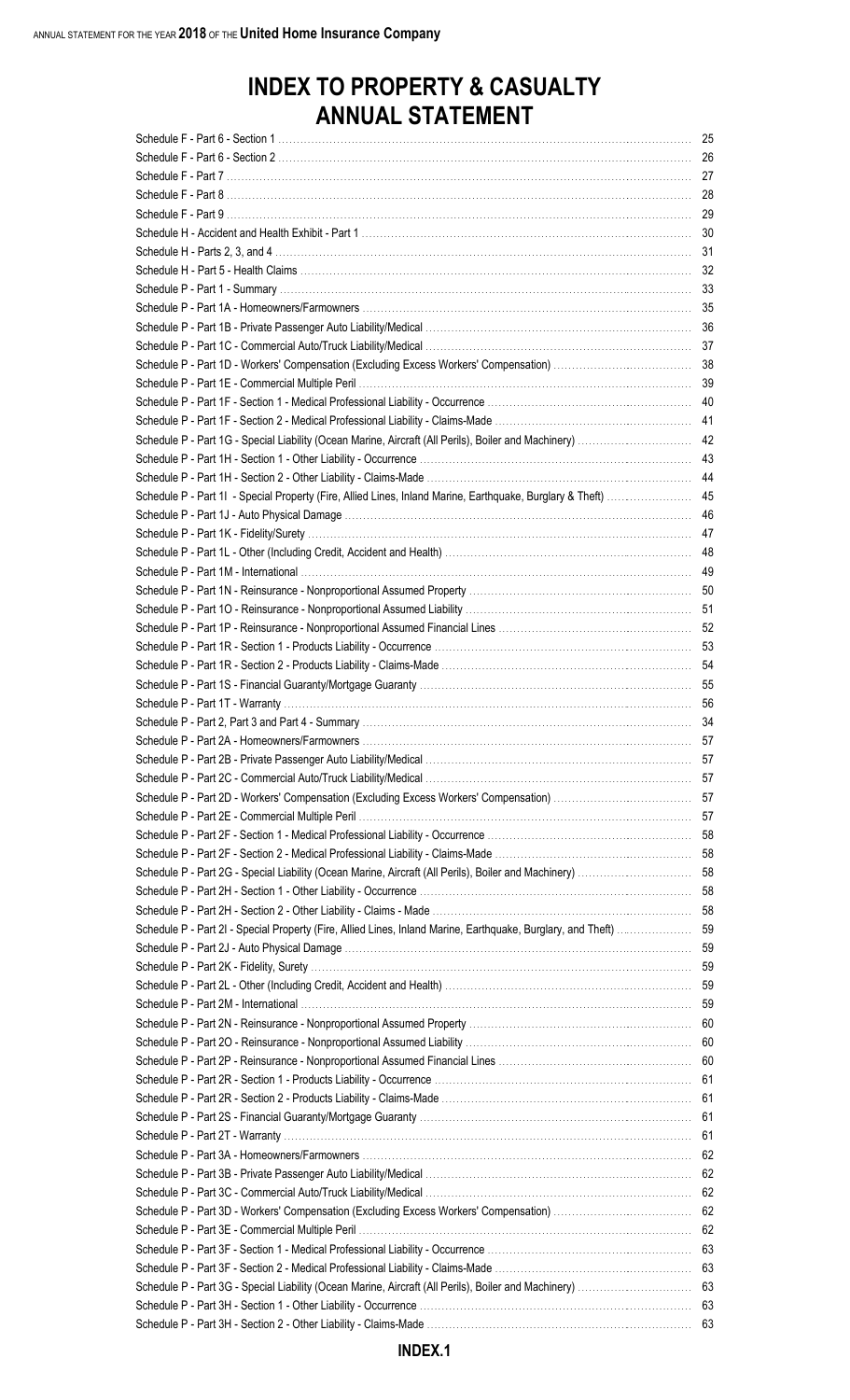| Schedule P - Part 3I - Special Property (Fire, Allied Lines, Inland Marine, Earthquake, Burglary, and Theft) | 64  |
|--------------------------------------------------------------------------------------------------------------|-----|
|                                                                                                              | 64  |
|                                                                                                              | 64  |
|                                                                                                              | 64  |
|                                                                                                              | 64  |
|                                                                                                              | 65  |
|                                                                                                              | 65  |
|                                                                                                              | 65  |
|                                                                                                              |     |
|                                                                                                              | 66  |
|                                                                                                              | 66  |
|                                                                                                              | 66  |
|                                                                                                              | 66  |
|                                                                                                              | 67  |
|                                                                                                              | 67  |
|                                                                                                              | 67  |
|                                                                                                              | 67  |
|                                                                                                              | 67  |
|                                                                                                              | 68  |
|                                                                                                              | 68  |
| Schedule P - Part 4G - Special Liability (Ocean Marine, Aircraft (All Perils), Boiler and Machinery)         | 68  |
|                                                                                                              | 68  |
|                                                                                                              | 68  |
| Schedule P - Part 4I - Special Property (Fire, Allied Lines, Inland Marine, Earthquake, Burglary and Theft)  | 69  |
|                                                                                                              | 69  |
|                                                                                                              | 69  |
|                                                                                                              | 69  |
|                                                                                                              | 69  |
|                                                                                                              | 70  |
|                                                                                                              | 70  |
|                                                                                                              |     |
|                                                                                                              | 70  |
|                                                                                                              | 71  |
|                                                                                                              | 71  |
|                                                                                                              | -71 |
|                                                                                                              |     |
|                                                                                                              |     |
|                                                                                                              |     |
|                                                                                                              |     |
|                                                                                                              |     |
|                                                                                                              |     |
|                                                                                                              |     |
|                                                                                                              |     |
|                                                                                                              |     |
|                                                                                                              |     |
|                                                                                                              |     |
|                                                                                                              |     |
|                                                                                                              |     |
|                                                                                                              |     |
|                                                                                                              |     |
|                                                                                                              |     |
|                                                                                                              |     |
|                                                                                                              |     |
|                                                                                                              |     |
|                                                                                                              |     |
|                                                                                                              |     |
|                                                                                                              |     |
|                                                                                                              |     |
|                                                                                                              |     |
|                                                                                                              |     |
|                                                                                                              |     |
|                                                                                                              |     |
|                                                                                                              | -94 |
|                                                                                                              |     |